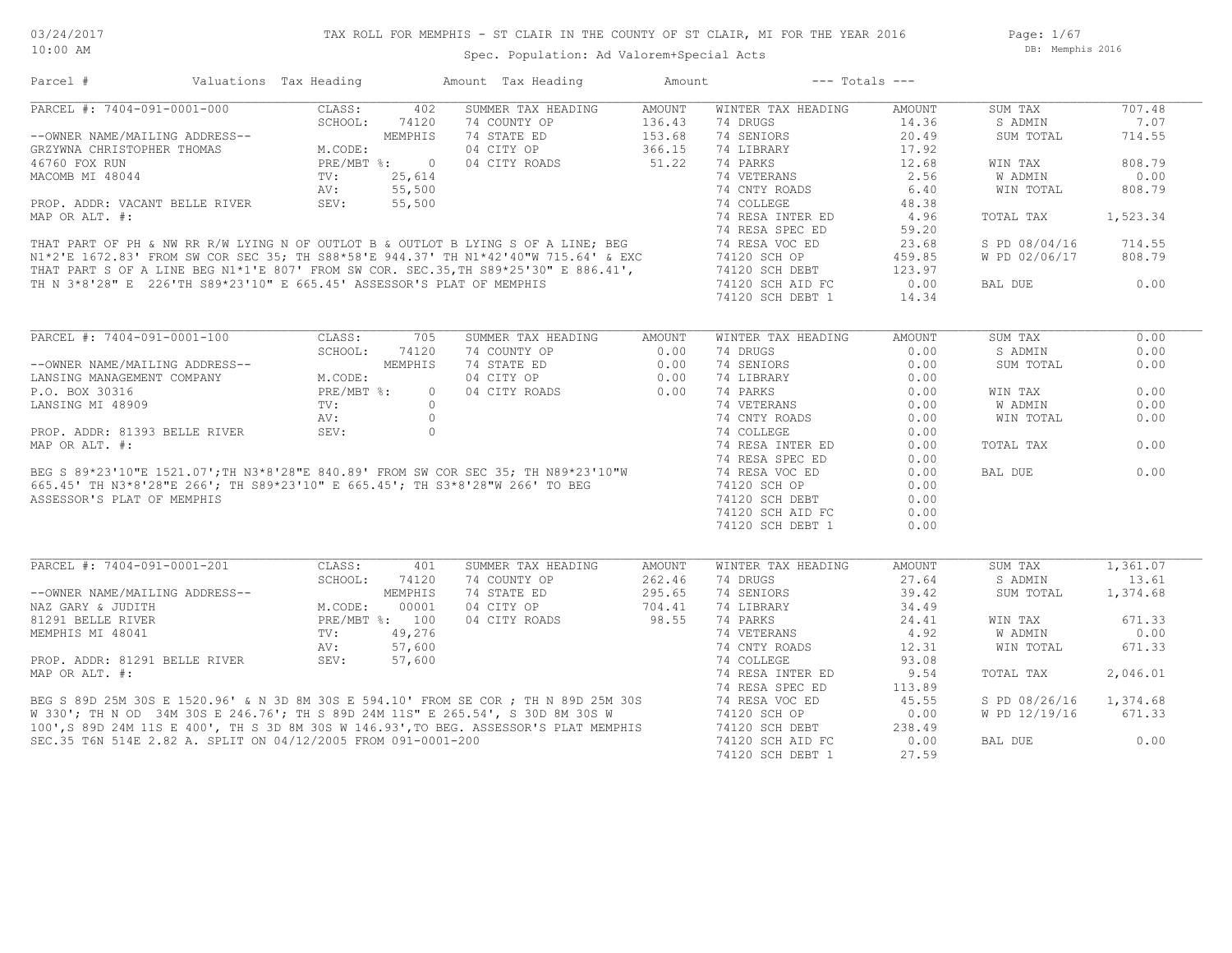Page: 2/67 DB: Memphis 2016

| Parcel #                                                                            | Valuations Tax Heading |                | Amount Tax Heading                                                                    | Amount        | $---$ Totals $---$             |                 |               |          |
|-------------------------------------------------------------------------------------|------------------------|----------------|---------------------------------------------------------------------------------------|---------------|--------------------------------|-----------------|---------------|----------|
| PARCEL #: 7404-091-0001-210                                                         | CLASS:                 | 401            | SUMMER TAX HEADING                                                                    | <b>AMOUNT</b> | WINTER TAX HEADING             | AMOUNT          | SUM TAX       | 1,565.28 |
|                                                                                     | SCHOOL:                | 74120          | 74 COUNTY OP                                                                          | 301.84        | 74 DRUGS                       | 31.79           | S ADMIN       | 15.65    |
| --OWNER NAME/MAILING ADDRESS--                                                      |                        | MEMPHIS        | 74 STATE ED                                                                           | 340.01        | 74 SENIORS                     | 45.33           | SUM TOTAL     | 1,580.93 |
| DRYER W & K, ALICIA, JESSICA, &                                                     | M.CODE:                |                | 04 CITY OP                                                                            | 810.10        | 74 LIBRARY                     | 39.66           |               |          |
| WILLIAMS ASHLEY                                                                     |                        | PRE/MBT %: 100 | 04 CITY ROADS                                                                         | 113.33        | 74 PARKS                       | 28.07           | WIN TAX       | 772.06   |
| 81321 BELLE RIVER                                                                   | $\text{TV}$ :          | 56,669         |                                                                                       |               | 74 VETERANS                    | 5.66            | W ADMIN       | 0.00     |
| MEMPHIS MI 48041                                                                    | AV:                    | 71,600         |                                                                                       |               | 74 CNTY ROADS                  | 14.16           | WIN TOTAL     | 772.06   |
|                                                                                     | SEV:                   | 71,600         |                                                                                       |               | 74 COLLEGE                     | 107.05          |               |          |
| PROP. ADDR: 81321 BELLE RIVER                                                       |                        |                |                                                                                       |               | 74 RESA INTER ED               | 10.98           | TOTAL TAX     | 2,352.99 |
| MAP OR ALT. #:                                                                      |                        |                |                                                                                       |               | 74 RESA SPEC ED                | 130.97          |               |          |
|                                                                                     |                        |                |                                                                                       |               | 74 RESA VOC ED                 | 52.39           | S PD 08/25/16 | 1,580.93 |
| BEG. S 89D 23M 53S E 1520.96' & N 3D 8M 30S E 741.03' FROM SE COR, TH N 89D 24M 11S |                        |                |                                                                                       |               | 74120 SCH OP                   | 0.00            | W PD 02/14/17 | 772.06   |
| W 400', TH N 3D 8M 30S E 100', TH S 89D 24M 11S 400', S 3D 8M 30S W 100' TO BEG.    |                        |                |                                                                                       |               | 74120 SCH DEBT                 | 274.27          |               |          |
| ASESSOR'S PLAT MEMPHIS SEC.35 T6N R14E .92 A. SPLIT ON 04/12/2005 FROM              |                        |                |                                                                                       |               | 74120 SCH AID FC               | 0.00            | BAL DUE       | 0.00     |
| $04 - 091 - 0001 - 200$                                                             |                        |                |                                                                                       |               | 74120 SCH DEBT 1               | 31.73           |               |          |
| PARCEL #: 7404-091-0001-500                                                         | CLASS:                 | 401            | SUMMER TAX HEADING                                                                    | <b>AMOUNT</b> | WINTER TAX HEADING             | AMOUNT          | SUM TAX       | 1,474.93 |
|                                                                                     | SCHOOL:                | 74120          | 74 COUNTY OP                                                                          | 284.42        | 74 DRUGS                       | 29.95           | S ADMIN       | 14.74    |
| --OWNER NAME/MAILING ADDRESS--                                                      |                        | MEMPHIS        | 74 STATE ED                                                                           | 320.38        | 74 SENIORS                     | 42.71           | SUM TOTAL     | 1,489.67 |
| TARAS JOHN A                                                                        | M.CODE:                | 00001          | 04 CITY OP                                                                            | 763.34        | 74 LIBRARY                     | 37.37           |               |          |
| TARAS-BERNABEL PAMELA M                                                             |                        | PRE/MBT %: 100 | 04 CITY ROADS                                                                         | 106.79        | 74 PARKS                       | 26.45<br>5.33   | WIN TAX       | 727.47   |
| 81821 BELLE RIVER                                                                   | TV:                    | 53,398         |                                                                                       |               | 74 VETERANS<br>74 CNTY ROADS   |                 | W ADMIN       | 0.00     |
| MEMPHIS MI 48041                                                                    | AV:<br>SEV:            | 68,600         |                                                                                       |               |                                | 13.34           | WIN TOTAL     | 727.47   |
| PROP. ADDR: 81821 BELLE RIVER                                                       |                        | 68,600         |                                                                                       |               | 74 COLLEGE<br>74 RESA INTER ED | 100.87<br>10.34 | TOTAL TAX     | 2,217.14 |
| MAP OR ALT. #:                                                                      |                        |                |                                                                                       |               | 74 RESA SPEC ED                | 123.41          |               |          |
|                                                                                     |                        |                |                                                                                       |               | 74 RESA VOC ED                 | 49.36           | S PD 08/26/16 | 1,489.67 |
|                                                                                     |                        |                | Parcel A; T6N, R14E, thN 01D 02M 00S E 2677.46' along to the Plat thereof as recorded |               | 74120 SCH OP                   | 0.00            | W PD 01/03/17 | 727.47   |
| in Liber 51 of Plats, Page 11, St Clair County Records, said Plat being a part of   |                        |                |                                                                                       |               | 74120 SCH DEBT                 | 258.44          |               |          |
| Section 35, Riley Township (Now the City of Memphis) St Clair County Michigan and   |                        |                |                                                                                       |               | 74120 SCH AID FC               | 0.00            | BAL DUE       | 0.00     |
|                                                                                     |                        |                | described as: Commencing at the Southwest corner of said Section 35 to the West 1/4   |               | 74120 SCH DEBT 1               | 29.90           |               |          |
| corner of said Section 35; S 88D 23M 30S E 608.38ft along the centerline and        |                        |                |                                                                                       |               |                                |                 |               |          |
| centerline tangent of Belle River Rd; th S 45D 44M 00S E 414.18 ft along the        |                        |                |                                                                                       |               |                                |                 |               |          |
|                                                                                     |                        |                | centerline tangent and centerline of said Belle River Rd.; th S 01D 42M 40S e. 47.49  |               |                                |                 |               |          |
|                                                                                     |                        |                |                                                                                       |               |                                |                 |               |          |

way line of Belle River Rd. to the point of beg.Cont.3.88 acres ft;th S. 88D 58M ooS E.85.00 ft;S. 45D 44M 00S E.202.28 ft;along the South right of along an old fence line;th N 88D 58M 00S W.289.37 ft;th N. 01D 02M 00S E.406.73 ft to the point of Beginning of this description;th cont.S 01D 42M 40S E.668.15 ft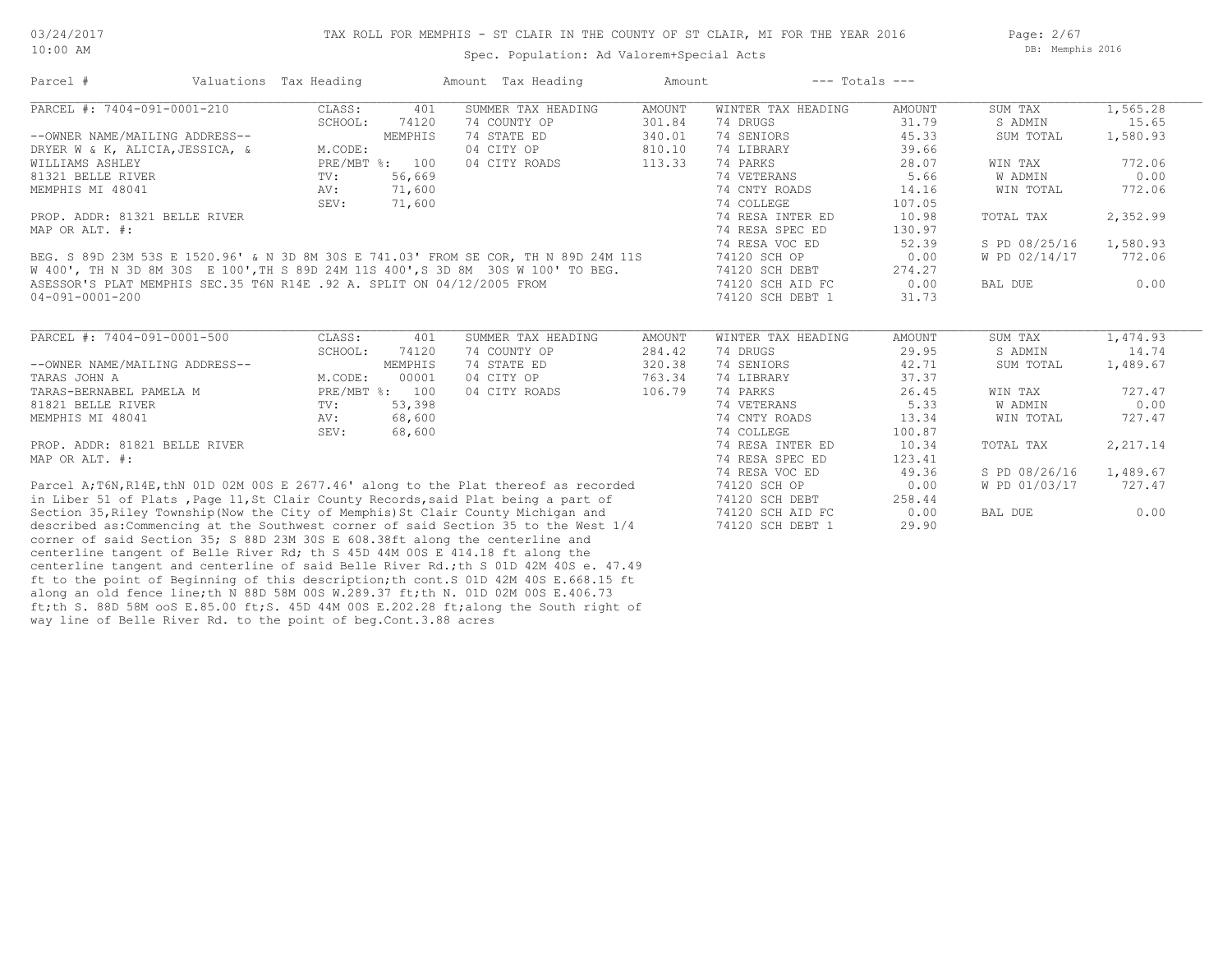Page: 3/67 DB: Memphis 2016

| Parcel #                       | Valuations Tax Heading    |         | Amount Tax Heading | Amount | $---$ Totals $---$ |        |           |        |
|--------------------------------|---------------------------|---------|--------------------|--------|--------------------|--------|-----------|--------|
| PARCEL #: 7404-091-0001-600    | CLASS:                    | 402     | SUMMER TAX HEADING | AMOUNT | WINTER TAX HEADING | AMOUNT | SUM TAX   | 238.46 |
|                                | SCHOOL:                   | 74120   | 74 COUNTY OP       | 45.98  | 74 DRUGS           | 4.84   | S ADMIN   | 2.38   |
| --OWNER NAME/MAILING ADDRESS-- |                           | MEMPHIS | 74 STATE ED        | 51.80  | 74 SENIORS         | 6.90   | SUM TOTAL | 240.84 |
| TARAS JOHN A                   | M.CODE:                   |         | 04 CITY OP         | 123.42 | 74 LIBRARY         | 6.04   |           |        |
| 81821 BELLE RIVER              | $PRE/MBT$ $\frac{1}{6}$ : | 100     | 04 CITY ROADS      | 17.26  | 74 PARKS           | 4.27   | WIN TAX   | 117.58 |
| MEMPHIS MI 48041               | TV:                       | 8,634   |                    |        | 74 VETERANS        | 0.86   | W ADMIN   | 0.00   |
|                                | AV:                       | 15,100  |                    |        | 74 CNTY ROADS      | 2.15   | WIN TOTAL | 117.58 |
| PROP. ADDR: VACANT BELLE RIVER | SEV:                      | 15,100  |                    |        | 74 COLLEGE         | 16.31  |           |        |
| MAP OR ALT. #:                 |                           |         |                    |        | 74 RESA INTER ED   | 1.67   | TOTAL TAX | 358.42 |
|                                |                           |         |                    |        | 74 RESA SPEC ED    | 19.95  |           |        |

description.Containing 1.02 Acres. Belle River Rd.and the Arc. of said curve to the left 99.55 ft. to the Beg.of 18S,Chord Bears N.51D 34M 39S W. 99.38 ft)th along the South right of Way line of River Rd.and a point on a curve to the left (Radius=487.99 ft., Delta=11D 41M ft;th N.04D 37M 00S E. 400.00 ft to a point on the South Right of Way line of Belle of this described;th contining S. 01D 02M 00S W. 488.75 ft;th S.88D 58M 00S E.85.00 tangent of said Belle River Road;S 01D 02M 00S W. 59.18ft to the point of beginning tangent of Belle River Road;th S.45D 44M 00S E.64.03 ft along the centerline Section 35;th S. 88D 23M 30S E.608.38 ft along the centerline and centerline E.2676.79 ft along the West line of Section 35 to the West 1/4 corner of said as:Commencing at the Southwest corner of said Section 35,T6N,R14E;th N 01D 02M 00S 74120 SCH DEBT 1 4.83 Township(Now the City of Memphis),St Clair County,Michigan and described 74120 SCH AID FC 0.00 BAL DUE 0.00 plats,Page 11,St Clair County Records,said Plat being a part of Section 35,Riley 74120 SCH DEBT 41.78 Plat of Memphis"'according to the Plat thereof as recorded in Liber 51 of 74120 SCH OP 0.00 W PD 02/01/17 117.58 Legal Description:Parcel "B"A parcel of land being a part of Outlot A Assessor's 74 RESA VOC ED 7.98 S PD 08/26/16 240.84

| PARCEL #: 7404-091-0002-100                                                          | CLASS:     | 401     | SUMMER TAX HEADING | AMOUNT   | WINTER TAX HEADING | AMOUNT | SUM TAX       | 3,229.49 |
|--------------------------------------------------------------------------------------|------------|---------|--------------------|----------|--------------------|--------|---------------|----------|
|                                                                                      | SCHOOL:    | 74120   | 74 COUNTY OP       | 622.76   | 74 DRUGS           | 65.59  | S ADMIN       | 32.29    |
| --OWNER NAME/MAILING ADDRESS--                                                       |            | MEMPHIS | 74 STATE ED        | 701.51   | 74 SENIORS         | 93.53  | SUM TOTAL     | 3,261.78 |
| ADDINGTON DARRIN & MELISSA                                                           | M.CODE:    |         | 04 CITY OP         | 1,671.39 | 74 LIBRARY         | 81.84  |               |          |
| 81847 BELLE RIVER                                                                    | PRE/MBT %: | 100     | 04 CITY ROADS      | 233.83   | 74 PARKS           | 57.92  | WIN TAX       | 1,592.98 |
| MEMPHIS MI 48041                                                                     | TV:        | 116,919 |                    |          | 74 VETERANS        | 11.69  | W ADMIN       | 0.00     |
|                                                                                      | AV:        | 137,500 |                    |          | 74 CNTY ROADS      | 29.22  | WIN TOTAL     | 1,592.98 |
| PROP. ADDR: 81847 BELLE RIVER                                                        | SEV:       | 137,500 |                    |          | 74 COLLEGE         | 220.87 |               |          |
| MAP OR ALT. #:                                                                       |            |         |                    |          | 74 RESA INTER ED   | 22.65  | TOTAL TAX     | 4,854.76 |
|                                                                                      |            |         |                    |          | 74 RESA SPEC ED    | 270.23 |               |          |
| T6N R14E CITY OF MEMPHIS COMM AT W1/4 COR SEC 35 TH S88*23'30"E 435.02 ALG CL & CL   |            |         |                    |          | 74 RESA VOC ED     | 108.09 | S PD 08/31/16 | 3,261.78 |
| TANGENT BELLE RIVER RD TO POB TH CONT S88*23'30"E 173.36 FT ALG CL TANGENT TO P I    |            |         |                    |          | 74120 SCH OP       | 0.00   | W PD 02/14/17 | 1,592.98 |
| OF A CURVE TH S 45*44'E 64.03 FT ALG CL TANGENT TH S 01*02'W 739.59', TH N60*16'40"W |            |         |                    |          | 74120 SCH DEBT     | 565.88 |               |          |
| 124.68',TH N 43*43'54"W 157.09',TH NO1*02'E 613.80' TO POB. 3.568 AC. PART OF        |            |         |                    |          | 74120 SCH AID FC   | 0.00   | BAL DUE       | 0.00     |
| OUTLOT A ASSESSOR'S PLAT OF MEMPHIS                                                  |            |         |                    |          | 74120 SCH DEBT 1   | 65.47  |               |          |

| PARCEL #: 7404-091-0003-200                                                         | CLASS:  | 401            | SUMMER TAX HEADING | AMOUNT | WINTER TAX HEADING | AMOUNT | SUM TAX       | 1,824.15 |
|-------------------------------------------------------------------------------------|---------|----------------|--------------------|--------|--------------------|--------|---------------|----------|
|                                                                                     | SCHOOL: | 74120          | 74 COUNTY OP       | 351.76 | 74 DRUGS           | 37.04  | S ADMIN       | 18.24    |
| --OWNER NAME/MAILING ADDRESS--                                                      |         | MEMPHIS        | 74 STATE ED        | 396.24 | 74 SENIORS         | 52.83  | SUM TOTAL     | 1,842.39 |
| ELLIOTT TINA M                                                                      | M.CODE: |                | 04 CITY OP         | 944.07 | 74 LIBRARY         | 46.22  |               |          |
| 81917 BELLE RIVER                                                                   |         | PRE/MBT %: 100 | 04 CITY ROADS      | 132.08 | 74 PARKS           | 32.71  | WIN TAX       | 899.75   |
| MEMPHIS MI 48041                                                                    | TV:     | 66,041         |                    |        | 74 VETERANS        | 6.60   | W ADMIN       | 0.00     |
|                                                                                     | AV:     | 99,000         |                    |        | 74 CNTY ROADS      | 16.51  | WIN TOTAL     | 899.75   |
| PROP. ADDR: 81917 BELLE RIVER                                                       | SEV:    | 99,000         |                    |        | 74 COLLEGE         | 124.75 |               |          |
| MAP OR ALT. #:                                                                      |         |                |                    |        | 74 RESA INTER ED   | 12.79  | TOTAL TAX     | 2,742.14 |
|                                                                                     |         |                |                    |        | 74 RESA SPEC ED    | 152.64 |               |          |
| COMM AT THE W1/4 COR OF SEC 35; T6N R14E; TH S88*23'30"E 115.00 FT ALG THE C/L OF   |         |                |                    |        | 74 RESA VOC ED     | 61.05  | S PD 08/09/16 | 1,842.39 |
| BELLE RIVER RD TO THE POB OF THIS DESC; TH CONT S88*23'30"E 320.02 FT ALG THE C/L & |         |                |                    |        | 74120 SCH OP       | 0.00   | W PD 02/10/17 | 899.75   |
| C/L TANGENT OF BELLE RIVER RD, TH S $01*02'00''$ W $613.80'$ , TH N $52*45'55''$ W  |         |                |                    |        | 74120 SCH DEBT     | 319.63 |               |          |
| 216.22', TH N 35*42'10"W 243.30', TH N01*02'00" 294.33' TO A PT IN THE CL OF BELLE  |         |                |                    |        | 74120 SCH AID FC   | 0.00   | BAL DUE       | 0.00     |
| RIVER RD AND THE POB 3.51 A. PART OF OUTLOT A ASSESSOR'S PLAT OF MEMPHIS            |         |                |                    |        | 74120 SCH DEBT     | 36.98  |               |          |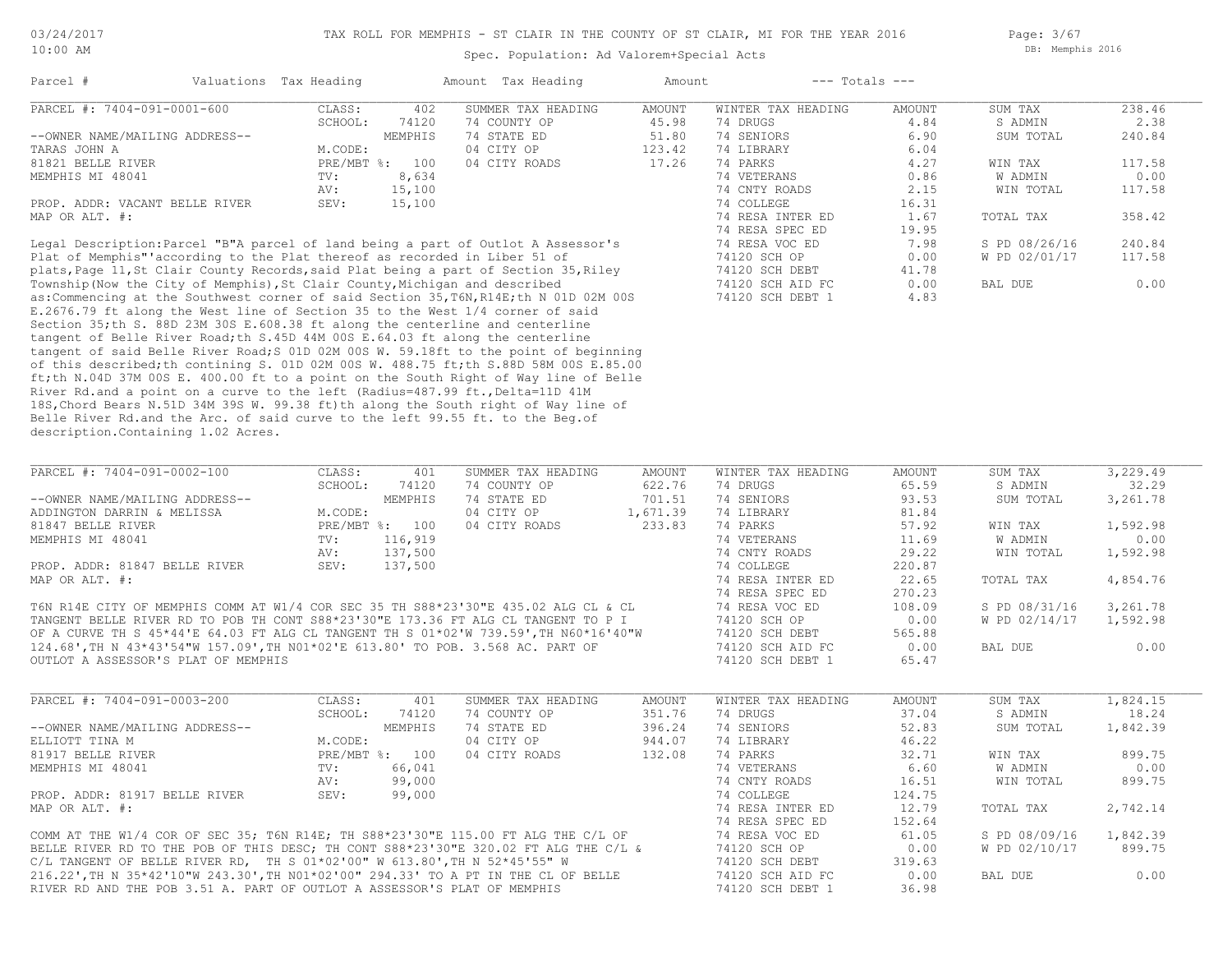Page: 4/67 DB: Memphis 2016

## Spec. Population: Ad Valorem+Special Acts

| Parcel #                       | Valuations Tax Heading                                                                                                                                                                                                                                                                                                                                                                |         | Amount Tax Heading                                                                                                                                                                                                                  | Amount                 | $---$ Totals $---$                                                                                                                                                                                                                 |               |               |          |
|--------------------------------|---------------------------------------------------------------------------------------------------------------------------------------------------------------------------------------------------------------------------------------------------------------------------------------------------------------------------------------------------------------------------------------|---------|-------------------------------------------------------------------------------------------------------------------------------------------------------------------------------------------------------------------------------------|------------------------|------------------------------------------------------------------------------------------------------------------------------------------------------------------------------------------------------------------------------------|---------------|---------------|----------|
| PARCEL #: 7404-091-0003-300    | CLASS:<br>$\overline{03-300}$<br>$\overline{3-300}$<br>$\overline{3-300}$<br>$\overline{5-300}$<br>$\overline{5-300}$<br>$\overline{5-300}$<br>$\overline{5-300}$<br>$\overline{2} \times 100$<br>$\overline{5-300}$<br>$\overline{2} \times 100$<br>$\overline{5-300}$<br>$\overline{5-300}$<br>$\overline{5-300}$<br>$\overline{2} \times 100$<br>$\overline{5-300}$<br>$\overline$ | 401     | SUMMER TAX HEADING                                                                                                                                                                                                                  | AMOUNT                 | WINTER TAX HEADING                                                                                                                                                                                                                 | AMOUNT        | SUM TAX       | 2,313.32 |
|                                |                                                                                                                                                                                                                                                                                                                                                                                       |         | 74 COUNTY OP                                                                                                                                                                                                                        | 446.09                 | 74 DRUGS                                                                                                                                                                                                                           | 46.98         | S ADMIN       | 23.13    |
| --OWNER NAME/MAILING ADDRESS-- |                                                                                                                                                                                                                                                                                                                                                                                       |         | 74 STATE ED                                                                                                                                                                                                                         | 502.50                 | 74 SENIORS                                                                                                                                                                                                                         | 67.00         | SUM TOTAL     | 2,336.45 |
| GOERTZEN REBECCA               |                                                                                                                                                                                                                                                                                                                                                                                       |         | 04 CITY OP                                                                                                                                                                                                                          | 1,197.23               | 74 LIBRARY                                                                                                                                                                                                                         | 58.62         |               |          |
| 81993 BELLE RIVER              |                                                                                                                                                                                                                                                                                                                                                                                       |         | 04 CITY ROADS                                                                                                                                                                                                                       | 167.50                 | 74 PARKS                                                                                                                                                                                                                           | 41.48         | WIN TAX       | 1,141.06 |
| MEMPHIS MI 48041               |                                                                                                                                                                                                                                                                                                                                                                                       |         |                                                                                                                                                                                                                                     |                        | 74 VETERANS                                                                                                                                                                                                                        | 8.37          | W ADMIN       | 0.00     |
|                                |                                                                                                                                                                                                                                                                                                                                                                                       |         |                                                                                                                                                                                                                                     |                        | 74 CNTY ROADS                                                                                                                                                                                                                      | 20.93         | WIN TOTAL     | 1,141.06 |
| PROP. ADDR: 81993 BELLE RIVER  |                                                                                                                                                                                                                                                                                                                                                                                       |         |                                                                                                                                                                                                                                     |                        | 74 COLLEGE                                                                                                                                                                                                                         | 158.21        |               |          |
|                                |                                                                                                                                                                                                                                                                                                                                                                                       |         |                                                                                                                                                                                                                                     |                        |                                                                                                                                                                                                                                    |               |               |          |
| MAP OR ALT. #:                 |                                                                                                                                                                                                                                                                                                                                                                                       |         |                                                                                                                                                                                                                                     |                        | 74 RESA INTER ED                                                                                                                                                                                                                   | 16.23         | TOTAL TAX     | 3,477.51 |
|                                |                                                                                                                                                                                                                                                                                                                                                                                       |         |                                                                                                                                                                                                                                     |                        |                                                                                                                                                                                                                                    |               |               |          |
|                                |                                                                                                                                                                                                                                                                                                                                                                                       |         |                                                                                                                                                                                                                                     |                        |                                                                                                                                                                                                                                    |               | S PD 08/26/16 | 2,336.45 |
|                                |                                                                                                                                                                                                                                                                                                                                                                                       |         |                                                                                                                                                                                                                                     |                        |                                                                                                                                                                                                                                    |               | W PD 01/03/17 | 1,141.06 |
|                                |                                                                                                                                                                                                                                                                                                                                                                                       |         |                                                                                                                                                                                                                                     |                        |                                                                                                                                                                                                                                    |               |               |          |
|                                |                                                                                                                                                                                                                                                                                                                                                                                       |         |                                                                                                                                                                                                                                     |                        |                                                                                                                                                                                                                                    |               | BAL DUE       | 0.00     |
|                                |                                                                                                                                                                                                                                                                                                                                                                                       |         |                                                                                                                                                                                                                                     |                        | 1600 R14E CITY OF MEPHIS BEG AT W 1/4 COR SEC 35 TH S01*02'W1004.63 FT ALG W LINE 74 RESA SPEC ED 193.57<br>SEC 35 TH S88*58'E 655.0 FT TH N01*02'E 215.07 FT TH N60*16'40"W 124.68 FT TH 74 RESA VOC ED 77.42<br>N43*43'54"W 157. |               |               |          |
|                                |                                                                                                                                                                                                                                                                                                                                                                                       |         |                                                                                                                                                                                                                                     |                        |                                                                                                                                                                                                                                    |               |               |          |
| PARCEL #: 7404-092-0001-000    | CLASS:                                                                                                                                                                                                                                                                                                                                                                                | 708     | SUMMER TAX HEADING                                                                                                                                                                                                                  | AMOUNT                 | WINTER TAX HEADING                                                                                                                                                                                                                 | <b>AMOUNT</b> | SUM TAX       | 0.00     |
|                                | U<br>JRESS--<br>M.CODE:<br>PRE/MBT %:<br>TV:<br>AV:<br>SEV:                                                                                                                                                                                                                                                                                                                           | 74120   | 74 COUNTY OP                                                                                                                                                                                                                        | 0.00                   | 74 DRUGS                                                                                                                                                                                                                           | 0.00          | S ADMIN       | 0.00     |
| --OWNER NAME/MAILING ADDRESS-- |                                                                                                                                                                                                                                                                                                                                                                                       | MEMPHIS | 74 STATE ED                                                                                                                                                                                                                         | $0.00$<br>0.00<br>0.00 | 74 SENIORS                                                                                                                                                                                                                         | 0.00          | SUM TOTAL     | 0.00     |
| FREE METHODIST CHURCH          |                                                                                                                                                                                                                                                                                                                                                                                       |         | 04 CITY OP                                                                                                                                                                                                                          |                        | 74 LIBRARY                                                                                                                                                                                                                         | 0.00          |               |          |
| 34361 BORDMAN                  |                                                                                                                                                                                                                                                                                                                                                                                       | $\circ$ | 04 CITY ROADS                                                                                                                                                                                                                       |                        | 74 PARKS                                                                                                                                                                                                                           | 0.00          | WIN TAX       | 0.00     |
|                                |                                                                                                                                                                                                                                                                                                                                                                                       |         | 34361 BORDMAN FROM FIRE CORPORATION CONTROLS AND THAT PART OF OUTLOT B; BEG AT SE CORPH N 3 DEG 8 1/2 MIN E 561 FT; TH N 89 DEG 25<br>17 THAT PART OF OUTLOT B; BEG AT SE CORPH N 3 DEG 8 1/2 MIN E 561 FT; TH N 89 DEG 25<br>17 NA |                        | 74 VETERANS                                                                                                                                                                                                                        | 0.00          | W ADMIN       | 0.00     |
|                                |                                                                                                                                                                                                                                                                                                                                                                                       |         |                                                                                                                                                                                                                                     |                        | 74 CNTY ROADS                                                                                                                                                                                                                      | 0.00          | WIN TOTAL     | 0.00     |
|                                |                                                                                                                                                                                                                                                                                                                                                                                       |         |                                                                                                                                                                                                                                     |                        | 74 COLLEGE                                                                                                                                                                                                                         | 0.00          |               |          |
|                                |                                                                                                                                                                                                                                                                                                                                                                                       |         |                                                                                                                                                                                                                                     |                        | 74 RESA INTER ED                                                                                                                                                                                                                   | 0.00          | TOTAL TAX     | 0.00     |
|                                |                                                                                                                                                                                                                                                                                                                                                                                       |         |                                                                                                                                                                                                                                     |                        |                                                                                                                                                                                                                                    |               |               |          |
|                                |                                                                                                                                                                                                                                                                                                                                                                                       |         |                                                                                                                                                                                                                                     |                        | 74 RESA SPEC ED                                                                                                                                                                                                                    | 0.00          |               |          |
|                                |                                                                                                                                                                                                                                                                                                                                                                                       |         |                                                                                                                                                                                                                                     |                        | 74 RESA VOC ED                                                                                                                                                                                                                     | 0.00          | BAL DUE       | 0.00     |
|                                |                                                                                                                                                                                                                                                                                                                                                                                       |         |                                                                                                                                                                                                                                     |                        | 74120 SCH OP                                                                                                                                                                                                                       | 0.00          |               |          |
|                                | FT TO BEG EXC. S 200 FT OF W 120 FT. ASSESSOR'S PLAT OF MEMPHIS                                                                                                                                                                                                                                                                                                                       |         |                                                                                                                                                                                                                                     |                        | 74120 SCH DEBT                                                                                                                                                                                                                     | 0.00          |               |          |
|                                |                                                                                                                                                                                                                                                                                                                                                                                       |         |                                                                                                                                                                                                                                     |                        | 74120 SCH AID FC                                                                                                                                                                                                                   | 0.00          |               |          |
|                                |                                                                                                                                                                                                                                                                                                                                                                                       |         |                                                                                                                                                                                                                                     |                        | 74120 SCH DEBT 1                                                                                                                                                                                                                   | 0.00          |               |          |
|                                |                                                                                                                                                                                                                                                                                                                                                                                       |         |                                                                                                                                                                                                                                     |                        |                                                                                                                                                                                                                                    |               |               |          |
| PARCEL #: 7404-092-0002-000    | CLASS:                                                                                                                                                                                                                                                                                                                                                                                | 704     | SUMMER TAX HEADING                                                                                                                                                                                                                  | AMOUNT                 | WINTER TAX HEADING                                                                                                                                                                                                                 | <b>AMOUNT</b> | SUM TAX       | 0.00     |
|                                |                                                                                                                                                                                                                                                                                                                                                                                       | 74120   | 74 COUNTY OP                                                                                                                                                                                                                        | 0.00                   | 74 DRUGS                                                                                                                                                                                                                           | 0.00          | S ADMIN       | 0.00     |
|                                |                                                                                                                                                                                                                                                                                                                                                                                       |         |                                                                                                                                                                                                                                     |                        |                                                                                                                                                                                                                                    |               |               | 0.00     |
| --OWNER NAME/MAILING ADDRESS-- |                                                                                                                                                                                                                                                                                                                                                                                       | MEMPHIS | 74 STATE ED                                                                                                                                                                                                                         | 0.00                   | 74 SENIORS                                                                                                                                                                                                                         | 0.00          | SUM TOTAL     |          |
| MEMPHIS COMMUNITY SCHOOLS      |                                                                                                                                                                                                                                                                                                                                                                                       |         | 04 CITY OP                                                                                                                                                                                                                          | 0.00                   | 74 LIBRARY                                                                                                                                                                                                                         | 0.00          |               |          |
| P.O. BOX 201                   |                                                                                                                                                                                                                                                                                                                                                                                       | $\circ$ | 04 CITY ROADS                                                                                                                                                                                                                       | 0.00                   | 74 PARKS                                                                                                                                                                                                                           | 0.00          | WIN TAX       | 0.00     |
|                                |                                                                                                                                                                                                                                                                                                                                                                                       |         |                                                                                                                                                                                                                                     |                        |                                                                                                                                                                                                                                    | 0.00          | W ADMIN       | 0.00     |
|                                |                                                                                                                                                                                                                                                                                                                                                                                       |         |                                                                                                                                                                                                                                     |                        |                                                                                                                                                                                                                                    |               |               | 0.00     |
|                                |                                                                                                                                                                                                                                                                                                                                                                                       |         |                                                                                                                                                                                                                                     |                        |                                                                                                                                                                                                                                    | 0.00          | WIN TOTAL     |          |
|                                | UU<br>.DDRESS--<br>.OOLS M.CODE:<br>PRE/MBT %:<br>TV:<br>AV:                                                                                                                                                                                                                                                                                                                          |         |                                                                                                                                                                                                                                     |                        |                                                                                                                                                                                                                                    | 0.00          |               |          |
|                                |                                                                                                                                                                                                                                                                                                                                                                                       |         |                                                                                                                                                                                                                                     |                        | 74 RESA INTER ED                                                                                                                                                                                                                   | 0.00          | TOTAL TAX     | 0.00     |
|                                |                                                                                                                                                                                                                                                                                                                                                                                       |         |                                                                                                                                                                                                                                     |                        |                                                                                                                                                                                                                                    | 0.00          |               |          |
|                                |                                                                                                                                                                                                                                                                                                                                                                                       |         |                                                                                                                                                                                                                                     |                        |                                                                                                                                                                                                                                    | 0.00          | BAL DUE       | 0.00     |
|                                |                                                                                                                                                                                                                                                                                                                                                                                       |         |                                                                                                                                                                                                                                     |                        |                                                                                                                                                                                                                                    | 0.00          |               |          |
|                                |                                                                                                                                                                                                                                                                                                                                                                                       |         |                                                                                                                                                                                                                                     |                        |                                                                                                                                                                                                                                    | 0.00          |               |          |
|                                |                                                                                                                                                                                                                                                                                                                                                                                       |         |                                                                                                                                                                                                                                     |                        | 74120 SCH AID FC<br>74120 SCH DEBT 1                                                                                                                                                                                               | 0.00<br>0.00  |               |          |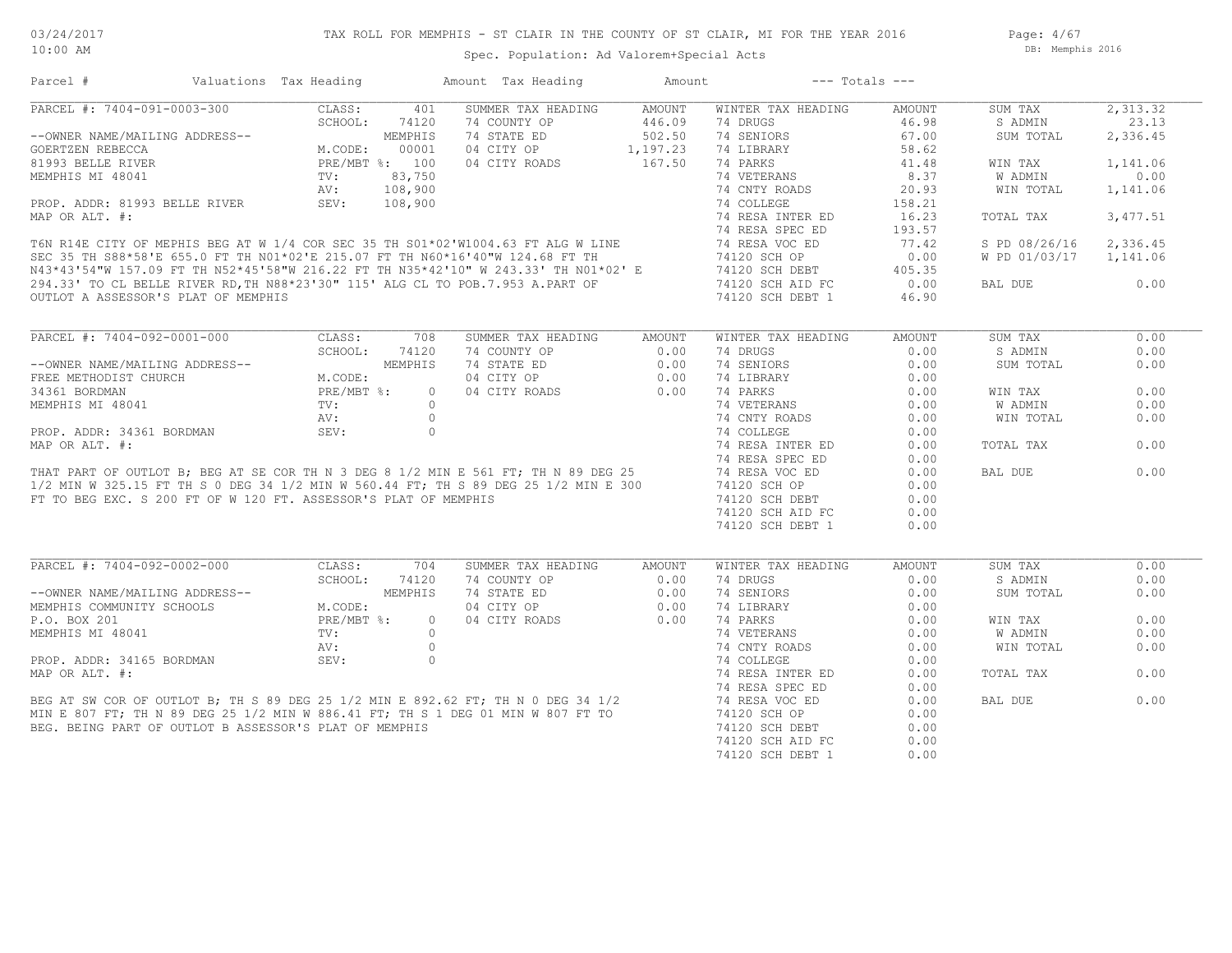## TAX ROLL FOR MEMPHIS - ST CLAIR IN THE COUNTY OF ST CLAIR, MI FOR THE YEAR 2016

Spec. Population: Ad Valorem+Special Acts

Page: 5/67 DB: Memphis 2016

| Parcel #                                                                                                                                                                                                                                           | Valuations Tax Heading |               | Amount Tax Heading                        | Amount | $---$ Totals $---$             |                     |                        |          |
|----------------------------------------------------------------------------------------------------------------------------------------------------------------------------------------------------------------------------------------------------|------------------------|---------------|-------------------------------------------|--------|--------------------------------|---------------------|------------------------|----------|
| PARCEL #: 7404-092-0003-000                                                                                                                                                                                                                        | CLASS:                 | 401           | SUMMER TAX HEADING                        | AMOUNT | WINTER TAX HEADING             | AMOUNT              | SUM TAX                | 1,199.57 |
| PARCEL #: 7404-092-0003-000<br>--OWNER NAME/MAILING ADDRESS--<br>FREE METHODIST CHURCH<br>FREE METHODIST CHURCH<br>34361 BORDMAN<br>MEMPHIS MI 48041<br>TV: 43,429<br>AN: 47,000<br>AV: 47,000<br>AV: 47,000                                       |                        |               | 74 COUNTY OP                              | 231.32 | 74 DRUGS                       | 24.36               | S ADMIN                | 11.99    |
|                                                                                                                                                                                                                                                    |                        |               | 74 STATE ED                               | 260.57 | 74 SENIORS                     | 34.74               | SUM TOTAL              | 1,211.56 |
|                                                                                                                                                                                                                                                    |                        |               | 04 CITY OP 620.83<br>04 CITY ROADS 86.85  |        | 74 LIBRARY                     | 30.40               |                        |          |
|                                                                                                                                                                                                                                                    |                        |               |                                           |        | 74 PARKS                       | 21.51               | WIN TAX                | 1,371.36 |
| MEMPHIS MI 48041<br>MEMPHIS MI 48041<br>PROP. ADDR: 34333 BORDMAN<br>MAP OR ALT. #:<br>SEV: 47,000<br>MAP OR ALT. #:<br>SEV: 47,000<br>200 FT OF W 120 FT OF THAT PART OF OUTLOT B; BEG AT SE COR; TH N 3 DEG 8 1/2 MIN<br>E 561 FT; TH N 89 D     |                        |               |                                           |        | 74 VETERANS                    | 4.34                | W ADMIN                | 0.00     |
|                                                                                                                                                                                                                                                    |                        |               |                                           |        |                                | 10.85               | WIN TOTAL              | 1,371.36 |
|                                                                                                                                                                                                                                                    |                        |               |                                           |        |                                | 82.04               |                        |          |
|                                                                                                                                                                                                                                                    |                        |               |                                           |        | 74 RESA INTER ED               | 8.41                | TOTAL TAX              | 2,582.92 |
|                                                                                                                                                                                                                                                    |                        |               |                                           |        |                                |                     |                        |          |
|                                                                                                                                                                                                                                                    |                        |               |                                           |        |                                | 100.37              |                        |          |
|                                                                                                                                                                                                                                                    |                        |               |                                           |        |                                | 40.15               | S PD 08/29/16 1,211.56 |          |
|                                                                                                                                                                                                                                                    |                        |               |                                           |        |                                | 779.68              | W PD 01/04/17 1,371.36 |          |
| S 89 DEG 25 1/2 MIN E 300' TO BEG.ASSESSOR'S PLAT OF MEMPHIS                                                                                                                                                                                       |                        |               |                                           |        | 74120 SCH OP<br>74120 SCH DEBT | 210.19              |                        |          |
|                                                                                                                                                                                                                                                    |                        |               |                                           |        | 74120 SCH AID FC               | 0.00                | BAL DUE                | 0.00     |
|                                                                                                                                                                                                                                                    |                        |               |                                           |        | 74120 SCH DEBT 1               | 24.32               |                        |          |
|                                                                                                                                                                                                                                                    |                        |               |                                           |        |                                |                     |                        |          |
| PARCEL #: 7404-093-0001-000                                                                                                                                                                                                                        |                        | CLASS: 401    | SUMMER TAX HEADING                        | AMOUNT | WINTER TAX HEADING             | AMOUNT              | SUM TAX                | 1,375.55 |
|                                                                                                                                                                                                                                                    |                        | SCHOOL: 74120 | 74 COUNTY OP                              | 265.25 | 74 DRUGS                       | 27.93               | S ADMIN                | 13.75    |
| --OWNER NAME/MAILING ADDRESS--<br>BOBCEAN JOSHUA & AMANDA<br>M.CODE: 00001<br>81185 COLE<br>MEMPHIS MI 48041<br>PROP. ADDR: 81185 COLE<br>PROP. ADDR: 81185 COLE<br>PROP. ADDR: 81185 COLE<br>PROP. ADDR: 81185 COLE<br>PROP. 54,300<br>PROP. DRIT |                        |               | 74 STATE ED                               | 298.80 | 74 SENIORS                     | 39.84               | SUM TOTAL              | 1,389.30 |
|                                                                                                                                                                                                                                                    |                        |               | 04 CITY OP                                | 711.90 | 74 LIBRARY                     | 34.86               |                        |          |
|                                                                                                                                                                                                                                                    |                        |               | 04 CITY ROADS                             | 99.60  | 74 PARKS                       | 24.67               | WIN TAX                | 678.50   |
|                                                                                                                                                                                                                                                    |                        |               |                                           |        |                                | 4.98                | <b>W ADMIN</b>         | 0.00     |
|                                                                                                                                                                                                                                                    |                        |               |                                           |        | 74 VETERANS<br>74 CNTY ROADS   |                     |                        |          |
|                                                                                                                                                                                                                                                    |                        |               |                                           |        |                                | 12.45               | WIN TOTAL              | 678.50   |
|                                                                                                                                                                                                                                                    |                        |               |                                           |        | 74 COLLEGE                     | 94.07               |                        |          |
|                                                                                                                                                                                                                                                    |                        |               |                                           |        | 74 RESA INTER ED               | 9.65                | TOTAL TAX              | 2,067.80 |
|                                                                                                                                                                                                                                                    |                        |               |                                           |        | 74 RESA SPEC ED                |                     |                        |          |
|                                                                                                                                                                                                                                                    |                        |               |                                           |        | 74 RESA VOC ED                 | $115.10$<br>$46.04$ | S PD 08/26/16          | 1,389.30 |
|                                                                                                                                                                                                                                                    |                        |               |                                           |        | 74120 SCH OP                   | 0.00                | W PD 01/03/17 678.50   |          |
|                                                                                                                                                                                                                                                    |                        |               |                                           |        | 74120 SCH DEBT                 | 241.03              |                        |          |
|                                                                                                                                                                                                                                                    |                        |               |                                           |        | 74120 SCH AID FC               | 0.00                | BAL DUE                | 0.00     |
| NEMPHIS MI 48041<br>NEMPHIS MI 48041<br>TV: 49,800<br>PROP. ADDR: 81185 COLE<br>MAP OR ALT. #:<br>S 65 FT OF OUTLOT C MEAS ON W LOT LINE. ASSESSORS PLAT OF MEMPHIS<br>S 65 FT OF OUTLOT C MEAS ON W LOT LINE. ASSESSORS PLAT OF MEMPHIS           |                        |               |                                           |        | 74120 SCH DEBT 1               | 27.88               |                        |          |
|                                                                                                                                                                                                                                                    |                        |               |                                           |        |                                |                     |                        |          |
| PARCEL #: 7404-093-0002-000                                                                                                                                                                                                                        | CLASS:                 | 401           | SUMMER TAX HEADING                        | AMOUNT | WINTER TAX HEADING             | AMOUNT              | SUM TAX                | 911.44   |
|                                                                                                                                                                                                                                                    |                        |               | 74 COUNTY OP                              | 175.76 | 74 DRUGS                       | 18.51               | S ADMIN                | 9.11     |
|                                                                                                                                                                                                                                                    |                        |               | 74 COUNTY OP 175.76<br>74 STATE ED 197.98 |        | 74 SENIORS                     | 26.39               | SUM TOTAL              | 920.55   |
| --OWNER NAME/MAILING ADDRESS--<br>TREEND JACK & VICTORIA M.CODE: 00012<br>36092 BARTEL STREET PRE/MBT %: 0<br>RICHMOND MI 48062 TV: 32,998<br>PROP. ADDR: 81205 COLE SEV: 35,700<br>PROP. ADDR: 81205 COLE SEV: 35,700                             |                        |               | 74 SIALL - $04$ CITY OP $3/1$ 65.99       |        | 74 LIBRARY                     | 23.09               |                        |          |
|                                                                                                                                                                                                                                                    |                        |               |                                           |        | 74 PARKS                       | 16.34               | WIN TAX                | 1,041.93 |
|                                                                                                                                                                                                                                                    |                        |               |                                           |        |                                |                     |                        | 0.00     |
|                                                                                                                                                                                                                                                    |                        |               |                                           |        | 74 VETERANS                    | 3.29                | W ADMIN                |          |
|                                                                                                                                                                                                                                                    |                        |               |                                           |        | 74 CNTY ROADS                  | 8.24                | WIN TOTAL              | 1,041.93 |
|                                                                                                                                                                                                                                                    |                        |               |                                           |        | 74 COLLEGE                     | 62.33               |                        |          |
|                                                                                                                                                                                                                                                    |                        |               |                                           |        | 74 RESA INTER ED               | 6.39                | TOTAL TAX              | 1,962.48 |
|                                                                                                                                                                                                                                                    |                        |               |                                           |        | 74 RESA SPEC ED                | 76.26               |                        |          |
|                                                                                                                                                                                                                                                    |                        |               |                                           |        | 74 RESA VOC ED                 | 30.50               | S PD 08/30/16          | 920.55   |
| PROP. ADDR: 81205 COLE<br>MAP OR ALT. #:<br>N 90 FT OF S 155 FT MEAS ON W LOT LINE OF OUTLOT C ASSESSORS PLAT OF MEMPHIS<br>N 90 FT OF S 155 FT MEAS ON W LOT LINE OF OUTLOT C ASSESSORS PLAT OF MEMPHIS                                           |                        |               |                                           |        | 74120 SCH OP                   | 592.41              | W PD 12/20/16          | 1,041.93 |
|                                                                                                                                                                                                                                                    |                        |               |                                           |        | 74120 SCH DEBT                 | 159.71              |                        |          |
|                                                                                                                                                                                                                                                    |                        |               |                                           |        | 74120 SCH AID FC               | 0.00                | BAL DUE                | 0.00     |
|                                                                                                                                                                                                                                                    |                        |               |                                           |        | 74120 SCH DEBT 1               | 18.47               |                        |          |
|                                                                                                                                                                                                                                                    |                        |               |                                           |        |                                |                     |                        |          |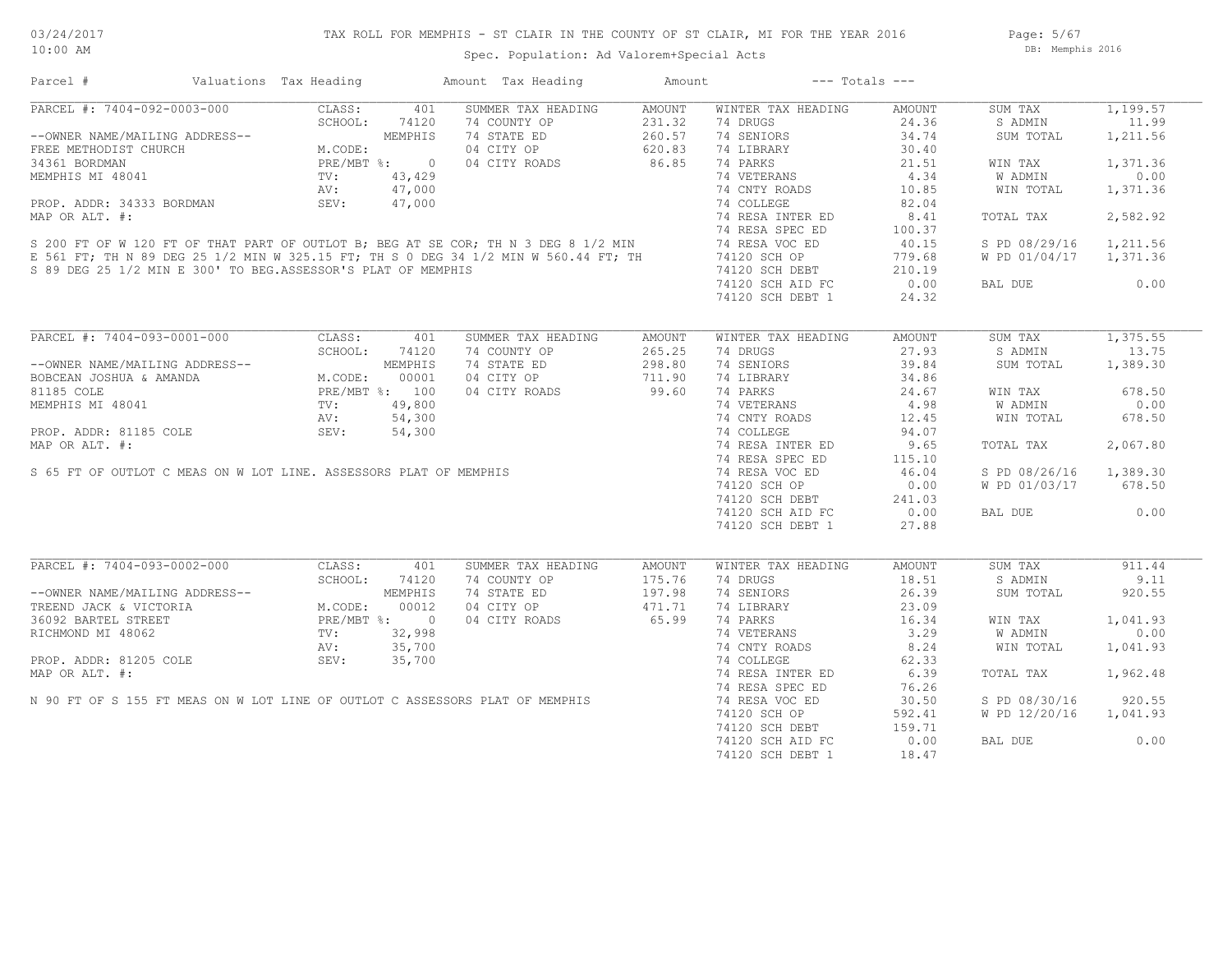Page: 6/67 DB: Memphis 2016

## Spec. Population: Ad Valorem+Special Acts

|                                                                | Valuations Tax Heading      |                | Amount Tax Heading                                                                                                                                                       | Amount        | $---$ Totals $---$                   |               |               |                              |
|----------------------------------------------------------------|-----------------------------|----------------|--------------------------------------------------------------------------------------------------------------------------------------------------------------------------|---------------|--------------------------------------|---------------|---------------|------------------------------|
| PARCEL #: 7404-093-0003-001                                    | CLASS:                      | 401            | SUMMER TAX HEADING                                                                                                                                                       | <b>AMOUNT</b> | WINTER TAX HEADING                   | AMOUNT        | SUM TAX       | 1,432.51                     |
|                                                                | SCHOOL:                     | 74120          | 74 COUNTY OP                                                                                                                                                             | 276.24        | 74 DRUGS                             | 29.09         | S ADMIN       | 14.32                        |
| --OWNER NAME/MAILING ADDRESS--                                 |                             | MEMPHIS        | 74 STATE ED                                                                                                                                                              | 311.17        | 74 SENIORS                           | 41.48         | SUM TOTAL     | 1,446.83                     |
| MARNON EDWARD JR                                               | M.CODE:                     |                | 04 CITY OP                                                                                                                                                               | 741.38        | 74 LIBRARY                           | 36.30         |               |                              |
| P.O. BOX 594                                                   |                             | PRE/MBT %: 100 | 04 CITY ROADS                                                                                                                                                            | 103.72        | 74 PARKS                             | 25.69         | WIN TAX       | 706.57                       |
| MEMPHIS MI 48041                                               | TV:                         | 51,862         |                                                                                                                                                                          |               | 74 VETERANS                          | 5.18          | W ADMIN       | 0.00                         |
|                                                                | AV:                         | 80,300         |                                                                                                                                                                          |               | 74 CNTY ROADS                        | 12.96         | WIN TOTAL     | 706.57                       |
| PROP. ADDR: 81500 COLE                                         | SEV:                        | 80,300         |                                                                                                                                                                          |               | 74 COLLEGE                           | 97.97         |               |                              |
| MAP OR ALT. #:                                                 |                             |                |                                                                                                                                                                          |               | 74 RESA INTER ED                     | 10.05         | TOTAL TAX     | 2,153.40                     |
|                                                                |                             |                |                                                                                                                                                                          |               | 74 RESA SPEC ED                      | 119.86        |               |                              |
|                                                                |                             |                | COMM AT THE NW CORN OF OUTLOT C; TH ALG THE N LINE OF OUTLOT C S85*21'00"E 91.69 FT                                                                                      |               | 74 RESA VOC ED                       | 47.94         | S PD 08/16/16 | 1,446.83                     |
|                                                                |                             |                | TO THE POB; TH S85*21'00"E 19.31FT TO A PT OF CURVATURE; TH 288.99FT ALG A CURVE                                                                                         |               | 74120 SCH OP                         | 0.00          | W PD 12/08/16 | 706.57                       |
|                                                                |                             |                |                                                                                                                                                                          |               | 74120 SCH DEBT                       | 251.01        |               |                              |
|                                                                |                             |                | CONCAVE TO THE N, HAVING A RADIUS OF 4,978.31 FT, A CENTRAL ANGLE OF 04*03'36", AND<br>A CHORD OF S87*22'54"E 288.93 FT; TH S01*44'40"W 351.32FT; TH N88*47'42"W 120.21  |               | 74120 SCH AID FC                     | 0.00          | BAL DUE       | 0.00                         |
|                                                                |                             |                | FT; TH NO1*44'40"E 13.29FT TO A PT OF CURVATURE; TH 101.64 FT ALG A CURVE CONCAVE                                                                                        |               | 74120 SCH DEBT 1                     | 29.04         |               |                              |
|                                                                |                             |                |                                                                                                                                                                          |               |                                      |               |               |                              |
|                                                                |                             |                | TO THE W, HAVING A RAD OF 35FT, A CENTRAL ANGLE OF 166*23'4", AND A CHORD OF                                                                                             |               |                                      |               |               |                              |
| N37*01'48"W 69.51 FT; TH N24*44'18"W 324.39 FT TO POB. 1.71 AC |                             |                |                                                                                                                                                                          |               |                                      |               |               |                              |
|                                                                |                             |                |                                                                                                                                                                          |               |                                      |               |               |                              |
| PARCEL #: 7404-093-0003-010                                    | CLASS:                      | 402            | SUMMER TAX HEADING                                                                                                                                                       | AMOUNT        | WINTER TAX HEADING                   | AMOUNT        | SUM TAX       | 228.19                       |
|                                                                | SCHOOL:                     | 74120          | 74 COUNTY OP                                                                                                                                                             | 44.00         | 74 DRUGS                             | 4.63          | S ADMIN       | 2.28                         |
| --OWNER NAME/MAILING ADDRESS--                                 |                             | MEMPHIS        | 74 STATE ED                                                                                                                                                              | 49.57         | 74 SENIORS                           | 6.60          | SUM TOTAL     | 230.47                       |
| MARNON EDWARD JR                                               | M.CODE:                     |                | 04 CITY OP                                                                                                                                                               | 118.10        | 74 LIBRARY                           | 5.78          |               |                              |
| P.O. BOX 594                                                   |                             |                | 04 CITY ROADS                                                                                                                                                            | 16.52         | 74 PARKS                             | 4.09          | WIN TAX       | 112.50                       |
| MEMPHIS MI 48041                                               | PRE/MBT %: 100<br>TV: 8,262 |                |                                                                                                                                                                          |               | 74 VETERANS                          | 0.82          | W ADMIN       | 0.00                         |
|                                                                | AV:                         | 16,100         |                                                                                                                                                                          |               | 74 CNTY ROADS                        | 2.06          | WIN TOTAL     | 112.50                       |
| PROP. ADDR: COLE VACANT                                        | SEV:                        | 16,100         |                                                                                                                                                                          |               | 74 COLLEGE                           | 15.60         |               |                              |
| MAP OR ALT. #:                                                 |                             |                |                                                                                                                                                                          |               | 74 RESA INTER ED                     | 1.60          | TOTAL TAX     | 342.97                       |
|                                                                |                             |                |                                                                                                                                                                          |               | 74 RESA SPEC ED                      | 19.09         |               |                              |
|                                                                |                             |                |                                                                                                                                                                          |               |                                      |               |               |                              |
|                                                                |                             |                | BEF AT THE NW CORN OF OUTLOT C, TH S86*21'00"W 91.69 FT; TH S24*44'18"e 324.39 FT<br>TO A PT OF CURV; TH 62.59 FT ALG A CURVE CONCAVE TO THE EAST, HAVING A RADIUS OF 35 |               | 74 RESA VOC ED                       | 7.63          | S PD 08/16/16 | 230.47                       |
|                                                                |                             |                |                                                                                                                                                                          |               | 74120 SCH OP                         | 0.00          | W PD 12/08/16 | 112.50                       |
|                                                                |                             |                | FT, A CENTRAL ANGLE OF $102*27'05''$ , AND A CHORD OF $S08*33'08''E$ 54.58 FT; TH                                                                                        |               | 74120 SCH DEBT                       | 39.98         |               |                              |
|                                                                |                             |                | S01*44'40"W 12.74FT; THE N88*47'42"W 229.47 FT; TH N01*41'48"E 364.09 FT TO POB.                                                                                         |               | 74120 SCH AID FC                     | 0.00          | BAL DUE       | 0.00                         |
| 1.45 AC                                                        |                             |                |                                                                                                                                                                          |               | 74120 SCH DEBT 1                     | 4.62          |               |                              |
|                                                                |                             |                |                                                                                                                                                                          |               |                                      |               |               |                              |
|                                                                |                             |                |                                                                                                                                                                          |               |                                      |               |               | 1,789.08                     |
| PARCEL #: 7404-093-0004-000                                    | CLASS:                      | 401            | SUMMER TAX HEADING                                                                                                                                                       | AMOUNT        | WINTER TAX HEADING                   | AMOUNT        | SUM TAX       |                              |
|                                                                | SCHOOL:                     | 74120          | 74 COUNTY OP                                                                                                                                                             | 345.00        | 74 DRUGS                             | 36.33         | S ADMIN       |                              |
|                                                                |                             | MEMPHIS        |                                                                                                                                                                          |               |                                      |               |               | 17.89                        |
| --OWNER NAME/MAILING ADDRESS--                                 |                             |                | 74 STATE ED                                                                                                                                                              | 388.62        | 74 SENIORS                           | 51.81         | SUM TOTAL     | 1,806.97                     |
| URICK DENNIS M                                                 | M.CODE:                     |                | 04 CITY OP                                                                                                                                                               | 925.92        | 74 LIBRARY                           | 45.33         |               |                              |
| P.O. BOX 567                                                   |                             | PRE/MBT %: 100 | 04 CITY ROADS                                                                                                                                                            | 129.54        | 74 PARKS                             | 32.08         | WIN TAX       |                              |
| MEMPHIS MI 48041                                               | TV:                         | 64,771         |                                                                                                                                                                          |               | 74 VETERANS                          | 6.47          | W ADMIN       |                              |
|                                                                | AV:                         | 70,000         |                                                                                                                                                                          |               | 74 CNTY ROADS                        | 16.19         | WIN TOTAL     |                              |
| PROP. ADDR: 81250 COLE                                         | SEV:                        | 70,000         |                                                                                                                                                                          |               | 74 COLLEGE                           | 122.35        |               |                              |
|                                                                |                             |                |                                                                                                                                                                          |               | 74 RESA INTER ED                     | 12.55         | TOTAL TAX     |                              |
| MAP OR ALT. #:                                                 |                             |                |                                                                                                                                                                          |               | 74 RESA SPEC ED                      | 149.70        |               | 882.45<br>0.00<br>2,689.42   |
|                                                                |                             |                | S 100 FT MEAS ON E LOT LINE OF E 198 FT OF OULOT C. ASSESSORS PLAT OF MEMPHIS                                                                                            |               | 74 RESA VOC ED                       | 59.88         | S PD 08/29/16 |                              |
|                                                                |                             |                |                                                                                                                                                                          |               | 74120 SCH OP                         | 0.00          | W PD 02/13/17 | 882.45<br>1,806.97<br>882.45 |
|                                                                |                             |                |                                                                                                                                                                          |               | 74120 SCH DEBT                       | 313.49        |               |                              |
|                                                                |                             |                |                                                                                                                                                                          |               | 74120 SCH AID FC<br>74120 SCH DEBT 1 | 0.00<br>36.27 | BAL DUE       | 0.00                         |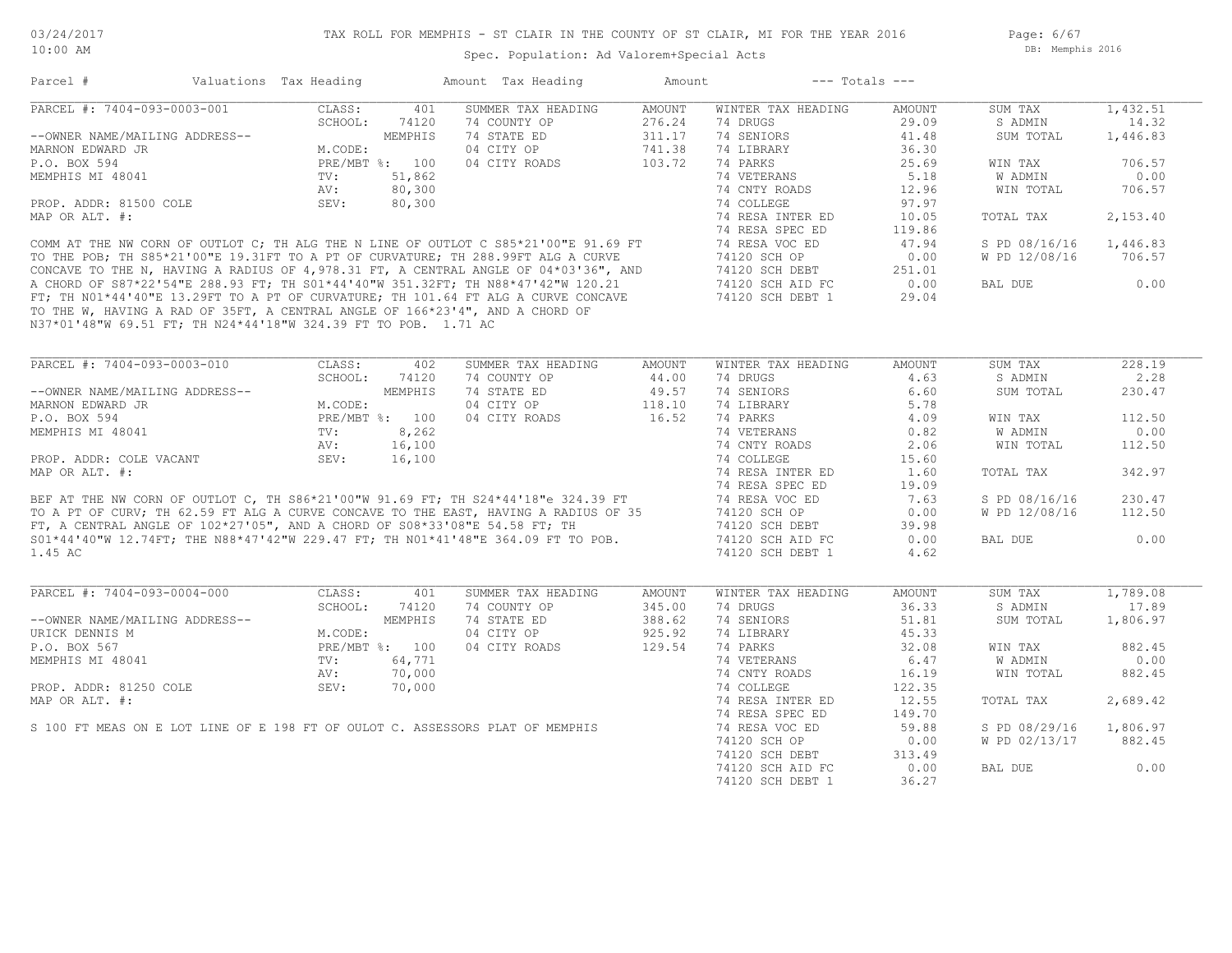Page: 7/67 DB: Memphis 2016

| Parcel #                                                                                                                                                                                                                                           | Valuations Tax Heading |       | Amount Tax Heading                                                                                                                                  | Amount          | $---$ Totals $---$ |        |                        |                       |
|----------------------------------------------------------------------------------------------------------------------------------------------------------------------------------------------------------------------------------------------------|------------------------|-------|-----------------------------------------------------------------------------------------------------------------------------------------------------|-----------------|--------------------|--------|------------------------|-----------------------|
| PARCEL #: 7404-093-0005-000                                                                                                                                                                                                                        | CLASS:                 | 401   | SUMMER TAX HEADING                                                                                                                                  | AMOUNT          | WINTER TAX HEADING | AMOUNT | SUM TAX                | 1,385.22              |
| CLASS: 401<br>--OWNER NAME/MAILING ADDRESS--<br>REINHARD BRENDAN J & JOHN F<br>M.CODE: 00011<br>81299 COLE<br>MEMPHIS MI 48041<br>PROP. ADDR: 81299 COLE<br>PROP. ADDR: 81299 COLE<br>PROP. ADDR: 81299 COLE<br>PROP. ADDR: 81299 COLE<br>PROP. 53 |                        |       | 74 COUNTY OP                                                                                                                                        | 267.12          | 74 DRUGS           | 28.13  | S ADMIN                | 13.85                 |
|                                                                                                                                                                                                                                                    |                        |       | 74 STATE ED                                                                                                                                         | 300.90          | 74 SENIORS         | 40.12  | SUM TOTAL              | 1,399.07              |
|                                                                                                                                                                                                                                                    |                        |       | 04 CITY OP                                                                                                                                          | 716.90          | 74 LIBRARY         | 35.10  |                        |                       |
|                                                                                                                                                                                                                                                    |                        |       | 04 CITY ROADS                                                                                                                                       | 100.30          | 74 PARKS           | 24.84  | WIN TAX                | 683.24                |
|                                                                                                                                                                                                                                                    |                        |       |                                                                                                                                                     |                 | 74 VETERANS        | 5.01   | W ADMIN                | 0.00                  |
|                                                                                                                                                                                                                                                    |                        |       |                                                                                                                                                     |                 | 74 CNTY ROADS      | 12.53  | WIN TOTAL              | 683.24                |
|                                                                                                                                                                                                                                                    |                        |       | PROP. ADDR: 81299 COLE<br>MAP OR ALT. #:<br>N 100 FT OF S 355 FT MEAS ON W LOT LINE OF W 229 FT OF OUTLOT C. ASSESSORS PLAT OF                      |                 |                    |        |                        |                       |
|                                                                                                                                                                                                                                                    |                        |       |                                                                                                                                                     |                 | 74 COLLEGE         | 94.73  |                        |                       |
|                                                                                                                                                                                                                                                    |                        |       |                                                                                                                                                     |                 | 74 RESA INTER ED   | 9.71   | TOTAL TAX              | 2,082.31              |
|                                                                                                                                                                                                                                                    |                        |       |                                                                                                                                                     |                 | 74 RESA SPEC ED    | 115.91 |                        |                       |
|                                                                                                                                                                                                                                                    |                        |       |                                                                                                                                                     |                 | 74 RESA VOC ED     | 46.36  | S PD 07/15/16 1,399.07 |                       |
| MEMPHIS                                                                                                                                                                                                                                            |                        |       |                                                                                                                                                     |                 | 74120 SCH OP       | 0.00   | W PD 12/12/16          | 683.24                |
|                                                                                                                                                                                                                                                    |                        |       |                                                                                                                                                     |                 | 74120 SCH DEBT     | 242.72 |                        |                       |
|                                                                                                                                                                                                                                                    |                        |       |                                                                                                                                                     |                 | 74120 SCH AID FC   | 0.00   | BAL DUE                | 0.00                  |
|                                                                                                                                                                                                                                                    |                        |       |                                                                                                                                                     |                 | 74120 SCH DEBT 1   | 28.08  |                        |                       |
|                                                                                                                                                                                                                                                    |                        |       |                                                                                                                                                     |                 |                    |        |                        |                       |
| PARCEL #: 7404-093-0006-000                                                                                                                                                                                                                        | CLASS:                 | 401   | SUMMER TAX HEADING                                                                                                                                  | AMOUNT          | WINTER TAX HEADING | AMOUNT | SUM TAX                | 914.24                |
|                                                                                                                                                                                                                                                    | SCHOOL:                | 74120 | 74 COUNTY OP                                                                                                                                        | 176.30          | 74 DRUGS           | 18.56  | S ADMIN                | 9.14                  |
| --OWNER NAME/MAILING ADDRESS--<br>PIONTKOWSKI SCOTT T<br>81245 COLE PRE/MBT %: 100<br>MEMPHIS MI 48041 TV: 33,099<br>PROP. ADDR: 81245 COLE AND AV: 35,900<br>MAP OR ALT #. 33,090<br>MAP OR ALT #.                                                |                        |       | 74 STATE ED                                                                                                                                         | 198.59          | 74 SENIORS         | 26.47  | SUM TOTAL              | 923.38                |
|                                                                                                                                                                                                                                                    |                        |       | 04 CITY OP                                                                                                                                          | 473.16          | 74 LIBRARY         | 23.16  |                        |                       |
|                                                                                                                                                                                                                                                    |                        |       | 04 CITY ROADS                                                                                                                                       | 66.19           | 74 PARKS           | 16.39  | WIN TAX                | 450.90                |
|                                                                                                                                                                                                                                                    |                        |       |                                                                                                                                                     |                 | 74 VETERANS        | 3.30   |                        | 0.00                  |
|                                                                                                                                                                                                                                                    |                        |       | MEMPHIS MI 48041<br>PROP. ADDR: 81245 COLE<br>MAP OR ALT. #:<br>N 100 FT OF S 255 FT; MEAS ON W LOT LINE OF OUTLOT C EXC E 248 FT THEREOF ASSESSORS |                 |                    |        | W ADMIN                |                       |
|                                                                                                                                                                                                                                                    |                        |       |                                                                                                                                                     |                 | 74 CNTY ROADS      | 8.27   | WIN TOTAL              | 450.90                |
|                                                                                                                                                                                                                                                    |                        |       |                                                                                                                                                     |                 | 74 COLLEGE         | 62.52  |                        |                       |
|                                                                                                                                                                                                                                                    |                        |       |                                                                                                                                                     |                 | 74 RESA INTER ED   | 6.41   | TOTAL TAX              | 1,374.28              |
|                                                                                                                                                                                                                                                    |                        |       |                                                                                                                                                     |                 | 74 RESA SPEC ED    | 76.50  |                        |                       |
|                                                                                                                                                                                                                                                    |                        |       |                                                                                                                                                     |                 | 74 RESA VOC ED     | 30.60  | S PD 07/25/16          | 923.38                |
| PLAT OF MEMPHIS                                                                                                                                                                                                                                    |                        |       |                                                                                                                                                     |                 | 74120 SCH OP       | 0.00   | W PD 12/19/16          | 450.90                |
|                                                                                                                                                                                                                                                    |                        |       |                                                                                                                                                     |                 | 74120 SCH DEBT     | 160.19 |                        |                       |
|                                                                                                                                                                                                                                                    |                        |       |                                                                                                                                                     |                 | 74120 SCH AID FC   | 0.00   | BAL DUE                | 0.00                  |
|                                                                                                                                                                                                                                                    |                        |       |                                                                                                                                                     |                 | 74120 SCH DEBT 1   | 18.53  |                        |                       |
|                                                                                                                                                                                                                                                    |                        |       |                                                                                                                                                     |                 |                    |        |                        |                       |
| PARCEL #: 7404-093-0007-000                                                                                                                                                                                                                        | CLASS:                 | 401   | SUMMER TAX HEADING                                                                                                                                  | AMOUNT          | WINTER TAX HEADING | AMOUNT | SUM TAX                | $\overline{1,252.32}$ |
|                                                                                                                                                                                                                                                    | SCHOOL:                | 74120 | 74 COUNTY OP                                                                                                                                        | 241.49          | 74 DRUGS           | 25.43  | S ADMIN                | 12.52                 |
|                                                                                                                                                                                                                                                    |                        |       | 74 STATE ED                                                                                                                                         | 272.03          | 74 SENIORS         | 36.27  | SUM TOTAL              | 1,264.84              |
|                                                                                                                                                                                                                                                    |                        |       | 04 CITY OP                                                                                                                                          | 648.13          | 74 LIBRARY         | 31.73  |                        |                       |
|                                                                                                                                                                                                                                                    |                        |       | 04 CITY ROADS                                                                                                                                       | 648.13<br>90.67 | 74 PARKS           | 22.46  | WIN TAX                | 617.69                |
|                                                                                                                                                                                                                                                    |                        |       |                                                                                                                                                     |                 | 74 VETERANS        | 4.53   | W ADMIN                | 0.00                  |
|                                                                                                                                                                                                                                                    |                        |       |                                                                                                                                                     |                 | 74 CNTY ROADS      |        |                        |                       |
|                                                                                                                                                                                                                                                    |                        |       |                                                                                                                                                     |                 |                    | 11.33  | WIN TOTAL              | 617.69                |
| --OWNER NAME/MAILING ADDRESS--<br>PILKEY WILLIAM MCODE:<br>81300 COLE PRE/MBT %: 100<br>MEMPHIS MI 48041 TV: 45,339<br>PROP. ADDR: 81300 COLE SEV: 48,000<br>MEMPHIS MI 48041 TV: 45,339<br>PROP. ADDR: 81300 COLE SEV: 48,000                     |                        |       |                                                                                                                                                     |                 | 74 COLLEGE         | 85.64  |                        |                       |
| MAP OR ALT. #:                                                                                                                                                                                                                                     |                        |       |                                                                                                                                                     |                 | 74 RESA INTER ED   | 8.78   | TOTAL TAX              | 1,882.53              |
|                                                                                                                                                                                                                                                    |                        |       |                                                                                                                                                     |                 | 74 RESA SPEC ED    | 104.79 |                        |                       |
|                                                                                                                                                                                                                                                    |                        |       | N 100 FT MEAS ON E LOT LINE OF S 200 FT OF E 198 FT OF OUTLOT C. ASSESSORS PLAT OF                                                                  |                 | 74 RESA VOC ED     | 41.91  | S PD 08/03/16          | 1,264.84              |
| MEMPHIS                                                                                                                                                                                                                                            |                        |       |                                                                                                                                                     |                 | 74120 SCH OP       | 0.00   | W PD 01/25/17 617.69   |                       |
|                                                                                                                                                                                                                                                    |                        |       |                                                                                                                                                     |                 | 74120 SCH DEBT     | 219.44 |                        |                       |
|                                                                                                                                                                                                                                                    |                        |       |                                                                                                                                                     |                 | 74120 SCH AID FC   | 0.00   | BAL DUE                | 0.00                  |
|                                                                                                                                                                                                                                                    |                        |       |                                                                                                                                                     |                 | 74120 SCH DEBT 1   | 25.38  |                        |                       |
|                                                                                                                                                                                                                                                    |                        |       |                                                                                                                                                     |                 |                    |        |                        |                       |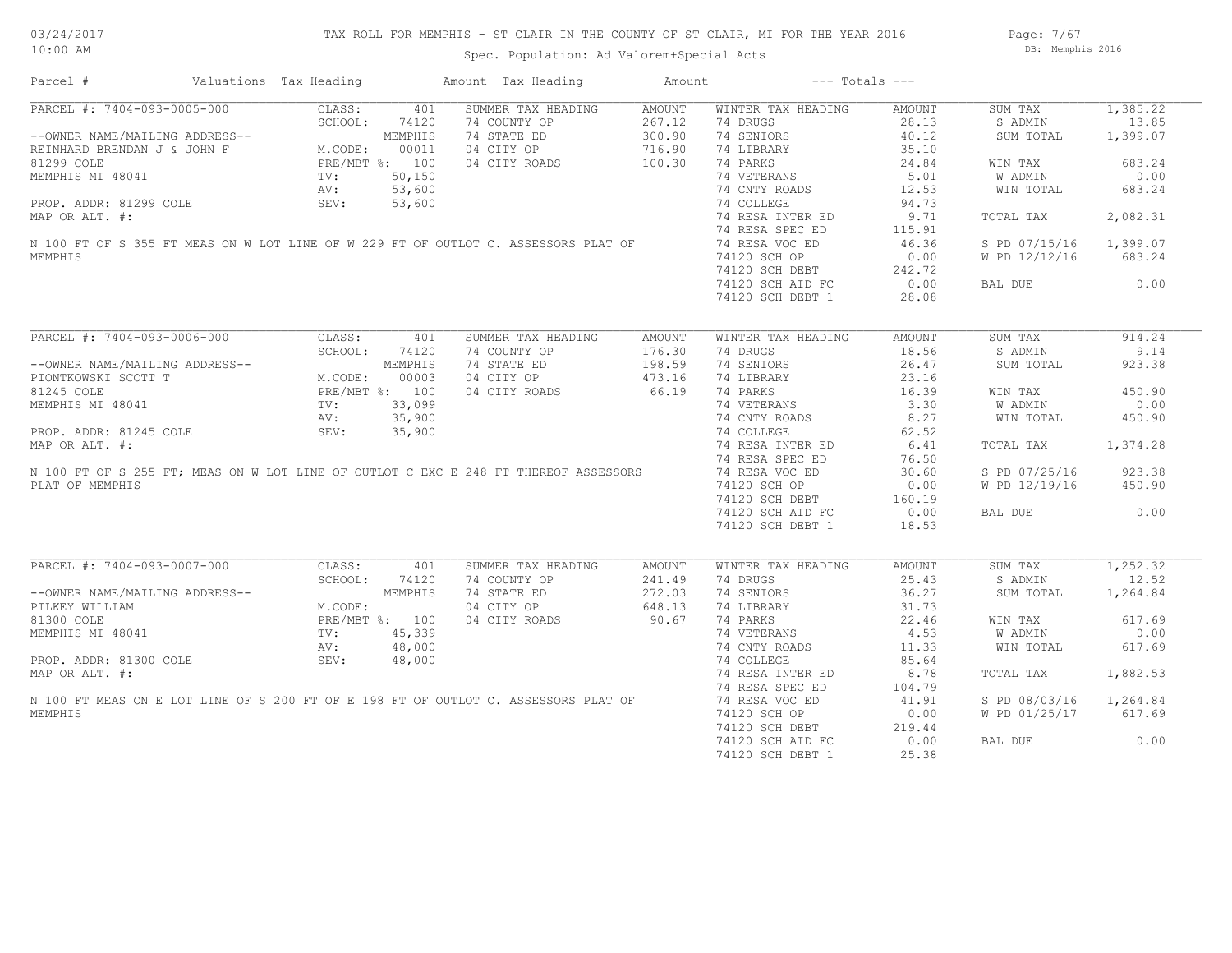Page: 8/67 DB: Memphis 2016

| Parcel #                                                                            | Valuations Tax Heading |         |                | Amount Tax Heading | Amount |                    | $---$ Totals $---$ |               |          |
|-------------------------------------------------------------------------------------|------------------------|---------|----------------|--------------------|--------|--------------------|--------------------|---------------|----------|
| PARCEL #: 7404-093-0008-000                                                         | CLASS:                 |         | 401            | SUMMER TAX HEADING | AMOUNT | WINTER TAX HEADING | AMOUNT             | SUM TAX       | 1,488.80 |
|                                                                                     |                        | SCHOOL: | 74120          | 74 COUNTY OP       | 287.09 | 74 DRUGS           | 30.23              | S ADMIN       | 14.88    |
| --OWNER NAME/MAILING ADDRESS--                                                      |                        |         | MEMPHIS        | 74 STATE ED        | 323.40 | 74 SENIORS         | 43.12              | SUM TOTAL     | 1,503.68 |
| LONG CONNIE M                                                                       |                        | M.CODE: |                | 04 CITY OP         | 770.51 | 74 LIBRARY         | 37.73              |               |          |
| P.O. BOX 51                                                                         |                        |         | PRE/MBT %: 100 | 04 CITY ROADS      | 107.80 | 74 PARKS           | 26.70              | WIN TAX       | 734.35   |
| MEMPHIS MI 48041                                                                    | TV:                    |         | 53,900         |                    |        | 74 VETERANS        | 5.39               | W ADMIN       | 0.00     |
|                                                                                     | AV:                    |         | 53,900         |                    |        | 74 CNTY ROADS      | 13.47              | WIN TOTAL     | 734.35   |
| PROP. ADDR: 81350 COLE                                                              | SEV:                   |         | 53,900         |                    |        | 74 COLLEGE         | 101.82             |               |          |
| MAP OR ALT. #:                                                                      |                        |         |                |                    |        | 74 RESA INTER ED   | 10.44              | TOTAL TAX     | 2,238.03 |
|                                                                                     |                        |         |                |                    |        |                    |                    |               |          |
|                                                                                     |                        |         |                |                    |        | 74 RESA SPEC ED    | 124.57             |               |          |
| N 100 FT MEAS ON E LOT LINE OF S 300 FT OF E 198 FT OF OUTLOT C. ASSESSORS PLAT OF  |                        |         |                |                    |        | 74 RESA VOC ED     | 49.83              | S PD 08/29/16 | 1,503.68 |
| MEMPHIS                                                                             |                        |         |                |                    |        | 74120 SCH OP       | 0.00               | W PD 02/14/17 | 734.35   |
|                                                                                     |                        |         |                |                    |        | 74120 SCH DEBT     | 260.87             |               |          |
|                                                                                     |                        |         |                |                    |        | 74120 SCH AID FC   | 0.00               | BAL DUE       | 0.00     |
|                                                                                     |                        |         |                |                    |        | 74120 SCH DEBT 1   | 30.18              |               |          |
|                                                                                     |                        |         |                |                    |        |                    |                    |               |          |
| PARCEL #: 7404-093-0009-000                                                         | CLASS:                 |         | 401            | SUMMER TAX HEADING | AMOUNT | WINTER TAX HEADING | AMOUNT             | SUM TAX       | 1,235.59 |
|                                                                                     |                        | SCHOOL: | 74120          | 74 COUNTY OP       | 238.27 | 74 DRUGS           | 25.09              | S ADMIN       | 12.35    |
| --OWNER NAME/MAILING ADDRESS--                                                      |                        |         | MEMPHIS        | 74 STATE ED        | 268.39 | 74 SENIORS         | 35.78              | SUM TOTAL     | 1,247.94 |
| LETT RANDY D & PEGGY A                                                              |                        | M.CODE: |                | 04 CITY OP         | 639.47 | 74 LIBRARY         | 31.31              |               |          |
| 12762 FLYNN ROAD                                                                    |                        |         | PRE/MBT %: 0   | 04 CITY ROADS      | 89.46  | 74 PARKS           | 22.16              | WIN TAX       | 1,412.54 |
| SAWYER MI 49125                                                                     | $\text{TV}$ :          |         | 44,733         |                    |        | 74 VETERANS        | 4.47               | W ADMIN       | 0.00     |
|                                                                                     | AV:                    |         | 48,400         |                    |        | 74 CNTY ROADS      | 11.18              | WIN TOTAL     | 1,412.54 |
| PROP. ADDR: 81325 COLE                                                              | SEV:                   |         | 48,400         |                    |        | 74 COLLEGE         | 84.50              |               |          |
| MAP OR ALT. #:                                                                      |                        |         |                |                    |        | 74 RESA INTER ED   | 8.66               | TOTAL TAX     | 2,660.48 |
|                                                                                     |                        |         |                |                    |        | 74 RESA SPEC ED    | 103.39             |               |          |
| N 100 FT OF S 455 FT; MEAS ON W LOT LINE OF W 229 FT OF OUTLOT C. ASSESSORS PLAT OF |                        |         |                |                    |        |                    |                    |               |          |
|                                                                                     |                        |         |                |                    |        | 74 RESA VOC ED     | 41.35              | S PD 08/17/16 | 1,247.94 |
| MEMPHIS                                                                             |                        |         |                |                    |        | 74120 SCH OP       | 803.10             | W PD 02/09/17 | 1,412.54 |
|                                                                                     |                        |         |                |                    |        | 74120 SCH DEBT     | 216.50             |               |          |
|                                                                                     |                        |         |                |                    |        | 74120 SCH AID FC   | 0.00               | BAL DUE       | 0.00     |
|                                                                                     |                        |         |                |                    |        | 74120 SCH DEBT 1   | 25.05              |               |          |
| PARCEL #: 7404-093-0010-000                                                         | CLASS:                 |         | 401            | SUMMER TAX HEADING | AMOUNT | WINTER TAX HEADING | AMOUNT             | SUM TAX       | 1,678.86 |
|                                                                                     |                        |         |                |                    |        |                    |                    |               |          |
|                                                                                     |                        | SCHOOL: | 74120          | 74 COUNTY OP       | 323.74 | 74 DRUGS           | 34.09              | S ADMIN       | 16.78    |
| --OWNER NAME/MAILING ADDRESS--                                                      |                        |         | MEMPHIS        | 74 STATE ED        | 364.68 | 74 SENIORS         | 48.62              | SUM TOTAL     | 1,695.64 |
| FORCE PATRICK                                                                       | M.CODE:                |         | 00001          | 04 CITY OP         | 868.88 | 74 LIBRARY         | 42.54              |               |          |
| 81375 COLE                                                                          |                        |         | PRE/MBT %: 100 | 04 CITY ROADS      | 121.56 | 74 PARKS           | 30.11              | WIN TAX       | 828.09   |
| MEMPHIS MI 48041                                                                    | TV:                    |         | 60,781         |                    |        | 74 VETERANS        | 6.07               | W ADMIN       | 0.00     |
|                                                                                     | AV:                    |         | 69,300         |                    |        | 74 CNTY ROADS      | 15.19              | WIN TOTAL     | 828.09   |
| PROP. ADDR: 81375 COLE                                                              | SEV:                   |         | 69,300         |                    |        | 74 COLLEGE         | 114.82             |               |          |
| MAP OR ALT. #:                                                                      |                        |         |                |                    |        | 74 RESA INTER ED   | 11.77              | TOTAL TAX     | 2,523.73 |
|                                                                                     |                        |         |                |                    |        | 74 RESA SPEC ED    | 140.48             |               |          |
| N 100 FT OF S 555 FT; MEAS ON W LOT LINE OF W 229 FT OF OUTLOT C. ASSESSORS PLAT OF |                        |         |                |                    |        | 74 RESA VOC ED     | 56.19              | S PD 08/26/16 | 1,695.64 |
| MEMPHIS                                                                             |                        |         |                |                    |        | 74120 SCH OP       | 0.00               | W PD 01/03/17 | 828.09   |
|                                                                                     |                        |         |                |                    |        | 74120 SCH DEBT     | 294.18             |               |          |
|                                                                                     |                        |         |                |                    |        | 74120 SCH AID FC   | 0.00               | BAL DUE       | 0.00     |
|                                                                                     |                        |         |                |                    |        |                    |                    |               |          |
|                                                                                     |                        |         |                |                    |        | 74120 SCH DEBT 1   | 34.03              |               |          |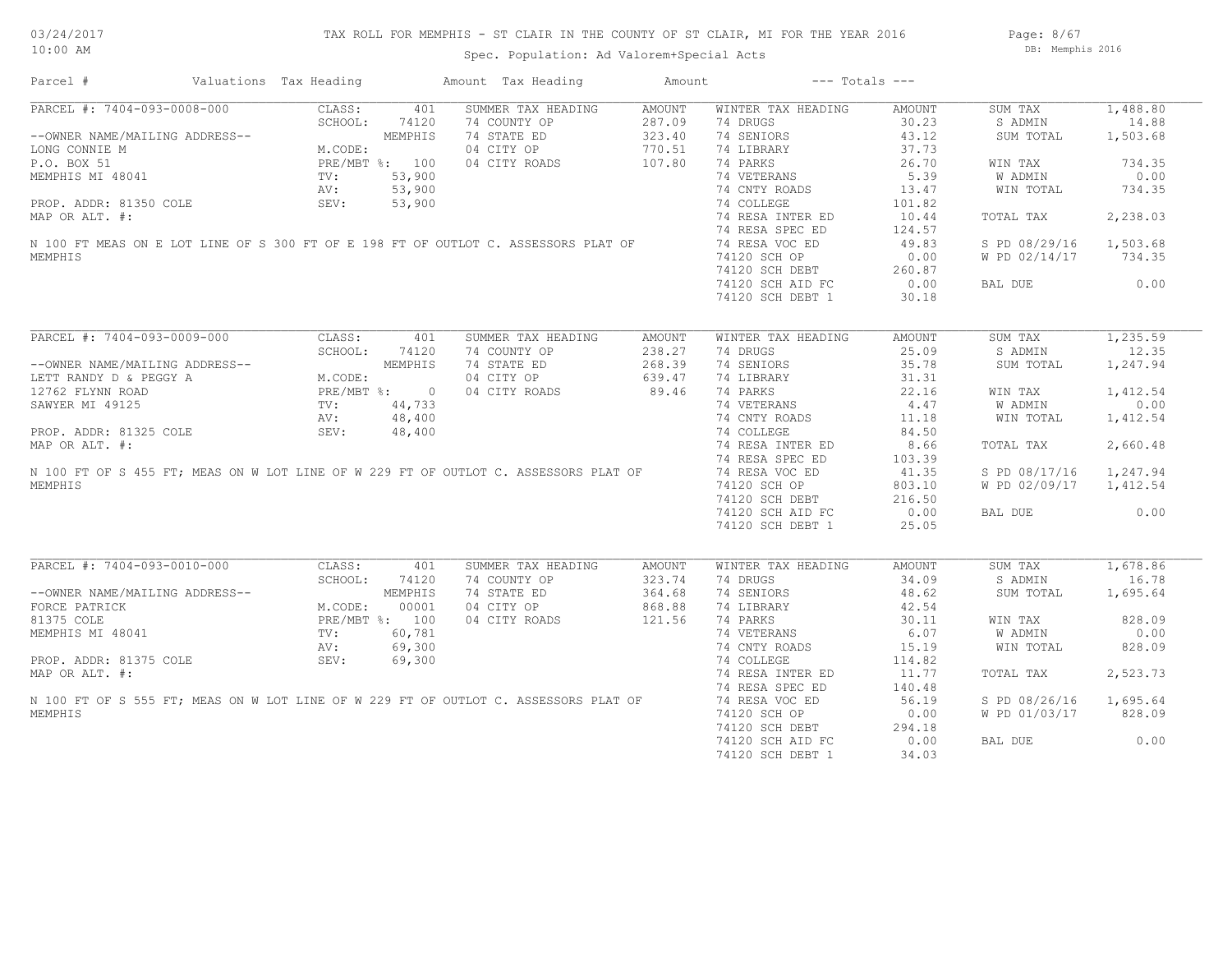## TAX ROLL FOR MEMPHIS - ST CLAIR IN THE COUNTY OF ST CLAIR, MI FOR THE YEAR 2016

Spec. Population: Ad Valorem+Special Acts

Page: 9/67 DB: Memphis 2016

| Parcel #                                                                                                                                                                                             | Valuations Tax Heading                                                 |        | Amount Tax Heading | Amount   |                    | $---$ Totals $---$ |               |          |
|------------------------------------------------------------------------------------------------------------------------------------------------------------------------------------------------------|------------------------------------------------------------------------|--------|--------------------|----------|--------------------|--------------------|---------------|----------|
| PARCEL #: 7404-093-0011-000                                                                                                                                                                          | CLASS:                                                                 | 401    | SUMMER TAX HEADING | AMOUNT   | WINTER TAX HEADING | AMOUNT             | SUM TAX       | 1,623.46 |
|                                                                                                                                                                                                      | SCHOOL:                                                                | 74120  | 74 COUNTY OP       | 313.06   | 74 DRUGS           | 32.97              | S ADMIN       | 16.23    |
| --OWNER NAME/MAILING ADDRESS--                                                                                                                                                                       | MEMPHIS<br>M.CODE: 00001<br>PRE/MBT %: 100<br>TV: 58,775<br>AV: 63,800 |        | 74 STATE ED        | 352.65   | 74 SENIORS         | 47.02              | SUM TOTAL     | 1,639.69 |
| HAWKINS RENEE                                                                                                                                                                                        |                                                                        |        | 04 CITY OP         | 840.20   | 74 LIBRARY         | 41.14              |               |          |
| 81380 COLE                                                                                                                                                                                           |                                                                        |        | 04 CITY ROADS      | 117.55   | 74 PARKS           | 29.11              | WIN TAX       | 800.77   |
| MEMPHIS MI 48041                                                                                                                                                                                     |                                                                        |        |                    |          | 74 VETERANS        | 5.87               | W ADMIN       | 0.00     |
|                                                                                                                                                                                                      |                                                                        |        |                    |          | 74 CNTY ROADS      | 14.69              | WIN TOTAL     | 800.77   |
| PROP. ADDR: 81380 COLE                                                                                                                                                                               |                                                                        | 63,800 |                    |          | 74 COLLEGE         | 111.03             |               |          |
|                                                                                                                                                                                                      | SEV:                                                                   |        |                    |          |                    |                    |               |          |
| MAP OR ALT. #:                                                                                                                                                                                       |                                                                        |        |                    |          | 74 RESA INTER ED   | 11.39              | TOTAL TAX     | 2,440.46 |
| N 100 FT OF S 400 FT OF E 198 FT OF OUTLOT C & E 78 FT LYING N OF S 400 FT.<br>ASSESSORS PLAT OF MEMPHIS                                                                                             |                                                                        |        |                    |          | 74 RESA SPEC ED    | 135.84             |               |          |
|                                                                                                                                                                                                      |                                                                        |        |                    |          | 74 RESA VOC ED     | 54.33              | S PD 08/26/16 | 1,639.69 |
|                                                                                                                                                                                                      |                                                                        |        |                    |          | 74120 SCH OP       | 0.00               | W PD 01/03/17 | 800.77   |
|                                                                                                                                                                                                      |                                                                        |        |                    |          | 74120 SCH DEBT     | 284.47             |               |          |
|                                                                                                                                                                                                      |                                                                        |        |                    |          | 74120 SCH AID FC   | 0.00               | BAL DUE       | 0.00     |
|                                                                                                                                                                                                      |                                                                        |        |                    |          | 74120 SCH DEBT 1   | 32.91              |               |          |
|                                                                                                                                                                                                      |                                                                        |        |                    |          |                    |                    |               |          |
| PARCEL #: 7404-094-0001-000                                                                                                                                                                          | CLASS:                                                                 | 401    | SUMMER TAX HEADING | AMOUNT   | WINTER TAX HEADING | AMOUNT             | SUM TAX       | 2,374.27 |
|                                                                                                                                                                                                      | SCHOOL:                                                                | 74120  | 74 COUNTY OP       | 457.84   | 74 DRUGS           | 48.22              | S ADMIN       | 23.74    |
| --OWNER NAME/MAILING ADDRESS--                                                                                                                                                                       | -<br>M.CODE:<br>M.CODE:<br>PRE/MBT %: 100<br>TV: 85,957<br>AV: 90,800  |        | 74 STATE ED        | 515.74   | 74 SENIORS         | 68.76              | SUM TOTAL     | 2,398.01 |
| RAYMOND HARRISON REVOC TRUST                                                                                                                                                                         |                                                                        |        | 04 CITY OP         | 1,228.78 | 74 LIBRARY         | 60.16              |               |          |
| P.O. BOX 501                                                                                                                                                                                         |                                                                        |        | 04 CITY ROADS      | 171.91   | 74 PARKS           | 42.58              | WIN TAX       | 1,171.11 |
|                                                                                                                                                                                                      |                                                                        |        |                    |          | 74 VETERANS        | 8.59               |               |          |
| MEMPHIS MI 48041                                                                                                                                                                                     |                                                                        |        |                    |          |                    |                    | W ADMIN       | 0.00     |
|                                                                                                                                                                                                      |                                                                        |        |                    |          | 74 CNTY ROADS      | 21.48              | WIN TOTAL     | 1,171.11 |
| PROP. ADDR: 35411 BORDMAN                                                                                                                                                                            | SEV: 90,800                                                            |        |                    |          | 74 COLLEGE         | 162.38             |               |          |
| MAP OR ALT. #:                                                                                                                                                                                       |                                                                        |        |                    |          | 74 RESA INTER ED   | 16.65              | TOTAL TAX     | 3,569.12 |
|                                                                                                                                                                                                      |                                                                        |        |                    |          | 74 RESA SPEC ED    | 198.67             |               |          |
| OUTLOT D ASSESSORS PLAT OF MEMPHIS                                                                                                                                                                   |                                                                        |        |                    |          | 74 RESA VOC ED     | 79.46              | S PD 08/12/16 | 2,398.01 |
|                                                                                                                                                                                                      |                                                                        |        |                    |          | 74120 SCH OP       | 0.00               | W PD 02/10/17 | 1,171.11 |
|                                                                                                                                                                                                      |                                                                        |        |                    |          | 74120 SCH DEBT     | 416.03             |               |          |
|                                                                                                                                                                                                      |                                                                        |        |                    |          | 74120 SCH AID FC   | 0.00               | BAL DUE       | 0.00     |
|                                                                                                                                                                                                      |                                                                        |        |                    |          |                    |                    |               |          |
|                                                                                                                                                                                                      |                                                                        |        |                    |          | 74120 SCH DEBT 1   | 48.13              |               |          |
| PARCEL #: 7404-100-0001-000                                                                                                                                                                          | CLASS:                                                                 | 401    | SUMMER TAX HEADING | AMOUNT   | WINTER TAX HEADING | AMOUNT             | SUM TAX       | 1,509.87 |
|                                                                                                                                                                                                      | SCHOOL:                                                                | 74120  | 74 COUNTY OP       | 291.16   | 74 DRUGS           | 30.66              | S ADMIN       | 15.09    |
|                                                                                                                                                                                                      |                                                                        |        | 74 STATE ED        | 327.97   | 74 SENIORS         | 43.73              | SUM TOTAL     | 1,524.96 |
| --OWNER NAME/MAILING ADDRESS--<br>QUIGLY DENNIS P & SUSAN E M.CODE:<br>81755 BELLE RIVER PRE/MBT %: 100<br>MEMPHIS MI 48041 TV: 54,663<br>PROP. ADDR: 81755 BELLE RIVER SEV: 59,400<br>MAR OP ALT #: |                                                                        |        |                    |          |                    | 38.26              |               |          |
|                                                                                                                                                                                                      |                                                                        |        | 04 CITY OP         | 781.42   | 74 LIBRARY         |                    |               |          |
|                                                                                                                                                                                                      |                                                                        |        | 04 CITY ROADS      | 109.32   | 74 PARKS           | 27.08              | WIN TAX       | 744.74   |
|                                                                                                                                                                                                      |                                                                        |        |                    |          | 74 VETERANS        | 5.46               | W ADMIN       | 0.00     |
|                                                                                                                                                                                                      |                                                                        |        |                    |          | 74 CNTY ROADS      | 13.66              | WIN TOTAL     | 744.74   |
|                                                                                                                                                                                                      |                                                                        |        |                    |          | 74 COLLEGE         | 103.26             |               |          |
| MAP OR ALT. #:                                                                                                                                                                                       |                                                                        |        |                    |          | 74 RESA INTER ED   | 10.59              | TOTAL TAX     | 2,269.70 |
|                                                                                                                                                                                                      |                                                                        |        |                    |          | 74 RESA SPEC ED    | 126.34             |               |          |
| LOT 1 ASSESSORS PLAT OF MEMPHIS                                                                                                                                                                      |                                                                        |        |                    |          | 74 RESA VOC ED     | 50.53              | S PD 07/05/16 | 1,524.96 |
|                                                                                                                                                                                                      |                                                                        |        |                    |          |                    |                    |               |          |
|                                                                                                                                                                                                      |                                                                        |        |                    |          | 74120 SCH OP       | 0.00               | W PD 12/19/16 | 744.74   |
|                                                                                                                                                                                                      |                                                                        |        |                    |          | 74120 SCH DEBT     | 264.56             |               |          |
|                                                                                                                                                                                                      |                                                                        |        |                    |          | 74120 SCH AID FC   | 0.00               | BAL DUE       | 0.00     |
|                                                                                                                                                                                                      |                                                                        |        |                    |          | 74120 SCH DEBT 1   | 30.61              |               |          |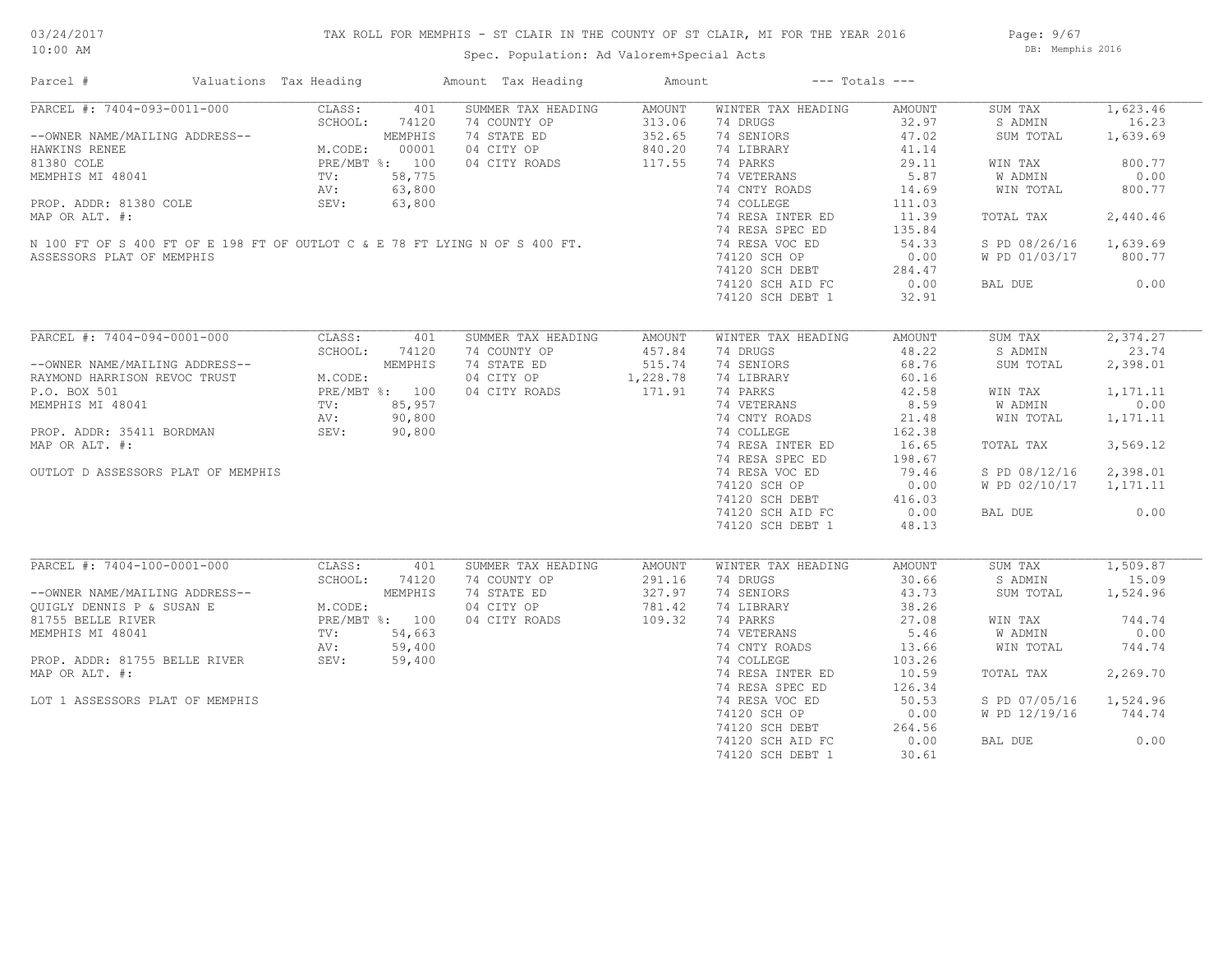Page: 10/67 DB: Memphis 2016

## Spec. Population: Ad Valorem+Special Acts

| Parcel #                                 | Valuations Tax Heading |                |          | Amount Tax Heading                                                                                                                                                                                                                   | Amount        | $---$ Totals $---$ |        |                |          |
|------------------------------------------|------------------------|----------------|----------|--------------------------------------------------------------------------------------------------------------------------------------------------------------------------------------------------------------------------------------|---------------|--------------------|--------|----------------|----------|
| PARCEL #: 7404-100-0002-001              |                        | CLASS:         | 402      | SUMMER TAX HEADING                                                                                                                                                                                                                   | <b>AMOUNT</b> | WINTER TAX HEADING | AMOUNT | SUM TAX        | 788.45   |
|                                          |                        | SCHOOL:        | 74120    | 74 COUNTY OP                                                                                                                                                                                                                         | 152.04        | 74 DRUGS           | 16.01  | S ADMIN        | 7.88     |
| --OWNER NAME/MAILING ADDRESS--           |                        |                | MEMPHIS  | 74 STATE ED                                                                                                                                                                                                                          | 171.27        | 74 SENIORS         | 22.83  | SUM TOTAL      | 796.33   |
| APOLLO GROUP, LLC                        |                        | M.CODE:        |          | 04 CITY OP                                                                                                                                                                                                                           | 408.05        | 74 LIBRARY         | 19.98  |                |          |
| ROBYN CAMILLERI                          |                        | PRE/MBT %: 0   |          | 04 CITY ROADS                                                                                                                                                                                                                        | 57.09         | 74 PARKS           | 14.14  | WIN TAX        | 901.34   |
| 16601 E 13 MILE                          |                        | TV:            | 28,545   |                                                                                                                                                                                                                                      |               | 74 VETERANS        | 2.85   | <b>W ADMIN</b> | 0.00     |
| FRASER MI 48026                          |                        | AV:            | 34,600   |                                                                                                                                                                                                                                      |               | 74 CNTY ROADS      | 7.13   | WIN TOTAL      | 901.34   |
|                                          |                        | SEV:           | 34,600   |                                                                                                                                                                                                                                      |               | 74 COLLEGE         | 53.92  |                |          |
| PROP. ADDR: 81643 BELLE RIVER            |                        |                |          |                                                                                                                                                                                                                                      |               | 74 RESA INTER ED   | 5.53   | TOTAL TAX      | 1,697.67 |
|                                          |                        |                |          |                                                                                                                                                                                                                                      |               |                    |        |                |          |
| MAP OR ALT. #:                           |                        |                |          |                                                                                                                                                                                                                                      |               | 74 RESA SPEC ED    | 65.97  |                |          |
|                                          |                        |                |          |                                                                                                                                                                                                                                      |               | 74 RESA VOC ED     | 26.38  | S PD 08/29/16  | 796.33   |
|                                          |                        |                |          |                                                                                                                                                                                                                                      |               | 74120 SCH OP       | 512.47 | W PD 12/21/16  | 901.34   |
|                                          |                        |                |          |                                                                                                                                                                                                                                      |               | 74120 SCH DEBT     | 138.15 |                |          |
|                                          |                        |                |          | PART OF LOT 2 "ASSESSORS PLAT OF MEMPHIS" BEING PART OF THE SW I/4 OF SEC 35, T6N<br>R14E, RILEY TWP. ST CLAIR CTY DESC AS BEG AT NW COR OF LOT 2, TH 290.12 FT ALG W<br>LINE OF BELLE RIVER ROAD ALG THE ARC OF CURVE THAT IS CONCA |               | 74120 SCH AID FC   | 0.00   | BAL DUE        | 0.00     |
|                                          |                        |                |          |                                                                                                                                                                                                                                      |               | 74120 SCH DEBT 1   | 15.98  |                |          |
|                                          |                        |                |          | DEG 39'10" W 124.13 FT, TH S 26 DEG 00' 00" W, 170 FT TO A PT ON LINE EST IN A                                                                                                                                                       |               |                    |        |                |          |
|                                          |                        |                |          | SURVEY BY COLLINS ENGINEERING RECORDED IN LIBER 3, PG 137; TH ALG SAID LINE, N82                                                                                                                                                     |               |                    |        |                |          |
|                                          |                        |                |          | DEG 48' 40" W. 76.35 FT TO SW COR OF LOT 2; TH ALG W LINE OF SAID LOT N 01 DEG 42'                                                                                                                                                   |               |                    |        |                |          |
|                                          |                        |                |          | 40" W 468.85 FT TO POB. CONTAINIG 1.253 AC SUBJECT TO EASEMENTS AND RESTRICTIONS OF                                                                                                                                                  |               |                    |        |                |          |
| RECORD.                                  |                        |                |          |                                                                                                                                                                                                                                      |               |                    |        |                |          |
|                                          |                        |                |          |                                                                                                                                                                                                                                      |               |                    |        |                |          |
|                                          |                        |                |          |                                                                                                                                                                                                                                      |               |                    |        |                |          |
| PARCEL #: 7404-100-0002-010              |                        | CLASS:         | 703      | SUMMER TAX HEADING                                                                                                                                                                                                                   | AMOUNT        | WINTER TAX HEADING | AMOUNT | SUM TAX        | 0.00     |
|                                          |                        | SCHOOL:        | 74120    | 74 COUNTY OP                                                                                                                                                                                                                         | 0.00          | 74 DRUGS           | 0.00   | S ADMIN        | 0.00     |
| --OWNER NAME/MAILING ADDRESS--           |                        |                | MEMPHIS  | 74 STATE ED                                                                                                                                                                                                                          | 0.00          | 74 SENIORS         | 0.00   | SUM TOTAL      | 0.00     |
| CITY OF MEMPHIS                          |                        | M.CODE:        |          | 04 CITY OP                                                                                                                                                                                                                           | 0.00          | 74 LIBRARY         | 0.00   |                |          |
| 35095 POTTER                             |                        | PRE/MBT %:     | $\circ$  | 04 CITY ROADS                                                                                                                                                                                                                        | 0.00          | 74 PARKS           | 0.00   | WIN TAX        | 0.00     |
| MEMPHIS MI 48041                         |                        | TV:            | $\Omega$ |                                                                                                                                                                                                                                      |               | 74 VETERANS        | 0.00   | W ADMIN        | 0.00     |
|                                          |                        | AV:            | $\circ$  |                                                                                                                                                                                                                                      |               | 74 CNTY ROADS      | 0.00   | WIN TOTAL      | 0.00     |
| PROP. ADDR: 81631 BELLE RIVER            |                        | SEV:           | $\circ$  |                                                                                                                                                                                                                                      |               | 74 COLLEGE         | 0.00   |                |          |
| MAP OR ALT. #:                           |                        |                |          |                                                                                                                                                                                                                                      |               | 74 RESA INTER ED   | 0.00   | TOTAL TAX      | 0.00     |
|                                          |                        |                |          |                                                                                                                                                                                                                                      |               |                    |        |                |          |
|                                          |                        |                |          |                                                                                                                                                                                                                                      |               | 74 RESA SPEC ED    | 0.00   |                |          |
|                                          |                        |                |          | LOT 2 ASSESSORS PLAT OF MEMPHIS ALSO THAT PART OF OLD P.M. RR R/W IN NE 1/4 OF SW                                                                                                                                                    |               | 74 RESA VOC ED     | 0.00   | BAL DUE        | 0.00     |
| 1/4 W OF BELLE RIVER RD. SEC 35 T6N R14E |                        |                |          |                                                                                                                                                                                                                                      |               | 74120 SCH OP       | 0.00   |                |          |
|                                          |                        |                |          |                                                                                                                                                                                                                                      |               | 74120 SCH DEBT     | 0.00   |                |          |
|                                          |                        |                |          |                                                                                                                                                                                                                                      |               | 74120 SCH AID FC   | 0.00   |                |          |
|                                          |                        |                |          |                                                                                                                                                                                                                                      |               | 74120 SCH DEBT 1   | 0.00   |                |          |
|                                          |                        |                |          |                                                                                                                                                                                                                                      |               |                    |        |                |          |
| PARCEL #: 7404-100-0003-000              |                        | CLASS:         | 401      | SUMMER TAX HEADING                                                                                                                                                                                                                   | AMOUNT        | WINTER TAX HEADING | AMOUNT | SUM TAX        | 2,504.47 |
|                                          |                        | SCHOOL:        | 74120    | 74 COUNTY OP                                                                                                                                                                                                                         | 482.95        | 74 DRUGS           | 50.86  | S ADMIN        | 25.04    |
| --OWNER NAME/MAILING ADDRESS--           |                        |                | MEMPHIS  | 74 STATE ED                                                                                                                                                                                                                          | 544.02        | 74 SENIORS         | 72.53  | SUM TOTAL      | 2,529.51 |
|                                          |                        |                |          | 04 CITY OP                                                                                                                                                                                                                           |               |                    |        |                |          |
| WILSON LAWRENCE                          |                        | M.CODE:        |          |                                                                                                                                                                                                                                      | 1,296.16      | 74 LIBRARY         | 63.46  |                |          |
| 81521 BELLE RIVER                        |                        | PRE/MBT %: 100 |          | 04 CITY ROADS                                                                                                                                                                                                                        | 181.34        | 74 PARKS           | 44.91  | WIN TAX        | 1,235.32 |
| MEMPHIS MI 48041                         |                        | TV:            | 90,671   |                                                                                                                                                                                                                                      |               | 74 VETERANS        | 9.06   | <b>W ADMIN</b> | 0.00     |
|                                          |                        | AV:            | 96,100   |                                                                                                                                                                                                                                      |               | 74 CNTY ROADS      | 22.66  | WIN TOTAL      | 1,235.32 |
| PROP. ADDR: 81521 BELLE RIVER            |                        | SEV:           | 96,100   |                                                                                                                                                                                                                                      |               | 74 COLLEGE         | 171.28 |                |          |
| MAP OR ALT. #:                           |                        |                |          |                                                                                                                                                                                                                                      |               | 74 RESA INTER ED   | 17.57  | TOTAL TAX      | 3,764.83 |
|                                          |                        |                |          |                                                                                                                                                                                                                                      |               | 74 RESA SPEC ED    | 209.56 |                |          |
| LOT 3 ASSESSORS PLAT OF MEMPHIS          |                        |                |          |                                                                                                                                                                                                                                      |               | 74 RESA VOC ED     | 83.82  | S PD 08/08/16  | 2,529.51 |
|                                          |                        |                |          |                                                                                                                                                                                                                                      |               | 74120 SCH OP       | 0.00   | W PD 01/03/17  | 1,235.32 |
|                                          |                        |                |          |                                                                                                                                                                                                                                      |               | 74120 SCH DEBT     | 438.84 |                |          |
|                                          |                        |                |          |                                                                                                                                                                                                                                      |               |                    | 0.00   | BAL DUE        | 0.00     |
|                                          |                        |                |          |                                                                                                                                                                                                                                      |               | 74120 SCH AID FC   |        |                |          |
|                                          |                        |                |          |                                                                                                                                                                                                                                      |               | 74120 SCH DEBT 1   | 50.77  |                |          |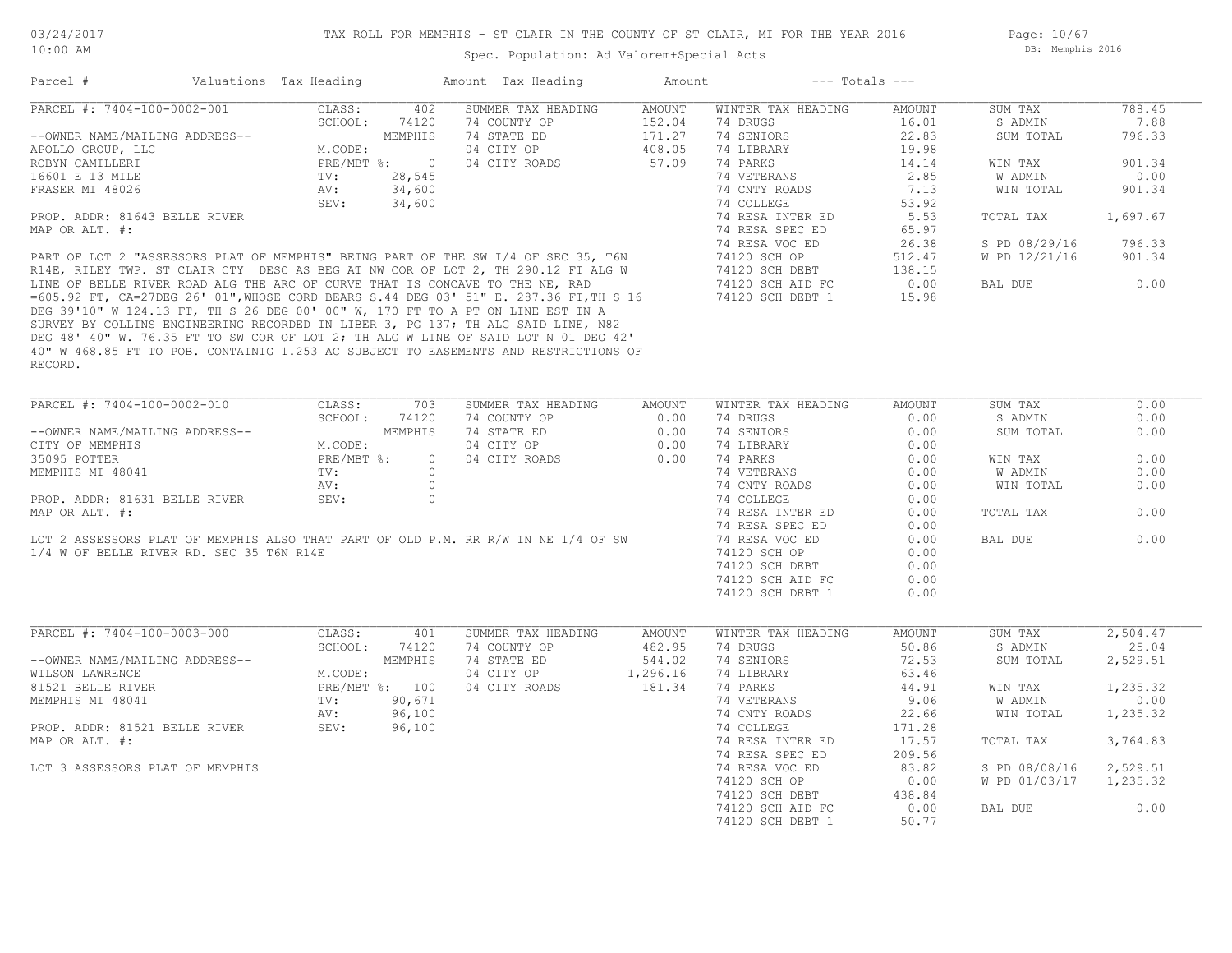## TAX ROLL FOR MEMPHIS - ST CLAIR IN THE COUNTY OF ST CLAIR, MI FOR THE YEAR 2016

Spec. Population: Ad Valorem+Special Acts

Page: 11/67 DB: Memphis 2016

| Parcel #                                                                     | Valuations Tax Heading |                             | Amount Tax Heading | Amount        |                    | $---$ Totals $---$ |               |          |
|------------------------------------------------------------------------------|------------------------|-----------------------------|--------------------|---------------|--------------------|--------------------|---------------|----------|
| PARCEL #: 7404-100-0004-000                                                  | CLASS:                 | 401                         | SUMMER TAX HEADING | AMOUNT        | WINTER TAX HEADING | AMOUNT             | SUM TAX       | 1,665.04 |
|                                                                              | SCHOOL:                | 74120                       | 74 COUNTY OP       | 321.08        | 74 DRUGS           | 33.81              | S ADMIN       | 16.65    |
| WESSEL MICHAEL & BEATRICE E M.COD<br>P.O. BOX 117 MENTICAL PROPERTY OF ALCOL |                        | MEMPHIS                     | 74 STATE ED        | 361.68        | 74 SENIORS         | 48.22              | SUM TOTAL     | 1,681.69 |
|                                                                              | M.CODE:                | 00001                       | 04 CITY OP         | 861.72        | 74 LIBRARY         | 42.19              |               |          |
|                                                                              |                        | PRE/MBT %: 100              | 04 CITY ROADS      | 120.56        | 74 PARKS           | 29.86              | WIN TAX       | 821.26   |
| MEMPHIS MI 48041                                                             | $\texttt{TV}$ :        | 60,280                      |                    |               | 74 VETERANS        | 6.02               | W ADMIN       | 0.00     |
|                                                                              | AV:                    | 65,800                      |                    |               | 74 CNTY ROADS      | 15.07              | WIN TOTAL     | 821.26   |
| PROP. ADDR: 81181 BELLE RIVER                                                | SEV:                   | 65,800                      |                    |               | 74 COLLEGE         | 113.87             |               |          |
| MAP OR ALT. #:                                                               |                        |                             |                    |               | 74 RESA INTER ED   | 11.68              | TOTAL TAX     | 2,502.95 |
|                                                                              |                        |                             |                    |               | 74 RESA SPEC ED    | 139.32             |               |          |
| LOT 4 EXC N 75' ASSESSORS PLAT OF MEMPHIS                                    |                        |                             |                    |               | 74 RESA VOC ED     | 55.72              | S PD 08/26/16 | 1,681.69 |
|                                                                              |                        |                             |                    |               | 74120 SCH OP       | 0.00               | W PD 01/03/17 | 821.26   |
|                                                                              |                        |                             |                    |               |                    |                    |               |          |
|                                                                              |                        |                             |                    |               | 74120 SCH DEBT     | 291.75             |               |          |
|                                                                              |                        |                             |                    |               | 74120 SCH AID FC   | 0.00               | BAL DUE       | 0.00     |
|                                                                              |                        |                             |                    |               | 74120 SCH DEBT 1   | 33.75              |               |          |
| PARCEL #: 7404-100-0004-250                                                  | CLASS:                 | 401                         | SUMMER TAX HEADING | AMOUNT        | WINTER TAX HEADING | AMOUNT             | SUM TAX       | 1,415.67 |
|                                                                              | SCHOOL:                | 74120                       | 74 COUNTY OP       | 272.99        | 74 DRUGS           | 28.75              | S ADMIN       | 14.15    |
| --OWNER NAME/MAILING ADDRESS--                                               |                        | MEMPHIS                     | 74 STATE ED        | 307.51        | 74 SENIORS         | 41.00              | SUM TOTAL     | 1,429.82 |
| POKREFKY JOANN                                                               | M.CODE:                |                             |                    | 732.67        |                    |                    |               |          |
|                                                                              |                        |                             | 04 CITY OP         | 102.50        | 74 LIBRARY         | 35.87              |               |          |
| 81221 BELLE RIVER                                                            |                        | PRE/MBT %: 100              | 04 CITY ROADS      |               | 74 PARKS           | 25.39              | WIN TAX       | 698.29   |
| MEMPHIS MI 48041                                                             | TV:                    | 51,253                      |                    |               | 74 VETERANS        | 5.12               | W ADMIN       | 0.00     |
|                                                                              | AV:                    | 55,800                      |                    |               | 74 CNTY ROADS      | 12.81              | WIN TOTAL     | 698.29   |
| PROP. ADDR: 81221 BELLE RIVER                                                | SEV:                   | 55,800                      |                    |               | 74 COLLEGE         | 96.82              |               |          |
| MAP OR ALT. #:                                                               |                        |                             |                    |               | 74 RESA INTER ED   | 9.93               | TOTAL TAX     | 2,128.11 |
|                                                                              |                        |                             |                    |               | 74 RESA SPEC ED    | 118.46             |               |          |
| N 75' OF LOT 4 ASSESSORS PLAT OF MEMPHIS                                     |                        |                             |                    |               | 74 RESA VOC ED     | 47.38              | S PD 08/22/16 | 1,429.82 |
|                                                                              |                        |                             |                    |               | 74120 SCH OP       | 0.00               | W PD 01/06/17 | 698.29   |
|                                                                              |                        |                             |                    |               | 74120 SCH DEBT     | 248.06             |               |          |
|                                                                              |                        |                             |                    |               | 74120 SCH AID FC   | 0.00               | BAL DUE       | 0.00     |
|                                                                              |                        |                             |                    |               | 74120 SCH DEBT 1   | 28.70              |               |          |
|                                                                              |                        |                             |                    |               |                    |                    |               |          |
| PARCEL #: 7404-100-0005-000                                                  | CLASS:                 | 401                         | SUMMER TAX HEADING | <b>AMOUNT</b> | WINTER TAX HEADING | AMOUNT             | SUM TAX       | 1,382.42 |
|                                                                              | SCHOOL:                | 74120                       | 74 COUNTY OP       | 266.58        | 74 DRUGS           | 28.07              | S ADMIN       | 13.82    |
| --OWNER NAME/MAILING ADDRESS--                                               |                        | MEMPHIS                     | 74 STATE ED        | 300.29        | 74 SENIORS         | 40.03              | SUM TOTAL     | 1,396.24 |
| GRIFFIN DANIEL S & MICHELLE M                                                | M.CODE:                |                             | 04 CITY OP         | 715.46        | 74 LIBRARY         | 35.03              |               |          |
| PO BOX 130                                                                   |                        | $PRE/MBT$ $\frac{1}{6}$ : 0 | 04 CITY ROADS      | 100.09        | 74 PARKS           | 24.79              | WIN TAX       | 1,580.38 |
| MARINE CITY MI 48039                                                         | TV:                    | 50,049                      |                    |               | 74 VETERANS        | 5.00               | W ADMIN       | 0.00     |
|                                                                              | AV:                    | 54,500                      |                    |               | 74 CNTY ROADS      | 12.51              | WIN TOTAL     | 1,580.38 |
| PROP. ADDR: 81145 BELLE RIVER                                                | SEV:                   | 54,500                      |                    |               | 74 COLLEGE         | 94.54              |               |          |
| MAP OR ALT. #:                                                               |                        |                             |                    |               | 74 RESA INTER ED   | 9.69               | TOTAL TAX     | 2,976.62 |
|                                                                              |                        |                             |                    |               | 74 RESA SPEC ED    | 115.67             |               |          |
| LOT 5 ASSESSORS PLAT OF MEMPHIS                                              |                        |                             |                    |               | 74 RESA VOC ED     | 46.27              | S PD 08/15/16 | 1,396.24 |
|                                                                              |                        |                             |                    |               | 74120 SCH OP       | 898.53             | W PD 02/06/17 | 1,580.38 |
|                                                                              |                        |                             |                    |               | 74120 SCH DEBT     | 242.23             |               |          |
|                                                                              |                        |                             |                    |               | 74120 SCH AID FC   | 0.00               | BAL DUE       | 0.00     |
|                                                                              |                        |                             |                    |               |                    |                    |               |          |
|                                                                              |                        |                             |                    |               | 74120 SCH DEBT 1   | 28.02              |               |          |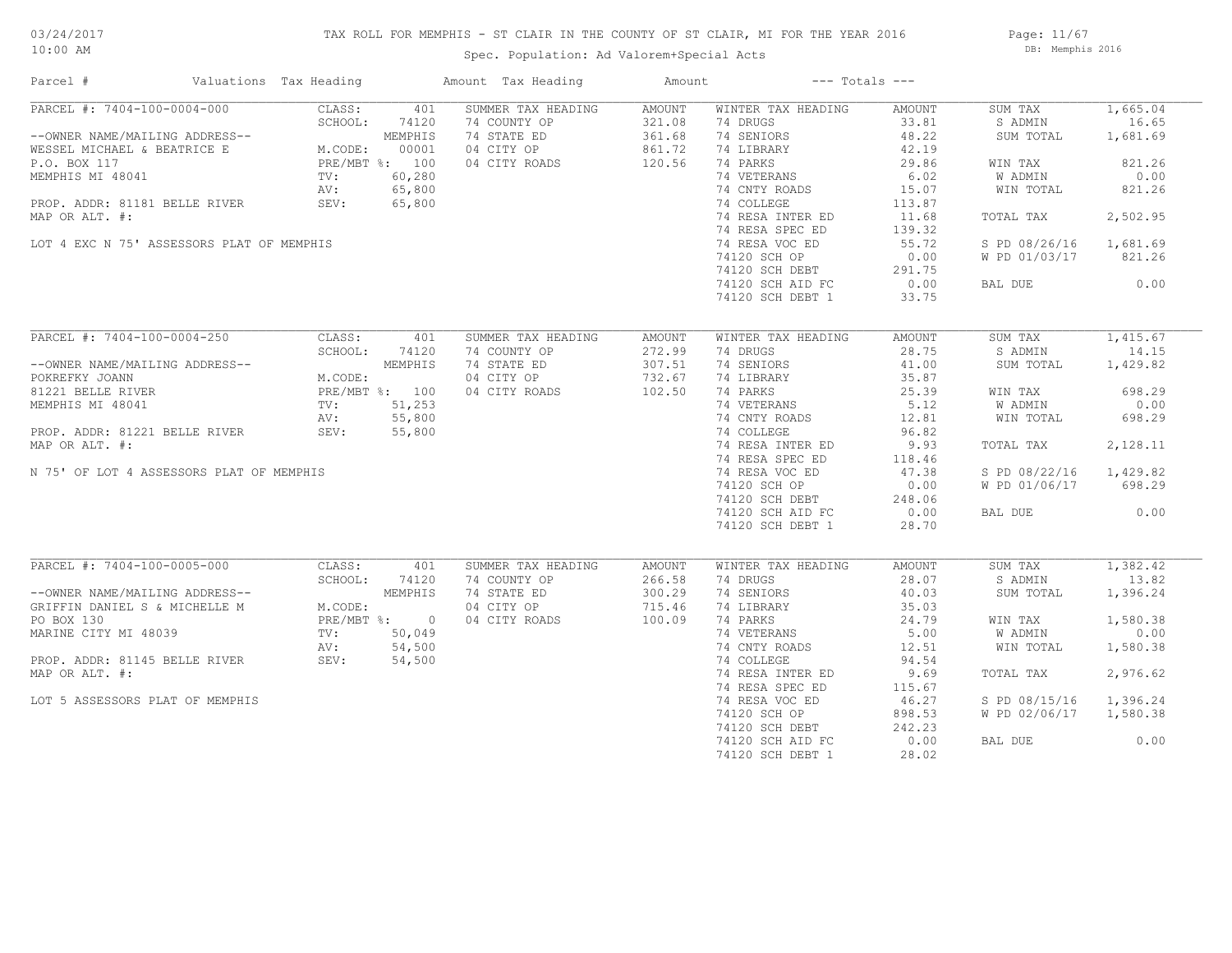## TAX ROLL FOR MEMPHIS - ST CLAIR IN THE COUNTY OF ST CLAIR, MI FOR THE YEAR 2016

Spec. Population: Ad Valorem+Special Acts

Page: 12/67 DB: Memphis 2016

| Parcel #                                                                                                                                                                                                                                                 | Valuations Tax Heading |       | Amount Tax Heading       | Amount | $---$ Totals $---$           |        |                        |          |
|----------------------------------------------------------------------------------------------------------------------------------------------------------------------------------------------------------------------------------------------------------|------------------------|-------|--------------------------|--------|------------------------------|--------|------------------------|----------|
| PARCEL #: 7404-100-0006-000                                                                                                                                                                                                                              | CLASS:                 | 401   | SUMMER TAX HEADING       | AMOUNT | WINTER TAX HEADING           | AMOUNT | SUM TAX                | 1,457.23 |
| --OWNER NAME/MAILING ADDRESS--<br>SCHOOL: 74120<br>SCHOOL: 74120<br>SCHOOL: 74120<br>MEMPHIS<br>34417 BORDMAN<br>MEMPHIS MI 48041<br>TV: 52,757<br>PROP. ADDR: 34417 BORDMAN<br>MEMPHIS MI 48041<br>TV: 57,400<br>NEMPHIS MI 48041<br>TV: 57,400<br>NEMP | SCHOOL:                |       | 74 COUNTY OP             | 281.01 | 74 DRUGS                     | 29.59  | S ADMIN                | 14.57    |
|                                                                                                                                                                                                                                                          |                        |       | 74 STATE ED              | 316.54 | 74 SENIORS                   | 42.20  | SUM TOTAL              | 1,471.80 |
|                                                                                                                                                                                                                                                          |                        |       | 04 CITY OP<br>04 CITY OP | 754.17 | 74 LIBRARY                   | 36.92  |                        |          |
|                                                                                                                                                                                                                                                          |                        |       |                          | 105.51 | 74 PARKS                     | 26.13  | WIN TAX                | 718.75   |
|                                                                                                                                                                                                                                                          |                        |       |                          |        | 74 VETERANS                  | 5.27   | W ADMIN                | 0.00     |
|                                                                                                                                                                                                                                                          |                        |       |                          |        | 74 CNTY ROADS                | 13.18  | WIN TOTAL              | 718.75   |
|                                                                                                                                                                                                                                                          |                        |       |                          |        | 74 COLLEGE                   | 99.66  |                        |          |
| MAP OR ALT. #:                                                                                                                                                                                                                                           |                        |       |                          |        | 74 RESA INTER ED             | 10.22  | TOTAL TAX              | 2,190.55 |
|                                                                                                                                                                                                                                                          |                        |       |                          |        | 74 RESA SPEC ED              | 121.93 |                        |          |
| LOT 6 ASSESSORS PLAT OF MEMPHIS                                                                                                                                                                                                                          |                        |       |                          |        | 74 RESA VOC ED               | 48.77  | S PD 08/31/16 1,471.80 |          |
|                                                                                                                                                                                                                                                          |                        |       |                          |        | 74120 SCH OP                 | 0.00   | W PD 12/31/16          | 718.75   |
|                                                                                                                                                                                                                                                          |                        |       |                          |        | 74120 SCH DEBT               | 255.34 |                        |          |
|                                                                                                                                                                                                                                                          |                        |       |                          |        | 74120 SCH AID FC             | 0.00   | BAL DUE                | 0.00     |
|                                                                                                                                                                                                                                                          |                        |       |                          |        | 74120 SCH DEBT 1             | 29.54  |                        |          |
|                                                                                                                                                                                                                                                          |                        |       |                          |        |                              |        |                        |          |
| PARCEL #: 7404-100-0007-000                                                                                                                                                                                                                              | CLASS:                 | 401   | SUMMER TAX HEADING       | AMOUNT | WINTER TAX HEADING           | AMOUNT | SUM TAX                | 1,433.56 |
|                                                                                                                                                                                                                                                          | SCHOOL:                | 74120 | 74 COUNTY OP             | 276.44 | 74 DRUGS                     | 29.11  | S ADMIN                | 14.33    |
|                                                                                                                                                                                                                                                          |                        |       |                          |        |                              | 41.52  |                        |          |
| --OWNER NAME/MAILING ADDRESS--<br>WEGNER RYAN C.<br>MEGNER RYAN C.<br>MEGNER RYAN C.<br>MEGNER RYAN C.<br>MEGNER RYAN C.<br>MEGNER RYAN C.<br>MEGNER RYAN PRE/MBT %: 100<br>PRE/MBT %: 100<br>PROP. ADDR: 34441 BORDMAN SEV: 51,900<br>NAR OR NAT        |                        |       | 74 STATE ED              | 311.40 | 74 SENIORS                   |        | SUM TOTAL              | 1,447.89 |
|                                                                                                                                                                                                                                                          |                        |       | 04 CITY OP               | 741.92 | 74 LIBRARY                   | 36.33  |                        |          |
|                                                                                                                                                                                                                                                          |                        |       | 04 CITY ROADS            | 103.80 | 74 PARKS                     | 25.71  | WIN TAX                | 707.10   |
|                                                                                                                                                                                                                                                          |                        |       |                          |        | 74 VETERANS<br>74 CNTY ROADS | 5.19   | W ADMIN                | 0.00     |
|                                                                                                                                                                                                                                                          |                        |       |                          |        |                              | 12.97  | WIN TOTAL              | 707.10   |
|                                                                                                                                                                                                                                                          |                        |       |                          |        | 74 COLLEGE                   | 98.04  |                        |          |
| MAP OR ALT. #:                                                                                                                                                                                                                                           |                        |       |                          |        | 74 RESA INTER ED             | 10.05  | TOTAL TAX              | 2,154.99 |
|                                                                                                                                                                                                                                                          |                        |       |                          |        | 74 RESA SPEC ED              | 119.95 |                        |          |
| LOT 7 ASSESSORS PLAT OF MEMPHIS                                                                                                                                                                                                                          |                        |       |                          |        | 74 RESA VOC ED               | 47.98  | S PD 08/26/16 1,447.89 |          |
|                                                                                                                                                                                                                                                          |                        |       |                          |        | 74120 SCH OP                 | 0.00   | W PD 01/03/17 707.10   |          |
|                                                                                                                                                                                                                                                          |                        |       |                          |        | 74120 SCH DEBT               | 251.19 |                        |          |
|                                                                                                                                                                                                                                                          |                        |       |                          |        | 74120 SCH AID FC             | 0.00   | BAL DUE                | 0.00     |
|                                                                                                                                                                                                                                                          |                        |       |                          |        | 74120 SCH DEBT 1             | 29.06  |                        |          |
|                                                                                                                                                                                                                                                          |                        |       |                          |        |                              |        |                        |          |
| PARCEL #: 7404-100-0008-000                                                                                                                                                                                                                              | CLASS:                 | 401   | SUMMER TAX HEADING       | AMOUNT | WINTER TAX HEADING           | AMOUNT | SUM TAX                | 989.04   |
|                                                                                                                                                                                                                                                          | SCHOOL:                | 74120 | 74 COUNTY OP             | 190.72 | 74 DRUGS                     | 20.08  | S ADMIN                | 9.89     |
|                                                                                                                                                                                                                                                          |                        |       | 74 STATE ED              | 214.84 | 74 SENIORS                   | 28.64  | SUM TOTAL              | 998.93   |
| --OWNER NAME/MAILING ADDRESS--<br>BAUMAN DONALD D<br>81115 BELLE RIVER<br>MEMPHIS MI 48041<br>PRE/MBT %: 100<br>MEMPHIS MI 48041<br>PROP. ADDR: 81115 BELLE RIVER<br>NAD ON LITE #                                                                       |                        |       | 04 CITY OP               | 511.87 | 74 LIBRARY                   | 25.06  |                        |          |
|                                                                                                                                                                                                                                                          |                        |       | 04 CITY ROADS            | 71.61  | 74 PARKS                     | 17.73  | WIN TAX                | 487.82   |
|                                                                                                                                                                                                                                                          |                        |       |                          |        | 74 VETERANS                  | 3.58   | W ADMIN                | 0.00     |
|                                                                                                                                                                                                                                                          |                        |       |                          |        | 74 CNTY ROADS                | 8.95   | WIN TOTAL              | 487.82   |
|                                                                                                                                                                                                                                                          |                        |       |                          |        | 74 COLLEGE                   | 67.64  |                        |          |
| MAP OR ALT. #:                                                                                                                                                                                                                                           |                        |       |                          |        | 74 RESA INTER ED             | 6.93   | TOTAL TAX              | 1,486.75 |
|                                                                                                                                                                                                                                                          |                        |       |                          |        | 74 RESA SPEC ED              | 82.76  |                        |          |
| LOT 8 ASSESSORS PLAT OF MEMPHIS                                                                                                                                                                                                                          |                        |       |                          |        | 74 RESA VOC ED               | 33.10  | S PD 08/10/16          | 998.93   |
|                                                                                                                                                                                                                                                          |                        |       |                          |        | 74120 SCH OP                 | 0.00   | W PD 02/02/17          | 487.82   |
|                                                                                                                                                                                                                                                          |                        |       |                          |        | 74120 SCH DEBT               | 173.30 |                        |          |
|                                                                                                                                                                                                                                                          |                        |       |                          |        | 74120 SCH AID FC             | 0.00   | BAL DUE                | 0.00     |
|                                                                                                                                                                                                                                                          |                        |       |                          |        | 74120 SCH DEBT 1             | 20.05  |                        |          |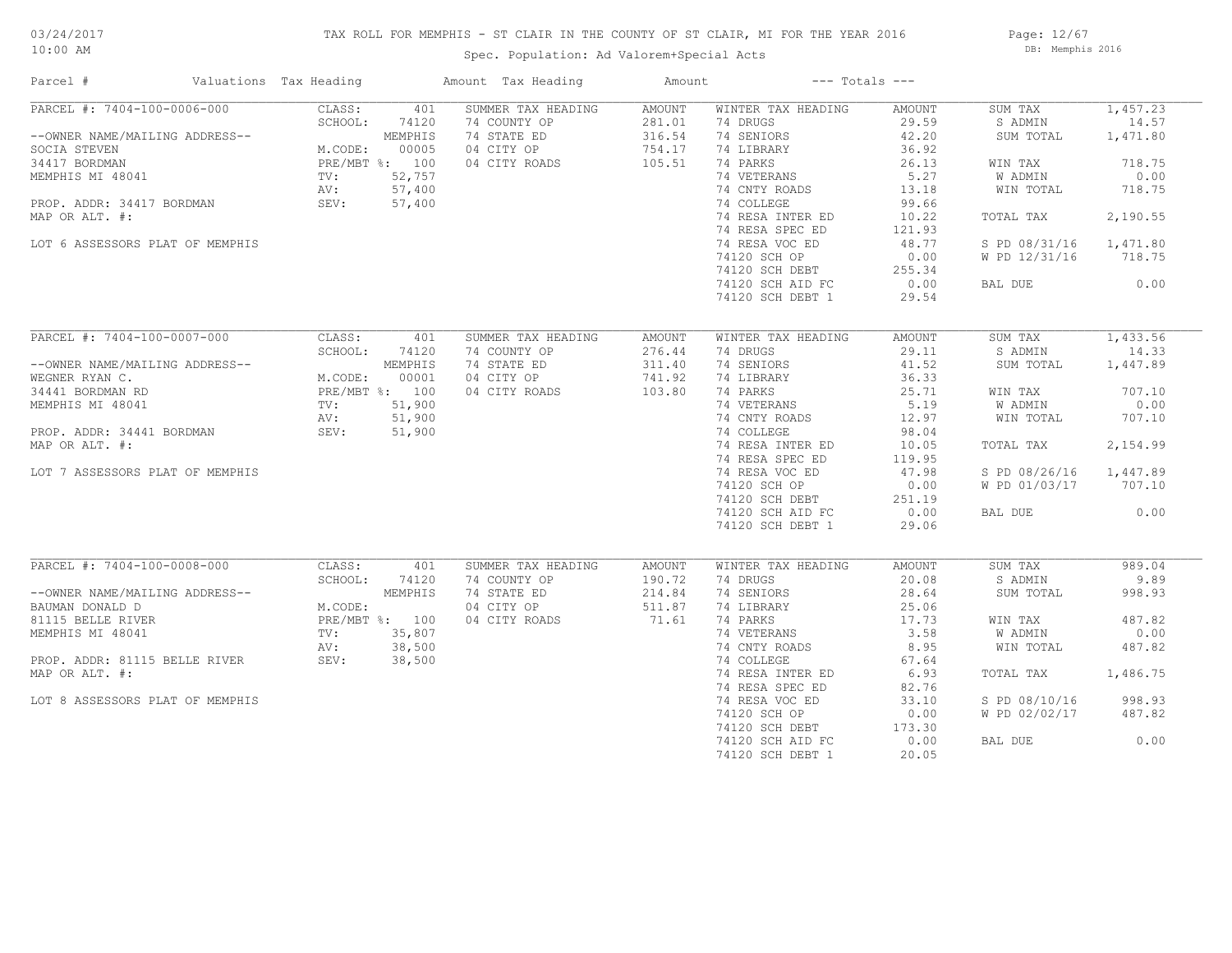## TAX ROLL FOR MEMPHIS - ST CLAIR IN THE COUNTY OF ST CLAIR, MI FOR THE YEAR 2016

Spec. Population: Ad Valorem+Special Acts

Page: 13/67 DB: Memphis 2016

| Parcel #                                                               | Valuations Tax Heading                                                         |         | Amount Tax Heading                                                                                                                                                                       | Amount | $---$ Totals $---$           |              |               |                                |
|------------------------------------------------------------------------|--------------------------------------------------------------------------------|---------|------------------------------------------------------------------------------------------------------------------------------------------------------------------------------------------|--------|------------------------------|--------------|---------------|--------------------------------|
| PARCEL #: 7404-100-0009-000                                            | CLASS:                                                                         | 401     | SUMMER TAX HEADING                                                                                                                                                                       | AMOUNT | WINTER TAX HEADING           | AMOUNT       | SUM TAX       | 1,072.15                       |
|                                                                        | SCHOOL:                                                                        | 74120   | 74 COUNTY OP                                                                                                                                                                             | 206.75 | 74 DRUGS                     | 21.77        | S ADMIN       | 10.72                          |
| --OWNER NAME/MAILING ADDRESS--                                         |                                                                                | MEMPHIS | 74 STATE ED                                                                                                                                                                              | 232.89 | 74 SENIORS                   | 31.05        | SUM TOTAL     | 1,082.87                       |
| BEDKER STACEY                                                          | M.CODE:                                                                        | 00001   | 04 CITY OP                                                                                                                                                                               | 554.88 | 74 LIBRARY                   | 27.17        |               |                                |
| 81079 BELLE RIVER                                                      | PRE/MBT %: 100                                                                 |         | 04 CITY ROADS                                                                                                                                                                            | 77.63  | 74 PARKS                     | 19.22        | WIN TAX       | 528.81                         |
| MEMPHIS MI 48041                                                       | $\text{TV}$ :                                                                  | 38,816  |                                                                                                                                                                                          |        | 74 VETERANS                  | 3.88         | W ADMIN       | 0.00                           |
|                                                                        | AV:                                                                            | 41,800  |                                                                                                                                                                                          |        | 74 CNTY ROADS                | 9.70         | WIN TOTAL     | 528.81                         |
| PROP. ADDR: 81079 BELLE RIVER                                          | SEV:                                                                           | 41,800  |                                                                                                                                                                                          |        | 74 COLLEGE                   | 73.32        |               |                                |
| MAP OR ALT. #:                                                         |                                                                                |         |                                                                                                                                                                                          |        | 74 RESA INTER ED             | 7.52         | TOTAL TAX     | 1,611.68                       |
|                                                                        |                                                                                |         |                                                                                                                                                                                          |        | 74 RESA SPEC ED              | 89.71        |               |                                |
| LOT 9 ASSESSORS PLAT OF MEMPHIS                                        |                                                                                |         |                                                                                                                                                                                          |        | 74 RESA VOC ED               | 35.88        | S PD 08/26/16 | 1,082.87                       |
|                                                                        |                                                                                |         |                                                                                                                                                                                          |        | 74120 SCH OP                 | 0.00         | W PD 01/03/17 | 528.81                         |
|                                                                        |                                                                                |         |                                                                                                                                                                                          |        | 74120 SCH DEBT               | 187.86       |               |                                |
|                                                                        |                                                                                |         |                                                                                                                                                                                          |        | 74120 SCH AID FC             | 0.00         | BAL DUE       | 0.00                           |
|                                                                        |                                                                                |         |                                                                                                                                                                                          |        | 74120 SCH DEBT 1             | 21.73        |               |                                |
|                                                                        |                                                                                |         |                                                                                                                                                                                          |        |                              |              |               |                                |
| PARCEL #: 7404-100-0010-000                                            | CLASS:                                                                         | 401     | SUMMER TAX HEADING                                                                                                                                                                       | AMOUNT | WINTER TAX HEADING           | AMOUNT       | SUM TAX       | 925.32                         |
|                                                                        | VOROUL: 7412<br>TI M.CODE:<br>M.CODE:<br>PRE/MBT %: 100<br>TV: 33.500<br>RIVED |         | 74 COUNTY OP                                                                                                                                                                             | 178.43 | 74 DRUGS                     | 18.79        | S ADMIN       | 9.25                           |
| --OWNER NAME/MAILING ADDRESS--                                         |                                                                                |         | 74 STATE ED                                                                                                                                                                              | 201.00 | 74 SENIORS                   | 26.80        | S INTRST      | 55.52                          |
| EUCLID JOSEPH GOUIN III                                                |                                                                                |         | 04 CITY OP                                                                                                                                                                               | 478.89 | 74 LIBRARY                   | 23.45        | SUM TOTAL     | 990.09                         |
| 81049 BELLE RIVER                                                      |                                                                                |         | 04 CITY ROADS                                                                                                                                                                            | 67.00  | 74 PARKS                     | 16.59        |               |                                |
|                                                                        |                                                                                |         |                                                                                                                                                                                          |        |                              |              |               |                                |
| MEMPHIS MI 48041                                                       |                                                                                |         |                                                                                                                                                                                          |        | 74 VETERANS<br>74 CNTY ROADS | 3.35<br>8.37 | WIN TAX       | 456.41<br>0.00                 |
|                                                                        |                                                                                |         |                                                                                                                                                                                          |        | 74 COLLEGE                   |              | W ADMIN       |                                |
| PROP. ADDR: 81049 BELLE RIVER                                          | SEV:                                                                           | 36,700  |                                                                                                                                                                                          |        |                              | 63.28        | WIN TOTAL     | 456.41                         |
| MAP OR ALT. #:                                                         |                                                                                |         |                                                                                                                                                                                          |        | 74 RESA INTER ED             | 6.49         |               |                                |
|                                                                        |                                                                                |         |                                                                                                                                                                                          |        | 74 RESA SPEC ED              | 77.42        | TOTAL TAX     | 1,446.50                       |
| LOT 10 ASSESSORS PLAT OF MEMPHIS                                       |                                                                                |         |                                                                                                                                                                                          |        | 74 RESA VOC ED               | 30.97        |               |                                |
|                                                                        |                                                                                |         |                                                                                                                                                                                          |        | 74120 SCH OP                 | 0.00         | BAL DUE       | 1,446.50                       |
|                                                                        |                                                                                |         |                                                                                                                                                                                          |        | 74120 SCH DEBT               | 162.14       |               |                                |
|                                                                        |                                                                                |         |                                                                                                                                                                                          |        | 74120 SCH AID FC             | 0.00         |               |                                |
|                                                                        |                                                                                |         |                                                                                                                                                                                          |        | 74120 SCH DEBT 1             | 18.76        |               |                                |
|                                                                        |                                                                                |         |                                                                                                                                                                                          |        |                              |              |               |                                |
| PARCEL #: 7404-100-0011-000                                            | CLASS:                                                                         | 201     | SUMMER TAX HEADING<br>74 COUNTY OP                                                                                                                                                       | AMOUNT | WINTER TAX HEADING           | AMOUNT       | SUM TAX       | $\overline{1,213.13}$<br>12.13 |
| --OWNER NAME/MAILING ADDRESS--<br>NIKODIM ROBERT W & MARY K MARY PRE/M | SCHOOL:                                                                        | 74120   |                                                                                                                                                                                          | 233.93 | 74 DRUGS                     | 24.63        | S ADMIN       |                                |
|                                                                        |                                                                                | MEMPHIS | 74 STATE ED                                                                                                                                                                              | 263.52 | 74 SENIORS                   | 35.13        | SUM TOTAL     | 1,225.26                       |
|                                                                        | M.CODE:                                                                        |         | 04 CITY OP                                                                                                                                                                               | 627.84 | 74 LIBRARY                   | 30.74        |               |                                |
|                                                                        | PRE/MBT %: 0                                                                   |         | 04 CITY ROADS                                                                                                                                                                            | 87.84  | 74 PARKS                     | 21.75        | WIN TAX       | 1,386.86                       |
| MEMPHIS MI 48041                                                       | TV:                                                                            | 43,920  |                                                                                                                                                                                          |        | 74 VETERANS                  | 4.39         | W ADMIN       | 0.00                           |
|                                                                        | AV:                                                                            | 48,000  |                                                                                                                                                                                          |        | 74 CNTY ROADS                | 10.98        | WIN TOTAL     | 1,386.86                       |
| PROP. ADDR: 81611 MAIN                                                 | SEV:                                                                           | 48,000  |                                                                                                                                                                                          |        | 74 COLLEGE                   | 82.96        |               |                                |
|                                                                        |                                                                                |         |                                                                                                                                                                                          |        | 74 RESA INTER ED             | 8.51         | TOTAL TAX     | 2,612.12                       |
|                                                                        |                                                                                |         | MAP OR ALT. #:<br>THAT PART OF LOT 11 LYING N & E OF A LINE BEG; S 1 DEG 02 MIN W 101.93 FT FROM NE<br>COR OF LOT; TH N 89 DEG 27 MIN W 490.7 FT; TH N 13 DEG 04 MIN W 141.6 FT TO N LOT |        | 74 RESA SPEC ED              | 101.51       |               |                                |
|                                                                        |                                                                                |         |                                                                                                                                                                                          |        | 74 RESA VOC ED               | 40.60        | S PD 08/30/16 | 1,225.26                       |
|                                                                        |                                                                                |         |                                                                                                                                                                                          |        | 74120 SCH OP                 | 788.50       | W PD 02/14/17 | 1,345.25                       |
| LINE. ASSESSOR PLAT OF MEMPHIS                                         |                                                                                |         |                                                                                                                                                                                          |        | 74120 SCH DEBT               | 212.57       |               |                                |
|                                                                        |                                                                                |         |                                                                                                                                                                                          |        | 74120 SCH AID FC             | 0.00         | BAL DUE       | 41.61                          |
|                                                                        |                                                                                |         |                                                                                                                                                                                          |        | 74120 SCH DEBT 1             | 24.59        |               |                                |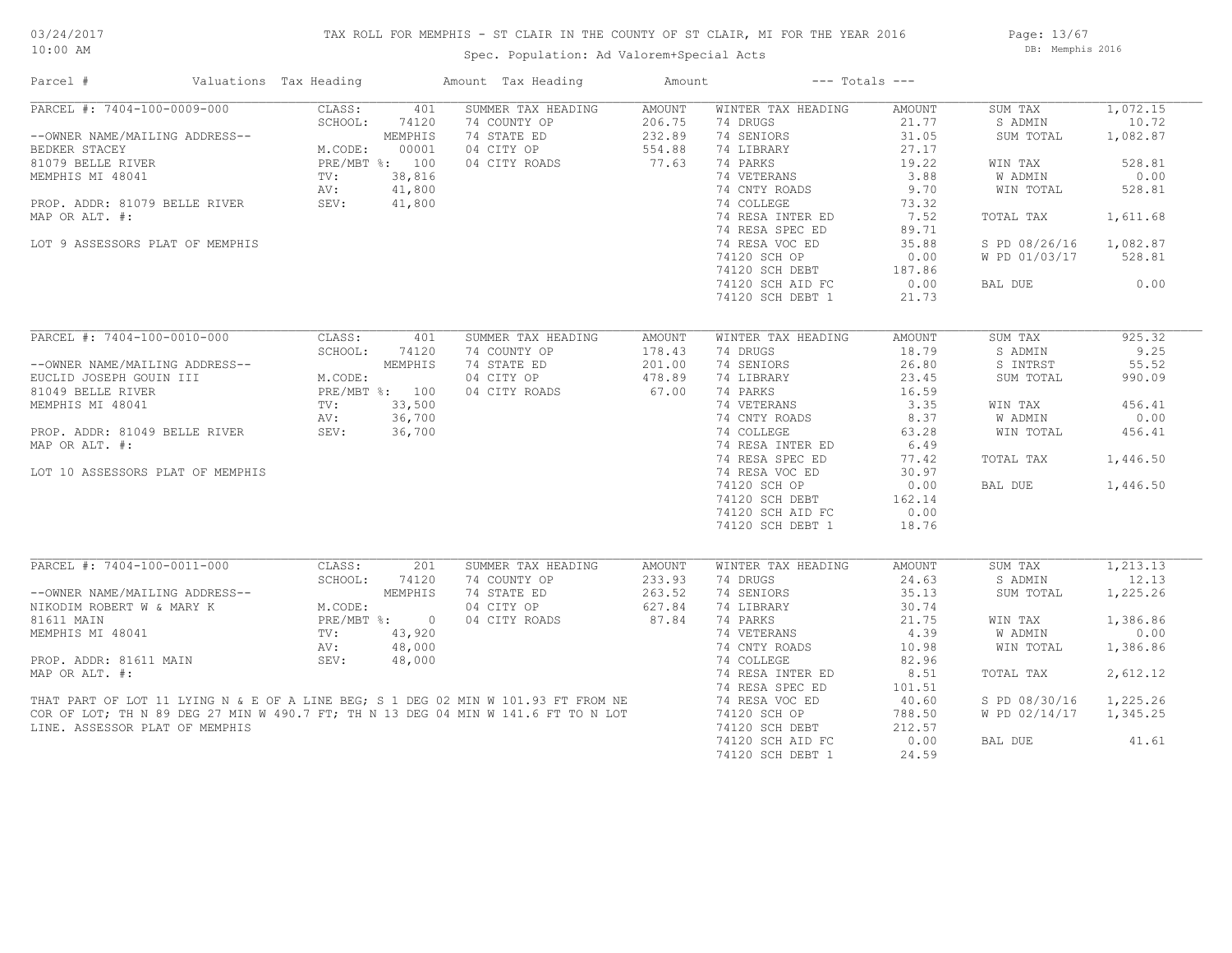## TAX ROLL FOR MEMPHIS - ST CLAIR IN THE COUNTY OF ST CLAIR, MI FOR THE YEAR 2016

Spec. Population: Ad Valorem+Special Acts

Page: 14/67 DB: Memphis 2016

| Parcel #                                                                                                                                                                                                                                                   | Valuations Tax Heading |               | Amount Tax Heading                                                                                                                                                                                                                   | Amount             | $---$ Totals $---$                            |          |                        |          |
|------------------------------------------------------------------------------------------------------------------------------------------------------------------------------------------------------------------------------------------------------------|------------------------|---------------|--------------------------------------------------------------------------------------------------------------------------------------------------------------------------------------------------------------------------------------|--------------------|-----------------------------------------------|----------|------------------------|----------|
| PARCEL #: 7404-100-0012-000                                                                                                                                                                                                                                | CLASS:                 | 301           | SUMMER TAX HEADING                                                                                                                                                                                                                   | AMOUNT             | WINTER TAX HEADING                            | AMOUNT   | SUM TAX                | 3,574.25 |
| --OWNER NAME/MAILING ADDRESS--<br>DONATO CHRISTOPHER C JR<br>81600 BELLE RIVER<br>MEMPHIS MI 48041<br>MEMPHIS MI 48041<br>PRE/MBT %: 0<br>PRE/MBT %: 0<br>PRE/MBT %: 0<br>PRE/MBT %: 0<br>PRE/MBT %: 0<br>PRE/MBT %: 0<br>PRE/MBT %: 0<br>PRE/MBT %: 0     |                        |               | 74 COUNTY OP                                                                                                                                                                                                                         |                    | 74 DRUGS                                      | 72.59    | S ADMIN                | 35.74    |
|                                                                                                                                                                                                                                                            |                        |               | 74 STATE ED                                                                                                                                                                                                                          | $689.24$<br>776.40 | 74 SENIORS                                    | 103.52   | SUM TOTAL              | 3,609.99 |
|                                                                                                                                                                                                                                                            |                        |               |                                                                                                                                                                                                                                      |                    | 74 LIBRARY                                    | 90.58    |                        |          |
|                                                                                                                                                                                                                                                            |                        |               | 04 CITY OP 1,849.81<br>04 CITY ROADS 258.80                                                                                                                                                                                          |                    | 74 PARKS                                      | 64.10    | WIN TAX                | 4,086.19 |
|                                                                                                                                                                                                                                                            |                        |               |                                                                                                                                                                                                                                      |                    | 74 VETERANS                                   | 12.94    | W ADMIN                | 0.00     |
|                                                                                                                                                                                                                                                            |                        |               |                                                                                                                                                                                                                                      |                    | 74 CNTY ROADS                                 | 32.35    | WIN TOTAL              | 4,086.19 |
|                                                                                                                                                                                                                                                            |                        |               |                                                                                                                                                                                                                                      |                    |                                               | 244.44   |                        |          |
|                                                                                                                                                                                                                                                            |                        |               |                                                                                                                                                                                                                                      |                    |                                               |          |                        |          |
|                                                                                                                                                                                                                                                            |                        |               |                                                                                                                                                                                                                                      |                    | 74 RESA INTER ED                              | 25.07    | TOTAL TAX              | 7,696.18 |
|                                                                                                                                                                                                                                                            |                        |               | PROP. ADDR: 81600 BELLE RIVER<br>MAP OR ALT. #:<br>THAT PART OF LOT 11 LYING WLY OF A LINE BEG ON S LOT LINE DIST S 85 DEG 8 MIN E 523 74 RESA VOC ED<br>THAT PART OF LOT 11 LYING WLY OF A LINE BEG ON S LOT LINE DIST S 85 DEG 8 M |                    |                                               | 299.08   |                        |          |
|                                                                                                                                                                                                                                                            |                        |               |                                                                                                                                                                                                                                      |                    |                                               | 119.63   | S PD 08/23/16 3,609.99 |          |
|                                                                                                                                                                                                                                                            |                        |               | FT FROM SW COR; TH N 13 DEG 4 MIN W 188.08 FT TO N LOT LINE. EXC. MILL ROAD R/W                                                                                                                                                      |                    | 74120 SCH OP                                  | 2,323.14 | W PD 01/06/17 4,086.19 |          |
| ASSESSORS PLAT OF MEMPHIS                                                                                                                                                                                                                                  |                        |               |                                                                                                                                                                                                                                      |                    | 74120 SCH DEBT 626.29                         |          |                        |          |
|                                                                                                                                                                                                                                                            |                        |               |                                                                                                                                                                                                                                      |                    | 74120 SCH AID FC                              | 0.00     | BAL DUE                | 0.00     |
|                                                                                                                                                                                                                                                            |                        |               |                                                                                                                                                                                                                                      |                    | 74120 SCH DEBT 1                              | 72.46    |                        |          |
|                                                                                                                                                                                                                                                            |                        |               |                                                                                                                                                                                                                                      |                    |                                               |          |                        |          |
| PARCEL #: 7404-100-0013-000                                                                                                                                                                                                                                |                        | CLASS: 401    | SUMMER TAX HEADING                                                                                                                                                                                                                   | AMOUNT             | WINTER TAX HEADING                            | AMOUNT   | SUM TAX                | 1,504.56 |
|                                                                                                                                                                                                                                                            |                        | SCHOOL: 74120 | 74 COUNTY OP                                                                                                                                                                                                                         | 290.13             | 74 DRUGS                                      | 30.55    | S ADMIN                | 15.04    |
|                                                                                                                                                                                                                                                            |                        |               | 74 STATE ED                                                                                                                                                                                                                          | 326.82             | 74 SENIORS                                    | 43.57    | SUM TOTAL              | 1,519.60 |
| --OWNER NAME/MAILING ADDRESS--<br>YOUNG PATRICIA MEMPHIS<br>34240 PRATT PRE/MBT %: 100<br>MEMPHIS MI 48041 TV: 54,471<br>PROP. ADDR: 81500 BELLE RIVER SEV: 74,100<br>MED. OD NURSON NURSON NURSON NURSON NURSON NURSON NURSON NURSON NU                   |                        |               | 04 CITY OP                                                                                                                                                                                                                           | 778.67             | 74 LIBRARY                                    | 38.12    |                        |          |
|                                                                                                                                                                                                                                                            |                        |               | 04 CITY ROADS                                                                                                                                                                                                                        | 108.94             | 74 PARKS                                      | 26.98    | WIN TAX                | 742.09   |
|                                                                                                                                                                                                                                                            |                        |               | FREE PRESS TO 34 CHILINOADS 106.9<br>TV: 54,471<br>AV: 74,100<br>SEV: 74,100                                                                                                                                                         |                    |                                               | 5.44     | W ADMIN                | 0.00     |
|                                                                                                                                                                                                                                                            |                        |               |                                                                                                                                                                                                                                      |                    | 74 VETERANS<br>74 CNTY ROADS                  |          |                        | 742.09   |
|                                                                                                                                                                                                                                                            |                        |               |                                                                                                                                                                                                                                      |                    |                                               | 13.61    | WIN TOTAL              |          |
|                                                                                                                                                                                                                                                            |                        |               |                                                                                                                                                                                                                                      |                    | 74 COLLEGE                                    | 102.90   |                        |          |
| MAP OR ALT. #:                                                                                                                                                                                                                                             |                        |               |                                                                                                                                                                                                                                      |                    | 74 RESA INTER ED                              | 10.55    | TOTAL TAX              | 2,261.69 |
|                                                                                                                                                                                                                                                            |                        |               |                                                                                                                                                                                                                                      |                    | 74 RESA SPEC ED                               | 125.89   |                        |          |
| LOT 12 ASSESSORS PLAT OF MEMPHIS                                                                                                                                                                                                                           |                        |               |                                                                                                                                                                                                                                      |                    | 74 RESA VOC ED                                | 50.35    | S PD 08/31/16 1,519.60 |          |
|                                                                                                                                                                                                                                                            |                        |               |                                                                                                                                                                                                                                      |                    | 74120 SCH OP                                  | 0.00     | W PD 02/15/17 742.09   |          |
|                                                                                                                                                                                                                                                            |                        |               |                                                                                                                                                                                                                                      |                    | 74120 SCH DEBT                                | 263.63   |                        |          |
|                                                                                                                                                                                                                                                            |                        |               |                                                                                                                                                                                                                                      |                    | 74120 SCH AID FC                              | 0.00     | BAL DUE                | 0.00     |
|                                                                                                                                                                                                                                                            |                        |               |                                                                                                                                                                                                                                      |                    | 74120 SCH DEBT 1                              | 30.50    |                        |          |
|                                                                                                                                                                                                                                                            |                        |               |                                                                                                                                                                                                                                      |                    |                                               |          |                        |          |
| PARCEL #: 7404-100-0014-000                                                                                                                                                                                                                                | CLASS:                 | 201           | SUMMER TAX HEADING                                                                                                                                                                                                                   | AMOUNT             | WINTER TAX HEADING                            | AMOUNT   | SUM TAX                | 1,662.27 |
|                                                                                                                                                                                                                                                            | SCHOOL:                | 74120         | 74 COUNTY OP                                                                                                                                                                                                                         | 320.54             | 74 DRUGS                                      | 33.76    | S ADMIN                | 16.62    |
|                                                                                                                                                                                                                                                            |                        |               | 74 COUNTY OP<br>74 STATE ED                                                                                                                                                                                                          | 361.08             | 74 SENIORS                                    | 48.14    | SUM TOTAL              | 1,678.89 |
|                                                                                                                                                                                                                                                            |                        |               | 04 CITY OP<br>04 CITY OP<br>04 CITY ROADS                                                                                                                                                                                            | 860.29             | 74 LIBRARY                                    | 42.12    |                        |          |
| --OWNER NAME/MAILING ADDRESS--<br>J & JP MANAGEMENT INC<br>PO BOX 146<br>EMMETT MI 48022<br>EMMETT MI 48022<br>PO BOX 146<br>EMMETT MI 48022<br>PO BOX 146<br>PO BOX 146<br>PO BOX 146<br>PO BOX 146<br>PO BOX 146<br>PO BOX 146<br>PO BOX 146<br>PO BOX 1 |                        |               |                                                                                                                                                                                                                                      | 120.36             | 74 PARKS                                      | 29.81    | WIN TAX                | 1,900.33 |
|                                                                                                                                                                                                                                                            |                        |               |                                                                                                                                                                                                                                      |                    | 74 VETERANS                                   | 6.01     | W ADMIN                | 0.00     |
|                                                                                                                                                                                                                                                            |                        |               |                                                                                                                                                                                                                                      |                    |                                               | 15.04    | WIN TOTAL              | 1,900.33 |
|                                                                                                                                                                                                                                                            |                        |               |                                                                                                                                                                                                                                      |                    |                                               | 113.68   |                        |          |
|                                                                                                                                                                                                                                                            |                        |               |                                                                                                                                                                                                                                      |                    |                                               |          |                        |          |
|                                                                                                                                                                                                                                                            |                        |               |                                                                                                                                                                                                                                      |                    | 74 RESA INTER ED                              | 11.66    | TOTAL TAX              | 3,579.22 |
|                                                                                                                                                                                                                                                            |                        |               |                                                                                                                                                                                                                                      |                    |                                               | 139.09   |                        |          |
|                                                                                                                                                                                                                                                            |                        |               |                                                                                                                                                                                                                                      |                    | 74 RESA VOC ED 55.63<br>74120 SCH OP 1,080.42 |          | S PD 07/26/16          | 1,678.89 |
|                                                                                                                                                                                                                                                            |                        |               |                                                                                                                                                                                                                                      |                    |                                               |          | W PD 02/06/17 1,900.33 |          |
| 46.48 FT & LOT 13 ASSESSORS PLAT OF MEMPHIS                                                                                                                                                                                                                |                        |               |                                                                                                                                                                                                                                      |                    | 74120 SCH DEBT                                | 291.27   |                        |          |
|                                                                                                                                                                                                                                                            |                        |               |                                                                                                                                                                                                                                      |                    | 74120 SCH AID FC                              | 0.00     | BAL DUE                | 0.00     |
|                                                                                                                                                                                                                                                            |                        |               |                                                                                                                                                                                                                                      |                    | 74120 SCH DEBT 1                              | 33.70    |                        |          |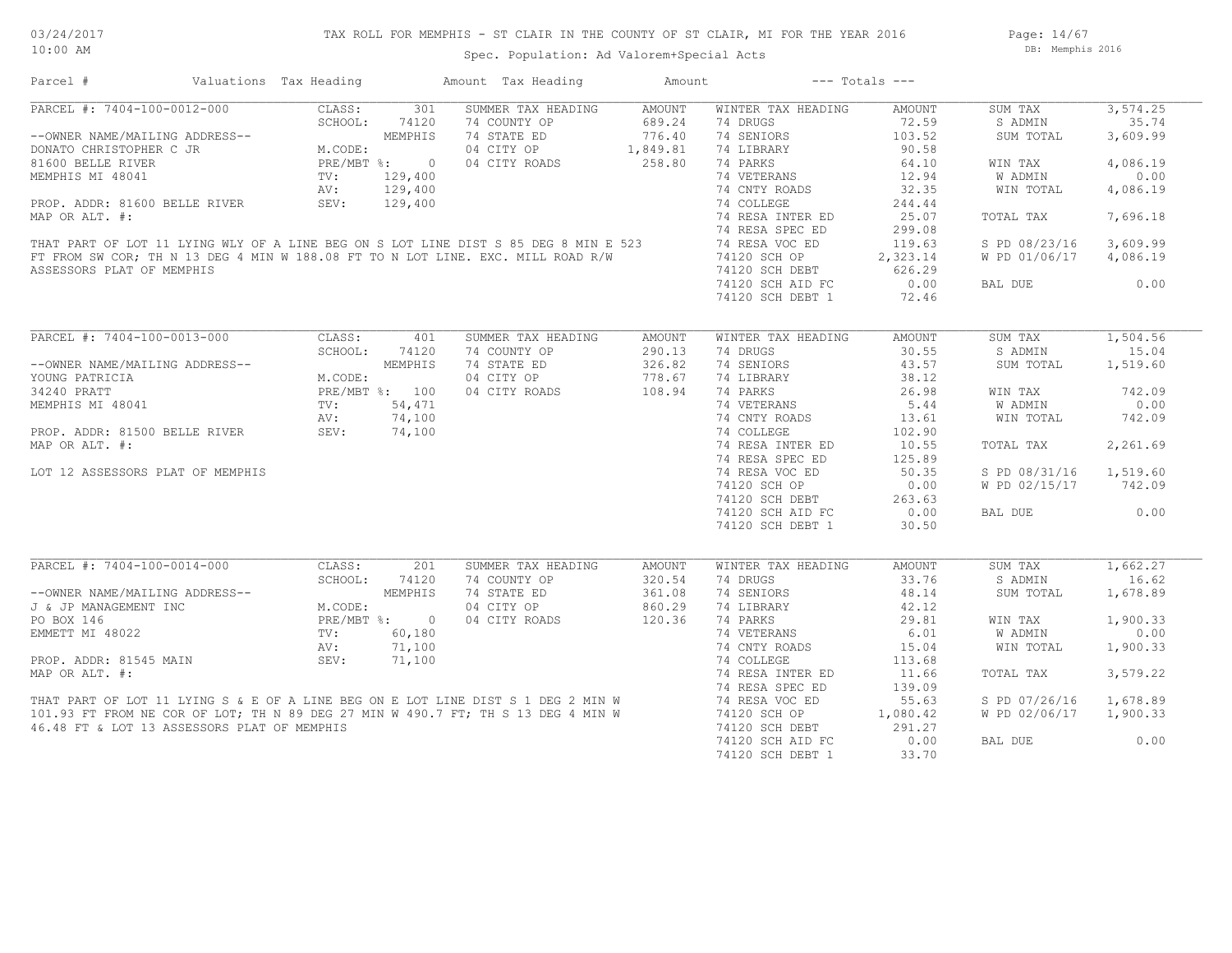## TAX ROLL FOR MEMPHIS - ST CLAIR IN THE COUNTY OF ST CLAIR, MI FOR THE YEAR 2016

Spec. Population: Ad Valorem+Special Acts

Page: 15/67 DB: Memphis 2016

| Parcel #                                                                                                                                                                                                                                             | Valuations Tax Heading |                                            |        | Amount Tax Heading                   | Amount | $---$ Totals $---$ |               |                        |          |
|------------------------------------------------------------------------------------------------------------------------------------------------------------------------------------------------------------------------------------------------------|------------------------|--------------------------------------------|--------|--------------------------------------|--------|--------------------|---------------|------------------------|----------|
| PARCEL #: 7404-100-0015-000                                                                                                                                                                                                                          |                        | CLASS:                                     | 202    | SUMMER TAX HEADING                   | AMOUNT | WINTER TAX HEADING | AMOUNT        | SUM TAX                | 120.15   |
|                                                                                                                                                                                                                                                      |                        | SCHOOL:                                    | 74120  | 74 COUNTY OP                         | 23.17  | 74 DRUGS           | 2.44          | S ADMIN                | 1,20     |
| --OWNER NAME/MAILING ADDRESS--<br>RAYMOND HARRISON REVOC TRUST<br>P.O. BOX 501<br>MEMPHIS MI 48041<br>MEMPHIS MI 48041<br>PROP. ADDR: 81475 MAIN<br>PROP. ADDR: 81475 MAIN<br>PROP. ADDR: 81475 MAIN<br>PROP. 22,300<br>PROP. ADDR: 81475 MAIN<br>   |                        |                                            |        | 74 STATE ED                          | 26.10  | 74 SENIORS         | 3.48          | SUM TOTAL              | 121.35   |
|                                                                                                                                                                                                                                                      |                        |                                            |        | 04 CITY OP 62.18<br>04 CITY OP 62.18 |        | 74 LIBRARY         | 3.04          |                        |          |
|                                                                                                                                                                                                                                                      |                        |                                            |        |                                      |        | 74 PARKS           | 2.15          | WIN TAX                | 137.31   |
|                                                                                                                                                                                                                                                      |                        |                                            |        |                                      |        | 74 VETERANS        | 0.43          | W ADMIN                | 0.00     |
|                                                                                                                                                                                                                                                      |                        |                                            |        |                                      |        | 74 CNTY ROADS      | 1.08          | WIN TOTAL              | 137.31   |
|                                                                                                                                                                                                                                                      |                        |                                            |        |                                      |        | 74 COLLEGE         | 8.21          |                        |          |
| MAP OR ALT. #:                                                                                                                                                                                                                                       |                        |                                            |        |                                      |        | 74 RESA INTER ED   | 0.84          | TOTAL TAX              | 258.66   |
|                                                                                                                                                                                                                                                      |                        |                                            |        |                                      |        | 74 RESA SPEC ED    | 10.05         |                        |          |
| LOT 14 ASSESSORS PLAT OF MEMPHIS                                                                                                                                                                                                                     |                        |                                            |        |                                      |        | 74 RESA VOC ED     | 4.02          | S PD 08/12/16          | 121.35   |
|                                                                                                                                                                                                                                                      |                        |                                            |        |                                      |        |                    |               |                        | 137.31   |
|                                                                                                                                                                                                                                                      |                        |                                            |        |                                      |        | 74120 SCH OP       | 78.09         | W PD 02/10/17          |          |
|                                                                                                                                                                                                                                                      |                        |                                            |        |                                      |        | 74120 SCH DEBT     | 21.05<br>0.00 |                        |          |
|                                                                                                                                                                                                                                                      |                        |                                            |        |                                      |        | 74120 SCH AID FC   |               | BAL DUE                | 0.00     |
|                                                                                                                                                                                                                                                      |                        |                                            |        |                                      |        | 74120 SCH DEBT 1   | 2.43          |                        |          |
|                                                                                                                                                                                                                                                      |                        |                                            |        |                                      |        |                    |               |                        |          |
| PARCEL #: 7404-100-0016-000                                                                                                                                                                                                                          |                        | CLASS:                                     | 401    | SUMMER TAX HEADING                   | AMOUNT | WINTER TAX HEADING | AMOUNT        | SUM TAX                | 1,401.82 |
|                                                                                                                                                                                                                                                      |                        | SCHOOL:                                    | 74120  | 74 COUNTY OP                         | 270.32 | 74 DRUGS           | 28.47         | S ADMIN                | 14.01    |
|                                                                                                                                                                                                                                                      |                        |                                            |        | 74 STATE ED                          | 304.50 | 74 SENIORS         | 40.60         | SUM TOTAL              | 1,415.83 |
| --OWNER NAME/MAILING ADDRESS--<br>GUOIN MARGARET E<br>P.O. BOX 522<br>MEMPHIS MI 48041<br>MEMPHIS MI 48041<br>TV: 50,751<br>PROP. ADDR: 81420 BELLE RIVER<br>MID OD NEW: 58,100<br>MEMPHIS AV: 58,100<br>MEMPHIS MI 48041<br>TV: 50,751<br>AV: 58,10 |                        |                                            |        | 04 CITY OP                           | 725.50 | 74 LIBRARY         | 35.52         |                        |          |
|                                                                                                                                                                                                                                                      |                        |                                            |        | 04 CITY ROADS                        | 101.50 | 74 PARKS           | 25.14         | WIN TAX                | 691.44   |
|                                                                                                                                                                                                                                                      |                        |                                            |        |                                      |        | 74 VETERANS        | 5.07          | W ADMIN                | 0.00     |
|                                                                                                                                                                                                                                                      |                        |                                            |        |                                      |        | 74 CNTY ROADS      | 12.68         | WIN TOTAL              | 691.44   |
|                                                                                                                                                                                                                                                      |                        |                                            |        |                                      |        | 74 COLLEGE         | 95.87         |                        |          |
| MAP OR ALT. #:                                                                                                                                                                                                                                       |                        |                                            |        |                                      |        | 74 RESA INTER ED   | 9.83          | TOTAL TAX              | 2,107.27 |
|                                                                                                                                                                                                                                                      |                        |                                            |        |                                      |        | 74 RESA SPEC ED    | 117.30        |                        |          |
|                                                                                                                                                                                                                                                      |                        |                                            |        |                                      |        | 74 RESA VOC ED     | 46.91         | S PD 08/15/16 1,415.83 |          |
| LOT 15 ASSESSORS PLAT OF MEMPHIS                                                                                                                                                                                                                     |                        |                                            |        |                                      |        |                    |               |                        |          |
|                                                                                                                                                                                                                                                      |                        |                                            |        |                                      |        | 74120 SCH OP       | 0.00          | W PD 12/28/16          | 691.44   |
|                                                                                                                                                                                                                                                      |                        |                                            |        |                                      |        | 74120 SCH DEBT     | 245.63        |                        |          |
|                                                                                                                                                                                                                                                      |                        |                                            |        |                                      |        | 74120 SCH AID FC   | 0.00          | BAL DUE                | 0.00     |
|                                                                                                                                                                                                                                                      |                        |                                            |        |                                      |        | 74120 SCH DEBT 1   | 28.42         |                        |          |
|                                                                                                                                                                                                                                                      |                        |                                            |        |                                      |        |                    |               |                        |          |
| PARCEL #: 7404-100-0017-000                                                                                                                                                                                                                          |                        | CLASS:                                     | 401    | SUMMER TAX HEADING                   | AMOUNT | WINTER TAX HEADING | AMOUNT        | SUM TAX                | 1,277.15 |
|                                                                                                                                                                                                                                                      |                        | SCHOOL:                                    | 74120  | 74 COUNTY OP                         | 246.28 | 74 DRUGS           | 25.93         | S ADMIN                | 12.77    |
| --OWNER NAME/MAILING ADDRESS--                                                                                                                                                                                                                       |                        |                                            |        | 74 STATE ED                          | 277.42 | 74 SENIORS         | 36.99         | SUM TOTAL              | 1,289.92 |
| LANDON COREY E                                                                                                                                                                                                                                       |                        | MEMPHIS<br>M.CODE: 00001<br>PRE/MBT %: 100 |        | 04 CITY OP                           | 660.98 | 74 LIBRARY         | 32.36         |                        |          |
| 81390 BELLE RIVER                                                                                                                                                                                                                                    |                        |                                            |        | 04 CITY ROADS                        | 92.47  | 74 PARKS           | 22.90         | WIN TAX                | 629.93   |
| MEMPHIS MI 48041                                                                                                                                                                                                                                     |                        | TV:                                        | 46,238 |                                      |        | 74 VETERANS        | 4.62          | W ADMIN                | 0.00     |
| AV:<br>PROP. ADDR: 81390 BELLE RIVER SEV:<br>MAP OR ALT. #:                                                                                                                                                                                          |                        |                                            | 50,000 |                                      |        | 74 CNTY ROADS      | 11.55         | WIN TOTAL              | 629.93   |
|                                                                                                                                                                                                                                                      |                        |                                            | 50,000 |                                      |        | 74 COLLEGE         | 87.34         |                        |          |
|                                                                                                                                                                                                                                                      |                        |                                            |        |                                      |        | 74 RESA INTER ED   | 8.96          | TOTAL TAX              | 1,919.85 |
|                                                                                                                                                                                                                                                      |                        |                                            |        |                                      |        | 74 RESA SPEC ED    | 106.86        |                        |          |
| LOT 16 ASSESSORS PLAT OF MEMPHIS                                                                                                                                                                                                                     |                        |                                            |        |                                      |        | 74 RESA VOC ED     | 42.74         | S PD 08/26/16          | 1,289.92 |
|                                                                                                                                                                                                                                                      |                        |                                            |        |                                      |        | 74120 SCH OP       | 0.00          | W PD 01/03/17          | 629.93   |
|                                                                                                                                                                                                                                                      |                        |                                            |        |                                      |        | 74120 SCH DEBT     | 223.79        |                        |          |
|                                                                                                                                                                                                                                                      |                        |                                            |        |                                      |        | 74120 SCH AID FC   | 0.00          | BAL DUE                | 0.00     |
|                                                                                                                                                                                                                                                      |                        |                                            |        |                                      |        | 74120 SCH DEBT 1   | 25.89         |                        |          |
|                                                                                                                                                                                                                                                      |                        |                                            |        |                                      |        |                    |               |                        |          |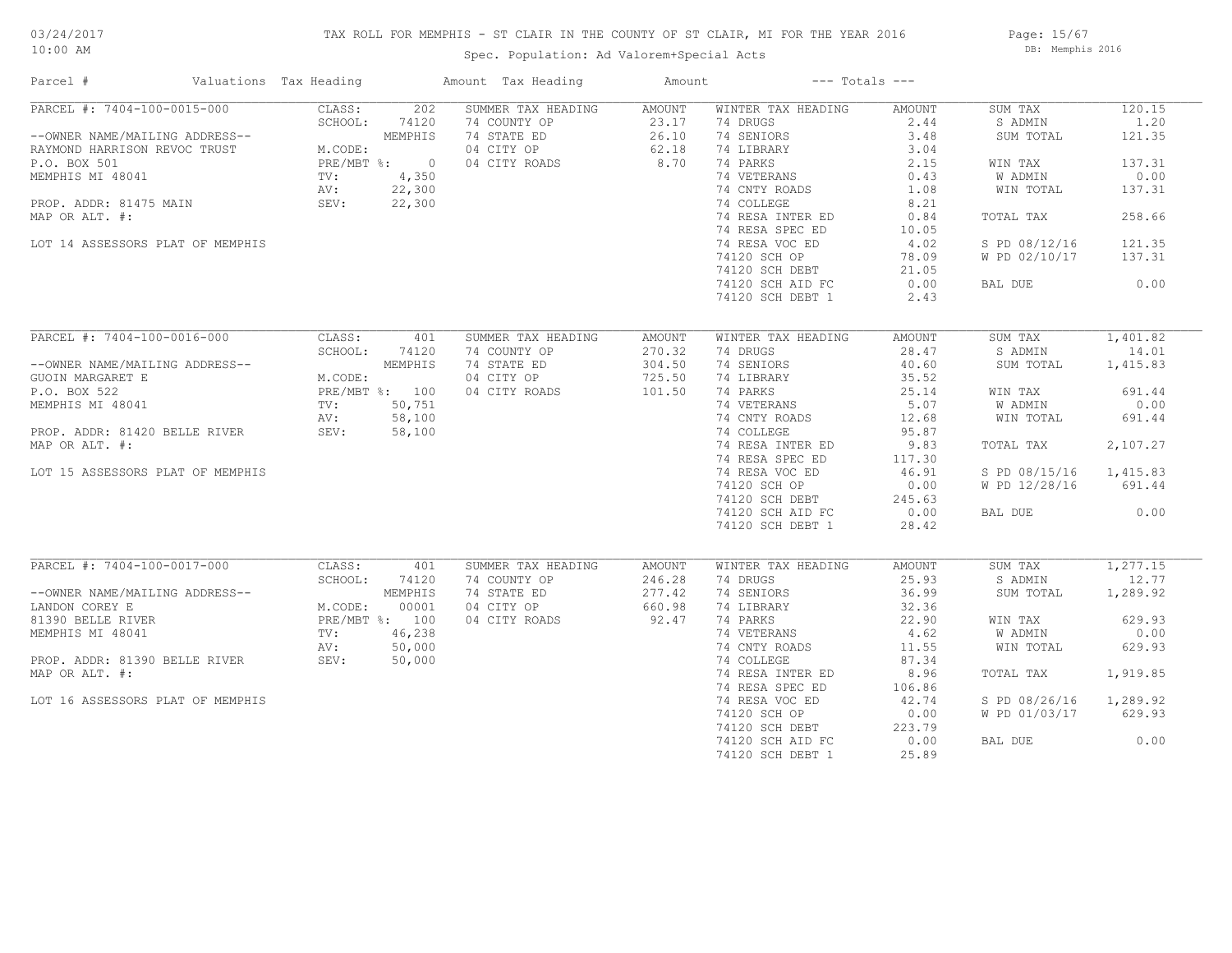## TAX ROLL FOR MEMPHIS - ST CLAIR IN THE COUNTY OF ST CLAIR, MI FOR THE YEAR 2016

Spec. Population: Ad Valorem+Special Acts

Page: 16/67 DB: Memphis 2016

| Parcel #                                                | Valuations Tax Heading |         | Amount Tax Heading                                                              | Amount |                    | $---$ Totals $---$ |               |          |
|---------------------------------------------------------|------------------------|---------|---------------------------------------------------------------------------------|--------|--------------------|--------------------|---------------|----------|
| PARCEL #: 7404-100-0018-000                             | CLASS:                 | 401     | SUMMER TAX HEADING                                                              | AMOUNT | WINTER TAX HEADING | AMOUNT             | SUM TAX       | 1,202.37 |
|                                                         | SCHOOL:                | 74120   | 74 COUNTY OP                                                                    | 231.86 | 74 DRUGS           | 24.42              | S ADMIN       | 12.02    |
| --OWNER NAME/MAILING ADDRESS--                          |                        | MEMPHIS | 74 STATE ED                                                                     | 261.18 | 74 SENIORS         | 34.82              | SUM TOTAL     | 1,214.39 |
| BISCORNER WILLIAM & ROBIN                               | M.CODE:                | 00001   | 04 CITY OP                                                                      | 622.27 | 74 LIBRARY         | 30.47              |               |          |
| 81350 BELLE RIVER                                       | PRE/MBT %: 100         |         | 04 CITY ROADS                                                                   | 87.06  | 74 PARKS           | 21.56              | WIN TAX       | 593.06   |
| MEMPHIS MI 48041                                        | TV:                    | 43,530  |                                                                                 |        | 74 VETERANS        | 4.35               | W ADMIN       | 0.00     |
|                                                         | AV:                    | 47,100  |                                                                                 |        | 74 CNTY ROADS      | 10.88              | WIN TOTAL     | 593.06   |
| PROP. ADDR: 81350 BELLE RIVER                           | SEV:                   | 47,100  |                                                                                 |        | 74 COLLEGE         | 82.23              |               |          |
| MAP OR ALT. #:                                          |                        |         |                                                                                 |        | 74 RESA INTER ED   | 8.43               | TOTAL TAX     | 1,807.45 |
|                                                         |                        |         |                                                                                 |        |                    |                    |               |          |
|                                                         |                        |         |                                                                                 |        | 74 RESA SPEC ED    | 100.61             |               |          |
|                                                         |                        |         | LOT 17 EXC S 60 FT OF W 132 FT & EXC E 70 FT THEREOF. ASSESSORS PLAT OF MEMPHIS |        | 74 RESA VOC ED     | 40.24              | S PD 08/26/16 | 1,214.39 |
|                                                         |                        |         |                                                                                 |        | 74120 SCH OP       | 0.00               | W PD 01/03/17 | 593.06   |
|                                                         |                        |         |                                                                                 |        | 74120 SCH DEBT     | 210.68             |               |          |
|                                                         |                        |         |                                                                                 |        | 74120 SCH AID FC   | 0.00               | BAL DUE       | 0.00     |
|                                                         |                        |         |                                                                                 |        | 74120 SCH DEBT 1   | 24.37              |               |          |
|                                                         |                        |         |                                                                                 |        |                    |                    |               |          |
| PARCEL #: 7404-100-0018-250                             | CLASS:                 | 401     | SUMMER TAX HEADING                                                              | AMOUNT | WINTER TAX HEADING | AMOUNT             | SUM TAX       | 969.65   |
|                                                         | SCHOOL:                | 74120   | 74 COUNTY OP                                                                    | 186.98 | 74 DRUGS           | 19.69              | S ADMIN       | 9.69     |
| --OWNER NAME/MAILING ADDRESS--                          |                        | MEMPHIS | 74 STATE ED                                                                     | 210.63 | 74 SENIORS         | 28.08              | SUM TOTAL     | 979.34   |
| KAUZLARICH TERRY                                        | M.CODE:                |         | 04 CITY OP                                                                      | 501.83 | 74 LIBRARY         | 24.57              |               |          |
| 81300 BELLE RIVER                                       | PRE/MBT %: 100         |         | 04 CITY ROADS                                                                   | 70.21  | 74 PARKS           | 17.39              | WIN TAX       | 478.25   |
| MEMPHIS MI 48041                                        | TV:                    | 35,105  |                                                                                 |        | 74 VETERANS        | 3.51               | W ADMIN       | 0.00     |
|                                                         |                        |         |                                                                                 |        |                    |                    |               |          |
|                                                         | AV:                    | 40,100  |                                                                                 |        | 74 CNTY ROADS      | 8.77               | WIN TOTAL     | 478.25   |
| PROP. ADDR: 81300 BELLE RIVER                           | SEV:                   | 40,100  |                                                                                 |        | 74 COLLEGE         | 66.31              |               |          |
| MAP OR ALT. #:                                          |                        |         |                                                                                 |        | 74 RESA INTER ED   | 6.80               | TOTAL TAX     | 1,457.59 |
|                                                         |                        |         |                                                                                 |        | 74 RESA SPEC ED    | 81.13              |               |          |
| S 60 FT OF W 132 FT OF LOT 17 ASSESSORS PLAT OF MEMPHIS |                        |         |                                                                                 |        | 74 RESA VOC ED     | 32.45              | S PD 08/31/16 | 979.34   |
|                                                         |                        |         |                                                                                 |        | 74120 SCH OP       | 0.00               | W PD 02/10/17 | 478.25   |
|                                                         |                        |         |                                                                                 |        | 74120 SCH DEBT     | 169.90             |               |          |
|                                                         |                        |         |                                                                                 |        | 74120 SCH AID FC   | 0.00               | BAL DUE       | 0.00     |
|                                                         |                        |         |                                                                                 |        | 74120 SCH DEBT 1   | 19.65              |               |          |
|                                                         |                        |         |                                                                                 |        |                    |                    |               |          |
| PARCEL #: 7404-100-0018-500                             | CLASS:                 | 401     | SUMMER TAX HEADING                                                              | AMOUNT | WINTER TAX HEADING | AMOUNT             | SUM TAX       | 1,617.93 |
|                                                         | SCHOOL:                | 74120   | 74 COUNTY OP                                                                    | 311.99 | 74 DRUGS           | 32.86              | S ADMIN       | 16.17    |
| --OWNER NAME/MAILING ADDRESS--                          |                        | MEMPHIS | 74 STATE ED                                                                     | 351.45 | 74 SENIORS         | 46.86              | SUM TOTAL     | 1,634.10 |
| QUESNELLE RACHEL & MICHAEL                              | M.CODE:                |         | 04 CITY OP                                                                      | 837.34 | 74 LIBRARY         | 41.00              |               |          |
| 34655 MAPLE                                             | PRE/MBT %: 100         |         | 04 CITY ROADS                                                                   | 117.15 | 74 PARKS           | 29.01              | WIN TAX       | 798.05   |
|                                                         |                        |         |                                                                                 |        |                    |                    |               | 0.00     |
| MEMPHIS MI 48041                                        | TV:                    | 58,575  |                                                                                 |        | 74 VETERANS        | 5.85               | W ADMIN       |          |
|                                                         | AV:                    | 71,300  |                                                                                 |        | 74 CNTY ROADS      | 14.64              | WIN TOTAL     | 798.05   |
| PROP. ADDR: 34655 MAPLE                                 | SEV:                   | 71,300  |                                                                                 |        | 74 COLLEGE         | 110.65             |               |          |
| MAP OR ALT. #:                                          |                        |         |                                                                                 |        | 74 RESA INTER ED   | 11.35              | TOTAL TAX     | 2,432.15 |
|                                                         |                        |         |                                                                                 |        | 74 RESA SPEC ED    | 135.38             |               |          |
| E 70 FT OF LOT 17 ASSESSORS PLAT OF MEMPHIS             |                        |         |                                                                                 |        | 74 RESA VOC ED     | 54.15              | S PD 07/08/16 | 1,634.10 |
|                                                         |                        |         |                                                                                 |        | 74120 SCH OP       | 0.00               | W PD 12/13/16 | 798.05   |
|                                                         |                        |         |                                                                                 |        | 74120 SCH DEBT     | 283.50             |               |          |
|                                                         |                        |         |                                                                                 |        | 74120 SCH AID FC   | 0.00               | BAL DUE       | 0.00     |
|                                                         |                        |         |                                                                                 |        | 74120 SCH DEBT 1   | 32.80              |               |          |
|                                                         |                        |         |                                                                                 |        |                    |                    |               |          |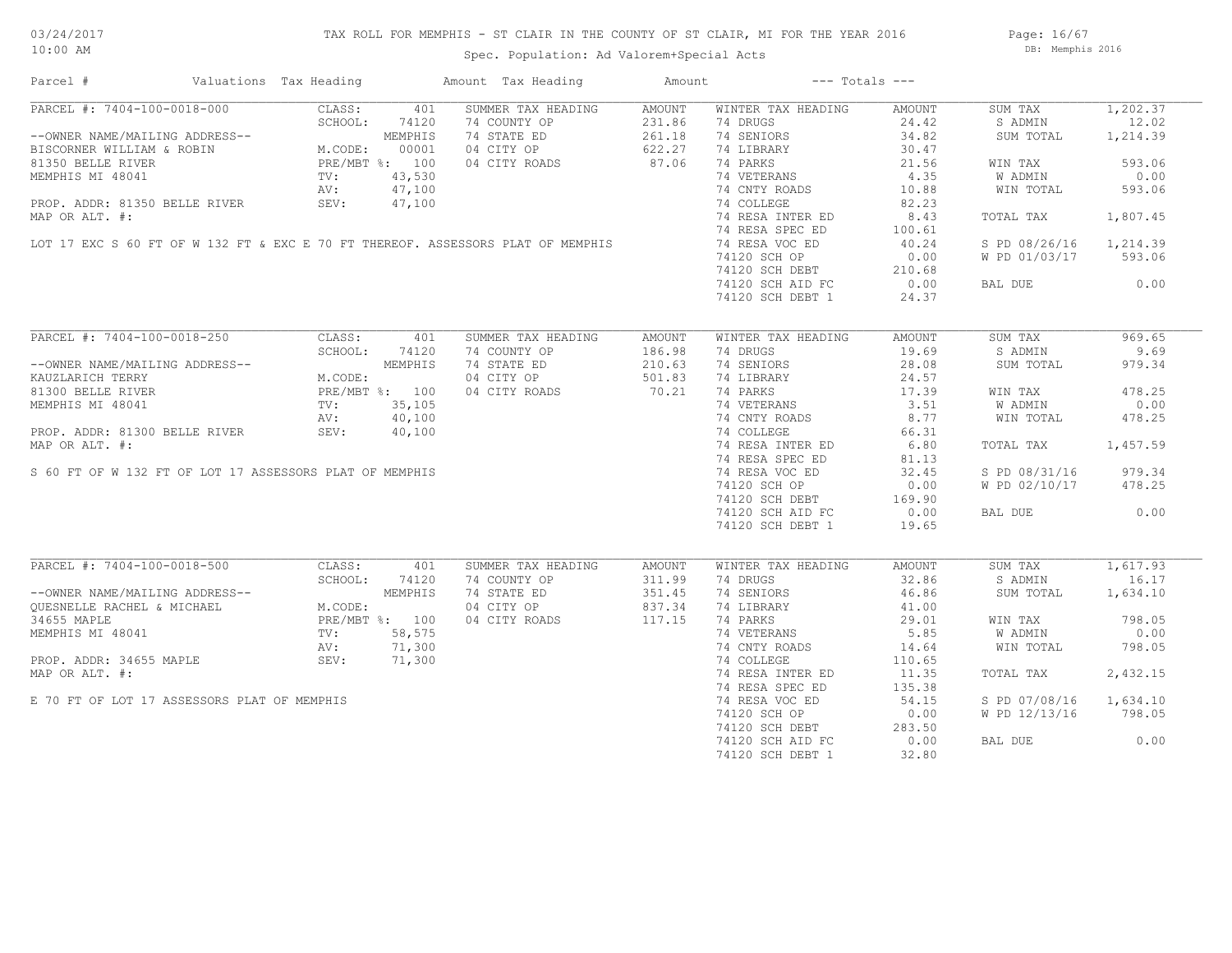## TAX ROLL FOR MEMPHIS - ST CLAIR IN THE COUNTY OF ST CLAIR, MI FOR THE YEAR 2016

Spec. Population: Ad Valorem+Special Acts

Page: 17/67 DB: Memphis 2016

| Parcel #                                                                                                                                                                                                                                           | Valuations Tax Heading    |         | Amount Tax Heading                                                                  | Amount | $---$ Totals $---$           |        |                      |          |
|----------------------------------------------------------------------------------------------------------------------------------------------------------------------------------------------------------------------------------------------------|---------------------------|---------|-------------------------------------------------------------------------------------|--------|------------------------------|--------|----------------------|----------|
| PARCEL #: 7404-100-0019-000                                                                                                                                                                                                                        | CLASS:                    | 401     | SUMMER TAX HEADING                                                                  | AMOUNT | WINTER TAX HEADING           | AMOUNT | SUM TAX              | 1,501.14 |
|                                                                                                                                                                                                                                                    | SCHOOL:                   | 74120   | 74 COUNTY OP                                                                        | 289.47 | 74 DRUGS                     | 30.48  | S ADMIN              | 15.01    |
| --OWNER NAME/MAILING ADDRESS--<br>SEXTON ROBERT D JR<br>MEMPHIS MI 48041<br>MEMPHIS MI 48041<br>MEMPHIS MI 48041<br>PROP. ADDR: 34675 MAPLE<br>PROP. ADDR: 34675 MAPLE<br>PROP. ADDR: 34675 MAPLE<br>SEV: 75,300<br>PROP. ADDR: 34675 MAPLE<br>SEV |                           |         | 74 STATE ED                                                                         | 326.08 | 74 SENIORS                   | 43.47  | SUM TOTAL            | 1,516.15 |
|                                                                                                                                                                                                                                                    |                           |         | 04 CITY OP                                                                          | 776.90 | 74 LIBRARY                   | 38.04  |                      |          |
|                                                                                                                                                                                                                                                    |                           |         | 04 CITY ROADS                                                                       | 108.69 | 74 PARKS                     | 26.92  | WIN TAX              | 740.42   |
|                                                                                                                                                                                                                                                    |                           |         |                                                                                     |        | 74 VETERANS                  | 5.43   | W ADMIN              | 0.00     |
|                                                                                                                                                                                                                                                    |                           |         |                                                                                     |        | 74 CNTY ROADS                | 13.58  | WIN TOTAL            | 740.42   |
|                                                                                                                                                                                                                                                    |                           |         |                                                                                     |        | 74 COLLEGE                   | 102.66 |                      |          |
| MAP OR ALT. #:                                                                                                                                                                                                                                     |                           |         |                                                                                     |        | 74 RESA INTER ED             | 10.53  | TOTAL TAX            | 2,256.57 |
|                                                                                                                                                                                                                                                    |                           |         |                                                                                     |        | 74 RESA SPEC ED              | 125.61 |                      |          |
|                                                                                                                                                                                                                                                    |                           |         |                                                                                     |        |                              |        |                      |          |
| LOT 18 ASSESSORS PLAT OF MEMPHIS                                                                                                                                                                                                                   |                           |         |                                                                                     |        | 74 RESA VOC ED               | 50.24  | S PD 08/26/16        | 1,516.15 |
|                                                                                                                                                                                                                                                    |                           |         |                                                                                     |        | 74120 SCH OP                 | 0.00   | W PD 01/03/17 740.42 |          |
|                                                                                                                                                                                                                                                    |                           |         |                                                                                     |        | 74120 SCH DEBT               | 263.03 |                      |          |
|                                                                                                                                                                                                                                                    |                           |         |                                                                                     |        | 74120 SCH AID FC             | 0.00   | BAL DUE              | 0.00     |
|                                                                                                                                                                                                                                                    |                           |         |                                                                                     |        | 74120 SCH DEBT 1             | 30.43  |                      |          |
|                                                                                                                                                                                                                                                    |                           |         |                                                                                     |        |                              |        |                      |          |
| PARCEL #: 7404-100-0020-000                                                                                                                                                                                                                        | CLASS:                    | 401     | SUMMER TAX HEADING                                                                  | AMOUNT | WINTER TAX HEADING           | AMOUNT | SUM TAX              | 1,194.04 |
|                                                                                                                                                                                                                                                    | SCHOOL:                   | 74120   | 74 COUNTY OP                                                                        | 230.25 | 74 DRUGS                     | 24.25  | S ADMIN              | 11.94    |
|                                                                                                                                                                                                                                                    |                           |         | 74 STATE ED                                                                         | 259.37 | 74 SENIORS                   | 34.58  | SUM TOTAL            | 1,205.98 |
| --OWNER NAME/MAILING ADDRESS--<br>M.CODE: 00001<br>ZAMBO ROBERT PRE/MBT %: 100<br>34711 MAPLE TV: 43,229<br>MEMPHIS MI 48041 AV: 49,000<br>SEV: 49,000                                                                                             |                           |         | 04 CITY OP                                                                          | 617.97 | 74 LIBRARY                   | 30.26  |                      |          |
|                                                                                                                                                                                                                                                    |                           |         |                                                                                     |        | 74 PARKS                     | 21.41  | WIN TAX              | 588.94   |
|                                                                                                                                                                                                                                                    |                           |         |                                                                                     |        |                              | 4.32   | W ADMIN              | 0.00     |
|                                                                                                                                                                                                                                                    |                           |         |                                                                                     |        | 74 VETERANS<br>74 CNTY ROADS | 10.80  | WIN TOTAL            | 588.94   |
|                                                                                                                                                                                                                                                    |                           |         |                                                                                     |        | 74 COLLEGE                   | 81.66  |                      |          |
| PROP. ADDR: 34711 MAPLE                                                                                                                                                                                                                            |                           |         |                                                                                     |        | 74 RESA INTER ED             | 8.37   | TOTAL TAX            | 1,794.92 |
| MAP OR ALT. #:                                                                                                                                                                                                                                     |                           |         |                                                                                     |        | 74 RESA SPEC ED              | 99.91  |                      |          |
|                                                                                                                                                                                                                                                    |                           |         |                                                                                     |        | 74 RESA VOC ED               | 39.96  |                      |          |
|                                                                                                                                                                                                                                                    |                           |         |                                                                                     |        |                              |        | S PD 08/26/16        | 1,205.98 |
| LOT 19 ASSESSORS PLAT OF MEMPHIS                                                                                                                                                                                                                   |                           |         |                                                                                     |        | 74120 SCH OP                 | 0.00   | W PD 01/03/17 588.94 |          |
|                                                                                                                                                                                                                                                    |                           |         |                                                                                     |        | 74120 SCH DEBT               | 209.22 |                      |          |
|                                                                                                                                                                                                                                                    |                           |         |                                                                                     |        | 74120 SCH AID FC             | 0.00   | BAL DUE              | 0.00     |
|                                                                                                                                                                                                                                                    |                           |         | $00001$<br>$\therefore$ 100 04 CITY ROADS<br>43,229<br>49,000<br>49,000             |        | 74120 SCH DEBT 1             | 24.20  |                      |          |
|                                                                                                                                                                                                                                                    |                           |         |                                                                                     |        |                              |        |                      |          |
| PARCEL #: 7404-100-0021-000                                                                                                                                                                                                                        | CLASS:                    | 401     | SUMMER TAX HEADING                                                                  | AMOUNT | WINTER TAX HEADING           | AMOUNT | SUM TAX              | 1,099.85 |
|                                                                                                                                                                                                                                                    | SCHOOL:                   | 74120   | 74 COUNTY OP                                                                        | 212.09 | 74 DRUGS                     | 22.33  | S ADMIN              | 10.99    |
| --OWNER NAME/MAILING ADDRESS--                                                                                                                                                                                                                     |                           | MEMPHIS | 74 STATE ED                                                                         | 238.91 | 74 SENIORS                   | 31.85  | SUM TOTAL            | 1,110.84 |
| BOYLE JACOB                                                                                                                                                                                                                                        | M.CODE:<br>PRE/MBT %: 100 |         | 04 CITY OP                                                                          | 569.22 | 74 LIBRARY                   | 27.87  |                      |          |
| 34741 MAPLE                                                                                                                                                                                                                                        |                           |         | 04 CITY ROADS                                                                       | 79.63  | 74 PARKS                     | 19.72  | WIN TAX              | 542.48   |
| MEMPHIS MI 48041                                                                                                                                                                                                                                   | TV:                       | 39,819  |                                                                                     |        | 74 VETERANS                  | 3.98   | W ADMIN              | 0.00     |
|                                                                                                                                                                                                                                                    | AV:                       | 45,400  |                                                                                     |        | 74 CNTY ROADS                | 9.95   | WIN TOTAL            | 542.48   |
| PROP. ADDR: 34741 MAPLE                                                                                                                                                                                                                            | SEV:                      | 45,400  |                                                                                     |        | 74 COLLEGE                   | 75.22  |                      |          |
| MAP OR ALT. #:                                                                                                                                                                                                                                     |                           |         |                                                                                     |        | 74 RESA INTER ED             | 7.71   | TOTAL TAX            | 1,653.32 |
|                                                                                                                                                                                                                                                    |                           |         |                                                                                     |        | 74 RESA SPEC ED              | 92.03  |                      |          |
|                                                                                                                                                                                                                                                    |                           |         | LOT 20 EXC THAT PART OF E OF A LINE; BEG 6 FT W OF SE COR & RUNS N 1 DEG 24 1/2 MIN |        | 74 RESA VOC ED               | 36.81  | S PD 09/23/16        | 1,110.84 |
| E 134.56 FT. ASSESSORS PLAT OF MEMPHIS                                                                                                                                                                                                             |                           |         |                                                                                     |        | 74120 SCH OP                 | 0.00   | W PD 02/01/17        | 542.48   |
|                                                                                                                                                                                                                                                    |                           |         |                                                                                     |        | 74120 SCH DEBT               | 192.72 |                      |          |
|                                                                                                                                                                                                                                                    |                           |         |                                                                                     |        | 74120 SCH AID FC             | 0.00   | BAL DUE              | 0.00     |
|                                                                                                                                                                                                                                                    |                           |         |                                                                                     |        | 74120 SCH DEBT 1             | 22.29  |                      |          |
|                                                                                                                                                                                                                                                    |                           |         |                                                                                     |        |                              |        |                      |          |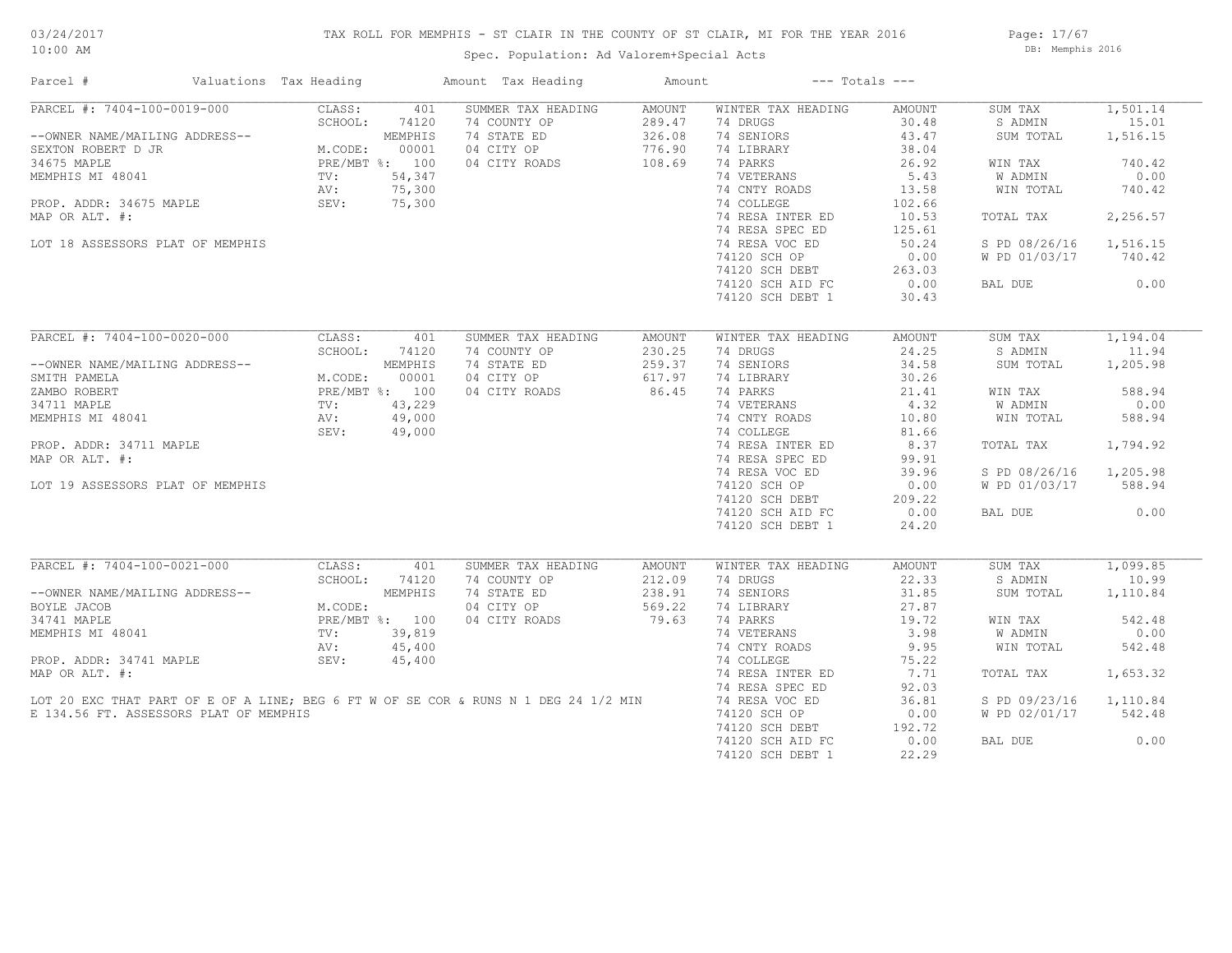Page: 18/67 DB: Memphis 2016

Spec. Population: Ad Valorem+Special Acts

| PARCEL #: 7404-100-0022-000<br>1,839.56<br>CLASS:<br>SUMMER TAX HEADING<br>AMOUNT<br>WINTER TAX HEADING<br>AMOUNT<br>SUM TAX<br>401<br>SCHOOL:<br>74120<br>354.73<br>37.36<br>18.39<br>74 COUNTY OP<br>74 DRUGS<br>S ADMIN<br>MEMPHIS<br>74 STATE ED<br>399.59<br>74 SENIORS<br>53.27<br>1,857.95<br>--OWNER NAME/MAILING ADDRESS--<br>SUM TOTAL<br>$\begin{aligned} \text{M} \\ \text{PRk} \\ \text{TV} \\ \text{TV} \\ \text{N}^{\text{V}} \end{aligned}$<br>04 CITY OP<br>952.05<br>74 LIBRARY<br>46.61<br>MORGAN ALVIN & DOROTHY<br>M.CODE:<br>PRE/MBT %: 100<br>04 CITY ROADS<br>133.19<br>74 PARKS<br>32.99<br>P.O. BOX 34<br>WIN TAX<br>907.35<br>MEMPHIS MI 48041<br>74 VETERANS<br>0.00<br>66,599<br>6.65<br>W ADMIN<br>71,200<br>74 CNTY ROADS<br>907.35<br>16.64<br>WIN TOTAL<br>PROP. ADDR: 34795 MAPLE<br>SEV:<br>71,200<br>74 COLLEGE<br>125.81<br>MAP OR ALT. #:<br>74 RESA INTER ED<br>12.90<br>2,765.30<br>TOTAL TAX<br>THAT PART OF LOT 21 LYING E OF A LINE DESC AS BEG ON N LOT LINE 64 FT E OF NW COR;<br>74 RESA SPEC ED<br>153.93<br>74 RESA VOC ED<br>61.57<br>1,857.95<br>S PD 08/16/16<br>TH S TO A PTE ON S LINE 59 FT E OF SW COR OF LOT. ASSESSORS PLAT OF MEMPHIS<br>0.00<br>W PD 12/28/16<br>907.35<br>74120 SCH OP<br>74120 SCH DEBT<br>322.33<br>74120 SCH AID FC<br>0.00<br>0.00<br>BAL DUE<br>74120 SCH DEBT 1<br>37.29<br>PARCEL #: 7404-100-0023-000<br>1,349.19<br>CLASS:<br>SUMMER TAX HEADING<br>AMOUNT<br>SUM TAX<br>401<br>AMOUNT<br>WINTER TAX HEADING<br>SCHOOL:<br>74120<br>74 COUNTY OP<br>260.17<br>74 DRUGS<br>27.40<br>13.49<br>S ADMIN<br>74 STATE ED<br>293.07<br>74 SENIORS<br>39.07<br>1,362.68<br>--OWNER NAME/MAILING ADDRESS--<br>MEMPHIS<br>SUM TOTAL<br>698.26<br>STOCKS JOSHUA & SHARON<br>M.CODE:<br>00003<br>04 CITY OP<br>74 LIBRARY<br>34.19<br>34765 MAPLE<br>PRE/MBT %: 100<br>04 CITY ROADS<br>97.69<br>74 PARKS<br>24.19<br>665.47<br>WIN TAX<br>MEMPHIS MI 48041<br>48,846<br>74 VETERANS<br>4.88<br>0.00<br>TV:<br>W ADMIN<br>AV:<br>53,000<br>74 CNTY ROADS<br>12.21<br>WIN TOTAL<br>665.47<br>PROP. ADDR: 34765 MAPLE<br>MAP OR ALT. #:<br>PART OF LOTS 20 & 21 BEG AT SW COR LOT 21; TH N 89 DEG 25 1/2 MIN W 6 FT; TH N 1<br>DEG 24 1/2 MIN E 393.06 FT; TH S 1 DEG 24 1/2 MIN W TO<br>SLOT LINE TH W 5.81 TO BEG ASSESSORS PLAT O<br>74 COLLEGE<br>92.27<br>74 RESA INTER ED<br>2,028.15<br>9.46<br>TOTAL TAX<br>74 RESA SPEC ED<br>112.89<br>74 RESA VOC ED<br>45.15<br>S PD 07/25/16<br>1,362.68<br>74120 SCH OP<br>0.00<br>W PD 12/19/16<br>665.47<br>S LOT LINE, TH W 59' TO BEG. ASSESSORS PLAT OF MEMPHIS<br>74120 SCH DEBT<br>236.41<br>0.00<br>74120 SCH AID FC<br>0.00<br>BAL DUE<br>74120 SCH DEBT 1<br>27.35<br>$\overline{\text{PARCH}}$ #: 7404-100-0024-000<br>CLASS:<br>SUMMER TAX HEADING<br>1,148.60<br>201<br>WINTER TAX HEADING<br>AMOUNT<br>SUM TAX<br>AMOUNT<br>SCHOOL:<br>74120<br>74 COUNTY OP<br>221.49<br>74 DRUGS<br>23.32<br>S ADMIN<br>11.48<br>MEMPHIS<br>249.50<br>1,160.08<br>--OWNER NAME/MAILING ADDRESS--<br>74 STATE ED<br>74 SENIORS<br>33.26<br>SUM TOTAL<br>RAYMOND HARRISON REVOC TRUST<br>M.CODE:<br>04 CITY OP<br>594.45<br>74 LIBRARY<br>29.10<br>P.O. BOX 501<br>PRE/MBT %: 0<br>04 CITY ROADS<br>83.16<br>74 PARKS<br>20.60<br>1,313.07<br>WIN TAX<br>74 VETERANS<br>4.15<br><b>W ADMIN</b><br>0.00<br>MEMPHIS MI 48041<br>TV:<br>$41,584$<br>67,700<br>67,700<br>74 CNTY ROADS<br>10.39<br>WIN TOTAL<br>1,313.07<br>AV:<br>PROP. ADDR: 81475 MAIN<br>SEV:<br>74 COLLEGE<br>78.55<br>MAP OR ALT. #:<br>74 RESA INTER ED<br>8.05<br>2,473.15<br>TOTAL TAX<br>74 RESA SPEC ED<br>96.11<br>74 RESA VOC ED<br>LOT 22 ASSESSORS PLAT OF MEMPHIS<br>38.44<br>S PD 08/12/16<br>1,160.08<br>74120 SCH OP<br>746.56<br>W PD 02/10/17<br>1,313.07<br>74120 SCH DEBT<br>201.26 | Parcel # | Valuations Tax Heading | Amount Tax Heading | Amount | $---$ Totals $---$ |       |  |
|-------------------------------------------------------------------------------------------------------------------------------------------------------------------------------------------------------------------------------------------------------------------------------------------------------------------------------------------------------------------------------------------------------------------------------------------------------------------------------------------------------------------------------------------------------------------------------------------------------------------------------------------------------------------------------------------------------------------------------------------------------------------------------------------------------------------------------------------------------------------------------------------------------------------------------------------------------------------------------------------------------------------------------------------------------------------------------------------------------------------------------------------------------------------------------------------------------------------------------------------------------------------------------------------------------------------------------------------------------------------------------------------------------------------------------------------------------------------------------------------------------------------------------------------------------------------------------------------------------------------------------------------------------------------------------------------------------------------------------------------------------------------------------------------------------------------------------------------------------------------------------------------------------------------------------------------------------------------------------------------------------------------------------------------------------------------------------------------------------------------------------------------------------------------------------------------------------------------------------------------------------------------------------------------------------------------------------------------------------------------------------------------------------------------------------------------------------------------------------------------------------------------------------------------------------------------------------------------------------------------------------------------------------------------------------------------------------------------------------------------------------------------------------------------------------------------------------------------------------------------------------------------------------------------------------------------------------------------------------------------------------------------------------------------------------------------------------------------------------------------------------------------------------------------------------------------------------------------------------------------------------------------------------------------------------------------------------------------------------------------------------------------------------------------------------------------------------------------------------------------------------------------------------------------------------------------------------------------------------------------------------------------------------------------------------------------------------------------------------------------------------------------------------------------|----------|------------------------|--------------------|--------|--------------------|-------|--|
|                                                                                                                                                                                                                                                                                                                                                                                                                                                                                                                                                                                                                                                                                                                                                                                                                                                                                                                                                                                                                                                                                                                                                                                                                                                                                                                                                                                                                                                                                                                                                                                                                                                                                                                                                                                                                                                                                                                                                                                                                                                                                                                                                                                                                                                                                                                                                                                                                                                                                                                                                                                                                                                                                                                                                                                                                                                                                                                                                                                                                                                                                                                                                                                                                                                                                                                                                                                                                                                                                                                                                                                                                                                                                                                                                                                           |          |                        |                    |        |                    |       |  |
|                                                                                                                                                                                                                                                                                                                                                                                                                                                                                                                                                                                                                                                                                                                                                                                                                                                                                                                                                                                                                                                                                                                                                                                                                                                                                                                                                                                                                                                                                                                                                                                                                                                                                                                                                                                                                                                                                                                                                                                                                                                                                                                                                                                                                                                                                                                                                                                                                                                                                                                                                                                                                                                                                                                                                                                                                                                                                                                                                                                                                                                                                                                                                                                                                                                                                                                                                                                                                                                                                                                                                                                                                                                                                                                                                                                           |          |                        |                    |        |                    |       |  |
|                                                                                                                                                                                                                                                                                                                                                                                                                                                                                                                                                                                                                                                                                                                                                                                                                                                                                                                                                                                                                                                                                                                                                                                                                                                                                                                                                                                                                                                                                                                                                                                                                                                                                                                                                                                                                                                                                                                                                                                                                                                                                                                                                                                                                                                                                                                                                                                                                                                                                                                                                                                                                                                                                                                                                                                                                                                                                                                                                                                                                                                                                                                                                                                                                                                                                                                                                                                                                                                                                                                                                                                                                                                                                                                                                                                           |          |                        |                    |        |                    |       |  |
|                                                                                                                                                                                                                                                                                                                                                                                                                                                                                                                                                                                                                                                                                                                                                                                                                                                                                                                                                                                                                                                                                                                                                                                                                                                                                                                                                                                                                                                                                                                                                                                                                                                                                                                                                                                                                                                                                                                                                                                                                                                                                                                                                                                                                                                                                                                                                                                                                                                                                                                                                                                                                                                                                                                                                                                                                                                                                                                                                                                                                                                                                                                                                                                                                                                                                                                                                                                                                                                                                                                                                                                                                                                                                                                                                                                           |          |                        |                    |        |                    |       |  |
|                                                                                                                                                                                                                                                                                                                                                                                                                                                                                                                                                                                                                                                                                                                                                                                                                                                                                                                                                                                                                                                                                                                                                                                                                                                                                                                                                                                                                                                                                                                                                                                                                                                                                                                                                                                                                                                                                                                                                                                                                                                                                                                                                                                                                                                                                                                                                                                                                                                                                                                                                                                                                                                                                                                                                                                                                                                                                                                                                                                                                                                                                                                                                                                                                                                                                                                                                                                                                                                                                                                                                                                                                                                                                                                                                                                           |          |                        |                    |        |                    |       |  |
|                                                                                                                                                                                                                                                                                                                                                                                                                                                                                                                                                                                                                                                                                                                                                                                                                                                                                                                                                                                                                                                                                                                                                                                                                                                                                                                                                                                                                                                                                                                                                                                                                                                                                                                                                                                                                                                                                                                                                                                                                                                                                                                                                                                                                                                                                                                                                                                                                                                                                                                                                                                                                                                                                                                                                                                                                                                                                                                                                                                                                                                                                                                                                                                                                                                                                                                                                                                                                                                                                                                                                                                                                                                                                                                                                                                           |          |                        |                    |        |                    |       |  |
|                                                                                                                                                                                                                                                                                                                                                                                                                                                                                                                                                                                                                                                                                                                                                                                                                                                                                                                                                                                                                                                                                                                                                                                                                                                                                                                                                                                                                                                                                                                                                                                                                                                                                                                                                                                                                                                                                                                                                                                                                                                                                                                                                                                                                                                                                                                                                                                                                                                                                                                                                                                                                                                                                                                                                                                                                                                                                                                                                                                                                                                                                                                                                                                                                                                                                                                                                                                                                                                                                                                                                                                                                                                                                                                                                                                           |          |                        |                    |        |                    |       |  |
|                                                                                                                                                                                                                                                                                                                                                                                                                                                                                                                                                                                                                                                                                                                                                                                                                                                                                                                                                                                                                                                                                                                                                                                                                                                                                                                                                                                                                                                                                                                                                                                                                                                                                                                                                                                                                                                                                                                                                                                                                                                                                                                                                                                                                                                                                                                                                                                                                                                                                                                                                                                                                                                                                                                                                                                                                                                                                                                                                                                                                                                                                                                                                                                                                                                                                                                                                                                                                                                                                                                                                                                                                                                                                                                                                                                           |          |                        |                    |        |                    |       |  |
|                                                                                                                                                                                                                                                                                                                                                                                                                                                                                                                                                                                                                                                                                                                                                                                                                                                                                                                                                                                                                                                                                                                                                                                                                                                                                                                                                                                                                                                                                                                                                                                                                                                                                                                                                                                                                                                                                                                                                                                                                                                                                                                                                                                                                                                                                                                                                                                                                                                                                                                                                                                                                                                                                                                                                                                                                                                                                                                                                                                                                                                                                                                                                                                                                                                                                                                                                                                                                                                                                                                                                                                                                                                                                                                                                                                           |          |                        |                    |        |                    |       |  |
|                                                                                                                                                                                                                                                                                                                                                                                                                                                                                                                                                                                                                                                                                                                                                                                                                                                                                                                                                                                                                                                                                                                                                                                                                                                                                                                                                                                                                                                                                                                                                                                                                                                                                                                                                                                                                                                                                                                                                                                                                                                                                                                                                                                                                                                                                                                                                                                                                                                                                                                                                                                                                                                                                                                                                                                                                                                                                                                                                                                                                                                                                                                                                                                                                                                                                                                                                                                                                                                                                                                                                                                                                                                                                                                                                                                           |          |                        |                    |        |                    |       |  |
|                                                                                                                                                                                                                                                                                                                                                                                                                                                                                                                                                                                                                                                                                                                                                                                                                                                                                                                                                                                                                                                                                                                                                                                                                                                                                                                                                                                                                                                                                                                                                                                                                                                                                                                                                                                                                                                                                                                                                                                                                                                                                                                                                                                                                                                                                                                                                                                                                                                                                                                                                                                                                                                                                                                                                                                                                                                                                                                                                                                                                                                                                                                                                                                                                                                                                                                                                                                                                                                                                                                                                                                                                                                                                                                                                                                           |          |                        |                    |        |                    |       |  |
|                                                                                                                                                                                                                                                                                                                                                                                                                                                                                                                                                                                                                                                                                                                                                                                                                                                                                                                                                                                                                                                                                                                                                                                                                                                                                                                                                                                                                                                                                                                                                                                                                                                                                                                                                                                                                                                                                                                                                                                                                                                                                                                                                                                                                                                                                                                                                                                                                                                                                                                                                                                                                                                                                                                                                                                                                                                                                                                                                                                                                                                                                                                                                                                                                                                                                                                                                                                                                                                                                                                                                                                                                                                                                                                                                                                           |          |                        |                    |        |                    |       |  |
|                                                                                                                                                                                                                                                                                                                                                                                                                                                                                                                                                                                                                                                                                                                                                                                                                                                                                                                                                                                                                                                                                                                                                                                                                                                                                                                                                                                                                                                                                                                                                                                                                                                                                                                                                                                                                                                                                                                                                                                                                                                                                                                                                                                                                                                                                                                                                                                                                                                                                                                                                                                                                                                                                                                                                                                                                                                                                                                                                                                                                                                                                                                                                                                                                                                                                                                                                                                                                                                                                                                                                                                                                                                                                                                                                                                           |          |                        |                    |        |                    |       |  |
|                                                                                                                                                                                                                                                                                                                                                                                                                                                                                                                                                                                                                                                                                                                                                                                                                                                                                                                                                                                                                                                                                                                                                                                                                                                                                                                                                                                                                                                                                                                                                                                                                                                                                                                                                                                                                                                                                                                                                                                                                                                                                                                                                                                                                                                                                                                                                                                                                                                                                                                                                                                                                                                                                                                                                                                                                                                                                                                                                                                                                                                                                                                                                                                                                                                                                                                                                                                                                                                                                                                                                                                                                                                                                                                                                                                           |          |                        |                    |        |                    |       |  |
|                                                                                                                                                                                                                                                                                                                                                                                                                                                                                                                                                                                                                                                                                                                                                                                                                                                                                                                                                                                                                                                                                                                                                                                                                                                                                                                                                                                                                                                                                                                                                                                                                                                                                                                                                                                                                                                                                                                                                                                                                                                                                                                                                                                                                                                                                                                                                                                                                                                                                                                                                                                                                                                                                                                                                                                                                                                                                                                                                                                                                                                                                                                                                                                                                                                                                                                                                                                                                                                                                                                                                                                                                                                                                                                                                                                           |          |                        |                    |        |                    |       |  |
|                                                                                                                                                                                                                                                                                                                                                                                                                                                                                                                                                                                                                                                                                                                                                                                                                                                                                                                                                                                                                                                                                                                                                                                                                                                                                                                                                                                                                                                                                                                                                                                                                                                                                                                                                                                                                                                                                                                                                                                                                                                                                                                                                                                                                                                                                                                                                                                                                                                                                                                                                                                                                                                                                                                                                                                                                                                                                                                                                                                                                                                                                                                                                                                                                                                                                                                                                                                                                                                                                                                                                                                                                                                                                                                                                                                           |          |                        |                    |        |                    |       |  |
|                                                                                                                                                                                                                                                                                                                                                                                                                                                                                                                                                                                                                                                                                                                                                                                                                                                                                                                                                                                                                                                                                                                                                                                                                                                                                                                                                                                                                                                                                                                                                                                                                                                                                                                                                                                                                                                                                                                                                                                                                                                                                                                                                                                                                                                                                                                                                                                                                                                                                                                                                                                                                                                                                                                                                                                                                                                                                                                                                                                                                                                                                                                                                                                                                                                                                                                                                                                                                                                                                                                                                                                                                                                                                                                                                                                           |          |                        |                    |        |                    |       |  |
|                                                                                                                                                                                                                                                                                                                                                                                                                                                                                                                                                                                                                                                                                                                                                                                                                                                                                                                                                                                                                                                                                                                                                                                                                                                                                                                                                                                                                                                                                                                                                                                                                                                                                                                                                                                                                                                                                                                                                                                                                                                                                                                                                                                                                                                                                                                                                                                                                                                                                                                                                                                                                                                                                                                                                                                                                                                                                                                                                                                                                                                                                                                                                                                                                                                                                                                                                                                                                                                                                                                                                                                                                                                                                                                                                                                           |          |                        |                    |        |                    |       |  |
|                                                                                                                                                                                                                                                                                                                                                                                                                                                                                                                                                                                                                                                                                                                                                                                                                                                                                                                                                                                                                                                                                                                                                                                                                                                                                                                                                                                                                                                                                                                                                                                                                                                                                                                                                                                                                                                                                                                                                                                                                                                                                                                                                                                                                                                                                                                                                                                                                                                                                                                                                                                                                                                                                                                                                                                                                                                                                                                                                                                                                                                                                                                                                                                                                                                                                                                                                                                                                                                                                                                                                                                                                                                                                                                                                                                           |          |                        |                    |        |                    |       |  |
|                                                                                                                                                                                                                                                                                                                                                                                                                                                                                                                                                                                                                                                                                                                                                                                                                                                                                                                                                                                                                                                                                                                                                                                                                                                                                                                                                                                                                                                                                                                                                                                                                                                                                                                                                                                                                                                                                                                                                                                                                                                                                                                                                                                                                                                                                                                                                                                                                                                                                                                                                                                                                                                                                                                                                                                                                                                                                                                                                                                                                                                                                                                                                                                                                                                                                                                                                                                                                                                                                                                                                                                                                                                                                                                                                                                           |          |                        |                    |        |                    |       |  |
|                                                                                                                                                                                                                                                                                                                                                                                                                                                                                                                                                                                                                                                                                                                                                                                                                                                                                                                                                                                                                                                                                                                                                                                                                                                                                                                                                                                                                                                                                                                                                                                                                                                                                                                                                                                                                                                                                                                                                                                                                                                                                                                                                                                                                                                                                                                                                                                                                                                                                                                                                                                                                                                                                                                                                                                                                                                                                                                                                                                                                                                                                                                                                                                                                                                                                                                                                                                                                                                                                                                                                                                                                                                                                                                                                                                           |          |                        |                    |        |                    |       |  |
|                                                                                                                                                                                                                                                                                                                                                                                                                                                                                                                                                                                                                                                                                                                                                                                                                                                                                                                                                                                                                                                                                                                                                                                                                                                                                                                                                                                                                                                                                                                                                                                                                                                                                                                                                                                                                                                                                                                                                                                                                                                                                                                                                                                                                                                                                                                                                                                                                                                                                                                                                                                                                                                                                                                                                                                                                                                                                                                                                                                                                                                                                                                                                                                                                                                                                                                                                                                                                                                                                                                                                                                                                                                                                                                                                                                           |          |                        |                    |        |                    |       |  |
|                                                                                                                                                                                                                                                                                                                                                                                                                                                                                                                                                                                                                                                                                                                                                                                                                                                                                                                                                                                                                                                                                                                                                                                                                                                                                                                                                                                                                                                                                                                                                                                                                                                                                                                                                                                                                                                                                                                                                                                                                                                                                                                                                                                                                                                                                                                                                                                                                                                                                                                                                                                                                                                                                                                                                                                                                                                                                                                                                                                                                                                                                                                                                                                                                                                                                                                                                                                                                                                                                                                                                                                                                                                                                                                                                                                           |          |                        |                    |        |                    |       |  |
|                                                                                                                                                                                                                                                                                                                                                                                                                                                                                                                                                                                                                                                                                                                                                                                                                                                                                                                                                                                                                                                                                                                                                                                                                                                                                                                                                                                                                                                                                                                                                                                                                                                                                                                                                                                                                                                                                                                                                                                                                                                                                                                                                                                                                                                                                                                                                                                                                                                                                                                                                                                                                                                                                                                                                                                                                                                                                                                                                                                                                                                                                                                                                                                                                                                                                                                                                                                                                                                                                                                                                                                                                                                                                                                                                                                           |          |                        |                    |        |                    |       |  |
|                                                                                                                                                                                                                                                                                                                                                                                                                                                                                                                                                                                                                                                                                                                                                                                                                                                                                                                                                                                                                                                                                                                                                                                                                                                                                                                                                                                                                                                                                                                                                                                                                                                                                                                                                                                                                                                                                                                                                                                                                                                                                                                                                                                                                                                                                                                                                                                                                                                                                                                                                                                                                                                                                                                                                                                                                                                                                                                                                                                                                                                                                                                                                                                                                                                                                                                                                                                                                                                                                                                                                                                                                                                                                                                                                                                           |          |                        |                    |        |                    |       |  |
|                                                                                                                                                                                                                                                                                                                                                                                                                                                                                                                                                                                                                                                                                                                                                                                                                                                                                                                                                                                                                                                                                                                                                                                                                                                                                                                                                                                                                                                                                                                                                                                                                                                                                                                                                                                                                                                                                                                                                                                                                                                                                                                                                                                                                                                                                                                                                                                                                                                                                                                                                                                                                                                                                                                                                                                                                                                                                                                                                                                                                                                                                                                                                                                                                                                                                                                                                                                                                                                                                                                                                                                                                                                                                                                                                                                           |          |                        |                    |        |                    |       |  |
|                                                                                                                                                                                                                                                                                                                                                                                                                                                                                                                                                                                                                                                                                                                                                                                                                                                                                                                                                                                                                                                                                                                                                                                                                                                                                                                                                                                                                                                                                                                                                                                                                                                                                                                                                                                                                                                                                                                                                                                                                                                                                                                                                                                                                                                                                                                                                                                                                                                                                                                                                                                                                                                                                                                                                                                                                                                                                                                                                                                                                                                                                                                                                                                                                                                                                                                                                                                                                                                                                                                                                                                                                                                                                                                                                                                           |          |                        |                    |        |                    |       |  |
|                                                                                                                                                                                                                                                                                                                                                                                                                                                                                                                                                                                                                                                                                                                                                                                                                                                                                                                                                                                                                                                                                                                                                                                                                                                                                                                                                                                                                                                                                                                                                                                                                                                                                                                                                                                                                                                                                                                                                                                                                                                                                                                                                                                                                                                                                                                                                                                                                                                                                                                                                                                                                                                                                                                                                                                                                                                                                                                                                                                                                                                                                                                                                                                                                                                                                                                                                                                                                                                                                                                                                                                                                                                                                                                                                                                           |          |                        |                    |        |                    |       |  |
|                                                                                                                                                                                                                                                                                                                                                                                                                                                                                                                                                                                                                                                                                                                                                                                                                                                                                                                                                                                                                                                                                                                                                                                                                                                                                                                                                                                                                                                                                                                                                                                                                                                                                                                                                                                                                                                                                                                                                                                                                                                                                                                                                                                                                                                                                                                                                                                                                                                                                                                                                                                                                                                                                                                                                                                                                                                                                                                                                                                                                                                                                                                                                                                                                                                                                                                                                                                                                                                                                                                                                                                                                                                                                                                                                                                           |          |                        |                    |        |                    |       |  |
|                                                                                                                                                                                                                                                                                                                                                                                                                                                                                                                                                                                                                                                                                                                                                                                                                                                                                                                                                                                                                                                                                                                                                                                                                                                                                                                                                                                                                                                                                                                                                                                                                                                                                                                                                                                                                                                                                                                                                                                                                                                                                                                                                                                                                                                                                                                                                                                                                                                                                                                                                                                                                                                                                                                                                                                                                                                                                                                                                                                                                                                                                                                                                                                                                                                                                                                                                                                                                                                                                                                                                                                                                                                                                                                                                                                           |          |                        |                    |        |                    |       |  |
|                                                                                                                                                                                                                                                                                                                                                                                                                                                                                                                                                                                                                                                                                                                                                                                                                                                                                                                                                                                                                                                                                                                                                                                                                                                                                                                                                                                                                                                                                                                                                                                                                                                                                                                                                                                                                                                                                                                                                                                                                                                                                                                                                                                                                                                                                                                                                                                                                                                                                                                                                                                                                                                                                                                                                                                                                                                                                                                                                                                                                                                                                                                                                                                                                                                                                                                                                                                                                                                                                                                                                                                                                                                                                                                                                                                           |          |                        |                    |        |                    |       |  |
|                                                                                                                                                                                                                                                                                                                                                                                                                                                                                                                                                                                                                                                                                                                                                                                                                                                                                                                                                                                                                                                                                                                                                                                                                                                                                                                                                                                                                                                                                                                                                                                                                                                                                                                                                                                                                                                                                                                                                                                                                                                                                                                                                                                                                                                                                                                                                                                                                                                                                                                                                                                                                                                                                                                                                                                                                                                                                                                                                                                                                                                                                                                                                                                                                                                                                                                                                                                                                                                                                                                                                                                                                                                                                                                                                                                           |          |                        |                    |        |                    |       |  |
|                                                                                                                                                                                                                                                                                                                                                                                                                                                                                                                                                                                                                                                                                                                                                                                                                                                                                                                                                                                                                                                                                                                                                                                                                                                                                                                                                                                                                                                                                                                                                                                                                                                                                                                                                                                                                                                                                                                                                                                                                                                                                                                                                                                                                                                                                                                                                                                                                                                                                                                                                                                                                                                                                                                                                                                                                                                                                                                                                                                                                                                                                                                                                                                                                                                                                                                                                                                                                                                                                                                                                                                                                                                                                                                                                                                           |          |                        |                    |        |                    |       |  |
|                                                                                                                                                                                                                                                                                                                                                                                                                                                                                                                                                                                                                                                                                                                                                                                                                                                                                                                                                                                                                                                                                                                                                                                                                                                                                                                                                                                                                                                                                                                                                                                                                                                                                                                                                                                                                                                                                                                                                                                                                                                                                                                                                                                                                                                                                                                                                                                                                                                                                                                                                                                                                                                                                                                                                                                                                                                                                                                                                                                                                                                                                                                                                                                                                                                                                                                                                                                                                                                                                                                                                                                                                                                                                                                                                                                           |          |                        |                    |        |                    |       |  |
|                                                                                                                                                                                                                                                                                                                                                                                                                                                                                                                                                                                                                                                                                                                                                                                                                                                                                                                                                                                                                                                                                                                                                                                                                                                                                                                                                                                                                                                                                                                                                                                                                                                                                                                                                                                                                                                                                                                                                                                                                                                                                                                                                                                                                                                                                                                                                                                                                                                                                                                                                                                                                                                                                                                                                                                                                                                                                                                                                                                                                                                                                                                                                                                                                                                                                                                                                                                                                                                                                                                                                                                                                                                                                                                                                                                           |          |                        |                    |        |                    |       |  |
|                                                                                                                                                                                                                                                                                                                                                                                                                                                                                                                                                                                                                                                                                                                                                                                                                                                                                                                                                                                                                                                                                                                                                                                                                                                                                                                                                                                                                                                                                                                                                                                                                                                                                                                                                                                                                                                                                                                                                                                                                                                                                                                                                                                                                                                                                                                                                                                                                                                                                                                                                                                                                                                                                                                                                                                                                                                                                                                                                                                                                                                                                                                                                                                                                                                                                                                                                                                                                                                                                                                                                                                                                                                                                                                                                                                           |          |                        |                    |        |                    |       |  |
|                                                                                                                                                                                                                                                                                                                                                                                                                                                                                                                                                                                                                                                                                                                                                                                                                                                                                                                                                                                                                                                                                                                                                                                                                                                                                                                                                                                                                                                                                                                                                                                                                                                                                                                                                                                                                                                                                                                                                                                                                                                                                                                                                                                                                                                                                                                                                                                                                                                                                                                                                                                                                                                                                                                                                                                                                                                                                                                                                                                                                                                                                                                                                                                                                                                                                                                                                                                                                                                                                                                                                                                                                                                                                                                                                                                           |          |                        |                    |        |                    |       |  |
|                                                                                                                                                                                                                                                                                                                                                                                                                                                                                                                                                                                                                                                                                                                                                                                                                                                                                                                                                                                                                                                                                                                                                                                                                                                                                                                                                                                                                                                                                                                                                                                                                                                                                                                                                                                                                                                                                                                                                                                                                                                                                                                                                                                                                                                                                                                                                                                                                                                                                                                                                                                                                                                                                                                                                                                                                                                                                                                                                                                                                                                                                                                                                                                                                                                                                                                                                                                                                                                                                                                                                                                                                                                                                                                                                                                           |          |                        |                    |        |                    |       |  |
|                                                                                                                                                                                                                                                                                                                                                                                                                                                                                                                                                                                                                                                                                                                                                                                                                                                                                                                                                                                                                                                                                                                                                                                                                                                                                                                                                                                                                                                                                                                                                                                                                                                                                                                                                                                                                                                                                                                                                                                                                                                                                                                                                                                                                                                                                                                                                                                                                                                                                                                                                                                                                                                                                                                                                                                                                                                                                                                                                                                                                                                                                                                                                                                                                                                                                                                                                                                                                                                                                                                                                                                                                                                                                                                                                                                           |          |                        |                    |        |                    |       |  |
|                                                                                                                                                                                                                                                                                                                                                                                                                                                                                                                                                                                                                                                                                                                                                                                                                                                                                                                                                                                                                                                                                                                                                                                                                                                                                                                                                                                                                                                                                                                                                                                                                                                                                                                                                                                                                                                                                                                                                                                                                                                                                                                                                                                                                                                                                                                                                                                                                                                                                                                                                                                                                                                                                                                                                                                                                                                                                                                                                                                                                                                                                                                                                                                                                                                                                                                                                                                                                                                                                                                                                                                                                                                                                                                                                                                           |          |                        |                    |        |                    |       |  |
|                                                                                                                                                                                                                                                                                                                                                                                                                                                                                                                                                                                                                                                                                                                                                                                                                                                                                                                                                                                                                                                                                                                                                                                                                                                                                                                                                                                                                                                                                                                                                                                                                                                                                                                                                                                                                                                                                                                                                                                                                                                                                                                                                                                                                                                                                                                                                                                                                                                                                                                                                                                                                                                                                                                                                                                                                                                                                                                                                                                                                                                                                                                                                                                                                                                                                                                                                                                                                                                                                                                                                                                                                                                                                                                                                                                           |          |                        |                    |        |                    |       |  |
|                                                                                                                                                                                                                                                                                                                                                                                                                                                                                                                                                                                                                                                                                                                                                                                                                                                                                                                                                                                                                                                                                                                                                                                                                                                                                                                                                                                                                                                                                                                                                                                                                                                                                                                                                                                                                                                                                                                                                                                                                                                                                                                                                                                                                                                                                                                                                                                                                                                                                                                                                                                                                                                                                                                                                                                                                                                                                                                                                                                                                                                                                                                                                                                                                                                                                                                                                                                                                                                                                                                                                                                                                                                                                                                                                                                           |          |                        |                    |        |                    |       |  |
|                                                                                                                                                                                                                                                                                                                                                                                                                                                                                                                                                                                                                                                                                                                                                                                                                                                                                                                                                                                                                                                                                                                                                                                                                                                                                                                                                                                                                                                                                                                                                                                                                                                                                                                                                                                                                                                                                                                                                                                                                                                                                                                                                                                                                                                                                                                                                                                                                                                                                                                                                                                                                                                                                                                                                                                                                                                                                                                                                                                                                                                                                                                                                                                                                                                                                                                                                                                                                                                                                                                                                                                                                                                                                                                                                                                           |          |                        |                    |        |                    |       |  |
|                                                                                                                                                                                                                                                                                                                                                                                                                                                                                                                                                                                                                                                                                                                                                                                                                                                                                                                                                                                                                                                                                                                                                                                                                                                                                                                                                                                                                                                                                                                                                                                                                                                                                                                                                                                                                                                                                                                                                                                                                                                                                                                                                                                                                                                                                                                                                                                                                                                                                                                                                                                                                                                                                                                                                                                                                                                                                                                                                                                                                                                                                                                                                                                                                                                                                                                                                                                                                                                                                                                                                                                                                                                                                                                                                                                           |          |                        |                    |        |                    |       |  |
|                                                                                                                                                                                                                                                                                                                                                                                                                                                                                                                                                                                                                                                                                                                                                                                                                                                                                                                                                                                                                                                                                                                                                                                                                                                                                                                                                                                                                                                                                                                                                                                                                                                                                                                                                                                                                                                                                                                                                                                                                                                                                                                                                                                                                                                                                                                                                                                                                                                                                                                                                                                                                                                                                                                                                                                                                                                                                                                                                                                                                                                                                                                                                                                                                                                                                                                                                                                                                                                                                                                                                                                                                                                                                                                                                                                           |          |                        |                    |        |                    |       |  |
|                                                                                                                                                                                                                                                                                                                                                                                                                                                                                                                                                                                                                                                                                                                                                                                                                                                                                                                                                                                                                                                                                                                                                                                                                                                                                                                                                                                                                                                                                                                                                                                                                                                                                                                                                                                                                                                                                                                                                                                                                                                                                                                                                                                                                                                                                                                                                                                                                                                                                                                                                                                                                                                                                                                                                                                                                                                                                                                                                                                                                                                                                                                                                                                                                                                                                                                                                                                                                                                                                                                                                                                                                                                                                                                                                                                           |          |                        |                    |        |                    |       |  |
|                                                                                                                                                                                                                                                                                                                                                                                                                                                                                                                                                                                                                                                                                                                                                                                                                                                                                                                                                                                                                                                                                                                                                                                                                                                                                                                                                                                                                                                                                                                                                                                                                                                                                                                                                                                                                                                                                                                                                                                                                                                                                                                                                                                                                                                                                                                                                                                                                                                                                                                                                                                                                                                                                                                                                                                                                                                                                                                                                                                                                                                                                                                                                                                                                                                                                                                                                                                                                                                                                                                                                                                                                                                                                                                                                                                           |          |                        |                    |        |                    |       |  |
| 0.00<br>BAL DUE<br>0.00<br>74120 SCH AID FC                                                                                                                                                                                                                                                                                                                                                                                                                                                                                                                                                                                                                                                                                                                                                                                                                                                                                                                                                                                                                                                                                                                                                                                                                                                                                                                                                                                                                                                                                                                                                                                                                                                                                                                                                                                                                                                                                                                                                                                                                                                                                                                                                                                                                                                                                                                                                                                                                                                                                                                                                                                                                                                                                                                                                                                                                                                                                                                                                                                                                                                                                                                                                                                                                                                                                                                                                                                                                                                                                                                                                                                                                                                                                                                                               |          |                        |                    |        |                    |       |  |
|                                                                                                                                                                                                                                                                                                                                                                                                                                                                                                                                                                                                                                                                                                                                                                                                                                                                                                                                                                                                                                                                                                                                                                                                                                                                                                                                                                                                                                                                                                                                                                                                                                                                                                                                                                                                                                                                                                                                                                                                                                                                                                                                                                                                                                                                                                                                                                                                                                                                                                                                                                                                                                                                                                                                                                                                                                                                                                                                                                                                                                                                                                                                                                                                                                                                                                                                                                                                                                                                                                                                                                                                                                                                                                                                                                                           |          |                        |                    |        | 74120 SCH DEBT 1   | 23.28 |  |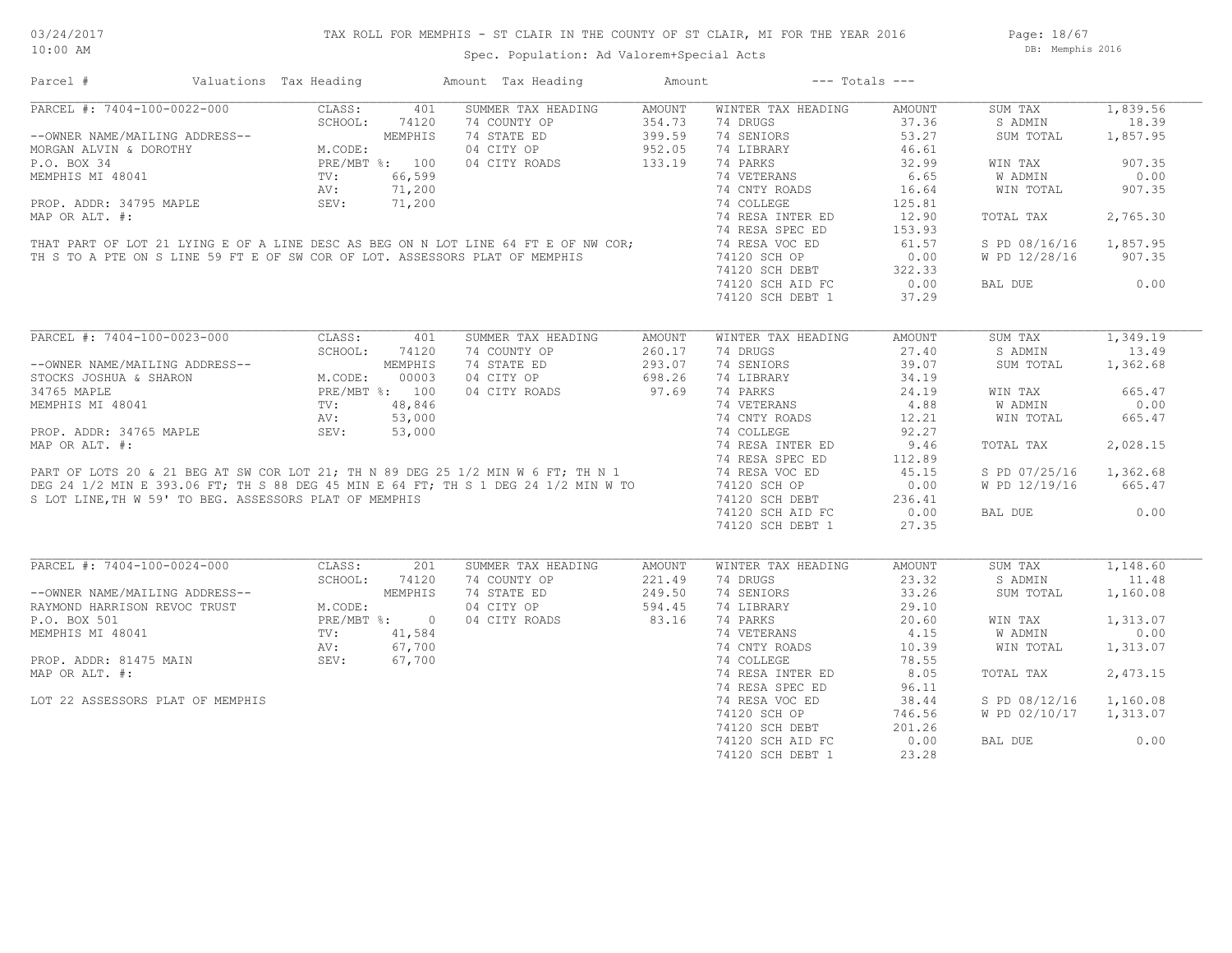## TAX ROLL FOR MEMPHIS - ST CLAIR IN THE COUNTY OF ST CLAIR, MI FOR THE YEAR 2016

Spec. Population: Ad Valorem+Special Acts

Page: 19/67 DB: Memphis 2016

| PARCEL #: 7404-100-0025-000<br>CLASS:<br>401<br>SUMMER TAX HEADING<br>AMOUNT<br>WINTER TAX HEADING<br>SUM TAX<br>AMOUNT | 861.58   |
|-------------------------------------------------------------------------------------------------------------------------|----------|
| 74 DRUGS<br>SCHOOL:<br>74120<br>74 COUNTY OP<br>166.14<br>17.49<br>S ADMIN                                              | 8.61     |
| MEMPHIS<br>74 STATE ED<br>187.15<br>74 SENIORS<br>24.95<br>--OWNER NAME/MAILING ADDRESS--<br>SUM TOTAL                  | 870.19   |
| GRABOWSKI WILLIAM R<br>M.CODE:<br>04 CITY OP<br>445.91<br>74 LIBRARY<br>21.83                                           |          |
| 62.38<br>P O BOX 756<br>74 PARKS<br>PRE/MBT %: 0<br>04 CITY ROADS<br>15.45<br>WIN TAX                                   | 984.94   |
| 74 VETERANS<br>3.11<br>W ADMIN<br>MEMPHIS MI 48041<br>TV:<br>31,193                                                     | 0.00     |
| 33,800<br>74 CNTY ROADS<br>7.79<br>AV:<br>WIN TOTAL                                                                     | 984.94   |
| 33,800<br>74 COLLEGE<br>58.92<br>PROP. ADDR: 34825 MAPLE<br>SEV:                                                        |          |
| 74 RESA INTER ED<br>6.04<br>MAP OR ALT. #:<br>TOTAL TAX                                                                 | 1,855.13 |
| 74 RESA SPEC ED<br>72.09                                                                                                |          |
| LOT 23 ASSESSORS PLAT OF MEMPHIS<br>74 RESA VOC ED<br>28.83<br>S PD 08/29/16                                            | 870.19   |
| 74120 SCH OP<br>560.01<br>W PD 02/13/17                                                                                 | 984.94   |
|                                                                                                                         |          |
| 74120 SCH DEBT<br>150.97                                                                                                |          |
| 74120 SCH AID FC<br>0.00<br>BAL DUE                                                                                     | 0.00     |
| 74120 SCH DEBT 1<br>17.46                                                                                               |          |
|                                                                                                                         |          |
| PARCEL #: 7404-100-0026-000<br>CLASS:<br>401<br>SUMMER TAX HEADING<br>AMOUNT<br>WINTER TAX HEADING<br>AMOUNT<br>SUM TAX | 1,266.09 |
| SCHOOL:<br>74120<br>74 COUNTY OP<br>244.15<br>74 DRUGS<br>25.71<br>S ADMIN                                              | 12.66    |
| MEMPHIS<br>74 STATE ED<br>275.02<br>74 SENIORS<br>36.66<br>--OWNER NAME/MAILING ADDRESS--<br>SUM TOTAL                  | 1,278.75 |
| M.CODE: 00001<br>PRE/MBT %: 100<br>655.25<br>04 CITY OP<br>74 LIBRARY<br>32.08<br>ROWLEY, BRITTANY ERIN                 |          |
| 34620 MAPLE<br>04 CITY ROADS<br>91.67<br>74 PARKS<br>22.70<br>WIN TAX                                                   | 624.47   |
| 74 VETERANS<br>4.58<br>MEMPHIS MI 48041<br>TV:<br>45,837<br>W ADMIN                                                     | 0.00     |
| 49,700<br>74 CNTY ROADS<br>AV:<br>11.45<br>WIN TOTAL                                                                    | 624.47   |
| 74 COLLEGE<br>86.59<br>PROP. ADDR: 34620 MAPLE<br>SEV:<br>49,700                                                        |          |
| 74 RESA INTER ED<br>MAP OR ALT. #:<br>8.88<br>TOTAL TAX                                                                 | 1,903.22 |
| 74 RESA SPEC ED<br>105.94                                                                                               |          |
| N 99.75 FT OF LOT 24 ASSESSORS PLAT OF MEMPHIS<br>74 RESA VOC ED<br>42.37<br>S PD 08/26/16                              | 1,278.75 |
| 74120 SCH OP<br>0.00<br>W PD 01/20/17                                                                                   | 624.47   |
| 221.85                                                                                                                  |          |
| 74120 SCH DEBT<br>0.00                                                                                                  | 0.00     |
| 74120 SCH AID FC<br>BAL DUE                                                                                             |          |
| 74120 SCH DEBT 1<br>25.66                                                                                               |          |
| PARCEL #: 7404-100-0027-000<br>CLASS:<br>SUMMER TAX HEADING<br>WINTER TAX HEADING<br>AMOUNT<br>SUM TAX<br>401<br>AMOUNT | 1,146.94 |
| SCHOOL:<br>74120<br>74 COUNTY OP<br>221.17<br>74 DRUGS<br>23.29<br>S ADMIN                                              | 11.46    |
| MEMPHIS<br>74 STATE ED<br>249.14<br>74 SENIORS<br>--OWNER NAME/MAILING ADDRESS--<br>33.21<br>SUM TOTAL                  | 1,158.40 |
| 593.59                                                                                                                  |          |
| M.CODE:<br>00001<br>04 CITY OP<br>74 LIBRARY<br>29.06<br>WALSH KENNETH & THERESA                                        |          |
| 83.04<br>PRE/MBT %: 100<br>04 CITY ROADS<br>74 PARKS<br>20.57<br>81220 BELLE RIVER<br>WIN TAX                           | 565.71   |
| 74 VETERANS<br>4.15<br>MEMPHIS MI 48041<br>TV:<br>41,524<br>W ADMIN                                                     | 0.00     |
| 45,100<br>74 CNTY ROADS<br>10.38<br>AV:<br>WIN TOTAL                                                                    | 565.71   |
| SEV:<br>PROP. ADDR: 81220 BELLE RIVER<br>74 COLLEGE<br>45,100<br>78.44                                                  |          |
| MAP OR ALT. #:<br>74 RESA INTER ED<br>8.04<br>TOTAL TAX                                                                 | 1,724.11 |
| 74 RESA SPEC ED<br>95.97                                                                                                |          |
| S 90 FT OF LOT 24 ASSESSORS PLAT OF MEMPHIS<br>74 RESA VOC ED<br>38.38<br>S PD 08/26/16                                 | 1,158.40 |
| 74120 SCH OP<br>0.00<br>W PD 01/03/17                                                                                   | 565.71   |
| 74120 SCH DEBT<br>200.97                                                                                                |          |
| 74120 SCH AID FC<br>0.00<br>BAL DUE                                                                                     | 0.00     |
| 74120 SCH DEBT 1<br>23.25                                                                                               |          |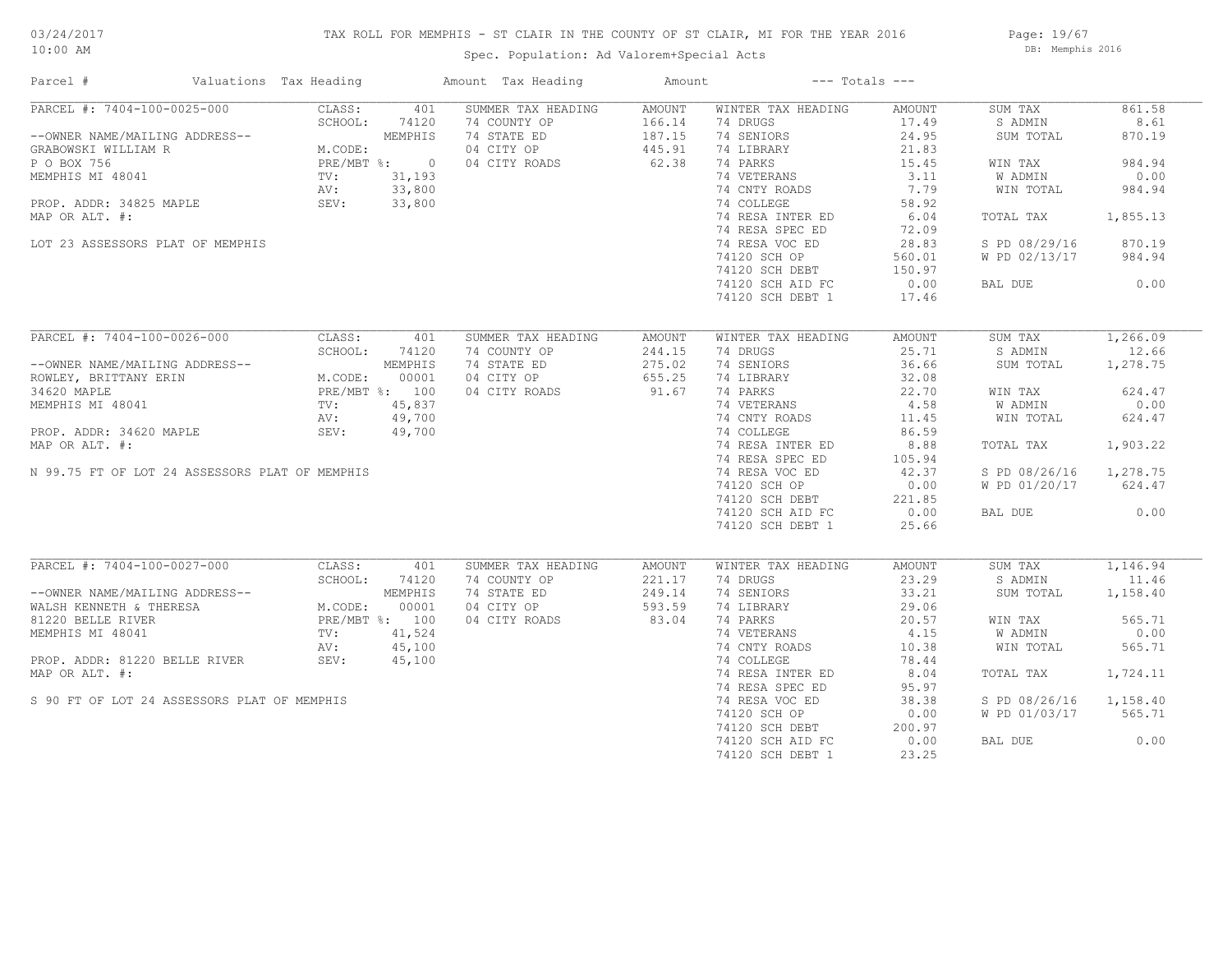## TAX ROLL FOR MEMPHIS - ST CLAIR IN THE COUNTY OF ST CLAIR, MI FOR THE YEAR 2016

Spec. Population: Ad Valorem+Special Acts

Page: 20/67 DB: Memphis 2016

| Parcel #                                  | Valuations Tax Heading  |         | Amount Tax Heading | Amount |                    | $---$ Totals $---$ |               |          |
|-------------------------------------------|-------------------------|---------|--------------------|--------|--------------------|--------------------|---------------|----------|
| PARCEL #: 7404-100-0028-000               | CLASS:                  | 401     | SUMMER TAX HEADING | AMOUNT | WINTER TAX HEADING | AMOUNT             | SUM TAX       | 958.53   |
|                                           | SCHOOL:                 | 74120   | 74 COUNTY OP       | 184.84 | 74 DRUGS           | 19.46              | S ADMIN       | 9.58     |
| --OWNER NAME/MAILING ADDRESS--            |                         | MEMPHIS | 74 STATE ED        | 208.21 | 74 SENIORS         | 27.76              | SUM TOTAL     | 968.11   |
| HANNON GERALD & LINDA                     | M.CODE:                 |         | 04 CITY OP         | 496.08 | 74 LIBRARY         | 24.29              |               |          |
| P.O. BOX 493                              | PRE/MBT %: 0            |         | 04 CITY ROADS      | 69.40  | 74 PARKS           | 17.19              | WIN TAX       | 1,095.80 |
| MEMPHIS MI 48041                          | TV:                     | 34,703  |                    |        | 74 VETERANS        | 3.47               | W ADMIN       | 0.00     |
|                                           | AV:                     | 37,300  |                    |        | 74 CNTY ROADS      | 8.67               | WIN TOTAL     | 1,095.80 |
| PROP. ADDR: 34660 MAPLE                   | SEV:                    | 37,300  |                    |        | 74 COLLEGE         | 65.55              |               |          |
| MAP OR ALT. #:                            |                         |         |                    |        | 74 RESA INTER ED   | 6.72               | TOTAL TAX     | 2,063.91 |
|                                           |                         |         |                    |        | 74 RESA SPEC ED    | 80.20              |               |          |
| LOT 25 ASSESSORS PLAT OF MEMPHIS          |                         |         |                    |        | 74 RESA VOC ED     | 32.08              | S PD 08/15/16 | 968.11   |
|                                           |                         |         |                    |        | 74120 SCH OP       | 623.02             | W PD 02/06/17 | 1,095.80 |
|                                           |                         |         |                    |        | 74120 SCH DEBT     | 167.96             |               |          |
|                                           |                         |         |                    |        | 74120 SCH AID FC   | 0.00               | BAL DUE       | 0.00     |
|                                           |                         |         |                    |        | 74120 SCH DEBT 1   | 19.43              |               |          |
|                                           |                         |         |                    |        |                    |                    |               |          |
| PARCEL #: 7404-100-0029-000               | CLASS:                  | 401     | SUMMER TAX HEADING | AMOUNT | WINTER TAX HEADING | AMOUNT             | SUM TAX       | 1,217.58 |
|                                           | SCHOOL:                 | 74120   | 74 COUNTY OP       | 234.79 | 74 DRUGS           | 24.72              | S ADMIN       | 12.17    |
| --OWNER NAME/MAILING ADDRESS--            |                         | MEMPHIS | 74 STATE ED        | 264.48 | 74 SENIORS         | 35.26              | SUM TOTAL     | 1,229.75 |
|                                           |                         |         |                    |        |                    |                    |               |          |
| HANNON GERALD & LINDA L                   | M.CODE:<br>PRE/MBT %: 0 |         | 04 CITY OP         | 630.15 | 74 LIBRARY         | 30.85              |               |          |
| P.O. BOX 493                              |                         |         | 04 CITY ROADS      | 88.16  | 74 PARKS           | 21.83              | WIN TAX       | 1,391.94 |
| MEMPHIS MI 48041                          | TV:                     | 44,081  |                    |        | 74 VETERANS        | 4.40               | W ADMIN       | 0.00     |
|                                           | AV:                     | 67,000  |                    |        | 74 CNTY ROADS      | 11.02              | WIN TOTAL     | 1,391.94 |
| PROP. ADDR: 34684 MAPLE                   | SEV:                    | 67,000  |                    |        | 74 COLLEGE         | 83.27              |               |          |
| MAP OR ALT. #:                            |                         |         |                    |        | 74 RESA INTER ED   | 8.54               | TOTAL TAX     | 2,621.69 |
|                                           |                         |         |                    |        | 74 RESA SPEC ED    | 101.88             |               |          |
| LOT 26 ASSESSORS PLAT OF MEMPHIS          |                         |         |                    |        | 74 RESA VOC ED     | 40.75              | S PD 08/15/16 | 1,229.75 |
|                                           |                         |         |                    |        | 74120 SCH OP       | 791.39             | W PD 02/06/17 | 1,391.94 |
|                                           |                         |         |                    |        | 74120 SCH DEBT     | 213.35             |               |          |
|                                           |                         |         |                    |        | 74120 SCH AID FC   | 0.00               | BAL DUE       | 0.00     |
|                                           |                         |         |                    |        | 74120 SCH DEBT 1   | 24.68              |               |          |
|                                           |                         |         |                    |        |                    |                    |               |          |
| PARCEL #: 7404-100-0030-000               | CLASS:                  | 401     | SUMMER TAX HEADING | AMOUNT | WINTER TAX HEADING | AMOUNT             | SUM TAX       | 1,008.42 |
|                                           | SCHOOL:                 | 74120   | 74 COUNTY OP       | 194.46 | 74 DRUGS           | 20.48              | S ADMIN       | 10.08    |
| --OWNER NAME/MAILING ADDRESS--            |                         | MEMPHIS | 74 STATE ED        | 219.05 | 74 SENIORS         | 29.20              | SUM TOTAL     | 1,018.50 |
| OSTROWSKI KEVIN P.                        | M.CODE:                 | 00012   | 04 CITY OP         | 521.90 | 74 LIBRARY         | 25.55              |               |          |
| 34720 MAPLE                               | PRE/MBT %: 100          |         | 04 CITY ROADS      | 73.01  | 74 PARKS           | 18.08              | WIN TAX       | 497.38   |
| MEMPHIS MI 48041                          | TV:                     | 36,509  |                    |        | 74 VETERANS        | 3.65               | W ADMIN       | 0.00     |
|                                           | AV:                     | 39,200  |                    |        | 74 CNTY ROADS      | 9.12               | WIN TOTAL     | 497.38   |
| PROP. ADDR: 34720 MAPLE                   | SEV:                    | 39,200  |                    |        | 74 COLLEGE         | 68.96              |               |          |
| MAP OR ALT. #:                            |                         |         |                    |        | 74 RESA INTER ED   | 7.07               | TOTAL TAX     | 1,515.88 |
|                                           |                         |         |                    |        | 74 RESA SPEC ED    | 84.38              |               |          |
| E 1/2 OF LOT 27 ASSESSORS PLAT OF MEMPHIS |                         |         |                    |        | 74 RESA VOC ED     | 33.75              | S PD 08/30/16 | 1,018.50 |
|                                           |                         |         |                    |        | 74120 SCH OP       | 0.00               | W PD 12/20/16 | 497.38   |
|                                           |                         |         |                    |        | 74120 SCH DEBT     | 176.70             |               |          |
|                                           |                         |         |                    |        | 74120 SCH AID FC   | 0.00               | BAL DUE       | 0.00     |
|                                           |                         |         |                    |        | 74120 SCH DEBT 1   | 20.44              |               |          |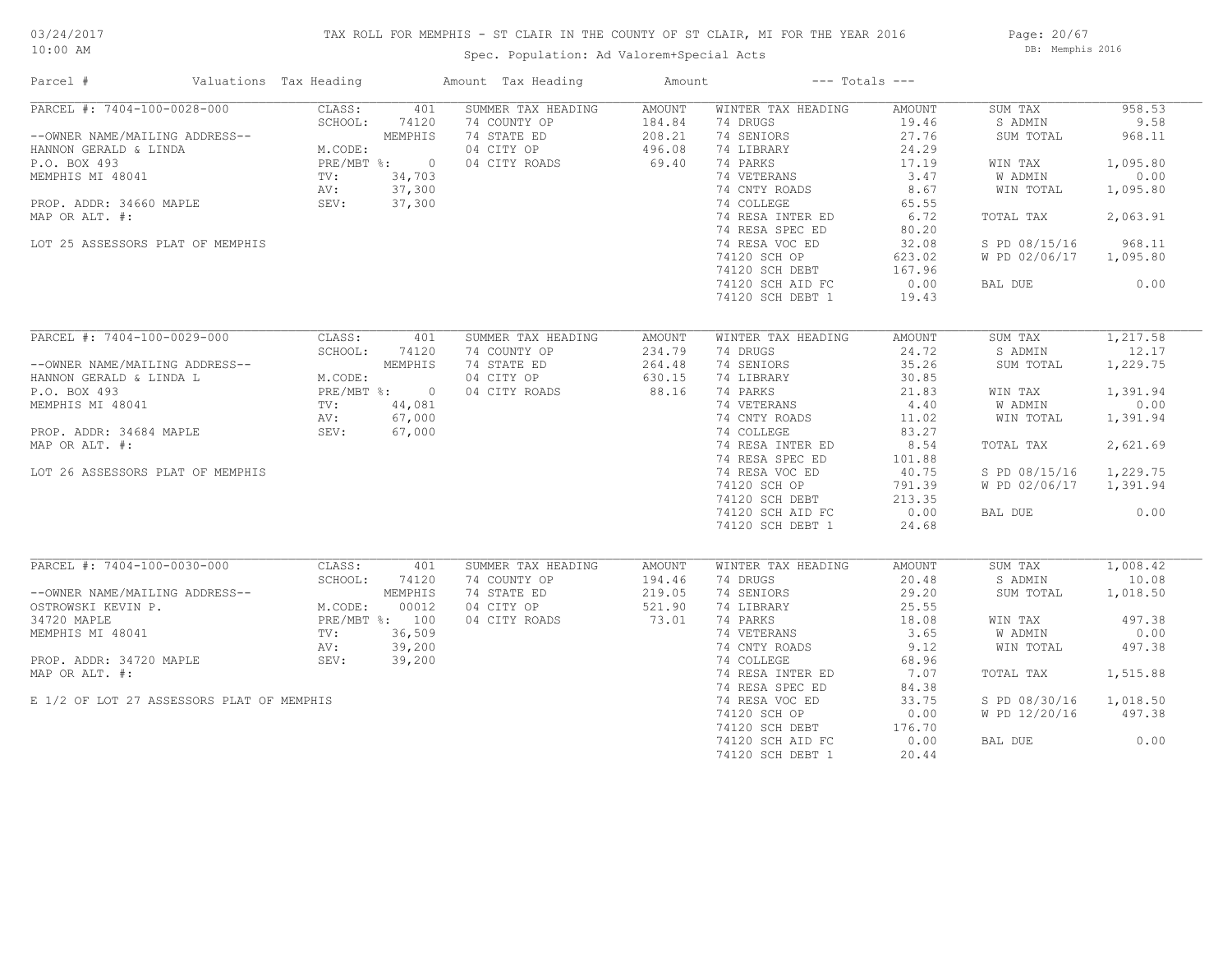# 03/24/2017

## TAX ROLL FOR MEMPHIS - ST CLAIR IN THE COUNTY OF ST CLAIR, MI FOR THE YEAR 2016

10:00 AM

## Spec. Population: Ad Valorem+Special Acts

Page: 21/67 DB: Memphis 2016

| PARCEL #: 7404-100-0031-000<br>CLASS:<br>402<br>SUMMER TAX HEADING<br>WINTER TAX HEADING<br>SUM TAX<br>AMOUNT<br>AMOUNT<br>SCHOOL:<br>74120<br>74 COUNTY OP<br>30.53<br>74 DRUGS<br>3.21<br>S ADMIN<br>--OWNER NAME/MAILING ADDRESS--<br>HANNON GERALD & LINDA<br>P.O. BOX 493<br>MEMPHIS MI 48041<br>MEMPHIS MI 48041<br>TV: 5,733<br>PROP. ADDR: 34720 MAPLE<br>PROP. ADDR: 34720 MAPLE<br>PROP. ADDR: 34720 MAPLE<br>PROP. ADDR: 34720 MAPLE<br>SEV: 7<br>74 STATE ED<br>34.39<br>74 SENIORS<br>4.58<br>SUM TOTAL<br>81.95<br>04 CITY OP<br>74 LIBRARY<br>4.01<br>11.46<br>74 PARKS<br>2.84<br>181.00<br>04 CITY ROADS<br>WIN TAX<br>74 VETERANS<br>W ADMIN<br>0.00<br>0.57<br>74 CNTY ROADS<br>1.43<br>181.00<br>WIN TOTAL<br>74 COLLEGE<br>10.83<br>74 RESA INTER ED<br>MAP OR ALT. #:<br>1.11<br>TOTAL TAX<br>340.91<br>74 RESA SPEC ED<br>13.25<br>74 RESA VOC ED<br>W 1/2 OF LOT 27 ASSESSORS PLAT OF MEMPHIS<br>5.30<br>S PD 08/15/16<br>159.91<br>74120 SCH OP<br>181.00<br>102.92<br>W PD 02/06/17<br>74120 SCH DEBT<br>27.74<br>0.00<br>0.00<br>74120 SCH AID FC<br>BAL DUE<br>3.21<br>74120 SCH DEBT 1<br>PARCEL #: 7404-100-0032-000<br>CLASS:<br>401<br>SUMMER TAX HEADING<br>AMOUNT<br>WINTER TAX HEADING<br>AMOUNT<br>SUM TAX<br>SCHOOL:<br>74 COUNTY OP<br>219.04<br>74 DRUGS<br>23.07<br>S ADMIN<br>74120<br>74 STATE ED<br>246.73<br>74 SENIORS<br>32.89<br>--OWNER NAME/MAILING ADDRESS--<br>FURLIN LOUIS & PATRICIA M.CODE:<br>P.O. BOX 406 PRE/MBT %: 100<br>MEMPHIS MI 48041 TV: 41,123<br>AV: 44,300<br>SUM TOTAL<br>587.86<br>04 CITY OP<br>74 LIBRARY<br>28.78<br>82.24<br>04 CITY ROADS<br>74 PARKS<br>20.37<br>560.24<br>WIN TAX<br>74 VETERANS<br>4.11<br>W ADMIN<br>44,300<br>74 CNTY ROADS<br>10.28<br>WIN TOTAL<br>560.24<br>AV:<br>74 COLLEGE<br>PROP. ADDR: 34730 MAPLE<br>SEV:<br>44,300<br>77.68<br>MAP OR ALT. #:<br>74 RESA INTER ED<br>7.96<br>TOTAL TAX<br>74 RESA SPEC ED<br>95.04<br>LOT 28 BEING 49.35 FT E & W AS PER CIRCUIT COURT DECREE 8-126 ASSESSORS PLAT OF<br>74 RESA VOC ED<br>38.01<br>S PD 08/26/16<br>MEMPHIS<br>74120 SCH OP<br>0.00<br>W PD 12/28/16<br>560.24<br>74120 SCH DEBT<br>199.03<br>0.00<br>74120 SCH AID FC<br>BAL DUE<br>74120 SCH DEBT 1<br>23.02<br>PARCEL #: 7404-100-0033-000<br>CLASS:<br>708<br>SUM TAX<br>SUMMER TAX HEADING<br>AMOUNT<br>WINTER TAX HEADING<br>AMOUNT<br>74 COUNTY OP<br>0.00<br>74 DRUGS<br>0.00<br>SCHOOL:<br>74120<br>S ADMIN<br>M.CODE<br>MEMPHIS<br>74 STATE ED<br>0.00<br>--OWNER NAME/MAILING ADDRESS--<br>74 SENIORS<br>0.00<br>SUM TOTAL<br>FIRST UNITED METHODIST CHURCH<br>04 CITY OP<br>0.00<br>74 LIBRARY<br>0.00<br>M.CODE:<br>0.00<br>0.00<br>P.O. BOX 29<br>PRE/MBT %:<br>$\circ$<br>04 CITY ROADS<br>74 PARKS<br>0.00<br>WIN TAX<br>TV:<br>$\circ$<br>74 VETERANS<br>0.00<br>W ADMIN<br>MEMPHIS MI 48041<br>74 CNTY ROADS<br>$\circ$<br>0.00<br>WIN TOTAL<br>AV:<br>$\circ$<br>PROP. ADDR: 34750 MAPLE/81265 CHURCH SEV:<br>74 COLLEGE<br>0.00<br>MAP OR ALT. #:<br>74 RESA INTER ED<br>0.00<br>0.00<br>TOTAL TAX<br>74 RESA SPEC ED<br>0.00<br>0.00<br>LOTS 29-30 ASSESSORS PLAT OF MEMPHIS<br>74 RESA VOC ED<br>0.00<br>BAL DUE<br>74120 SCH OP<br>0.00<br>74120 SCH DEBT<br>0.00<br>74120 SCH AID FC<br>0.00<br>74120 SCH DEBT 1<br>0.00 | Parcel # | Valuations Tax Heading | Amount Tax Heading | Amount | $---$ Totals $---$ |        |
|-------------------------------------------------------------------------------------------------------------------------------------------------------------------------------------------------------------------------------------------------------------------------------------------------------------------------------------------------------------------------------------------------------------------------------------------------------------------------------------------------------------------------------------------------------------------------------------------------------------------------------------------------------------------------------------------------------------------------------------------------------------------------------------------------------------------------------------------------------------------------------------------------------------------------------------------------------------------------------------------------------------------------------------------------------------------------------------------------------------------------------------------------------------------------------------------------------------------------------------------------------------------------------------------------------------------------------------------------------------------------------------------------------------------------------------------------------------------------------------------------------------------------------------------------------------------------------------------------------------------------------------------------------------------------------------------------------------------------------------------------------------------------------------------------------------------------------------------------------------------------------------------------------------------------------------------------------------------------------------------------------------------------------------------------------------------------------------------------------------------------------------------------------------------------------------------------------------------------------------------------------------------------------------------------------------------------------------------------------------------------------------------------------------------------------------------------------------------------------------------------------------------------------------------------------------------------------------------------------------------------------------------------------------------------------------------------------------------------------------------------------------------------------------------------------------------------------------------------------------------------------------------------------------------------------------------------------------------------------------------------------------------------------------------------------------------------------------------------------------------------------------------------------------------------------------------------------------------------------------------------------------|----------|------------------------|--------------------|--------|--------------------|--------|
| 1.58<br>159.91<br>0.00<br>1,707.46<br>1,147.22<br>0.00<br>0.00<br>0.00<br>0.00<br>0.00                                                                                                                                                                                                                                                                                                                                                                                                                                                                                                                                                                                                                                                                                                                                                                                                                                                                                                                                                                                                                                                                                                                                                                                                                                                                                                                                                                                                                                                                                                                                                                                                                                                                                                                                                                                                                                                                                                                                                                                                                                                                                                                                                                                                                                                                                                                                                                                                                                                                                                                                                                                                                                                                                                                                                                                                                                                                                                                                                                                                                                                                                                                                                                      |          |                        |                    |        |                    | 158.33 |
|                                                                                                                                                                                                                                                                                                                                                                                                                                                                                                                                                                                                                                                                                                                                                                                                                                                                                                                                                                                                                                                                                                                                                                                                                                                                                                                                                                                                                                                                                                                                                                                                                                                                                                                                                                                                                                                                                                                                                                                                                                                                                                                                                                                                                                                                                                                                                                                                                                                                                                                                                                                                                                                                                                                                                                                                                                                                                                                                                                                                                                                                                                                                                                                                                                                             |          |                        |                    |        |                    |        |
| 1,135.87<br>11.35<br>1,147.22<br>0.00                                                                                                                                                                                                                                                                                                                                                                                                                                                                                                                                                                                                                                                                                                                                                                                                                                                                                                                                                                                                                                                                                                                                                                                                                                                                                                                                                                                                                                                                                                                                                                                                                                                                                                                                                                                                                                                                                                                                                                                                                                                                                                                                                                                                                                                                                                                                                                                                                                                                                                                                                                                                                                                                                                                                                                                                                                                                                                                                                                                                                                                                                                                                                                                                                       |          |                        |                    |        |                    |        |
|                                                                                                                                                                                                                                                                                                                                                                                                                                                                                                                                                                                                                                                                                                                                                                                                                                                                                                                                                                                                                                                                                                                                                                                                                                                                                                                                                                                                                                                                                                                                                                                                                                                                                                                                                                                                                                                                                                                                                                                                                                                                                                                                                                                                                                                                                                                                                                                                                                                                                                                                                                                                                                                                                                                                                                                                                                                                                                                                                                                                                                                                                                                                                                                                                                                             |          |                        |                    |        |                    |        |
|                                                                                                                                                                                                                                                                                                                                                                                                                                                                                                                                                                                                                                                                                                                                                                                                                                                                                                                                                                                                                                                                                                                                                                                                                                                                                                                                                                                                                                                                                                                                                                                                                                                                                                                                                                                                                                                                                                                                                                                                                                                                                                                                                                                                                                                                                                                                                                                                                                                                                                                                                                                                                                                                                                                                                                                                                                                                                                                                                                                                                                                                                                                                                                                                                                                             |          |                        |                    |        |                    |        |
|                                                                                                                                                                                                                                                                                                                                                                                                                                                                                                                                                                                                                                                                                                                                                                                                                                                                                                                                                                                                                                                                                                                                                                                                                                                                                                                                                                                                                                                                                                                                                                                                                                                                                                                                                                                                                                                                                                                                                                                                                                                                                                                                                                                                                                                                                                                                                                                                                                                                                                                                                                                                                                                                                                                                                                                                                                                                                                                                                                                                                                                                                                                                                                                                                                                             |          |                        |                    |        |                    |        |
|                                                                                                                                                                                                                                                                                                                                                                                                                                                                                                                                                                                                                                                                                                                                                                                                                                                                                                                                                                                                                                                                                                                                                                                                                                                                                                                                                                                                                                                                                                                                                                                                                                                                                                                                                                                                                                                                                                                                                                                                                                                                                                                                                                                                                                                                                                                                                                                                                                                                                                                                                                                                                                                                                                                                                                                                                                                                                                                                                                                                                                                                                                                                                                                                                                                             |          |                        |                    |        |                    |        |
|                                                                                                                                                                                                                                                                                                                                                                                                                                                                                                                                                                                                                                                                                                                                                                                                                                                                                                                                                                                                                                                                                                                                                                                                                                                                                                                                                                                                                                                                                                                                                                                                                                                                                                                                                                                                                                                                                                                                                                                                                                                                                                                                                                                                                                                                                                                                                                                                                                                                                                                                                                                                                                                                                                                                                                                                                                                                                                                                                                                                                                                                                                                                                                                                                                                             |          |                        |                    |        |                    |        |
|                                                                                                                                                                                                                                                                                                                                                                                                                                                                                                                                                                                                                                                                                                                                                                                                                                                                                                                                                                                                                                                                                                                                                                                                                                                                                                                                                                                                                                                                                                                                                                                                                                                                                                                                                                                                                                                                                                                                                                                                                                                                                                                                                                                                                                                                                                                                                                                                                                                                                                                                                                                                                                                                                                                                                                                                                                                                                                                                                                                                                                                                                                                                                                                                                                                             |          |                        |                    |        |                    |        |
|                                                                                                                                                                                                                                                                                                                                                                                                                                                                                                                                                                                                                                                                                                                                                                                                                                                                                                                                                                                                                                                                                                                                                                                                                                                                                                                                                                                                                                                                                                                                                                                                                                                                                                                                                                                                                                                                                                                                                                                                                                                                                                                                                                                                                                                                                                                                                                                                                                                                                                                                                                                                                                                                                                                                                                                                                                                                                                                                                                                                                                                                                                                                                                                                                                                             |          |                        |                    |        |                    |        |
|                                                                                                                                                                                                                                                                                                                                                                                                                                                                                                                                                                                                                                                                                                                                                                                                                                                                                                                                                                                                                                                                                                                                                                                                                                                                                                                                                                                                                                                                                                                                                                                                                                                                                                                                                                                                                                                                                                                                                                                                                                                                                                                                                                                                                                                                                                                                                                                                                                                                                                                                                                                                                                                                                                                                                                                                                                                                                                                                                                                                                                                                                                                                                                                                                                                             |          |                        |                    |        |                    |        |
|                                                                                                                                                                                                                                                                                                                                                                                                                                                                                                                                                                                                                                                                                                                                                                                                                                                                                                                                                                                                                                                                                                                                                                                                                                                                                                                                                                                                                                                                                                                                                                                                                                                                                                                                                                                                                                                                                                                                                                                                                                                                                                                                                                                                                                                                                                                                                                                                                                                                                                                                                                                                                                                                                                                                                                                                                                                                                                                                                                                                                                                                                                                                                                                                                                                             |          |                        |                    |        |                    |        |
|                                                                                                                                                                                                                                                                                                                                                                                                                                                                                                                                                                                                                                                                                                                                                                                                                                                                                                                                                                                                                                                                                                                                                                                                                                                                                                                                                                                                                                                                                                                                                                                                                                                                                                                                                                                                                                                                                                                                                                                                                                                                                                                                                                                                                                                                                                                                                                                                                                                                                                                                                                                                                                                                                                                                                                                                                                                                                                                                                                                                                                                                                                                                                                                                                                                             |          |                        |                    |        |                    |        |
|                                                                                                                                                                                                                                                                                                                                                                                                                                                                                                                                                                                                                                                                                                                                                                                                                                                                                                                                                                                                                                                                                                                                                                                                                                                                                                                                                                                                                                                                                                                                                                                                                                                                                                                                                                                                                                                                                                                                                                                                                                                                                                                                                                                                                                                                                                                                                                                                                                                                                                                                                                                                                                                                                                                                                                                                                                                                                                                                                                                                                                                                                                                                                                                                                                                             |          |                        |                    |        |                    |        |
|                                                                                                                                                                                                                                                                                                                                                                                                                                                                                                                                                                                                                                                                                                                                                                                                                                                                                                                                                                                                                                                                                                                                                                                                                                                                                                                                                                                                                                                                                                                                                                                                                                                                                                                                                                                                                                                                                                                                                                                                                                                                                                                                                                                                                                                                                                                                                                                                                                                                                                                                                                                                                                                                                                                                                                                                                                                                                                                                                                                                                                                                                                                                                                                                                                                             |          |                        |                    |        |                    |        |
|                                                                                                                                                                                                                                                                                                                                                                                                                                                                                                                                                                                                                                                                                                                                                                                                                                                                                                                                                                                                                                                                                                                                                                                                                                                                                                                                                                                                                                                                                                                                                                                                                                                                                                                                                                                                                                                                                                                                                                                                                                                                                                                                                                                                                                                                                                                                                                                                                                                                                                                                                                                                                                                                                                                                                                                                                                                                                                                                                                                                                                                                                                                                                                                                                                                             |          |                        |                    |        |                    |        |
|                                                                                                                                                                                                                                                                                                                                                                                                                                                                                                                                                                                                                                                                                                                                                                                                                                                                                                                                                                                                                                                                                                                                                                                                                                                                                                                                                                                                                                                                                                                                                                                                                                                                                                                                                                                                                                                                                                                                                                                                                                                                                                                                                                                                                                                                                                                                                                                                                                                                                                                                                                                                                                                                                                                                                                                                                                                                                                                                                                                                                                                                                                                                                                                                                                                             |          |                        |                    |        |                    |        |
|                                                                                                                                                                                                                                                                                                                                                                                                                                                                                                                                                                                                                                                                                                                                                                                                                                                                                                                                                                                                                                                                                                                                                                                                                                                                                                                                                                                                                                                                                                                                                                                                                                                                                                                                                                                                                                                                                                                                                                                                                                                                                                                                                                                                                                                                                                                                                                                                                                                                                                                                                                                                                                                                                                                                                                                                                                                                                                                                                                                                                                                                                                                                                                                                                                                             |          |                        |                    |        |                    |        |
|                                                                                                                                                                                                                                                                                                                                                                                                                                                                                                                                                                                                                                                                                                                                                                                                                                                                                                                                                                                                                                                                                                                                                                                                                                                                                                                                                                                                                                                                                                                                                                                                                                                                                                                                                                                                                                                                                                                                                                                                                                                                                                                                                                                                                                                                                                                                                                                                                                                                                                                                                                                                                                                                                                                                                                                                                                                                                                                                                                                                                                                                                                                                                                                                                                                             |          |                        |                    |        |                    |        |
|                                                                                                                                                                                                                                                                                                                                                                                                                                                                                                                                                                                                                                                                                                                                                                                                                                                                                                                                                                                                                                                                                                                                                                                                                                                                                                                                                                                                                                                                                                                                                                                                                                                                                                                                                                                                                                                                                                                                                                                                                                                                                                                                                                                                                                                                                                                                                                                                                                                                                                                                                                                                                                                                                                                                                                                                                                                                                                                                                                                                                                                                                                                                                                                                                                                             |          |                        |                    |        |                    |        |
|                                                                                                                                                                                                                                                                                                                                                                                                                                                                                                                                                                                                                                                                                                                                                                                                                                                                                                                                                                                                                                                                                                                                                                                                                                                                                                                                                                                                                                                                                                                                                                                                                                                                                                                                                                                                                                                                                                                                                                                                                                                                                                                                                                                                                                                                                                                                                                                                                                                                                                                                                                                                                                                                                                                                                                                                                                                                                                                                                                                                                                                                                                                                                                                                                                                             |          |                        |                    |        |                    |        |
|                                                                                                                                                                                                                                                                                                                                                                                                                                                                                                                                                                                                                                                                                                                                                                                                                                                                                                                                                                                                                                                                                                                                                                                                                                                                                                                                                                                                                                                                                                                                                                                                                                                                                                                                                                                                                                                                                                                                                                                                                                                                                                                                                                                                                                                                                                                                                                                                                                                                                                                                                                                                                                                                                                                                                                                                                                                                                                                                                                                                                                                                                                                                                                                                                                                             |          |                        |                    |        |                    |        |
|                                                                                                                                                                                                                                                                                                                                                                                                                                                                                                                                                                                                                                                                                                                                                                                                                                                                                                                                                                                                                                                                                                                                                                                                                                                                                                                                                                                                                                                                                                                                                                                                                                                                                                                                                                                                                                                                                                                                                                                                                                                                                                                                                                                                                                                                                                                                                                                                                                                                                                                                                                                                                                                                                                                                                                                                                                                                                                                                                                                                                                                                                                                                                                                                                                                             |          |                        |                    |        |                    |        |
|                                                                                                                                                                                                                                                                                                                                                                                                                                                                                                                                                                                                                                                                                                                                                                                                                                                                                                                                                                                                                                                                                                                                                                                                                                                                                                                                                                                                                                                                                                                                                                                                                                                                                                                                                                                                                                                                                                                                                                                                                                                                                                                                                                                                                                                                                                                                                                                                                                                                                                                                                                                                                                                                                                                                                                                                                                                                                                                                                                                                                                                                                                                                                                                                                                                             |          |                        |                    |        |                    |        |
|                                                                                                                                                                                                                                                                                                                                                                                                                                                                                                                                                                                                                                                                                                                                                                                                                                                                                                                                                                                                                                                                                                                                                                                                                                                                                                                                                                                                                                                                                                                                                                                                                                                                                                                                                                                                                                                                                                                                                                                                                                                                                                                                                                                                                                                                                                                                                                                                                                                                                                                                                                                                                                                                                                                                                                                                                                                                                                                                                                                                                                                                                                                                                                                                                                                             |          |                        |                    |        |                    |        |
|                                                                                                                                                                                                                                                                                                                                                                                                                                                                                                                                                                                                                                                                                                                                                                                                                                                                                                                                                                                                                                                                                                                                                                                                                                                                                                                                                                                                                                                                                                                                                                                                                                                                                                                                                                                                                                                                                                                                                                                                                                                                                                                                                                                                                                                                                                                                                                                                                                                                                                                                                                                                                                                                                                                                                                                                                                                                                                                                                                                                                                                                                                                                                                                                                                                             |          |                        |                    |        |                    |        |
|                                                                                                                                                                                                                                                                                                                                                                                                                                                                                                                                                                                                                                                                                                                                                                                                                                                                                                                                                                                                                                                                                                                                                                                                                                                                                                                                                                                                                                                                                                                                                                                                                                                                                                                                                                                                                                                                                                                                                                                                                                                                                                                                                                                                                                                                                                                                                                                                                                                                                                                                                                                                                                                                                                                                                                                                                                                                                                                                                                                                                                                                                                                                                                                                                                                             |          |                        |                    |        |                    |        |
|                                                                                                                                                                                                                                                                                                                                                                                                                                                                                                                                                                                                                                                                                                                                                                                                                                                                                                                                                                                                                                                                                                                                                                                                                                                                                                                                                                                                                                                                                                                                                                                                                                                                                                                                                                                                                                                                                                                                                                                                                                                                                                                                                                                                                                                                                                                                                                                                                                                                                                                                                                                                                                                                                                                                                                                                                                                                                                                                                                                                                                                                                                                                                                                                                                                             |          |                        |                    |        |                    |        |
|                                                                                                                                                                                                                                                                                                                                                                                                                                                                                                                                                                                                                                                                                                                                                                                                                                                                                                                                                                                                                                                                                                                                                                                                                                                                                                                                                                                                                                                                                                                                                                                                                                                                                                                                                                                                                                                                                                                                                                                                                                                                                                                                                                                                                                                                                                                                                                                                                                                                                                                                                                                                                                                                                                                                                                                                                                                                                                                                                                                                                                                                                                                                                                                                                                                             |          |                        |                    |        |                    |        |
|                                                                                                                                                                                                                                                                                                                                                                                                                                                                                                                                                                                                                                                                                                                                                                                                                                                                                                                                                                                                                                                                                                                                                                                                                                                                                                                                                                                                                                                                                                                                                                                                                                                                                                                                                                                                                                                                                                                                                                                                                                                                                                                                                                                                                                                                                                                                                                                                                                                                                                                                                                                                                                                                                                                                                                                                                                                                                                                                                                                                                                                                                                                                                                                                                                                             |          |                        |                    |        |                    |        |
|                                                                                                                                                                                                                                                                                                                                                                                                                                                                                                                                                                                                                                                                                                                                                                                                                                                                                                                                                                                                                                                                                                                                                                                                                                                                                                                                                                                                                                                                                                                                                                                                                                                                                                                                                                                                                                                                                                                                                                                                                                                                                                                                                                                                                                                                                                                                                                                                                                                                                                                                                                                                                                                                                                                                                                                                                                                                                                                                                                                                                                                                                                                                                                                                                                                             |          |                        |                    |        |                    |        |
|                                                                                                                                                                                                                                                                                                                                                                                                                                                                                                                                                                                                                                                                                                                                                                                                                                                                                                                                                                                                                                                                                                                                                                                                                                                                                                                                                                                                                                                                                                                                                                                                                                                                                                                                                                                                                                                                                                                                                                                                                                                                                                                                                                                                                                                                                                                                                                                                                                                                                                                                                                                                                                                                                                                                                                                                                                                                                                                                                                                                                                                                                                                                                                                                                                                             |          |                        |                    |        |                    |        |
|                                                                                                                                                                                                                                                                                                                                                                                                                                                                                                                                                                                                                                                                                                                                                                                                                                                                                                                                                                                                                                                                                                                                                                                                                                                                                                                                                                                                                                                                                                                                                                                                                                                                                                                                                                                                                                                                                                                                                                                                                                                                                                                                                                                                                                                                                                                                                                                                                                                                                                                                                                                                                                                                                                                                                                                                                                                                                                                                                                                                                                                                                                                                                                                                                                                             |          |                        |                    |        |                    |        |
|                                                                                                                                                                                                                                                                                                                                                                                                                                                                                                                                                                                                                                                                                                                                                                                                                                                                                                                                                                                                                                                                                                                                                                                                                                                                                                                                                                                                                                                                                                                                                                                                                                                                                                                                                                                                                                                                                                                                                                                                                                                                                                                                                                                                                                                                                                                                                                                                                                                                                                                                                                                                                                                                                                                                                                                                                                                                                                                                                                                                                                                                                                                                                                                                                                                             |          |                        |                    |        |                    |        |
|                                                                                                                                                                                                                                                                                                                                                                                                                                                                                                                                                                                                                                                                                                                                                                                                                                                                                                                                                                                                                                                                                                                                                                                                                                                                                                                                                                                                                                                                                                                                                                                                                                                                                                                                                                                                                                                                                                                                                                                                                                                                                                                                                                                                                                                                                                                                                                                                                                                                                                                                                                                                                                                                                                                                                                                                                                                                                                                                                                                                                                                                                                                                                                                                                                                             |          |                        |                    |        |                    |        |
|                                                                                                                                                                                                                                                                                                                                                                                                                                                                                                                                                                                                                                                                                                                                                                                                                                                                                                                                                                                                                                                                                                                                                                                                                                                                                                                                                                                                                                                                                                                                                                                                                                                                                                                                                                                                                                                                                                                                                                                                                                                                                                                                                                                                                                                                                                                                                                                                                                                                                                                                                                                                                                                                                                                                                                                                                                                                                                                                                                                                                                                                                                                                                                                                                                                             |          |                        |                    |        |                    |        |
|                                                                                                                                                                                                                                                                                                                                                                                                                                                                                                                                                                                                                                                                                                                                                                                                                                                                                                                                                                                                                                                                                                                                                                                                                                                                                                                                                                                                                                                                                                                                                                                                                                                                                                                                                                                                                                                                                                                                                                                                                                                                                                                                                                                                                                                                                                                                                                                                                                                                                                                                                                                                                                                                                                                                                                                                                                                                                                                                                                                                                                                                                                                                                                                                                                                             |          |                        |                    |        |                    |        |
|                                                                                                                                                                                                                                                                                                                                                                                                                                                                                                                                                                                                                                                                                                                                                                                                                                                                                                                                                                                                                                                                                                                                                                                                                                                                                                                                                                                                                                                                                                                                                                                                                                                                                                                                                                                                                                                                                                                                                                                                                                                                                                                                                                                                                                                                                                                                                                                                                                                                                                                                                                                                                                                                                                                                                                                                                                                                                                                                                                                                                                                                                                                                                                                                                                                             |          |                        |                    |        |                    |        |
|                                                                                                                                                                                                                                                                                                                                                                                                                                                                                                                                                                                                                                                                                                                                                                                                                                                                                                                                                                                                                                                                                                                                                                                                                                                                                                                                                                                                                                                                                                                                                                                                                                                                                                                                                                                                                                                                                                                                                                                                                                                                                                                                                                                                                                                                                                                                                                                                                                                                                                                                                                                                                                                                                                                                                                                                                                                                                                                                                                                                                                                                                                                                                                                                                                                             |          |                        |                    |        |                    |        |
|                                                                                                                                                                                                                                                                                                                                                                                                                                                                                                                                                                                                                                                                                                                                                                                                                                                                                                                                                                                                                                                                                                                                                                                                                                                                                                                                                                                                                                                                                                                                                                                                                                                                                                                                                                                                                                                                                                                                                                                                                                                                                                                                                                                                                                                                                                                                                                                                                                                                                                                                                                                                                                                                                                                                                                                                                                                                                                                                                                                                                                                                                                                                                                                                                                                             |          |                        |                    |        |                    |        |
|                                                                                                                                                                                                                                                                                                                                                                                                                                                                                                                                                                                                                                                                                                                                                                                                                                                                                                                                                                                                                                                                                                                                                                                                                                                                                                                                                                                                                                                                                                                                                                                                                                                                                                                                                                                                                                                                                                                                                                                                                                                                                                                                                                                                                                                                                                                                                                                                                                                                                                                                                                                                                                                                                                                                                                                                                                                                                                                                                                                                                                                                                                                                                                                                                                                             |          |                        |                    |        |                    |        |
|                                                                                                                                                                                                                                                                                                                                                                                                                                                                                                                                                                                                                                                                                                                                                                                                                                                                                                                                                                                                                                                                                                                                                                                                                                                                                                                                                                                                                                                                                                                                                                                                                                                                                                                                                                                                                                                                                                                                                                                                                                                                                                                                                                                                                                                                                                                                                                                                                                                                                                                                                                                                                                                                                                                                                                                                                                                                                                                                                                                                                                                                                                                                                                                                                                                             |          |                        |                    |        |                    |        |
|                                                                                                                                                                                                                                                                                                                                                                                                                                                                                                                                                                                                                                                                                                                                                                                                                                                                                                                                                                                                                                                                                                                                                                                                                                                                                                                                                                                                                                                                                                                                                                                                                                                                                                                                                                                                                                                                                                                                                                                                                                                                                                                                                                                                                                                                                                                                                                                                                                                                                                                                                                                                                                                                                                                                                                                                                                                                                                                                                                                                                                                                                                                                                                                                                                                             |          |                        |                    |        |                    |        |
|                                                                                                                                                                                                                                                                                                                                                                                                                                                                                                                                                                                                                                                                                                                                                                                                                                                                                                                                                                                                                                                                                                                                                                                                                                                                                                                                                                                                                                                                                                                                                                                                                                                                                                                                                                                                                                                                                                                                                                                                                                                                                                                                                                                                                                                                                                                                                                                                                                                                                                                                                                                                                                                                                                                                                                                                                                                                                                                                                                                                                                                                                                                                                                                                                                                             |          |                        |                    |        |                    |        |
|                                                                                                                                                                                                                                                                                                                                                                                                                                                                                                                                                                                                                                                                                                                                                                                                                                                                                                                                                                                                                                                                                                                                                                                                                                                                                                                                                                                                                                                                                                                                                                                                                                                                                                                                                                                                                                                                                                                                                                                                                                                                                                                                                                                                                                                                                                                                                                                                                                                                                                                                                                                                                                                                                                                                                                                                                                                                                                                                                                                                                                                                                                                                                                                                                                                             |          |                        |                    |        |                    |        |
|                                                                                                                                                                                                                                                                                                                                                                                                                                                                                                                                                                                                                                                                                                                                                                                                                                                                                                                                                                                                                                                                                                                                                                                                                                                                                                                                                                                                                                                                                                                                                                                                                                                                                                                                                                                                                                                                                                                                                                                                                                                                                                                                                                                                                                                                                                                                                                                                                                                                                                                                                                                                                                                                                                                                                                                                                                                                                                                                                                                                                                                                                                                                                                                                                                                             |          |                        |                    |        |                    |        |
|                                                                                                                                                                                                                                                                                                                                                                                                                                                                                                                                                                                                                                                                                                                                                                                                                                                                                                                                                                                                                                                                                                                                                                                                                                                                                                                                                                                                                                                                                                                                                                                                                                                                                                                                                                                                                                                                                                                                                                                                                                                                                                                                                                                                                                                                                                                                                                                                                                                                                                                                                                                                                                                                                                                                                                                                                                                                                                                                                                                                                                                                                                                                                                                                                                                             |          |                        |                    |        |                    |        |
|                                                                                                                                                                                                                                                                                                                                                                                                                                                                                                                                                                                                                                                                                                                                                                                                                                                                                                                                                                                                                                                                                                                                                                                                                                                                                                                                                                                                                                                                                                                                                                                                                                                                                                                                                                                                                                                                                                                                                                                                                                                                                                                                                                                                                                                                                                                                                                                                                                                                                                                                                                                                                                                                                                                                                                                                                                                                                                                                                                                                                                                                                                                                                                                                                                                             |          |                        |                    |        |                    |        |
|                                                                                                                                                                                                                                                                                                                                                                                                                                                                                                                                                                                                                                                                                                                                                                                                                                                                                                                                                                                                                                                                                                                                                                                                                                                                                                                                                                                                                                                                                                                                                                                                                                                                                                                                                                                                                                                                                                                                                                                                                                                                                                                                                                                                                                                                                                                                                                                                                                                                                                                                                                                                                                                                                                                                                                                                                                                                                                                                                                                                                                                                                                                                                                                                                                                             |          |                        |                    |        |                    |        |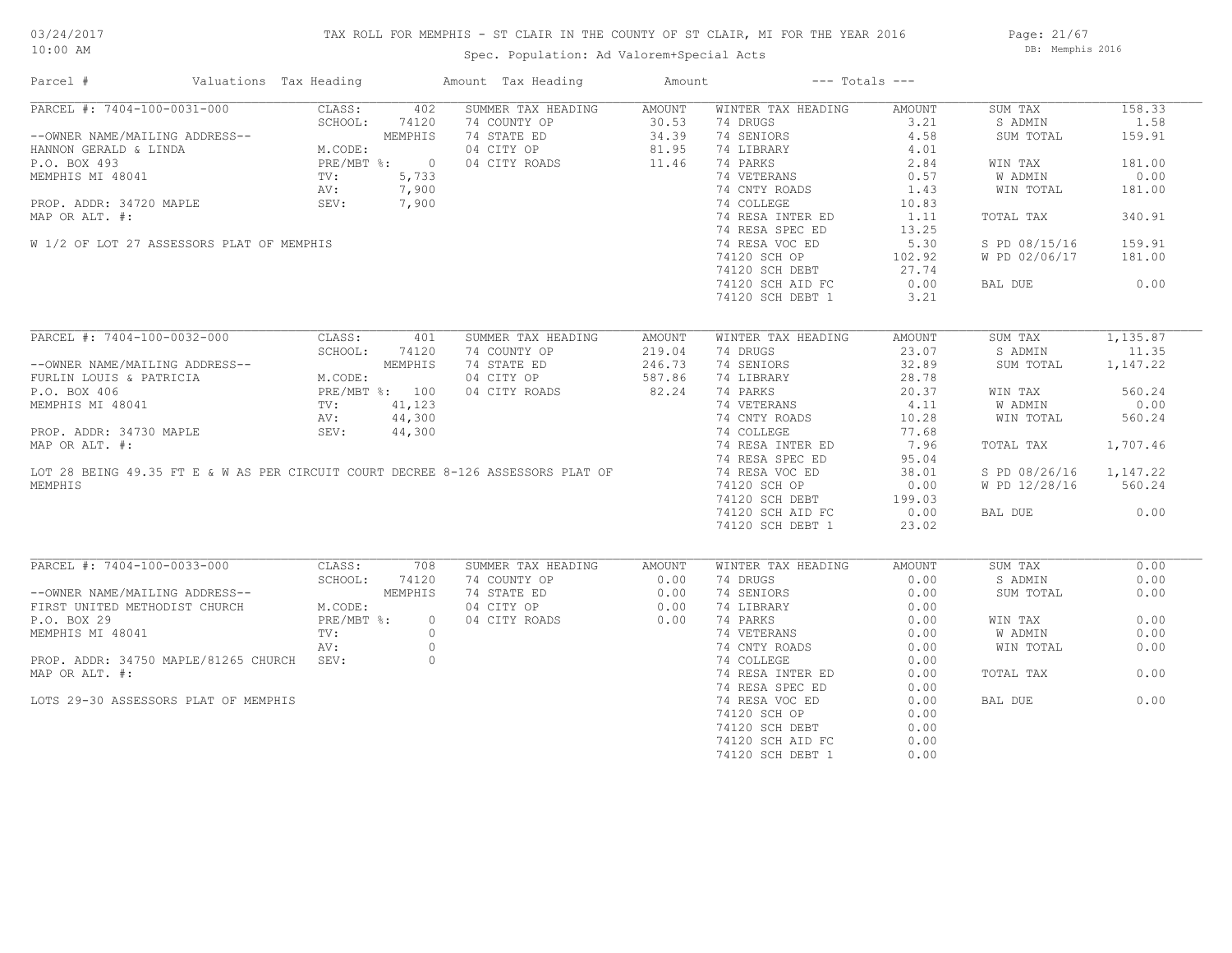## TAX ROLL FOR MEMPHIS - ST CLAIR IN THE COUNTY OF ST CLAIR, MI FOR THE YEAR 2016

Spec. Population: Ad Valorem+Special Acts

Page: 22/67 DB: Memphis 2016

| Parcel #                                                                                                                                                                                                                                                                                                                            | Valuations Tax Heading                                  |              | Amount Tax Heading                                                                            | Amount                                                  | $---$ Totals $---$                                                                                                                                                                                                                                      |                                                                                                                                      |                                                                                                                                              |                                                                                               |
|-------------------------------------------------------------------------------------------------------------------------------------------------------------------------------------------------------------------------------------------------------------------------------------------------------------------------------------|---------------------------------------------------------|--------------|-----------------------------------------------------------------------------------------------|---------------------------------------------------------|---------------------------------------------------------------------------------------------------------------------------------------------------------------------------------------------------------------------------------------------------------|--------------------------------------------------------------------------------------------------------------------------------------|----------------------------------------------------------------------------------------------------------------------------------------------|-----------------------------------------------------------------------------------------------|
| $PARCEL$ #: 7404-100-0034-000<br>--OWNER NAME/MAILING ADDRESS--<br>DREWER ROBERT J<br>BLEMPHIS M.CODE: 00001<br>81235 CHURCH<br>MEMPHIS MI 48041<br>PROP. ADDR: 81235 CHURCH<br>MEMPHIS MI 48041<br>PROP. ADDR: 81235 CHURCH<br>MAP OP ALL #1,642<br>MAP OP ALL #1,642<br>MAP OP AL<br>MAP OR ALT. #:                               | CLASS:<br>SCHOOL:                                       | 401<br>74120 | SUMMER TAX HEADING<br>74 COUNTY OP<br>74 STATE ED<br>04 CITY OP 681.05<br>04 CITY ROADS 95.28 | AMOUNT<br>253.76<br>285.85                              | WINTER TAX HEADING<br>74 DRUGS<br>74 SENIORS<br>74 LIBRARY<br>74 PARKS<br>74 VETERANS<br>74 CNTY ROADS<br>74 COLLEGE<br>74 RESA INTER ED                                                                                                                | AMOUNT<br>26.72<br>38.11<br>33.34<br>23.60<br>4.76<br>11.91<br>90.00<br>9.23                                                         | SUM TAX<br>S ADMIN<br>SUM TOTAL<br>WIN TAX<br>W ADMIN<br>WIN TOTAL<br>TOTAL TAX                                                              | 1,315.94<br>13.15<br>1,329.09<br>1,504.39<br>0.00<br>1,504.39<br>2,833.48                     |
| LOT 31 ASSESSORS PLAT OF MEMPHIS                                                                                                                                                                                                                                                                                                    |                                                         |              |                                                                                               |                                                         | 74 RESA SPEC ED<br>74 RESA VOC ED<br>74120 SCH OP<br>74120 SCH DEBT<br>74120 SCH AID FC<br>74120 SCH DEBT 1                                                                                                                                             | 110.11<br>44.04<br>855.32<br>230.58<br>0.00<br>26.67                                                                                 | S PD 08/26/16 1,329.09<br>W PD 01/03/17 1,504.39<br>BAL DUE                                                                                  | 0.00                                                                                          |
| PARCEL #: 7404-100-0035-000<br>--OWNER NAME/MAILING ADDRESS--<br>WALSH NICK AND SARA<br>81170 BELLE RIVER<br>81170 BELLE RIVER<br>PROP. ADDR: 81170 BELLE RIVER<br>PROP. ADDR: 81170 BELLE RIVER<br>PROP. ADDR: 81170 BELLE RIVER<br>PROP. ADDR: 81170 BELLE RIVER<br>PROP. A<br>MAP OR ALT. #:<br>LOT 32 ASSESSORS PLAT OF MEMPHIS | CLASS:<br>SCHOOL:                                       | 401<br>74120 | SUMMER TAX HEADING<br>74 COUNTY OP<br>74 STATE ED<br>04 CITY OP<br>04 CITY ROADS              | AMOUNT<br>320.01<br>360.47<br>858.84<br>120.15          | WINTER TAX HEADING<br>74 DRUGS<br>74 SENIORS<br>74 LIBRARY<br>74 PARKS<br>74 VETERANS<br>74 CNTY ROADS<br>74 COLLEGE<br>74 RESA INTER ED<br>74 RESA SPEC ED<br>74 RESA VOC ED<br>74120 SCH OP<br>74120 SCH DEBT<br>74120 SCH AID FC<br>74120 SCH DEBT 1 | AMOUNT<br>33.70<br>48.06<br>42.05<br>29.76<br>6.00<br>15.01<br>113.49<br>11.64<br>138.86<br>55.54<br>0.00<br>290.78<br>0.00<br>33.64 | SUM TAX<br>S ADMIN<br>SUM TOTAL<br>WIN TAX<br>W ADMIN<br>WIN TOTAL<br>TOTAL TAX<br>S PD 01/30/17 1,676.06<br>W PD 01/30/17 818.53<br>BAL DUE | 1,659.47<br>16.59<br>1,676.06<br>818.53<br>0.00<br>818.53<br>2,494.59<br>0.00                 |
| PARCEL #: 7404-100-0036-000<br>--OWNER NAME/MAILING ADDRESS--<br>PHILLIPS MARILYN<br>81112 BELLE RIVER<br>MEMPHIS MI 48041<br>PROP. ADDR: 81140 BELLE RIVER<br>PROP. ADDR: 81140 BELLE RIVER SEV: 41,900<br>MAP OR ALT. #:<br>LOT 33 ASSESSORS PLAT OF MEMPHIS                                                                      | CLASS:<br>SCHOOL:<br>MEMPHIS<br>M.CODE:<br>PRE/MBT %: 0 | 401<br>74120 | SUMMER TAX HEADING<br>74 COUNTY OP<br>74 STATE ED<br>04 CITY OP<br>04 CITY ROADS              | AMOUNT<br>213.16<br>213.16<br>240.11<br>572.08<br>80.03 | WINTER TAX HEADING<br>74 DRUGS<br>74 SENIORS<br>74 LIBRARY<br>74 PARKS<br>74 VETERANS<br>74 CNTY ROADS<br>74 COLLEGE<br>74 RESA INTER ED<br>74 RESA SPEC ED<br>74 RESA VOC ED<br>74120 SCH OP<br>74120 SCH DEBT<br>74120 SCH AID FC<br>74120 SCH DEBT 1 | AMOUNT<br>22.45<br>32.01<br>28.01<br>19.82<br>4.00<br>10.00<br>75.59<br>7.75<br>92.49<br>36.99<br>718.46<br>193.69<br>0.00<br>22.41  | SUM TAX<br>S ADMIN<br>SUM TOTAL<br>WIN TAX<br>W ADMIN<br>WIN TOTAL<br>TOTAL TAX<br>S PD 08/30/16<br>W PD 02/13/17 1,263.67<br>BAL DUE        | 1,105.38<br>11.05<br>1,116.43<br>1,263.67<br>0.00<br>1,263.67<br>2,380.10<br>1,116.43<br>0.00 |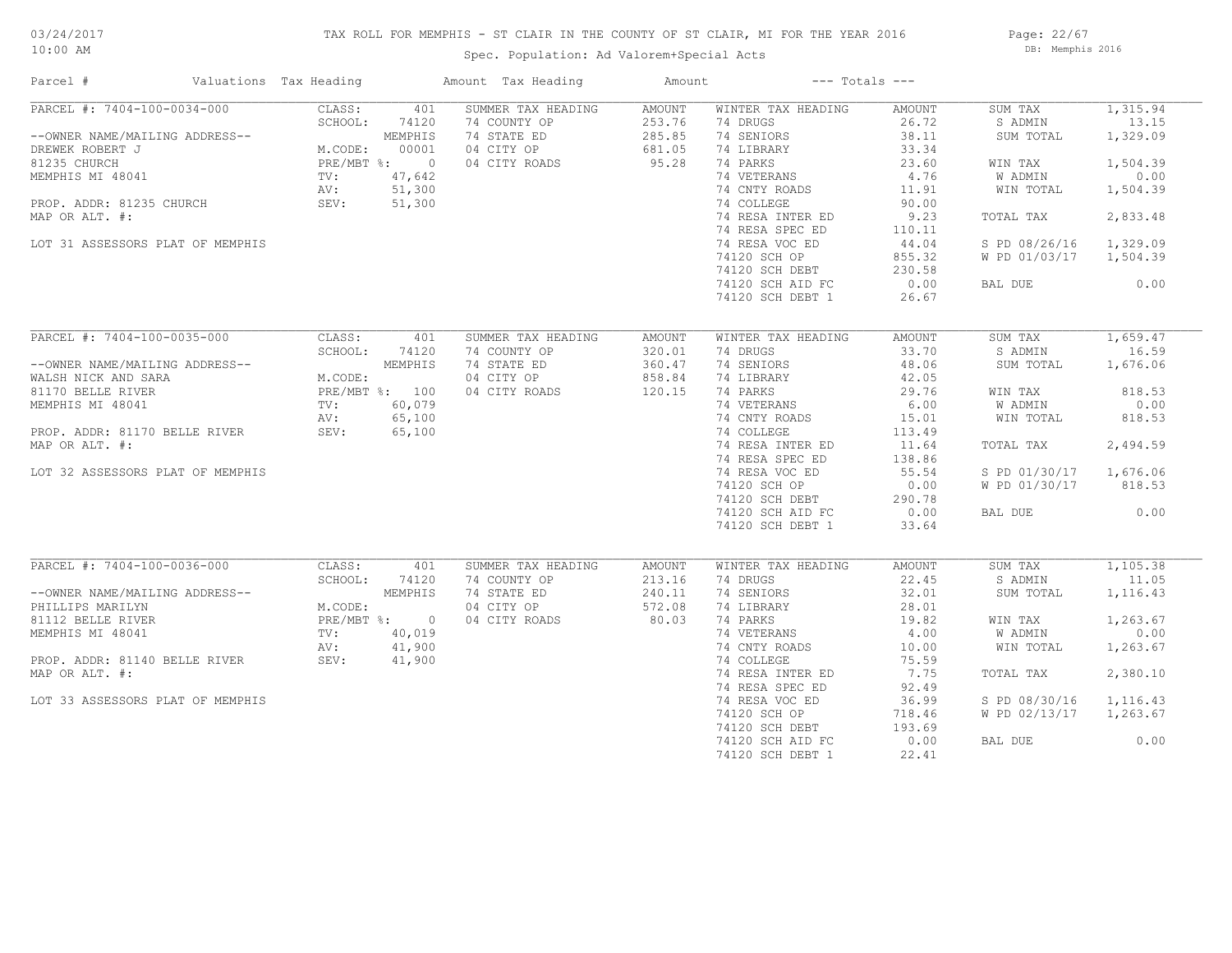## TAX ROLL FOR MEMPHIS - ST CLAIR IN THE COUNTY OF ST CLAIR, MI FOR THE YEAR 2016

Spec. Population: Ad Valorem+Special Acts

Page: 23/67 DB: Memphis 2016

| Parcel #                                                                                                                                                                                                                         | Valuations Tax Heading |       | Amount Tax Heading                                                                                                                                  | Amount               |                                                                  | $---$ Totals $---$ |                        |          |
|----------------------------------------------------------------------------------------------------------------------------------------------------------------------------------------------------------------------------------|------------------------|-------|-----------------------------------------------------------------------------------------------------------------------------------------------------|----------------------|------------------------------------------------------------------|--------------------|------------------------|----------|
| PARCEL #: 7404-100-0037-000                                                                                                                                                                                                      | CLASS:                 | 401   | SUMMER TAX HEADING                                                                                                                                  | AMOUNT               | WINTER TAX HEADING                                               | AMOUNT             | SUM TAX                | 1,562.52 |
|                                                                                                                                                                                                                                  |                        |       | 74 COUNTY OP                                                                                                                                        | 301.31               | 74 DRUGS                                                         | 31.73              | S ADMIN                | 15.62    |
| --OWNER NAME/MAILING ADDRESS--<br>PHILLIPS ROBERT II M.CODE:<br>81112 BELLE RIVER PRE/MBT %: 100<br>MEMPHIS MI 48041 TV: 56,569<br>NU: 61,500                                                                                    |                        |       | 74 STATE ED                                                                                                                                         | 339.41               | 74 SENIORS                                                       | 45.25              | SUM TOTAL              | 1,578.14 |
|                                                                                                                                                                                                                                  |                        |       |                                                                                                                                                     |                      | 74 LIBRARY                                                       | 39.59              |                        |          |
|                                                                                                                                                                                                                                  |                        |       | 04 CITY OP 808.67<br>04 CITY ROADS 113.13                                                                                                           |                      | 74 PARKS                                                         | 28.02              | WIN TAX                | 770.69   |
|                                                                                                                                                                                                                                  |                        |       |                                                                                                                                                     |                      | 74 VETERANS                                                      | 5.65               |                        | 0.00     |
|                                                                                                                                                                                                                                  |                        |       |                                                                                                                                                     |                      |                                                                  |                    | W ADMIN                |          |
|                                                                                                                                                                                                                                  |                        |       |                                                                                                                                                     |                      | 74 CNTY ROADS                                                    | 14.14              | WIN TOTAL              | 770.69   |
|                                                                                                                                                                                                                                  |                        |       |                                                                                                                                                     |                      | 74 COLLEGE                                                       | 106.86             |                        |          |
|                                                                                                                                                                                                                                  |                        |       |                                                                                                                                                     |                      | 74 RESA INTER ED                                                 | 10.96              | TOTAL TAX              | 2,348.83 |
|                                                                                                                                                                                                                                  |                        |       | MEMPHIS MI 48041<br>PROP. ADDR: 81112 BELLE RIVER<br>MAP OR ALT. #:<br>LOT 34 & N 5 FT OF LOT 35 EXC E 134 FT THEREOF. ASSESSORS PLAT OF MEMPHIS    |                      | 74 RESA SPEC ED                                                  | 130.74             |                        |          |
|                                                                                                                                                                                                                                  |                        |       |                                                                                                                                                     |                      | 74 RESA VOC ED                                                   | 52.29              | S PD 08/30/16 1,578.14 |          |
|                                                                                                                                                                                                                                  |                        |       |                                                                                                                                                     |                      | 74120 SCH OP                                                     | 0.00               | W PD 02/13/17 770.69   |          |
|                                                                                                                                                                                                                                  |                        |       |                                                                                                                                                     |                      | 74120 SCH DEBT<br>74120 SCH DEBT 273.79<br>74120 SCH ATD FC 0.00 |                    |                        |          |
|                                                                                                                                                                                                                                  |                        |       |                                                                                                                                                     |                      |                                                                  |                    | BAL DUE                | 0.00     |
|                                                                                                                                                                                                                                  |                        |       |                                                                                                                                                     |                      | 74120 SCH DEBT 1                                                 | 31.67              |                        |          |
|                                                                                                                                                                                                                                  |                        |       |                                                                                                                                                     |                      |                                                                  |                    |                        |          |
| PARCEL #: 7404-100-0038-000                                                                                                                                                                                                      | CLASS:                 | 402   | SUMMER TAX HEADING                                                                                                                                  | AMOUNT               | WINTER TAX HEADING                                               | AMOUNT             | SUM TAX                | 165.96   |
|                                                                                                                                                                                                                                  | SCHOOL:                | 74120 |                                                                                                                                                     |                      | 74 DRUGS                                                         | 3.37               | S ADMIN                | 1.65     |
|                                                                                                                                                                                                                                  |                        |       | 14 COUNTY OP 32.00<br>74 COUNTY OP 36.05<br>74 STATE ED 36.05<br>04 CITY ROADS 12.01                                                                |                      | 74 SENIORS                                                       | 4.80               | SUM TOTAL              | 167.61   |
| --OWNER NAME/MAILING ADDRESS--<br>PHILLIPS ROBERT II M.CODE:<br>81112 BELLE RIVER PRE/MBT %: 100<br>MEMPHIS MI 48041 TV: 6,009<br>PROP. ADDR: 81080 BELLE RIVER SEV: 8,600<br>PROP. ADDR: 81080 BELLE RIVER SEV: 8,600           |                        |       |                                                                                                                                                     |                      |                                                                  |                    |                        |          |
|                                                                                                                                                                                                                                  |                        |       |                                                                                                                                                     |                      | 74 LIBRARY<br>74 PARKS                                           | 4.20               |                        |          |
|                                                                                                                                                                                                                                  |                        |       |                                                                                                                                                     |                      |                                                                  | 2.97               | WIN TAX                | 81.82    |
|                                                                                                                                                                                                                                  |                        |       |                                                                                                                                                     |                      | 74 VETERANS<br>74 CNTY ROADS                                     | 0.60               | W ADMIN                | 0.00     |
|                                                                                                                                                                                                                                  |                        |       |                                                                                                                                                     |                      |                                                                  | 1.50               | WIN TOTAL              | 81.82    |
|                                                                                                                                                                                                                                  |                        |       |                                                                                                                                                     |                      | 74 COLLEGE                                                       | 11.35              |                        |          |
|                                                                                                                                                                                                                                  |                        |       |                                                                                                                                                     |                      | 74 RESA INTER ED                                                 | 1.16               | TOTAL TAX              | 249.43   |
|                                                                                                                                                                                                                                  |                        |       |                                                                                                                                                     |                      | 74 RESA SPEC ED                                                  | 13.88              |                        |          |
|                                                                                                                                                                                                                                  |                        |       | MEMPHIS MI 48041<br>PROP. ADDR: 81080 BELLE RIVER<br>MAP OR ALT. #:<br>LOT 35 EXC E 134 FT & EXC N 5 FT OF THE REMAINDER. ASSESSORS PLAT OF MEMPHIS |                      | 74 RESA VOC ED                                                   | 5.55               | S PD 08/30/16          | 167.61   |
|                                                                                                                                                                                                                                  |                        |       |                                                                                                                                                     |                      | 74120 SCH OP                                                     | 0.00               | W PD 02/13/17          | 81.82    |
|                                                                                                                                                                                                                                  |                        |       |                                                                                                                                                     |                      |                                                                  |                    |                        |          |
|                                                                                                                                                                                                                                  |                        |       |                                                                                                                                                     |                      | 74120 JOHN CL<br>74120 SCH DEBT 29.08<br>74120 SCH ATD FC 0.00   |                    |                        | 0.00     |
|                                                                                                                                                                                                                                  |                        |       |                                                                                                                                                     |                      |                                                                  |                    | BAL DUE                |          |
|                                                                                                                                                                                                                                  |                        |       |                                                                                                                                                     |                      | 74120 SCH DEBT 1                                                 | 3.36               |                        |          |
| PARCEL #: 7404-100-0039-000                                                                                                                                                                                                      | CLASS:                 | 401   | SUMMER TAX HEADING                                                                                                                                  |                      | WINTER TAX HEADING                                               | AMOUNT             | SUM TAX                | 775.70   |
|                                                                                                                                                                                                                                  |                        |       |                                                                                                                                                     | AMOUNT               |                                                                  |                    |                        |          |
|                                                                                                                                                                                                                                  | SCHOOL:                | 74120 | 74 COUNTY OP                                                                                                                                        | 149.58               | 74 DRUGS                                                         | 15.75              | S ADMIN                | 7.75     |
| --OWNER NAME/MAILING ADDRESS--<br>BENNETT CHARLES W<br>34625 BORDMAN ROAD<br>MEMPHIS MI 48041<br>PROP. ADDR: 34625 BORDMAN<br>PROP. ADDR: 34625 BORDMAN<br>PROP. ADDR: 34625 BORDMAN<br>PROP. ADDR: 34625 BORDMAN<br>SEV: 30,900 |                        |       | 74 STATE ED                                                                                                                                         | $168.50$<br>$401.46$ | 74 SENIORS                                                       | 22.46              | SUM TOTAL              | 783.45   |
|                                                                                                                                                                                                                                  |                        |       | 04 CITY OP                                                                                                                                          |                      | 74 LIBRARY                                                       | 19.65              |                        |          |
|                                                                                                                                                                                                                                  |                        |       | 04 CITY ROADS                                                                                                                                       | 56.16                | 74 PARKS                                                         | 13.91              | WIN TAX                | 382.59   |
|                                                                                                                                                                                                                                  |                        |       |                                                                                                                                                     |                      | 74 VETERANS                                                      | 2.80               | W ADMIN                | 0.00     |
|                                                                                                                                                                                                                                  |                        |       |                                                                                                                                                     |                      | 74 CNTY ROADS                                                    | 7.02               | WIN TOTAL              | 382.59   |
|                                                                                                                                                                                                                                  |                        |       |                                                                                                                                                     |                      | 74 COLLEGE                                                       | 53.05              |                        |          |
| MAP OR ALT. #:                                                                                                                                                                                                                   |                        |       |                                                                                                                                                     |                      | 74 RESA INTER ED                                                 | 5.44               | TOTAL TAX              | 1,166.04 |
|                                                                                                                                                                                                                                  |                        |       |                                                                                                                                                     |                      | 74 RESA SPEC ED                                                  | 64.91              |                        |          |
| LOT 36 ASSESSORS PLAT OF MEMPHIS                                                                                                                                                                                                 |                        |       |                                                                                                                                                     |                      | 74 RESA VOC ED                                                   | 25.96              | S PD 08/26/16          | 783.45   |
|                                                                                                                                                                                                                                  |                        |       |                                                                                                                                                     |                      |                                                                  |                    |                        |          |
|                                                                                                                                                                                                                                  |                        |       |                                                                                                                                                     |                      | 74120 SCH OP                                                     | 0.00               | W PD 01/03/17          | 382.59   |
|                                                                                                                                                                                                                                  |                        |       |                                                                                                                                                     |                      | 74120 SCH DEBT<br>74120 SCH AID FC                               | 135.92             |                        |          |
|                                                                                                                                                                                                                                  |                        |       |                                                                                                                                                     |                      | 74120 SCH AID FC                                                 | 0.00               | BAL DUE                | 0.00     |
|                                                                                                                                                                                                                                  |                        |       |                                                                                                                                                     |                      | 74120 SCH DEBT 1                                                 | 15.72              |                        |          |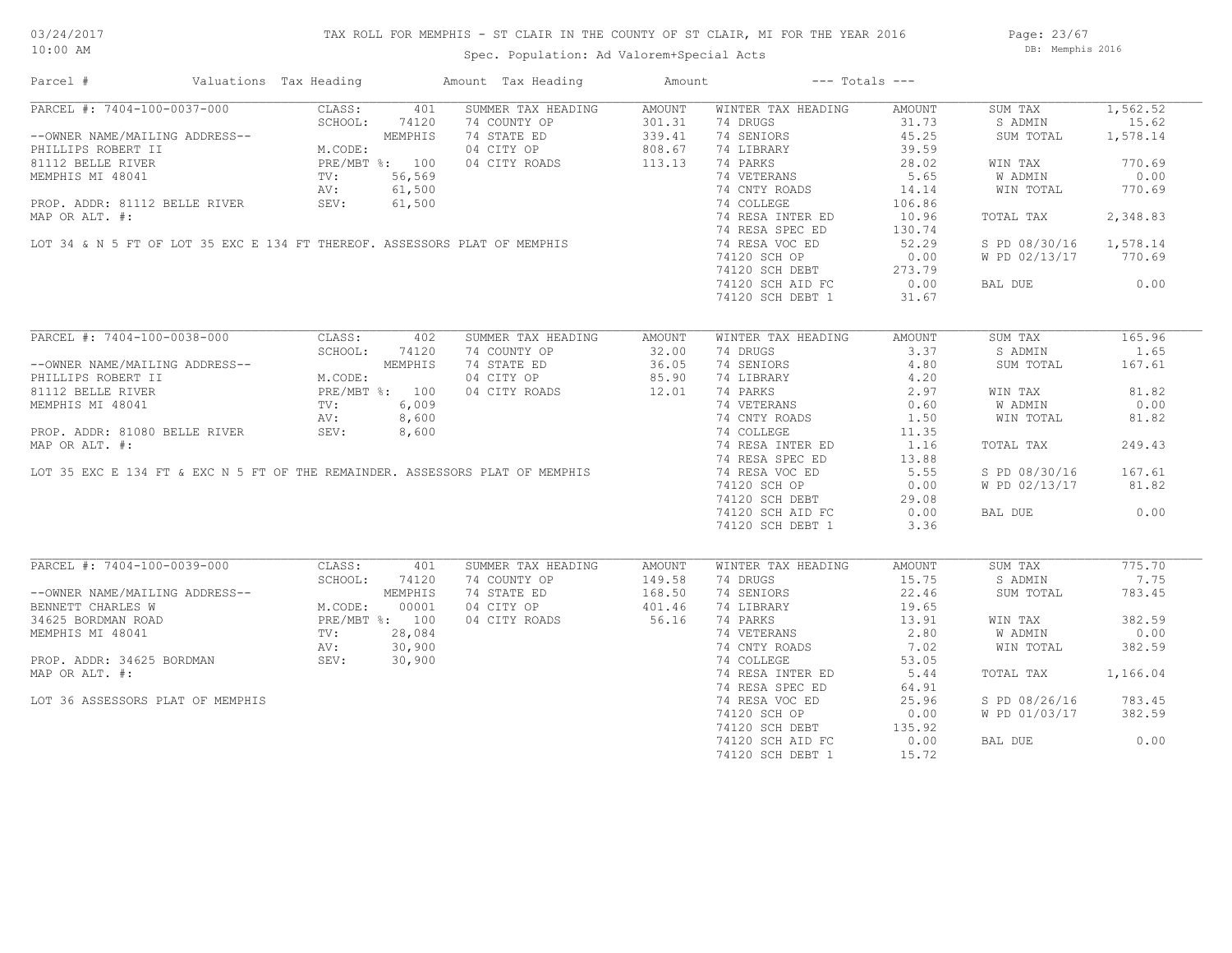## TAX ROLL FOR MEMPHIS - ST CLAIR IN THE COUNTY OF ST CLAIR, MI FOR THE YEAR 2016

Spec. Population: Ad Valorem+Special Acts

Page: 24/67 DB: Memphis 2016

| Parcel #                                                                                                                                                | Valuations Tax Heading                                                                |         | Amount Tax Heading | Amount        |                    | $---$ Totals $---$ |                        |           |
|---------------------------------------------------------------------------------------------------------------------------------------------------------|---------------------------------------------------------------------------------------|---------|--------------------|---------------|--------------------|--------------------|------------------------|-----------|
| PARCEL #: 7404-100-0040-000                                                                                                                             | CLASS:                                                                                | 401     | SUMMER TAX HEADING | AMOUNT        | WINTER TAX HEADING | AMOUNT             | SUM TAX                | 1,058.28  |
|                                                                                                                                                         | SCHOOL:                                                                               | 74120   | 74 COUNTY OP       | 204.07        | 74 DRUGS           | 21.49              | S ADMIN                | 10.58     |
| --OWNER NAME/MAILING ADDRESS--                                                                                                                          |                                                                                       | MEMPHIS | 74 STATE ED        | 229.88        | 74 SENIORS         | 30.65              | SUM TOTAL              | 1,068.86  |
| FISER PATRICIA MEMPHIS<br>34649 BORDMAN PRE/MBT %: 00005<br>MEMPHIS MI 48041 TV: 38,314<br>PROP. ADDR: 34649 BORDMAN AV: 41,900<br>MAP OR ALT #. 41,900 |                                                                                       |         | 04 CITY OP         | 547.71        | 74 LIBRARY         | 26.81              |                        |           |
|                                                                                                                                                         |                                                                                       |         | 04 CITY ROADS      | 76.62         | 74 PARKS           | 18.98              | WIN TAX                | 1,209.82  |
|                                                                                                                                                         |                                                                                       |         |                    |               | 74 VETERANS        | 3.83               | W ADMIN                | 0.00      |
|                                                                                                                                                         |                                                                                       |         |                    |               | 74 CNTY ROADS      | 9.57               | WIN TOTAL              | 1,209.82  |
|                                                                                                                                                         |                                                                                       |         |                    |               | 74 COLLEGE         | 72.37              |                        |           |
| MAP OR ALT. #:                                                                                                                                          |                                                                                       |         |                    |               | 74 RESA INTER ED   | 7.42               | TOTAL TAX              | 2,278.68  |
|                                                                                                                                                         |                                                                                       |         |                    |               | 74 RESA SPEC ED    | 88.55              |                        |           |
| LOT 37 ASSESSORS PLAT OF MEMPHIS                                                                                                                        |                                                                                       |         |                    |               | 74 RESA VOC ED     | 35.42              | S PD 08/29/16          | 1,068.86  |
|                                                                                                                                                         |                                                                                       |         |                    |               | 74120 SCH OP       | 687.85             | W PD 12/31/16          | 1,209.82  |
|                                                                                                                                                         |                                                                                       |         |                    |               | 74120 SCH DEBT     | 185.43             |                        |           |
|                                                                                                                                                         |                                                                                       |         |                    |               |                    | 0.00               | BAL DUE                | 0.00      |
|                                                                                                                                                         |                                                                                       |         |                    |               | 74120 SCH AID FC   |                    |                        |           |
|                                                                                                                                                         |                                                                                       |         |                    |               | 74120 SCH DEBT 1   | 21.45              |                        |           |
| PARCEL #: 7404-100-0041-000                                                                                                                             | CLASS:                                                                                | 201     | SUMMER TAX HEADING | AMOUNT        | WINTER TAX HEADING | AMOUNT             | SUM TAX                | 1,850.65  |
|                                                                                                                                                         | SCHOOL:                                                                               | 74120   | 74 COUNTY OP       | 356.87        | 74 DRUGS           | 37.58              | S ADMIN                | 18.50     |
| --OWNER NAME/MAILING ADDRESS--                                                                                                                          |                                                                                       |         | 74 STATE ED        | 402.00        | 74 SENIORS         | 53.60              | SUM TOTAL              | 1,869.15  |
|                                                                                                                                                         | ADDRESS--<br>MEMPHIS<br>D<br>PRE/MBT %: 0<br>TV: 67,000<br>AV: 67,000                 |         |                    |               |                    |                    |                        |           |
| KENDALL GARY & JUDY                                                                                                                                     |                                                                                       |         | 04 CITY OP         | 957.78        | 74 LIBRARY         | 46.90              |                        |           |
| 1021 RILEY CENTER ROAD                                                                                                                                  |                                                                                       |         | 04 CITY ROADS      | 134.00        | 74 PARKS           | 33.19              | WIN TAX                | 2, 115.71 |
| RILEY MI 48041                                                                                                                                          |                                                                                       |         |                    |               | 74 VETERANS        | 6.70               | W ADMIN                | 0.00      |
|                                                                                                                                                         |                                                                                       |         |                    |               | 74 CNTY ROADS      | 16.75              | WIN TOTAL              | 2, 115.71 |
| PROP. ADDR: 34699 BORDMAN                                                                                                                               | SEV:                                                                                  | 67,000  |                    |               | 74 COLLEGE         | 126.56             |                        |           |
| MAP OR ALT. #:                                                                                                                                          |                                                                                       |         |                    |               | 74 RESA INTER ED   | 12.98              | TOTAL TAX              | 3,984.86  |
|                                                                                                                                                         |                                                                                       |         |                    |               | 74 RESA SPEC ED    | 154.85             |                        |           |
| LOT 38 & E 134 FT OF LOT 35 ASSESSORS PLAT OF MEMPHIS                                                                                                   |                                                                                       |         |                    |               | 74 RESA VOC ED     | 61.94              | S PD 08/29/16          | 1,869.15  |
|                                                                                                                                                         |                                                                                       |         |                    |               | 74120 SCH OP       | 1,202.86           | W PD 02/13/17 1,200.00 |           |
|                                                                                                                                                         |                                                                                       |         |                    |               | 74120 SCH DEBT     | 324.28             |                        |           |
|                                                                                                                                                         |                                                                                       |         |                    |               | 74120 SCH AID FC   | 0.00               | BAL DUE                | 915.71    |
|                                                                                                                                                         |                                                                                       |         |                    |               | 74120 SCH DEBT 1   | 37.52              |                        |           |
|                                                                                                                                                         |                                                                                       |         |                    |               |                    |                    |                        |           |
| PARCEL #: 7404-100-0042-000                                                                                                                             | CLASS:<br>SCHOOL: 741<br>M.CODE: 00001<br>PRE/MBT %: 100<br>TV: 65 0001<br>TV: 65 000 | 401     | SUMMER TAX HEADING | <b>AMOUNT</b> | WINTER TAX HEADING | AMOUNT             | SUM TAX                | 1,822.94  |
|                                                                                                                                                         |                                                                                       |         | 74 COUNTY OP       | 351.53        | 74 DRUGS           | 37.02              | S ADMIN                | 18.22     |
| --OWNER NAME/MAILING ADDRESS--                                                                                                                          |                                                                                       |         | 74 STATE ED        | 395.98        | 74 SENIORS         | 52.79              | SUM TOTAL              | 1,841.16  |
| KOCH SHANE M & TERI A                                                                                                                                   |                                                                                       |         | 04 CITY OP         | 943.44        | 74 LIBRARY         | 46.19              |                        |           |
| P.O. BOX 36                                                                                                                                             |                                                                                       |         | 04 CITY ROADS      | 131.99        | 74 PARKS           | 32.69              | WIN TAX                | 899.14    |
| MEMPHIS MI 48041                                                                                                                                        |                                                                                       |         |                    |               | 74 VETERANS        | 6.59               | W ADMIN                | 0.00      |
|                                                                                                                                                         | AV:                                                                                   | 71,300  |                    |               | 74 CNTY ROADS      | 16.49              | WIN TOTAL              | 899.14    |
| PROP. ADDR: 81195 CHURCH                                                                                                                                | SEV:                                                                                  | 71,300  |                    |               | 74 COLLEGE         | 124.67             |                        |           |
| MAP OR ALT. #:                                                                                                                                          |                                                                                       |         |                    |               | 74 RESA INTER ED   | 12.79              | TOTAL TAX              | 2,740.30  |
|                                                                                                                                                         |                                                                                       |         |                    |               | 74 RESA SPEC ED    | 152.53             |                        |           |
| LOT 39 ASSESSORS PLAT OF MEMPHIS                                                                                                                        |                                                                                       |         |                    |               | 74 RESA VOC ED     | 61.01              | S PD 08/26/16          | 1,841.16  |
|                                                                                                                                                         |                                                                                       |         |                    |               | 74120 SCH OP       | 0.00               | W PD 01/03/17          | 899.14    |
|                                                                                                                                                         |                                                                                       |         |                    |               | 74120 SCH DEBT     | 319.42             |                        |           |
|                                                                                                                                                         |                                                                                       |         |                    |               | 74120 SCH AID FC   | 0.00               | BAL DUE                | 0.00      |
|                                                                                                                                                         |                                                                                       |         |                    |               | 74120 SCH DEBT 1   | 36.95              |                        |           |
|                                                                                                                                                         |                                                                                       |         |                    |               |                    |                    |                        |           |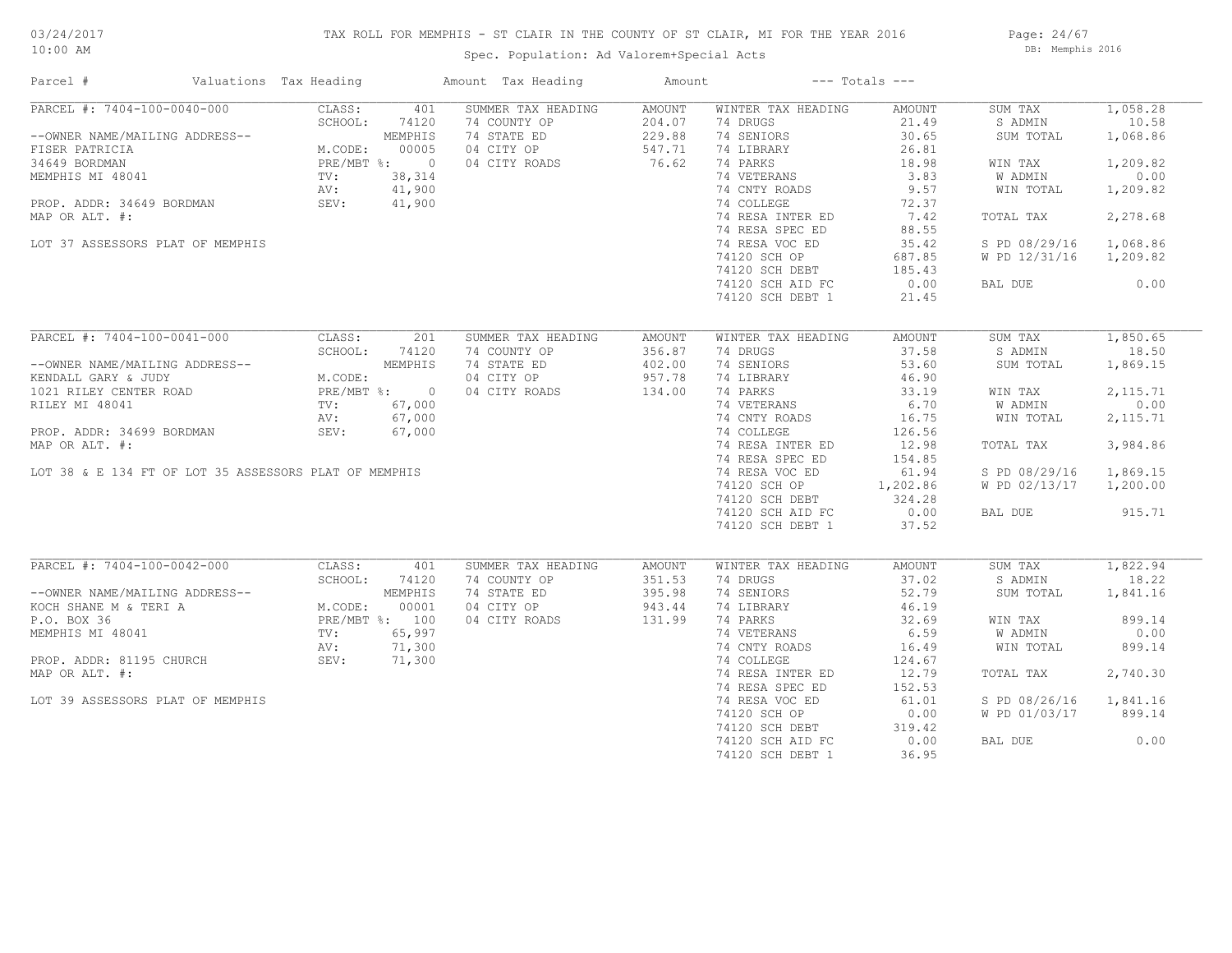# 03/24/2017

## TAX ROLL FOR MEMPHIS - ST CLAIR IN THE COUNTY OF ST CLAIR, MI FOR THE YEAR 2016

10:00 AM

## Spec. Population: Ad Valorem+Special Acts

Page: 25/67 DB: Memphis 2016

| Parcel #                                       | Valuations Tax Heading |                                               | Amount Tax Heading        | Amount        |                    | $---$ Totals $---$ |               |          |
|------------------------------------------------|------------------------|-----------------------------------------------|---------------------------|---------------|--------------------|--------------------|---------------|----------|
| PARCEL #: 7404-100-0043-000                    |                        | CLASS:                                        | 401<br>SUMMER TAX HEADING | AMOUNT        | WINTER TAX HEADING | AMOUNT             | SUM TAX       | 1,958.37 |
|                                                |                        | SCHOOL:                                       | 74 COUNTY OP<br>74120     | 377.64        | 74 DRUGS           | 39.77              | S ADMIN       | 19.58    |
| --OWNER NAME/MAILING ADDRESS--                 |                        | MEMPHIS                                       | 74 STATE ED               | 425.40        | 74 SENIORS         | 56.72              | S INTRST      | 10.13    |
| ZWIESELE EDWARD                                |                        | M.CODE:                                       | 04 CITY OP<br>00001       | 1,013.53      | 74 LIBRARY         | 49.63              | SUM TOTAL     | 1,988.08 |
| 81155 CHURCH ST.                               |                        | PRE/MBT %: 100                                | 04 CITY ROADS             | 141.80        | 74 PARKS           | 35.12              |               |          |
| MEMPHIS MI 48041                               |                        | 70,900<br>TV:                                 |                           |               | 74 VETERANS        | 7.09               | WIN TAX       | 965.98   |
|                                                |                        | 70,900<br>AV:                                 |                           |               | 74 CNTY ROADS      | 17.72              | W ADMIN       | 0.00     |
| PROP. ADDR: 81155 CHURCH                       |                        | SEV:<br>70,900                                |                           |               | 74 COLLEGE         | 133.93             | WIN TOTAL     | 965.98   |
| MAP OR ALT. #:                                 |                        |                                               |                           |               | 74 RESA INTER ED   | 13.74              |               |          |
|                                                |                        |                                               |                           |               | 74 RESA SPEC ED    | 163.87             | TOTAL TAX     | 2,954.06 |
| LOT 40 ASSESSORS PLAT OF MEMPHIS               |                        |                                               |                           |               | 74 RESA VOC ED     | 65.54              |               |          |
|                                                |                        |                                               |                           |               | 74120 SCH OP       | 0.00               | S PD 08/26/16 | 1,807.38 |
|                                                |                        |                                               |                           |               | 74120 SCH DEBT     | 343.15             | W PD 01/06/17 | 965.98   |
|                                                |                        |                                               |                           |               |                    |                    |               |          |
|                                                |                        |                                               |                           |               | 74120 SCH AID FC   | 0.00               |               |          |
|                                                |                        |                                               |                           |               | 74120 SCH DEBT 1   | 39.70              | BAL DUE       | 180.70   |
| $\overline{\text{PARCH}}$ #: 7404-100-0044-000 |                        | CLASS:                                        | 401<br>SUMMER TAX HEADING | <b>AMOUNT</b> | WINTER TAX HEADING | AMOUNT             | SUM TAX       | 1,629.54 |
|                                                |                        | SCHOOL:                                       | 74120<br>74 COUNTY OP     | 314.23        | 74 DRUGS           | 33.09              | S ADMIN       | 16.29    |
|                                                |                        | MEMPHIS                                       | 74 STATE ED               | 353.97        | 74 SENIORS         | 47.19              | SUM TOTAL     |          |
| --OWNER NAME/MAILING ADDRESS--                 |                        |                                               |                           |               |                    |                    |               | 1,645.83 |
| DEANER WILLIAM & SHIRLEY                       |                        | % />--<br>M.CODE:<br>PRE/MBT %: 100<br>58.995 | 04 CITY OP                | 843.35        | 74 LIBRARY         | 41.29              |               |          |
| P.O. BOX 4                                     |                        |                                               | 04 CITY ROADS             | 117.99        | 74 PARKS           | 29.22              | WIN TAX       | 803.74   |
| MEMPHIS MI 48041                               |                        | 58,995<br>TV:                                 |                           |               | 74 VETERANS        | 5.89               | W ADMIN       | 0.00     |
|                                                |                        | AV:<br>66,200                                 |                           |               | 74 CNTY ROADS      | 14.74              | WIN TOTAL     | 803.74   |
| PROP. ADDR: 34715 BORDMAN                      |                        | SEV:<br>66,200                                |                           |               | 74 COLLEGE         | 111.44             |               |          |
| MAP OR ALT. #:                                 |                        |                                               |                           |               | 74 RESA INTER ED   | 11.43              | TOTAL TAX     | 2,449.57 |
|                                                |                        |                                               |                           |               | 74 RESA SPEC ED    | 136.35             |               |          |
| LOT 41 ASSESSORS PLAT OF MEMPHIS               |                        |                                               |                           |               | 74 RESA VOC ED     | 54.54              | S PD 07/20/16 | 1,645.83 |
|                                                |                        |                                               |                           |               | 74120 SCH OP       | 0.00               | W PD 12/08/16 | 803.74   |
|                                                |                        |                                               |                           |               | 74120 SCH DEBT     | 285.53             |               |          |
|                                                |                        |                                               |                           |               | 74120 SCH AID FC   | 0.00               | BAL DUE       | 0.00     |
|                                                |                        |                                               |                           |               | 74120 SCH DEBT 1   | 33.03              |               |          |
|                                                |                        |                                               |                           |               |                    |                    |               |          |
| PARCEL #: 7404-100-0045-000                    |                        | CLASS:                                        | 401<br>SUMMER TAX HEADING | AMOUNT        | WINTER TAX HEADING | AMOUNT             | SUM TAX       | 1,327.01 |
|                                                |                        | SCHOOL:                                       | 74120<br>74 COUNTY OP     | 255.90        | 74 DRUGS           | 26.95              | S ADMIN       | 13.27    |
| --OWNER NAME/MAILING ADDRESS--                 |                        | MEMPHIS                                       | 74 STATE ED               | 288.25        | 74 SENIORS         | 38.43              | SUM TOTAL     | 1,340.28 |
| MERRITT KEITH A & ELIZABETH M                  |                        | M.CODE:                                       | 04 CITY OP                | 686.78        | 74 LIBRARY         | 33.63              |               |          |
| 34733 BORDMAN                                  |                        | PRE/MBT %: 100                                | 04 CITY ROADS             | 96.08         | 74 PARKS           | 23.80              | WIN TAX       | 654.55   |
| MEMPHIS MI 48041                               |                        | 48,043<br>TV:                                 |                           |               | 74 VETERANS        | 4.80               | W ADMIN       | 0.00     |
|                                                |                        | AV:<br>52,300                                 |                           |               | 74 CNTY ROADS      | 12.01              | WIN TOTAL     | 654.55   |
| PROP. ADDR: 34733 BORDMAN                      |                        | SEV:<br>52,300                                |                           |               | 74 COLLEGE         | 90.75              |               |          |
|                                                |                        |                                               |                           |               |                    |                    |               |          |
| MAP OR ALT. #:                                 |                        |                                               |                           |               | 74 RESA INTER ED   | 9.31               | TOTAL TAX     | 1,994.83 |
|                                                |                        |                                               |                           |               | 74 RESA SPEC ED    | 111.04             |               |          |
| LOT 42 ASSESSORS PLAT OF MEMPHIS               |                        |                                               |                           |               | 74 RESA VOC ED     | 44.41              | S PD 08/29/16 | 1,340.28 |
|                                                |                        |                                               |                           |               | 74120 SCH OP       | 0.00               | W PD 02/09/17 | 654.55   |
|                                                |                        |                                               |                           |               | 74120 SCH DEBT     | 232.52             |               |          |
|                                                |                        |                                               |                           |               | 74120 SCH AID FC   | 0.00               | BAL DUE       | 0.00     |
|                                                |                        |                                               |                           |               | 74120 SCH DEBT 1   | 26.90              |               |          |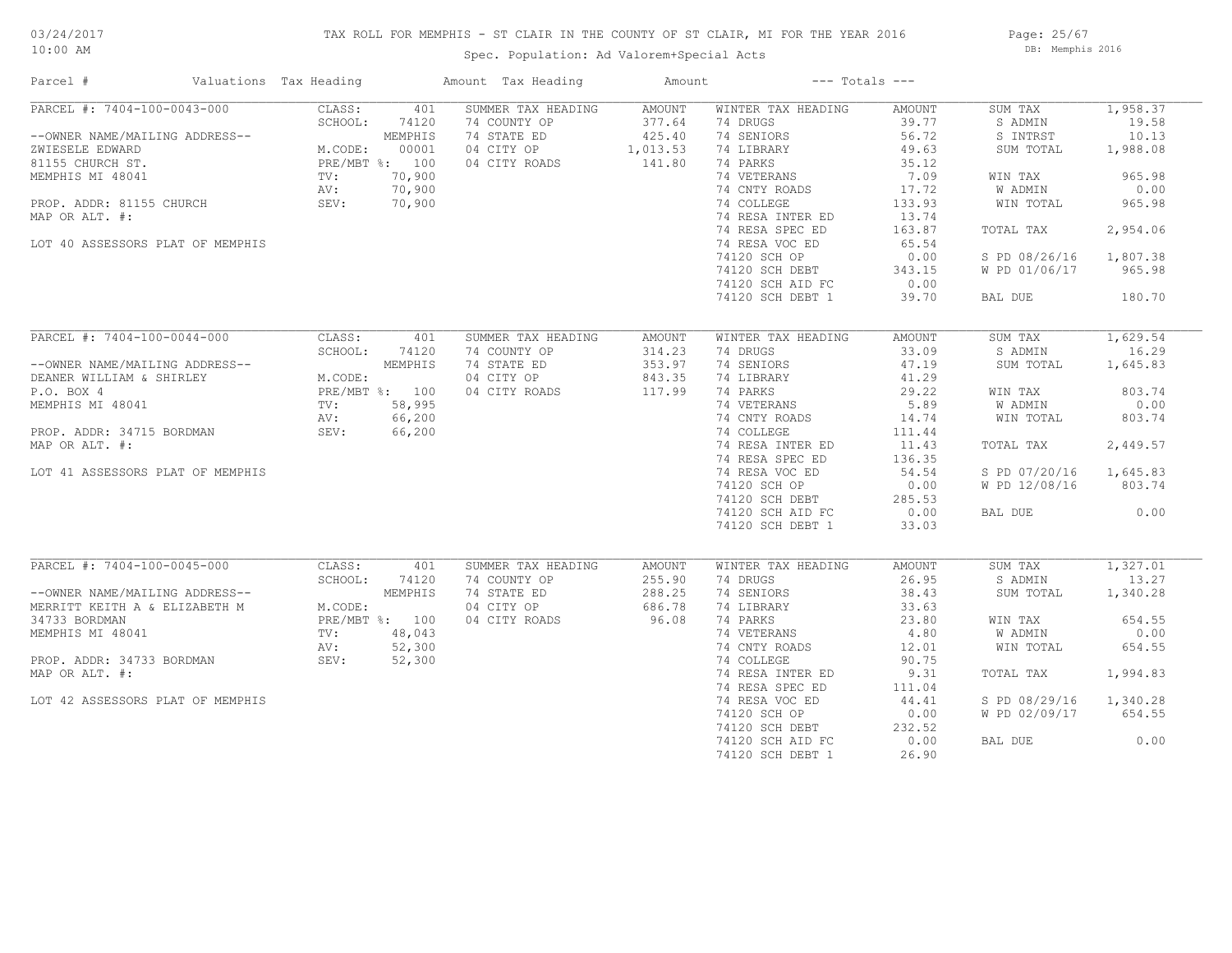Page: 26/67 DB: Memphis 2016

Spec. Population: Ad Valorem+Special Acts

| PARCEL #: 7404-100-0046-000 CLASS: 201<br>--OWNER NAME/MAILING ADDRESS-- SCHOOL: 74120<br>RJT INVESTMENTS, LLC M.CODE: 4875 E 11 MILE RD PRE/MBT %: 0<br>WARREN MI 48092 TV: 156,100<br>PROP. ADDR: 81047 CHURCH SEV: 156,100<br>MAP OP<br>4,311.75<br>SUMMER TAX HEADING<br>AMOUNT<br>WINTER TAX HEADING<br>SUM TAX<br>AMOUNT<br>74 COUNTY OP<br>831.46<br>74 DRUGS<br>87.57<br>43.11<br>S ADMIN<br>74 SENIORS<br>74 STATE ED<br>936.60<br>124.88<br>SUM TOTAL<br>4,354.86<br>04 CITY OP<br>2,231.49<br>74 LIBRARY<br>109.27<br>312.20<br>74 PARKS<br>04 CITY ROADS<br>77.33<br>4,929.33<br>WIN TAX<br>74 VETERANS<br>15.61<br>0.00<br>W ADMIN<br>WARREN MI 48092<br>PROP. ADDR: 81047 CHURCH<br>MAP OR ALT. #:<br>LOT 43 EXC N 55 FT OF THAT PART LYING E OF W LINE OF LOT 46 EXTD SLY. ASSESSORS<br>39.02<br>4,929.33<br>74 CNTY ROADS<br>WIN TOTAL<br>74 COLLEGE<br>294.88<br>9,284.19<br>74 RESA INTER ED<br>30.25<br>TOTAL TAX<br>74 RESA SPEC ED<br>360.79<br>74 RESA VOC ED<br>144.31<br>4,354.86<br>S PD 08/23/16<br>74120 SCH OP<br>2,802.49<br>W PD 01/25/17 4,929.33<br>PLAT OF MEMPHIS<br>74120 SCH DEBT 755.52<br>74120 SCH AID FC<br>0.00<br>0.00<br>BAL DUE<br>74120 SCH DEBT 1<br>87.41<br>PARCEL #: 7404-100-0047-000<br>CLASS:<br>SUMMER TAX HEADING<br>WINTER TAX HEADING<br>SUM TAX<br>86.50<br>402<br>AMOUNT<br><b>AMOUNT</b><br>SCHOOL:<br>0.86<br>74120<br>74 COUNTY OP<br>16.68<br>74 DRUGS<br>1.75<br>S ADMIN<br>NG ADDRESS--<br>M.CODE:<br>MEMPHIS<br>MEMPHIS<br>PRE/MBT %: 100<br>TV: 3,132<br>AV: 4,800<br>SEV: 4,800<br>74 STATE ED<br>$18.79$<br>$44.77$<br>74 SENIORS<br>2.50<br>87.36<br>SUM TOTAL<br>--OWNER NAME/MAILING ADDRESS--<br>BIRKETT ROBERT<br>04 CITY OP<br>74 LIBRARY<br>2.19<br>6.26<br>1.55<br>P.O. BOX 542<br>04 CITY ROADS<br>74 PARKS<br>42.61<br>WIN TAX<br>MEMPHIS MI 48041<br>PROP. ADDR: VACANT<br>MEMPHIS MI 48041<br>PROP. ADDR: VACANT<br>MAP OR ALT. #:<br>S 45 FT OF N 55 FT OF THAT PART OF LOT 43 S OF S LINE OF LOT 46 & E OF W LINE OF<br>74 VETERANS<br>0.00<br>0.31<br>W ADMIN<br>74 CNTY ROADS<br>0.78<br>WIN TOTAL<br>42.61<br>74 COLLEGE<br>5.91<br>74 RESA INTER ED<br>TOTAL TAX<br>129.97<br>0.60<br>74 RESA SPEC ED<br>7.23<br>74 RESA VOC ED<br>87.36<br>2.89<br>S PD 12/29/16<br>LOT 46 EXTD SLY. ASSESSORS PLAT OF MEMPHIS<br>74120 SCH OP<br>0.00<br>74120 SCH DEBT<br>15.15<br>42.61<br>BAL DUE<br>74120 SCH AID FC<br>0.00<br>74120 SCH DEBT 1<br>1.75<br>PARCEL #: 7404-100-0048-000<br>CLASS:<br>SUMMER TAX HEADING<br>834.87<br>401<br>AMOUNT<br>WINTER TAX HEADING<br>AMOUNT<br>SUM TAX<br>74 COUNTY OP<br>16.95<br>SCHOOL:<br>74120<br>160.99<br>74 DRUGS<br>S ADMIN<br>8.34<br>74 STATE ED<br>181.35<br>24.18<br>74 SENIORS<br>SUM TOTAL<br>843.21<br>04 CITY OP<br>432.08<br>74 LIBRARY<br>21.15<br>60.45<br>74 PARKS<br>04 CITY ROADS<br>14.97<br>411.77<br>WIN TAX<br>0.00<br>74 VETERANS<br>3.02<br>W ADMIN<br>74 CNTY ROADS<br>7.55<br>411.77<br>WIN TOTAL<br>74 COLLEGE<br>57.09<br>74 RESA INTER ED<br>5.85<br>1,254.98<br>TOTAL TAX<br>74 RESA SPEC ED<br>69.86<br>74 RESA VOC ED<br>27.94<br>S PD 08/09/16<br>843.21<br>LOT 44 ASSESSORS PLAT OF MEMPHIS<br>74120 SCH OP<br>0.00<br>W PD 12/19/16<br>411.77<br>74120 SCH DEBT<br>146.29<br>0.00<br>74120 SCH AID FC<br>0.00<br>BAL DUE<br>74120 SCH DEBT 1<br>16.92 | Parcel #       | Valuations Tax Heading | Amount Tax Heading | Amount | $---$ Totals $---$ |  |
|------------------------------------------------------------------------------------------------------------------------------------------------------------------------------------------------------------------------------------------------------------------------------------------------------------------------------------------------------------------------------------------------------------------------------------------------------------------------------------------------------------------------------------------------------------------------------------------------------------------------------------------------------------------------------------------------------------------------------------------------------------------------------------------------------------------------------------------------------------------------------------------------------------------------------------------------------------------------------------------------------------------------------------------------------------------------------------------------------------------------------------------------------------------------------------------------------------------------------------------------------------------------------------------------------------------------------------------------------------------------------------------------------------------------------------------------------------------------------------------------------------------------------------------------------------------------------------------------------------------------------------------------------------------------------------------------------------------------------------------------------------------------------------------------------------------------------------------------------------------------------------------------------------------------------------------------------------------------------------------------------------------------------------------------------------------------------------------------------------------------------------------------------------------------------------------------------------------------------------------------------------------------------------------------------------------------------------------------------------------------------------------------------------------------------------------------------------------------------------------------------------------------------------------------------------------------------------------------------------------------------------------------------------------------------------------------------------------------------------------------------------------------------------------------------------------------------------------------------------------------------------------------------------------------------------------------------------------------------------------------------------------------------------------------------------------------------------------------------------------------------------------------------------------------------------------------------------------------------------------------------------------------------------------------------------------|----------------|------------------------|--------------------|--------|--------------------|--|
|                                                                                                                                                                                                                                                                                                                                                                                                                                                                                                                                                                                                                                                                                                                                                                                                                                                                                                                                                                                                                                                                                                                                                                                                                                                                                                                                                                                                                                                                                                                                                                                                                                                                                                                                                                                                                                                                                                                                                                                                                                                                                                                                                                                                                                                                                                                                                                                                                                                                                                                                                                                                                                                                                                                                                                                                                                                                                                                                                                                                                                                                                                                                                                                                                                                                                                                  |                |                        |                    |        |                    |  |
|                                                                                                                                                                                                                                                                                                                                                                                                                                                                                                                                                                                                                                                                                                                                                                                                                                                                                                                                                                                                                                                                                                                                                                                                                                                                                                                                                                                                                                                                                                                                                                                                                                                                                                                                                                                                                                                                                                                                                                                                                                                                                                                                                                                                                                                                                                                                                                                                                                                                                                                                                                                                                                                                                                                                                                                                                                                                                                                                                                                                                                                                                                                                                                                                                                                                                                                  |                |                        |                    |        |                    |  |
|                                                                                                                                                                                                                                                                                                                                                                                                                                                                                                                                                                                                                                                                                                                                                                                                                                                                                                                                                                                                                                                                                                                                                                                                                                                                                                                                                                                                                                                                                                                                                                                                                                                                                                                                                                                                                                                                                                                                                                                                                                                                                                                                                                                                                                                                                                                                                                                                                                                                                                                                                                                                                                                                                                                                                                                                                                                                                                                                                                                                                                                                                                                                                                                                                                                                                                                  |                |                        |                    |        |                    |  |
|                                                                                                                                                                                                                                                                                                                                                                                                                                                                                                                                                                                                                                                                                                                                                                                                                                                                                                                                                                                                                                                                                                                                                                                                                                                                                                                                                                                                                                                                                                                                                                                                                                                                                                                                                                                                                                                                                                                                                                                                                                                                                                                                                                                                                                                                                                                                                                                                                                                                                                                                                                                                                                                                                                                                                                                                                                                                                                                                                                                                                                                                                                                                                                                                                                                                                                                  |                |                        |                    |        |                    |  |
|                                                                                                                                                                                                                                                                                                                                                                                                                                                                                                                                                                                                                                                                                                                                                                                                                                                                                                                                                                                                                                                                                                                                                                                                                                                                                                                                                                                                                                                                                                                                                                                                                                                                                                                                                                                                                                                                                                                                                                                                                                                                                                                                                                                                                                                                                                                                                                                                                                                                                                                                                                                                                                                                                                                                                                                                                                                                                                                                                                                                                                                                                                                                                                                                                                                                                                                  |                |                        |                    |        |                    |  |
|                                                                                                                                                                                                                                                                                                                                                                                                                                                                                                                                                                                                                                                                                                                                                                                                                                                                                                                                                                                                                                                                                                                                                                                                                                                                                                                                                                                                                                                                                                                                                                                                                                                                                                                                                                                                                                                                                                                                                                                                                                                                                                                                                                                                                                                                                                                                                                                                                                                                                                                                                                                                                                                                                                                                                                                                                                                                                                                                                                                                                                                                                                                                                                                                                                                                                                                  |                |                        |                    |        |                    |  |
|                                                                                                                                                                                                                                                                                                                                                                                                                                                                                                                                                                                                                                                                                                                                                                                                                                                                                                                                                                                                                                                                                                                                                                                                                                                                                                                                                                                                                                                                                                                                                                                                                                                                                                                                                                                                                                                                                                                                                                                                                                                                                                                                                                                                                                                                                                                                                                                                                                                                                                                                                                                                                                                                                                                                                                                                                                                                                                                                                                                                                                                                                                                                                                                                                                                                                                                  |                |                        |                    |        |                    |  |
|                                                                                                                                                                                                                                                                                                                                                                                                                                                                                                                                                                                                                                                                                                                                                                                                                                                                                                                                                                                                                                                                                                                                                                                                                                                                                                                                                                                                                                                                                                                                                                                                                                                                                                                                                                                                                                                                                                                                                                                                                                                                                                                                                                                                                                                                                                                                                                                                                                                                                                                                                                                                                                                                                                                                                                                                                                                                                                                                                                                                                                                                                                                                                                                                                                                                                                                  |                |                        |                    |        |                    |  |
|                                                                                                                                                                                                                                                                                                                                                                                                                                                                                                                                                                                                                                                                                                                                                                                                                                                                                                                                                                                                                                                                                                                                                                                                                                                                                                                                                                                                                                                                                                                                                                                                                                                                                                                                                                                                                                                                                                                                                                                                                                                                                                                                                                                                                                                                                                                                                                                                                                                                                                                                                                                                                                                                                                                                                                                                                                                                                                                                                                                                                                                                                                                                                                                                                                                                                                                  |                |                        |                    |        |                    |  |
|                                                                                                                                                                                                                                                                                                                                                                                                                                                                                                                                                                                                                                                                                                                                                                                                                                                                                                                                                                                                                                                                                                                                                                                                                                                                                                                                                                                                                                                                                                                                                                                                                                                                                                                                                                                                                                                                                                                                                                                                                                                                                                                                                                                                                                                                                                                                                                                                                                                                                                                                                                                                                                                                                                                                                                                                                                                                                                                                                                                                                                                                                                                                                                                                                                                                                                                  |                |                        |                    |        |                    |  |
|                                                                                                                                                                                                                                                                                                                                                                                                                                                                                                                                                                                                                                                                                                                                                                                                                                                                                                                                                                                                                                                                                                                                                                                                                                                                                                                                                                                                                                                                                                                                                                                                                                                                                                                                                                                                                                                                                                                                                                                                                                                                                                                                                                                                                                                                                                                                                                                                                                                                                                                                                                                                                                                                                                                                                                                                                                                                                                                                                                                                                                                                                                                                                                                                                                                                                                                  |                |                        |                    |        |                    |  |
|                                                                                                                                                                                                                                                                                                                                                                                                                                                                                                                                                                                                                                                                                                                                                                                                                                                                                                                                                                                                                                                                                                                                                                                                                                                                                                                                                                                                                                                                                                                                                                                                                                                                                                                                                                                                                                                                                                                                                                                                                                                                                                                                                                                                                                                                                                                                                                                                                                                                                                                                                                                                                                                                                                                                                                                                                                                                                                                                                                                                                                                                                                                                                                                                                                                                                                                  |                |                        |                    |        |                    |  |
|                                                                                                                                                                                                                                                                                                                                                                                                                                                                                                                                                                                                                                                                                                                                                                                                                                                                                                                                                                                                                                                                                                                                                                                                                                                                                                                                                                                                                                                                                                                                                                                                                                                                                                                                                                                                                                                                                                                                                                                                                                                                                                                                                                                                                                                                                                                                                                                                                                                                                                                                                                                                                                                                                                                                                                                                                                                                                                                                                                                                                                                                                                                                                                                                                                                                                                                  |                |                        |                    |        |                    |  |
|                                                                                                                                                                                                                                                                                                                                                                                                                                                                                                                                                                                                                                                                                                                                                                                                                                                                                                                                                                                                                                                                                                                                                                                                                                                                                                                                                                                                                                                                                                                                                                                                                                                                                                                                                                                                                                                                                                                                                                                                                                                                                                                                                                                                                                                                                                                                                                                                                                                                                                                                                                                                                                                                                                                                                                                                                                                                                                                                                                                                                                                                                                                                                                                                                                                                                                                  |                |                        |                    |        |                    |  |
|                                                                                                                                                                                                                                                                                                                                                                                                                                                                                                                                                                                                                                                                                                                                                                                                                                                                                                                                                                                                                                                                                                                                                                                                                                                                                                                                                                                                                                                                                                                                                                                                                                                                                                                                                                                                                                                                                                                                                                                                                                                                                                                                                                                                                                                                                                                                                                                                                                                                                                                                                                                                                                                                                                                                                                                                                                                                                                                                                                                                                                                                                                                                                                                                                                                                                                                  |                |                        |                    |        |                    |  |
|                                                                                                                                                                                                                                                                                                                                                                                                                                                                                                                                                                                                                                                                                                                                                                                                                                                                                                                                                                                                                                                                                                                                                                                                                                                                                                                                                                                                                                                                                                                                                                                                                                                                                                                                                                                                                                                                                                                                                                                                                                                                                                                                                                                                                                                                                                                                                                                                                                                                                                                                                                                                                                                                                                                                                                                                                                                                                                                                                                                                                                                                                                                                                                                                                                                                                                                  |                |                        |                    |        |                    |  |
|                                                                                                                                                                                                                                                                                                                                                                                                                                                                                                                                                                                                                                                                                                                                                                                                                                                                                                                                                                                                                                                                                                                                                                                                                                                                                                                                                                                                                                                                                                                                                                                                                                                                                                                                                                                                                                                                                                                                                                                                                                                                                                                                                                                                                                                                                                                                                                                                                                                                                                                                                                                                                                                                                                                                                                                                                                                                                                                                                                                                                                                                                                                                                                                                                                                                                                                  |                |                        |                    |        |                    |  |
|                                                                                                                                                                                                                                                                                                                                                                                                                                                                                                                                                                                                                                                                                                                                                                                                                                                                                                                                                                                                                                                                                                                                                                                                                                                                                                                                                                                                                                                                                                                                                                                                                                                                                                                                                                                                                                                                                                                                                                                                                                                                                                                                                                                                                                                                                                                                                                                                                                                                                                                                                                                                                                                                                                                                                                                                                                                                                                                                                                                                                                                                                                                                                                                                                                                                                                                  |                |                        |                    |        |                    |  |
|                                                                                                                                                                                                                                                                                                                                                                                                                                                                                                                                                                                                                                                                                                                                                                                                                                                                                                                                                                                                                                                                                                                                                                                                                                                                                                                                                                                                                                                                                                                                                                                                                                                                                                                                                                                                                                                                                                                                                                                                                                                                                                                                                                                                                                                                                                                                                                                                                                                                                                                                                                                                                                                                                                                                                                                                                                                                                                                                                                                                                                                                                                                                                                                                                                                                                                                  |                |                        |                    |        |                    |  |
|                                                                                                                                                                                                                                                                                                                                                                                                                                                                                                                                                                                                                                                                                                                                                                                                                                                                                                                                                                                                                                                                                                                                                                                                                                                                                                                                                                                                                                                                                                                                                                                                                                                                                                                                                                                                                                                                                                                                                                                                                                                                                                                                                                                                                                                                                                                                                                                                                                                                                                                                                                                                                                                                                                                                                                                                                                                                                                                                                                                                                                                                                                                                                                                                                                                                                                                  |                |                        |                    |        |                    |  |
|                                                                                                                                                                                                                                                                                                                                                                                                                                                                                                                                                                                                                                                                                                                                                                                                                                                                                                                                                                                                                                                                                                                                                                                                                                                                                                                                                                                                                                                                                                                                                                                                                                                                                                                                                                                                                                                                                                                                                                                                                                                                                                                                                                                                                                                                                                                                                                                                                                                                                                                                                                                                                                                                                                                                                                                                                                                                                                                                                                                                                                                                                                                                                                                                                                                                                                                  |                |                        |                    |        |                    |  |
|                                                                                                                                                                                                                                                                                                                                                                                                                                                                                                                                                                                                                                                                                                                                                                                                                                                                                                                                                                                                                                                                                                                                                                                                                                                                                                                                                                                                                                                                                                                                                                                                                                                                                                                                                                                                                                                                                                                                                                                                                                                                                                                                                                                                                                                                                                                                                                                                                                                                                                                                                                                                                                                                                                                                                                                                                                                                                                                                                                                                                                                                                                                                                                                                                                                                                                                  |                |                        |                    |        |                    |  |
|                                                                                                                                                                                                                                                                                                                                                                                                                                                                                                                                                                                                                                                                                                                                                                                                                                                                                                                                                                                                                                                                                                                                                                                                                                                                                                                                                                                                                                                                                                                                                                                                                                                                                                                                                                                                                                                                                                                                                                                                                                                                                                                                                                                                                                                                                                                                                                                                                                                                                                                                                                                                                                                                                                                                                                                                                                                                                                                                                                                                                                                                                                                                                                                                                                                                                                                  |                |                        |                    |        |                    |  |
|                                                                                                                                                                                                                                                                                                                                                                                                                                                                                                                                                                                                                                                                                                                                                                                                                                                                                                                                                                                                                                                                                                                                                                                                                                                                                                                                                                                                                                                                                                                                                                                                                                                                                                                                                                                                                                                                                                                                                                                                                                                                                                                                                                                                                                                                                                                                                                                                                                                                                                                                                                                                                                                                                                                                                                                                                                                                                                                                                                                                                                                                                                                                                                                                                                                                                                                  |                |                        |                    |        |                    |  |
|                                                                                                                                                                                                                                                                                                                                                                                                                                                                                                                                                                                                                                                                                                                                                                                                                                                                                                                                                                                                                                                                                                                                                                                                                                                                                                                                                                                                                                                                                                                                                                                                                                                                                                                                                                                                                                                                                                                                                                                                                                                                                                                                                                                                                                                                                                                                                                                                                                                                                                                                                                                                                                                                                                                                                                                                                                                                                                                                                                                                                                                                                                                                                                                                                                                                                                                  |                |                        |                    |        |                    |  |
|                                                                                                                                                                                                                                                                                                                                                                                                                                                                                                                                                                                                                                                                                                                                                                                                                                                                                                                                                                                                                                                                                                                                                                                                                                                                                                                                                                                                                                                                                                                                                                                                                                                                                                                                                                                                                                                                                                                                                                                                                                                                                                                                                                                                                                                                                                                                                                                                                                                                                                                                                                                                                                                                                                                                                                                                                                                                                                                                                                                                                                                                                                                                                                                                                                                                                                                  |                |                        |                    |        |                    |  |
|                                                                                                                                                                                                                                                                                                                                                                                                                                                                                                                                                                                                                                                                                                                                                                                                                                                                                                                                                                                                                                                                                                                                                                                                                                                                                                                                                                                                                                                                                                                                                                                                                                                                                                                                                                                                                                                                                                                                                                                                                                                                                                                                                                                                                                                                                                                                                                                                                                                                                                                                                                                                                                                                                                                                                                                                                                                                                                                                                                                                                                                                                                                                                                                                                                                                                                                  |                |                        |                    |        |                    |  |
|                                                                                                                                                                                                                                                                                                                                                                                                                                                                                                                                                                                                                                                                                                                                                                                                                                                                                                                                                                                                                                                                                                                                                                                                                                                                                                                                                                                                                                                                                                                                                                                                                                                                                                                                                                                                                                                                                                                                                                                                                                                                                                                                                                                                                                                                                                                                                                                                                                                                                                                                                                                                                                                                                                                                                                                                                                                                                                                                                                                                                                                                                                                                                                                                                                                                                                                  |                |                        |                    |        |                    |  |
|                                                                                                                                                                                                                                                                                                                                                                                                                                                                                                                                                                                                                                                                                                                                                                                                                                                                                                                                                                                                                                                                                                                                                                                                                                                                                                                                                                                                                                                                                                                                                                                                                                                                                                                                                                                                                                                                                                                                                                                                                                                                                                                                                                                                                                                                                                                                                                                                                                                                                                                                                                                                                                                                                                                                                                                                                                                                                                                                                                                                                                                                                                                                                                                                                                                                                                                  |                |                        |                    |        |                    |  |
|                                                                                                                                                                                                                                                                                                                                                                                                                                                                                                                                                                                                                                                                                                                                                                                                                                                                                                                                                                                                                                                                                                                                                                                                                                                                                                                                                                                                                                                                                                                                                                                                                                                                                                                                                                                                                                                                                                                                                                                                                                                                                                                                                                                                                                                                                                                                                                                                                                                                                                                                                                                                                                                                                                                                                                                                                                                                                                                                                                                                                                                                                                                                                                                                                                                                                                                  |                |                        |                    |        |                    |  |
|                                                                                                                                                                                                                                                                                                                                                                                                                                                                                                                                                                                                                                                                                                                                                                                                                                                                                                                                                                                                                                                                                                                                                                                                                                                                                                                                                                                                                                                                                                                                                                                                                                                                                                                                                                                                                                                                                                                                                                                                                                                                                                                                                                                                                                                                                                                                                                                                                                                                                                                                                                                                                                                                                                                                                                                                                                                                                                                                                                                                                                                                                                                                                                                                                                                                                                                  |                |                        |                    |        |                    |  |
|                                                                                                                                                                                                                                                                                                                                                                                                                                                                                                                                                                                                                                                                                                                                                                                                                                                                                                                                                                                                                                                                                                                                                                                                                                                                                                                                                                                                                                                                                                                                                                                                                                                                                                                                                                                                                                                                                                                                                                                                                                                                                                                                                                                                                                                                                                                                                                                                                                                                                                                                                                                                                                                                                                                                                                                                                                                                                                                                                                                                                                                                                                                                                                                                                                                                                                                  |                |                        |                    |        |                    |  |
|                                                                                                                                                                                                                                                                                                                                                                                                                                                                                                                                                                                                                                                                                                                                                                                                                                                                                                                                                                                                                                                                                                                                                                                                                                                                                                                                                                                                                                                                                                                                                                                                                                                                                                                                                                                                                                                                                                                                                                                                                                                                                                                                                                                                                                                                                                                                                                                                                                                                                                                                                                                                                                                                                                                                                                                                                                                                                                                                                                                                                                                                                                                                                                                                                                                                                                                  |                |                        |                    |        |                    |  |
|                                                                                                                                                                                                                                                                                                                                                                                                                                                                                                                                                                                                                                                                                                                                                                                                                                                                                                                                                                                                                                                                                                                                                                                                                                                                                                                                                                                                                                                                                                                                                                                                                                                                                                                                                                                                                                                                                                                                                                                                                                                                                                                                                                                                                                                                                                                                                                                                                                                                                                                                                                                                                                                                                                                                                                                                                                                                                                                                                                                                                                                                                                                                                                                                                                                                                                                  |                |                        |                    |        |                    |  |
|                                                                                                                                                                                                                                                                                                                                                                                                                                                                                                                                                                                                                                                                                                                                                                                                                                                                                                                                                                                                                                                                                                                                                                                                                                                                                                                                                                                                                                                                                                                                                                                                                                                                                                                                                                                                                                                                                                                                                                                                                                                                                                                                                                                                                                                                                                                                                                                                                                                                                                                                                                                                                                                                                                                                                                                                                                                                                                                                                                                                                                                                                                                                                                                                                                                                                                                  |                |                        |                    |        |                    |  |
|                                                                                                                                                                                                                                                                                                                                                                                                                                                                                                                                                                                                                                                                                                                                                                                                                                                                                                                                                                                                                                                                                                                                                                                                                                                                                                                                                                                                                                                                                                                                                                                                                                                                                                                                                                                                                                                                                                                                                                                                                                                                                                                                                                                                                                                                                                                                                                                                                                                                                                                                                                                                                                                                                                                                                                                                                                                                                                                                                                                                                                                                                                                                                                                                                                                                                                                  |                |                        |                    |        |                    |  |
|                                                                                                                                                                                                                                                                                                                                                                                                                                                                                                                                                                                                                                                                                                                                                                                                                                                                                                                                                                                                                                                                                                                                                                                                                                                                                                                                                                                                                                                                                                                                                                                                                                                                                                                                                                                                                                                                                                                                                                                                                                                                                                                                                                                                                                                                                                                                                                                                                                                                                                                                                                                                                                                                                                                                                                                                                                                                                                                                                                                                                                                                                                                                                                                                                                                                                                                  |                |                        |                    |        |                    |  |
|                                                                                                                                                                                                                                                                                                                                                                                                                                                                                                                                                                                                                                                                                                                                                                                                                                                                                                                                                                                                                                                                                                                                                                                                                                                                                                                                                                                                                                                                                                                                                                                                                                                                                                                                                                                                                                                                                                                                                                                                                                                                                                                                                                                                                                                                                                                                                                                                                                                                                                                                                                                                                                                                                                                                                                                                                                                                                                                                                                                                                                                                                                                                                                                                                                                                                                                  |                |                        |                    |        |                    |  |
|                                                                                                                                                                                                                                                                                                                                                                                                                                                                                                                                                                                                                                                                                                                                                                                                                                                                                                                                                                                                                                                                                                                                                                                                                                                                                                                                                                                                                                                                                                                                                                                                                                                                                                                                                                                                                                                                                                                                                                                                                                                                                                                                                                                                                                                                                                                                                                                                                                                                                                                                                                                                                                                                                                                                                                                                                                                                                                                                                                                                                                                                                                                                                                                                                                                                                                                  |                |                        |                    |        |                    |  |
|                                                                                                                                                                                                                                                                                                                                                                                                                                                                                                                                                                                                                                                                                                                                                                                                                                                                                                                                                                                                                                                                                                                                                                                                                                                                                                                                                                                                                                                                                                                                                                                                                                                                                                                                                                                                                                                                                                                                                                                                                                                                                                                                                                                                                                                                                                                                                                                                                                                                                                                                                                                                                                                                                                                                                                                                                                                                                                                                                                                                                                                                                                                                                                                                                                                                                                                  |                |                        |                    |        |                    |  |
|                                                                                                                                                                                                                                                                                                                                                                                                                                                                                                                                                                                                                                                                                                                                                                                                                                                                                                                                                                                                                                                                                                                                                                                                                                                                                                                                                                                                                                                                                                                                                                                                                                                                                                                                                                                                                                                                                                                                                                                                                                                                                                                                                                                                                                                                                                                                                                                                                                                                                                                                                                                                                                                                                                                                                                                                                                                                                                                                                                                                                                                                                                                                                                                                                                                                                                                  |                |                        |                    |        |                    |  |
|                                                                                                                                                                                                                                                                                                                                                                                                                                                                                                                                                                                                                                                                                                                                                                                                                                                                                                                                                                                                                                                                                                                                                                                                                                                                                                                                                                                                                                                                                                                                                                                                                                                                                                                                                                                                                                                                                                                                                                                                                                                                                                                                                                                                                                                                                                                                                                                                                                                                                                                                                                                                                                                                                                                                                                                                                                                                                                                                                                                                                                                                                                                                                                                                                                                                                                                  | MAP OR ALT. #: |                        |                    |        |                    |  |
|                                                                                                                                                                                                                                                                                                                                                                                                                                                                                                                                                                                                                                                                                                                                                                                                                                                                                                                                                                                                                                                                                                                                                                                                                                                                                                                                                                                                                                                                                                                                                                                                                                                                                                                                                                                                                                                                                                                                                                                                                                                                                                                                                                                                                                                                                                                                                                                                                                                                                                                                                                                                                                                                                                                                                                                                                                                                                                                                                                                                                                                                                                                                                                                                                                                                                                                  |                |                        |                    |        |                    |  |
|                                                                                                                                                                                                                                                                                                                                                                                                                                                                                                                                                                                                                                                                                                                                                                                                                                                                                                                                                                                                                                                                                                                                                                                                                                                                                                                                                                                                                                                                                                                                                                                                                                                                                                                                                                                                                                                                                                                                                                                                                                                                                                                                                                                                                                                                                                                                                                                                                                                                                                                                                                                                                                                                                                                                                                                                                                                                                                                                                                                                                                                                                                                                                                                                                                                                                                                  |                |                        |                    |        |                    |  |
|                                                                                                                                                                                                                                                                                                                                                                                                                                                                                                                                                                                                                                                                                                                                                                                                                                                                                                                                                                                                                                                                                                                                                                                                                                                                                                                                                                                                                                                                                                                                                                                                                                                                                                                                                                                                                                                                                                                                                                                                                                                                                                                                                                                                                                                                                                                                                                                                                                                                                                                                                                                                                                                                                                                                                                                                                                                                                                                                                                                                                                                                                                                                                                                                                                                                                                                  |                |                        |                    |        |                    |  |
|                                                                                                                                                                                                                                                                                                                                                                                                                                                                                                                                                                                                                                                                                                                                                                                                                                                                                                                                                                                                                                                                                                                                                                                                                                                                                                                                                                                                                                                                                                                                                                                                                                                                                                                                                                                                                                                                                                                                                                                                                                                                                                                                                                                                                                                                                                                                                                                                                                                                                                                                                                                                                                                                                                                                                                                                                                                                                                                                                                                                                                                                                                                                                                                                                                                                                                                  |                |                        |                    |        |                    |  |
|                                                                                                                                                                                                                                                                                                                                                                                                                                                                                                                                                                                                                                                                                                                                                                                                                                                                                                                                                                                                                                                                                                                                                                                                                                                                                                                                                                                                                                                                                                                                                                                                                                                                                                                                                                                                                                                                                                                                                                                                                                                                                                                                                                                                                                                                                                                                                                                                                                                                                                                                                                                                                                                                                                                                                                                                                                                                                                                                                                                                                                                                                                                                                                                                                                                                                                                  |                |                        |                    |        |                    |  |
|                                                                                                                                                                                                                                                                                                                                                                                                                                                                                                                                                                                                                                                                                                                                                                                                                                                                                                                                                                                                                                                                                                                                                                                                                                                                                                                                                                                                                                                                                                                                                                                                                                                                                                                                                                                                                                                                                                                                                                                                                                                                                                                                                                                                                                                                                                                                                                                                                                                                                                                                                                                                                                                                                                                                                                                                                                                                                                                                                                                                                                                                                                                                                                                                                                                                                                                  |                |                        |                    |        |                    |  |
|                                                                                                                                                                                                                                                                                                                                                                                                                                                                                                                                                                                                                                                                                                                                                                                                                                                                                                                                                                                                                                                                                                                                                                                                                                                                                                                                                                                                                                                                                                                                                                                                                                                                                                                                                                                                                                                                                                                                                                                                                                                                                                                                                                                                                                                                                                                                                                                                                                                                                                                                                                                                                                                                                                                                                                                                                                                                                                                                                                                                                                                                                                                                                                                                                                                                                                                  |                |                        |                    |        |                    |  |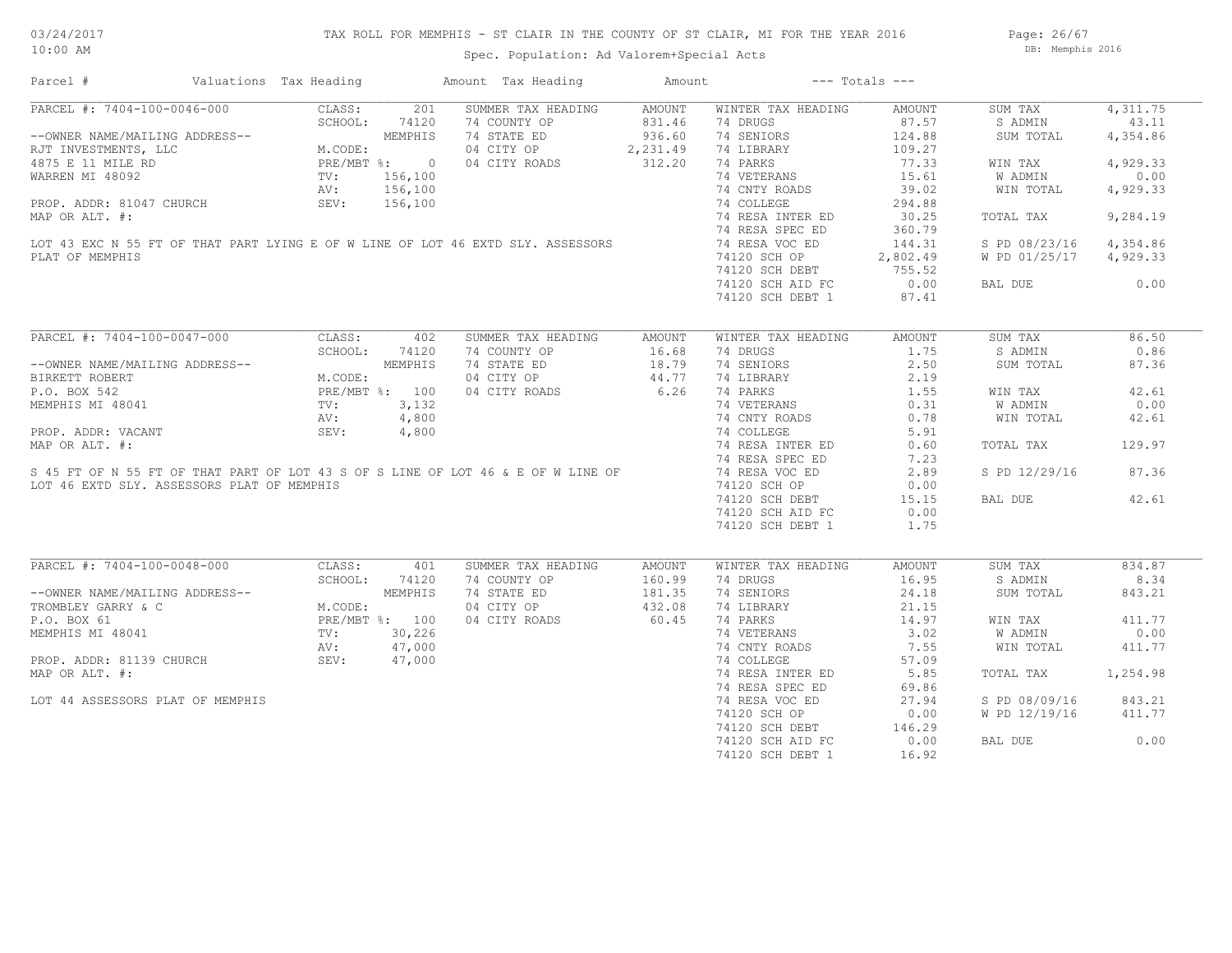## TAX ROLL FOR MEMPHIS - ST CLAIR IN THE COUNTY OF ST CLAIR, MI FOR THE YEAR 2016

Spec. Population: Ad Valorem+Special Acts

Page: 27/67 DB: Memphis 2016

| Parcel #                                                                      | Valuations Tax Heading                                   |         | Amount Tax Heading | Amount |                    | $---$ Totals $---$ |               |          |
|-------------------------------------------------------------------------------|----------------------------------------------------------|---------|--------------------|--------|--------------------|--------------------|---------------|----------|
| PARCEL #: 7404-100-0049-000                                                   | CLASS:                                                   | 401     | SUMMER TAX HEADING | AMOUNT | WINTER TAX HEADING | AMOUNT             | SUM TAX       | 811.70   |
|                                                                               | SCHOOL:                                                  | 74120   | 74 COUNTY OP       | 156.52 | 74 DRUGS           | 16.48              | S ADMIN       | 8.11     |
| --OWNER NAME/MAILING ADDRESS--                                                |                                                          | MEMPHIS | 74 STATE ED        | 176.32 | 74 SENIORS         | 23.50              | SUM TOTAL     | 819.81   |
| WEHRUM TAMMY J                                                                | M.CODE:                                                  |         | 04 CITY OP         | 420.09 | 74 LIBRARY         | 20.57              |               |          |
| 81111 CHURCH                                                                  | PRE/MBT %: 100                                           |         | 04 CITY ROADS      | 58.77  | 74 PARKS           | 14.55              | WIN TAX       | 400.33   |
| MEMPHIS MI 48041                                                              | TV:                                                      | 29,387  |                    |        | 74 VETERANS        | 2.93               | W ADMIN       | 0.00     |
|                                                                               | AV:                                                      | 32,100  |                    |        | 74 CNTY ROADS      | 7.34               | WIN TOTAL     | 400.33   |
| PROP. ADDR: 81111 CHURCH                                                      | SEV:                                                     | 32,100  |                    |        | 74 COLLEGE         | 55.51              |               |          |
| MAP OR ALT. #:                                                                |                                                          |         |                    |        | 74 RESA INTER ED   | 5.69               | TOTAL TAX     | 1,220.14 |
|                                                                               |                                                          |         |                    |        | 74 RESA SPEC ED    | 67.92              |               |          |
| LOT 45 ASSESSORS PLAT OF MEMPHIS                                              |                                                          |         |                    |        | 74 RESA VOC ED     | 27.16              | S PD 08/15/16 | 819.81   |
|                                                                               |                                                          |         |                    |        |                    |                    |               |          |
|                                                                               |                                                          |         |                    |        | 74120 SCH OP       | 0.00               | W PD 02/08/17 | 400.33   |
|                                                                               |                                                          |         |                    |        | 74120 SCH DEBT     | 142.23             |               |          |
|                                                                               |                                                          |         |                    |        | 74120 SCH AID FC   | 0.00               | BAL DUE       | 0.00     |
|                                                                               |                                                          |         |                    |        | 74120 SCH DEBT 1   | 16.45              |               |          |
| PARCEL #: 7404-100-0050-000                                                   | CLASS:                                                   | 401     | SUMMER TAX HEADING |        | WINTER TAX HEADING | AMOUNT             | SUM TAX       | 756.29   |
|                                                                               |                                                          |         |                    | AMOUNT |                    |                    |               | 7.56     |
|                                                                               | SCHOOL:                                                  | 74120   | 74 COUNTY OP       | 145.84 | 74 DRUGS           | 15.36              | S ADMIN       |          |
| --OWNER NAME/MAILING ADDRESS--                                                | MEMPHIS<br>M.CODE: 00001<br>PRE/MBT %: 100<br>TV: 27,381 | MEMPHIS | 74 STATE ED        | 164.28 | 74 SENIORS         | 21.90              | SUM TOTAL     | 763.85   |
| BIRKETT ROBERT & K                                                            |                                                          |         | 04 CITY OP         | 391.41 | 74 LIBRARY         | 19.16              |               |          |
| P.O. BOX 542                                                                  |                                                          |         | 04 CITY ROADS      | 54.76  | 74 PARKS           | 13.56              | WIN TAX       | 373.01   |
| MEMPHIS MI 48041                                                              |                                                          |         |                    |        | 74 VETERANS        | 2.73               | W ADMIN       | 0.00     |
|                                                                               | AV:                                                      | 30,000  |                    |        | 74 CNTY ROADS      | 6.84               | WIN TOTAL     | 373.01   |
| PROP. ADDR: 81079 CHURCH                                                      | SEV:                                                     | 30,000  |                    |        | 74 COLLEGE         | 51.72              |               |          |
| MAP OR ALT. #:                                                                |                                                          |         |                    |        | 74 RESA INTER ED   | 5.30               | TOTAL TAX     | 1,136.86 |
|                                                                               |                                                          |         |                    |        | 74 RESA SPEC ED    | 63.28              |               |          |
| LOT 46 & N 10 FT OF THAT PART OF LOT 43 LYING E OF W LINE OF LOT 46 EXTD SLY. |                                                          |         |                    |        | 74 RESA VOC ED     | 25.31              | S PD 10/04/16 | 763.85   |
| ASSESSORS PLAT OF MEMPHIS                                                     |                                                          |         |                    |        | 74120 SCH OP       | 0.00               |               |          |
|                                                                               |                                                          |         |                    |        | 74120 SCH DEBT     | 132.52             | BAL DUE       | 373.01   |
|                                                                               |                                                          |         |                    |        | 74120 SCH AID FC   | 0.00               |               |          |
|                                                                               |                                                          |         |                    |        | 74120 SCH DEBT 1   | 15.33              |               |          |
|                                                                               |                                                          |         |                    |        |                    |                    |               |          |
| PARCEL #: 7404-100-0051-000                                                   | CLASS:                                                   | 401     | SUMMER TAX HEADING | AMOUNT | WINTER TAX HEADING | AMOUNT             | SUM TAX       | 1,351.96 |
|                                                                               | SCHOOL:                                                  | 74120   | 74 COUNTY OP       | 260.71 | 74 DRUGS           | 27.45              | S ADMIN       | 13.51    |
| --OWNER NAME/MAILING ADDRESS--                                                |                                                          | MEMPHIS | 74 STATE ED        | 293.67 | 74 SENIORS         | 39.15              | SUM TOTAL     | 1,365.47 |
| MOTTE ROSALIE                                                                 | M.CODE:                                                  |         | 04 CITY OP         | 699.69 | 74 LIBRARY         | 34.26              |               |          |
| P.O. BOX 590                                                                  | PRE/MBT %: 100                                           |         | 04 CITY ROADS      | 97.89  | 74 PARKS           | 24.24              | WIN TAX       | 666.82   |
| MEMPHIS MI 48041                                                              | TV:                                                      | 48,946  |                    |        | 74 VETERANS        | 4.89               | W ADMIN       | 0.00     |
|                                                                               | AV:                                                      | 53,100  |                    |        | 74 CNTY ROADS      | 12.23              | WIN TOTAL     | 666.82   |
| PROP. ADDR: 81220 CHURCH                                                      | SEV:                                                     | 53,100  |                    |        | 74 COLLEGE         | 92.46              |               |          |
| MAP OR ALT. #:                                                                |                                                          |         |                    |        | 74 RESA INTER ED   | 9.48               | TOTAL TAX     | 2,032.29 |
|                                                                               |                                                          |         |                    |        | 74 RESA SPEC ED    | 113.12             |               |          |
| S 1/2 OF LOT 47 ASSESSORS PLAT OF MEMPHIS                                     |                                                          |         |                    |        | 74 RESA VOC ED     | 45.25              | S PD 07/12/16 | 1,365.47 |
|                                                                               |                                                          |         |                    |        | 74120 SCH OP       | 0.00               | W PD 01/05/17 | 666.82   |
|                                                                               |                                                          |         |                    |        | 74120 SCH DEBT     | 236.89             |               |          |
|                                                                               |                                                          |         |                    |        | 74120 SCH AID FC   | 0.00               | BAL DUE       | 0.00     |
|                                                                               |                                                          |         |                    |        | 74120 SCH DEBT 1   | 27.40              |               |          |
|                                                                               |                                                          |         |                    |        |                    |                    |               |          |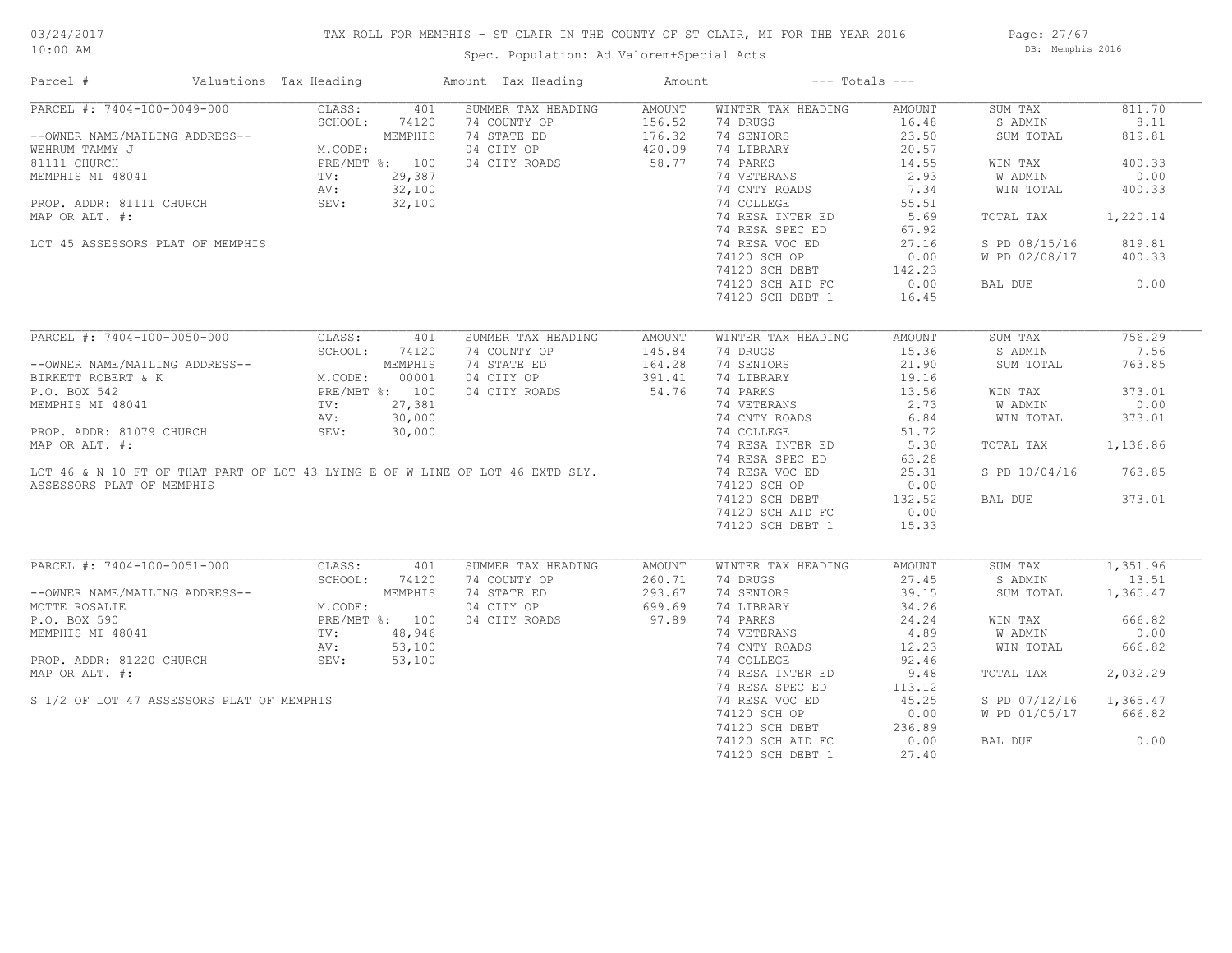Page: 28/67 DB: Memphis 2016

## Spec. Population: Ad Valorem+Special Acts

| Parcel #                                                                                                                                                                                                                                         | Valuations Tax Heading | Amount Tax Heading                                                                    | Amount | $---$ Totals $---$                                                                    |                  |                        |          |
|--------------------------------------------------------------------------------------------------------------------------------------------------------------------------------------------------------------------------------------------------|------------------------|---------------------------------------------------------------------------------------|--------|---------------------------------------------------------------------------------------|------------------|------------------------|----------|
| PARCEL #: 7404-100-0052-000 CLASS: 401<br>--OWNER NAME/MAILING ADDRESS-- SCHOOL: 74120<br>DAVIS TAMMY R M.CODE: 00001<br>81260 CHURCH PRE/MBT %: 100<br>MEMPHIS MI 48041 TV: 47,441<br>PROP. ADDR: 81260 CHURCH SEV: 50,500<br>MAR OB ALT        |                        | SUMMER TAX HEADING                                                                    | AMOUNT | WINTER TAX HEADING                                                                    | AMOUNT           | SUM TAX                | 1,310.39 |
|                                                                                                                                                                                                                                                  |                        | 74 COUNTY OP 352.69<br>74 STATE ED 284.64<br>04 CITY OP 678.18<br>04 CITY ROADS 94.88 |        | 74 DRUGS                                                                              | $26.61$<br>37.95 | S ADMIN                | 13.10    |
|                                                                                                                                                                                                                                                  |                        |                                                                                       |        | 74 SENIORS                                                                            |                  | SUM TOTAL              | 1,323.49 |
|                                                                                                                                                                                                                                                  |                        |                                                                                       |        | 74 LIBRARY                                                                            | 33.20            |                        |          |
|                                                                                                                                                                                                                                                  |                        |                                                                                       |        | 74 PARKS                                                                              | 23.50            | WIN TAX                | 646.34   |
|                                                                                                                                                                                                                                                  |                        |                                                                                       |        |                                                                                       |                  |                        | 0.00     |
|                                                                                                                                                                                                                                                  |                        |                                                                                       |        |                                                                                       |                  | W ADMIN<br>WIN TOTAL   | 646.34   |
|                                                                                                                                                                                                                                                  |                        |                                                                                       |        |                                                                                       |                  |                        |          |
|                                                                                                                                                                                                                                                  |                        |                                                                                       |        |                                                                                       |                  | TOTAL TAX 1,969.83     |          |
|                                                                                                                                                                                                                                                  |                        |                                                                                       |        |                                                                                       |                  |                        |          |
|                                                                                                                                                                                                                                                  |                        |                                                                                       |        |                                                                                       |                  | S PD 08/26/16 1,323.49 |          |
|                                                                                                                                                                                                                                                  |                        |                                                                                       |        |                                                                                       |                  | W PD 01/03/17 646.34   |          |
|                                                                                                                                                                                                                                                  |                        |                                                                                       |        | 74120 SCH DEBT 229.61<br>74120 SCH AID FC 0.00                                        |                  |                        |          |
|                                                                                                                                                                                                                                                  |                        |                                                                                       |        |                                                                                       |                  | BAL DUE 0.00           |          |
|                                                                                                                                                                                                                                                  |                        |                                                                                       |        | 74120 SCH DEBT 1                                                                      | 26.56            |                        |          |
|                                                                                                                                                                                                                                                  |                        |                                                                                       |        |                                                                                       |                  |                        |          |
|                                                                                                                                                                                                                                                  |                        |                                                                                       |        |                                                                                       |                  | SUM TAX                | 1,083.22 |
|                                                                                                                                                                                                                                                  |                        |                                                                                       |        |                                                                                       |                  | S ADMIN                | 10.83    |
|                                                                                                                                                                                                                                                  |                        |                                                                                       |        |                                                                                       |                  | SUM TOTAL 1,094.05     |          |
|                                                                                                                                                                                                                                                  |                        |                                                                                       |        |                                                                                       |                  |                        |          |
|                                                                                                                                                                                                                                                  |                        |                                                                                       |        |                                                                                       |                  | WIN TAX                | 534.30   |
|                                                                                                                                                                                                                                                  |                        |                                                                                       |        |                                                                                       |                  |                        | 0.00     |
|                                                                                                                                                                                                                                                  |                        |                                                                                       |        |                                                                                       |                  | W ADMIN<br>WIN TOTAL   | 534.30   |
|                                                                                                                                                                                                                                                  |                        |                                                                                       |        |                                                                                       |                  |                        |          |
|                                                                                                                                                                                                                                                  |                        |                                                                                       |        |                                                                                       |                  |                        |          |
|                                                                                                                                                                                                                                                  |                        |                                                                                       |        |                                                                                       |                  | TOTAL TAX              | 1,628.35 |
|                                                                                                                                                                                                                                                  |                        |                                                                                       |        |                                                                                       |                  |                        |          |
|                                                                                                                                                                                                                                                  |                        |                                                                                       |        |                                                                                       |                  | S PD 07/25/16 1,094.05 |          |
|                                                                                                                                                                                                                                                  |                        |                                                                                       |        |                                                                                       |                  | W PD 12/19/16 534.30   |          |
|                                                                                                                                                                                                                                                  |                        |                                                                                       |        |                                                                                       |                  |                        |          |
|                                                                                                                                                                                                                                                  |                        |                                                                                       |        |                                                                                       |                  | BAL DUE                | 0.00     |
|                                                                                                                                                                                                                                                  |                        |                                                                                       |        | 74120 SCH DEBT 1                                                                      | 21.96            |                        |          |
| PARCEL #: 7404-100-0054-000 CLASS: 401                                                                                                                                                                                                           |                        | SUMMER TAX HEADING                                                                    | AMOUNT | WINTER TAX HEADING                                                                    | AMOUNT           | SUM TAX                | 1,239.96 |
|                                                                                                                                                                                                                                                  |                        |                                                                                       |        | 74 DRUGS                                                                              | 25.18            | S ADMIN                | 12.39    |
|                                                                                                                                                                                                                                                  |                        |                                                                                       |        | 74 SENIORS                                                                            | 35.91            | SUM TOTAL              | 1,252.35 |
| FARCEL #: /404-100-0054-000<br>--OWNER NAME/MAILING ADDRESS--<br>LYNCH JOHN G & DORIS J<br>P.O. BOX 25<br>P.O. BOX 25<br>MEMPHIS MI 48041<br>PROP. ADDR: 81160 CHURCH<br>PROP. ADDR: 81160 CHURCH<br>PROP. ADDR: 81160 CHURCH<br>PROP. ADDR: 811 |                        | 74 COUNTY OP 239.11<br>74 STATE ED 269.34<br>04 CITY OP 641.73<br>04 CITY ROADS 89.78 |        |                                                                                       |                  |                        |          |
|                                                                                                                                                                                                                                                  |                        |                                                                                       |        | 14 DIBRARY<br>14 DIBRARY<br>14 PARKS<br>14 ONLY ROADS<br>14.22<br>14 COLLEGE<br>14.80 |                  |                        | 611.58   |
|                                                                                                                                                                                                                                                  |                        |                                                                                       |        |                                                                                       |                  | WIN TAX                |          |
|                                                                                                                                                                                                                                                  |                        |                                                                                       |        |                                                                                       |                  | W ADMIN                | 0.00     |
|                                                                                                                                                                                                                                                  |                        |                                                                                       |        |                                                                                       |                  | WIN TOTAL              | 611.58   |
|                                                                                                                                                                                                                                                  |                        |                                                                                       |        |                                                                                       |                  |                        |          |
|                                                                                                                                                                                                                                                  |                        |                                                                                       |        |                                                                                       |                  | TOTAL TAX 1,863.93     |          |
|                                                                                                                                                                                                                                                  |                        |                                                                                       |        |                                                                                       |                  |                        |          |
|                                                                                                                                                                                                                                                  |                        |                                                                                       |        |                                                                                       |                  | S PD 07/21/16 1,252.35 |          |
|                                                                                                                                                                                                                                                  |                        |                                                                                       |        |                                                                                       |                  | W PD 12/05/16 611.58   |          |
|                                                                                                                                                                                                                                                  |                        |                                                                                       |        |                                                                                       |                  |                        |          |
|                                                                                                                                                                                                                                                  |                        |                                                                                       |        |                                                                                       |                  | BAL DUE                | 0.00     |
|                                                                                                                                                                                                                                                  |                        |                                                                                       |        | 74120 SCH DEBT 1                                                                      | 25.13            |                        |          |
|                                                                                                                                                                                                                                                  |                        |                                                                                       |        |                                                                                       |                  |                        |          |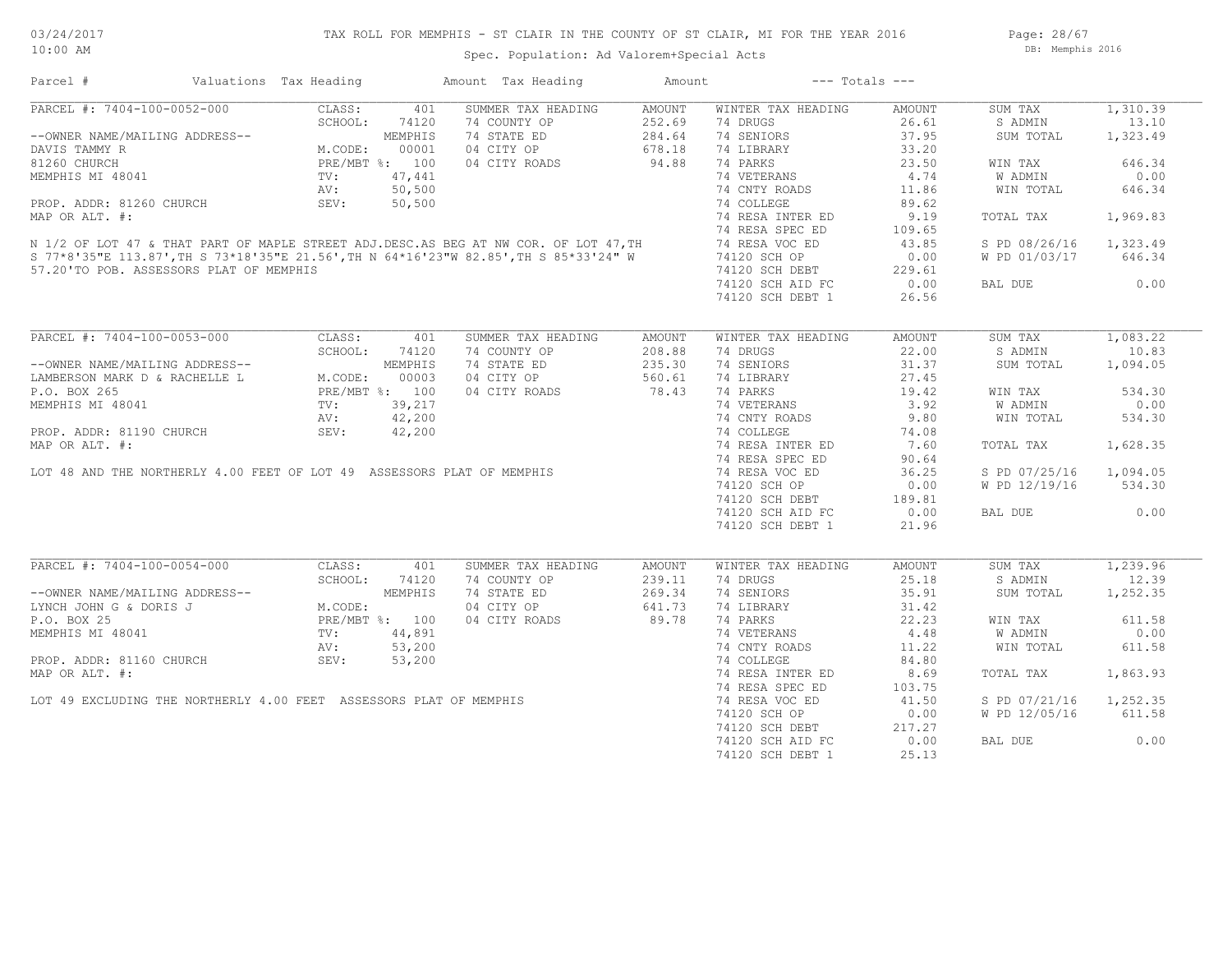## TAX ROLL FOR MEMPHIS - ST CLAIR IN THE COUNTY OF ST CLAIR, MI FOR THE YEAR 2016

Spec. Population: Ad Valorem+Special Acts

Page: 29/67 DB: Memphis 2016

| Parcel #<br>Valuations Tax Heading |                          | Amount Tax Heading | Amount | $---$ Totals $---$ |        |               |        |
|------------------------------------|--------------------------|--------------------|--------|--------------------|--------|---------------|--------|
| PARCEL #: 7404-100-0055-000        | 704<br>CLASS:            | SUMMER TAX HEADING | AMOUNT | WINTER TAX HEADING | AMOUNT | SUM TAX       | 0.00   |
|                                    | SCHOOL:<br>74120         | 74 COUNTY OP       | 0.00   | 74 DRUGS           | 0.00   | S ADMIN       | 0.00   |
| --OWNER NAME/MAILING ADDRESS--     | MEMPHIS                  | 74 STATE ED        | 0.00   | 74 SENIORS         | 0.00   | SUM TOTAL     | 0.00   |
| MEMPHIS COMMUNITY SCHOOLS          | M.CODE:                  | 04 CITY OP         | 0.00   | 74 LIBRARY         | 0.00   |               |        |
| P.O. BOX 201                       | $PRE/MBT$ %:<br>$\Omega$ | 04 CITY ROADS      | 0.00   | 74 PARKS           | 0.00   | WIN TAX       | 0.00   |
| MEMPHIS MI 48041                   | $\circ$<br>TV:           |                    |        | 74 VETERANS        | 0.00   | W ADMIN       | 0.00   |
|                                    | AV:<br>$\circ$           |                    |        | 74 CNTY ROADS      | 0.00   | WIN TOTAL     | 0.00   |
| PROP. ADDR: VACANT BUS LOT         | $\circ$<br>SEV:          |                    |        | 74 COLLEGE         | 0.00   |               |        |
| MAP OR ALT. #:                     |                          |                    |        | 74 RESA INTER ED   | 0.00   | TOTAL TAX     | 0.00   |
|                                    |                          |                    |        | 74 RESA SPEC ED    | 0.00   |               |        |
| LOT 50 ASSESSOR PLAT OF MEMPHIS    |                          |                    |        | 74 RESA VOC ED     | 0.00   | BAL DUE       | 0.00   |
|                                    |                          |                    |        | 74120 SCH OP       | 0.00   |               |        |
|                                    |                          |                    |        | 74120 SCH DEBT     | 0.00   |               |        |
|                                    |                          |                    |        |                    |        |               |        |
|                                    |                          |                    |        | 74120 SCH AID FC   | 0.00   |               |        |
|                                    |                          |                    |        | 74120 SCH DEBT 1   | 0.00   |               |        |
|                                    |                          |                    |        |                    |        |               |        |
| PARCEL #: 7404-100-0056-000        | CLASS:<br>704            | SUMMER TAX HEADING | AMOUNT | WINTER TAX HEADING | AMOUNT | SUM TAX       | 0.00   |
|                                    | SCHOOL:<br>74120         | 74 COUNTY OP       | 0.00   | 74 DRUGS           | 0.00   | S ADMIN       | 0.00   |
| --OWNER NAME/MAILING ADDRESS--     | MEMPHIS                  | 74 STATE ED        | 0.00   | 74 SENIORS         | 0.00   | SUM TOTAL     | 0.00   |
| MEMPHIS COMMUNITY SCHOOL           | M.CODE:                  | 04 CITY OP         | 0.00   | 74 LIBRARY         | 0.00   |               |        |
| P.O. BOX 201                       | $PRE/MBT$ %:<br>$\circ$  | 04 CITY ROADS      | 0.00   | 74 PARKS           | 0.00   | WIN TAX       | 0.00   |
| MEMPHIS MI 48041                   | $\Omega$<br>TV:          |                    |        | 74 VETERANS        | 0.00   | W ADMIN       | 0.00   |
|                                    | $\circ$<br>AV:           |                    |        | 74 CNTY ROADS      | 0.00   | WIN TOTAL     | 0.00   |
| PROP. ADDR: 34841 BORDMAN          | SEV:<br>$\circ$          |                    |        | 74 COLLEGE         | 0.00   |               |        |
| MAP OR ALT. #:                     |                          |                    |        | 74 RESA INTER ED   | 0.00   | TOTAL TAX     | 0.00   |
|                                    |                          |                    |        | 74 RESA SPEC ED    | 0.00   |               |        |
| LOT 51 ASSESSORS PLAT OF MEMPHIS   |                          |                    |        | 74 RESA VOC ED     | 0.00   | BAL DUE       | 0.00   |
|                                    |                          |                    |        | 74120 SCH OP       | 0.00   |               |        |
|                                    |                          |                    |        |                    |        |               |        |
|                                    |                          |                    |        | 74120 SCH DEBT     | 0.00   |               |        |
|                                    |                          |                    |        | 74120 SCH AID FC   | 0.00   |               |        |
|                                    |                          |                    |        | 74120 SCH DEBT 1   | 0.00   |               |        |
|                                    |                          |                    |        |                    |        |               |        |
| PARCEL #: 7404-100-0057-000        | CLASS:<br>202            | SUMMER TAX HEADING | AMOUNT | WINTER TAX HEADING | AMOUNT | SUM TAX       | 118.76 |
|                                    | SCHOOL:<br>74120         | 74 COUNTY OP       | 22.90  | 74 DRUGS           | 2.41   | S ADMIN       | 1.18   |
| --OWNER NAME/MAILING ADDRESS--     | MEMPHIS                  | 74 STATE ED        | 25.80  | 74 SENIORS         | 3.44   | SUM TOTAL     | 119.94 |
| VAN HAVERBECK HENRY & C TRUST      | M.CODE:                  | 04 CITY OP         | 61.46  | 74 LIBRARY         | 3.01   |               |        |
| 71875 MEMPHIS RIDGE RD             | PRE/MBT %: 0             | 04 CITY ROADS      | 8.60   | 74 PARKS           | 2.13   | WIN TAX       | 135.74 |
| RICHMOND MI 48062                  | TV:<br>4,300             |                    |        | 74 VETERANS        | 0.43   | W ADMIN       | 0.00   |
|                                    | 4,300<br>AV:             |                    |        | 74 CNTY ROADS      | 1.07   | WIN TOTAL     | 135.74 |
| PROP. ADDR: VACANT BORDMAN         | SEV:<br>4,300            |                    |        | 74 COLLEGE         | 8.12   |               |        |
| MAP OR ALT. #:                     |                          |                    |        | 74 RESA INTER ED   | 0.83   | TOTAL TAX     | 255.68 |
|                                    |                          |                    |        | 74 RESA SPEC ED    | 9.93   |               |        |
| LOT 52 ASSESSORS PLAT OF MEMPHIS   |                          |                    |        | 74 RESA VOC ED     | 3.97   | S PD 08/22/16 | 119.94 |
|                                    |                          |                    |        | 74120 SCH OP       | 77.19  | W PD 02/03/17 | 135.74 |
|                                    |                          |                    |        | 74120 SCH DEBT     | 20.81  |               |        |
|                                    |                          |                    |        | 74120 SCH AID FC   | 0.00   | BAL DUE       | 0.00   |
|                                    |                          |                    |        |                    |        |               |        |
|                                    |                          |                    |        | 74120 SCH DEBT 1   | 2.40   |               |        |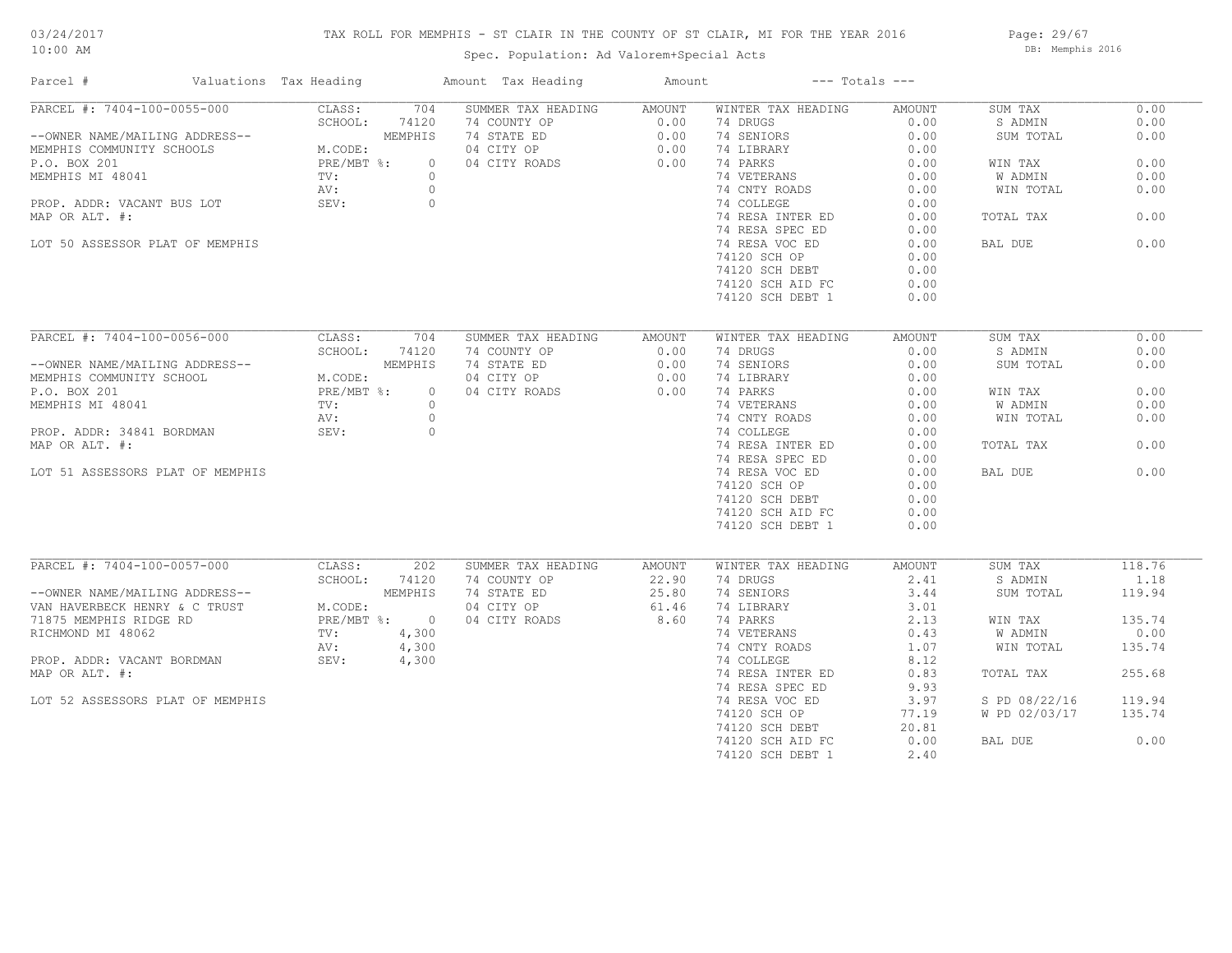## TAX ROLL FOR MEMPHIS - ST CLAIR IN THE COUNTY OF ST CLAIR, MI FOR THE YEAR 2016

Spec. Population: Ad Valorem+Special Acts

Page: 30/67 DB: Memphis 2016

| Parcel #                                                                                                                                                                                                                                       | Valuations Tax Heading                                                                |        | Amount Tax Heading                                                                                              | Amount |                    | $---$ Totals $---$ |                |          |
|------------------------------------------------------------------------------------------------------------------------------------------------------------------------------------------------------------------------------------------------|---------------------------------------------------------------------------------------|--------|-----------------------------------------------------------------------------------------------------------------|--------|--------------------|--------------------|----------------|----------|
| PARCEL #: 7404-100-0058-000                                                                                                                                                                                                                    | CLASS:                                                                                | 201    | SUMMER TAX HEADING                                                                                              | AMOUNT | WINTER TAX HEADING | AMOUNT             | SUM TAX        | 521.76   |
|                                                                                                                                                                                                                                                | SCHOOL:                                                                               | 74120  | 74 COUNTY OP                                                                                                    | 100.61 | 74 DRUGS           | 10.59              | S ADMIN        | 5.21     |
| --OWNER NAME/MAILING ADDRESS--<br>VAN HAVERBECK HENRY & C TRUST<br>71875 MEMPHIS RIDGE RD<br>RICHMOND MI 48062<br>PROP. ADDR: 34823 BORDMAN<br>PROP. ADDR: 34823 BORDMAN<br>PROP. ADDR: 34823 BORDMAN<br>PROP. ADDR: 34823 BORDMAN<br>SEV: 25, |                                                                                       |        | 74 STATE ED                                                                                                     | 113.34 | 74 SENIORS         | 15.11              | SUM TOTAL      | 526.97   |
|                                                                                                                                                                                                                                                |                                                                                       |        | 04 CITY OP                                                                                                      | 270.03 | 74 LIBRARY         | 13.22              |                |          |
|                                                                                                                                                                                                                                                |                                                                                       |        | 04 CITY ROADS                                                                                                   | 37.78  | 74 PARKS           | 9.35               | WIN TAX        | 596.45   |
|                                                                                                                                                                                                                                                |                                                                                       |        |                                                                                                                 |        | 74 VETERANS        | 1.88               | <b>W ADMIN</b> | 0.00     |
|                                                                                                                                                                                                                                                |                                                                                       |        |                                                                                                                 |        | 74 CNTY ROADS      | 4.72               | WIN TOTAL      | 596.45   |
|                                                                                                                                                                                                                                                |                                                                                       |        |                                                                                                                 |        | 74 COLLEGE         | 35.68              |                |          |
| MAP OR ALT. #:                                                                                                                                                                                                                                 |                                                                                       |        |                                                                                                                 |        | 74 RESA INTER ED   | 3.66               | TOTAL TAX      | 1,123.42 |
|                                                                                                                                                                                                                                                |                                                                                       |        |                                                                                                                 |        | 74 RESA SPEC ED    | 43.66              |                |          |
|                                                                                                                                                                                                                                                |                                                                                       |        |                                                                                                                 |        |                    |                    |                |          |
| LOT 53 ASSESSORS PLAT OF MEMPHIS                                                                                                                                                                                                               |                                                                                       |        |                                                                                                                 |        | 74 RESA VOC ED     | 17.46              | S PD 08/22/16  | 526.97   |
|                                                                                                                                                                                                                                                |                                                                                       |        |                                                                                                                 |        | 74120 SCH OP       | 339.13             | W PD 02/03/17  | 596.45   |
|                                                                                                                                                                                                                                                |                                                                                       |        |                                                                                                                 |        | 74120 SCH DEBT     | 91.42              |                |          |
|                                                                                                                                                                                                                                                |                                                                                       |        |                                                                                                                 |        | 74120 SCH AID FC   | 0.00               | BAL DUE        | 0.00     |
|                                                                                                                                                                                                                                                |                                                                                       |        |                                                                                                                 |        | 74120 SCH DEBT 1   | 10.57              |                |          |
|                                                                                                                                                                                                                                                |                                                                                       |        |                                                                                                                 |        |                    |                    |                |          |
| PARCEL #: 7404-100-0059-000                                                                                                                                                                                                                    | CLASS:                                                                                | 401    | SUMMER TAX HEADING                                                                                              | AMOUNT | WINTER TAX HEADING | AMOUNT             | SUM TAX        | 983.33   |
|                                                                                                                                                                                                                                                | SCHOOL:                                                                               | 74120  | 74 COUNTY OP                                                                                                    | 189.62 | 74 DRUGS           | 19.97              | S ADMIN        | 9.83     |
| --OWNER NAME/MAILING ADDRESS--                                                                                                                                                                                                                 | LING ADDRESS--<br>EID M.CODE:<br>PRE/MBT %: 100<br>TV: 35,600<br>AV: 35,600           |        | 74 STATE ED                                                                                                     | 213.60 | 74 SENIORS         | 28.48              | S INTRST       | 59.00    |
| LOCRICCHIO ADELHEID                                                                                                                                                                                                                            |                                                                                       |        | 04 CITY OP                                                                                                      | 508.91 | 74 LIBRARY         | 24.92              | SUM TOTAL      | 1,052.16 |
| 34844 MAPLE                                                                                                                                                                                                                                    |                                                                                       |        | 04 CITY ROADS                                                                                                   | 71.20  | 74 PARKS           | 17.63              |                |          |
| MEMPHIS MI 48041                                                                                                                                                                                                                               |                                                                                       |        |                                                                                                                 |        | 74 VETERANS        | 3.56               | WIN TAX        | 485.02   |
|                                                                                                                                                                                                                                                |                                                                                       |        |                                                                                                                 |        | 74 CNTY ROADS      | 8.90               | W ADMIN        | 0.00     |
| PROP. ADDR: 34844 MAPLE                                                                                                                                                                                                                        | SEV:                                                                                  | 35,600 |                                                                                                                 |        | 74 COLLEGE         | 67.25              | WIN TOTAL      | 485.02   |
| MAP OR ALT. #:                                                                                                                                                                                                                                 |                                                                                       |        |                                                                                                                 |        | 74 RESA INTER ED   | 6.89               |                |          |
|                                                                                                                                                                                                                                                |                                                                                       |        |                                                                                                                 |        |                    |                    |                |          |
|                                                                                                                                                                                                                                                |                                                                                       |        |                                                                                                                 |        | 74 RESA SPEC ED    | 82.28              | TOTAL TAX      | 1,537.18 |
|                                                                                                                                                                                                                                                |                                                                                       |        | LOT 54, AND THE W'LY.16.75 FEET. OF LOT 55 THEREOF, IN ASSESSORS PLAT OF MEMPHIS                                |        | 74 RESA VOC ED     | 32.91              |                |          |
|                                                                                                                                                                                                                                                |                                                                                       |        |                                                                                                                 |        | 74120 SCH OP       | 0.00               | BAL DUE        | 1,537.18 |
|                                                                                                                                                                                                                                                |                                                                                       |        |                                                                                                                 |        | 74120 SCH DEBT     | 172.30             |                |          |
|                                                                                                                                                                                                                                                |                                                                                       |        |                                                                                                                 |        | 74120 SCH AID FC   | 0.00               |                |          |
|                                                                                                                                                                                                                                                |                                                                                       |        |                                                                                                                 |        | 74120 SCH DEBT 1   | 19.93              |                |          |
|                                                                                                                                                                                                                                                |                                                                                       |        |                                                                                                                 |        |                    |                    |                |          |
| PARCEL #: 7404-100-0060-000                                                                                                                                                                                                                    | CLASS:                                                                                | 401    | SUMMER TAX HEADING                                                                                              | AMOUNT | WINTER TAX HEADING | AMOUNT             | SUM TAX        | 853.28   |
|                                                                                                                                                                                                                                                | SCHOOL:<br>NORTHIS<br>MEMPHIS<br>M.CODE: 00001<br>PRE/MBT %: 100<br>TV: 30,892<br>TV: | 74120  | 74 COUNTY OP                                                                                                    | 164.54 | 74 DRUGS           | 17.33              | S ADMIN        | 8.53     |
| --OWNER NAME/MAILING ADDRESS--                                                                                                                                                                                                                 |                                                                                       |        | 74 STATE ED                                                                                                     | 185.35 | 74 SENIORS         | 24.71              | SUM TOTAL      | 861.81   |
| GONZALEZ FRANCISCO                                                                                                                                                                                                                             |                                                                                       |        | 04 CITY OP                                                                                                      | 441.61 | 74 LIBRARY         | 21.62              |                |          |
| 34860 MAPLE                                                                                                                                                                                                                                    |                                                                                       |        | 04 CITY ROADS                                                                                                   | 61.78  | 74 PARKS           | 15.30              | WIN TAX        | 420.84   |
| MEMPHIS MI 48041                                                                                                                                                                                                                               |                                                                                       |        |                                                                                                                 |        | 74 VETERANS        | 3.08               | W ADMIN        | 0.00     |
|                                                                                                                                                                                                                                                |                                                                                       |        |                                                                                                                 |        | 74 CNTY ROADS      | 7.72               | WIN TOTAL      | 420.84   |
|                                                                                                                                                                                                                                                |                                                                                       |        |                                                                                                                 |        | 74 COLLEGE         | 58.35              |                |          |
|                                                                                                                                                                                                                                                |                                                                                       |        | PROP. ADDR: 34860 MAPLE<br>MAP OR ALT. #:<br>LOT 55, EXCEPT THE W, LY 16.75 IN SAID "ASSESSORS PLAT OF MEMPHIS" |        | 74 RESA INTER ED   | 5.98               | TOTAL TAX      | 1,282.65 |
|                                                                                                                                                                                                                                                |                                                                                       |        |                                                                                                                 |        | 74 RESA SPEC ED    | 71.40              |                |          |
|                                                                                                                                                                                                                                                |                                                                                       |        |                                                                                                                 |        |                    | 28.55              |                | 861.81   |
|                                                                                                                                                                                                                                                |                                                                                       |        |                                                                                                                 |        | 74 RESA VOC ED     |                    | S PD 08/26/16  |          |
|                                                                                                                                                                                                                                                |                                                                                       |        |                                                                                                                 |        | 74120 SCH OP       | 0.00               | W PD 01/12/17  | 420.84   |
|                                                                                                                                                                                                                                                |                                                                                       |        |                                                                                                                 |        | 74120 SCH DEBT     | 149.51             |                |          |
|                                                                                                                                                                                                                                                |                                                                                       |        |                                                                                                                 |        | 74120 SCH AID FC   | 0.00               | BAL DUE        | 0.00     |
|                                                                                                                                                                                                                                                |                                                                                       |        |                                                                                                                 |        | 74120 SCH DEBT 1   | 17.29              |                |          |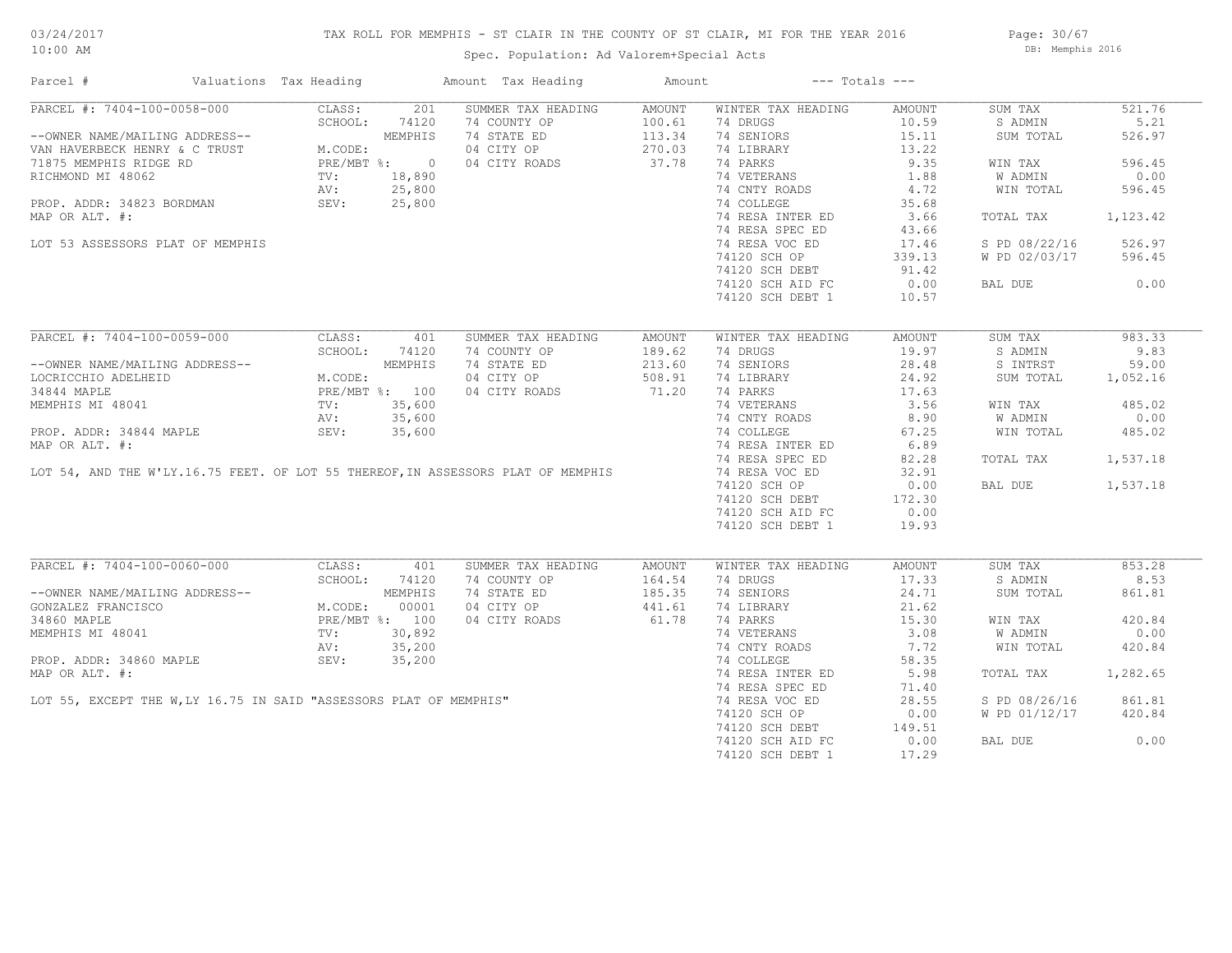Page: 31/67 DB: Memphis 2016

#### Spec. Population: Ad Valorem+Special Acts

| Parcel #                                                                             | Valuations Tax Heading |                | Amount Tax Heading | Amount   |                    | $---$ Totals $---$ |                |          |
|--------------------------------------------------------------------------------------|------------------------|----------------|--------------------|----------|--------------------|--------------------|----------------|----------|
| PARCEL #: 7404-100-0061-000                                                          | CLASS:                 | 401            | SUMMER TAX HEADING | AMOUNT   | WINTER TAX HEADING | AMOUNT             | SUM TAX        | 1,288.23 |
|                                                                                      | SCHOOL:                | 74120          | 74 COUNTY OP       | 248.42   | 74 DRUGS           | 26.16              | S ADMIN        | 12.88    |
| --OWNER NAME/MAILING ADDRESS--                                                       |                        | MEMPHIS        | 74 STATE ED        | 279.83   | 74 SENIORS         | 37.31              | SUM TOTAL      | 1,301.11 |
| SCHNEIDER ERIC & SUSAN                                                               | M.CODE:                |                | 04 CITY OP         | 666.71   | 74 LIBRARY         | 32.64              |                |          |
| P.O. BOX 416                                                                         |                        | PRE/MBT %: 100 | 04 CITY ROADS      | 93.27    | 74 PARKS           | 23.10              | WIN TAX        | 635.39   |
| MEMPHIS MI 48041                                                                     | TV:                    | 46,639         |                    |          | 74 VETERANS        | 4.66               | W ADMIN        | 0.00     |
|                                                                                      | AV:                    | 50,400         |                    |          | 74 CNTY ROADS      | 11.65              | WIN TOTAL      | 635.39   |
| PROP. ADDR: 81171 MAIN                                                               | SEV:                   | 50,400         |                    |          | 74 COLLEGE         | 88.10              |                |          |
| MAP OR ALT. #:                                                                       |                        |                |                    |          | 74 RESA INTER ED   | 9.03               | TOTAL TAX      | 1,936.50 |
|                                                                                      |                        |                |                    |          | 74 RESA SPEC ED    | 107.79             |                |          |
| Lot 56 AND THAT PART OF LOT 57, Assessor Plat of Memphis Sec 35 T6 N, R14 E.ST CLAIR |                        |                |                    |          | 74 RESA VOC ED     | 43.11              | S PD 07/21/16  | 1,301.11 |
| COUNTY MICHIGAN Desc. as Follows: NORTH-SOUTH QUARTER LINE OF SAID SEC. 35, Being    |                        |                |                    |          | 74120 SCH OP       | 0.00               | W PD 12/29/16  | 635.39   |
| N.00-49'30 "E. 402.02 feet from the south quarter corner of said sec. 35; thence     |                        |                |                    |          | 74120 SCH DEBT     | 225.73             |                |          |
| N.00-49'30"E. 15.67 FT THENCE N.89-25'-30"W.; THENCE N.2-24'-43"W.17.35              |                        |                |                    |          | 74120 SCH AID FC   | 0.00               | BAL DUE        | 0.00     |
| FT. THENCEN. 0-53'-32"W89.88FT. THENCE N. 65-02'-30"W 81.59 FT. S. 0-49'-30"         |                        |                |                    |          | 74120 SCH DEBT 1   | 26.11              |                |          |
| 123.56'FEET;THS00-49'30"W.0.33.0 FEET; THENCE S. 89-25'-30"E. 104.58 FEET; TO THE    |                        |                |                    |          |                    |                    |                |          |
| POINT BEG.ASSESSOR'S PLAT OF THE CITY OF MEMPHIS, ST CLAIR COUNTY, MICHIGAN.         |                        |                |                    |          |                    |                    |                |          |
| CONTAINING 0.25 ACRES, MORE OR LESS, SUBJECT TO EASEMENTS OF RECORD.                 |                        |                |                    |          |                    |                    |                |          |
|                                                                                      |                        |                |                    |          |                    |                    |                |          |
|                                                                                      |                        |                |                    |          |                    |                    |                |          |
| PARCEL #: 7404-100-0062-000                                                          | CLASS:                 | 201            | SUMMER TAX HEADING | AMOUNT   | WINTER TAX HEADING | AMOUNT             | SUM TAX        | 3,200.39 |
|                                                                                      | SCHOOL:                | 74120          | 74 COUNTY OP       | 617.15   | 74 DRUGS           | 65.00              | S ADMIN        | 32.00    |
| --OWNER NAME/MAILING ADDRESS--                                                       |                        | MEMPHIS        | 74 STATE ED        | 695.19   | 74 SENIORS         | 92.69              | SUM TOTAL      | 3,232.39 |
| CSB BANK                                                                             | M.CODE:                |                | 04 CITY OP         | 1,656.32 | 74 LIBRARY         | 81.10              |                |          |
| P.O. BOX 128                                                                         |                        | PRE/MBT %: 0   | 04 CITY ROADS      | 231.73   | 74 PARKS           | 57.39              | WIN TAX        | 3,658.75 |
| CAPAC MI 48014                                                                       | TV:                    | 115,865        |                    |          | 74 VETERANS        | 11.58              | <b>W ADMIN</b> | 0.00     |
|                                                                                      | AV:                    | 140,000        |                    |          | 74 CNTY ROADS      | 28.96              | WIN TOTAL      | 3,658.75 |
| PROP. ADDR: 81111 MAIN                                                               | SEV:                   | 140,000        |                    |          | 74 COLLEGE         | 218.88             |                |          |
| MAP OR ALT. #:                                                                       |                        |                |                    |          | 74 RESA INTER ED   | 22.45              | TOTAL TAX      | 6,891.14 |
|                                                                                      |                        |                |                    |          | 74 RESA SPEC ED    | 267.79             |                |          |
| BEG AT THE SE CORNER OF LOT 57, ASSESSOR'S PLAT OF MEMPHIS, ACCORDING TO THE PLAT    |                        |                |                    |          | 74 RESA VOC ED     | 107.11             | S PD 09/26/16  | 3,232.39 |
| THEREOF AS RECORDED IN LIBER 51 OF PLATS, PAGE 11, ST. CLAIR CO RECORDS, SEC 35,     |                        |                |                    |          | 74120 SCH OP       | 2,080.14           | W PD 12/19/16  | 3,658.75 |
| T6N, RANGE 14 E, ST. CLAIR CO, MI; BEING N OO*49'30" E 230.0 FT FROM THE SOUTH       |                        |                |                    |          | 74120 SCH DEBT     | 560.78             |                |          |

BEING A PART OF LOT 57, ASSESSOR'S PLAT OF THE CITY OF MEMPHIS, ST. CLAIR CO, MI 120.44 FT; TH S 00\*49'30" W 205.0 FT; TH S 89\*25'30" E 224.97 FT TO THE BEG; ALL OF LOT 57; TH N 89\*25'30" W 104.53 FT; TH N 00\*49'30" E 33.0 FT; TH N 89\*25'30" W 74120 SCH DEBT 1 64.88 QUARTER CORNER OF SAID SEC 35; TH N 00\*49'30" E 172.02 FT ALONG THE E BOUNDARY LINE 74120 SCH AID FC 0.00 BAL DUE 0.00

| PARCEL #: 7404-100-0063-000      | CLASS:     | 202     | SUMMER TAX HEADING | AMOUNT | WINTER TAX HEADING | AMOUNT | SUM TAX   | 11.36 |
|----------------------------------|------------|---------|--------------------|--------|--------------------|--------|-----------|-------|
|                                  | SCHOOL:    | 74120   | 74 COUNTY OP       | 2.19   | 74 DRUGS           | 0.23   | S ADMIN   | 0.11  |
| --OWNER NAME/MAILING ADDRESS--   |            | MEMPHIS | 74 STATE ED        | 2.47   | 74 SENIORS         | 0.32   | S INTRST  | 0.68  |
| VARGA PAVLE & MIRA LIVING TRUST  | M.CODE:    |         | 04 CITY OP         | 5.88   | 74 LIBRARY         | 0.28   | SUM TOTAL | 12.15 |
| 66011 LOWE PLANK                 | PRE/MBT %: | - 0     | 04 CITY ROADS      | 0.82   | 74 PARKS           | 0.20   |           |       |
| LENOX MI 48050                   | TV:        | 412     |                    |        | 74 VETERANS        | 0.04   | WIN TAX   | 12.95 |
|                                  | AV:        | 1,600   |                    |        | 74 CNTY ROADS      | 0.10   | W ADMIN   | 0.00  |
| PROP. ADDR: 81059 MAIN           | SEV:       | 1,600   |                    |        | 74 COLLEGE         | 0.77   | WIN TOTAL | 12.95 |
| MAP OR ALT. #:                   |            |         |                    |        | 74 RESA INTER ED   | 0.07   |           |       |
|                                  |            |         |                    |        | 74 RESA SPEC ED    | 0.95   | TOTAL TAX | 25.10 |
| LOT 58 ASSESSORS PLAT OF MEMPHIS |            |         |                    |        | 74 RESA VOC ED     | 0.38   |           |       |
|                                  |            |         |                    |        | 74120 SCH OP       | 7.39   | BAL DUE   | 25.10 |
|                                  |            |         |                    |        | 74120 SCH DEBT     | 1.99   |           |       |
|                                  |            |         |                    |        | 74120 SCH AID FC   | 0.00   |           |       |
|                                  |            |         |                    |        | 74120 SCH DEBT 1   | 0.23   |           |       |
|                                  |            |         |                    |        |                    |        |           |       |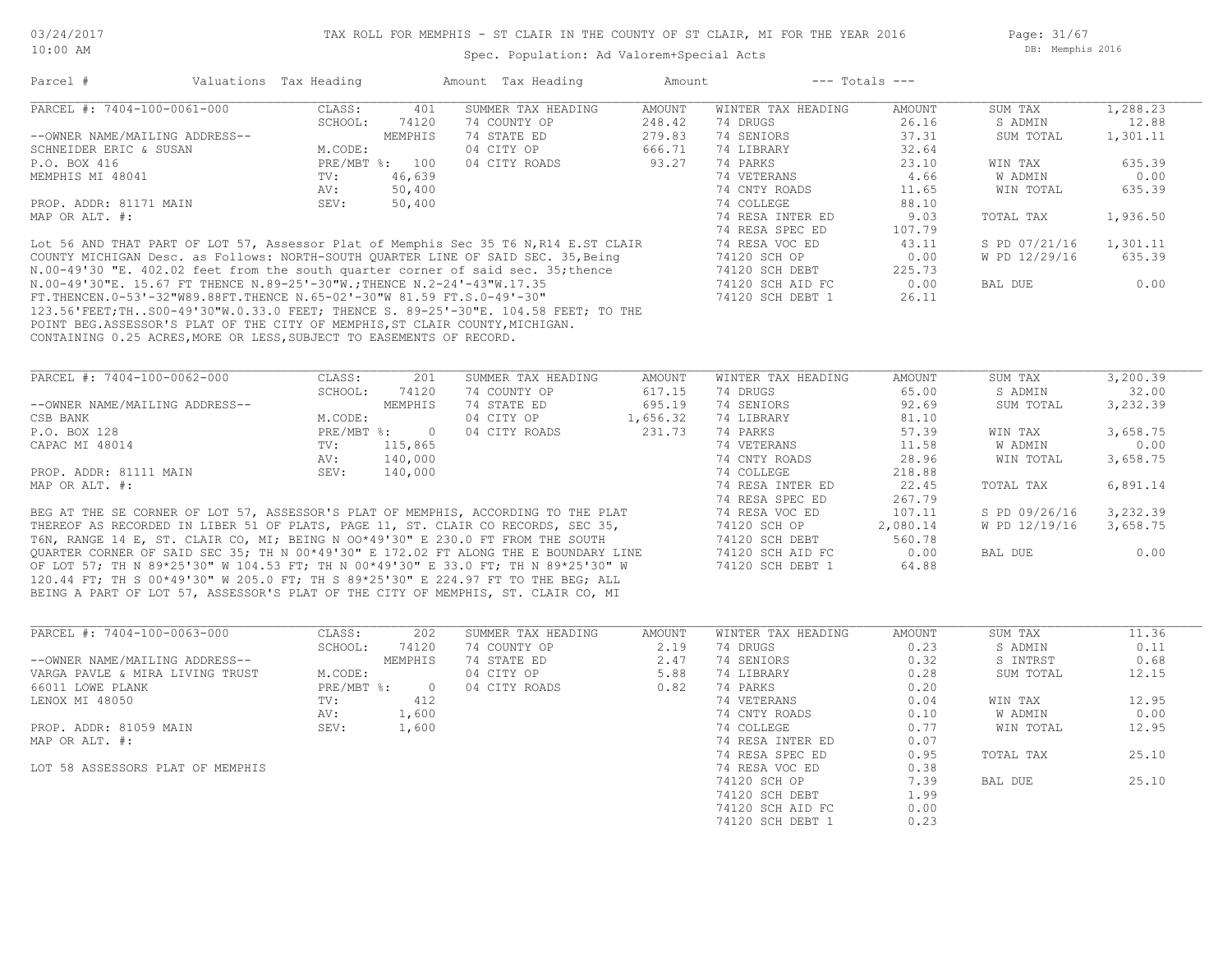## TAX ROLL FOR MEMPHIS - ST CLAIR IN THE COUNTY OF ST CLAIR, MI FOR THE YEAR 2016

Spec. Population: Ad Valorem+Special Acts

Page: 32/67 DB: Memphis 2016

| Parcel #                                                        | Valuations Tax Heading |              |                | Amount Tax Heading                                                                   | Amount |                    | $---$ Totals $---$ |                |        |
|-----------------------------------------------------------------|------------------------|--------------|----------------|--------------------------------------------------------------------------------------|--------|--------------------|--------------------|----------------|--------|
| PARCEL #: 7404-100-0064-000                                     |                        | CLASS:       | 202            | SUMMER TAX HEADING                                                                   | AMOUNT | WINTER TAX HEADING | AMOUNT             | SUM TAX        | 25.68  |
|                                                                 |                        | SCHOOL:      | 74120          | 74 COUNTY OP                                                                         | 4.95   | 74 DRUGS           | 0.52               | S ADMIN        | 0.25   |
| --OWNER NAME/MAILING ADDRESS--                                  |                        |              | MEMPHIS        | 74 STATE ED                                                                          | 5.58   | 74 SENIORS         | 0.74               | S INTRST       | 1.54   |
| VARGA PAVLE & MIRA LIVING TRUST                                 |                        | M.CODE:      |                | 04 CITY OP                                                                           | 13.29  | 74 LIBRARY         | 0.65               | SUM TOTAL      | 27.47  |
| 66011 LOWE PLANK                                                |                        | PRE/MBT %:   | $\overline{0}$ | 04 CITY ROADS                                                                        | 1.86   | 74 PARKS           | 0.46               |                |        |
| LENOX MI 48050                                                  |                        | TV:          | 930            |                                                                                      |        | 74 VETERANS        | 0.09               | WIN TAX        | 29.32  |
|                                                                 |                        | AV:          | 3,600          |                                                                                      |        | 74 CNTY ROADS      | 0.23               | <b>W ADMIN</b> | 0.00   |
| PROP. ADDR: 81059 MAIN                                          |                        | SEV:         | 3,600          |                                                                                      |        | 74 COLLEGE         | 1.75               | WIN TOTAL      | 29.32  |
| MAP OR ALT. #:                                                  |                        |              |                |                                                                                      |        | 74 RESA INTER ED   | 0.18               |                |        |
|                                                                 |                        |              |                |                                                                                      |        | 74 RESA SPEC ED    | 2.14               | TOTAL TAX      | 56.79  |
| LOT 59 ASSESSORS PLAT OF MEMPHIS                                |                        |              |                |                                                                                      |        | 74 RESA VOC ED     | 0.85               |                |        |
|                                                                 |                        |              |                |                                                                                      |        | 74120 SCH OP       | 16.69              | BAL DUE        | 56.79  |
|                                                                 |                        |              |                |                                                                                      |        | 74120 SCH DEBT     | 4.50               |                |        |
|                                                                 |                        |              |                |                                                                                      |        | 74120 SCH AID FC   | 0.00               |                |        |
|                                                                 |                        |              |                |                                                                                      |        |                    |                    |                |        |
|                                                                 |                        |              |                |                                                                                      |        | 74120 SCH DEBT 1   | 0.52               |                |        |
| PARCEL #: 7404-100-0065-000                                     |                        | CLASS:       | 202            | SUMMER TAX HEADING                                                                   | AMOUNT | WINTER TAX HEADING | AMOUNT             | SUM TAX        | 63.52  |
|                                                                 |                        |              |                |                                                                                      | 12.25  |                    |                    |                | 0.63   |
|                                                                 |                        | SCHOOL:      | 74120          | 74 COUNTY OP                                                                         |        | 74 DRUGS           | 1.29               | S ADMIN        | 3.81   |
| --OWNER NAME/MAILING ADDRESS--                                  |                        |              | MEMPHIS        | 74 STATE ED                                                                          | 13.80  | 74 SENIORS         | 1.84               | S INTRST       |        |
| VARGA PAVLE & MIRA LIVING TRUST                                 |                        | M.CODE:      |                | 04 CITY OP                                                                           | 32.87  | 74 LIBRARY         | 1.61               | SUM TOTAL      | 67.96  |
| 66011 LOWE PLANK                                                |                        | PRE/MBT %:   | $\bigcirc$     | 04 CITY ROADS                                                                        | 4.60   | 74 PARKS           | 1.13               |                |        |
| LENOX MI 48050                                                  |                        | TV:          | 2,300          |                                                                                      |        | 74 VETERANS        | 0.23               | WIN TAX        | 72.58  |
|                                                                 |                        | AV:          | 2,300          |                                                                                      |        | 74 CNTY ROADS      | 0.57               | W ADMIN        | 0.00   |
| PROP. ADDR: 81059 MAIN                                          |                        | SEV:         | 2,300          |                                                                                      |        | 74 COLLEGE         | 4.34               | WIN TOTAL      | 72.58  |
| MAP OR ALT. #:                                                  |                        |              |                |                                                                                      |        | 74 RESA INTER ED   | 0.44               |                |        |
|                                                                 |                        |              |                |                                                                                      |        | 74 RESA SPEC ED    | 5.31               | TOTAL TAX      | 140.54 |
| LOT 60 ASSESSORS PLAT OF MEMPHIS                                |                        |              |                |                                                                                      |        | 74 RESA VOC ED     | 2.12               |                |        |
|                                                                 |                        |              |                |                                                                                      |        | 74120 SCH OP       | 41.29              | BAL DUE        | 140.54 |
|                                                                 |                        |              |                |                                                                                      |        | 74120 SCH DEBT     | 11.13              |                |        |
|                                                                 |                        |              |                |                                                                                      |        | 74120 SCH AID FC   | 0.00               |                |        |
|                                                                 |                        |              |                |                                                                                      |        | 74120 SCH DEBT 1   | 1.28               |                |        |
|                                                                 |                        |              |                |                                                                                      |        |                    |                    |                |        |
| PARCEL #: 7404-100-0066-000                                     |                        | CLASS:       | 201            | SUMMER TAX HEADING                                                                   | AMOUNT | WINTER TAX HEADING | AMOUNT             | SUM TAX        | 320.84 |
|                                                                 |                        | SCHOOL:      | 74120          | 74 COUNTY OP                                                                         | 61.87  | 74 DRUGS           | 6.51               | S ADMIN        | 3.20   |
| --OWNER NAME/MAILING ADDRESS--                                  |                        |              | MEMPHIS        | 74 STATE ED                                                                          | 69.69  | 74 SENIORS         | 9.29               | SUM TOTAL      | 324.04 |
| FINLAY RANDALL S & CAMILLE                                      |                        | M.CODE:      |                | 04 CITY OP                                                                           | 166.05 | 74 LIBRARY         | 8.13               |                |        |
| 20779 - 32 MILE ROAD                                            |                        | $PRE/MBT$ %: | $\overline{0}$ | 04 CITY ROADS                                                                        | 23.23  | 74 PARKS           | 5.75               | WIN TAX        | 366.76 |
| ARMADA MI 48005                                                 |                        | TV:          | 11,616         |                                                                                      |        | 74 VETERANS        | 1.16               | W ADMIN        | 0.00   |
|                                                                 |                        | AV:          | 14,800         |                                                                                      |        | 74 CNTY ROADS      | 2.90               | WIN TOTAL      | 366.76 |
| PROP. ADDR: 34833 BORDMAN                                       |                        | SEV:         | 14,800         |                                                                                      |        | 74 COLLEGE         | 21.94              |                |        |
| MAP OR ALT. #:                                                  |                        |              |                |                                                                                      |        | 74 RESA INTER ED   | 2.25               | TOTAL TAX      | 690.80 |
|                                                                 |                        |              |                |                                                                                      |        | 74 RESA SPEC ED    | 26.84              |                |        |
|                                                                 |                        |              |                | LOT 61 ASSESSORS PLAT OF MEMPHIS, according to the plat thereof as recorded in Liber |        |                    |                    |                | 324.04 |
|                                                                 |                        |              |                |                                                                                      |        | 74 RESA VOC ED     | 10.73              | S PD 07/28/16  |        |
| 51 of Plats, Page 11, St Clair County Register of Deeds Office. |                        |              |                |                                                                                      |        | 74120 SCH OP       | 208.54             | W PD 12/31/16  | 366.76 |
|                                                                 |                        |              |                |                                                                                      |        | 74120 SCH DEBT     | 56.22              |                |        |
|                                                                 |                        |              |                |                                                                                      |        | 74120 SCH AID FC   | 0.00               | BAL DUE        | 0.00   |
|                                                                 |                        |              |                |                                                                                      |        | 74120 SCH DEBT 1   | 6.50               |                |        |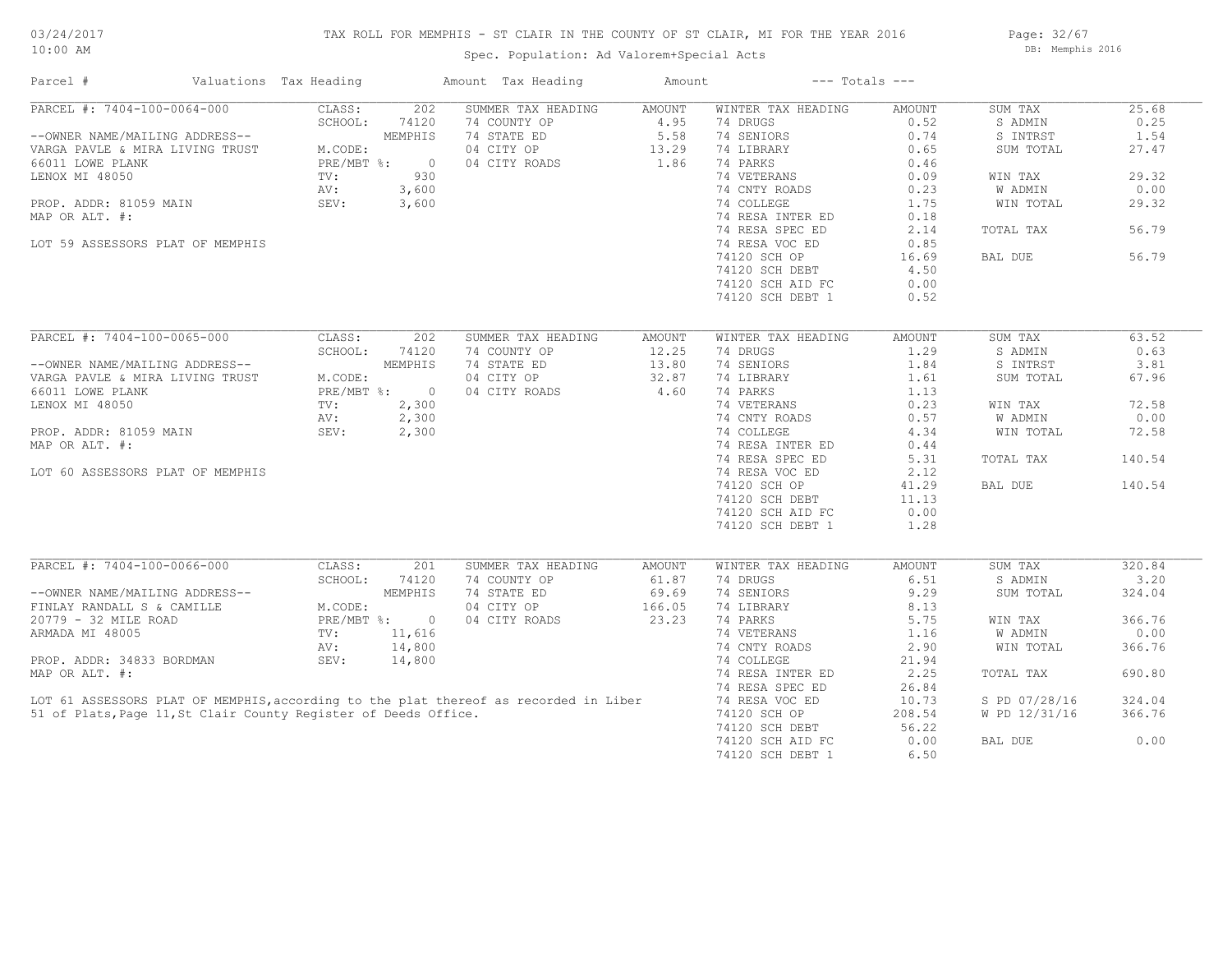## TAX ROLL FOR MEMPHIS - ST CLAIR IN THE COUNTY OF ST CLAIR, MI FOR THE YEAR 2016

Spec. Population: Ad Valorem+Special Acts

Page: 33/67 DB: Memphis 2016

| Parcel #                                                                                       | Valuations Tax Heading  | Amount Tax Heading        | Amount |                    | $---$ Totals $---$ |               |          |
|------------------------------------------------------------------------------------------------|-------------------------|---------------------------|--------|--------------------|--------------------|---------------|----------|
| PARCEL #: 7404-100-0067-000                                                                    | CLASS:                  | 704<br>SUMMER TAX HEADING | AMOUNT | WINTER TAX HEADING | AMOUNT             | SUM TAX       | 0.00     |
|                                                                                                | SCHOOL:<br>74120        | 74 COUNTY OP              | 0.00   | 74 DRUGS           | 0.00               | S ADMIN       | 0.00     |
| --OWNER NAME/MAILING ADDRESS-<br>MEMPHIS COMMUNITY SCHOOLS M.CODE:<br>PRE/MBT %:               | MEMPHIS                 | 74 STATE ED               | 0.00   | 74 SENIORS         | 0.00               | SUM TOTAL     | 0.00     |
|                                                                                                |                         | 04 CITY OP                | 0.00   | 74 LIBRARY         | 0.00               |               |          |
|                                                                                                |                         | 04 CITY ROADS<br>$\circ$  | 0.00   | 74 PARKS           | 0.00               | WIN TAX       | 0.00     |
| MEMPHIS MI 48041                                                                               | TV:                     | $\circ$                   |        | 74 VETERANS        | 0.00               | W ADMIN       | 0.00     |
|                                                                                                | AV:                     | $\circ$                   |        | 74 CNTY ROADS      | 0.00               | WIN TOTAL     | 0.00     |
| PROP. ADDR: 34165 BORDMAN                                                                      | SEV:                    | $\circ$                   |        | 74 COLLEGE         | 0.00               |               |          |
| MAP OR ALT. #:                                                                                 |                         |                           |        | 74 RESA INTER ED   | 0.00               | TOTAL TAX     | 0.00     |
|                                                                                                |                         |                           |        | 74 RESA SPEC ED    | 0.00               |               |          |
| LOT 62 ASSESSORS PLAT OF MEMPHIS                                                               |                         |                           |        | 74 RESA VOC ED     | 0.00               | BAL DUE       | 0.00     |
|                                                                                                |                         |                           |        | 74120 SCH OP       | 0.00               |               |          |
|                                                                                                |                         |                           |        | 74120 SCH DEBT     | 0.00               |               |          |
|                                                                                                |                         |                           |        | 74120 SCH AID FC   | 0.00               |               |          |
|                                                                                                |                         |                           |        |                    |                    |               |          |
|                                                                                                |                         |                           |        | 74120 SCH DEBT 1   | 0.00               |               |          |
| PARCEL #: 7404-100-0068-000                                                                    | CLASS:                  | 201<br>SUMMER TAX HEADING | AMOUNT | WINTER TAX HEADING | AMOUNT             | SUM TAX       | 880.98   |
|                                                                                                |                         |                           |        |                    |                    |               |          |
|                                                                                                | SCHOOL:                 | 74 COUNTY OP<br>74120     | 169.88 | 74 DRUGS           | 17.89              | S ADMIN       | 8.80     |
| --OWNER NAME/MAILING ADDRESS--<br>KOLLINGER NORMAN J LIVING TRUST M.COD<br>P.O. BOX 677 PRE/M  | MEMPHIS                 | 74 STATE ED               | 191.37 | 74 SENIORS         | 25.51              | SUM TOTAL     | 889.78   |
|                                                                                                | M.CODE:                 | 04 CITY OP                | 455.94 | 74 LIBRARY         | 22.32              |               |          |
|                                                                                                | PRE/MBT %: 0            | 04 CITY ROADS             | 63.79  | 74 PARKS           | 15.80              | WIN TAX       | 1,007.13 |
| MEMPHIS MI 48041                                                                               | TV: 31,895              |                           |        | 74 VETERANS        | 3.18               | W ADMIN       | 0.00     |
|                                                                                                | 35,200<br>AV:           |                           |        | 74 CNTY ROADS      | 7.97               | WIN TOTAL     | 1,007.13 |
| PROP. ADDR: 81560 MAIN                                                                         | SEV: 35,200             |                           |        | 74 COLLEGE         | 60.25              |               |          |
| MAP OR ALT. #:                                                                                 |                         |                           |        | 74 RESA INTER ED   | 6.18               | TOTAL TAX     | 1,896.91 |
|                                                                                                |                         |                           |        | 74 RESA SPEC ED    | 73.71              |               |          |
| LOT 63 ASSESSORS PLAT OF MEMPHIS                                                               |                         |                           |        | 74 RESA VOC ED     | 29.48              | S PD 12/28/16 | 889.78   |
|                                                                                                |                         |                           |        | 74120 SCH OP       | 572.61             |               |          |
|                                                                                                |                         |                           |        | 74120 SCH DEBT     | 154.37             | BAL DUE       | 1,007.13 |
|                                                                                                |                         |                           |        | 74120 SCH AID FC   | 0.00               |               |          |
|                                                                                                |                         |                           |        | 74120 SCH DEBT 1   | 17.86              |               |          |
|                                                                                                |                         |                           |        |                    |                    |               |          |
| PARCEL #: 7404-100-0069-000                                                                    | CLASS:                  | SUMMER TAX HEADING<br>201 | AMOUNT | WINTER TAX HEADING | AMOUNT             | SUM TAX       | 353.73   |
| ------<br>--OWNER NAME/MAILING ADDRESS--<br>KOLLINGER NORMAN A LIVING TRUST M.CODE:<br>PRE/MBT |                         | 74 COUNTY OP<br>74120     | 68.21  | 74 DRUGS           | 7.18               | S ADMIN       | 3.53     |
|                                                                                                | MEMPHIS                 | 74 STATE ED               | 76.84  | 74 SENIORS         | 10.24              | SUM TOTAL     | 357.26   |
|                                                                                                |                         | 04 CITY OP                | 183.07 | 74 LIBRARY         | 8.96               |               |          |
|                                                                                                | PRE/MBT %: 0            | 04 CITY ROADS             | 25.61  | 74 PARKS           | 6.34               | WIN TAX       | 404.38   |
| RILEY TWP MI 48041                                                                             | $\text{TV}$ :<br>12,807 |                           |        | 74 VETERANS        | 1.28               | W ADMIN       | 0.00     |
|                                                                                                | 42,000<br>AV:           |                           |        | 74 CNTY ROADS      | 3.20               | WIN TOTAL     | 404.38   |
| PROP. ADDR: 81300 MAIN                                                                         | 42,000<br>SEV:          |                           |        | 74 COLLEGE         | 24.19              |               |          |
| MAP OR ALT. #:                                                                                 |                         |                           |        | 74 RESA INTER ED   | 2.48               | TOTAL TAX     | 761.64   |
|                                                                                                |                         |                           |        | 74 RESA SPEC ED    | 29.60              |               |          |
| LOTS 64,65,68 & 69 ASSESSORS PLAT OF MEMPHIS                                                   |                         |                           |        | 74 RESA VOC ED     | 11.84              | S PD 12/28/16 | 357.26   |
|                                                                                                |                         |                           |        | 74120 SCH OP       | 229.92             |               |          |
|                                                                                                |                         |                           |        | 74120 SCH DEBT     | 61.98              | BAL DUE       | 404.38   |
|                                                                                                |                         |                           |        | 74120 SCH AID FC   | 0.00               |               |          |
|                                                                                                |                         |                           |        |                    |                    |               |          |
|                                                                                                |                         |                           |        | 74120 SCH DEBT 1   | 7.17               |               |          |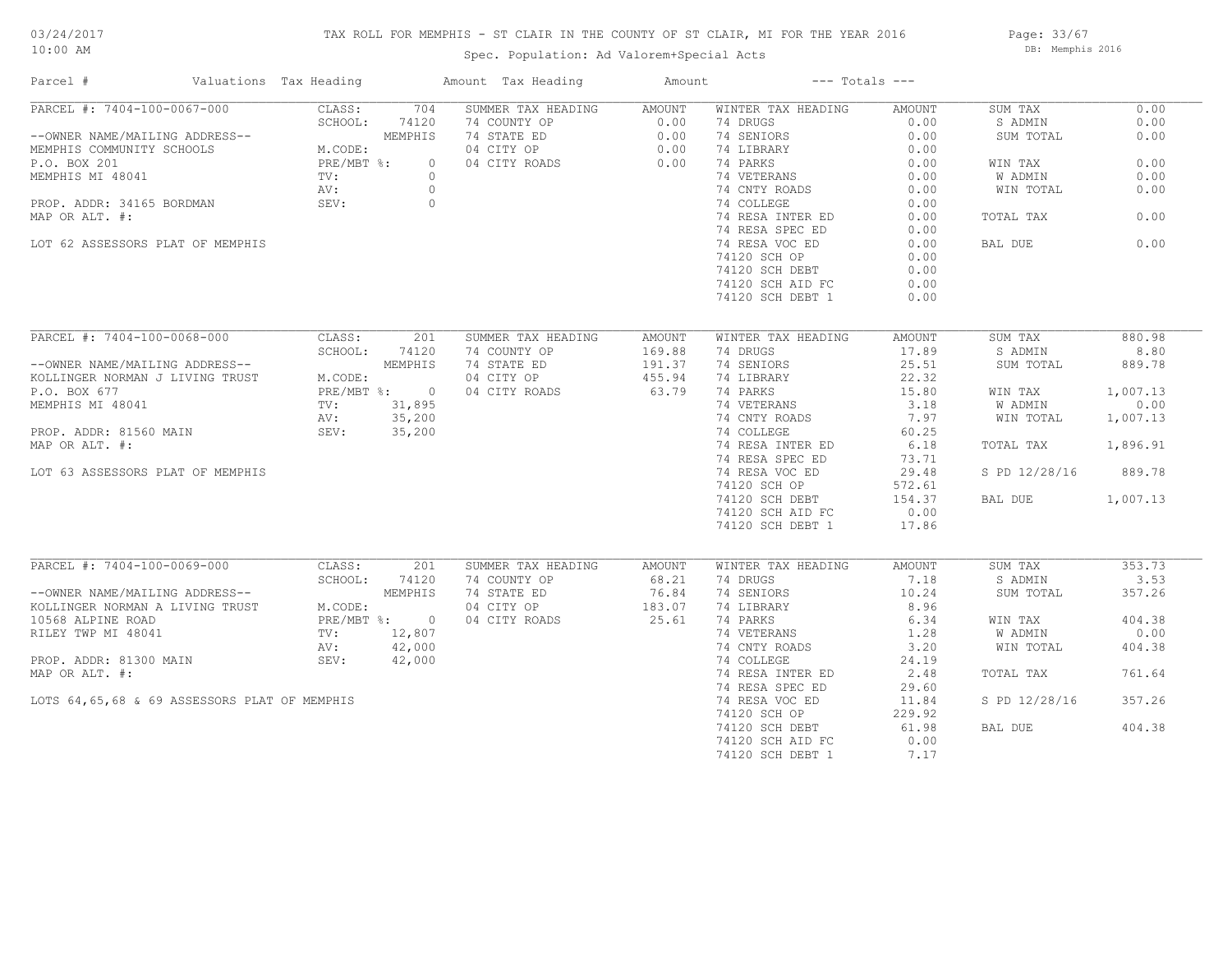## TAX ROLL FOR MEMPHIS - ST CLAIR IN THE COUNTY OF ST CLAIR, MI FOR THE YEAR 2016

Spec. Population: Ad Valorem+Special Acts

Page: 34/67 DB: Memphis 2016

| Parcel #                                                                                                                                                                                                                          | Valuations Tax Heading                                                        |             | Amount Tax Heading | Amount           |                                                                  | $---$ Totals $---$ |                        |          |
|-----------------------------------------------------------------------------------------------------------------------------------------------------------------------------------------------------------------------------------|-------------------------------------------------------------------------------|-------------|--------------------|------------------|------------------------------------------------------------------|--------------------|------------------------|----------|
| PARCEL #: 7404-100-0070-000                                                                                                                                                                                                       | CLASS:                                                                        | 401         | SUMMER TAX HEADING | AMOUNT           | WINTER TAX HEADING                                               | AMOUNT             | SUM TAX                | 1,125.19 |
|                                                                                                                                                                                                                                   | SCHOOL:                                                                       | 74120       | 74 COUNTY OP       | 216.98           | 74 DRUGS                                                         | 22.85              | S ADMIN                | 11.25    |
| --OWNER NAME/MAILING ADDRESS--<br>WOLOSION ROBERT A & K<br>M.CODE: 00001<br>P.O. BOX 446<br>MEMPHIS MI 48041<br>MEMPHIS MI 48041<br>TV: 40,736<br>PROP. ADDR: 35049 MAPLE<br>NR: 50,200<br>NR: 50,200<br>NR: 50,200<br>NR: 50,200 |                                                                               |             | 74 STATE ED        | 244.41           | 74 SENIORS                                                       | 32.58              | SUM TOTAL              | 1,136.44 |
|                                                                                                                                                                                                                                   |                                                                               |             | 04 CITY OP         | $582.2$<br>81.47 | 74 LIBRARY                                                       | 28.51              |                        |          |
|                                                                                                                                                                                                                                   |                                                                               |             | 04 CITY ROADS      |                  | 74 PARKS                                                         | 20.18              | WIN TAX                | 554.99   |
|                                                                                                                                                                                                                                   |                                                                               |             |                    |                  | 74 VETERANS                                                      | 4.07               | W ADMIN                | 0.00     |
|                                                                                                                                                                                                                                   |                                                                               |             |                    |                  | 74 CNTY ROADS                                                    | 10.18              | WIN TOTAL              | 554.99   |
|                                                                                                                                                                                                                                   |                                                                               |             |                    |                  | 74 COLLEGE                                                       | 76.95              |                        |          |
|                                                                                                                                                                                                                                   |                                                                               |             |                    |                  | 74 RESA INTER ED                                                 | 7.89               |                        |          |
| MAP OR ALT. #:                                                                                                                                                                                                                    |                                                                               |             |                    |                  |                                                                  |                    | TOTAL TAX              | 1,691.43 |
|                                                                                                                                                                                                                                   |                                                                               |             |                    |                  | 74 RESA SPEC ED                                                  | 94.15              |                        |          |
| E 90 FT OF LOT 66 ASSESSORS PLAT OF MEMPHIS                                                                                                                                                                                       |                                                                               |             |                    |                  | 74 RESA VOC ED                                                   | 37.66              | S PD 08/26/16          | 1,136.44 |
|                                                                                                                                                                                                                                   |                                                                               |             |                    |                  | 74120 SCH OP                                                     | 0.00               | W PD 01/03/17          | 554.99   |
|                                                                                                                                                                                                                                   |                                                                               |             |                    |                  | 74120 SCH DEBT<br>74120 SCH DEBT 197.16<br>74120 SCH AID FC 0.00 |                    |                        |          |
|                                                                                                                                                                                                                                   |                                                                               |             |                    |                  |                                                                  |                    | BAL DUE                | 0.00     |
|                                                                                                                                                                                                                                   |                                                                               |             |                    |                  | 74120 SCH DEBT 1                                                 | 22.81              |                        |          |
|                                                                                                                                                                                                                                   |                                                                               |             |                    |                  |                                                                  |                    |                        |          |
| PARCEL #: 7404-100-0071-000                                                                                                                                                                                                       | CLASS:                                                                        | 401         | SUMMER TAX HEADING | AMOUNT           | WINTER TAX HEADING                                               | AMOUNT             | SUM TAX                | 966.85   |
|                                                                                                                                                                                                                                   | SCHOOL:                                                                       | 74120       | 74 COUNTY OP       | 186.44           | 74 DRUGS                                                         | 19.63              | S ADMIN                | 9.66     |
| --OWNER NAME/MAILING ADDRESS--                                                                                                                                                                                                    |                                                                               | MEMPHIS     | 74 STATE ED        | 210.02           | 74 SENIORS                                                       | 28.00              | SUM TOTAL              | 976.51   |
|                                                                                                                                                                                                                                   |                                                                               |             | 04 CITY OP         | 500.39           | 74 LIBRARY                                                       | 24.50              |                        |          |
|                                                                                                                                                                                                                                   |                                                                               |             |                    | 70.00            | 74 PARKS                                                         | 17.34              | WIN TAX                | 1,105.32 |
|                                                                                                                                                                                                                                   |                                                                               |             |                    |                  | 74 VETERANS                                                      | 3.50               | W ADMIN                | 0.00     |
|                                                                                                                                                                                                                                   |                                                                               |             |                    |                  | 74 CNTY ROADS                                                    | 8.75               |                        |          |
|                                                                                                                                                                                                                                   |                                                                               |             |                    |                  |                                                                  |                    | WIN TOTAL              | 1,105.32 |
| PROP. ADDR: 81160 MAIN                                                                                                                                                                                                            |                                                                               | SEV: 37,800 |                    |                  | 74 COLLEGE                                                       | 66.12              |                        |          |
| MAP OR ALT. #:                                                                                                                                                                                                                    |                                                                               |             |                    |                  | 74 RESA INTER ED                                                 | 6.78               | TOTAL TAX              | 2,081.83 |
|                                                                                                                                                                                                                                   |                                                                               |             |                    |                  | 74 RESA SPEC ED                                                  | 80.90              |                        |          |
| LOT 66 EXC E 90 FT. ASSESSORS PLAT OF MEMPHIS                                                                                                                                                                                     |                                                                               |             |                    |                  | 74 RESA VOC ED                                                   | 32.36              | S PD 07/15/16          | 976.51   |
|                                                                                                                                                                                                                                   |                                                                               |             |                    |                  | 74120 SCH OP                                                     | 628.43             | W PD 12/20/16 1,105.32 |          |
|                                                                                                                                                                                                                                   |                                                                               |             |                    |                  | 74120 SCH DEBT                                                   | 169.41             |                        |          |
|                                                                                                                                                                                                                                   |                                                                               |             |                    |                  | 74120 SCH AID FC                                                 | 0.00               | BAL DUE                | 0.00     |
|                                                                                                                                                                                                                                   |                                                                               |             |                    |                  | 74120 SCH DEBT 1                                                 | 19.60              |                        |          |
|                                                                                                                                                                                                                                   |                                                                               |             |                    |                  |                                                                  |                    |                        |          |
| PARCEL #: 7404-100-0072-000                                                                                                                                                                                                       | CLASS:                                                                        | 401         | SUMMER TAX HEADING | AMOUNT           | WINTER TAX HEADING                                               | AMOUNT             | SUM TAX                | 651.08   |
|                                                                                                                                                                                                                                   | SCHOOL:                                                                       | 74120       | 74 COUNTY OP       | 125.55           | 74 DRUGS                                                         | 13.22              | S ADMIN                | 6.51     |
| --OWNER NAME/MAILING ADDRESS--                                                                                                                                                                                                    | M.CODE:<br>M.CODE:<br>PRE/MBT %: 0<br>TV: 23,572<br>AV: 39,400<br>SEV: 39,400 |             | 74 STATE ED        | 141.43           | 74 SENIORS                                                       | 18.85              | SUM TOTAL              | 657.59   |
| CRYDERMAN KATHY A                                                                                                                                                                                                                 |                                                                               |             | 04 CITY OP         | 336.96           | 74 LIBRARY                                                       | 16.50              |                        |          |
| P.O. BOX 65                                                                                                                                                                                                                       |                                                                               |             | 04 CITY ROADS      | 47.14            | 74 PARKS                                                         | 11.67              | WIN TAX                | 744.30   |
|                                                                                                                                                                                                                                   |                                                                               |             |                    |                  |                                                                  |                    |                        |          |
| ARMADA MI 48005                                                                                                                                                                                                                   |                                                                               |             |                    |                  | 74 VETERANS                                                      | 2.35               | W ADMIN                | 0.00     |
|                                                                                                                                                                                                                                   |                                                                               |             |                    |                  | 74 CNTY ROADS                                                    | 5.89               | WIN TOTAL              | 744.30   |
| PROP. ADDR: 35085 MAPLE                                                                                                                                                                                                           |                                                                               |             |                    |                  | 74 COLLEGE                                                       | 44.52              |                        |          |
| MAP OR ALT. #:                                                                                                                                                                                                                    |                                                                               |             |                    |                  | 74 RESA INTER ED                                                 | 4.56               | TOTAL TAX              | 1,401.89 |
|                                                                                                                                                                                                                                   |                                                                               |             |                    |                  | 74 RESA SPEC ED                                                  | 54.48              |                        |          |
| LOT 67 ASSESSORS PLAT OF MEMPHIS                                                                                                                                                                                                  |                                                                               |             |                    |                  | 74 RESA VOC ED                                                   | 21.79              | S PD 07/21/16          | 657.59   |
|                                                                                                                                                                                                                                   |                                                                               |             |                    |                  | 74120 SCH OP                                                     | 423.19             | W PD 12/13/16          | 744.30   |
|                                                                                                                                                                                                                                   |                                                                               |             |                    |                  | 74120 SCH DEBT                                                   | 114.08             |                        |          |
|                                                                                                                                                                                                                                   |                                                                               |             |                    |                  | 74120 SCH AID FC                                                 | 0.00               | BAL DUE                | 0.00     |
|                                                                                                                                                                                                                                   |                                                                               |             |                    |                  |                                                                  |                    |                        |          |
|                                                                                                                                                                                                                                   |                                                                               |             |                    |                  | 74120 SCH DEBT 1                                                 | 13.20              |                        |          |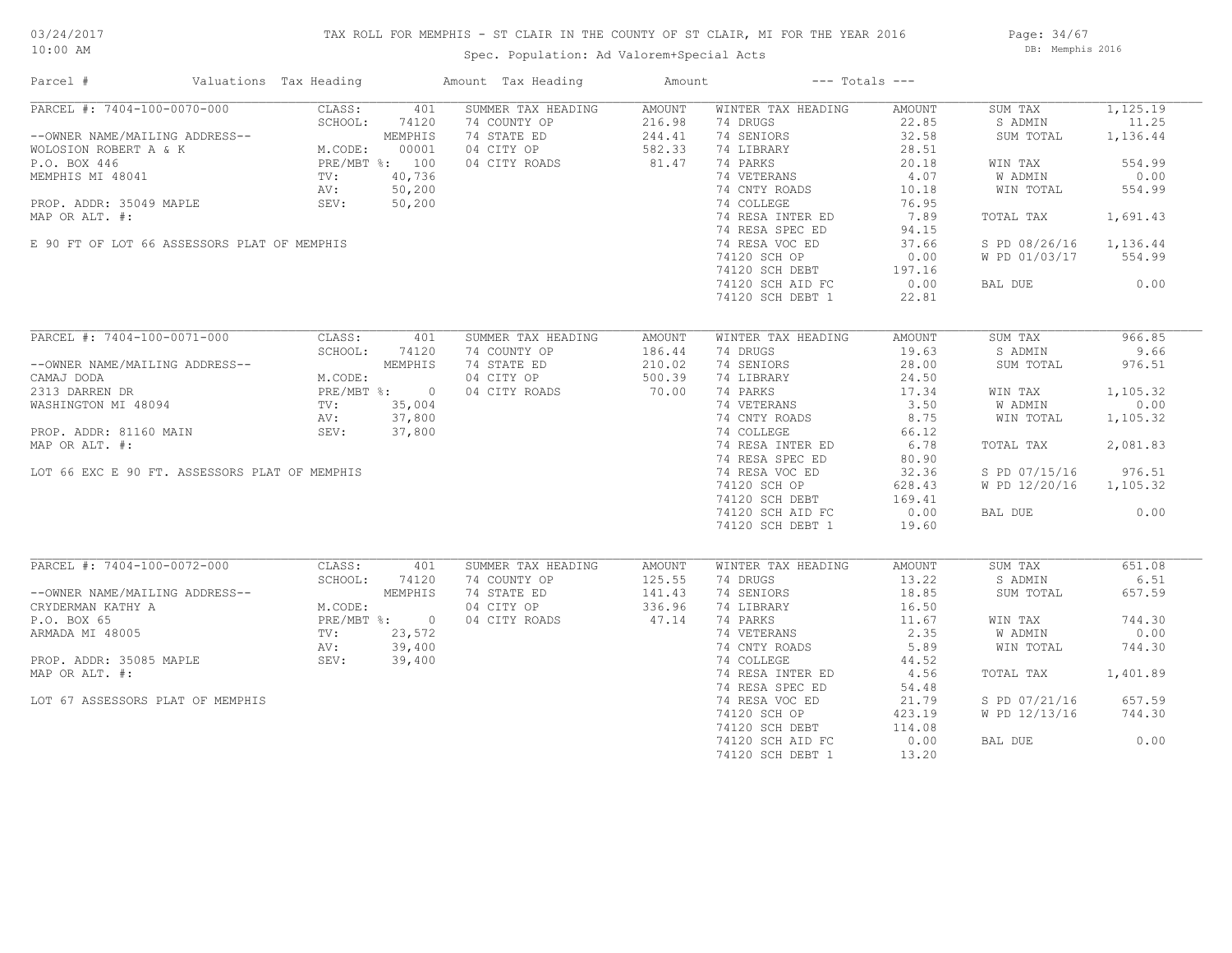## TAX ROLL FOR MEMPHIS - ST CLAIR IN THE COUNTY OF ST CLAIR, MI FOR THE YEAR 2016

Spec. Population: Ad Valorem+Special Acts

Page: 35/67 DB: Memphis 2016

| Parcel #                                                                                                                                                                                                                                           | Valuations Tax Heading |               |     | Amount Tax Heading                                                                                                                                                                                                                                                                                                                                                     | Amount | $---$ Totals $---$                        |                                        |                |          |
|----------------------------------------------------------------------------------------------------------------------------------------------------------------------------------------------------------------------------------------------------|------------------------|---------------|-----|------------------------------------------------------------------------------------------------------------------------------------------------------------------------------------------------------------------------------------------------------------------------------------------------------------------------------------------------------------------------|--------|-------------------------------------------|----------------------------------------|----------------|----------|
|                                                                                                                                                                                                                                                    |                        |               |     |                                                                                                                                                                                                                                                                                                                                                                        |        |                                           |                                        | SUM TAX        | 5.72     |
|                                                                                                                                                                                                                                                    |                        |               |     |                                                                                                                                                                                                                                                                                                                                                                        |        |                                           |                                        | S ADMIN        | 0.05     |
|                                                                                                                                                                                                                                                    |                        |               |     |                                                                                                                                                                                                                                                                                                                                                                        |        |                                           |                                        | SUM TOTAL      | 5.77     |
|                                                                                                                                                                                                                                                    |                        |               |     |                                                                                                                                                                                                                                                                                                                                                                        |        |                                           |                                        |                |          |
|                                                                                                                                                                                                                                                    |                        |               |     |                                                                                                                                                                                                                                                                                                                                                                        |        |                                           |                                        | WIN TAX        | 2.79     |
|                                                                                                                                                                                                                                                    |                        |               |     |                                                                                                                                                                                                                                                                                                                                                                        |        |                                           |                                        | W ADMIN        | 0.00     |
|                                                                                                                                                                                                                                                    |                        |               |     |                                                                                                                                                                                                                                                                                                                                                                        |        |                                           |                                        | WIN TOTAL      | 2.79     |
| PROP. ADDR: 81180 DURFEE AL WATER WAY SEV: 2,300                                                                                                                                                                                                   |                        |               |     |                                                                                                                                                                                                                                                                                                                                                                        |        |                                           |                                        |                |          |
| MAP OR ALT. #:                                                                                                                                                                                                                                     |                        |               |     |                                                                                                                                                                                                                                                                                                                                                                        |        |                                           |                                        | TOTAL TAX      | 8.56     |
|                                                                                                                                                                                                                                                    |                        |               |     |                                                                                                                                                                                                                                                                                                                                                                        |        |                                           |                                        |                |          |
| LOT 70 ASSESSORS PLAT OF MEMPHIS                                                                                                                                                                                                                   |                        |               |     |                                                                                                                                                                                                                                                                                                                                                                        |        |                                           |                                        | S PD 08/12/16  | 5.77     |
|                                                                                                                                                                                                                                                    |                        |               |     |                                                                                                                                                                                                                                                                                                                                                                        |        |                                           |                                        | W PD 12/12/16  | 2.79     |
|                                                                                                                                                                                                                                                    |                        |               |     |                                                                                                                                                                                                                                                                                                                                                                        |        |                                           |                                        |                |          |
|                                                                                                                                                                                                                                                    |                        |               |     |                                                                                                                                                                                                                                                                                                                                                                        |        |                                           |                                        |                | 0.00     |
|                                                                                                                                                                                                                                                    |                        |               |     |                                                                                                                                                                                                                                                                                                                                                                        |        |                                           |                                        | BAL DUE        |          |
|                                                                                                                                                                                                                                                    |                        |               |     |                                                                                                                                                                                                                                                                                                                                                                        |        |                                           |                                        |                |          |
|                                                                                                                                                                                                                                                    |                        |               |     |                                                                                                                                                                                                                                                                                                                                                                        |        |                                           |                                        |                |          |
| PARCEL #: 7404-100-0074-000                                                                                                                                                                                                                        |                        | CLASS: 401    |     | SUMMER TAX HEADING                                                                                                                                                                                                                                                                                                                                                     | AMOUNT | WINTER TAX HEADING                        | AMOUNT                                 | SUM TAX        | 862.28   |
| --OWNER NAME/MAILING ADDRESS--<br>BRUSCA MARY I M.CODE:<br>5393 SADDLEBAG LAKE ROAD PRE/MBT %: 100<br>LAKE WALES FL 33898 TV: 31,218<br>PROP. ADDR: 81180 DURFEE SEV: 39,500<br>MAR OR ALT.                                                        |                        | SCHOOL: 74120 |     | 74 COUNTY OP 166.28<br>74 STATE ED 187.30<br>04 CITY OP 446.27<br>04 CITY ROADS 62.43                                                                                                                                                                                                                                                                                  |        | 74 DRUGS                                  | 17.51                                  | S ADMIN        | 8.62     |
|                                                                                                                                                                                                                                                    |                        |               |     |                                                                                                                                                                                                                                                                                                                                                                        |        | 74 SENIORS                                | 24.97                                  | SUM TOTAL      | 870.90   |
|                                                                                                                                                                                                                                                    |                        |               |     |                                                                                                                                                                                                                                                                                                                                                                        |        | 74 LIBRARY                                | $\frac{21}{15.46}$<br>$\frac{2}{2}$ 12 |                |          |
|                                                                                                                                                                                                                                                    |                        |               |     | 04 CITY ROADS                                                                                                                                                                                                                                                                                                                                                          |        | 74 PARKS                                  |                                        | WIN TAX        | 425.31   |
|                                                                                                                                                                                                                                                    |                        |               |     |                                                                                                                                                                                                                                                                                                                                                                        |        | 74 VETERANS 3.12<br>74 CNTY ROADS 7.80    |                                        | <b>W ADMIN</b> | 0.00     |
|                                                                                                                                                                                                                                                    |                        |               |     |                                                                                                                                                                                                                                                                                                                                                                        |        |                                           |                                        | WIN TOTAL      | 425.31   |
|                                                                                                                                                                                                                                                    |                        |               |     |                                                                                                                                                                                                                                                                                                                                                                        |        | 74 COLLEGE                                | 58.97                                  |                |          |
| MAP OR ALT. #:                                                                                                                                                                                                                                     |                        |               |     |                                                                                                                                                                                                                                                                                                                                                                        |        | 74 COLLEGE 50.97<br>74 RESA INTER ED 6.05 |                                        | TOTAL TAX      | 1,296.21 |
|                                                                                                                                                                                                                                                    |                        |               |     |                                                                                                                                                                                                                                                                                                                                                                        |        | 74 RESA SPEC ED                           | 72.15                                  |                |          |
| LOT 71 ASSESSORS PLAT OF MEMPHIS                                                                                                                                                                                                                   |                        |               |     |                                                                                                                                                                                                                                                                                                                                                                        |        | 74 RESA VOC ED 28.86                      |                                        | S PD 08/12/16  | 870.90   |
|                                                                                                                                                                                                                                                    |                        |               |     |                                                                                                                                                                                                                                                                                                                                                                        |        | 74120 SCH OP                              | 0.00                                   | W PD 12/12/16  | 425.31   |
|                                                                                                                                                                                                                                                    |                        |               |     |                                                                                                                                                                                                                                                                                                                                                                        |        | 74120 SCH DEBT                            | 151.09                                 |                |          |
|                                                                                                                                                                                                                                                    |                        |               |     |                                                                                                                                                                                                                                                                                                                                                                        |        | 74120 SCH AID FC                          | 0.00                                   | BAL DUE        | 0.00     |
|                                                                                                                                                                                                                                                    |                        |               |     |                                                                                                                                                                                                                                                                                                                                                                        |        | 74120 SCH DEBT 1                          | 17.48                                  |                |          |
|                                                                                                                                                                                                                                                    |                        |               |     |                                                                                                                                                                                                                                                                                                                                                                        |        |                                           |                                        |                |          |
| PARCEL #: 7404-100-0075-000 CLASS:                                                                                                                                                                                                                 |                        |               | 402 | SUMMER TAX HEADING AMOUNT                                                                                                                                                                                                                                                                                                                                              |        | WINTER TAX HEADING                        | AMOUNT                                 | SUM TAX        | 12.24    |
|                                                                                                                                                                                                                                                    |                        |               |     |                                                                                                                                                                                                                                                                                                                                                                        |        |                                           |                                        | S ADMIN        | 0.12     |
|                                                                                                                                                                                                                                                    |                        |               |     |                                                                                                                                                                                                                                                                                                                                                                        |        |                                           |                                        | SUM TOTAL      | 12.36    |
| --OWNER NAME/MAILING ADDRESS--<br>SCHOOL: 74120<br>POWERS HOWARD & NINA<br>P.O. BOX 102<br>MEMPHIS MI 48041<br>PROP. ADDR: DURFEE VACANT<br>PROP. ADDR: DURFEE VACANT<br>PROP. ADDR: DURFEE VACANT<br>PROP. ADDR: DURFEE VACANT<br>SEV: 11,700<br> |                        |               |     | $\begin{tabular}{lllllllllllllllllllll} \hline 74 & \texttt{COUNTY OP} & & & & 2.36 & & 74 & \texttt{DRUGS} & & & 0.24 \\ 74 & \texttt{STATE ED} & & & 2.66 & & 74 & \texttt{SENIORS} & & 0.35 \\ 04 & \texttt{CITY OP} & & & 6.34 & & 74 & \texttt{LIBRARY} & & 0.31 \\ 04 & \texttt{CITY ROADS} & & & 0.88 & & 74 & \texttt{PARKS} & & 0.21 \\ \hline \end{tabular}$ |        |                                           |                                        |                |          |
|                                                                                                                                                                                                                                                    |                        |               |     |                                                                                                                                                                                                                                                                                                                                                                        |        |                                           |                                        | WIN TAX        | 5.98     |
|                                                                                                                                                                                                                                                    |                        |               |     |                                                                                                                                                                                                                                                                                                                                                                        |        | 74 VETERANS                               | 0.04                                   | W ADMIN        | 0.00     |
|                                                                                                                                                                                                                                                    |                        |               |     |                                                                                                                                                                                                                                                                                                                                                                        |        | 74 CNTY ROADS                             | 0.11                                   | WIN TOTAL      | 5.98     |
|                                                                                                                                                                                                                                                    |                        |               |     |                                                                                                                                                                                                                                                                                                                                                                        |        | 74 COLLEGE                                | 0.83                                   |                |          |
|                                                                                                                                                                                                                                                    |                        |               |     |                                                                                                                                                                                                                                                                                                                                                                        |        | 74 RESA INTER ED                          |                                        |                | 18.34    |
| MAP OR ALT. #:                                                                                                                                                                                                                                     |                        |               |     |                                                                                                                                                                                                                                                                                                                                                                        |        |                                           | 0.08                                   | TOTAL TAX      |          |
|                                                                                                                                                                                                                                                    |                        |               |     |                                                                                                                                                                                                                                                                                                                                                                        |        | 74 RESA SPEC ED                           | 1.02                                   |                |          |
| LOT 72 EXC N 66 FT THEREOF. ASSESSORS PLAT OF MEMPHIS                                                                                                                                                                                              |                        |               |     |                                                                                                                                                                                                                                                                                                                                                                        |        | 74 RESA VOC ED                            | 0.41                                   | S PD 07/28/16  | 12.36    |
|                                                                                                                                                                                                                                                    |                        |               |     |                                                                                                                                                                                                                                                                                                                                                                        |        | 74120 SCH OP                              | 0.00                                   | W PD 12/29/16  | 5.98     |
|                                                                                                                                                                                                                                                    |                        |               |     |                                                                                                                                                                                                                                                                                                                                                                        |        | 74120 SCH DEBT                            | 2.14                                   |                |          |
|                                                                                                                                                                                                                                                    |                        |               |     |                                                                                                                                                                                                                                                                                                                                                                        |        | 74120 SCH AID FC                          | 0.00                                   | BAL DUE        | 0.00     |
|                                                                                                                                                                                                                                                    |                        |               |     |                                                                                                                                                                                                                                                                                                                                                                        |        | 74120 SCH DEBT 1                          | 0.24                                   |                |          |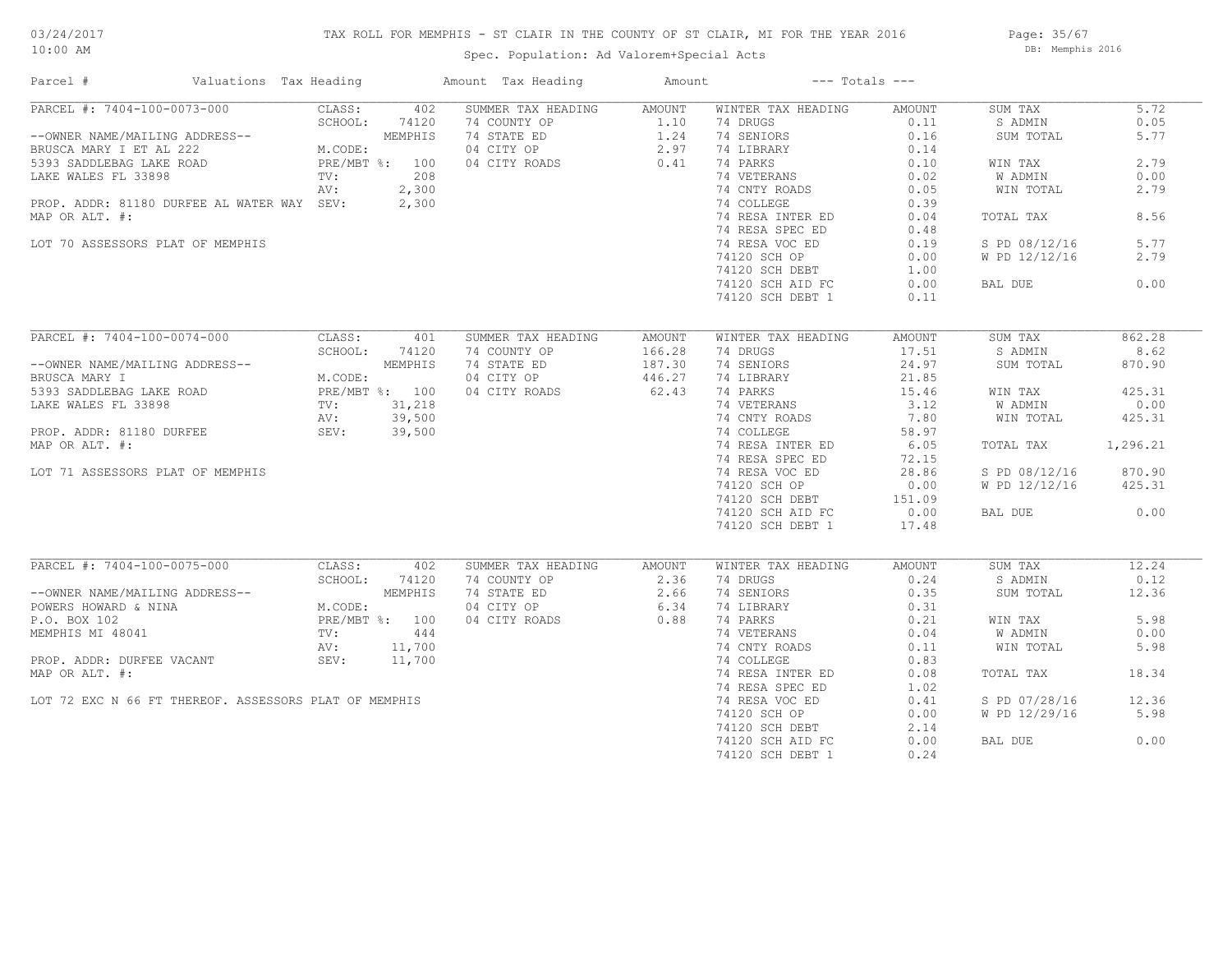## TAX ROLL FOR MEMPHIS - ST CLAIR IN THE COUNTY OF ST CLAIR, MI FOR THE YEAR 2016

Spec. Population: Ad Valorem+Special Acts

Page: 36/67 DB: Memphis 2016

| Parcel #                                                                                                                                                                                                                                           | Valuations Tax Heading |     | Amount Tax Heading                                                                                                                                                                                                                                   | Amount | $---$ Totals $---$                                                            |                  |                        |          |
|----------------------------------------------------------------------------------------------------------------------------------------------------------------------------------------------------------------------------------------------------|------------------------|-----|------------------------------------------------------------------------------------------------------------------------------------------------------------------------------------------------------------------------------------------------------|--------|-------------------------------------------------------------------------------|------------------|------------------------|----------|
| PARCEL #: 7404-100-0076-000                                                                                                                                                                                                                        | CLASS:                 | 401 | SUMMER TAX HEADING                                                                                                                                                                                                                                   | AMOUNT | WINTER TAX HEADING                                                            | AMOUNT           | SUM TAX                | 193.91   |
|                                                                                                                                                                                                                                                    |                        |     |                                                                                                                                                                                                                                                      |        | 74 DRUGS                                                                      |                  | S ADMIN                | 1.93     |
|                                                                                                                                                                                                                                                    |                        |     | --OWNER NAME/MAILING ADDRESS--<br>TURNER DWIGHT & FRANCES<br>P.O. BOX 436<br>MEMPHIS MI 48041<br>MEMPHIS MI 48041<br>MEMPHIS MI 48041<br>MEMPHIS MI 48041<br>MEMPHIS MI 48041<br>MEMPHIS MI 48041<br>MEMPHIS MI 48041<br>MEMPHIS MI 48041<br>MEMPHIS |        | 74 SENIORS                                                                    | $3.93$<br>$5.61$ | SUM TOTAL              | 195.84   |
|                                                                                                                                                                                                                                                    |                        |     |                                                                                                                                                                                                                                                      |        | 74 LIBRARY                                                                    | 4.91             |                        |          |
|                                                                                                                                                                                                                                                    |                        |     |                                                                                                                                                                                                                                                      |        | 74 PARKS                                                                      | 3.47             | WIN TAX                | 221.65   |
|                                                                                                                                                                                                                                                    |                        |     | $7,900$<br>$7,900$<br>$7,900$                                                                                                                                                                                                                        |        |                                                                               |                  | W ADMIN                | 0.00     |
|                                                                                                                                                                                                                                                    |                        |     |                                                                                                                                                                                                                                                      |        | 74 VETERANS 0.70<br>74 CNTY ROADS 1.75                                        |                  | WIN TOTAL              | 221.65   |
| PROP. ADDR: 81161 DURFEE SEV: 7,900                                                                                                                                                                                                                |                        |     |                                                                                                                                                                                                                                                      |        |                                                                               |                  |                        |          |
| MAP OR ALT. #:                                                                                                                                                                                                                                     |                        |     |                                                                                                                                                                                                                                                      |        | 74 COLLEGE 13.26<br>74 RESA INTER ED 1.36                                     |                  | TOTAL TAX              | 417.49   |
|                                                                                                                                                                                                                                                    |                        |     |                                                                                                                                                                                                                                                      |        | 74 RESA SPEC ED                                                               | 16.22            |                        |          |
|                                                                                                                                                                                                                                                    |                        |     |                                                                                                                                                                                                                                                      |        | 74 RESA SPEC ED<br>74 RESA VOC ED                                             |                  |                        |          |
| N 66 FT OF LOT 72 ASSESSORS PLAT OF MEMPHIS                                                                                                                                                                                                        |                        |     |                                                                                                                                                                                                                                                      |        |                                                                               | 6.49             | S PD 08/26/16          | 195.84   |
|                                                                                                                                                                                                                                                    |                        |     |                                                                                                                                                                                                                                                      |        | 74120 SCH OP<br>74120 SCH OP<br>74120 SCH DEBT 33.98<br>74120 SCH AID FC 0.00 |                  | W PD 02/10/17          | 221.65   |
|                                                                                                                                                                                                                                                    |                        |     |                                                                                                                                                                                                                                                      |        |                                                                               |                  |                        |          |
|                                                                                                                                                                                                                                                    |                        |     |                                                                                                                                                                                                                                                      |        |                                                                               |                  | BAL DUE 0.00           |          |
|                                                                                                                                                                                                                                                    |                        |     |                                                                                                                                                                                                                                                      |        | 74120 SCH DEBT 1                                                              | 3.93             |                        |          |
|                                                                                                                                                                                                                                                    |                        |     |                                                                                                                                                                                                                                                      |        |                                                                               |                  |                        |          |
| PARCEL #: 7404-100-0077-000                                                                                                                                                                                                                        | CLASS: 401             |     | SUMMER TAX HEADING                                                                                                                                                                                                                                   | AMOUNT | WINTER TAX HEADING                                                            | AMOUNT           | SUM TAX 1,097.06       |          |
| --OWNER NAME/MAILING ADDRESS--<br>BAERWOLF JOHN R<br>35125 BORDMAN PRE/MBT %: 100<br>MEMPHIS MI 48041 TV: 39,718<br>AV: 42,900                                                                                                                     | SCHOOL: 74120          |     | 74 COUNTY OP<br>74 STATE ED                                                                                                                                                                                                                          | 211.55 | 74 DRUGS                                                                      | 22.28            | S ADMIN                | 10.97    |
|                                                                                                                                                                                                                                                    |                        |     |                                                                                                                                                                                                                                                      | 238.30 | 74 SENIORS                                                                    | 31.77            | SUM TOTAL 1,108.03     |          |
|                                                                                                                                                                                                                                                    |                        |     | 04 CITY OP 567.78<br>04 CITY ROADS 79.43                                                                                                                                                                                                             |        | 74 LIBRARY 27.80<br>74 PARKS 19.67                                            |                  |                        |          |
|                                                                                                                                                                                                                                                    |                        |     | 04 CITY ROADS                                                                                                                                                                                                                                        |        |                                                                               |                  | WIN TAX                | 541.11   |
|                                                                                                                                                                                                                                                    |                        |     |                                                                                                                                                                                                                                                      |        |                                                                               |                  | W ADMIN                | 0.00     |
|                                                                                                                                                                                                                                                    |                        |     |                                                                                                                                                                                                                                                      |        |                                                                               |                  | WIN TOTAL              | 541.11   |
|                                                                                                                                                                                                                                                    |                        |     |                                                                                                                                                                                                                                                      |        |                                                                               |                  |                        |          |
|                                                                                                                                                                                                                                                    |                        |     |                                                                                                                                                                                                                                                      |        |                                                                               |                  | TOTAL TAX              | 1,649.14 |
|                                                                                                                                                                                                                                                    |                        |     |                                                                                                                                                                                                                                                      |        |                                                                               |                  |                        |          |
|                                                                                                                                                                                                                                                    |                        |     | MEMPHIS MI 48041<br>MEMPHIS MI 48041<br>MEMPHIS MI 48041<br>MEMPHIS MI 48041<br>MAP OR ALT. #:<br>S 117' OF E 115' OF LOT 73 EXC W 15' OF S 110' ASSESSORS PLAT OF MEMPHIS<br>MAP OR ALT. #:<br>S 117' OF E 115' OF LOT 73 EXC W 15' OF S 11         |        |                                                                               |                  | S PD 08/26/16 1,108.03 |          |
|                                                                                                                                                                                                                                                    |                        |     |                                                                                                                                                                                                                                                      |        | 74120 SCH OP                                                                  | 0.00             | W PD 01/03/17 541.11   |          |
|                                                                                                                                                                                                                                                    |                        |     |                                                                                                                                                                                                                                                      |        |                                                                               |                  |                        |          |
|                                                                                                                                                                                                                                                    |                        |     |                                                                                                                                                                                                                                                      |        | 74120 SCH DEBT<br>74120 SCH DEBT 192.23<br>74120 SCH AID FC 0.00              |                  | BAL DUE                | 0.00     |
|                                                                                                                                                                                                                                                    |                        |     |                                                                                                                                                                                                                                                      |        | 74120 SCH DEBT 1 22.24                                                        |                  |                        |          |
|                                                                                                                                                                                                                                                    |                        |     |                                                                                                                                                                                                                                                      |        |                                                                               |                  |                        |          |
| PARCEL #: 7404-100-0078-000                                                                                                                                                                                                                        | CLASS:                 | 401 | SUMMER TAX HEADING                                                                                                                                                                                                                                   | AMOUNT | WINTER TAX HEADING                                                            | AMOUNT           | SUM TAX                | 853.28   |
|                                                                                                                                                                                                                                                    | SCHOOL: 74120          |     |                                                                                                                                                                                                                                                      |        | 74 DRUGS                                                                      | 17.33            | S ADMIN                | 8.53     |
| SCHOOL: 74120<br>ROSS TIMOTHY MAILING ADDRESS--<br>ROSS TIMOTHY M.CODE: 00005<br>P.O. BOX 531<br>MEMPHIS MI 48041<br>MEMPHIS MI 48041<br>TV: 30,892<br>PROP. ADDR: 81061 DURFEE<br>PROP. ADDR: 81061 DURFEE<br>PROP. ADDR: 81061 DURFEE<br>SEV: 33 |                        |     | 74 COUNTY OP<br>74 STATE ED 185.35<br>04 CITY OP 441.61<br>04 CITY ROADS 61.78                                                                                                                                                                       |        | 74 SENIORS                                                                    | 24.71            | SUM TOTAL              | 861.81   |
|                                                                                                                                                                                                                                                    |                        |     |                                                                                                                                                                                                                                                      |        |                                                                               |                  |                        |          |
|                                                                                                                                                                                                                                                    |                        |     |                                                                                                                                                                                                                                                      |        | 74 LIBRARY<br>74 PARKS 15.30<br>74 PARKS 15.30                                |                  | WIN TAX                | 420.84   |
|                                                                                                                                                                                                                                                    |                        |     |                                                                                                                                                                                                                                                      |        |                                                                               | 3.08             | W ADMIN                | 0.00     |
|                                                                                                                                                                                                                                                    |                        |     |                                                                                                                                                                                                                                                      |        | 74 VETERANS<br>74 CNTY ROADS                                                  | 7.72             | WIN TOTAL              |          |
|                                                                                                                                                                                                                                                    |                        |     | MEMPHIS MI 48041<br>PROP. ADDR: 81061 DURFEE<br>MAP OR ALT. #:<br>S 100 FT OF N 141 FT OF E 85 FT OF LOT 73 ASSESSORS PLAT OF MEMPHIS                                                                                                                |        |                                                                               |                  |                        | 420.84   |
|                                                                                                                                                                                                                                                    |                        |     |                                                                                                                                                                                                                                                      |        | 74 COLLEGE                                                                    | 58.35            |                        |          |
|                                                                                                                                                                                                                                                    |                        |     |                                                                                                                                                                                                                                                      |        | 74 RESA INTER ED 5.98                                                         |                  | TOTAL TAX 1,282.65     |          |
|                                                                                                                                                                                                                                                    |                        |     |                                                                                                                                                                                                                                                      |        | 74 RESA SPEC ED                                                               | 71.40            |                        |          |
|                                                                                                                                                                                                                                                    |                        |     |                                                                                                                                                                                                                                                      |        | 74 RESA VOC ED 28.55                                                          |                  | S PD 08/31/16 861.81   |          |
|                                                                                                                                                                                                                                                    |                        |     |                                                                                                                                                                                                                                                      |        | 74120 SCH OP                                                                  | 0.00             | W PD 12/31/16          | 420.84   |
|                                                                                                                                                                                                                                                    |                        |     |                                                                                                                                                                                                                                                      |        | 74120 SCH DEBT                                                                | 149.51           |                        |          |
|                                                                                                                                                                                                                                                    |                        |     |                                                                                                                                                                                                                                                      |        | 74120 SCH AID FC                                                              | 0.00             | BAL DUE                | 0.00     |
|                                                                                                                                                                                                                                                    |                        |     |                                                                                                                                                                                                                                                      |        | 74120 SCH DEBT 1                                                              | 17.29            |                        |          |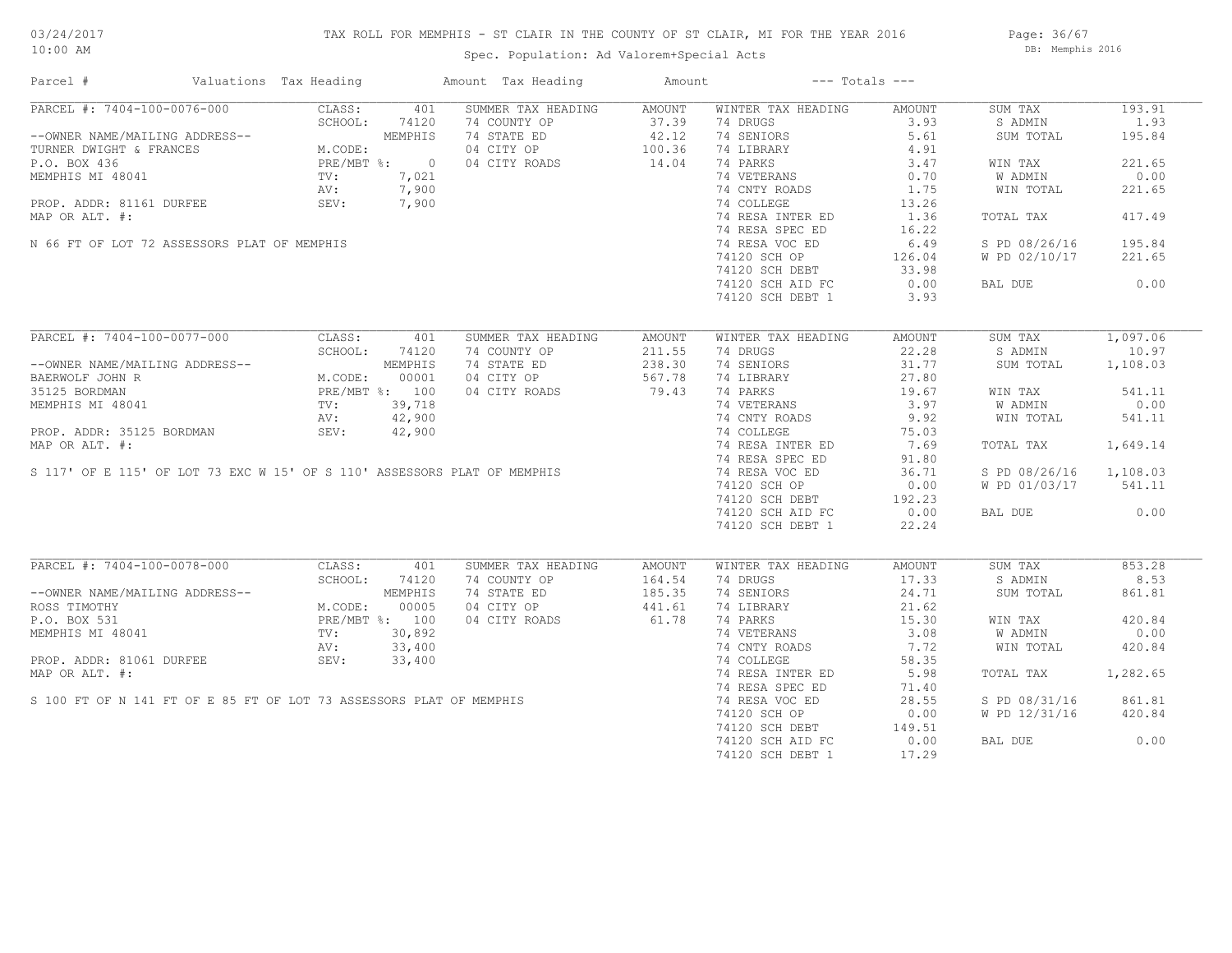Page: 37/67 DB: Memphis 2016

## Spec. Population: Ad Valorem+Special Acts

| Parcel #                                                                    | Valuations Tax Heading |                                                                                                                                                                                                                                                                                                                                                                                                                                                                                                                                               |                | Amount Tax Heading                                                                                                                                                | Amount | $---$ Totals $---$ |        |               |          |
|-----------------------------------------------------------------------------|------------------------|-----------------------------------------------------------------------------------------------------------------------------------------------------------------------------------------------------------------------------------------------------------------------------------------------------------------------------------------------------------------------------------------------------------------------------------------------------------------------------------------------------------------------------------------------|----------------|-------------------------------------------------------------------------------------------------------------------------------------------------------------------|--------|--------------------|--------|---------------|----------|
| PARCEL #: 7404-100-0078-100                                                 |                        | CLASS:                                                                                                                                                                                                                                                                                                                                                                                                                                                                                                                                        | 402            | SUMMER TAX HEADING                                                                                                                                                | AMOUNT | WINTER TAX HEADING | AMOUNT | SUM TAX       | 8.27     |
|                                                                             |                        | SCHOOL:                                                                                                                                                                                                                                                                                                                                                                                                                                                                                                                                       | 74120          | 74 COUNTY OP                                                                                                                                                      | 1.59   | 74 DRUGS           | 0.16   | S ADMIN       | 0.08     |
| --OWNER NAME/MAILING ADDRESS--                                              |                        | $\begin{minipage}{0.5\textwidth} \begin{minipage}{0.5\textwidth} \centering \textbf{D} \texttt{R} \texttt{ESS--} \end{minipage} \begin{minipage}{0.5\textwidth} \centering \begin{minipage}{0.5\textwidth} \centering \textbf{M.CODE:} \end{minipage} \begin{minipage}{0.5\textwidth} \centering \begin{minipage}{0.5\textwidth} \centering \centering \textbf{M.}) \end{minipage} \begin{minipage}{0.5\textwidth} \centering \centering \textbf{M.}) \end{minipage} \begin{minipage}{0.5\textwidth} \centering \centering \begin{minipage}{$ | MEMPHIS        | 74 STATE ED                                                                                                                                                       | 1.80   | 74 SENIORS         | 0.24   | SUM TOTAL     | 8.35     |
| POWERS HOWARD/NINA                                                          |                        |                                                                                                                                                                                                                                                                                                                                                                                                                                                                                                                                               |                | $\begin{array}{cc} 4.28 \\ 0.60 \end{array}$<br>04 CITY OP                                                                                                        |        | 74 LIBRARY         | 0.21   |               |          |
| 35080 MAPLE ROAD                                                            |                        |                                                                                                                                                                                                                                                                                                                                                                                                                                                                                                                                               | $\overline{0}$ | 04 CITY ROADS                                                                                                                                                     |        | 74 PARKS           | 0.14   | WIN TAX       | 9.41     |
| MEMPHIS MI 48041                                                            |                        | TV:                                                                                                                                                                                                                                                                                                                                                                                                                                                                                                                                           | 300            |                                                                                                                                                                   |        | 74 VETERANS        | 0.03   | W ADMIN       | 0.00     |
|                                                                             |                        | AV:                                                                                                                                                                                                                                                                                                                                                                                                                                                                                                                                           | 400            |                                                                                                                                                                   |        | 74 CNTY ROADS      | 0.07   | WIN TOTAL     | 9.41     |
| PROP. ADDR: DURFEE ST VACANT                                                |                        | SEV:                                                                                                                                                                                                                                                                                                                                                                                                                                                                                                                                          | 400            |                                                                                                                                                                   |        | 74 COLLEGE         | 0.56   |               |          |
| MAP OR ALT. #:                                                              |                        |                                                                                                                                                                                                                                                                                                                                                                                                                                                                                                                                               |                |                                                                                                                                                                   |        | 74 RESA INTER ED   | 0.05   | TOTAL TAX     | 17.76    |
|                                                                             |                        |                                                                                                                                                                                                                                                                                                                                                                                                                                                                                                                                               |                |                                                                                                                                                                   |        | 74 RESA SPEC ED    |        |               |          |
|                                                                             |                        |                                                                                                                                                                                                                                                                                                                                                                                                                                                                                                                                               |                |                                                                                                                                                                   |        |                    | 0.69   |               |          |
|                                                                             |                        |                                                                                                                                                                                                                                                                                                                                                                                                                                                                                                                                               |                | N 141' OF LOT 73 EXC E 85' OF S 100' & EXC W 50' OF S 73' ASSESOR'S PLAT OF MEMPHIS                                                                               |        | 74 RESA VOC ED     | 0.27   | S PD 07/06/16 | 8.35     |
|                                                                             |                        |                                                                                                                                                                                                                                                                                                                                                                                                                                                                                                                                               |                |                                                                                                                                                                   |        | 74120 SCH OP       | 5.38   | W PD 12/29/16 | 9.41     |
|                                                                             |                        |                                                                                                                                                                                                                                                                                                                                                                                                                                                                                                                                               |                |                                                                                                                                                                   |        | 74120 SCH DEBT     | 1.45   |               |          |
|                                                                             |                        |                                                                                                                                                                                                                                                                                                                                                                                                                                                                                                                                               |                |                                                                                                                                                                   |        | 74120 SCH AID FC   | 0.00   | BAL DUE       | 0.00     |
|                                                                             |                        |                                                                                                                                                                                                                                                                                                                                                                                                                                                                                                                                               |                |                                                                                                                                                                   |        | 74120 SCH DEBT 1   | 0.16   |               |          |
|                                                                             |                        |                                                                                                                                                                                                                                                                                                                                                                                                                                                                                                                                               |                |                                                                                                                                                                   |        |                    |        |               |          |
|                                                                             |                        |                                                                                                                                                                                                                                                                                                                                                                                                                                                                                                                                               |                | SUMMER TAX HEADING                                                                                                                                                | AMOUNT | WINTER TAX HEADING | AMOUNT | SUM TAX       | 638.93   |
|                                                                             |                        |                                                                                                                                                                                                                                                                                                                                                                                                                                                                                                                                               |                | 74 COUNTY OP                                                                                                                                                      | 123.21 | 74 DRUGS           | 12.97  | S ADMIN       | 6.38     |
|                                                                             |                        |                                                                                                                                                                                                                                                                                                                                                                                                                                                                                                                                               |                | 74 STATE ED                                                                                                                                                       | 138.79 | 74 SENIORS         | 18.50  | SUM TOTAL     | 645.31   |
|                                                                             |                        |                                                                                                                                                                                                                                                                                                                                                                                                                                                                                                                                               |                | 04 CITY OP                                                                                                                                                        | 330.67 | 74 LIBRARY         | 16.19  |               |          |
|                                                                             |                        |                                                                                                                                                                                                                                                                                                                                                                                                                                                                                                                                               |                | 04 CITY ROADS                                                                                                                                                     | 46.26  | 74 PARKS           | 11.45  | WIN TAX       | 730.40   |
|                                                                             |                        |                                                                                                                                                                                                                                                                                                                                                                                                                                                                                                                                               |                |                                                                                                                                                                   |        | 74 VETERANS        | 2.31   | W ADMIN       | 0.00     |
|                                                                             |                        |                                                                                                                                                                                                                                                                                                                                                                                                                                                                                                                                               |                |                                                                                                                                                                   |        | 74 CNTY ROADS      | 5.78   | WIN TOTAL     | 730.40   |
|                                                                             |                        |                                                                                                                                                                                                                                                                                                                                                                                                                                                                                                                                               |                |                                                                                                                                                                   |        |                    |        |               |          |
|                                                                             |                        |                                                                                                                                                                                                                                                                                                                                                                                                                                                                                                                                               |                |                                                                                                                                                                   |        | 74 COLLEGE         | 43.69  |               |          |
|                                                                             |                        |                                                                                                                                                                                                                                                                                                                                                                                                                                                                                                                                               |                |                                                                                                                                                                   |        | 74 RESA INTER ED   | 4.48   | TOTAL TAX     | 1,375.71 |
|                                                                             |                        |                                                                                                                                                                                                                                                                                                                                                                                                                                                                                                                                               |                |                                                                                                                                                                   |        | 74 RESA SPEC ED    | 53.46  |               |          |
|                                                                             |                        |                                                                                                                                                                                                                                                                                                                                                                                                                                                                                                                                               |                |                                                                                                                                                                   |        | 74 RESA VOC ED     | 21.38  | S PD 08/23/16 | 645.31   |
|                                                                             |                        |                                                                                                                                                                                                                                                                                                                                                                                                                                                                                                                                               |                |                                                                                                                                                                   |        | 74120 SCH OP       | 415.29 | W PD 02/10/17 | 730.40   |
|                                                                             |                        |                                                                                                                                                                                                                                                                                                                                                                                                                                                                                                                                               |                |                                                                                                                                                                   |        | 74120 SCH DEBT     | 111.95 |               |          |
|                                                                             |                        |                                                                                                                                                                                                                                                                                                                                                                                                                                                                                                                                               |                |                                                                                                                                                                   |        | 74120 SCH AID FC   | 0.00   | BAL DUE       | 0.00     |
|                                                                             |                        |                                                                                                                                                                                                                                                                                                                                                                                                                                                                                                                                               |                |                                                                                                                                                                   |        | 74120 SCH DEBT 1   | 12.95  |               |          |
|                                                                             |                        |                                                                                                                                                                                                                                                                                                                                                                                                                                                                                                                                               |                | $28,500$<br>$\cdot \cdot$ ".<br>E 55 FT OF W 65 FT OF S 110 FT OF LOT 73 ASSESSORS PLAT OF MEMPHIS                                                                |        |                    |        |               |          |
| PARCEL #: 7404-100-0080-000                                                 |                        | CLASS:                                                                                                                                                                                                                                                                                                                                                                                                                                                                                                                                        | 202            | SUMMER TAX HEADING                                                                                                                                                | AMOUNT | WINTER TAX HEADING | AMOUNT | SUM TAX       | 183.33   |
|                                                                             |                        | SCHOOL:                                                                                                                                                                                                                                                                                                                                                                                                                                                                                                                                       | 74120          | 74 COUNTY OP                                                                                                                                                      | 12.67  | 74 DRUGS           | 1.33   | S ADMIN       | 0.65     |
| --OWNER NAME/MAILING ADDRESS--                                              |                        |                                                                                                                                                                                                                                                                                                                                                                                                                                                                                                                                               | MEMPHIS        | 74 STATE ED                                                                                                                                                       | 14.28  | 74 SENIORS         | 1.90   | S INTRST      | 11.00    |
|                                                                             |                        | M.CODE:                                                                                                                                                                                                                                                                                                                                                                                                                                                                                                                                       |                | 04 CITY OP                                                                                                                                                        | 34.02  | 74 LIBRARY         | 1.66   | SUM TOTAL     | 194.98   |
|                                                                             |                        | PRE/MBT %: 0                                                                                                                                                                                                                                                                                                                                                                                                                                                                                                                                  |                | 04 CITY ROADS                                                                                                                                                     | 4.76   | 74 PARKS           | 1.17   |               |          |
| CHUCKS AUTO SURGEON, LLC<br>35065 BOARDMAN RD PRE/I<br>MEMPHIS MI 48041 TV: |                        |                                                                                                                                                                                                                                                                                                                                                                                                                                                                                                                                               | 2,380          | 6                                                                                                                                                                 | 33.60  | 74 VETERANS        | 0.23   | WIN TAX       | 75.09    |
|                                                                             |                        | AV:                                                                                                                                                                                                                                                                                                                                                                                                                                                                                                                                           | 9,000          | $4\overline{4}$                                                                                                                                                   | 42.00  | 74 CNTY ROADS      | 0.59   | W ADMIN       | 0.00     |
| PROP. ADDR: 35065 BORDMAN                                                   |                        | SEV:                                                                                                                                                                                                                                                                                                                                                                                                                                                                                                                                          | 9,000          | 01                                                                                                                                                                | 42.00  | 74 COLLEGE         | 4.49   | WIN TOTAL     | 75.09    |
|                                                                             |                        |                                                                                                                                                                                                                                                                                                                                                                                                                                                                                                                                               |                |                                                                                                                                                                   |        | 74 RESA INTER ED   | 0.46   |               |          |
|                                                                             |                        |                                                                                                                                                                                                                                                                                                                                                                                                                                                                                                                                               |                |                                                                                                                                                                   |        |                    |        |               | 270.07   |
|                                                                             |                        |                                                                                                                                                                                                                                                                                                                                                                                                                                                                                                                                               |                | PART OF LOT 73 DESCRIBE AS: BEG AT SW COR OF LOT 73; TH N 190 FT TH E 50 FT; TH S<br>80 FT; TH W 40 FT; TH S 110 FT; TH W 10 FT TO BEG. ASSESSORS PLAT OF MEMPHIS |        | 74 RESA SPEC ED    | 5.50   | TOTAL TAX     |          |
|                                                                             |                        |                                                                                                                                                                                                                                                                                                                                                                                                                                                                                                                                               |                |                                                                                                                                                                   |        | 74 RESA VOC ED     | 2.20   |               |          |
|                                                                             |                        |                                                                                                                                                                                                                                                                                                                                                                                                                                                                                                                                               |                |                                                                                                                                                                   |        | 74120 SCH OP       | 42.72  | BAL DUE       | 270.07   |
|                                                                             |                        |                                                                                                                                                                                                                                                                                                                                                                                                                                                                                                                                               |                |                                                                                                                                                                   |        | 74120 SCH DEBT     | 11.51  |               |          |
|                                                                             |                        |                                                                                                                                                                                                                                                                                                                                                                                                                                                                                                                                               |                |                                                                                                                                                                   |        | 74120 SCH AID FC   | 0.00   |               |          |
|                                                                             |                        |                                                                                                                                                                                                                                                                                                                                                                                                                                                                                                                                               |                |                                                                                                                                                                   |        | 74120 SCH DEBT 1   | 1.33   |               |          |
|                                                                             |                        |                                                                                                                                                                                                                                                                                                                                                                                                                                                                                                                                               |                |                                                                                                                                                                   |        |                    |        |               |          |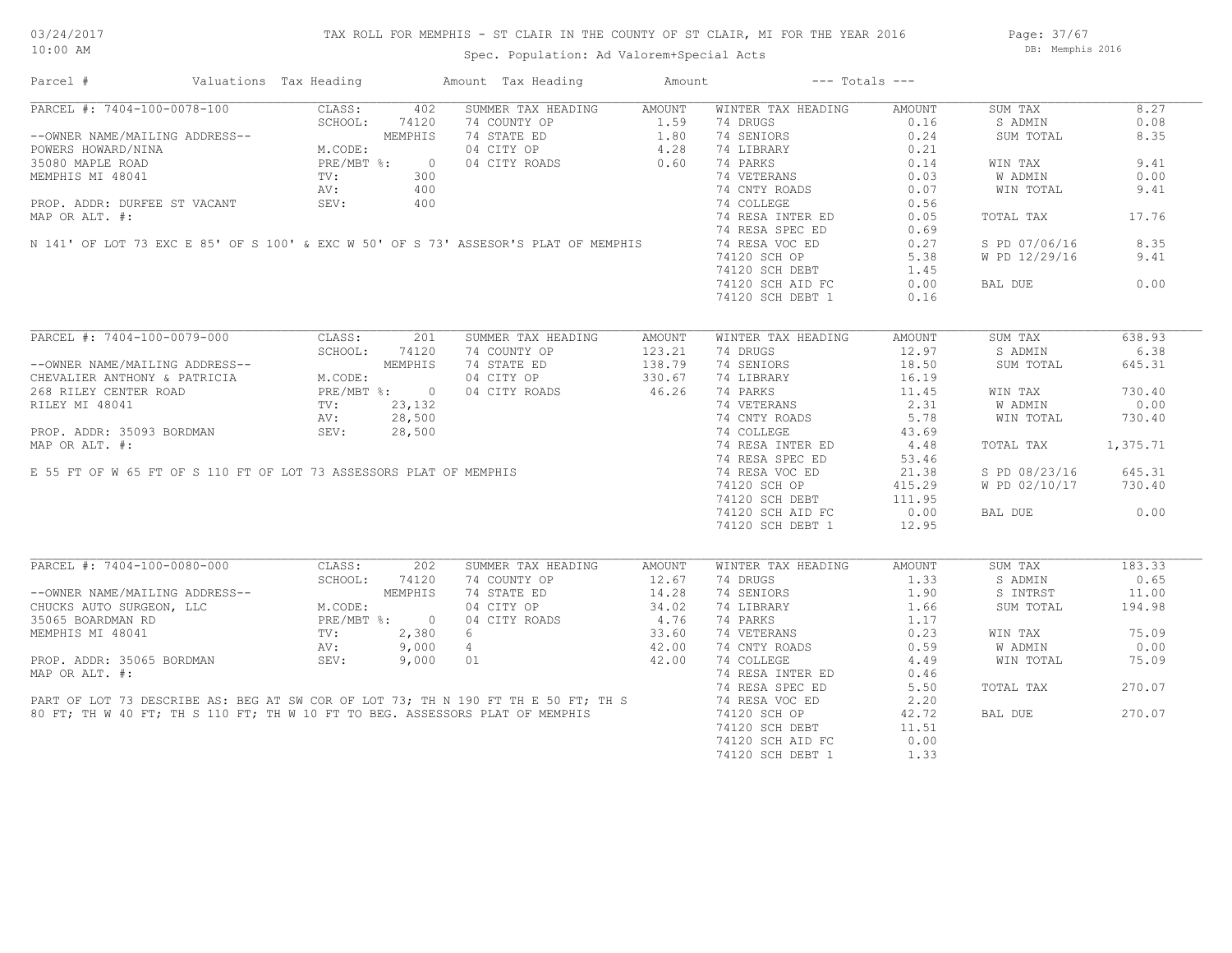## TAX ROLL FOR MEMPHIS - ST CLAIR IN THE COUNTY OF ST CLAIR, MI FOR THE YEAR 2016

Spec. Population: Ad Valorem+Special Acts

Page: 38/67 DB: Memphis 2016

| Parcel #                                                                                            | Valuations Tax Heading |         | Amount Tax Heading                                                                 | Amount |                    | $---$ Totals $---$ |               |          |
|-----------------------------------------------------------------------------------------------------|------------------------|---------|------------------------------------------------------------------------------------|--------|--------------------|--------------------|---------------|----------|
| PARCEL #: 7404-100-0081-000                                                                         | CLASS:                 | 401     | SUMMER TAX HEADING                                                                 | AMOUNT | WINTER TAX HEADING | AMOUNT             | SUM TAX       | 1,064.03 |
|                                                                                                     | SCHOOL:                | 74120   | 74 COUNTY OP                                                                       | 205.18 | 74 DRUGS           | 21.61              | S ADMIN       | 10.64    |
| --OWNER NAME/MAILING ADDRESS--                                                                      |                        | MEMPHIS | 74 STATE ED                                                                        | 231.13 | 74 SENIORS         | 30.81              | SUM TOTAL     | 1,074.67 |
| CROSS JAMES                                                                                         | M.CODE:                |         | 04 CITY OP                                                                         | 550.68 | 74 LIBRARY         | 26.96              |               |          |
| P.O. BOX 372                                                                                        | PRE/MBT %: 100         |         | 04 CITY ROADS                                                                      | 77.04  | 74 PARKS           | 19.08              | WIN TAX       | 524.82   |
| MEMPHIS MI 48041                                                                                    | TV:                    | 38,522  |                                                                                    |        | 74 VETERANS        | 3.85               | W ADMIN       | 0.00     |
|                                                                                                     | AV:                    | 46,100  |                                                                                    |        | 74 CNTY ROADS      | 9.63               | WIN TOTAL     | 524.82   |
| PROP. ADDR: 81100 DURFEE                                                                            | SEV:                   | 46,100  |                                                                                    |        | 74 COLLEGE         | 72.77              |               |          |
|                                                                                                     |                        |         |                                                                                    |        | 74 RESA INTER ED   | 7.46               |               | 1,599.49 |
| MAP OR ALT. #:                                                                                      |                        |         |                                                                                    |        |                    |                    | TOTAL TAX     |          |
|                                                                                                     |                        |         |                                                                                    |        | 74 RESA SPEC ED    | 89.03              |               |          |
| LOT 74 ASSESSORS PLAT OF MEMPHIS                                                                    |                        |         |                                                                                    |        | 74 RESA VOC ED     | 35.61              | S PD 12/15/16 | 1,074.67 |
|                                                                                                     |                        |         |                                                                                    |        | 74120 SCH OP       | 0.00               | W PD 02/02/17 | 524.82   |
|                                                                                                     |                        |         |                                                                                    |        | 74120 SCH DEBT     | 186.44             |               |          |
|                                                                                                     |                        |         |                                                                                    |        | 74120 SCH AID FC   | 0.00               | BAL DUE       | 0.00     |
|                                                                                                     |                        |         |                                                                                    |        | 74120 SCH DEBT 1   | 21.57              |               |          |
|                                                                                                     |                        |         |                                                                                    |        |                    |                    |               |          |
| PARCEL #: 7404-100-0084-001                                                                         | CLASS:                 | 401     | SUMMER TAX HEADING                                                                 | AMOUNT | WINTER TAX HEADING | AMOUNT             | SUM TAX       | 1,572.88 |
|                                                                                                     | SCHOOL:                | 74120   | 74 COUNTY OP                                                                       | 303.31 | 74 DRUGS           | 31.94              | S ADMIN       | 15.72    |
|                                                                                                     |                        |         | 74 STATE ED                                                                        | 341.66 | 74 SENIORS         | 45.55              | SUM TOTAL     | 1,588.60 |
|                                                                                                     |                        |         | 04 CITY OP                                                                         | 814.03 | 74 LIBRARY         | 39.86              |               |          |
|                                                                                                     |                        |         | 04 CITY ROADS                                                                      | 113.88 | 74 PARKS           | 28.21              | WIN TAX       | 775.81   |
|                                                                                                     |                        |         |                                                                                    |        | 74 VETERANS        | 5.69               | W ADMIN       | 0.00     |
|                                                                                                     |                        |         |                                                                                    |        |                    |                    |               |          |
|                                                                                                     | AV:                    | 62,000  |                                                                                    |        | 74 CNTY ROADS      | 14.23              | WIN TOTAL     | 775.81   |
| PROP. ADDR: 35181 BORDMAN                                                                           | SEV:                   | 62,000  |                                                                                    |        | 74 COLLEGE         | 107.57             |               |          |
| MAP OR ALT. #:                                                                                      |                        |         |                                                                                    |        | 74 RESA INTER ED   | 11.03              | TOTAL TAX     | 2,364.41 |
|                                                                                                     |                        |         |                                                                                    |        | 74 RESA SPEC ED    | 131.61             |               |          |
|                                                                                                     |                        |         | LOT 76 EXE E 68' OF N 58', LOT 78 EXC E 68' AND ALL OF LOTS 75 & 77 ASSESSORS PLAT |        | 74 RESA VOC ED     | 52.64              | S PD 08/29/16 | 1,588.60 |
| OF MEMPHIS                                                                                          |                        |         |                                                                                    |        | 74120 SCH OP       | 0.00               | W PD 02/09/17 | 775.81   |
|                                                                                                     |                        |         |                                                                                    |        | 74120 SCH DEBT     | 275.60             |               |          |
|                                                                                                     |                        |         |                                                                                    |        | 74120 SCH AID FC   | 0.00               | BAL DUE       | 0.00     |
|                                                                                                     |                        |         |                                                                                    |        | 74120 SCH DEBT 1   | 31.88              |               |          |
|                                                                                                     |                        |         |                                                                                    |        |                    |                    |               |          |
| PARCEL #: 7404-100-0085-000                                                                         | CLASS:                 | 401     | SUMMER TAX HEADING                                                                 | AMOUNT | WINTER TAX HEADING | AMOUNT             | SUM TAX       | 1,881.11 |
|                                                                                                     | SCHOOL:                | 74120   | 74 COUNTY OP                                                                       | 362.75 | 74 DRUGS           | 38.20              | S ADMIN       | 18.81    |
| --OWNER NAME/MAILING ADDRESS--<br>LAVERY JOSEPH P & LINDA R M.CODE:<br>35221 BORDMAN PRE/MBT %: 100 |                        |         | 74 STATE ED                                                                        | 408.61 | 74 SENIORS         | 54.48              | SUM TOTAL     | 1,899.92 |
|                                                                                                     |                        |         | 04 CITY OP                                                                         | 973.55 | 74 LIBRARY         | 47.67              |               |          |
|                                                                                                     |                        |         | 04 CITY ROADS                                                                      | 136.20 | 74 PARKS           | 33.73              | WIN TAX       | 927.85   |
| MEMPHIS MI 48041                                                                                    | TV:                    | 68,103  |                                                                                    |        | 74 VETERANS        | 6.81               | W ADMIN       | 0.00     |
|                                                                                                     | AV:                    | 72,700  |                                                                                    |        | 74 CNTY ROADS      | 17.02              | WIN TOTAL     | 927.85   |
| PROP. ADDR: 35221 BORDMAN SEV:                                                                      |                        |         |                                                                                    |        |                    |                    |               |          |
|                                                                                                     |                        | 72,700  |                                                                                    |        | 74 COLLEGE         | 128.65             |               |          |
| MAP OR ALT. #:                                                                                      |                        |         |                                                                                    |        | 74 RESA INTER ED   | 13.19              | TOTAL TAX     | 2,827.77 |
|                                                                                                     |                        |         |                                                                                    |        | 74 RESA SPEC ED    | 157.40             |               |          |
| E 68 FT OF LOTS 76 & 78 ASSESSORS PLAT OF MEMPHIS                                                   |                        |         |                                                                                    |        | 74 RESA VOC ED     | 62.96              | S PD 08/30/16 | 1,899.92 |
|                                                                                                     |                        |         |                                                                                    |        | 74120 SCH OP       | 0.00               | W PD 02/14/17 | 927.85   |
|                                                                                                     |                        |         |                                                                                    |        | 74120 SCH DEBT     | 329.61             |               |          |
|                                                                                                     |                        |         |                                                                                    |        | 74120 SCH AID FC   | 0.00               | BAL DUE       | 0.00     |
|                                                                                                     |                        |         |                                                                                    |        | 74120 SCH DEBT 1   | 38.13              |               |          |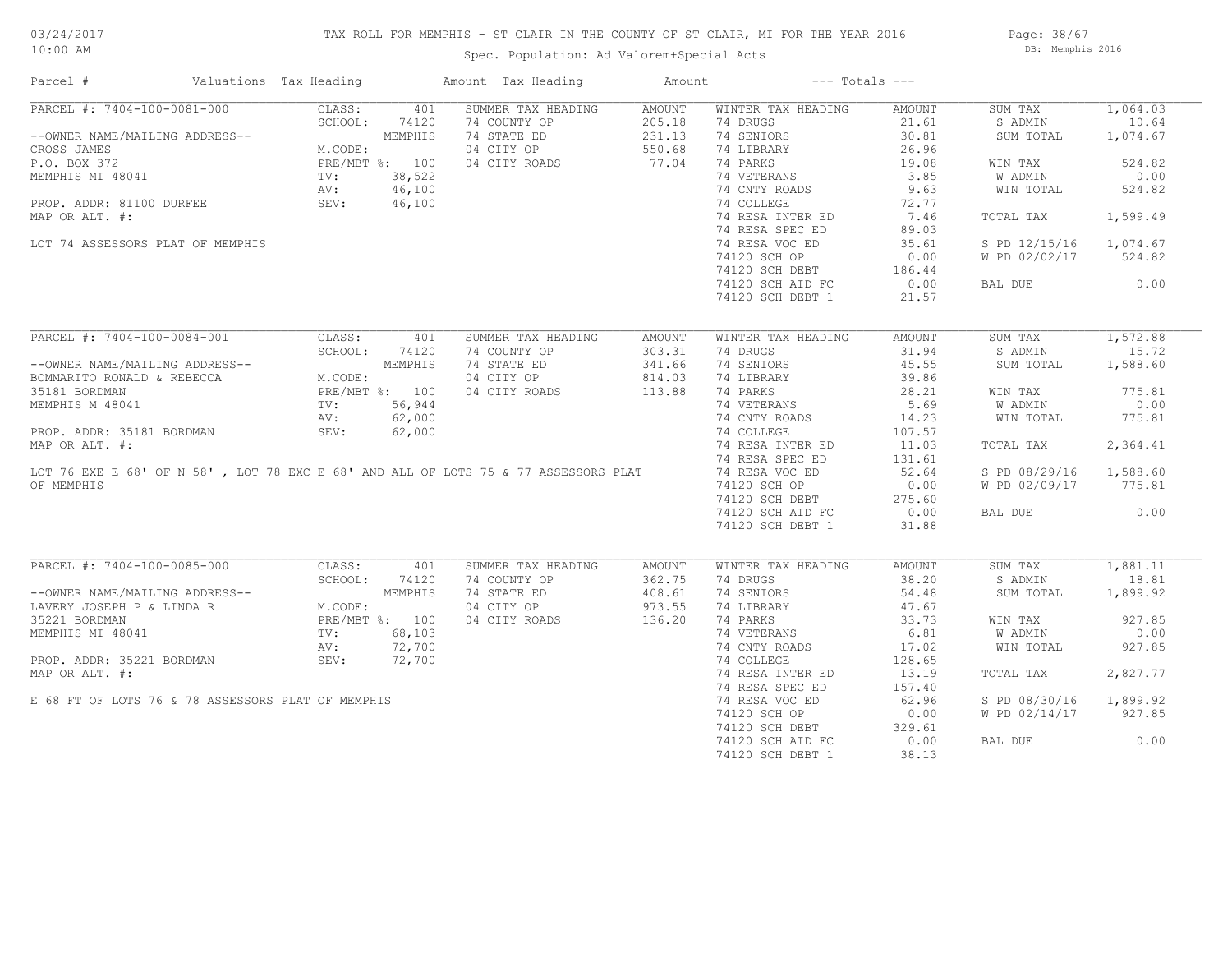## TAX ROLL FOR MEMPHIS - ST CLAIR IN THE COUNTY OF ST CLAIR, MI FOR THE YEAR 2016

Page: 39/67 DB: Memphis 2016

## Spec. Population: Ad Valorem+Special Acts

| Parcel #                                                                                                                   | Valuations Tax Heading |                                                                               | Amount Tax Heading | Amount | $---$ Totals $---$ |        |               |          |
|----------------------------------------------------------------------------------------------------------------------------|------------------------|-------------------------------------------------------------------------------|--------------------|--------|--------------------|--------|---------------|----------|
| PARCEL #: 7404-100-0086-000                                                                                                |                        | CLASS:<br>401                                                                 | SUMMER TAX HEADING | AMOUNT | WINTER TAX HEADING | AMOUNT | SUM TAX       | 829.30   |
|                                                                                                                            |                        | SCHOOL:<br>74120                                                              | 74 COUNTY OP       | 159.92 | 74 DRUGS           | 16.84  | S ADMIN       | 8.29     |
| --OWNER NAME/MAILING ADDRESS--                                                                                             |                        | MEMPHIS                                                                       | 74 STATE ED        | 180.14 | 74 SENIORS         | 24.01  | S INTRST      | 49.76    |
| DIAZ JUSTEN & CARPO PATRICIA                                                                                               |                        | M.CODE:<br>M.CODE:                                                            | 04 CITY OP         | 429.20 | 74 LIBRARY         | 21.01  | SUM TOTAL     | 887.35   |
| 35241 BORDMAN                                                                                                              |                        | PRE/MBT %: 100<br>TV: 30,024<br>AV: 34,300                                    | 04 CITY ROADS      | 60.04  | 74 PARKS           | 14.87  |               |          |
| MEMPHIS MI 48041                                                                                                           |                        |                                                                               |                    |        | 74 VETERANS        | 3.00   | WIN TAX       | 409.01   |
|                                                                                                                            |                        |                                                                               |                    |        | 74 CNTY ROADS      | 7.50   | W ADMIN       | 0.00     |
| PROP. ADDR: 35241 BORDMAN SEV:                                                                                             |                        | 34,300                                                                        |                    |        | 74 COLLEGE         | 56.71  | WIN TOTAL     | 409.01   |
| MAP OR ALT. #:                                                                                                             |                        |                                                                               |                    |        | 74 RESA INTER ED   | 5.81   |               |          |
|                                                                                                                            |                        |                                                                               |                    |        | 74 RESA SPEC ED    | 69.39  | TOTAL TAX     | 1,296.36 |
| LOT 79 ASSESSORS PLAT OF MEMPHIS                                                                                           |                        |                                                                               |                    |        | 74 RESA VOC ED     | 27.75  |               |          |
|                                                                                                                            |                        |                                                                               |                    |        |                    |        |               |          |
|                                                                                                                            |                        |                                                                               |                    |        | 74120 SCH OP       | 0.00   | BAL DUE       | 1,296.36 |
|                                                                                                                            |                        |                                                                               |                    |        | 74120 SCH DEBT     | 145.31 |               |          |
|                                                                                                                            |                        |                                                                               |                    |        | 74120 SCH AID FC   | 0.00   |               |          |
|                                                                                                                            |                        |                                                                               |                    |        | 74120 SCH DEBT 1   | 16.81  |               |          |
|                                                                                                                            |                        |                                                                               |                    |        |                    |        |               |          |
| PARCEL #: 7404-100-0087-000                                                                                                |                        | CLASS:<br>401                                                                 | SUMMER TAX HEADING | AMOUNT | WINTER TAX HEADING | AMOUNT | SUM TAX       | 822.81   |
|                                                                                                                            |                        | SCHOOL:<br>74120                                                              | 74 COUNTY OP       | 158.67 | 74 DRUGS           | 16.71  | S ADMIN       | 8.22     |
| --OWNER NAME/MAILING ADDRESS--                                                                                             |                        |                                                                               | 74 STATE ED        | 178.73 | 74 SENIORS         | 23.83  | SUM TOTAL     | 831.03   |
| CROFF ADAM & REBECCA                                                                                                       |                        | ADDRESS--<br>MEMPHIS<br>M.CODE:<br>PRE/MBT %: 100<br>TV: 29,789<br>AV: 32,200 | 04 CITY OP         | 425.84 | 74 LIBRARY         | 20.85  |               |          |
| 35285 BORDMAN                                                                                                              |                        |                                                                               | 04 CITY ROADS      | 59.57  | 74 PARKS           | 14.75  | WIN TAX       | 405.82   |
| MEMPHIS MI 48041                                                                                                           |                        |                                                                               |                    |        | 74 VETERANS        | 2.97   | W ADMIN       | 0.00     |
|                                                                                                                            |                        |                                                                               |                    |        | 74 CNTY ROADS      | 7.44   | WIN TOTAL     | 405.82   |
| PROP. ADDR: 35285 BORDMAN                                                                                                  |                        | SEV: 32,200                                                                   |                    |        | 74 COLLEGE         | 56.27  |               |          |
| MAP OR ALT. #:                                                                                                             |                        |                                                                               |                    |        | 74 RESA INTER ED   | 5.77   | TOTAL TAX     | 1,236.85 |
|                                                                                                                            |                        |                                                                               |                    |        | 74 RESA SPEC ED    |        |               |          |
|                                                                                                                            |                        |                                                                               |                    |        |                    | 68.85  |               |          |
| LOT 80 ASSESSORS PLAT OF MEMPHIS                                                                                           |                        |                                                                               |                    |        | 74 RESA VOC ED     | 27.53  | S PD 08/26/16 | 831.03   |
|                                                                                                                            |                        |                                                                               |                    |        | 74120 SCH OP       | 0.00   | W PD 01/13/17 | 405.82   |
|                                                                                                                            |                        |                                                                               |                    |        | 74120 SCH DEBT     | 144.17 |               |          |
|                                                                                                                            |                        |                                                                               |                    |        | 74120 SCH AID FC   | 0.00   | BAL DUE       | 0.00     |
|                                                                                                                            |                        |                                                                               |                    |        | 74120 SCH DEBT 1   | 16.68  |               |          |
|                                                                                                                            |                        |                                                                               |                    |        |                    |        |               |          |
| PARCEL #: 7404-100-0088-000                                                                                                |                        | CLASS:<br>401                                                                 | SUMMER TAX HEADING | AMOUNT | WINTER TAX HEADING | AMOUNT | SUM TAX       | 1,238.37 |
|                                                                                                                            |                        | SCHOOL:<br>74120                                                              | 74 COUNTY OP       | 238.80 | 74 DRUGS           | 25.15  | S ADMIN       | 12.38    |
|                                                                                                                            |                        | MEMPHIS                                                                       | 74 STATE ED        | 269.00 | 74 SENIORS         | 35.86  | SUM TOTAL     | 1,250.75 |
|                                                                                                                            |                        | M.CODE:                                                                       | 04 CITY OP         | 640.91 | 74 LIBRARY         | 31.38  |               |          |
|                                                                                                                            |                        | PRE/MBT %: 100                                                                | 04 CITY ROADS      | 89.66  | 74 PARKS           | 22.21  | WIN TAX       | 610.80   |
|                                                                                                                            |                        | 44,834                                                                        |                    |        | 74 VETERANS        | 4.48   | W ADMIN       | 0.00     |
| --OWNER NAME/MAILING ADDRESS--<br>CHRISTOPHER NICHOLAS A M.CODE<br>81081 COLE STREET PRE/MB<br>MEMPHIS MI 48041 TV:<br>AV: |                        | 48,300                                                                        |                    |        | 74 CNTY ROADS      | 11.20  | WIN TOTAL     | 610.80   |
| PROP. ADDR: 81081 COLE                                                                                                     |                        | SEV:<br>48,300                                                                |                    |        | 74 COLLEGE         | 84.69  |               |          |
| MAP OR ALT. #:                                                                                                             |                        |                                                                               |                    |        | 74 RESA INTER ED   | 8.68   | TOTAL TAX     | 1,861.55 |
|                                                                                                                            |                        |                                                                               |                    |        | 74 RESA SPEC ED    | 103.62 |               |          |
| S 75 FT OF LOT 81 ASSESSORS PLAT OF MEMPHIS                                                                                |                        |                                                                               |                    |        | 74 RESA VOC ED     | 41.44  | S PD 08/31/16 | 1,250.75 |
|                                                                                                                            |                        |                                                                               |                    |        | 74120 SCH OP       | 0.00   | W PD 01/09/17 | 610.80   |
|                                                                                                                            |                        |                                                                               |                    |        | 74120 SCH DEBT     | 216.99 |               |          |
|                                                                                                                            |                        |                                                                               |                    |        | 74120 SCH AID FC   | 0.00   | BAL DUE       | 0.00     |
|                                                                                                                            |                        |                                                                               |                    |        |                    |        |               |          |
|                                                                                                                            |                        |                                                                               |                    |        | 74120 SCH DEBT 1   | 25.10  |               |          |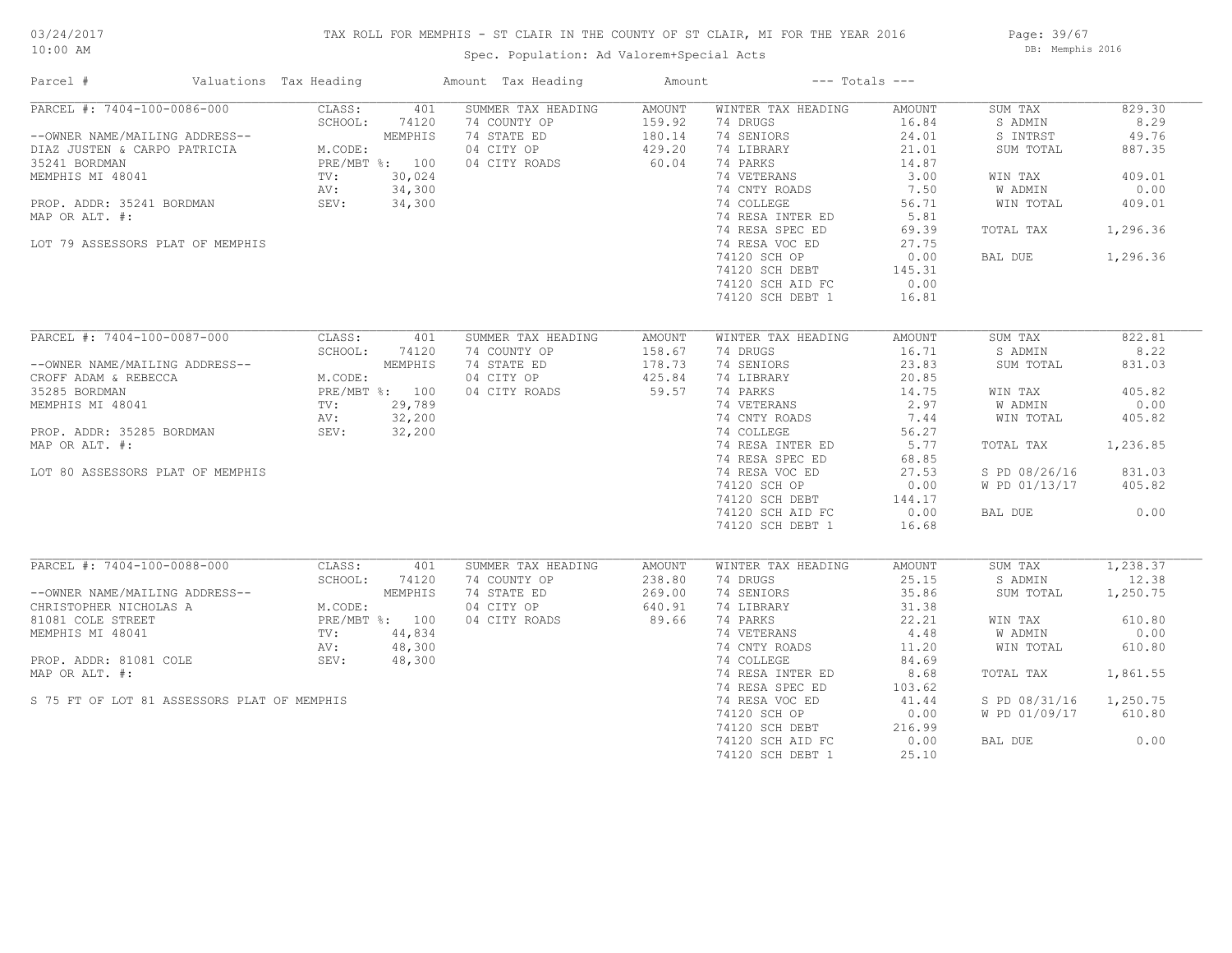Page: 40/67 DB: Memphis 2016

Spec. Population: Ad Valorem+Special Acts

| Parcel #                                                                                                                                                                                                                          |                                                                                                                        | Valuations Tax Heading                                                           |                                                                | Amount Tax Heading                                                                                              | Amount                                        |                                                                                                                                                                                                                                                         | $---$ Totals $---$                                                                                                               |                                                                                                                              |                                                                                                           |
|-----------------------------------------------------------------------------------------------------------------------------------------------------------------------------------------------------------------------------------|------------------------------------------------------------------------------------------------------------------------|----------------------------------------------------------------------------------|----------------------------------------------------------------|-----------------------------------------------------------------------------------------------------------------|-----------------------------------------------|---------------------------------------------------------------------------------------------------------------------------------------------------------------------------------------------------------------------------------------------------------|----------------------------------------------------------------------------------------------------------------------------------|------------------------------------------------------------------------------------------------------------------------------|-----------------------------------------------------------------------------------------------------------|
| PARCEL #: 7404-100-0089-000<br>--OWNER NAME/MAILING ADDRESS--<br>DAVENPORT KELLY L<br>81095 COLE<br>MEMPHIS MI 48041<br>PROP. ADDR: 81095 COLE<br>MAP OR ALT. #:<br>N 75 FT OF S 150 FT OF LOT 81 ASSESSORS PLAT OF MEMPHIS       | $\begin{array}{cc} \text{L} & \text{L} \\ \text{PR} & \text{PR} \\ \text{TV:} \\ \text{AV:} \\ \text{SFT} \end{array}$ | CLASS:<br>SCHOOL:<br>M.CODE:<br>PRE/MBT %: 0                                     | 401<br>74120<br>MEMPHIS<br>00001<br>42,727<br>46,300<br>46,300 | SUMMER TAX HEADING<br>74 COUNTY OP<br>74 STATE ED<br>04 CITY OP<br>04 CITY ROADS                                | AMOUNT<br>227.58<br>256.36<br>610.79<br>85.45 | WINTER TAX HEADING<br>74 DRUGS<br>74 SENIORS<br>74 LIBRARY<br>74 PARKS<br>74 VETERANS<br>74 CNTY ROADS<br>74 COLLEGE<br>74 RESA INTER ED<br>74 RESA SPEC ED<br>74 RESA VOC ED<br>74120 SCH OP<br>74120 SCH DEBT<br>74120 SCH AID FC                     | AMOUNT<br>23.96<br>34.18<br>29.90<br>21.16<br>4.27<br>10.68<br>80.71<br>8.28<br>98.75<br>39.50<br>767.08<br>206.79<br>0.00       | SUM TAX<br>S ADMIN<br>SUM TOTAL<br>WIN TAX<br>W ADMIN<br>WIN TOTAL<br>TOTAL TAX<br>S PD 08/26/16<br>W PD 01/03/17<br>BAL DUE | 1,180.18<br>11.80<br>1,191.98<br>1,349.18<br>0.00<br>1,349.18<br>2,541.16<br>1,191.98<br>1,349.18<br>0.00 |
|                                                                                                                                                                                                                                   |                                                                                                                        |                                                                                  |                                                                |                                                                                                                 |                                               | 74120 SCH DEBT 1                                                                                                                                                                                                                                        | 23.92                                                                                                                            |                                                                                                                              |                                                                                                           |
| PARCEL #: 7404-100-0090-000<br>--OWNER NAME/MAILING ADDRESS--<br>CUSUMANO EVAN T<br>81121 COLE<br>MEMPHIS MI 48041<br>PROP. ADDR: 81121 COLE<br>MAP OR ALT. #:<br>LOT 81 EXC N 63.75 FT & EXC S 150 FT. ASSESSORS PLAT OF MEMPHIS |                                                                                                                        | CLASS:<br>SCHOOL:<br>M.CODE:<br>PRE/MBT %: 100<br>$\texttt{TV}$ :<br>AV:<br>SEV: | 401<br>74120<br>MEMPHIS<br>00001<br>34,302<br>37,200<br>37,200 | SUMMER TAX HEADING<br>74 COUNTY OP<br>74 STATE ED<br>04 CITY OP<br>04 CITY ROADS                                | AMOUNT<br>182.70<br>205.81<br>490.35<br>68.60 | WINTER TAX HEADING<br>74 DRUGS<br>74 SENIORS<br>74 LIBRARY<br>74 PARKS<br>74 VETERANS<br>74 CNTY ROADS<br>74 COLLEGE<br>74 RESA INTER ED<br>74 RESA SPEC ED<br>74 RESA VOC ED<br>74120 SCH OP<br>74120 SCH DEBT<br>74120 SCH AID FC<br>74120 SCH DEBT 1 | AMOUNT<br>19.24<br>27.44<br>24.01<br>16.99<br>3.43<br>8.57<br>64.79<br>6.64<br>79.28<br>31.71<br>0.00<br>166.02<br>0.00<br>19.20 | SUM TAX<br>S ADMIN<br>SUM TOTAL<br>WIN TAX<br>W ADMIN<br>WIN TOTAL<br>TOTAL TAX<br>S PD 08/26/16<br>W PD 01/03/17<br>BAL DUE | 947.46<br>9.47<br>956.93<br>467.32<br>0.00<br>467.32<br>1,424.25<br>956.93<br>467.32<br>0.00              |
| PARCEL #: 7404-100-0091-000<br>--OWNER NAME/MAILING ADDRESS--<br>TITUS SUZANNE<br>81165 COLE<br>MEMPHIS MI 48041<br>PROP. ADDR: 81165 COLE<br>MAP OR ALT. #:<br>N 63.75 FT OF LOT 81 ASSESSORS PLAT OF MEMPHIS                    |                                                                                                                        | CLASS:<br>SCHOOL:<br>M.CODE:<br>PRE/MBT %: 100<br>TV:<br>AV:<br>SEV:             | 401<br>74120<br>MEMPHIS<br>00001<br>32,597<br>37,400<br>37,400 | SUMMER TAX HEADING<br>74 COUNTY OP<br>74 STATE ED<br>04 CITY OP<br>04 CITY ROADS<br>$\frac{3}{7}$<br>400<br>400 | AMOUNT<br>173.62<br>195.58<br>465.98<br>65.19 | WINTER TAX HEADING<br>74 DRUGS<br>74 SENIORS<br>74 LIBRARY<br>74 PARKS<br>74 VETERANS<br>74 CNTY ROADS<br>74 COLLEGE<br>74 RESA INTER ED<br>74 RESA SPEC ED<br>74 RESA VOC ED<br>74120 SCH OP<br>74120 SCH DEBT<br>74120 SCH AID FC<br>74120 SCH DEBT 1 | AMOUNT<br>18.28<br>26.07<br>22.81<br>16.14<br>3.25<br>8.14<br>61.57<br>6.31<br>75.34<br>30.13<br>0.00<br>157.76<br>0.00<br>18.25 | SUM TAX<br>S ADMIN<br>SUM TOTAL<br>WIN TAX<br>W ADMIN<br>WIN TOTAL<br>TOTAL TAX<br>S PD 08/26/16<br>W PD 01/03/17<br>BAL DUE | 900.37<br>9.00<br>909.37<br>444.05<br>0.00<br>444.05<br>1,353.42<br>909.37<br>444.05<br>0.00              |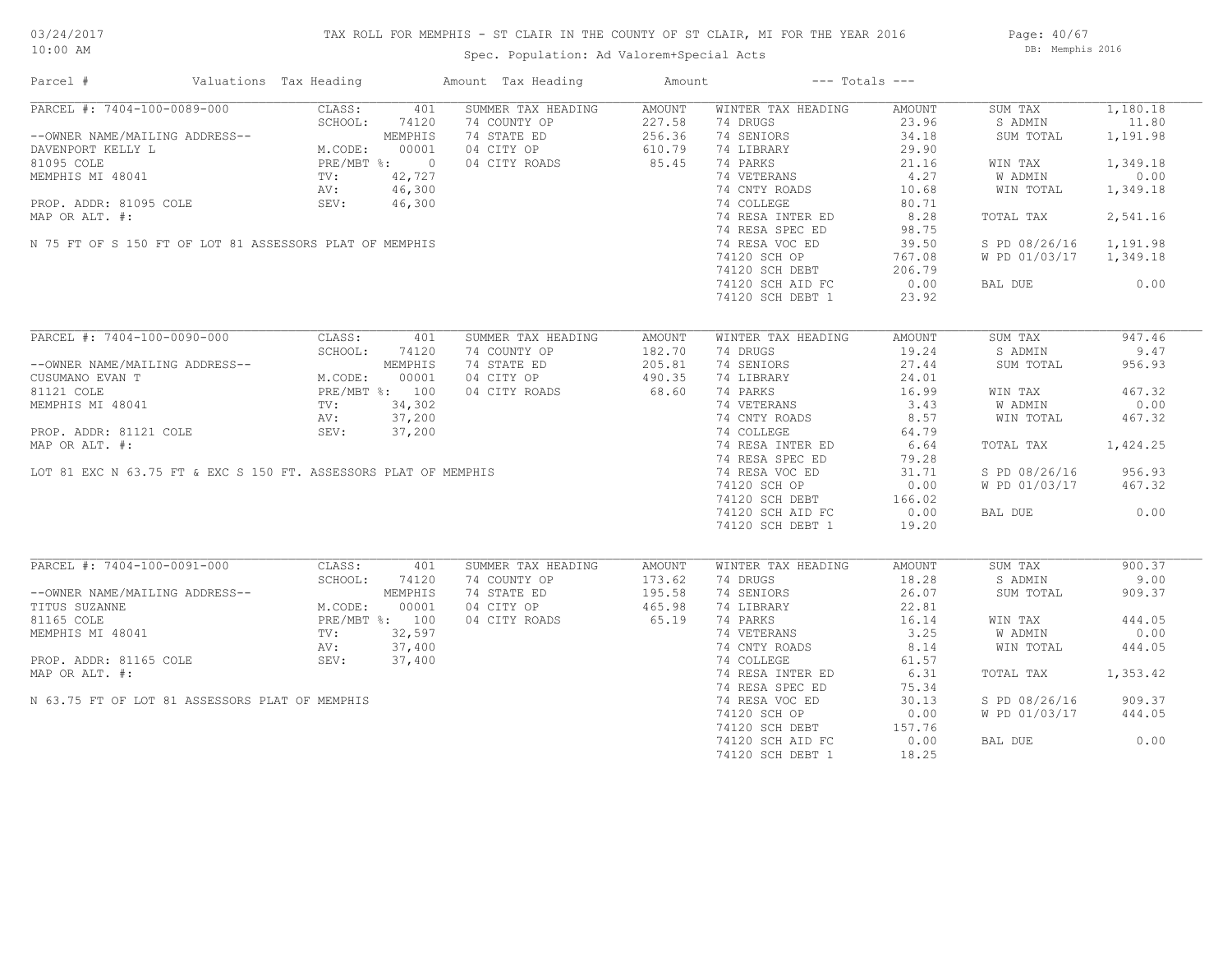Page: 41/67 DB: Memphis 2016

| Parcel #                                                                                                                                                                                                | Valuations Tax Heading |               | Amount Tax Heading                                                                                                                                                                                                         | Amount                 | $---$ Totals $---$                        |        |                        |          |
|---------------------------------------------------------------------------------------------------------------------------------------------------------------------------------------------------------|------------------------|---------------|----------------------------------------------------------------------------------------------------------------------------------------------------------------------------------------------------------------------------|------------------------|-------------------------------------------|--------|------------------------|----------|
| PARCEL #: 7404-100-0092-000                                                                                                                                                                             | CLASS:                 | 401           | SUMMER TAX HEADING                                                                                                                                                                                                         | AMOUNT                 | WINTER TAX HEADING                        | AMOUNT | SUM TAX                | 1,044.44 |
|                                                                                                                                                                                                         |                        |               | 74 COUNTY OP                                                                                                                                                                                                               | 201.41                 | 74 DRUGS                                  | 21.21  | S ADMIN                | 10.44    |
| --OWNER NAME/MAILING ADDRESS--<br>--OWNER NAME/MAILING ADDRESS--<br>JELINEK CHRISTOPHER/MARY BETH M.CODE: 00001<br>35750 PRATT MEMPHIS MI 48041 TV: 37,813<br>NEMPHIS MI 48041 TV: 37,813<br>AV: 40,200 |                        |               | 74 STATE ED                                                                                                                                                                                                                | 226.87                 | 74 SENIORS                                | 30.25  | SUM TOTAL              | 1,054.88 |
|                                                                                                                                                                                                         |                        |               | 04 CITY OP 540.54<br>04 CITY ROADS 75.62                                                                                                                                                                                   |                        | 74 LIBRARY                                | 26.46  |                        |          |
|                                                                                                                                                                                                         |                        |               |                                                                                                                                                                                                                            |                        | 74 PARKS                                  | 18.73  | WIN TAX                | 1,194.01 |
|                                                                                                                                                                                                         |                        |               |                                                                                                                                                                                                                            |                        |                                           | 3.78   |                        | 0.00     |
|                                                                                                                                                                                                         |                        |               | MEMPHIS MI 48041<br>PROP. ADDR: 81100 COLE<br>MAP OR ALT. #:<br>PARCEL A. THE N. 112.5 OF THE S. 225 FT OF LOT 82 OF ASSESSOR'S PLAT OF MEMPHIS<br>(L.51, P.11), SAID PLAT BEING LOCATED IN SEC.35, ST CLAIR COUNTY, MICH. |                        | 74 VETERANS                               |        | W ADMIN                |          |
|                                                                                                                                                                                                         |                        |               |                                                                                                                                                                                                                            |                        | 74 CNTY ROADS                             | 9.45   | WIN TOTAL              | 1,194.01 |
|                                                                                                                                                                                                         |                        |               |                                                                                                                                                                                                                            |                        | 74 COLLEGE 71.43<br>74 RESA INTER ED 7.32 |        |                        |          |
|                                                                                                                                                                                                         |                        |               |                                                                                                                                                                                                                            |                        |                                           |        | TOTAL TAX              | 2,248.89 |
|                                                                                                                                                                                                         |                        |               |                                                                                                                                                                                                                            |                        | 74 RESA SPEC ED                           | 87.39  |                        |          |
|                                                                                                                                                                                                         |                        |               |                                                                                                                                                                                                                            |                        | 74 RESA VOC ED                            | 34.95  | S PD 08/26/16 1,054.88 |          |
|                                                                                                                                                                                                         |                        |               |                                                                                                                                                                                                                            |                        | 74120 SCH OP                              | 678.86 | W PD 01/03/17 1,194.01 |          |
|                                                                                                                                                                                                         |                        |               |                                                                                                                                                                                                                            |                        | 74120 SCH DEBT                            | 183.01 |                        |          |
|                                                                                                                                                                                                         |                        |               |                                                                                                                                                                                                                            |                        | 74120 SCH AID FC                          | 0.00   | BAL DUE                | 0.00     |
|                                                                                                                                                                                                         |                        |               |                                                                                                                                                                                                                            |                        | 74120 SCH DEBT 1                          | 21.17  |                        |          |
|                                                                                                                                                                                                         |                        |               |                                                                                                                                                                                                                            |                        |                                           |        |                        |          |
| PARCEL #: 7404-100-0092-100 CLASS: 401                                                                                                                                                                  |                        |               | SUMMER TAX HEADING                                                                                                                                                                                                         | AMOUNT                 | WINTER TAX HEADING                        | AMOUNT | SUM TAX                | 1,936.51 |
|                                                                                                                                                                                                         |                        | SCHOOL: 74120 | 74 COUNTY OP                                                                                                                                                                                                               | 373.43                 | 74 DRUGS                                  | 39.33  | S ADMIN                | 19.36    |
|                                                                                                                                                                                                         |                        |               |                                                                                                                                                                                                                            | 420.65                 |                                           | 56.08  | SUM TOTAL              | 1,955.87 |
| --OWNER NAME/MAILING ADDRESS--<br>BROWN DAVID ALLAN MEMPHIS<br>81080 COLE PRE/MBT %: 100<br>MEMPHIS MI 48041 TV: 70,109<br>PRE/MBT %: 100<br>NEMPHIS MI 48041 TV: 82,800                                |                        |               | 74 STATE ED                                                                                                                                                                                                                |                        | 74 SENIORS                                |        |                        |          |
|                                                                                                                                                                                                         |                        |               | 04 CITY OP                                                                                                                                                                                                                 | $1,002.22$<br>$140.21$ | 74 LIBRARY                                | 49.07  |                        |          |
|                                                                                                                                                                                                         |                        |               | 04 CITY ROADS                                                                                                                                                                                                              |                        | 74 PARKS                                  | 34.73  | WIN TAX                | 955.19   |
|                                                                                                                                                                                                         |                        |               |                                                                                                                                                                                                                            |                        | 74 VETERANS<br>74 CNTY ROADS              | 7.01   | W ADMIN                | 0.00     |
|                                                                                                                                                                                                         |                        |               |                                                                                                                                                                                                                            |                        |                                           | 17.52  | WIN TOTAL              | 955.19   |
| PROP. ADDR: 81080 COLE SEV:                                                                                                                                                                             |                        | 82,800        |                                                                                                                                                                                                                            |                        | 74 COLLEGE                                | 132.44 |                        |          |
| MAP OR ALT. #:                                                                                                                                                                                          |                        |               |                                                                                                                                                                                                                            |                        | 74 RESA INTER ED                          | 13.58  | TOTAL TAX              | 2,911.06 |
|                                                                                                                                                                                                         |                        |               |                                                                                                                                                                                                                            |                        | 74 RESA SPEC ED                           | 162.04 |                        |          |
|                                                                                                                                                                                                         |                        |               | PARCEL B THE S. 112.5 FT OF LOT 82, "ASSESSOR'S PLAT OF MEMPHIS" (L.51 P. 11),                                                                                                                                             |                        | 74 RESA VOC ED                            | 64.81  | S PD 08/26/16 1,955.87 |          |
| SAID PLAT BEING LOCATED IN SEC. 35, ST CLAIR COUNTY, MICH.                                                                                                                                              |                        |               |                                                                                                                                                                                                                            |                        | 74120 SCH OP                              | 0.00   | W PD 01/03/17 955.19   |          |
|                                                                                                                                                                                                         |                        |               |                                                                                                                                                                                                                            |                        |                                           | 339.32 |                        |          |
|                                                                                                                                                                                                         |                        |               |                                                                                                                                                                                                                            |                        | 74120 SCH DEBT                            |        |                        |          |
|                                                                                                                                                                                                         |                        |               |                                                                                                                                                                                                                            |                        | 74120 SCH AID FC                          | 0.00   | BAL DUE                | 0.00     |
|                                                                                                                                                                                                         |                        |               |                                                                                                                                                                                                                            |                        | 74120 SCH DEBT 1                          | 39.26  |                        |          |
| PARCEL #: 7404-100-0093-000 CLASS:                                                                                                                                                                      |                        | 401           | SUMMER TAX HEADING                                                                                                                                                                                                         | AMOUNT                 | WINTER TAX HEADING                        | AMOUNT | SUM TAX                | 1,130.33 |
|                                                                                                                                                                                                         |                        |               |                                                                                                                                                                                                                            |                        |                                           |        |                        |          |
|                                                                                                                                                                                                         | SCHOOL:                |               |                                                                                                                                                                                                                            |                        | 74 DRUGS                                  | 22.95  | S ADMIN                | 11.30    |
|                                                                                                                                                                                                         |                        |               |                                                                                                                                                                                                                            |                        | 74 SENIORS                                | 32.73  | SUM TOTAL              | 1,141.63 |
|                                                                                                                                                                                                         |                        |               | 74 COUNTY OP<br>74 STATE ED<br>74 STATE ED<br>245.53<br>04 CITY OP 584.99<br>04 CITY ROADS 81.84                                                                                                                           |                        | 74 LIBRARY                                | 28.64  |                        |          |
|                                                                                                                                                                                                         |                        |               |                                                                                                                                                                                                                            |                        | 74 PARKS                                  | 20.27  | WIN TAX                | 1,292.20 |
|                                                                                                                                                                                                         |                        |               |                                                                                                                                                                                                                            |                        | 74 VETERANS                               | 4.09   | W ADMIN                | 0.00     |
|                                                                                                                                                                                                         |                        |               |                                                                                                                                                                                                                            |                        | 74 CNTY ROADS                             | 10.23  | WIN TOTAL              | 1,292.20 |
| --OWNER NAME/MAILING ADDRESS--<br>KEHOE THERESA A M.CODE: 00001<br>81220 COLE PRE/MBT %: 0<br>MEMPHIS MI 48041 TV: 40,922<br>PROP. ADDR: 81220 COLE SEV: 43,400<br>PROP. ADDR: "420 COLE SEV: 43,400    |                        |               | $40,922$<br>43,400<br>43,400<br>43,400                                                                                                                                                                                     |                        | 74 COLLEGE                                | 77.30  |                        |          |
| MAP OR ALT. #:                                                                                                                                                                                          |                        |               |                                                                                                                                                                                                                            |                        | 74 RESA INTER ED                          | 7.93   | TOTAL TAX              | 2,433.83 |
|                                                                                                                                                                                                         |                        |               |                                                                                                                                                                                                                            |                        | 74 RESA SPEC ED                           | 94.58  |                        |          |
| N 75 FT OF LOT 82 ASSESSORS PLAT OF MEMPHIS                                                                                                                                                             |                        |               |                                                                                                                                                                                                                            |                        | 74 RESA VOC ED                            | 37.83  | S PD 08/26/16          | 1,141.63 |
|                                                                                                                                                                                                         |                        |               |                                                                                                                                                                                                                            |                        |                                           |        |                        |          |
|                                                                                                                                                                                                         |                        |               |                                                                                                                                                                                                                            |                        | 74120 SCH OP                              | 734.68 | W PD 01/03/17 1,292.20 |          |
|                                                                                                                                                                                                         |                        |               |                                                                                                                                                                                                                            |                        | 74120 SCH DEBT                            | 198.06 |                        |          |
|                                                                                                                                                                                                         |                        |               |                                                                                                                                                                                                                            |                        | 74120 SCH AID FC                          | 0.00   | BAL DUE                | 0.00     |
|                                                                                                                                                                                                         |                        |               |                                                                                                                                                                                                                            |                        | 74120 SCH DEBT 1                          | 22.91  |                        |          |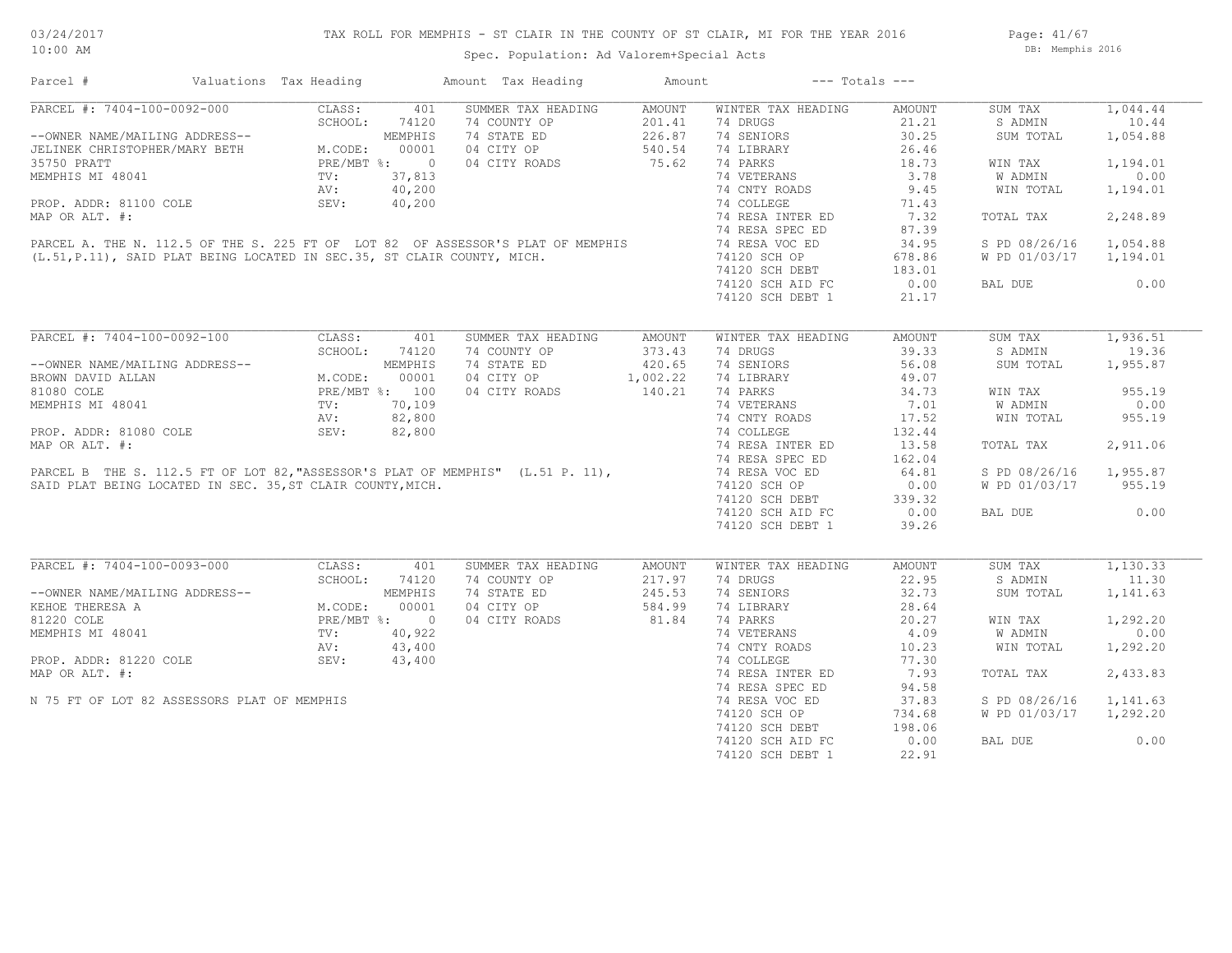## TAX ROLL FOR MEMPHIS - ST CLAIR IN THE COUNTY OF ST CLAIR, MI FOR THE YEAR 2016

Spec. Population: Ad Valorem+Special Acts

Page: 42/67 DB: Memphis 2016

| Parcel #                                             | Valuations Tax Heading                                                                                                                        |                | Amount Tax Heading | Amount |                    | $---$ Totals $---$ |                        |          |
|------------------------------------------------------|-----------------------------------------------------------------------------------------------------------------------------------------------|----------------|--------------------|--------|--------------------|--------------------|------------------------|----------|
| PARCEL #: 7404-100-0094-000                          | CLASS:                                                                                                                                        | 401            | SUMMER TAX HEADING | AMOUNT | WINTER TAX HEADING | AMOUNT             | SUM TAX                | 1,529.27 |
|                                                      | SCHOOL:                                                                                                                                       | 74120          | 74 COUNTY OP       | 294.90 | 74 DRUGS           | 31.05              | S ADMIN                | 15.29    |
| --OWNER NAME/MAILING ADDRESS--                       | M. CODE:                                                                                                                                      | MEMPHIS        | 74 STATE ED        | 332.19 | 74 SENIORS         | 44.29              | SUM TOTAL              | 1,544.56 |
| PATRONE RONALD L/CHRISTINA M                         |                                                                                                                                               | 00001          | 04 CITY OP         | 791.45 | 74 LIBRARY         | 38.75              |                        |          |
| 81180 COLE                                           | PRE/MBT %: 100                                                                                                                                |                | 04 CITY ROADS      | 110.73 | 74 PARKS           | 27.42              | WIN TAX                | 754.29   |
| MEMPHIS MI 48041                                     | $TV:$<br>AV:                                                                                                                                  | 55,365         |                    |        | 74 VETERANS        | 5.53               | W ADMIN                | 0.00     |
|                                                      |                                                                                                                                               | 58,700         |                    |        | 74 CNTY ROADS      | 13.84              | WIN TOTAL              | 754.29   |
| PROP. ADDR: 81180 COLE                               | SEV:                                                                                                                                          | 58,700         |                    |        | 74 COLLEGE         | 104.59             |                        |          |
| MAP OR ALT. #:                                       |                                                                                                                                               |                |                    |        | 74 RESA INTER ED   | 10.72              | TOTAL TAX              | 2,298.85 |
|                                                      |                                                                                                                                               |                |                    |        | 74 RESA SPEC ED    | 127.96             |                        |          |
| S 140' of N 215' of LOT 82 ASSESSORS PLAT OF MEMPHIS |                                                                                                                                               |                |                    |        | 74 RESA VOC ED     | 51.18              | S PD 08/26/16          | 1,544.56 |
|                                                      |                                                                                                                                               |                |                    |        |                    |                    |                        |          |
|                                                      |                                                                                                                                               |                |                    |        | 74120 SCH OP       | 0.00               | W PD 01/03/17          | 754.29   |
|                                                      |                                                                                                                                               |                |                    |        | 74120 SCH DEBT     | 267.96             |                        |          |
|                                                      |                                                                                                                                               |                |                    |        | 74120 SCH AID FC   | 0.00               | BAL DUE                | 0.00     |
|                                                      |                                                                                                                                               |                |                    |        | 74120 SCH DEBT 1   | 31.00              |                        |          |
|                                                      |                                                                                                                                               |                |                    |        |                    |                    |                        |          |
| PARCEL #: 7404-100-0095-000                          | CLASS:                                                                                                                                        | 401            | SUMMER TAX HEADING | AMOUNT | WINTER TAX HEADING | AMOUNT             | SUM TAX                | 1,130.33 |
|                                                      | SCHOOL:<br>$\begin{tabular}{ll} ESS--\\ BRS/MBT & 00001\\ PRE/MBT & 100\\ TV: & 40,922\\ AV: & 44,40\\ \hline v_{Vt} & 44,4'\\ \end{tabular}$ | 74120          | 74 COUNTY OP       | 217.97 | 74 DRUGS           | 22.95              | S ADMIN                | 11.30    |
| --OWNER NAME/MAILING ADDRESS--                       |                                                                                                                                               |                | 74 STATE ED        | 245.53 | 74 SENIORS         | 32.73              | SUM TOTAL              | 1,141.63 |
| NEW CARL D & DEBORAH L                               |                                                                                                                                               |                | 04 CITY OP         | 584.99 | 74 LIBRARY         | 28.64              |                        |          |
| 81010 COLE                                           |                                                                                                                                               |                | 04 CITY ROADS      | 81.84  | 74 PARKS           | 20.27              | WIN TAX                | 557.52   |
| MEMPHIS MI 48041                                     |                                                                                                                                               |                |                    |        | 74 VETERANS        | 4.09               | W ADMIN                | 0.00     |
|                                                      |                                                                                                                                               |                |                    |        | 74 CNTY ROADS      | 10.23              | WIN TOTAL              | 557.52   |
| PROP. ADDR: 81010 COLE                               |                                                                                                                                               |                |                    |        | 74 COLLEGE         | 77.30              |                        |          |
| MAP OR ALT. #:                                       |                                                                                                                                               |                |                    |        | 74 RESA INTER ED   | 7.93               | TOTAL TAX              | 1,699.15 |
|                                                      |                                                                                                                                               |                |                    |        | 74 RESA SPEC ED    | 94.58              |                        |          |
| LOT 83 ASSESSORS PLAT OF MEMPHIS                     |                                                                                                                                               |                |                    |        | 74 RESA VOC ED     | 37.83              | S PD 08/26/16 1,141.63 |          |
|                                                      |                                                                                                                                               |                |                    |        |                    | 0.00               | W PD 01/03/17          | 557.52   |
|                                                      |                                                                                                                                               |                |                    |        | 74120 SCH OP       |                    |                        |          |
|                                                      |                                                                                                                                               |                |                    |        | $74120$ SCH DEBT   | 198.06             |                        |          |
|                                                      |                                                                                                                                               |                |                    |        | 74120 SCH AID FC   | 0.00               | BAL DUE                | 0.00     |
|                                                      |                                                                                                                                               |                |                    |        | 74120 SCH DEBT 1   | 22.91              |                        |          |
|                                                      |                                                                                                                                               |                |                    |        |                    |                    |                        |          |
| PARCEL #: 7404-100-0096-000                          | CLASS:                                                                                                                                        | 401            | SUMMER TAX HEADING | AMOUNT | WINTER TAX HEADING | AMOUNT             | SUM TAX                | 1,077.67 |
|                                                      | SCHOOL:                                                                                                                                       | 74120          | 74 COUNTY OP       | 207.81 | 74 DRUGS           | 21.88              | S ADMIN                | 10.77    |
| --OWNER NAME/MAILING ADDRESS--                       |                                                                                                                                               | MEMPHIS        | 74 STATE ED        | 234.09 | 74 SENIORS         | 31.21              | SUM TOTAL              | 1,088.44 |
| RECTOR LISA                                          | M.CODE:                                                                                                                                       | 00001          | 04 CITY OP         | 557.74 | 74 LIBRARY         | 27.31              |                        |          |
| 35375 BORDMAN                                        |                                                                                                                                               | PRE/MBT %: 100 | 04 CITY ROADS      | 78.03  | 74 PARKS           | 19.32              | WIN TAX                | 531.54   |
| MEMPHIS MI 48041                                     | TV:                                                                                                                                           | 39,016         |                    |        | 74 VETERANS        | 3.90               | W ADMIN                | 0.00     |
|                                                      | AV:                                                                                                                                           | 42,300         |                    |        | 74 CNTY ROADS      | 9.75               | WIN TOTAL              | 531.54   |
| PROP. ADDR: 35375 BORDMAN                            | SEV:                                                                                                                                          | 42,300         |                    |        | 74 COLLEGE         | 73.70              |                        |          |
| MAP OR ALT. #:                                       |                                                                                                                                               |                |                    |        | 74 RESA INTER ED   | 7.56               | TOTAL TAX              | 1,619.98 |
|                                                      |                                                                                                                                               |                |                    |        | 74 RESA SPEC ED    | 90.17              |                        |          |
| LOT 84 ASSESSORS PLAT OF MEMPHIS                     |                                                                                                                                               |                |                    |        | 74 RESA VOC ED     | 36.07              | S PD 08/26/16          | 1,088.44 |
|                                                      |                                                                                                                                               |                |                    |        | 74120 SCH OP       | 0.00               | W PD 01/03/17          | 531.54   |
|                                                      |                                                                                                                                               |                |                    |        | 74120 SCH DEBT     | 188.83             |                        |          |
|                                                      |                                                                                                                                               |                |                    |        | 74120 SCH AID FC   | 0.00               | BAL DUE                | 0.00     |
|                                                      |                                                                                                                                               |                |                    |        | 74120 SCH DEBT 1   | 21.84              |                        |          |
|                                                      |                                                                                                                                               |                |                    |        |                    |                    |                        |          |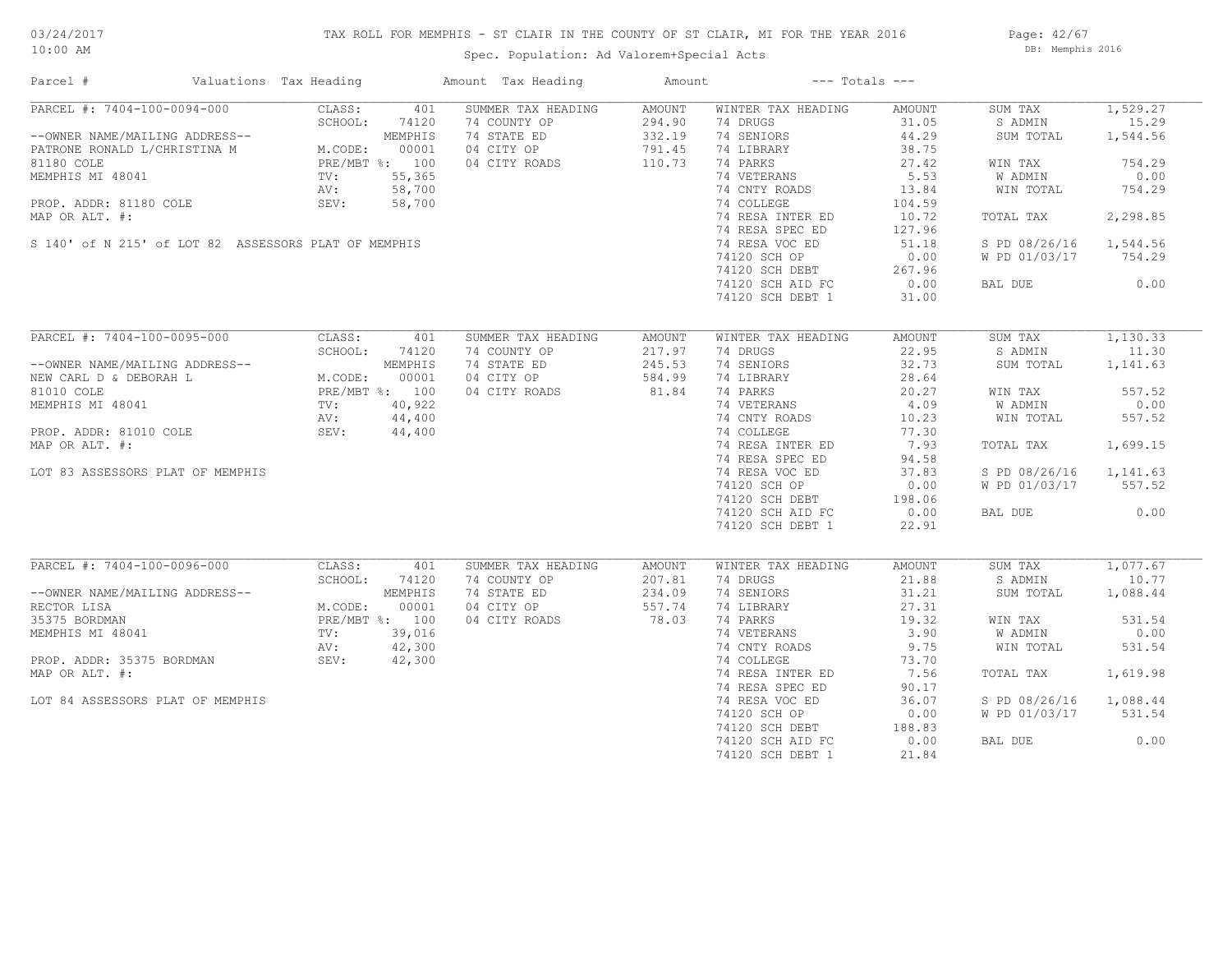## TAX ROLL FOR MEMPHIS - ST CLAIR IN THE COUNTY OF ST CLAIR, MI FOR THE YEAR 2016

Spec. Population: Ad Valorem+Special Acts

Page: 43/67 DB: Memphis 2016

| Parcel #                                                                                                                                                                                                                                                                                               | Valuations Tax Heading                                                 |                                                                 | Amount Tax Heading                                                               | Amount                                         | $---$ Totals $---$                                                                                                                                                                                                                                                                       |                                                                                                                                        |                                                                                                                                                |                                                                                                 |
|--------------------------------------------------------------------------------------------------------------------------------------------------------------------------------------------------------------------------------------------------------------------------------------------------------|------------------------------------------------------------------------|-----------------------------------------------------------------|----------------------------------------------------------------------------------|------------------------------------------------|------------------------------------------------------------------------------------------------------------------------------------------------------------------------------------------------------------------------------------------------------------------------------------------|----------------------------------------------------------------------------------------------------------------------------------------|------------------------------------------------------------------------------------------------------------------------------------------------|-------------------------------------------------------------------------------------------------|
| PARCEL #: 7404-100-0097-000<br>--OWNER NAME/MAILING ADDRESS--<br>SCHOOL: 74120<br>SPOUTZ KEVIN & CHRISTINE<br>35801 BORDMAN<br>MEMPHIS MI 48041<br>MEMPHIS MI 48041<br>PROP. ADDR: 35801 BORDMAN<br>MAD OR ATT #: 58,300<br>MAD OR ATT #: 58,300<br>MAP OR ALT. #:<br>LOT 85 ASSESSORS PLAT OF MEMPHIS | CLASS:<br>SCHOOL:                                                      | 401<br>74120                                                    | SUMMER TAX HEADING<br>74 COUNTY OP<br>74 STATE ED<br>04 CITY OP<br>04 CITY ROADS | AMOUNT<br>295.43<br>332.79<br>792.88<br>110.93 | WINTER TAX HEADING<br>74 DRUGS<br>74 SENIORS<br>74 LIBRARY<br>74 PARKS<br>74 VETERANS<br>74 CNTY ROADS<br>74 COLLEGE<br>74 RESA INTER ED<br>74 RESA SPEC ED<br>74 RESA VOC ED<br>74120 SCH OP<br>74120 SCH DEBT<br>74120 SCH AID FC<br>74120 SCH DEBT 1                                  | AMOUNT<br>31.11<br>44.37<br>38.82<br>27.47<br>5.54<br>13.86<br>104.77<br>10.74<br>128.19<br>51.27<br>0.00<br>268.45<br>0.00<br>31.06   | SUM TAX<br>S ADMIN<br>SUM TOTAL<br>WIN TAX<br>W ADMIN<br>WIN TOTAL<br>TOTAL TAX<br>S PD 09/01/16 1,547.35<br>W PD 01/03/17 755.65<br>BAL DUE   | 1,532.03<br>15.32<br>1,547.35<br>755.65<br>0.00<br>755.65<br>2,303.00<br>0.00                   |
| PARCEL #: 7404-100-0098-000<br>--OWNER NAME/MAILING ADDRESS--<br>HOLLOMAN CECILIA E M.CODE: 00001<br>4655 PORTOFINO WAY # 202 PRE/MBT %: 0<br>WEST PALM BEACH FL 33402 TV: 45,335<br>AV: 51,000<br>PROP. ADDR: 35845 BORDMAN<br>MAP OR ALT. #:<br>LOT 86 & 87 ASSESSORS PLAT OF MEMPHIS                | CLASS:<br>SCHOOL:<br>SEV: 51,000                                       | 401<br>74120                                                    | SUMMER TAX HEADING<br>74 COUNTY OP<br>74 STATE ED<br>04 CITY OP<br>04 CITY ROADS | AMOUNT<br>241.47<br>272.01<br>648.07<br>90.67  | WINTER TAX HEADING<br>74 DRUGS<br>74 SENIORS<br>74 LIBRARY<br>74 PARKS<br>74 VETERANS 4.53<br>74 CNTY ROADS 11.33<br>74 COLLEGE<br>74 RESA INTER ED<br>74 RESA SPEC ED<br>74 RESA VOC ED<br>74120 SCH OP<br>$74120$ SCH DEBT<br>$74120$ SCH DEBT<br>74120 SCH AID FC<br>74120 SCH DEBT 1 | AMOUNT<br>25.43<br>36.26<br>31.73<br>22.45<br>85.64<br>8.78<br>104.78<br>41.91<br>813.90<br>219.42<br>0.00<br>25.38                    | SUM TAX<br>S ADMIN<br>SUM TOTAL<br>WIN TAX<br>W ADMIN<br>WIN TOTAL<br>TOTAL TAX<br>S PD 08/26/16 1,264.74<br>W PD 01/03/17 1,431.54<br>BAL DUE | 1,252,22<br>12.52<br>1,264.74<br>1,431.54<br>0.00<br>1,431.54<br>2,696.28<br>0.00               |
| PARCEL #: 7404-743-0001-000<br>--OWNER NAME/MAILING ADDRESS--<br>VARGA MIROSLAVA<br>66011 LOWE PLANK<br>NEW HAVEN MI 48050<br>PROP. ADDR: 81057 MAIN<br>MAP OR ALT. #:<br>LOT 1 S.P. SPAFFORD'S ADDITION TO MEMPHIS VILLAGE                                                                            | CLASS:<br>SCHOOL:<br>M.CODE:<br>PRE/MBT {<br>TV:<br>AV:<br>SEV: 69,200 | 201<br>74120<br>MEMPHIS<br>PRE/MBT %: 0<br>TV: 54,864<br>69,200 | SUMMER TAX HEADING<br>74 COUNTY OP<br>74 STATE ED<br>04 CITY OP<br>04 CITY ROADS | AMOUNT<br>292.23<br>329.18<br>784.29<br>109.72 | WINTER TAX HEADING<br>74 DRUGS<br>74 SENIORS<br>74 LIBRARY<br>74 PARKS<br>74 VETERANS<br>74 CNTY ROADS<br>74 COLLEGE<br>74 RESA INTER ED<br>74 RESA SPEC ED<br>74 RESA VOC ED<br>74120 SCH OP<br>74120 SCH DEBT<br>74120 SCH AID FC<br>74120 SCH DEBT 1                                  | AMOUNT<br>30.77<br>43.89<br>38.40<br>27.17<br>5.48<br>13.71<br>103.64<br>10.63<br>126.80<br>50.72<br>984.98<br>265.54<br>0.00<br>30.72 | SUM TAX<br>S ADMIN<br>S INTRST<br>SUM TOTAL<br>WIN TAX<br>W ADMIN<br>WIN TOTAL<br>TOTAL TAX<br>BAL DUE                                         | 1, 515.42<br>15.15<br>90.93<br>1,621.50<br>1,732.45<br>0.00<br>1,732.45<br>3,353.95<br>3,353.95 |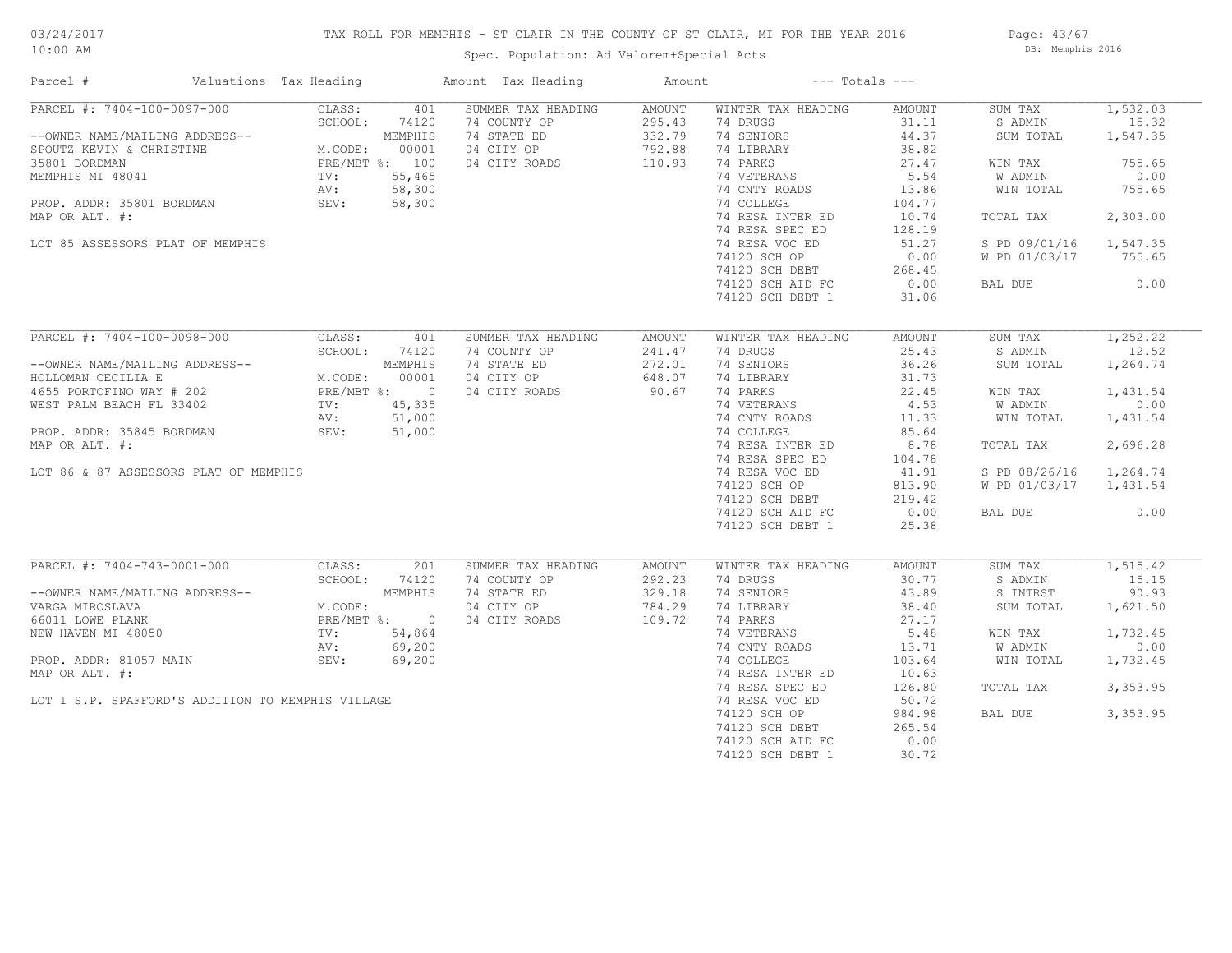## TAX ROLL FOR MEMPHIS - ST CLAIR IN THE COUNTY OF ST CLAIR, MI FOR THE YEAR 2016

Spec. Population: Ad Valorem+Special Acts

Page: 44/67 DB: Memphis 2016

| PARCEL #: 7404-743-0002-000<br>CLASS:<br>SUMMER TAX HEADING<br>236.39<br>201<br>AMOUNT<br>WINTER TAX HEADING<br>AMOUNT<br>SUM TAX<br>SCHOOL:<br>74120<br>74 DRUGS<br>4.80<br>S ADMIN<br>2.36<br>--OWNER NAME/MAILING ADDRESS--<br>VARGA MIROSLAVA MEMPHIS<br>66011 LOWE PLANK MEMPHIS<br>LENOX MI 48050 TV: 8,559<br>PROP. ADDR: 81047 MAIN SEV: 8,700<br>PROP. ADDR: 81047 MAIN SEV: 8,700<br>74 SENIORS<br>6.84<br>S INTRST<br>14.18<br>74 LIBRARY<br>5.99<br>SUM TOTAL<br>252.93<br>74 PARKS<br>4.24<br>270.22<br>74 VETERANS<br>0.85<br>WIN TAX<br>; , 559<br>; , 700<br>; , 700<br>;<br>74 CNTY ROADS<br>2.13<br>0.00<br>W ADMIN<br>74 COLLEGE<br>16.16<br>WIN TOTAL<br>270.22<br>1.65<br>74 RESA INTER ED<br>MAP OR ALT. #:<br>74 RESA SPEC ED<br>523.15<br>19.78<br>TOTAL TAX<br>74 RESA VOC ED<br>7.91<br>LOT 2 S.P. SPAFFORD'S ADDITION TO MEMPHIS VILLAGE<br>74120 SCH OP<br>523.15<br>153.66<br>BAL DUE<br>74120 SCH DEBT 41.42<br>0.00<br>74120 SCH AID FC<br>74120 SCH DEBT 1<br>4.79<br>PARCEL #: 7404-743-0003-000<br>CLASS:<br>202<br>SUMMER TAX HEADING<br>WINTER TAX HEADING<br>AMOUNT<br>SUM TAX<br>478.01<br>AMOUNT<br>SCHOOL: 74120<br>92.18<br>74 DRUGS<br>9.70<br>S ADMIN<br>4.78<br>74 COUNTY OP<br>--OWNER NAME/MAILING ADDRESS--<br>VARGA PAVLE & MIRA LIVING TRUST M.CODE:<br>66011 LOWE PLANK PRE/MBT & PRE/MBT %: 0<br>LENOX MI 48050 TV: 17,306<br>NY: 17,300<br>103.83<br>74 STATE ED<br>74 SENIORS<br>13.84<br>S INTRST<br>28.68<br>04 CITY OP<br>247.39<br>74 LIBRARY<br>12.11<br>SUM TOTAL<br>511.47<br>34.61<br>74 PARKS<br>8.57<br>04 CITY ROADS<br>74 VETERANS<br>1.73<br>546.43<br>WIN TAX<br>74 CNTY ROADS<br>AV: 17,900<br>4.32<br>W ADMIN<br>0.00<br>PROP. ADDR: 34875 BORDMAN/81121 MAIN SEV: 17,900<br>74 COLLEGE<br>32.69<br>WIN TOTAL<br>546.43<br>MAP OR ALT. #:<br>74 RESA INTER ED<br>3.35<br>74 RESA SPEC ED<br>39.99<br>TOTAL TAX<br>1,057.90<br>LOT 3 TO 7 INC; ALSO INC THAT PART OF VAC ALLEY LYING S OF N LINE S 5 FT LOT 3 EXT<br>74 RESA VOC ED<br>15.99<br>W TO LOT 6S.P. SPAFFORD'S ADDITION TO MEMPHIS VILLAGE<br>74120 SCH OP<br>310.69<br>BAL DUE<br>1,057.90<br>83.76<br>74120 SCH DEBT<br>74120 SCH AID FC<br>0.00<br>9.69<br>74120 SCH DEBT 1<br>PARCEL #: 7404-743-0004-000<br>CLASS:<br>202<br>233.58<br>SUMMER TAX HEADING<br>WINTER TAX HEADING<br>AMOUNT<br>SUM TAX<br>AMOUNT<br>SCHOOL:<br>74 COUNTY OP<br>45.04<br>74 DRUGS<br>4.74<br>S ADMIN<br>2.33<br>74120<br>--OWNER NAME/MAILING ADDRESS--<br>VARGA PAVLE & MIRA LIVING TRUST M.CODE:<br>66011 LOWE PLANK LEVING TRUST M.CODE:<br>EENOX MI 48050 TV: 8,457<br>PROP. ADDR: 34855 BORDMAN SEV: 8,600<br>74 STATE ED 50.74<br>04 CITY OP 120.89<br>74 SENIORS<br>6.76<br>S INTRST<br>14.01<br>74 LIBRARY<br>5.91<br>SUM TOTAL<br>249.92<br>16.91<br>04 CITY ROADS<br>74 PARKS<br>4.18<br>266.98<br>74 VETERANS<br>0.84<br>WIN TAX<br>74 CNTY ROADS<br>2.11<br>W ADMIN<br>0.00<br>74 COLLEGE<br>15.97<br>WIN TOTAL<br>266.98<br>74 RESA INTER ED<br>1.63<br>74 RESA SPEC ED<br>516.90<br>19.54<br>TOTAL TAX<br>74 RESA VOC ED<br>LOT 8 S.P. SPAFFORDS ADDITION TO MEMPHIS VILLAGE<br>7.81<br>74120 SCH OP<br>151.83<br>516.90<br>BAL DUE<br>74120 SCH DEBT<br>40.93<br>74120 SCH AID FC<br>0.00<br>74120 SCH DEBT 1<br>4.73 | Parcel #       | Valuations Tax Heading | Amount Tax Heading | Amount | $---$ Totals $---$ |  |  |
|-------------------------------------------------------------------------------------------------------------------------------------------------------------------------------------------------------------------------------------------------------------------------------------------------------------------------------------------------------------------------------------------------------------------------------------------------------------------------------------------------------------------------------------------------------------------------------------------------------------------------------------------------------------------------------------------------------------------------------------------------------------------------------------------------------------------------------------------------------------------------------------------------------------------------------------------------------------------------------------------------------------------------------------------------------------------------------------------------------------------------------------------------------------------------------------------------------------------------------------------------------------------------------------------------------------------------------------------------------------------------------------------------------------------------------------------------------------------------------------------------------------------------------------------------------------------------------------------------------------------------------------------------------------------------------------------------------------------------------------------------------------------------------------------------------------------------------------------------------------------------------------------------------------------------------------------------------------------------------------------------------------------------------------------------------------------------------------------------------------------------------------------------------------------------------------------------------------------------------------------------------------------------------------------------------------------------------------------------------------------------------------------------------------------------------------------------------------------------------------------------------------------------------------------------------------------------------------------------------------------------------------------------------------------------------------------------------------------------------------------------------------------------------------------------------------------------------------------------------------------------------------------------------------------------------------------------------------------------------------------------------------------------------------------------------------------------------------------------------------------------------------------------------------------------------------------------------------------------------------------------------|----------------|------------------------|--------------------|--------|--------------------|--|--|
|                                                                                                                                                                                                                                                                                                                                                                                                                                                                                                                                                                                                                                                                                                                                                                                                                                                                                                                                                                                                                                                                                                                                                                                                                                                                                                                                                                                                                                                                                                                                                                                                                                                                                                                                                                                                                                                                                                                                                                                                                                                                                                                                                                                                                                                                                                                                                                                                                                                                                                                                                                                                                                                                                                                                                                                                                                                                                                                                                                                                                                                                                                                                                                                                                                                       |                |                        |                    |        |                    |  |  |
|                                                                                                                                                                                                                                                                                                                                                                                                                                                                                                                                                                                                                                                                                                                                                                                                                                                                                                                                                                                                                                                                                                                                                                                                                                                                                                                                                                                                                                                                                                                                                                                                                                                                                                                                                                                                                                                                                                                                                                                                                                                                                                                                                                                                                                                                                                                                                                                                                                                                                                                                                                                                                                                                                                                                                                                                                                                                                                                                                                                                                                                                                                                                                                                                                                                       |                |                        |                    |        |                    |  |  |
|                                                                                                                                                                                                                                                                                                                                                                                                                                                                                                                                                                                                                                                                                                                                                                                                                                                                                                                                                                                                                                                                                                                                                                                                                                                                                                                                                                                                                                                                                                                                                                                                                                                                                                                                                                                                                                                                                                                                                                                                                                                                                                                                                                                                                                                                                                                                                                                                                                                                                                                                                                                                                                                                                                                                                                                                                                                                                                                                                                                                                                                                                                                                                                                                                                                       |                |                        |                    |        |                    |  |  |
|                                                                                                                                                                                                                                                                                                                                                                                                                                                                                                                                                                                                                                                                                                                                                                                                                                                                                                                                                                                                                                                                                                                                                                                                                                                                                                                                                                                                                                                                                                                                                                                                                                                                                                                                                                                                                                                                                                                                                                                                                                                                                                                                                                                                                                                                                                                                                                                                                                                                                                                                                                                                                                                                                                                                                                                                                                                                                                                                                                                                                                                                                                                                                                                                                                                       |                |                        |                    |        |                    |  |  |
|                                                                                                                                                                                                                                                                                                                                                                                                                                                                                                                                                                                                                                                                                                                                                                                                                                                                                                                                                                                                                                                                                                                                                                                                                                                                                                                                                                                                                                                                                                                                                                                                                                                                                                                                                                                                                                                                                                                                                                                                                                                                                                                                                                                                                                                                                                                                                                                                                                                                                                                                                                                                                                                                                                                                                                                                                                                                                                                                                                                                                                                                                                                                                                                                                                                       |                |                        |                    |        |                    |  |  |
|                                                                                                                                                                                                                                                                                                                                                                                                                                                                                                                                                                                                                                                                                                                                                                                                                                                                                                                                                                                                                                                                                                                                                                                                                                                                                                                                                                                                                                                                                                                                                                                                                                                                                                                                                                                                                                                                                                                                                                                                                                                                                                                                                                                                                                                                                                                                                                                                                                                                                                                                                                                                                                                                                                                                                                                                                                                                                                                                                                                                                                                                                                                                                                                                                                                       |                |                        |                    |        |                    |  |  |
|                                                                                                                                                                                                                                                                                                                                                                                                                                                                                                                                                                                                                                                                                                                                                                                                                                                                                                                                                                                                                                                                                                                                                                                                                                                                                                                                                                                                                                                                                                                                                                                                                                                                                                                                                                                                                                                                                                                                                                                                                                                                                                                                                                                                                                                                                                                                                                                                                                                                                                                                                                                                                                                                                                                                                                                                                                                                                                                                                                                                                                                                                                                                                                                                                                                       |                |                        |                    |        |                    |  |  |
|                                                                                                                                                                                                                                                                                                                                                                                                                                                                                                                                                                                                                                                                                                                                                                                                                                                                                                                                                                                                                                                                                                                                                                                                                                                                                                                                                                                                                                                                                                                                                                                                                                                                                                                                                                                                                                                                                                                                                                                                                                                                                                                                                                                                                                                                                                                                                                                                                                                                                                                                                                                                                                                                                                                                                                                                                                                                                                                                                                                                                                                                                                                                                                                                                                                       |                |                        |                    |        |                    |  |  |
|                                                                                                                                                                                                                                                                                                                                                                                                                                                                                                                                                                                                                                                                                                                                                                                                                                                                                                                                                                                                                                                                                                                                                                                                                                                                                                                                                                                                                                                                                                                                                                                                                                                                                                                                                                                                                                                                                                                                                                                                                                                                                                                                                                                                                                                                                                                                                                                                                                                                                                                                                                                                                                                                                                                                                                                                                                                                                                                                                                                                                                                                                                                                                                                                                                                       |                |                        |                    |        |                    |  |  |
|                                                                                                                                                                                                                                                                                                                                                                                                                                                                                                                                                                                                                                                                                                                                                                                                                                                                                                                                                                                                                                                                                                                                                                                                                                                                                                                                                                                                                                                                                                                                                                                                                                                                                                                                                                                                                                                                                                                                                                                                                                                                                                                                                                                                                                                                                                                                                                                                                                                                                                                                                                                                                                                                                                                                                                                                                                                                                                                                                                                                                                                                                                                                                                                                                                                       |                |                        |                    |        |                    |  |  |
|                                                                                                                                                                                                                                                                                                                                                                                                                                                                                                                                                                                                                                                                                                                                                                                                                                                                                                                                                                                                                                                                                                                                                                                                                                                                                                                                                                                                                                                                                                                                                                                                                                                                                                                                                                                                                                                                                                                                                                                                                                                                                                                                                                                                                                                                                                                                                                                                                                                                                                                                                                                                                                                                                                                                                                                                                                                                                                                                                                                                                                                                                                                                                                                                                                                       |                |                        |                    |        |                    |  |  |
|                                                                                                                                                                                                                                                                                                                                                                                                                                                                                                                                                                                                                                                                                                                                                                                                                                                                                                                                                                                                                                                                                                                                                                                                                                                                                                                                                                                                                                                                                                                                                                                                                                                                                                                                                                                                                                                                                                                                                                                                                                                                                                                                                                                                                                                                                                                                                                                                                                                                                                                                                                                                                                                                                                                                                                                                                                                                                                                                                                                                                                                                                                                                                                                                                                                       |                |                        |                    |        |                    |  |  |
|                                                                                                                                                                                                                                                                                                                                                                                                                                                                                                                                                                                                                                                                                                                                                                                                                                                                                                                                                                                                                                                                                                                                                                                                                                                                                                                                                                                                                                                                                                                                                                                                                                                                                                                                                                                                                                                                                                                                                                                                                                                                                                                                                                                                                                                                                                                                                                                                                                                                                                                                                                                                                                                                                                                                                                                                                                                                                                                                                                                                                                                                                                                                                                                                                                                       |                |                        |                    |        |                    |  |  |
|                                                                                                                                                                                                                                                                                                                                                                                                                                                                                                                                                                                                                                                                                                                                                                                                                                                                                                                                                                                                                                                                                                                                                                                                                                                                                                                                                                                                                                                                                                                                                                                                                                                                                                                                                                                                                                                                                                                                                                                                                                                                                                                                                                                                                                                                                                                                                                                                                                                                                                                                                                                                                                                                                                                                                                                                                                                                                                                                                                                                                                                                                                                                                                                                                                                       |                |                        |                    |        |                    |  |  |
|                                                                                                                                                                                                                                                                                                                                                                                                                                                                                                                                                                                                                                                                                                                                                                                                                                                                                                                                                                                                                                                                                                                                                                                                                                                                                                                                                                                                                                                                                                                                                                                                                                                                                                                                                                                                                                                                                                                                                                                                                                                                                                                                                                                                                                                                                                                                                                                                                                                                                                                                                                                                                                                                                                                                                                                                                                                                                                                                                                                                                                                                                                                                                                                                                                                       |                |                        |                    |        |                    |  |  |
|                                                                                                                                                                                                                                                                                                                                                                                                                                                                                                                                                                                                                                                                                                                                                                                                                                                                                                                                                                                                                                                                                                                                                                                                                                                                                                                                                                                                                                                                                                                                                                                                                                                                                                                                                                                                                                                                                                                                                                                                                                                                                                                                                                                                                                                                                                                                                                                                                                                                                                                                                                                                                                                                                                                                                                                                                                                                                                                                                                                                                                                                                                                                                                                                                                                       |                |                        |                    |        |                    |  |  |
|                                                                                                                                                                                                                                                                                                                                                                                                                                                                                                                                                                                                                                                                                                                                                                                                                                                                                                                                                                                                                                                                                                                                                                                                                                                                                                                                                                                                                                                                                                                                                                                                                                                                                                                                                                                                                                                                                                                                                                                                                                                                                                                                                                                                                                                                                                                                                                                                                                                                                                                                                                                                                                                                                                                                                                                                                                                                                                                                                                                                                                                                                                                                                                                                                                                       |                |                        |                    |        |                    |  |  |
|                                                                                                                                                                                                                                                                                                                                                                                                                                                                                                                                                                                                                                                                                                                                                                                                                                                                                                                                                                                                                                                                                                                                                                                                                                                                                                                                                                                                                                                                                                                                                                                                                                                                                                                                                                                                                                                                                                                                                                                                                                                                                                                                                                                                                                                                                                                                                                                                                                                                                                                                                                                                                                                                                                                                                                                                                                                                                                                                                                                                                                                                                                                                                                                                                                                       |                |                        |                    |        |                    |  |  |
|                                                                                                                                                                                                                                                                                                                                                                                                                                                                                                                                                                                                                                                                                                                                                                                                                                                                                                                                                                                                                                                                                                                                                                                                                                                                                                                                                                                                                                                                                                                                                                                                                                                                                                                                                                                                                                                                                                                                                                                                                                                                                                                                                                                                                                                                                                                                                                                                                                                                                                                                                                                                                                                                                                                                                                                                                                                                                                                                                                                                                                                                                                                                                                                                                                                       |                |                        |                    |        |                    |  |  |
|                                                                                                                                                                                                                                                                                                                                                                                                                                                                                                                                                                                                                                                                                                                                                                                                                                                                                                                                                                                                                                                                                                                                                                                                                                                                                                                                                                                                                                                                                                                                                                                                                                                                                                                                                                                                                                                                                                                                                                                                                                                                                                                                                                                                                                                                                                                                                                                                                                                                                                                                                                                                                                                                                                                                                                                                                                                                                                                                                                                                                                                                                                                                                                                                                                                       |                |                        |                    |        |                    |  |  |
|                                                                                                                                                                                                                                                                                                                                                                                                                                                                                                                                                                                                                                                                                                                                                                                                                                                                                                                                                                                                                                                                                                                                                                                                                                                                                                                                                                                                                                                                                                                                                                                                                                                                                                                                                                                                                                                                                                                                                                                                                                                                                                                                                                                                                                                                                                                                                                                                                                                                                                                                                                                                                                                                                                                                                                                                                                                                                                                                                                                                                                                                                                                                                                                                                                                       |                |                        |                    |        |                    |  |  |
|                                                                                                                                                                                                                                                                                                                                                                                                                                                                                                                                                                                                                                                                                                                                                                                                                                                                                                                                                                                                                                                                                                                                                                                                                                                                                                                                                                                                                                                                                                                                                                                                                                                                                                                                                                                                                                                                                                                                                                                                                                                                                                                                                                                                                                                                                                                                                                                                                                                                                                                                                                                                                                                                                                                                                                                                                                                                                                                                                                                                                                                                                                                                                                                                                                                       |                |                        |                    |        |                    |  |  |
|                                                                                                                                                                                                                                                                                                                                                                                                                                                                                                                                                                                                                                                                                                                                                                                                                                                                                                                                                                                                                                                                                                                                                                                                                                                                                                                                                                                                                                                                                                                                                                                                                                                                                                                                                                                                                                                                                                                                                                                                                                                                                                                                                                                                                                                                                                                                                                                                                                                                                                                                                                                                                                                                                                                                                                                                                                                                                                                                                                                                                                                                                                                                                                                                                                                       |                |                        |                    |        |                    |  |  |
|                                                                                                                                                                                                                                                                                                                                                                                                                                                                                                                                                                                                                                                                                                                                                                                                                                                                                                                                                                                                                                                                                                                                                                                                                                                                                                                                                                                                                                                                                                                                                                                                                                                                                                                                                                                                                                                                                                                                                                                                                                                                                                                                                                                                                                                                                                                                                                                                                                                                                                                                                                                                                                                                                                                                                                                                                                                                                                                                                                                                                                                                                                                                                                                                                                                       |                |                        |                    |        |                    |  |  |
|                                                                                                                                                                                                                                                                                                                                                                                                                                                                                                                                                                                                                                                                                                                                                                                                                                                                                                                                                                                                                                                                                                                                                                                                                                                                                                                                                                                                                                                                                                                                                                                                                                                                                                                                                                                                                                                                                                                                                                                                                                                                                                                                                                                                                                                                                                                                                                                                                                                                                                                                                                                                                                                                                                                                                                                                                                                                                                                                                                                                                                                                                                                                                                                                                                                       |                |                        |                    |        |                    |  |  |
|                                                                                                                                                                                                                                                                                                                                                                                                                                                                                                                                                                                                                                                                                                                                                                                                                                                                                                                                                                                                                                                                                                                                                                                                                                                                                                                                                                                                                                                                                                                                                                                                                                                                                                                                                                                                                                                                                                                                                                                                                                                                                                                                                                                                                                                                                                                                                                                                                                                                                                                                                                                                                                                                                                                                                                                                                                                                                                                                                                                                                                                                                                                                                                                                                                                       |                |                        |                    |        |                    |  |  |
|                                                                                                                                                                                                                                                                                                                                                                                                                                                                                                                                                                                                                                                                                                                                                                                                                                                                                                                                                                                                                                                                                                                                                                                                                                                                                                                                                                                                                                                                                                                                                                                                                                                                                                                                                                                                                                                                                                                                                                                                                                                                                                                                                                                                                                                                                                                                                                                                                                                                                                                                                                                                                                                                                                                                                                                                                                                                                                                                                                                                                                                                                                                                                                                                                                                       |                |                        |                    |        |                    |  |  |
|                                                                                                                                                                                                                                                                                                                                                                                                                                                                                                                                                                                                                                                                                                                                                                                                                                                                                                                                                                                                                                                                                                                                                                                                                                                                                                                                                                                                                                                                                                                                                                                                                                                                                                                                                                                                                                                                                                                                                                                                                                                                                                                                                                                                                                                                                                                                                                                                                                                                                                                                                                                                                                                                                                                                                                                                                                                                                                                                                                                                                                                                                                                                                                                                                                                       |                |                        |                    |        |                    |  |  |
|                                                                                                                                                                                                                                                                                                                                                                                                                                                                                                                                                                                                                                                                                                                                                                                                                                                                                                                                                                                                                                                                                                                                                                                                                                                                                                                                                                                                                                                                                                                                                                                                                                                                                                                                                                                                                                                                                                                                                                                                                                                                                                                                                                                                                                                                                                                                                                                                                                                                                                                                                                                                                                                                                                                                                                                                                                                                                                                                                                                                                                                                                                                                                                                                                                                       |                |                        |                    |        |                    |  |  |
|                                                                                                                                                                                                                                                                                                                                                                                                                                                                                                                                                                                                                                                                                                                                                                                                                                                                                                                                                                                                                                                                                                                                                                                                                                                                                                                                                                                                                                                                                                                                                                                                                                                                                                                                                                                                                                                                                                                                                                                                                                                                                                                                                                                                                                                                                                                                                                                                                                                                                                                                                                                                                                                                                                                                                                                                                                                                                                                                                                                                                                                                                                                                                                                                                                                       |                |                        |                    |        |                    |  |  |
|                                                                                                                                                                                                                                                                                                                                                                                                                                                                                                                                                                                                                                                                                                                                                                                                                                                                                                                                                                                                                                                                                                                                                                                                                                                                                                                                                                                                                                                                                                                                                                                                                                                                                                                                                                                                                                                                                                                                                                                                                                                                                                                                                                                                                                                                                                                                                                                                                                                                                                                                                                                                                                                                                                                                                                                                                                                                                                                                                                                                                                                                                                                                                                                                                                                       |                |                        |                    |        |                    |  |  |
|                                                                                                                                                                                                                                                                                                                                                                                                                                                                                                                                                                                                                                                                                                                                                                                                                                                                                                                                                                                                                                                                                                                                                                                                                                                                                                                                                                                                                                                                                                                                                                                                                                                                                                                                                                                                                                                                                                                                                                                                                                                                                                                                                                                                                                                                                                                                                                                                                                                                                                                                                                                                                                                                                                                                                                                                                                                                                                                                                                                                                                                                                                                                                                                                                                                       |                |                        |                    |        |                    |  |  |
|                                                                                                                                                                                                                                                                                                                                                                                                                                                                                                                                                                                                                                                                                                                                                                                                                                                                                                                                                                                                                                                                                                                                                                                                                                                                                                                                                                                                                                                                                                                                                                                                                                                                                                                                                                                                                                                                                                                                                                                                                                                                                                                                                                                                                                                                                                                                                                                                                                                                                                                                                                                                                                                                                                                                                                                                                                                                                                                                                                                                                                                                                                                                                                                                                                                       |                |                        |                    |        |                    |  |  |
|                                                                                                                                                                                                                                                                                                                                                                                                                                                                                                                                                                                                                                                                                                                                                                                                                                                                                                                                                                                                                                                                                                                                                                                                                                                                                                                                                                                                                                                                                                                                                                                                                                                                                                                                                                                                                                                                                                                                                                                                                                                                                                                                                                                                                                                                                                                                                                                                                                                                                                                                                                                                                                                                                                                                                                                                                                                                                                                                                                                                                                                                                                                                                                                                                                                       |                |                        |                    |        |                    |  |  |
|                                                                                                                                                                                                                                                                                                                                                                                                                                                                                                                                                                                                                                                                                                                                                                                                                                                                                                                                                                                                                                                                                                                                                                                                                                                                                                                                                                                                                                                                                                                                                                                                                                                                                                                                                                                                                                                                                                                                                                                                                                                                                                                                                                                                                                                                                                                                                                                                                                                                                                                                                                                                                                                                                                                                                                                                                                                                                                                                                                                                                                                                                                                                                                                                                                                       |                |                        |                    |        |                    |  |  |
|                                                                                                                                                                                                                                                                                                                                                                                                                                                                                                                                                                                                                                                                                                                                                                                                                                                                                                                                                                                                                                                                                                                                                                                                                                                                                                                                                                                                                                                                                                                                                                                                                                                                                                                                                                                                                                                                                                                                                                                                                                                                                                                                                                                                                                                                                                                                                                                                                                                                                                                                                                                                                                                                                                                                                                                                                                                                                                                                                                                                                                                                                                                                                                                                                                                       |                |                        |                    |        |                    |  |  |
|                                                                                                                                                                                                                                                                                                                                                                                                                                                                                                                                                                                                                                                                                                                                                                                                                                                                                                                                                                                                                                                                                                                                                                                                                                                                                                                                                                                                                                                                                                                                                                                                                                                                                                                                                                                                                                                                                                                                                                                                                                                                                                                                                                                                                                                                                                                                                                                                                                                                                                                                                                                                                                                                                                                                                                                                                                                                                                                                                                                                                                                                                                                                                                                                                                                       |                |                        |                    |        |                    |  |  |
|                                                                                                                                                                                                                                                                                                                                                                                                                                                                                                                                                                                                                                                                                                                                                                                                                                                                                                                                                                                                                                                                                                                                                                                                                                                                                                                                                                                                                                                                                                                                                                                                                                                                                                                                                                                                                                                                                                                                                                                                                                                                                                                                                                                                                                                                                                                                                                                                                                                                                                                                                                                                                                                                                                                                                                                                                                                                                                                                                                                                                                                                                                                                                                                                                                                       |                |                        |                    |        |                    |  |  |
|                                                                                                                                                                                                                                                                                                                                                                                                                                                                                                                                                                                                                                                                                                                                                                                                                                                                                                                                                                                                                                                                                                                                                                                                                                                                                                                                                                                                                                                                                                                                                                                                                                                                                                                                                                                                                                                                                                                                                                                                                                                                                                                                                                                                                                                                                                                                                                                                                                                                                                                                                                                                                                                                                                                                                                                                                                                                                                                                                                                                                                                                                                                                                                                                                                                       |                |                        |                    |        |                    |  |  |
|                                                                                                                                                                                                                                                                                                                                                                                                                                                                                                                                                                                                                                                                                                                                                                                                                                                                                                                                                                                                                                                                                                                                                                                                                                                                                                                                                                                                                                                                                                                                                                                                                                                                                                                                                                                                                                                                                                                                                                                                                                                                                                                                                                                                                                                                                                                                                                                                                                                                                                                                                                                                                                                                                                                                                                                                                                                                                                                                                                                                                                                                                                                                                                                                                                                       |                |                        |                    |        |                    |  |  |
|                                                                                                                                                                                                                                                                                                                                                                                                                                                                                                                                                                                                                                                                                                                                                                                                                                                                                                                                                                                                                                                                                                                                                                                                                                                                                                                                                                                                                                                                                                                                                                                                                                                                                                                                                                                                                                                                                                                                                                                                                                                                                                                                                                                                                                                                                                                                                                                                                                                                                                                                                                                                                                                                                                                                                                                                                                                                                                                                                                                                                                                                                                                                                                                                                                                       |                |                        |                    |        |                    |  |  |
|                                                                                                                                                                                                                                                                                                                                                                                                                                                                                                                                                                                                                                                                                                                                                                                                                                                                                                                                                                                                                                                                                                                                                                                                                                                                                                                                                                                                                                                                                                                                                                                                                                                                                                                                                                                                                                                                                                                                                                                                                                                                                                                                                                                                                                                                                                                                                                                                                                                                                                                                                                                                                                                                                                                                                                                                                                                                                                                                                                                                                                                                                                                                                                                                                                                       | MAP OR ALT. #: |                        |                    |        |                    |  |  |
|                                                                                                                                                                                                                                                                                                                                                                                                                                                                                                                                                                                                                                                                                                                                                                                                                                                                                                                                                                                                                                                                                                                                                                                                                                                                                                                                                                                                                                                                                                                                                                                                                                                                                                                                                                                                                                                                                                                                                                                                                                                                                                                                                                                                                                                                                                                                                                                                                                                                                                                                                                                                                                                                                                                                                                                                                                                                                                                                                                                                                                                                                                                                                                                                                                                       |                |                        |                    |        |                    |  |  |
|                                                                                                                                                                                                                                                                                                                                                                                                                                                                                                                                                                                                                                                                                                                                                                                                                                                                                                                                                                                                                                                                                                                                                                                                                                                                                                                                                                                                                                                                                                                                                                                                                                                                                                                                                                                                                                                                                                                                                                                                                                                                                                                                                                                                                                                                                                                                                                                                                                                                                                                                                                                                                                                                                                                                                                                                                                                                                                                                                                                                                                                                                                                                                                                                                                                       |                |                        |                    |        |                    |  |  |
|                                                                                                                                                                                                                                                                                                                                                                                                                                                                                                                                                                                                                                                                                                                                                                                                                                                                                                                                                                                                                                                                                                                                                                                                                                                                                                                                                                                                                                                                                                                                                                                                                                                                                                                                                                                                                                                                                                                                                                                                                                                                                                                                                                                                                                                                                                                                                                                                                                                                                                                                                                                                                                                                                                                                                                                                                                                                                                                                                                                                                                                                                                                                                                                                                                                       |                |                        |                    |        |                    |  |  |
|                                                                                                                                                                                                                                                                                                                                                                                                                                                                                                                                                                                                                                                                                                                                                                                                                                                                                                                                                                                                                                                                                                                                                                                                                                                                                                                                                                                                                                                                                                                                                                                                                                                                                                                                                                                                                                                                                                                                                                                                                                                                                                                                                                                                                                                                                                                                                                                                                                                                                                                                                                                                                                                                                                                                                                                                                                                                                                                                                                                                                                                                                                                                                                                                                                                       |                |                        |                    |        |                    |  |  |
|                                                                                                                                                                                                                                                                                                                                                                                                                                                                                                                                                                                                                                                                                                                                                                                                                                                                                                                                                                                                                                                                                                                                                                                                                                                                                                                                                                                                                                                                                                                                                                                                                                                                                                                                                                                                                                                                                                                                                                                                                                                                                                                                                                                                                                                                                                                                                                                                                                                                                                                                                                                                                                                                                                                                                                                                                                                                                                                                                                                                                                                                                                                                                                                                                                                       |                |                        |                    |        |                    |  |  |
|                                                                                                                                                                                                                                                                                                                                                                                                                                                                                                                                                                                                                                                                                                                                                                                                                                                                                                                                                                                                                                                                                                                                                                                                                                                                                                                                                                                                                                                                                                                                                                                                                                                                                                                                                                                                                                                                                                                                                                                                                                                                                                                                                                                                                                                                                                                                                                                                                                                                                                                                                                                                                                                                                                                                                                                                                                                                                                                                                                                                                                                                                                                                                                                                                                                       |                |                        |                    |        |                    |  |  |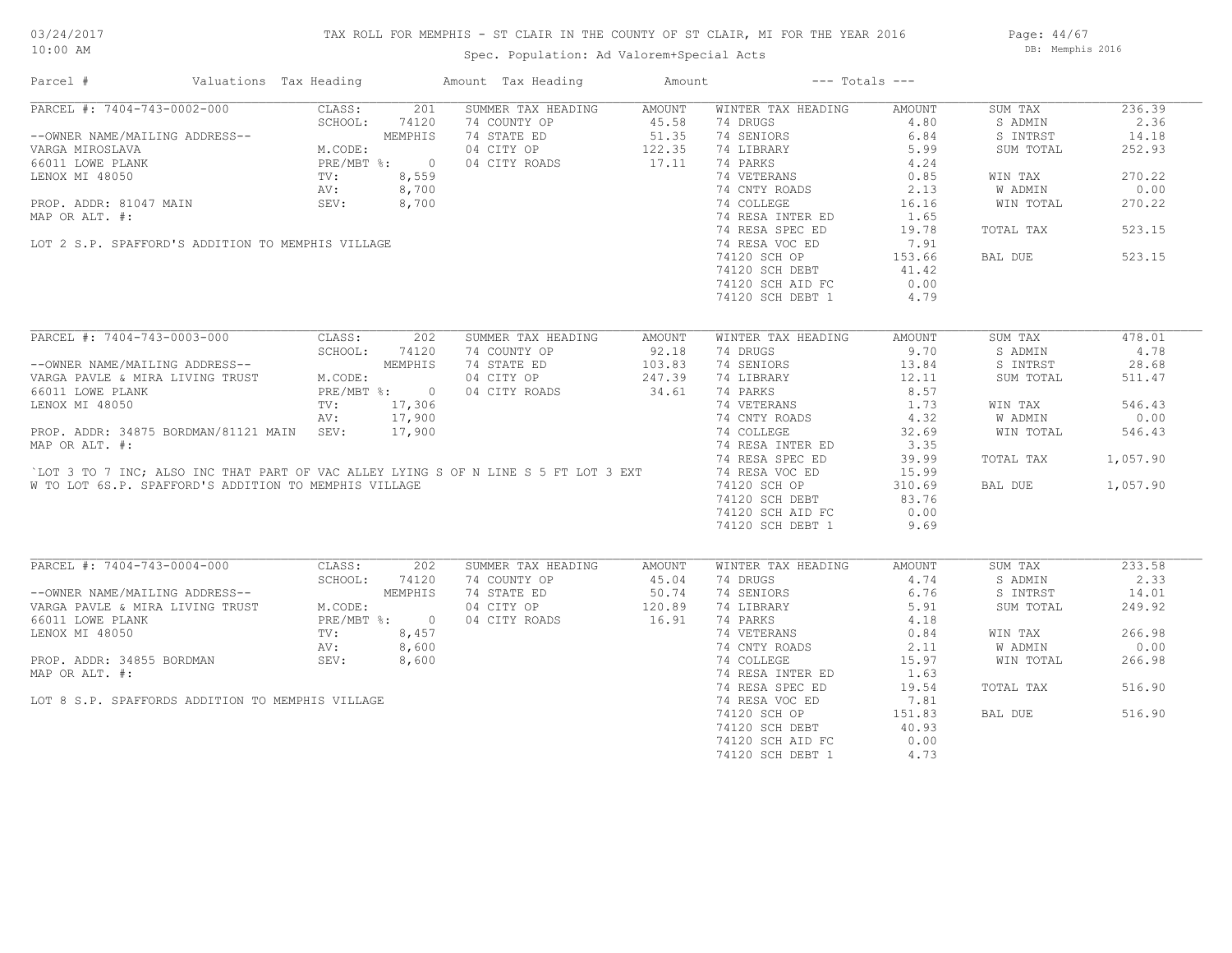## TAX ROLL FOR MEMPHIS - ST CLAIR IN THE COUNTY OF ST CLAIR, MI FOR THE YEAR 2016

Spec. Population: Ad Valorem+Special Acts

Page: 45/67 DB: Memphis 2016

| Parcel #                                                                                                                                                                                                                                             | Valuations Tax Heading                  |                | Amount Tax Heading                                                                                                                                  | Amount           |                    | $---$ Totals $---$ |           |          |
|------------------------------------------------------------------------------------------------------------------------------------------------------------------------------------------------------------------------------------------------------|-----------------------------------------|----------------|-----------------------------------------------------------------------------------------------------------------------------------------------------|------------------|--------------------|--------------------|-----------|----------|
| PARCEL #: 7404-743-0005-000                                                                                                                                                                                                                          |                                         | CLASS: 202     | SUMMER TAX HEADING                                                                                                                                  | AMOUNT           | WINTER TAX HEADING | AMOUNT             | SUM TAX   | 151.52   |
|                                                                                                                                                                                                                                                      | SCHOOL:                                 | 74120          |                                                                                                                                                     | 29.22            | 74 DRUGS           | 3.07               | S ADMIN   | 1.51     |
| --OWNER NAME/MAILING ADDRESS--<br>VARGA PAVLE & MIRA LIVING TRUST M.CODE:<br>PRE/MRT                                                                                                                                                                 |                                         | MEMPHIS        | 74 COUNTY OP<br>74 STATE ED                                                                                                                         | 29.22<br>32.91   | 74 SENIORS         | 4.38               | S INTRST  | 9.09     |
|                                                                                                                                                                                                                                                      |                                         |                | 04 CITY OP<br>04 CITY OP 78.42<br>04 CITY ROADS 10.97                                                                                               |                  | 74 LIBRARY         | 3.84               | SUM TOTAL | 162.12   |
| 66011 LOWE PLANK                                                                                                                                                                                                                                     | PRE/MBT %: 0<br>TV: 5,486<br>AV: 11,600 |                |                                                                                                                                                     |                  | 74 PARKS           | 2.71               |           |          |
|                                                                                                                                                                                                                                                      |                                         |                |                                                                                                                                                     |                  | 74 VETERANS        |                    |           |          |
|                                                                                                                                                                                                                                                      |                                         |                |                                                                                                                                                     |                  |                    | 0.54               | WIN TAX   | 173.18   |
|                                                                                                                                                                                                                                                      |                                         |                |                                                                                                                                                     |                  | 74 CNTY ROADS      | 1.37               | W ADMIN   | 0.00     |
|                                                                                                                                                                                                                                                      |                                         |                |                                                                                                                                                     |                  | 74 COLLEGE         | 10.36              | WIN TOTAL | 173.18   |
| LENOX MI 48050<br>PROP. ADDR: 81059 MAIN SEV: 11,600<br>MAP OR ALT. #: 11,600<br>MAP OR ALT. #: 11,600<br>MAP OR ALT. #:                                                                                                                             |                                         |                |                                                                                                                                                     |                  | 74 RESA INTER ED   | 1.06               |           |          |
|                                                                                                                                                                                                                                                      |                                         |                |                                                                                                                                                     |                  | 74 RESA SPEC ED    | 12.67              | TOTAL TAX | 335.30   |
|                                                                                                                                                                                                                                                      |                                         |                |                                                                                                                                                     |                  | 74 RESA VOC ED     | 5.07               |           |          |
|                                                                                                                                                                                                                                                      |                                         |                |                                                                                                                                                     |                  | 74120 SCH OP       | 98.49              | BAL DUE   | 335.30   |
|                                                                                                                                                                                                                                                      |                                         |                |                                                                                                                                                     |                  | 74120 SCH DEBT     | 26.55              |           |          |
|                                                                                                                                                                                                                                                      |                                         |                |                                                                                                                                                     |                  | 74120 SCH AID FC   | 0.00               |           |          |
|                                                                                                                                                                                                                                                      |                                         |                |                                                                                                                                                     |                  |                    | 3.07               |           |          |
|                                                                                                                                                                                                                                                      |                                         |                |                                                                                                                                                     |                  | 74120 SCH DEBT 1   |                    |           |          |
| PARCEL #: 7404-743-0006-000                                                                                                                                                                                                                          | CLASS:                                  | 704            | SUMMER TAX HEADING                                                                                                                                  | AMOUNT           | WINTER TAX HEADING | AMOUNT             | SUM TAX   | 0.00     |
|                                                                                                                                                                                                                                                      | SCHOOL:                                 | 74120          | 74 COUNTY OP                                                                                                                                        | 0.00             | 74 DRUGS           | 0.00               | S ADMIN   | 0.00     |
|                                                                                                                                                                                                                                                      |                                         | MEMPHIS        | 74 STATE ED                                                                                                                                         |                  |                    |                    |           | 0.00     |
| --OWNER NAME/MAILING ADDRESS--<br>MEMPHIS COMMUNITY SCHOOLS M.CODE:<br>P.O. BOX 201 PRE/MBT %:<br>MEMPHIS MI 48041 TV:<br>TV:                                                                                                                        |                                         |                |                                                                                                                                                     | 0.00             | 74 SENIORS         | 0.00               | SUM TOTAL |          |
|                                                                                                                                                                                                                                                      |                                         |                | 04 CITY OP 0.00<br>04 CITY ROADS 0.00                                                                                                               |                  | 74 LIBRARY         | 0.00               |           |          |
|                                                                                                                                                                                                                                                      |                                         | $\overline{0}$ |                                                                                                                                                     |                  | 74 PARKS           | 0.00               | WIN TAX   | 0.00     |
|                                                                                                                                                                                                                                                      |                                         |                |                                                                                                                                                     |                  | 74 VETERANS        | 0.00               | W ADMIN   | 0.00     |
|                                                                                                                                                                                                                                                      |                                         |                |                                                                                                                                                     |                  | 74 CNTY ROADS      | 0.00               | WIN TOTAL | 0.00     |
|                                                                                                                                                                                                                                                      |                                         |                |                                                                                                                                                     |                  | 74 COLLEGE         | 0.00               |           |          |
|                                                                                                                                                                                                                                                      |                                         |                |                                                                                                                                                     |                  | 74 RESA INTER ED   | 0.00               | TOTAL TAX | 0.00     |
|                                                                                                                                                                                                                                                      |                                         |                |                                                                                                                                                     |                  | 74 RESA SPEC ED    | 0.00               |           |          |
|                                                                                                                                                                                                                                                      |                                         |                | MEMPHIS MI 48041<br>MEMPHIS MI 48041<br>PROP. ADDR: 34165 BORDMAN<br>MAP OR ALT. #:<br>W 48 FT OF LOT 9 S. P. SPAFFORDS ADDITION TO MEMPHIS VILLAGE |                  |                    |                    | BAL DUE   | 0.00     |
|                                                                                                                                                                                                                                                      |                                         |                |                                                                                                                                                     |                  | 74 RESA VOC ED     | 0.00               |           |          |
|                                                                                                                                                                                                                                                      |                                         |                |                                                                                                                                                     |                  | 74120 SCH OP       | 0.00               |           |          |
|                                                                                                                                                                                                                                                      |                                         |                |                                                                                                                                                     |                  | 74120 SCH DEBT     | 0.00               |           |          |
|                                                                                                                                                                                                                                                      |                                         |                |                                                                                                                                                     |                  | 74120 SCH AID FC   | 0.00               |           |          |
|                                                                                                                                                                                                                                                      |                                         |                |                                                                                                                                                     |                  | 74120 SCH DEBT 1   | 0.00               |           |          |
|                                                                                                                                                                                                                                                      |                                         |                |                                                                                                                                                     |                  |                    |                    |           |          |
| PARCEL #: 7404-748-0001-000                                                                                                                                                                                                                          | CLASS:                                  | 201            | SUMMER TAX HEADING                                                                                                                                  | AMOUNT           | WINTER TAX HEADING | AMOUNT             | SUM TAX   | 869.90   |
|                                                                                                                                                                                                                                                      | SCHOOL:                                 | 74120          | 74 COUNTY OP                                                                                                                                        | 167.75           | 74 DRUGS           | 17.66              | S ADMIN   | 8.69     |
|                                                                                                                                                                                                                                                      |                                         |                | 74 STATE ED                                                                                                                                         |                  | 74 SENIORS         | 25.19              | S INTRST  | 52.19    |
| --OWNER NAME/MAILING ADDRESS--<br>CHUCKS AUTO SURGEON, LLC<br>35065 BOARDMAN RD<br>MEMPHIS MI 48041<br>MEMPHIS MI 48041<br>MEMPHIS MI 48041<br>TV: 31,494<br>NCDE:<br>26,600<br>PROP. ADDR: 35065 BORDMAN<br>SEV: 36,600<br>PROP. ADDR: 35065 BORDMA |                                         |                | 04 CITY OP                                                                                                                                          | 188.96<br>450.21 | 74 LIBRARY         | 22.04              | SUM TOTAL | 930.78   |
|                                                                                                                                                                                                                                                      |                                         |                | 04 CITY ROADS                                                                                                                                       | 62.98            | 74 PARKS           | 15.60              |           |          |
|                                                                                                                                                                                                                                                      |                                         |                |                                                                                                                                                     |                  | 74 VETERANS        | 3.14               | WIN TAX   | 994.46   |
|                                                                                                                                                                                                                                                      |                                         |                |                                                                                                                                                     |                  | 74 CNTY ROADS      | 7.87               | W ADMIN   | 0.00     |
|                                                                                                                                                                                                                                                      |                                         |                |                                                                                                                                                     |                  | 74 COLLEGE         | 59.49              | WIN TOTAL | 994.46   |
|                                                                                                                                                                                                                                                      |                                         |                |                                                                                                                                                     |                  |                    |                    |           |          |
| MAP OR ALT. #:                                                                                                                                                                                                                                       |                                         |                |                                                                                                                                                     |                  | 74 RESA INTER ED   | 6.10               |           |          |
|                                                                                                                                                                                                                                                      |                                         |                |                                                                                                                                                     |                  | 74 RESA SPEC ED    | 72.79              | TOTAL TAX | 1,925.24 |
|                                                                                                                                                                                                                                                      |                                         |                | LOT 2 & E 20 FT OF LOT 3 & E 80 FT OF S 30 FT OF LOT 18 & LOT 1 F E SPENCERS                                                                        |                  | 74 RESA VOC ED     | 29.11              |           |          |
| ADDITION TO THE VILLAGE OF MEMPHIS                                                                                                                                                                                                                   |                                         |                |                                                                                                                                                     |                  | 74120 SCH OP       | 565.41             | BAL DUE   | 1,925.24 |
|                                                                                                                                                                                                                                                      |                                         |                |                                                                                                                                                     |                  | 74120 SCH DEBT     | 152.43             |           |          |
|                                                                                                                                                                                                                                                      |                                         |                |                                                                                                                                                     |                  | 74120 SCH AID FC   | 0.00               |           |          |
|                                                                                                                                                                                                                                                      |                                         |                |                                                                                                                                                     |                  | 74120 SCH DEBT 1   | 17.63              |           |          |
|                                                                                                                                                                                                                                                      |                                         |                |                                                                                                                                                     |                  |                    |                    |           |          |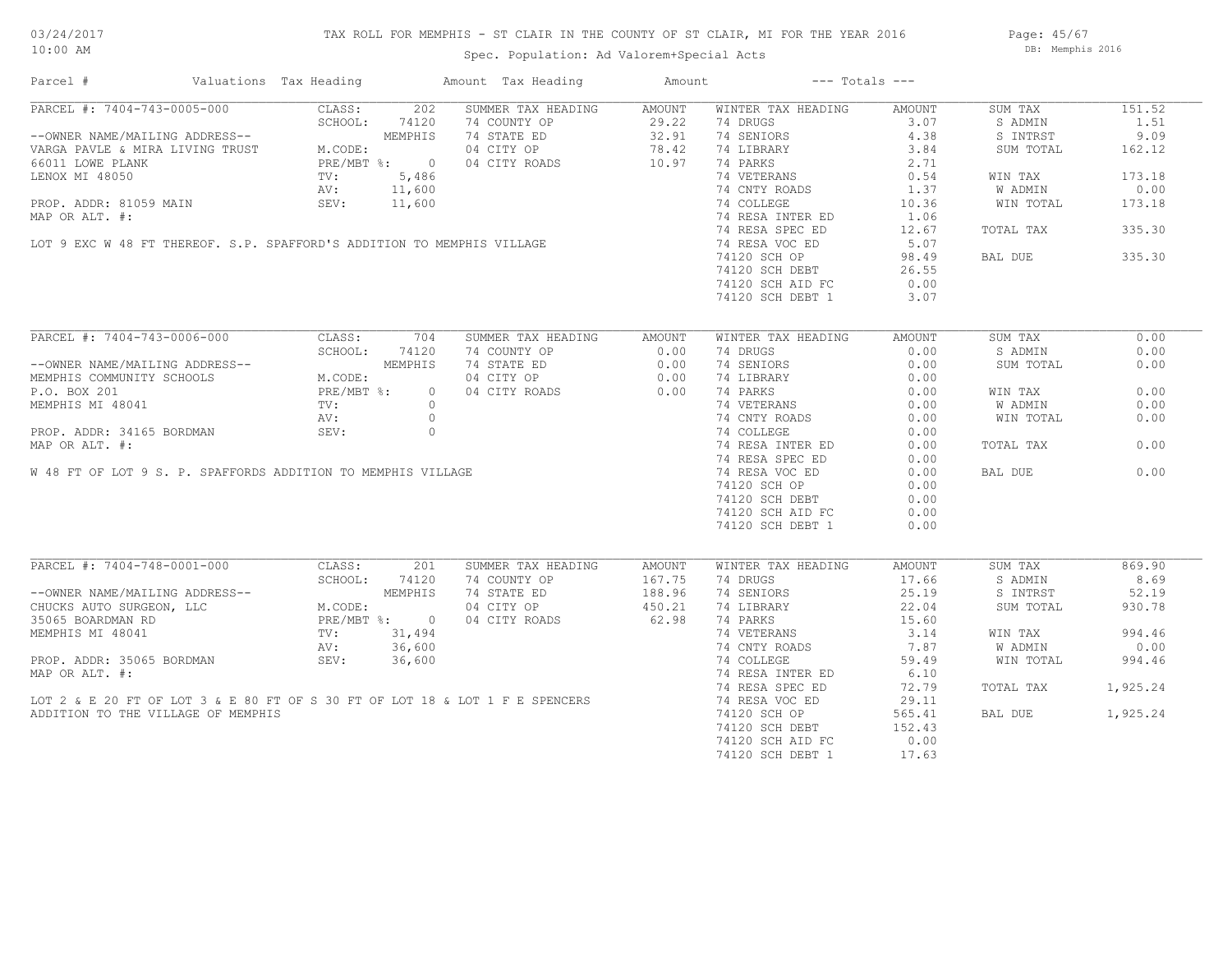Page: 46/67 DB: Memphis 2016

| Parcel #                                                                                                                                                                                                                             | Valuations Tax Heading     |               | Amount Tax Heading | Amount |                                                                   | $---$ Totals $---$ |                        |           |
|--------------------------------------------------------------------------------------------------------------------------------------------------------------------------------------------------------------------------------------|----------------------------|---------------|--------------------|--------|-------------------------------------------------------------------|--------------------|------------------------|-----------|
| PARCEL #: 7404-748-0002-000                                                                                                                                                                                                          | CLASS:                     | 201           | SUMMER TAX HEADING | AMOUNT | WINTER TAX HEADING                                                | AMOUNT             | SUM TAX                | 974.74    |
|                                                                                                                                                                                                                                      | SCHOOL:                    | 74120         | 74 COUNTY OP       | 116.69 | 74 DRUGS                                                          | 12.29              | S ADMIN                | 6.05      |
| SCHOOL --OWNER NAME/MAILING ADDRESS--                                                                                                                                                                                                |                            | MEMPHIS       | 74 STATE ED        | 131.45 | 74 SENIORS                                                        | 17.52              | SUM TOTAL              | 980.79    |
| BRODERICK WALTER ELLIOTT III & ROB M.CODE:                                                                                                                                                                                           |                            | 00003         | 04 CITY OP         | 313.19 | 74 LIBRARY                                                        | 15.33              |                        |           |
| P.O. BOX 84                                                                                                                                                                                                                          | PRE/MBT %: 0<br>TV: 21,909 |               | 04 CITY ROADS      | 43.81  | 74 PARKS                                                          | 10.85              | WIN TAX                | 691.77    |
| MEMPHIS MI 48041                                                                                                                                                                                                                     |                            |               |                    | 168.00 | 74 VETERANS                                                       | 2.19               | W ADMIN                | 0.00      |
|                                                                                                                                                                                                                                      | AV:                        | 25,400 01     |                    | 168.00 | 74 CNTY ROADS                                                     | 5.47               | WIN TOTAL              | 691.77    |
| PROP. ADDR: 35049 BORDMAN                                                                                                                                                                                                            | SEV:                       |               | 25,400 6           | 33.60  | 74 COLLEGE                                                        | 41.38              |                        |           |
| MAP OR ALT. #:                                                                                                                                                                                                                       |                            |               |                    |        | 74 RESA INTER ED                                                  | 4.24               | TOTAL TAX              | 1,672.56  |
|                                                                                                                                                                                                                                      |                            |               |                    |        | 74 RESA SPEC ED                                                   | 50.63              |                        |           |
| W 10 FT OF LOT 3 & LOT 4 & E 10 FT OF LOT 5 & W 50 FT OF E 130 FT OF S 30 FT OF LOT                                                                                                                                                  |                            |               |                    |        | 74 RESA VOC ED                                                    | 20.25              | S PD 07/25/16          | 980.79    |
| 18 F E SPENCERS ADDITION TO THE VILLAGE OF MEMPHIS                                                                                                                                                                                   |                            |               |                    |        |                                                                   | 393.33             | W PD 12/19/16          | 691.77    |
|                                                                                                                                                                                                                                      |                            |               |                    |        | 74 KESA voor -<br>74120 SCH OP<br>1000 - Depart<br>74120 SCH DEBT | 106.03             |                        |           |
|                                                                                                                                                                                                                                      |                            |               |                    |        | 74120 SCH AID FC                                                  | 0.00               | BAL DUE                | 0.00      |
|                                                                                                                                                                                                                                      |                            |               |                    |        | 74120 SCH DEBT 1                                                  | 12.26              |                        |           |
|                                                                                                                                                                                                                                      |                            |               |                    |        |                                                                   |                    |                        |           |
| PARCEL #: 7404-748-0003-000 CLASS: 201                                                                                                                                                                                               |                            |               | SUMMER TAX HEADING | AMOUNT | WINTER TAX HEADING                                                | AMOUNT             | SUM TAX                | 1,584.67  |
|                                                                                                                                                                                                                                      |                            | SCHOOL: 74120 | 74 COUNTY OP       | 305.58 | 74 DRUGS                                                          | 32.18              | S ADMIN                | 15.84     |
| --OWNER NAME/MAILING ADDRESS--<br>MANCHIK SR MICHAEL & THERESA C = M.CODE: 00007<br>37682 30 MILE RD = PRE/MBT %: 0<br>LENOX MI 48050 = TV: 57,371<br>PROP. ADDR: 35005 BORDMAN 5EV: 68,100                                          |                            |               | 74 STATE ED        | 344.22 | 74 SENIORS                                                        | 45.89              | SUM TOTAL              | 1,600.51  |
|                                                                                                                                                                                                                                      |                            |               | 04 CITY OP         | 820.13 | 74 LIBRARY                                                        | 40.15              |                        |           |
|                                                                                                                                                                                                                                      |                            |               | 04 CITY ROADS      |        | 74 PARKS                                                          | 28.42              | WIN TAX                | 1,811.60  |
|                                                                                                                                                                                                                                      |                            |               |                    | 114.74 |                                                                   | 5.73               |                        |           |
|                                                                                                                                                                                                                                      |                            |               |                    |        | 74 VETERANS                                                       |                    | W ADMIN                | 0.00      |
| PROP. ADDR: 35005 BORDMAN AV: 68,100<br>MAP OR ALT. #: 74 COLLEGE 68,100 74 COLLEGE 74 COLLEGE 74 RESA INTER ED<br>MAP OR ALT. #: 74 RESA INTER ED<br>W 20 FT LOT 5 & 6 TO 12 INC & S 14 FT LOT 13 & LOT 18 EXC N 54 FT ALSO EXC E   |                            |               |                    |        | 74 CNTY ROADS                                                     | 14.34              | WIN TOTAL              | 1,811.60  |
|                                                                                                                                                                                                                                      |                            |               |                    |        |                                                                   | 108.37             |                        |           |
|                                                                                                                                                                                                                                      |                            |               |                    |        | 74 RESA INTER ED                                                  | 11.11              | TOTAL TAX              | 3, 412.11 |
|                                                                                                                                                                                                                                      |                            |               |                    |        |                                                                   | 132.60             |                        |           |
|                                                                                                                                                                                                                                      |                            |               |                    |        |                                                                   | 53.03              | S PD 08/01/16 1,600.51 |           |
| OF S 30 FT LOT 18 F E SPENCERS ADDITION TO THE VILLAGE OF MEMPHIS                                                                                                                                                                    |                            |               |                    |        | 74120 SCH OP 1,029.99                                             |                    | W PD 12/31/16 1,811.60 |           |
|                                                                                                                                                                                                                                      |                            |               |                    |        | 74120 SCH DEBT 277.67<br>74120 SCH AID FC 000                     |                    |                        |           |
|                                                                                                                                                                                                                                      |                            |               |                    |        | 74120 SCH AID FC                                                  | 0.00               | BAL DUE                | 0.00      |
|                                                                                                                                                                                                                                      |                            |               |                    |        | 74120 SCH DEBT 1                                                  | 32.12              |                        |           |
|                                                                                                                                                                                                                                      |                            |               |                    |        |                                                                   |                    |                        |           |
| PARCEL #: 7404-748-0004-000                                                                                                                                                                                                          | CLASS:                     | 401           | SUMMER TAX HEADING | AMOUNT | WINTER TAX HEADING                                                | AMOUNT             | SUM TAX                | 1,762.06  |
|                                                                                                                                                                                                                                      | SCHOOL:                    | 74120         | 74 COUNTY OP       | 339.79 | 74 DRUGS                                                          | 35.78              | S ADMIN                | 17.62     |
|                                                                                                                                                                                                                                      |                            |               | 74 STATE ED        | 382.75 | 74 SENIORS                                                        | 51.03              | SUM TOTAL              | 1,779.68  |
| --OWNER NAME/MAILING ADDRESS--<br>CHENEY ANDY & BRENDA<br>MEMPHIS MI 48041<br>MEMPHIS MI 48041<br>MEMPHIS MI 48041<br>MEMPHIS MI 48041<br>MEMPHIS MI 48041<br>MEMPHIS MI 48041<br>MEMPHIS MI 48041<br>MEMPHIS MI 48041<br>AV: 72,100 |                            |               | 04 CITY OP         | 911.94 | 74 LIBRARY                                                        | 44.65              |                        |           |
|                                                                                                                                                                                                                                      |                            |               | 04 CITY ROADS      | 127.58 | 74 PARKS                                                          | 31.60              | WIN TAX                | 869.12    |
|                                                                                                                                                                                                                                      |                            |               |                    |        | 74 VETERANS                                                       | 6.37               | W ADMIN                | 0.00      |
|                                                                                                                                                                                                                                      |                            |               |                    |        | 74 CNTY ROADS                                                     | 15.94              | WIN TOTAL              | 869.12    |
|                                                                                                                                                                                                                                      |                            |               |                    |        | 74 COLLEGE                                                        | 120.51             |                        |           |
|                                                                                                                                                                                                                                      |                            |               |                    |        | 74 RESA INTER ED                                                  | 12.36              | TOTAL TAX              | 2,648.80  |
| MEMPHIS MI 48041<br>PROP. ADDR: 81120 MAIN<br>MAP OR ALT. #:<br>N 16 FT LOT 13 & LOTS 14,15,16 & N 54 FT OF LOT 18 F E SPENCER'S ADDITION TO THE<br>WILLIAGE OF MEMPHIS                                                              |                            |               |                    |        | 74 RESA SPEC ED                                                   | 147.44             |                        |           |
|                                                                                                                                                                                                                                      |                            |               |                    |        | 74 RESA VOC ED                                                    | 58.97              | S PD 08/26/16 1,779.68 |           |
| VILLAGE OF MEMPHIS                                                                                                                                                                                                                   |                            |               |                    |        | 74120 SCH OP                                                      | 0.00               | W PD 01/03/17          | 869.12    |
|                                                                                                                                                                                                                                      |                            |               |                    |        | 74120 SCH DEBT                                                    | 308.75             |                        |           |
|                                                                                                                                                                                                                                      |                            |               |                    |        |                                                                   | 0.00               | BAL DUE                | 0.00      |
|                                                                                                                                                                                                                                      |                            |               |                    |        | 74120 SCH AID FC                                                  |                    |                        |           |

74120 SCH DEBT 1 35.72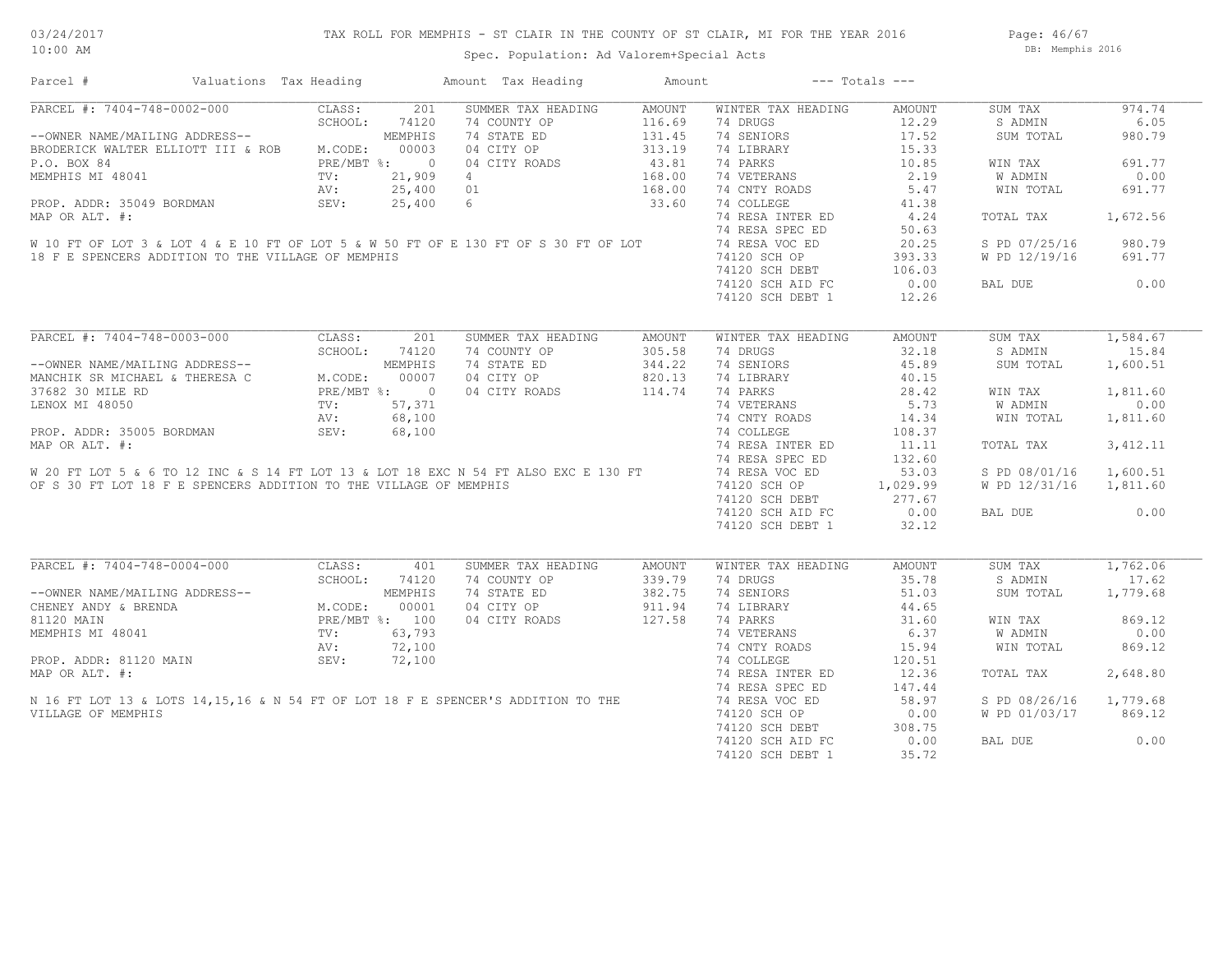## TAX ROLL FOR MEMPHIS - ST CLAIR IN THE COUNTY OF ST CLAIR, MI FOR THE YEAR 2016

Spec. Population: Ad Valorem+Special Acts

Page: 47/67 DB: Memphis 2016

| Parcel #                                                                                                                                                           | Valuations Tax Heading                                                           |         | Amount Tax Heading | Amount             | $---$ Totals $---$                                               |        |                        |           |
|--------------------------------------------------------------------------------------------------------------------------------------------------------------------|----------------------------------------------------------------------------------|---------|--------------------|--------------------|------------------------------------------------------------------|--------|------------------------|-----------|
| PARCEL #: 7404-748-0005-000                                                                                                                                        | CLASS:                                                                           | 401     | SUMMER TAX HEADING | AMOUNT             | WINTER TAX HEADING                                               | AMOUNT | SUM TAX                | 1,318.70  |
|                                                                                                                                                                    | SCHOOL:                                                                          | 74120   | 74 COUNTY OP       | 254.29             | 74 DRUGS                                                         | 26.78  | S ADMIN                | 13.18     |
| --OWNER NAME/MAILING ADDRESS--<br>POWERS HOWARD & NINA<br>POWERS HOWARD & NINA<br>P.O. BOX 102<br>MEMPHIS MI 48041<br>MEMPHIS MI 48041<br>TV: 47,742<br>AV: 51,800 |                                                                                  |         |                    |                    | 74 SENIORS                                                       | 38.19  | SUM TOTAL              | 1,331.88  |
|                                                                                                                                                                    |                                                                                  |         |                    |                    | 74 LIBRARY                                                       | 33.41  |                        |           |
|                                                                                                                                                                    |                                                                                  |         |                    |                    | 74 PARKS                                                         | 23.65  | WIN TAX                | 650.43    |
|                                                                                                                                                                    |                                                                                  |         |                    |                    | 74 VETERANS                                                      | 4.77   | W ADMIN                | 0.00      |
|                                                                                                                                                                    |                                                                                  |         |                    |                    | 74 CNTY ROADS                                                    | 11.93  | WIN TOTAL              | 650.43    |
| PROP. ADDR: 35080 MAPLE SEV: 51,800                                                                                                                                |                                                                                  |         |                    |                    |                                                                  |        |                        |           |
|                                                                                                                                                                    |                                                                                  |         |                    |                    | 74 COLLEGE                                                       | 90.18  |                        |           |
| MAP OR ALT. #:                                                                                                                                                     |                                                                                  |         |                    |                    | 74 RESA INTER ED                                                 | 9.25   | TOTAL TAX              | 1,982.31  |
|                                                                                                                                                                    |                                                                                  |         |                    |                    | 74 RESA SPEC ED                                                  | 110.34 |                        |           |
| LOT 17 F E SPENCERS ADDITION TO THE VILLAGE OF MEMPHIS                                                                                                             |                                                                                  |         |                    |                    | 74 RESA VOC ED                                                   | 44.13  | S PD 07/28/16 1,331.88 |           |
|                                                                                                                                                                    |                                                                                  |         |                    |                    | 74120 SCH OP                                                     | 0.00   | W PD 12/29/16          | 650.43    |
|                                                                                                                                                                    |                                                                                  |         |                    |                    | 74120 SCH DEBT<br>74120 SCH DEBT 231.07<br>74120 SCH AID FC 0.00 |        |                        |           |
|                                                                                                                                                                    |                                                                                  |         |                    |                    |                                                                  |        | BAL DUE                | 0.00      |
|                                                                                                                                                                    |                                                                                  |         |                    |                    | 74120 SCH DEBT 1                                                 | 26.73  |                        |           |
|                                                                                                                                                                    |                                                                                  |         |                    |                    |                                                                  |        |                        |           |
| PARCEL #: 7404-760-0001-000                                                                                                                                        | CLASS:                                                                           | 402     | SUMMER TAX HEADING | AMOUNT             | WINTER TAX HEADING                                               | AMOUNT | SUM TAX                | 555.95    |
|                                                                                                                                                                    | SCHOOL:                                                                          | 74120   | 74 COUNTY OP       | 107.21             | 74 DRUGS                                                         | 11.29  | S ADMIN                | 5.55      |
| --OWNER NAME/MAILING ADDRESS--                                                                                                                                     |                                                                                  |         | 74 STATE ED        | 120.76             | 74 SENIORS                                                       | 16.10  | SUM TOTAL              | 561.50    |
| KUS THOMAS                                                                                                                                                         | ADDRESS--<br>M.CODE:<br>PRE/MBT %: 100<br>TV: 20,128<br>AV: 31,300<br>TV: 31,300 |         | 04 CITY OP         | 287.73             |                                                                  |        |                        |           |
|                                                                                                                                                                    |                                                                                  |         |                    | 40.25              | 74 LIBRARY                                                       | 14.08  |                        |           |
| 258 MEMPHIS RIDGE RD                                                                                                                                               |                                                                                  |         | 04 CITY ROADS      |                    | 74 PARKS                                                         | 9.97   | WIN TAX                | 274.20    |
| RILEY MI 48041                                                                                                                                                     |                                                                                  |         |                    |                    | 74 VETERANS<br>74 CNTY ROADS                                     | 2.01   | W ADMIN                | 0.00      |
|                                                                                                                                                                    |                                                                                  |         |                    |                    |                                                                  | 5.03   | WIN TOTAL              | 274.20    |
| PROP. ADDR: VACANT MAIN SEV: 31,300                                                                                                                                |                                                                                  |         |                    |                    | 74 COLLEGE                                                       | 38.02  |                        |           |
| MAP OR ALT. #:                                                                                                                                                     |                                                                                  |         |                    |                    | 74 RESA INTER ED                                                 | 3.90   | TOTAL TAX              | 835.70    |
|                                                                                                                                                                    |                                                                                  |         |                    |                    | 74 RESA SPEC ED                                                  | 46.52  |                        |           |
| LOT 1 SUPERVISORS BELLE RIVER PLAT                                                                                                                                 |                                                                                  |         |                    |                    | 74 RESA VOC ED                                                   | 18.60  | S PD 08/15/16          | 561.50    |
|                                                                                                                                                                    |                                                                                  |         |                    |                    | 74120 SCH OP                                                     | 0.00   | W PD 12/19/16          | 274.20    |
|                                                                                                                                                                    |                                                                                  |         |                    |                    |                                                                  |        |                        |           |
|                                                                                                                                                                    |                                                                                  |         |                    |                    | 74120 SCH DEBT 97.41<br>74120 SCH AID FC 0.00                    |        | BAL DUE                | 0.00      |
|                                                                                                                                                                    |                                                                                  |         |                    |                    |                                                                  |        |                        |           |
|                                                                                                                                                                    |                                                                                  |         |                    |                    | 74120 SCH DEBT 1                                                 | 11.27  |                        |           |
| PARCEL #: 7404-760-0002-000                                                                                                                                        | CLASS:                                                                           | 301     | SUMMER TAX HEADING | AMOUNT             | WINTER TAX HEADING                                               | AMOUNT | SUM TAX                | 4,681.61  |
|                                                                                                                                                                    | SCHOOL:                                                                          | 74120   | 74 COUNTY OP       | 902.78             | 74 DRUGS                                                         | 95.08  | S ADMIN                | 46.81     |
|                                                                                                                                                                    |                                                                                  |         |                    | 1,016.94           |                                                                  |        |                        |           |
| --OWNER NAME/MAILING ADDRESS--<br>CUCCIHARA JAMES<br>81900 MAIN<br>MEMPHIS MI 48041<br>MEMPHIS MI 48041<br>TV: 169,490<br>NU: 204.100                              |                                                                                  |         | 74 STATE ED        |                    | 74 SENIORS                                                       | 135.59 | SUM TOTAL              | 4,728.42  |
|                                                                                                                                                                    |                                                                                  |         | 04 CITY OP         | 2,422.91<br>338.98 | 74 LIBRARY                                                       | 118.64 |                        |           |
|                                                                                                                                                                    |                                                                                  |         | 04 CITY ROADS      |                    | 74 PARKS                                                         | 83.96  | WIN TAX                | 5, 352.15 |
|                                                                                                                                                                    |                                                                                  |         |                    |                    | 74 VETERANS                                                      | 16.94  | W ADMIN                | 0.00      |
|                                                                                                                                                                    | AV:                                                                              | 204,100 |                    |                    | 74 CNTY ROADS                                                    | 42.37  | WIN TOTAL              | 5,352.15  |
| PROP. ADDR: 81900 MAIN SEV:                                                                                                                                        |                                                                                  | 204,100 |                    |                    | 74 COLLEGE                                                       | 320.18 |                        |           |
| MAP OR ALT. #:                                                                                                                                                     |                                                                                  |         |                    |                    | 74 RESA INTER ED                                                 | 32.84  | TOTAL TAX              | 10,080.57 |
|                                                                                                                                                                    |                                                                                  |         |                    |                    | 74 RESA SPEC ED                                                  | 391.74 |                        |           |
| LOT 2 SUPERVISORS BELLE RIVER PLAT                                                                                                                                 |                                                                                  |         |                    |                    |                                                                  |        | S PD 10/18/16 4,728.42 |           |
|                                                                                                                                                                    |                                                                                  |         |                    |                    | 74 RESA VOC ED 156.69<br>74120 SCH OP 3,042.88                   |        |                        |           |
|                                                                                                                                                                    |                                                                                  |         |                    |                    |                                                                  |        | BAL DUE                | 5, 352.15 |
|                                                                                                                                                                    |                                                                                  |         |                    |                    | 74120 SCH DEBT 820.33                                            |        |                        |           |
|                                                                                                                                                                    |                                                                                  |         |                    |                    | 74120 SCH AID FC                                                 | 0.00   |                        |           |
|                                                                                                                                                                    |                                                                                  |         |                    |                    | 74120 SCH DEBT 1                                                 | 94.91  |                        |           |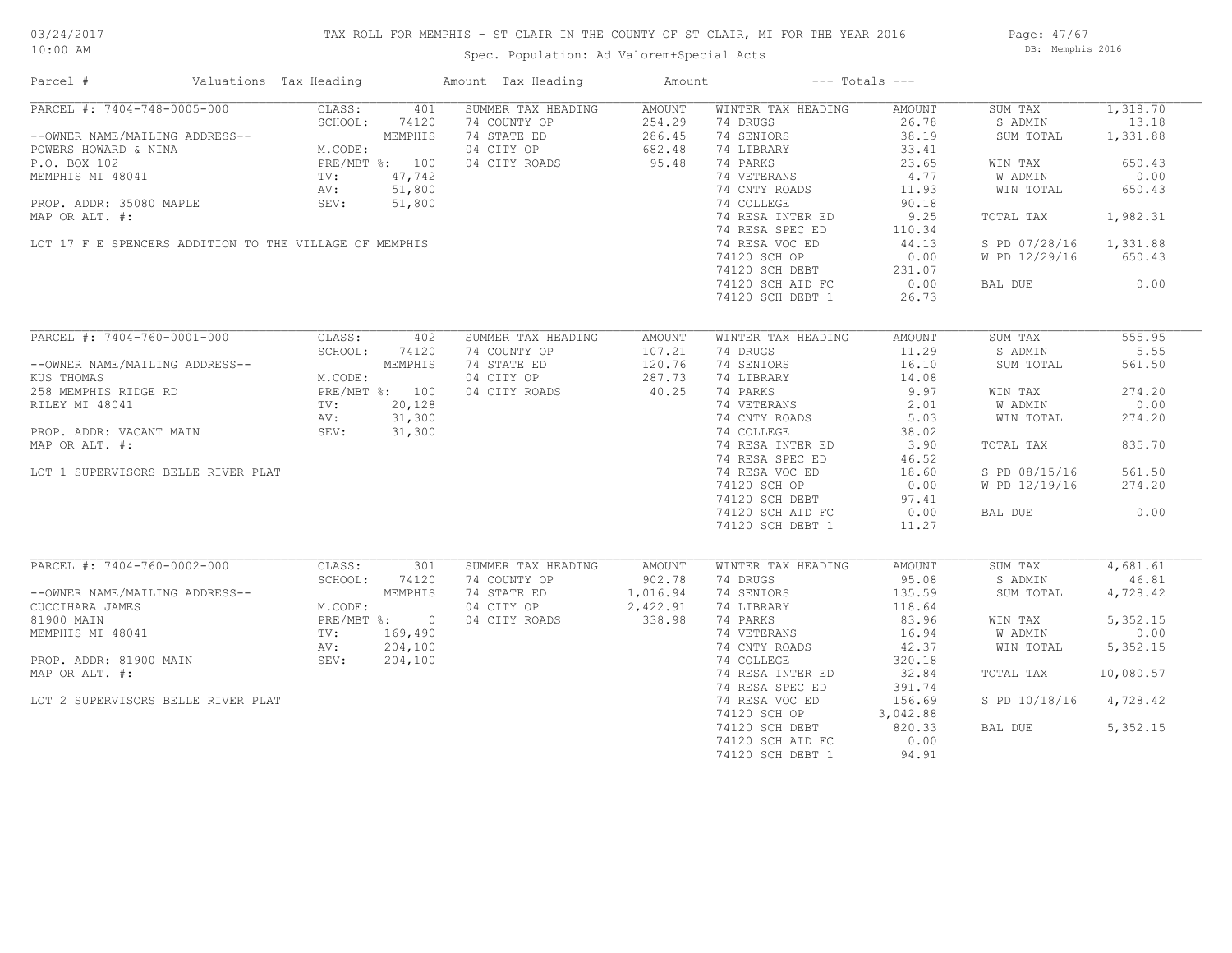## TAX ROLL FOR MEMPHIS - ST CLAIR IN THE COUNTY OF ST CLAIR, MI FOR THE YEAR 2016

Spec. Population: Ad Valorem+Special Acts

Page: 48/67 DB: Memphis 2016

| PARCEL #: 7404-760-0003-000<br>CLASS:<br>SUMMER TAX HEADING<br>AMOUNT<br>WINTER TAX HEADING<br>SUM TAX<br>401<br>AMOUNT<br>347.98<br>36.65<br>SCHOOL:<br>74120<br>74 COUNTY OP<br>74 DRUGS<br>S ADMIN<br>--OWNER NAME/MAILING ADDRESS--<br>MEMPHIS<br>74 STATE ED<br>391.98<br>74 SENIORS<br>52.26<br>SUM TOTAL<br>00001<br>04 CITY OP<br>933.92<br>74 LIBRARY<br>45.73<br>SCHROEDER DANIEL E<br>M.CODE:<br>74 PARKS<br>81840 MAIN<br>PRE/MBT %: 100<br>04 CITY ROADS<br>130.66<br>32.36<br>WIN TAX<br>74 VETERANS<br>MEMPHIS MI 48041<br>65,331<br>6.53<br>W ADMIN<br>$\text{TV}$ :<br>70,800<br>74 CNTY ROADS<br>AV:<br>16.33<br>WIN TOTAL<br>70,800<br>74 COLLEGE<br>PROP. ADDR: 81840 MAIN<br>SEV:<br>123.41<br>MAP OR ALT. #:<br>74 RESA INTER ED<br>12.66<br>TOTAL TAX<br>74 RESA SPEC ED<br>150.99<br>LOT 3 SUPERVISORS BELLE RIVER PLAT<br>74 RESA VOC ED<br>60.39<br>S PD 08/26/16<br>74120 SCH OP<br>0.00<br>W PD 01/03/17<br>74120 SCH DEBT<br>316.20<br>0.00<br>74120 SCH AID FC<br>BAL DUE<br>74120 SCH DEBT 1<br>36.58<br>PARCEL #: 7404-760-0004-000<br>CLASS:<br>401<br>SUMMER TAX HEADING<br><b>AMOUNT</b><br>WINTER TAX HEADING<br>AMOUNT<br>SUM TAX<br>SCHOOL:<br>74 COUNTY OP<br>209.95<br>74 DRUGS<br>22.11<br>S ADMIN<br>74120<br>MEMPHIS<br>74 STATE ED<br>236.50<br>74 SENIORS<br>31.53<br>--OWNER NAME/MAILING ADDRESS--<br>SUM TOTAL<br>M.CODE:<br>04 CITY OP<br>563.47<br>74 LIBRARY<br>27.59<br>DIAZ JOHN M & JEANNIE<br>81800 MAIN<br>PRE/MBT %: 100<br>04 CITY ROADS<br>78.83<br>74 PARKS<br>19.52<br>WIN TAX<br>39,417<br>74 VETERANS<br>3.94<br>MEMPHIS MI 48041<br>W ADMIN<br>TV:<br>AV:<br>42,700<br>74 CNTY ROADS<br>9.85<br>WIN TOTAL<br>SEV:<br>74 COLLEGE<br>PROP. ADDR: 81800 MAIN<br>42,700<br>74.46<br>74 RESA INTER ED<br>MAP OR ALT. #:<br>7.63<br>TOTAL TAX<br>74 RESA SPEC ED<br>91.10<br>74 RESA VOC ED<br>36.44<br>S PD 02/21/17<br>LOT 4 SUPERVISORS BELLE RIVER PLAT<br>74120 SCH OP<br>0.00<br>74120 SCH DEBT<br>190.77<br>BAL DUE<br>74120 SCH AID FC<br>0.00<br>74120 SCH DEBT 1<br>22.07<br>PARCEL #: 7404-760-0005-001<br>CLASS:<br>SUM TAX<br>401<br>SUMMER TAX HEADING<br><b>AMOUNT</b><br>WINTER TAX HEADING<br>AMOUNT<br>74 COUNTY OP<br>74 DRUGS<br>39.16<br>SCHOOL:<br>74120<br>371.83<br>S ADMIN<br>--OWNER NAME/MAILING ADDRESS--<br>MEMPHIS<br>74 STATE ED<br>418.84<br>74 SENIORS<br>55.84<br>SUM TOTAL<br>00012<br>04 CITY OP<br>997.92<br>74 LIBRARY<br>LATOUF LAWRENCE S & RETA Y<br>M.CODE:<br>48.86<br>81780 MAIN<br>PRE/MBT %: 100<br>04 CITY ROADS<br>139.61<br>74 PARKS<br>34.58<br>WIN TAX | Parcel #         | Valuations Tax Heading |        | Amount Tax Heading | Amount |                  | $---$ Totals $---$ |                |          |
|---------------------------------------------------------------------------------------------------------------------------------------------------------------------------------------------------------------------------------------------------------------------------------------------------------------------------------------------------------------------------------------------------------------------------------------------------------------------------------------------------------------------------------------------------------------------------------------------------------------------------------------------------------------------------------------------------------------------------------------------------------------------------------------------------------------------------------------------------------------------------------------------------------------------------------------------------------------------------------------------------------------------------------------------------------------------------------------------------------------------------------------------------------------------------------------------------------------------------------------------------------------------------------------------------------------------------------------------------------------------------------------------------------------------------------------------------------------------------------------------------------------------------------------------------------------------------------------------------------------------------------------------------------------------------------------------------------------------------------------------------------------------------------------------------------------------------------------------------------------------------------------------------------------------------------------------------------------------------------------------------------------------------------------------------------------------------------------------------------------------------------------------------------------------------------------------------------------------------------------------------------------------------------------------------------------------------------------------------------------------------------------------------------------------------------------------------------------------------------------------------------------------------------------------------------------------|------------------|------------------------|--------|--------------------|--------|------------------|--------------------|----------------|----------|
|                                                                                                                                                                                                                                                                                                                                                                                                                                                                                                                                                                                                                                                                                                                                                                                                                                                                                                                                                                                                                                                                                                                                                                                                                                                                                                                                                                                                                                                                                                                                                                                                                                                                                                                                                                                                                                                                                                                                                                                                                                                                                                                                                                                                                                                                                                                                                                                                                                                                                                                                                                     |                  |                        |        |                    |        |                  |                    |                | 1,804.54 |
|                                                                                                                                                                                                                                                                                                                                                                                                                                                                                                                                                                                                                                                                                                                                                                                                                                                                                                                                                                                                                                                                                                                                                                                                                                                                                                                                                                                                                                                                                                                                                                                                                                                                                                                                                                                                                                                                                                                                                                                                                                                                                                                                                                                                                                                                                                                                                                                                                                                                                                                                                                     |                  |                        |        |                    |        |                  |                    |                | 18.04    |
|                                                                                                                                                                                                                                                                                                                                                                                                                                                                                                                                                                                                                                                                                                                                                                                                                                                                                                                                                                                                                                                                                                                                                                                                                                                                                                                                                                                                                                                                                                                                                                                                                                                                                                                                                                                                                                                                                                                                                                                                                                                                                                                                                                                                                                                                                                                                                                                                                                                                                                                                                                     |                  |                        |        |                    |        |                  |                    |                | 1,822.58 |
|                                                                                                                                                                                                                                                                                                                                                                                                                                                                                                                                                                                                                                                                                                                                                                                                                                                                                                                                                                                                                                                                                                                                                                                                                                                                                                                                                                                                                                                                                                                                                                                                                                                                                                                                                                                                                                                                                                                                                                                                                                                                                                                                                                                                                                                                                                                                                                                                                                                                                                                                                                     |                  |                        |        |                    |        |                  |                    |                |          |
|                                                                                                                                                                                                                                                                                                                                                                                                                                                                                                                                                                                                                                                                                                                                                                                                                                                                                                                                                                                                                                                                                                                                                                                                                                                                                                                                                                                                                                                                                                                                                                                                                                                                                                                                                                                                                                                                                                                                                                                                                                                                                                                                                                                                                                                                                                                                                                                                                                                                                                                                                                     |                  |                        |        |                    |        |                  |                    |                | 890.09   |
|                                                                                                                                                                                                                                                                                                                                                                                                                                                                                                                                                                                                                                                                                                                                                                                                                                                                                                                                                                                                                                                                                                                                                                                                                                                                                                                                                                                                                                                                                                                                                                                                                                                                                                                                                                                                                                                                                                                                                                                                                                                                                                                                                                                                                                                                                                                                                                                                                                                                                                                                                                     |                  |                        |        |                    |        |                  |                    |                | 0.00     |
|                                                                                                                                                                                                                                                                                                                                                                                                                                                                                                                                                                                                                                                                                                                                                                                                                                                                                                                                                                                                                                                                                                                                                                                                                                                                                                                                                                                                                                                                                                                                                                                                                                                                                                                                                                                                                                                                                                                                                                                                                                                                                                                                                                                                                                                                                                                                                                                                                                                                                                                                                                     |                  |                        |        |                    |        |                  |                    |                | 890.09   |
|                                                                                                                                                                                                                                                                                                                                                                                                                                                                                                                                                                                                                                                                                                                                                                                                                                                                                                                                                                                                                                                                                                                                                                                                                                                                                                                                                                                                                                                                                                                                                                                                                                                                                                                                                                                                                                                                                                                                                                                                                                                                                                                                                                                                                                                                                                                                                                                                                                                                                                                                                                     |                  |                        |        |                    |        |                  |                    |                |          |
|                                                                                                                                                                                                                                                                                                                                                                                                                                                                                                                                                                                                                                                                                                                                                                                                                                                                                                                                                                                                                                                                                                                                                                                                                                                                                                                                                                                                                                                                                                                                                                                                                                                                                                                                                                                                                                                                                                                                                                                                                                                                                                                                                                                                                                                                                                                                                                                                                                                                                                                                                                     |                  |                        |        |                    |        |                  |                    |                | 2,712.67 |
|                                                                                                                                                                                                                                                                                                                                                                                                                                                                                                                                                                                                                                                                                                                                                                                                                                                                                                                                                                                                                                                                                                                                                                                                                                                                                                                                                                                                                                                                                                                                                                                                                                                                                                                                                                                                                                                                                                                                                                                                                                                                                                                                                                                                                                                                                                                                                                                                                                                                                                                                                                     |                  |                        |        |                    |        |                  |                    |                |          |
|                                                                                                                                                                                                                                                                                                                                                                                                                                                                                                                                                                                                                                                                                                                                                                                                                                                                                                                                                                                                                                                                                                                                                                                                                                                                                                                                                                                                                                                                                                                                                                                                                                                                                                                                                                                                                                                                                                                                                                                                                                                                                                                                                                                                                                                                                                                                                                                                                                                                                                                                                                     |                  |                        |        |                    |        |                  |                    |                | 1,822.58 |
|                                                                                                                                                                                                                                                                                                                                                                                                                                                                                                                                                                                                                                                                                                                                                                                                                                                                                                                                                                                                                                                                                                                                                                                                                                                                                                                                                                                                                                                                                                                                                                                                                                                                                                                                                                                                                                                                                                                                                                                                                                                                                                                                                                                                                                                                                                                                                                                                                                                                                                                                                                     |                  |                        |        |                    |        |                  |                    |                | 890.09   |
|                                                                                                                                                                                                                                                                                                                                                                                                                                                                                                                                                                                                                                                                                                                                                                                                                                                                                                                                                                                                                                                                                                                                                                                                                                                                                                                                                                                                                                                                                                                                                                                                                                                                                                                                                                                                                                                                                                                                                                                                                                                                                                                                                                                                                                                                                                                                                                                                                                                                                                                                                                     |                  |                        |        |                    |        |                  |                    |                |          |
|                                                                                                                                                                                                                                                                                                                                                                                                                                                                                                                                                                                                                                                                                                                                                                                                                                                                                                                                                                                                                                                                                                                                                                                                                                                                                                                                                                                                                                                                                                                                                                                                                                                                                                                                                                                                                                                                                                                                                                                                                                                                                                                                                                                                                                                                                                                                                                                                                                                                                                                                                                     |                  |                        |        |                    |        |                  |                    |                |          |
|                                                                                                                                                                                                                                                                                                                                                                                                                                                                                                                                                                                                                                                                                                                                                                                                                                                                                                                                                                                                                                                                                                                                                                                                                                                                                                                                                                                                                                                                                                                                                                                                                                                                                                                                                                                                                                                                                                                                                                                                                                                                                                                                                                                                                                                                                                                                                                                                                                                                                                                                                                     |                  |                        |        |                    |        |                  |                    |                | 0.00     |
|                                                                                                                                                                                                                                                                                                                                                                                                                                                                                                                                                                                                                                                                                                                                                                                                                                                                                                                                                                                                                                                                                                                                                                                                                                                                                                                                                                                                                                                                                                                                                                                                                                                                                                                                                                                                                                                                                                                                                                                                                                                                                                                                                                                                                                                                                                                                                                                                                                                                                                                                                                     |                  |                        |        |                    |        |                  |                    |                |          |
|                                                                                                                                                                                                                                                                                                                                                                                                                                                                                                                                                                                                                                                                                                                                                                                                                                                                                                                                                                                                                                                                                                                                                                                                                                                                                                                                                                                                                                                                                                                                                                                                                                                                                                                                                                                                                                                                                                                                                                                                                                                                                                                                                                                                                                                                                                                                                                                                                                                                                                                                                                     |                  |                        |        |                    |        |                  |                    |                | 1,088.75 |
|                                                                                                                                                                                                                                                                                                                                                                                                                                                                                                                                                                                                                                                                                                                                                                                                                                                                                                                                                                                                                                                                                                                                                                                                                                                                                                                                                                                                                                                                                                                                                                                                                                                                                                                                                                                                                                                                                                                                                                                                                                                                                                                                                                                                                                                                                                                                                                                                                                                                                                                                                                     |                  |                        |        |                    |        |                  |                    |                |          |
|                                                                                                                                                                                                                                                                                                                                                                                                                                                                                                                                                                                                                                                                                                                                                                                                                                                                                                                                                                                                                                                                                                                                                                                                                                                                                                                                                                                                                                                                                                                                                                                                                                                                                                                                                                                                                                                                                                                                                                                                                                                                                                                                                                                                                                                                                                                                                                                                                                                                                                                                                                     |                  |                        |        |                    |        |                  |                    |                | 10.88    |
|                                                                                                                                                                                                                                                                                                                                                                                                                                                                                                                                                                                                                                                                                                                                                                                                                                                                                                                                                                                                                                                                                                                                                                                                                                                                                                                                                                                                                                                                                                                                                                                                                                                                                                                                                                                                                                                                                                                                                                                                                                                                                                                                                                                                                                                                                                                                                                                                                                                                                                                                                                     |                  |                        |        |                    |        |                  |                    |                | 1,099.63 |
|                                                                                                                                                                                                                                                                                                                                                                                                                                                                                                                                                                                                                                                                                                                                                                                                                                                                                                                                                                                                                                                                                                                                                                                                                                                                                                                                                                                                                                                                                                                                                                                                                                                                                                                                                                                                                                                                                                                                                                                                                                                                                                                                                                                                                                                                                                                                                                                                                                                                                                                                                                     |                  |                        |        |                    |        |                  |                    |                |          |
|                                                                                                                                                                                                                                                                                                                                                                                                                                                                                                                                                                                                                                                                                                                                                                                                                                                                                                                                                                                                                                                                                                                                                                                                                                                                                                                                                                                                                                                                                                                                                                                                                                                                                                                                                                                                                                                                                                                                                                                                                                                                                                                                                                                                                                                                                                                                                                                                                                                                                                                                                                     |                  |                        |        |                    |        |                  |                    |                | 537.01   |
|                                                                                                                                                                                                                                                                                                                                                                                                                                                                                                                                                                                                                                                                                                                                                                                                                                                                                                                                                                                                                                                                                                                                                                                                                                                                                                                                                                                                                                                                                                                                                                                                                                                                                                                                                                                                                                                                                                                                                                                                                                                                                                                                                                                                                                                                                                                                                                                                                                                                                                                                                                     |                  |                        |        |                    |        |                  |                    |                | 0.00     |
|                                                                                                                                                                                                                                                                                                                                                                                                                                                                                                                                                                                                                                                                                                                                                                                                                                                                                                                                                                                                                                                                                                                                                                                                                                                                                                                                                                                                                                                                                                                                                                                                                                                                                                                                                                                                                                                                                                                                                                                                                                                                                                                                                                                                                                                                                                                                                                                                                                                                                                                                                                     |                  |                        |        |                    |        |                  |                    |                | 537.01   |
|                                                                                                                                                                                                                                                                                                                                                                                                                                                                                                                                                                                                                                                                                                                                                                                                                                                                                                                                                                                                                                                                                                                                                                                                                                                                                                                                                                                                                                                                                                                                                                                                                                                                                                                                                                                                                                                                                                                                                                                                                                                                                                                                                                                                                                                                                                                                                                                                                                                                                                                                                                     |                  |                        |        |                    |        |                  |                    |                |          |
|                                                                                                                                                                                                                                                                                                                                                                                                                                                                                                                                                                                                                                                                                                                                                                                                                                                                                                                                                                                                                                                                                                                                                                                                                                                                                                                                                                                                                                                                                                                                                                                                                                                                                                                                                                                                                                                                                                                                                                                                                                                                                                                                                                                                                                                                                                                                                                                                                                                                                                                                                                     |                  |                        |        |                    |        |                  |                    |                | 1,636.64 |
|                                                                                                                                                                                                                                                                                                                                                                                                                                                                                                                                                                                                                                                                                                                                                                                                                                                                                                                                                                                                                                                                                                                                                                                                                                                                                                                                                                                                                                                                                                                                                                                                                                                                                                                                                                                                                                                                                                                                                                                                                                                                                                                                                                                                                                                                                                                                                                                                                                                                                                                                                                     |                  |                        |        |                    |        |                  |                    |                |          |
|                                                                                                                                                                                                                                                                                                                                                                                                                                                                                                                                                                                                                                                                                                                                                                                                                                                                                                                                                                                                                                                                                                                                                                                                                                                                                                                                                                                                                                                                                                                                                                                                                                                                                                                                                                                                                                                                                                                                                                                                                                                                                                                                                                                                                                                                                                                                                                                                                                                                                                                                                                     |                  |                        |        |                    |        |                  |                    |                | 1,099.63 |
|                                                                                                                                                                                                                                                                                                                                                                                                                                                                                                                                                                                                                                                                                                                                                                                                                                                                                                                                                                                                                                                                                                                                                                                                                                                                                                                                                                                                                                                                                                                                                                                                                                                                                                                                                                                                                                                                                                                                                                                                                                                                                                                                                                                                                                                                                                                                                                                                                                                                                                                                                                     |                  |                        |        |                    |        |                  |                    |                |          |
|                                                                                                                                                                                                                                                                                                                                                                                                                                                                                                                                                                                                                                                                                                                                                                                                                                                                                                                                                                                                                                                                                                                                                                                                                                                                                                                                                                                                                                                                                                                                                                                                                                                                                                                                                                                                                                                                                                                                                                                                                                                                                                                                                                                                                                                                                                                                                                                                                                                                                                                                                                     |                  |                        |        |                    |        |                  |                    |                | 537.01   |
|                                                                                                                                                                                                                                                                                                                                                                                                                                                                                                                                                                                                                                                                                                                                                                                                                                                                                                                                                                                                                                                                                                                                                                                                                                                                                                                                                                                                                                                                                                                                                                                                                                                                                                                                                                                                                                                                                                                                                                                                                                                                                                                                                                                                                                                                                                                                                                                                                                                                                                                                                                     |                  |                        |        |                    |        |                  |                    |                |          |
|                                                                                                                                                                                                                                                                                                                                                                                                                                                                                                                                                                                                                                                                                                                                                                                                                                                                                                                                                                                                                                                                                                                                                                                                                                                                                                                                                                                                                                                                                                                                                                                                                                                                                                                                                                                                                                                                                                                                                                                                                                                                                                                                                                                                                                                                                                                                                                                                                                                                                                                                                                     |                  |                        |        |                    |        |                  |                    |                |          |
|                                                                                                                                                                                                                                                                                                                                                                                                                                                                                                                                                                                                                                                                                                                                                                                                                                                                                                                                                                                                                                                                                                                                                                                                                                                                                                                                                                                                                                                                                                                                                                                                                                                                                                                                                                                                                                                                                                                                                                                                                                                                                                                                                                                                                                                                                                                                                                                                                                                                                                                                                                     |                  |                        |        |                    |        |                  |                    |                |          |
|                                                                                                                                                                                                                                                                                                                                                                                                                                                                                                                                                                                                                                                                                                                                                                                                                                                                                                                                                                                                                                                                                                                                                                                                                                                                                                                                                                                                                                                                                                                                                                                                                                                                                                                                                                                                                                                                                                                                                                                                                                                                                                                                                                                                                                                                                                                                                                                                                                                                                                                                                                     |                  |                        |        |                    |        |                  |                    |                | 1,928.20 |
|                                                                                                                                                                                                                                                                                                                                                                                                                                                                                                                                                                                                                                                                                                                                                                                                                                                                                                                                                                                                                                                                                                                                                                                                                                                                                                                                                                                                                                                                                                                                                                                                                                                                                                                                                                                                                                                                                                                                                                                                                                                                                                                                                                                                                                                                                                                                                                                                                                                                                                                                                                     |                  |                        |        |                    |        |                  |                    |                | 19.28    |
|                                                                                                                                                                                                                                                                                                                                                                                                                                                                                                                                                                                                                                                                                                                                                                                                                                                                                                                                                                                                                                                                                                                                                                                                                                                                                                                                                                                                                                                                                                                                                                                                                                                                                                                                                                                                                                                                                                                                                                                                                                                                                                                                                                                                                                                                                                                                                                                                                                                                                                                                                                     |                  |                        |        |                    |        |                  |                    |                | 1,947.48 |
|                                                                                                                                                                                                                                                                                                                                                                                                                                                                                                                                                                                                                                                                                                                                                                                                                                                                                                                                                                                                                                                                                                                                                                                                                                                                                                                                                                                                                                                                                                                                                                                                                                                                                                                                                                                                                                                                                                                                                                                                                                                                                                                                                                                                                                                                                                                                                                                                                                                                                                                                                                     |                  |                        |        |                    |        |                  |                    |                |          |
|                                                                                                                                                                                                                                                                                                                                                                                                                                                                                                                                                                                                                                                                                                                                                                                                                                                                                                                                                                                                                                                                                                                                                                                                                                                                                                                                                                                                                                                                                                                                                                                                                                                                                                                                                                                                                                                                                                                                                                                                                                                                                                                                                                                                                                                                                                                                                                                                                                                                                                                                                                     |                  |                        |        |                    |        |                  |                    |                | 951.09   |
|                                                                                                                                                                                                                                                                                                                                                                                                                                                                                                                                                                                                                                                                                                                                                                                                                                                                                                                                                                                                                                                                                                                                                                                                                                                                                                                                                                                                                                                                                                                                                                                                                                                                                                                                                                                                                                                                                                                                                                                                                                                                                                                                                                                                                                                                                                                                                                                                                                                                                                                                                                     | MEMPHIS MI 48041 | TV:                    | 69,808 |                    |        | 74 VETERANS      | 6.98               | <b>W ADMIN</b> | 0.00     |
| 74 CNTY ROADS                                                                                                                                                                                                                                                                                                                                                                                                                                                                                                                                                                                                                                                                                                                                                                                                                                                                                                                                                                                                                                                                                                                                                                                                                                                                                                                                                                                                                                                                                                                                                                                                                                                                                                                                                                                                                                                                                                                                                                                                                                                                                                                                                                                                                                                                                                                                                                                                                                                                                                                                                       |                  |                        |        |                    |        |                  |                    |                |          |
| 82,800<br>WIN TOTAL<br>AV:<br>17.45                                                                                                                                                                                                                                                                                                                                                                                                                                                                                                                                                                                                                                                                                                                                                                                                                                                                                                                                                                                                                                                                                                                                                                                                                                                                                                                                                                                                                                                                                                                                                                                                                                                                                                                                                                                                                                                                                                                                                                                                                                                                                                                                                                                                                                                                                                                                                                                                                                                                                                                                 |                  |                        |        |                    |        |                  |                    |                | 951.09   |
| SEV:<br>82,800<br>74 COLLEGE<br>PROP. ADDR: 81780 MAIN<br>131.87                                                                                                                                                                                                                                                                                                                                                                                                                                                                                                                                                                                                                                                                                                                                                                                                                                                                                                                                                                                                                                                                                                                                                                                                                                                                                                                                                                                                                                                                                                                                                                                                                                                                                                                                                                                                                                                                                                                                                                                                                                                                                                                                                                                                                                                                                                                                                                                                                                                                                                    |                  |                        |        |                    |        |                  |                    |                |          |
| 13.52<br>MAP OR ALT. #:<br>74 RESA INTER ED<br>TOTAL TAX                                                                                                                                                                                                                                                                                                                                                                                                                                                                                                                                                                                                                                                                                                                                                                                                                                                                                                                                                                                                                                                                                                                                                                                                                                                                                                                                                                                                                                                                                                                                                                                                                                                                                                                                                                                                                                                                                                                                                                                                                                                                                                                                                                                                                                                                                                                                                                                                                                                                                                            |                  |                        |        |                    |        |                  |                    |                | 2,898.57 |
| 74 RESA SPEC ED<br>161.34<br>PART OF LOT 5, Described as Beg.th N 0D 53M 37S E. 146.85' From sw cor.Lot 5;th<br>N.OD 53M 37S E. 97.00' th S. 89D 03M 37S E. 1069.14' ; th S 13D 53M 06S W.<br>99.53';th N 89D 03M 37S W. 1046.77'to Beg. Supervisors Belle Rivert                                                                                                                                                                                                                                                                                                                                                                                                                                                                                                                                                                                                                                                                                                                                                                                                                                                                                                                                                                                                                                                                                                                                                                                                                                                                                                                                                                                                                                                                                                                                                                                                                                                                                                                                                                                                                                                                                                                                                                                                                                                                                                                                                                                                                                                                                                   |                  |                        |        |                    |        |                  |                    |                |          |
| 74 RESA VOC ED<br>64.53<br>S PD 08/30/16                                                                                                                                                                                                                                                                                                                                                                                                                                                                                                                                                                                                                                                                                                                                                                                                                                                                                                                                                                                                                                                                                                                                                                                                                                                                                                                                                                                                                                                                                                                                                                                                                                                                                                                                                                                                                                                                                                                                                                                                                                                                                                                                                                                                                                                                                                                                                                                                                                                                                                                            |                  |                        |        |                    |        |                  |                    |                | 1,947.48 |
| 74120 SCH OP<br>0.00<br>W PD 12/20/16                                                                                                                                                                                                                                                                                                                                                                                                                                                                                                                                                                                                                                                                                                                                                                                                                                                                                                                                                                                                                                                                                                                                                                                                                                                                                                                                                                                                                                                                                                                                                                                                                                                                                                                                                                                                                                                                                                                                                                                                                                                                                                                                                                                                                                                                                                                                                                                                                                                                                                                               |                  |                        |        |                    |        |                  |                    |                | 951.09   |
| 74120 SCH DEBT<br>337.87                                                                                                                                                                                                                                                                                                                                                                                                                                                                                                                                                                                                                                                                                                                                                                                                                                                                                                                                                                                                                                                                                                                                                                                                                                                                                                                                                                                                                                                                                                                                                                                                                                                                                                                                                                                                                                                                                                                                                                                                                                                                                                                                                                                                                                                                                                                                                                                                                                                                                                                                            |                  |                        |        |                    |        |                  |                    |                |          |
| 0.00<br>Split on 08/24/2006 from 04-760-0005-000,04-760-0005-250;<br>74120 SCH AID FC<br>BAL DUE                                                                                                                                                                                                                                                                                                                                                                                                                                                                                                                                                                                                                                                                                                                                                                                                                                                                                                                                                                                                                                                                                                                                                                                                                                                                                                                                                                                                                                                                                                                                                                                                                                                                                                                                                                                                                                                                                                                                                                                                                                                                                                                                                                                                                                                                                                                                                                                                                                                                    |                  |                        |        |                    |        |                  |                    |                | 0.00     |
|                                                                                                                                                                                                                                                                                                                                                                                                                                                                                                                                                                                                                                                                                                                                                                                                                                                                                                                                                                                                                                                                                                                                                                                                                                                                                                                                                                                                                                                                                                                                                                                                                                                                                                                                                                                                                                                                                                                                                                                                                                                                                                                                                                                                                                                                                                                                                                                                                                                                                                                                                                     |                  |                        |        |                    |        | 74120 SCH DEBT 1 | 39.09              |                |          |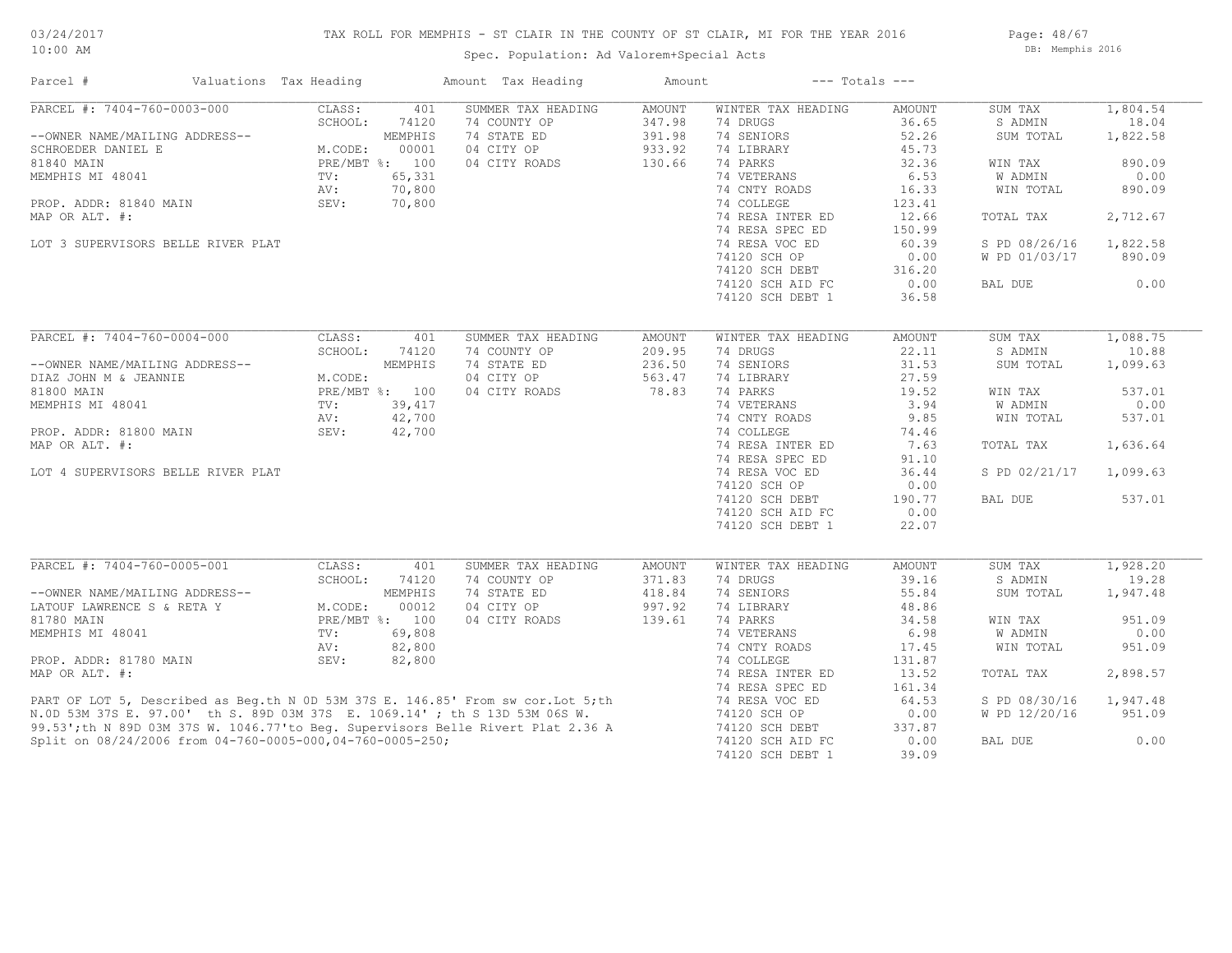Page: 49/67 DB: Memphis 2016

| Parcel #                                                                                                                                                                                                                        | Valuations Tax Heading |                                          |          | Amount Tax Heading                                                                                                                                                                                                                   | Amount | $---$ Totals $---$ |        |               |          |
|---------------------------------------------------------------------------------------------------------------------------------------------------------------------------------------------------------------------------------|------------------------|------------------------------------------|----------|--------------------------------------------------------------------------------------------------------------------------------------------------------------------------------------------------------------------------------------|--------|--------------------|--------|---------------|----------|
| PARCEL #: 7404-760-0005-252                                                                                                                                                                                                     |                        | CLASS:                                   | 401      | SUMMER TAX HEADING                                                                                                                                                                                                                   | AMOUNT | WINTER TAX HEADING | AMOUNT | SUM TAX       | 1,138.63 |
|                                                                                                                                                                                                                                 |                        |                                          |          | 74 COUNTY OP                                                                                                                                                                                                                         | 219.57 | 74 DRUGS           | 23.12  | S ADMIN       | 11.38    |
| --OWNER NAME/MAILING ADDRESS--<br>RESCHKE, NICOLE ET AL.<br>81750 MAIN ST.<br>MEMPHIS MI 48041<br>TOP ADDR: 81750 MAIN<br>PRE/MBT %: 100<br>NEMPHIS MI 48041<br>TV: 41,223<br>AV: 45,400<br>TOP ADDR: 81750 MAIN<br>SEV: 45,400 |                        |                                          |          | 74 STATE ED                                                                                                                                                                                                                          | 247.33 | 74 SENIORS         | 32.97  | S INTRST      | 68.32    |
|                                                                                                                                                                                                                                 |                        |                                          |          | 04 CITY OP                                                                                                                                                                                                                           | 589.29 | 74 LIBRARY         | 28.85  | SUM TOTAL     | 1,218.33 |
|                                                                                                                                                                                                                                 |                        |                                          |          | 04 CITY ROADS                                                                                                                                                                                                                        | 82.44  | 74 PARKS           | 20.42  |               |          |
|                                                                                                                                                                                                                                 |                        |                                          |          |                                                                                                                                                                                                                                      |        |                    |        |               |          |
|                                                                                                                                                                                                                                 |                        |                                          |          |                                                                                                                                                                                                                                      |        | 74 VETERANS        | 4.12   | WIN TAX       | 561.60   |
|                                                                                                                                                                                                                                 |                        |                                          |          |                                                                                                                                                                                                                                      |        | 74 CNTY ROADS      | 10.30  | W ADMIN       | 0.00     |
|                                                                                                                                                                                                                                 |                        |                                          |          |                                                                                                                                                                                                                                      |        | 74 COLLEGE         | 77.87  | WIN TOTAL     | 561.60   |
| MAP OR ALT. #:                                                                                                                                                                                                                  |                        |                                          |          |                                                                                                                                                                                                                                      |        | 74 RESA INTER ED   | 7.98   |               |          |
|                                                                                                                                                                                                                                 |                        |                                          |          |                                                                                                                                                                                                                                      |        | 74 RESA SPEC ED    | 95.27  | TOTAL TAX     | 1,779.93 |
|                                                                                                                                                                                                                                 |                        |                                          |          | S 165' OF W 396' OF LOT 5 EXC BEG N OD 53M 37S E 146.85' FROM SW COR OF LOT 5, TH S<br>89D 3M 37S E 396', TH N OD 53M 37S E 16.70', TH N 88D 51M 3S W 396', TH S OD 53M<br>37S W 18 15' TO BEG SUBERVISOR'S REILE RIVER PLAT         |        | 74 RESA VOC ED     | 38.11  |               |          |
|                                                                                                                                                                                                                                 |                        |                                          |          |                                                                                                                                                                                                                                      |        | 74120 SCH OP       | 0.00   | BAL DUE       | 1,779.93 |
| 37S W 18.15' TO BEG SUPERVISOR'S BELLE RIVER PLAT                                                                                                                                                                               |                        |                                          |          |                                                                                                                                                                                                                                      |        | 74120 SCH DEBT     | 199.51 |               |          |
|                                                                                                                                                                                                                                 |                        |                                          |          |                                                                                                                                                                                                                                      |        | 74120 SCH AID FC   | 0.00   |               |          |
|                                                                                                                                                                                                                                 |                        |                                          |          |                                                                                                                                                                                                                                      |        | 74120 SCH DEBT 1   | 23.08  |               |          |
|                                                                                                                                                                                                                                 |                        |                                          |          |                                                                                                                                                                                                                                      |        |                    |        |               |          |
| PARCEL #: 7404-760-0005-260                                                                                                                                                                                                     |                        |                                          |          |                                                                                                                                                                                                                                      |        |                    |        |               |          |
|                                                                                                                                                                                                                                 |                        | CLASS:                                   | 703      | SUMMER TAX HEADING                                                                                                                                                                                                                   | AMOUNT | WINTER TAX HEADING | AMOUNT | SUM TAX       | 0.00     |
|                                                                                                                                                                                                                                 |                        | SCHOOL:                                  | 74120    | 74 COUNTY OP                                                                                                                                                                                                                         | 0.00   | 74 DRUGS           | 0.00   | S ADMIN       | 0.00     |
|                                                                                                                                                                                                                                 |                        |                                          | MEMPHIS  | 74 STATE ED                                                                                                                                                                                                                          | 0.00   | 74 SENIORS         | 0.00   | SUM TOTAL     | 0.00     |
| --OWNER NAME/MAILING ADDRESS--<br>CITY OF MEMPHIS M.CODE:<br>35095 POTTER PO BOX 28 PRE/MBT %:<br>MEMPHIS MI 48041-0028 TV:                                                                                                     |                        |                                          |          | 04 CITY OP                                                                                                                                                                                                                           | 0.00   | 74 LIBRARY         | 0.00   |               |          |
|                                                                                                                                                                                                                                 |                        |                                          | $\circ$  | 04 CITY ROADS                                                                                                                                                                                                                        | 0.00   | 74 PARKS           | 0.00   | WIN TAX       | 0.00     |
|                                                                                                                                                                                                                                 |                        |                                          | $\Omega$ |                                                                                                                                                                                                                                      |        | 74 VETERANS        | 0.00   | W ADMIN       | 0.00     |
|                                                                                                                                                                                                                                 |                        | AV:                                      | $\circ$  |                                                                                                                                                                                                                                      |        | 74 CNTY ROADS      | 0.00   | WIN TOTAL     | 0.00     |
| PROP. ADDR:                                                                                                                                                                                                                     |                        | SEV:                                     | $\circ$  |                                                                                                                                                                                                                                      |        | 74 COLLEGE         | 0.00   |               |          |
| MAP OR ALT. #:                                                                                                                                                                                                                  |                        |                                          |          |                                                                                                                                                                                                                                      |        | 74 RESA INTER ED   | 0.00   | TOTAL TAX     | 0.00     |
|                                                                                                                                                                                                                                 |                        |                                          |          |                                                                                                                                                                                                                                      |        | 74 RESA SPEC ED    | 0.00   |               |          |
|                                                                                                                                                                                                                                 |                        |                                          |          | BEG S 88D 51M 3S E 396' FROM SW COR LOT 5, TH S 88D 51M 3S E 616.05', TH N 13D 53M                                                                                                                                                   |        | 74 RESA VOC ED     | 0.00   | BAL DUE       | 0.00     |
|                                                                                                                                                                                                                                 |                        |                                          |          |                                                                                                                                                                                                                                      |        | 74120 SCH OP       | 0.00   |               |          |
|                                                                                                                                                                                                                                 |                        |                                          |          | 6S E 220.14', TH N 89D 3M 37S W 561.48', TH S OD 56M 23S W 64', TH N 89D 3M 37S W<br>104', TH S OD 53M 37S W 148.30' TO BEG EXC BEG N OD 53M 37S E 146.85' & S 89D 3M<br>37S E 500' FROM SW COR OF LOT 5, TH S 89D 3M 37S E 546.77', |        |                    |        |               |          |
|                                                                                                                                                                                                                                 |                        |                                          |          |                                                                                                                                                                                                                                      |        | 74120 SCH DEBT     | 0.00   |               |          |
|                                                                                                                                                                                                                                 |                        |                                          |          |                                                                                                                                                                                                                                      |        | 74120 SCH AID FC   | 0.00   |               |          |
|                                                                                                                                                                                                                                 |                        |                                          |          |                                                                                                                                                                                                                                      |        | 74120 SCH DEBT 1   | 0.00   |               |          |
| RIVER PLAT SPLIT PER SHERIFF DEED 3816-908;3815-877                                                                                                                                                                             |                        |                                          |          |                                                                                                                                                                                                                                      |        |                    |        |               |          |
|                                                                                                                                                                                                                                 |                        |                                          |          |                                                                                                                                                                                                                                      |        |                    |        |               |          |
| PARCEL #: 7404-760-0006-000                                                                                                                                                                                                     |                        | CLASS:                                   | 401      | SUMMER TAX HEADING                                                                                                                                                                                                                   | AMOUNT | WINTER TAX HEADING | AMOUNT | SUM TAX       | 1,171.87 |
|                                                                                                                                                                                                                                 |                        | SCHOOL:                                  | 74120    | 74 COUNTY OP                                                                                                                                                                                                                         | 225.98 | 74 DRUGS           | 23.80  | S ADMIN       | 11.71    |
| --OWNER NAME/MAILING ADDRESS--                                                                                                                                                                                                  |                        |                                          | MEMPHIS  | 74 STATE ED                                                                                                                                                                                                                          | 254.55 | 74 SENIORS         | 33.94  | SUM TOTAL     | 1,183.58 |
| FOSS JERRY                                                                                                                                                                                                                      |                        | $M.\overline{CODE:}$<br>$PRE/MBT$ %: 100 |          | 04 CITY OP                                                                                                                                                                                                                           | 606.49 | 74 LIBRARY         | 29.69  |               |          |
| 81700 MAIN                                                                                                                                                                                                                      |                        |                                          |          | 04 CITY ROADS                                                                                                                                                                                                                        | 84.85  | 74 PARKS           | 21.01  | WIN TAX       | 578.00   |
| MEMPHIS MI 48041                                                                                                                                                                                                                |                        | $\texttt{TV}$ :                          | 42,426   |                                                                                                                                                                                                                                      |        | 74 VETERANS        | 4.24   | W ADMIN       | 0.00     |
|                                                                                                                                                                                                                                 |                        | AV:                                      | 45,200   |                                                                                                                                                                                                                                      |        | 74 CNTY ROADS      | 10.60  | WIN TOTAL     | 578.00   |
| PROP. ADDR: 81700 MAIN                                                                                                                                                                                                          | SEV:                   |                                          | 45,200   |                                                                                                                                                                                                                                      |        | 74 COLLEGE         | 80.14  |               |          |
| MAP OR ALT. #:                                                                                                                                                                                                                  |                        |                                          |          |                                                                                                                                                                                                                                      |        | 74 RESA INTER ED   | 8.22   | TOTAL TAX     | 1,761.58 |
|                                                                                                                                                                                                                                 |                        |                                          |          |                                                                                                                                                                                                                                      |        | 74 RESA SPEC ED    | 98.05  |               |          |
|                                                                                                                                                                                                                                 |                        |                                          |          | $\frac{3}{0}$                                                                                                                                                                                                                        |        |                    |        |               |          |
| LOT 6 SUPERVISORS BELLE RIVER PLAT                                                                                                                                                                                              |                        |                                          |          |                                                                                                                                                                                                                                      |        | 74 RESA VOC ED     | 39.22  | S PD 08/18/16 | 1,183.58 |
|                                                                                                                                                                                                                                 |                        |                                          |          |                                                                                                                                                                                                                                      |        | 74120 SCH OP       | 0.00   | W PD 01/27/17 | 578.00   |
|                                                                                                                                                                                                                                 |                        |                                          |          |                                                                                                                                                                                                                                      |        | 74120 SCH DEBT     | 205.34 |               |          |
|                                                                                                                                                                                                                                 |                        |                                          |          |                                                                                                                                                                                                                                      |        | 74120 SCH AID FC   | 0.00   | BAL DUE       | 0.00     |
|                                                                                                                                                                                                                                 |                        |                                          |          |                                                                                                                                                                                                                                      |        | 74120 SCH DEBT 1   | 23.75  |               |          |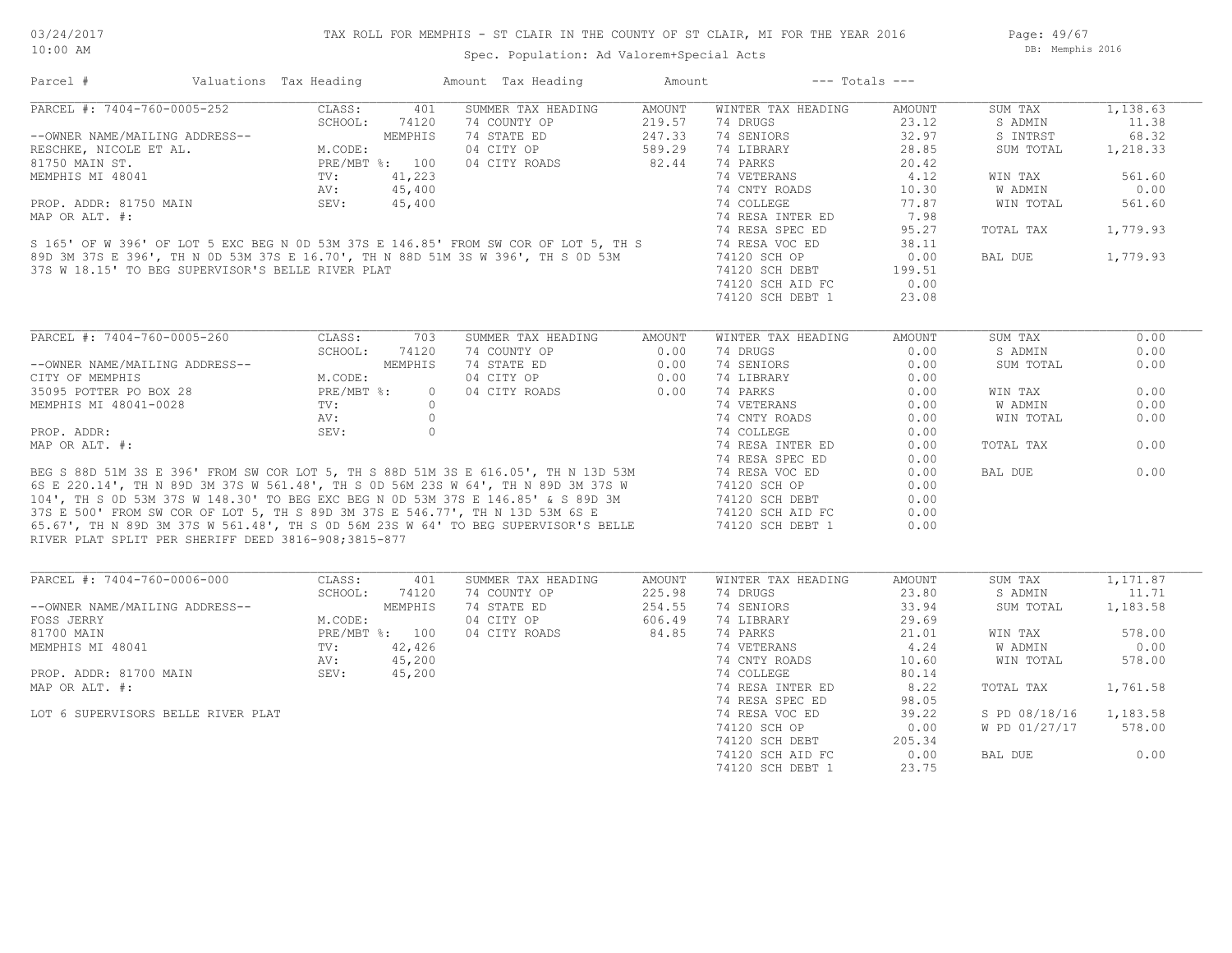## TAX ROLL FOR MEMPHIS - ST CLAIR IN THE COUNTY OF ST CLAIR, MI FOR THE YEAR 2016

Spec. Population: Ad Valorem+Special Acts

Page: 50/67 DB: Memphis 2016

| Parcel #                                                                                                                                                                                                                                 | Valuations Tax Heading |         |       | Amount Tax Heading                       | Amount                     | $---$ Totals $---$                                                                                                                                                                                                                        |                       |                      |          |
|------------------------------------------------------------------------------------------------------------------------------------------------------------------------------------------------------------------------------------------|------------------------|---------|-------|------------------------------------------|----------------------------|-------------------------------------------------------------------------------------------------------------------------------------------------------------------------------------------------------------------------------------------|-----------------------|----------------------|----------|
| PARCEL #: 7404-760-0007-000 CLASS:<br>--OWNER NAME/MAILING ADDRESS--<br>CITY OF MEMPHIS M.CODE:<br>35095 POTTER PRE/MBT %:<br>MEMPHIS MI 48041 TV:<br>PRE/MBT %:<br>PRE/MBT %:<br>AV:                                                    |                        |         | 703   | SUMMER TAX HEADING AMOUNT                |                            | WINTER TAX HEADING                                                                                                                                                                                                                        | AMOUNT                | SUM TAX              | 0.00     |
|                                                                                                                                                                                                                                          |                        |         |       |                                          |                            |                                                                                                                                                                                                                                           | 0.00                  | S ADMIN              | 0.00     |
|                                                                                                                                                                                                                                          |                        |         |       |                                          |                            |                                                                                                                                                                                                                                           | 0.00                  | SUM TOTAL            | 0.00     |
|                                                                                                                                                                                                                                          |                        |         |       |                                          |                            | 14 SENDARY<br>14 LIBRARY<br>14 DIBRARY<br>14 PARKS<br>14 OLIMETRANS<br>14 OLIMETRANS<br>14 OLIMETRANS<br>14 OLIMETRANS<br>14 OLIMETRANS<br>14 OLIMETRANS<br>14 OLIMETRANS<br>14 OLIMETRANS<br>16.00<br>14 RESA INTER ED<br>16.00<br>16.00 |                       |                      |          |
|                                                                                                                                                                                                                                          |                        |         |       |                                          |                            |                                                                                                                                                                                                                                           |                       | WIN TAX              | 0.00     |
|                                                                                                                                                                                                                                          |                        |         |       |                                          |                            |                                                                                                                                                                                                                                           |                       | W ADMIN              | 0.00     |
|                                                                                                                                                                                                                                          |                        |         |       |                                          |                            |                                                                                                                                                                                                                                           |                       | WIN TOTAL            | 0.00     |
|                                                                                                                                                                                                                                          |                        |         |       |                                          |                            |                                                                                                                                                                                                                                           |                       |                      |          |
|                                                                                                                                                                                                                                          |                        |         |       |                                          |                            |                                                                                                                                                                                                                                           |                       | TOTAL TAX            | 0.00     |
|                                                                                                                                                                                                                                          |                        |         |       |                                          |                            |                                                                                                                                                                                                                                           | 0.00                  |                      |          |
|                                                                                                                                                                                                                                          |                        |         |       |                                          |                            |                                                                                                                                                                                                                                           | 0.00                  | BAL DUE              | 0.00     |
|                                                                                                                                                                                                                                          |                        |         |       |                                          |                            |                                                                                                                                                                                                                                           | 0.00                  |                      |          |
| RIVER PLAT                                                                                                                                                                                                                               |                        |         |       |                                          |                            | 74120 SCH DEBT                                                                                                                                                                                                                            | 0.00                  |                      |          |
|                                                                                                                                                                                                                                          |                        |         |       |                                          |                            |                                                                                                                                                                                                                                           |                       |                      |          |
|                                                                                                                                                                                                                                          |                        |         |       |                                          |                            | 74120 SCH AID FC                                                                                                                                                                                                                          | 0.00                  |                      |          |
|                                                                                                                                                                                                                                          |                        |         |       |                                          |                            | 74120 SCH DEBT 1                                                                                                                                                                                                                          | 0.00                  |                      |          |
| PARCEL #: 7404-760-0008-000 CLASS: 402                                                                                                                                                                                                   |                        |         |       |                                          |                            |                                                                                                                                                                                                                                           |                       |                      |          |
|                                                                                                                                                                                                                                          |                        |         |       | SUMMER TAX HEADING                       | AMOUNT                     | WINTER TAX HEADING                                                                                                                                                                                                                        | AMOUNT                | SUM TAX              | 701.59   |
|                                                                                                                                                                                                                                          |                        |         |       |                                          | 135.29<br>152.40           | 74 DRUGS                                                                                                                                                                                                                                  | 14.24                 | S ADMIN              | 7.01     |
|                                                                                                                                                                                                                                          |                        |         |       |                                          |                            | 74 SENIORS                                                                                                                                                                                                                                | 20.32                 | SUM TOTAL            | 708.60   |
|                                                                                                                                                                                                                                          |                        |         |       | 04 CITY OP 363.10<br>04 CITY ROADS 50.80 |                            | 74 LIBRARY                                                                                                                                                                                                                                | $\frac{17.76}{12.58}$ |                      |          |
|                                                                                                                                                                                                                                          |                        |         |       |                                          |                            | 74 PARKS                                                                                                                                                                                                                                  |                       | WIN TAX              | 346.04   |
| 33/11 BOARDMAN RD<br>MEMPHIS MI 48041 TV: 25,400<br>PROP. ADDR: VACANT MAIN SEV: 25,400<br>MAP OR ALT. #:<br>LOT 9 EXC S 300 FT OF E 135 FT & EXC S 239.14 FT OF N 299.14 FT OF E 165 FT.                                                |                        |         |       |                                          |                            | 74 VETERANS 2.54<br>74 CNTY ROADS 6.35<br>74 COLLEGE 47.98<br>74 RESA INTER ED 4.92                                                                                                                                                       |                       | W ADMIN              | 0.00     |
|                                                                                                                                                                                                                                          |                        |         |       |                                          |                            |                                                                                                                                                                                                                                           |                       | WIN TOTAL            | 346.04   |
|                                                                                                                                                                                                                                          |                        |         |       |                                          |                            |                                                                                                                                                                                                                                           |                       |                      |          |
|                                                                                                                                                                                                                                          |                        |         |       |                                          |                            |                                                                                                                                                                                                                                           |                       | TOTAL TAX            | 1,054.64 |
|                                                                                                                                                                                                                                          |                        |         |       |                                          |                            | 74 RESA SPEC ED                                                                                                                                                                                                                           | 58.70                 |                      |          |
|                                                                                                                                                                                                                                          |                        |         |       |                                          |                            | 74 RESA VOC ED                                                                                                                                                                                                                            | 23.48                 | S PD 08/29/16 708.60 |          |
| SUPERVISORS BELLE RIVER PLAT                                                                                                                                                                                                             |                        |         |       |                                          |                            | 74120 SCH OP                                                                                                                                                                                                                              | 0.00                  | W PD 02/13/17 346.04 |          |
|                                                                                                                                                                                                                                          |                        |         |       |                                          |                            | 74120 SCH DEBT                                                                                                                                                                                                                            | 122.93                |                      |          |
|                                                                                                                                                                                                                                          |                        |         |       |                                          |                            | 74120 SCH AID FC                                                                                                                                                                                                                          | 0.00                  | BAL DUE              | 0.00     |
|                                                                                                                                                                                                                                          |                        |         |       |                                          |                            |                                                                                                                                                                                                                                           |                       |                      |          |
|                                                                                                                                                                                                                                          |                        |         |       |                                          |                            | 74120 SCH DEBT 1                                                                                                                                                                                                                          | 14.22                 |                      |          |
| PARCEL #: 7404-760-0009-000 CLASS:                                                                                                                                                                                                       |                        |         | 401   | SUMMER TAX HEADING                       | AMOUNT                     | WINTER TAX HEADING                                                                                                                                                                                                                        | AMOUNT                | SUM TAX              | 1,033.34 |
|                                                                                                                                                                                                                                          |                        | SCHOOL: | 74120 | 74 COUNTY OP                             |                            | 74 DRUGS                                                                                                                                                                                                                                  | 20.98                 | S ADMIN              | 10.33    |
| --OWNER NAME/MAILING ADDRESS--<br>KING ROSEMARY M.CODE:<br>81921 MAIN PRE/MBT %: 100<br>MEMPHIS MI 48041 TV: 37,411<br>PROP. ADDR: 81921 MAIN AV: 41,600<br>PROP. ADDR: 81921 MAIN SEV: 41,600                                           |                        |         |       | 74 STATE ED                              | 199.26<br>224.46<br>534.80 | 74 SENIORS                                                                                                                                                                                                                                | 29.92                 | SUM TOTAL            | 1,043.67 |
|                                                                                                                                                                                                                                          |                        |         |       |                                          |                            |                                                                                                                                                                                                                                           |                       |                      |          |
|                                                                                                                                                                                                                                          |                        |         |       | 04 CITY OP                               | 534.80                     | 74 LIBRARY                                                                                                                                                                                                                                |                       |                      |          |
|                                                                                                                                                                                                                                          |                        |         |       | 04 CITY ROADS                            | 74.82                      | 74 PARKS                                                                                                                                                                                                                                  | $26.18$<br>$18.53$    | WIN TAX              | 509.67   |
|                                                                                                                                                                                                                                          |                        |         |       |                                          |                            |                                                                                                                                                                                                                                           | 3.74                  | W ADMIN              | 0.00     |
|                                                                                                                                                                                                                                          |                        |         |       |                                          |                            | 74 CNTY ROADS                                                                                                                                                                                                                             | 9.35                  | WIN TOTAL            | 509.67   |
| MEMPHIS MI 48041<br>PROP. ADDR: 81921 MAIN<br>MAP OR ALT. #:<br>E 165 FT OF LOT 9 EXC N 179 FT & EXC S 300 FT SUPERVISORS BELLE RIVER PLAT<br>E 165 FT OF LOT 9 EXC N 179 FT & EXC S 300 FT SUPERVISORS BELLE RIVER PLAT<br>PARSA SPEC E |                        |         |       |                                          |                            |                                                                                                                                                                                                                                           | 70.67                 |                      |          |
|                                                                                                                                                                                                                                          |                        |         |       |                                          |                            |                                                                                                                                                                                                                                           | 7.25                  | TOTAL TAX            | 1,553.34 |
|                                                                                                                                                                                                                                          |                        |         |       |                                          |                            |                                                                                                                                                                                                                                           | 86.46                 |                      |          |
|                                                                                                                                                                                                                                          |                        |         |       |                                          |                            |                                                                                                                                                                                                                                           | 34.58                 | S PD 08/12/16        | 1,043.67 |
|                                                                                                                                                                                                                                          |                        |         |       |                                          |                            | 74120 SCH OP                                                                                                                                                                                                                              | 0.00                  | W PD 02/06/17 509.67 |          |
|                                                                                                                                                                                                                                          |                        |         |       |                                          |                            | 74120 SCH DEBT                                                                                                                                                                                                                            | 181.06                |                      |          |
|                                                                                                                                                                                                                                          |                        |         |       |                                          |                            | 74120 SCH AID FC                                                                                                                                                                                                                          | 0.00                  | BAL DUE              | 0.00     |
|                                                                                                                                                                                                                                          |                        |         |       |                                          |                            | 74120 SCH DEBT 1                                                                                                                                                                                                                          | 20.95                 |                      |          |
|                                                                                                                                                                                                                                          |                        |         |       |                                          |                            |                                                                                                                                                                                                                                           |                       |                      |          |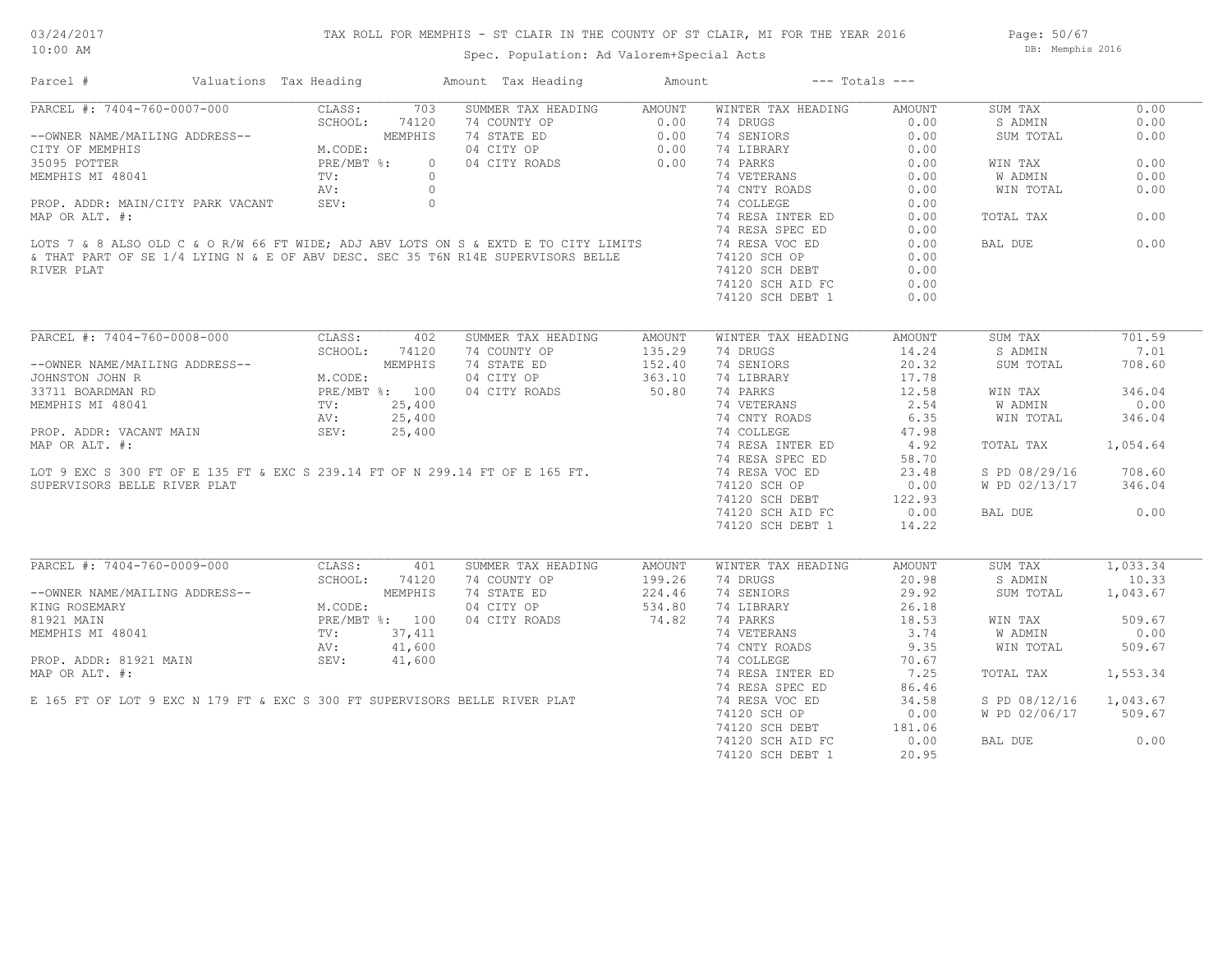## TAX ROLL FOR MEMPHIS - ST CLAIR IN THE COUNTY OF ST CLAIR, MI FOR THE YEAR 2016

Spec. Population: Ad Valorem+Special Acts

Page: 51/67 DB: Memphis 2016

| Parcel #                                                                                                                                                                                            | Valuations Tax Heading |              |         | Amount Tax Heading                                      | Amount |                                                      | $---$ Totals $---$ |                        |          |
|-----------------------------------------------------------------------------------------------------------------------------------------------------------------------------------------------------|------------------------|--------------|---------|---------------------------------------------------------|--------|------------------------------------------------------|--------------------|------------------------|----------|
| PARCEL #: 7404-760-0010-000                                                                                                                                                                         |                        | CLASS:       | 401     | SUMMER TAX HEADING                                      | AMOUNT | WINTER TAX HEADING                                   | AMOUNT             | SUM TAX                | 1,061.04 |
|                                                                                                                                                                                                     |                        | SCHOOL:      | 74120   | 74 COUNTY OP                                            | 204.61 | 74 DRUGS                                             | 21.55              | S ADMIN                | 10.61    |
| --OWNER NAME/MAILING ADDRESS--<br>LARKIN DEBORAH M.CODE:<br>81865 MAIN ST PRE/MBT %: 100<br>MEMPHIS MI 48041 TV: 38,414<br>PROP. ADDR: 81865 MAIN SEV: 42,500<br>PROP. ADDR: 81865 MAIN SEV: 42,500 |                        |              |         | 74 STATE ED                                             | 230.48 | 74 SENIORS                                           | 30.73              | SUM TOTAL              | 1,071.65 |
|                                                                                                                                                                                                     |                        |              |         | 74 STATE ED<br>04 CITY OP 549.13<br>04 CITY ROADS 76.82 |        | 74 LIBRARY                                           | 26.88              |                        |          |
|                                                                                                                                                                                                     |                        |              |         | 04 CITY ROADS                                           |        | 74 PARKS                                             | 19.03              | WIN TAX                | 523.35   |
|                                                                                                                                                                                                     |                        |              |         |                                                         |        | 74 VETERANS                                          | 3.84               | W ADMIN                | 0.00     |
|                                                                                                                                                                                                     |                        |              |         |                                                         |        | 74 CNTY ROADS                                        | 9.60               | WIN TOTAL              | 523.35   |
|                                                                                                                                                                                                     |                        |              |         |                                                         |        | 74 COLLEGE                                           |                    |                        |          |
|                                                                                                                                                                                                     |                        |              |         |                                                         |        | 74 RESA INTER ED                                     | $rac{1}{7.44}$     | TOTAL TAX              | 1,595.00 |
|                                                                                                                                                                                                     |                        |              |         |                                                         |        | 74 RESA SPEC ED                                      | 88.78              |                        |          |
| MEMPHIS MI 48041<br>PROP. ADDR: 81865 MAIN<br>MAP OR ALT. #:<br>N 80 FT OF S 230 FT OF E 135 FT OF LOT 9 SUPERVISORS BELLE RIVER PLAT                                                               |                        |              |         |                                                         |        | 74 RESA VOC ED                                       | 35.51              | S PD 08/19/16 1,071.65 |          |
|                                                                                                                                                                                                     |                        |              |         |                                                         |        |                                                      |                    | W PD 01/26/17          | 523.35   |
|                                                                                                                                                                                                     |                        |              |         |                                                         |        | 74120 SCH OF<br>74120 SCH DEBT 185.92<br>185.92      |                    |                        |          |
|                                                                                                                                                                                                     |                        |              |         |                                                         |        |                                                      |                    |                        |          |
|                                                                                                                                                                                                     |                        |              |         |                                                         |        |                                                      |                    | BAL DUE                | 0.00     |
|                                                                                                                                                                                                     |                        |              |         |                                                         |        | 74120 SCH DEBT 1                                     | 21.51              |                        |          |
| PARCEL #: 7404-760-0011-000                                                                                                                                                                         |                        | CLASS:       | 401     | SUMMER TAX HEADING                                      | AMOUNT | WINTER TAX HEADING                                   | AMOUNT             | SUM TAX                | 789.56   |
|                                                                                                                                                                                                     |                        | SCHOOL:      | 74120   | 74 COUNTY OP                                            | 152.25 | 74 DRUGS                                             | 16.03              | S ADMIN                | 7.89     |
|                                                                                                                                                                                                     |                        |              |         |                                                         | 171.51 |                                                      | 22.86              |                        | 797.45   |
| --OWNER NAME/MAILING ADDRESS--<br>KIZY THOMAS H & SALWA N M.CODE:<br>52190 WATKINS GLEN PRE/MBT %: 0<br>MACOMB MI 48042 TV: 28,585<br>PROP. ADDR: 31,800                                            |                        |              |         | 74 STATE ED                                             |        | 74 SENIORS                                           |                    | SUM TOTAL              |          |
|                                                                                                                                                                                                     |                        |              |         | 04 CITY OP                                              | 408.63 | 74 LIBRARY                                           | 20.00              |                        |          |
|                                                                                                                                                                                                     |                        |              |         | 04 CITY ROADS                                           | 57.17  | 74 PARKS                                             | 14.16              | WIN TAX                | 902.58   |
|                                                                                                                                                                                                     |                        |              |         |                                                         |        | 74 VETERANS<br>74 CNTY ROADS                         | 2.85               | W ADMIN                | 0.00     |
|                                                                                                                                                                                                     |                        |              |         |                                                         |        |                                                      | 7.14               | WIN TOTAL              | 902.58   |
|                                                                                                                                                                                                     |                        |              |         |                                                         |        | 74 COLLEGE                                           | 53.99              |                        |          |
|                                                                                                                                                                                                     |                        |              |         |                                                         |        | 74 RESA INTER ED                                     | 5.53               | TOTAL TAX              | 1,700.03 |
|                                                                                                                                                                                                     |                        |              |         |                                                         |        | 74 RESA SPEC ED                                      | 66.06              |                        |          |
| MACOMB MI 48042<br>MACOMB MI 48042<br>PROP. ADDR: 81951 MAIN<br>MAP OR ALT. #:<br>S 119 FT OF N 179 FT OF E 165 FT OF LOT 9 SUPERVISORS BELLE RIVER PLAT                                            |                        |              |         |                                                         |        | 74 RESA VOC ED                                       | 26.42              | S PD 08/19/16          | 797.45   |
|                                                                                                                                                                                                     |                        |              |         |                                                         |        | 74120 SCH OP                                         | 513.19             | W PD 01/30/17          | 902.58   |
|                                                                                                                                                                                                     |                        |              |         |                                                         |        | 74120 SCH DEBT<br>74120 SCH DEBT<br>TILOO OOU AID RC | 138.35             |                        |          |
|                                                                                                                                                                                                     |                        |              |         |                                                         |        | 74120 SCH AID FC                                     | 0.00               | BAL DUE                | 0.00     |
|                                                                                                                                                                                                     |                        |              |         |                                                         |        | 74120 SCH DEBT 1                                     | 16.00              |                        |          |
|                                                                                                                                                                                                     |                        |              |         |                                                         |        |                                                      |                    |                        |          |
| PARCEL #: 7404-760-0012-000                                                                                                                                                                         |                        | CLASS:       | 401     | SUMMER TAX HEADING                                      | AMOUNT | WINTER TAX HEADING                                   | AMOUNT             | SUM TAX                | 1,429.51 |
|                                                                                                                                                                                                     |                        | SCHOOL:      | 74120   | 74 COUNTY OP                                            | 275.66 | 74 DRUGS                                             | 29.03              | S ADMIN                | 14.29    |
| --OWNER NAME/MAILING ADDRESS--<br>CUCCHIARA JAMES D<br>81900 MAIN PRE/MI<br>MEMPHIS MI 48041 TV:<br>PROP. ADDR: 81811 MAIN SEV:<br>PROP. ADDR: 81811 MAIN SEV:                                      |                        |              | MEMPHIS | 74 STATE ED                                             | 310.52 | 74 SENIORS                                           | 41.40              | S INTRST               | 85.77    |
|                                                                                                                                                                                                     |                        | M.CODE:      |         | 04 CITY OP                                              | 739.83 | 74 LIBRARY                                           | 36.22              | SUM TOTAL              | 1,529.57 |
|                                                                                                                                                                                                     |                        | PRE/MBT %: 0 |         | 04 CITY ROADS                                           | 103.50 | 74 PARKS                                             | 25.63              |                        |          |
|                                                                                                                                                                                                     |                        |              |         |                                                         |        | 74 VETERANS                                          | 5.17               | WIN TAX                | 1,634.21 |
|                                                                                                                                                                                                     |                        |              |         |                                                         |        | 74 CNTY ROADS                                        | 12.93              | W ADMIN                | 0.00     |
|                                                                                                                                                                                                     |                        |              |         |                                                         |        | 74 COLLEGE                                           | 97.76              | WIN TOTAL              | 1,634.21 |
|                                                                                                                                                                                                     |                        |              |         |                                                         |        | 74 RESA INTER ED                                     | 10.02              |                        |          |
|                                                                                                                                                                                                     |                        |              |         |                                                         |        | 74 RESA SPEC ED                                      | 119.61             | TOTAL TAX              | 3,163.78 |
|                                                                                                                                                                                                     |                        |              |         |                                                         |        | 74 RESA VOC ED                                       | 47.84              |                        |          |
|                                                                                                                                                                                                     |                        |              |         |                                                         |        | 74120 SCH OP                                         | 929.14             | BAL DUE                | 3,163.78 |
|                                                                                                                                                                                                     |                        |              |         |                                                         |        | 74120 SCH DEBT                                       | 250.48             |                        |          |
| PROP. ADDR: 81811 MAIN<br>MAP OR ALT. #:<br>S 150 FT OF E 135 FT OF LOT 9 SUPERVISORS BELLE RIVER PLAT                                                                                              |                        |              |         |                                                         |        | 74120 SCH AID FC                                     | 0.00               |                        |          |
|                                                                                                                                                                                                     |                        |              |         |                                                         |        | 74120 SCH DEBT 1                                     | 28.98              |                        |          |
|                                                                                                                                                                                                     |                        |              |         |                                                         |        |                                                      |                    |                        |          |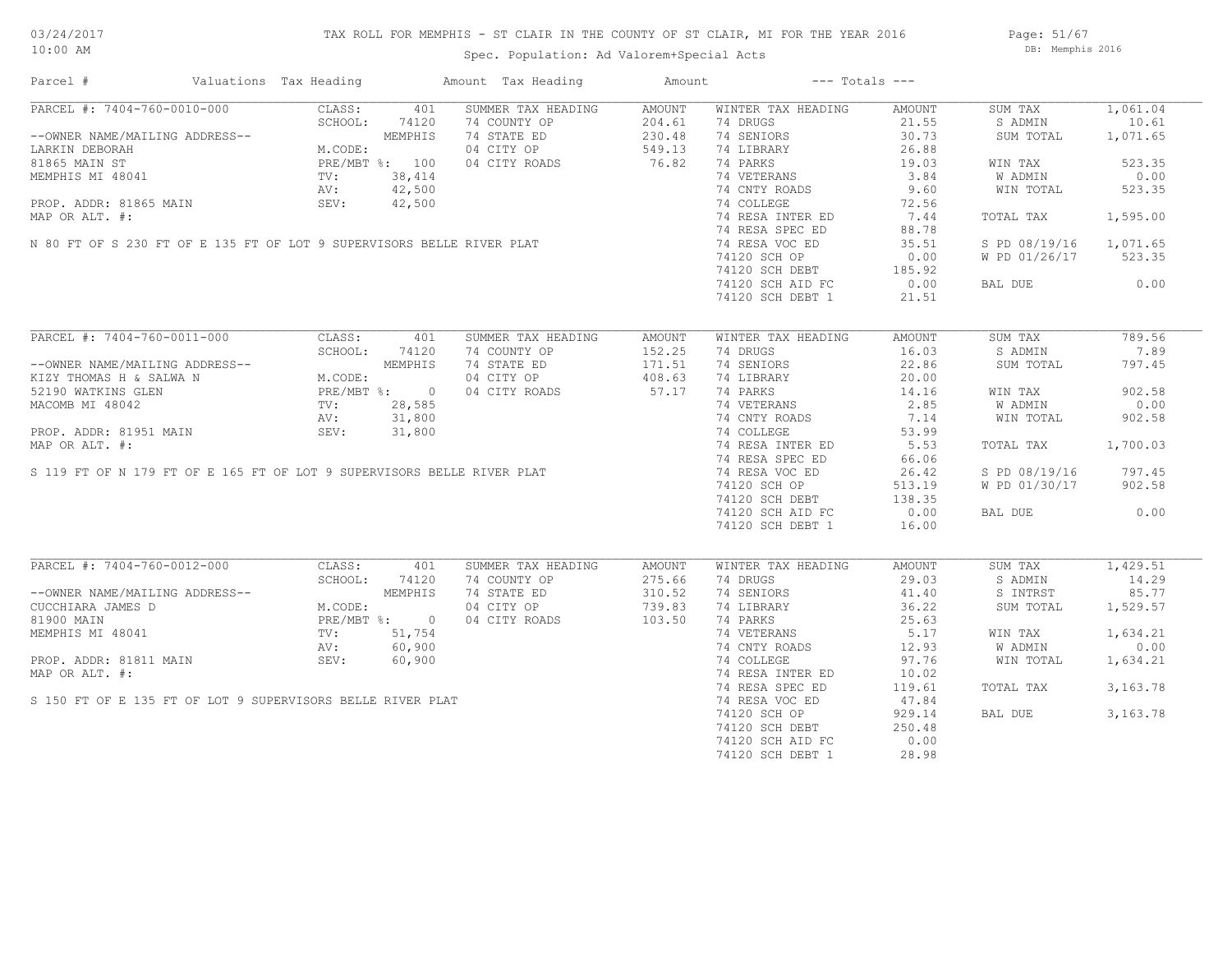## TAX ROLL FOR MEMPHIS - ST CLAIR IN THE COUNTY OF ST CLAIR, MI FOR THE YEAR 2016

Spec. Population: Ad Valorem+Special Acts

Page: 52/67 DB: Memphis 2016

| Parcel #                                                                                                                                                                                                                             | Valuations Tax Heading |                | Amount Tax Heading | Amount         |                    | $---$ Totals $---$ |               |          |
|--------------------------------------------------------------------------------------------------------------------------------------------------------------------------------------------------------------------------------------|------------------------|----------------|--------------------|----------------|--------------------|--------------------|---------------|----------|
| PARCEL #: 7404-760-0013-000                                                                                                                                                                                                          | CLASS:                 | 401            | SUMMER TAX HEADING | AMOUNT         | WINTER TAX HEADING | AMOUNT             | SUM TAX       | 1,313.18 |
|                                                                                                                                                                                                                                      | SCHOOL:                | 74120          | 74 COUNTY OP       | 253.23         | 74 DRUGS           | 26.67              | S ADMIN       | 13.13    |
| --OWNER NAME/MAILING ADDRESS--                                                                                                                                                                                                       |                        | MEMPHIS        | 74 STATE ED        | 285.25         | 74 SENIORS         | 38.03              | SUM TOTAL     | 1,326.31 |
| DAVIS RICHARD E & MULARSKI T                                                                                                                                                                                                         | M.CODE:                |                | 04 CITY OP         | 679.62         | 74 LIBRARY         | 33.27              |               |          |
| 81885 MAIN                                                                                                                                                                                                                           |                        | PRE/MBT %: 100 | 04 CITY ROADS      | 95.08          | 74 PARKS           | 23.55              | WIN TAX       | 647.72   |
| MEMPHIS MI 48041                                                                                                                                                                                                                     | TV:                    | 47,542         |                    |                | 74 VETERANS        | 4.75               | W ADMIN       | 0.00     |
|                                                                                                                                                                                                                                      | AV:                    | 56,100         |                    |                | 74 CNTY ROADS      | 11.88              | WIN TOTAL     | 647.72   |
| PROP. ADDR: 81885 MAIN                                                                                                                                                                                                               | SEV:                   | 56,100         |                    |                | 74 COLLEGE         | 89.81              |               |          |
| MAP OR ALT. #:                                                                                                                                                                                                                       |                        |                |                    |                | 74 RESA INTER ED   | 9.21               | TOTAL TAX     | 1,974.03 |
|                                                                                                                                                                                                                                      |                        |                |                    |                | 74 RESA SPEC ED    |                    |               |          |
| N 70 FT OF S 300 FT OF E 135 FT OF LOT 9 SUPERVISORS BELLE RIVER PLAT                                                                                                                                                                |                        |                |                    |                |                    | 109.88             |               |          |
|                                                                                                                                                                                                                                      |                        |                |                    | 74 RESA VOC ED | 43.95              | S PD 08/18/16      | 1,326.31      |          |
|                                                                                                                                                                                                                                      |                        | 74120 SCH OP   | 0.00               | W PD 01/27/17  | 647.72             |                    |               |          |
|                                                                                                                                                                                                                                      |                        |                |                    |                | 74120 SCH DEBT     | 230.10             |               |          |
|                                                                                                                                                                                                                                      |                        |                |                    |                | 74120 SCH AID FC   | 0.00               | BAL DUE       | 0.00     |
|                                                                                                                                                                                                                                      |                        |                |                    |                | 74120 SCH DEBT 1   | 26.62              |               |          |
|                                                                                                                                                                                                                                      |                        |                |                    |                |                    |                    |               |          |
| PARCEL #: 7404-760-0014-000                                                                                                                                                                                                          | CLASS:                 | 401            | SUMMER TAX HEADING | AMOUNT         | WINTER TAX HEADING | AMOUNT             | SUM TAX       | 843.61   |
|                                                                                                                                                                                                                                      | SCHOOL:                | 74120          | 74 COUNTY OP       | 162.68         | 74 DRUGS           | 17.13              | S ADMIN       | 8.43     |
| --OWNER NAME/MAILING ADDRESS--                                                                                                                                                                                                       |                        | MEMPHIS        | 74 STATE ED        | 183.25         | 74 SENIORS         | 24.43              | SUM TOTAL     | 852.04   |
| JELINEK ANNE MARIE                                                                                                                                                                                                                   | M.CODE:                |                | 04 CITY OP         | 436.60         | 74 LIBRARY         | 21.37              |               |          |
| 81749 MAIN                                                                                                                                                                                                                           |                        | PRE/MBT %: 100 | 04 CITY ROADS      | 61.08          | 74 PARKS           | 15.13              | WIN TAX       | 416.08   |
| MEMPHIS MI 48041                                                                                                                                                                                                                     | TV:                    | 30,542         |                    |                | 74 VETERANS        | 3.05               | W ADMIN       | 0.00     |
|                                                                                                                                                                                                                                      | AV:                    | 51,500         |                    |                | 74 CNTY ROADS      | 7.63               | WIN TOTAL     | 416.08   |
| PROP. ADDR: 81749 MAIN                                                                                                                                                                                                               | SEV:                   | 51,500         |                    |                | 74 COLLEGE         | 57.69              |               |          |
|                                                                                                                                                                                                                                      |                        |                |                    |                |                    |                    |               |          |
| MAP OR ALT. #:                                                                                                                                                                                                                       |                        |                |                    |                | 74 RESA INTER ED   | 5.91               | TOTAL TAX     | 1,268.12 |
|                                                                                                                                                                                                                                      |                        |                |                    |                | 74 RESA SPEC ED    | 70.59              |               |          |
| LOT 10 SUPERVISORS BELLE RIVER PLAT                                                                                                                                                                                                  |                        |                |                    |                | 74 RESA VOC ED     | 28.23              | S PD 08/26/16 | 852.04   |
|                                                                                                                                                                                                                                      |                        |                |                    |                | 74120 SCH OP       | 0.00               | W PD 02/13/17 | 416.08   |
|                                                                                                                                                                                                                                      |                        |                |                    |                | 74120 SCH DEBT     | 147.82             |               |          |
|                                                                                                                                                                                                                                      |                        |                |                    |                | 74120 SCH AID FC   | 0.00               | BAL DUE       | 0.00     |
|                                                                                                                                                                                                                                      |                        |                |                    |                | 74120 SCH DEBT 1   | 17.10              |               |          |
|                                                                                                                                                                                                                                      |                        |                |                    |                |                    |                    |               |          |
| PARCEL #: 7404-760-0015-001                                                                                                                                                                                                          | CLASS:                 | 301            | SUMMER TAX HEADING | AMOUNT         | WINTER TAX HEADING | AMOUNT             | SUM TAX       | 2,115.81 |
|                                                                                                                                                                                                                                      | SCHOOL:                | 74120          | 74 COUNTY OP       | 408.00         | 74 DRUGS           | 42.97              | S ADMIN       | 21.15    |
| --OWNER NAME/MAILING ADDRESS--                                                                                                                                                                                                       |                        | MEMPHIS        | 74 STATE ED        | 459.60         | 74 SENIORS         | 61.28              | SUM TOTAL     | 2,136.96 |
| DONATO PROPERTIES LLC                                                                                                                                                                                                                | M.CODE:                |                | 04 CITY OP         | 1,095.01       | 74 LIBRARY         | 53.62              |               |          |
| 81600 BELLE RIVER                                                                                                                                                                                                                    |                        | PRE/MBT %: 0   | 04 CITY ROADS      | 153.20         | 74 PARKS           | 37.94              | WIN TAX       | 2,418.85 |
| MEMPHIS MI 48041                                                                                                                                                                                                                     | TV:                    | 76,600         |                    |                | 74 VETERANS        | 7.66               | W ADMIN       | 0.00     |
|                                                                                                                                                                                                                                      |                        |                |                    |                | 74 CNTY ROADS      |                    |               |          |
|                                                                                                                                                                                                                                      | AV:                    | 76,600         |                    |                |                    | 19.15              | WIN TOTAL     | 2,418.85 |
| PROP. ADDR: 81620 BELLE RIVER                                                                                                                                                                                                        | SEV:                   | 76,600         |                    |                | 74 COLLEGE         | 144.70             |               |          |
| MAP OR ALT. #:                                                                                                                                                                                                                       |                        |                |                    |                | 74 RESA INTER ED   | 14.84              | TOTAL TAX     | 4,555.81 |
|                                                                                                                                                                                                                                      |                        |                |                    |                | 74 RESA SPEC ED    | 177.04             |               |          |
|                                                                                                                                                                                                                                      |                        |                |                    |                | 74 RESA VOC ED     | 70.81              | S PD 08/23/16 | 2,136.96 |
| THAT PART OF LOT 11 LYING E OF A LINE; BEG S 1*13'15" W 199.52'; TH S 87*28'25" E<br>145.18';S 46*30'E 192.18'; TH S 37*7'E 177.78';TH S 46*20'10" E 181.44' FROM NW COR<br>LOT 9,TH S 55* 6' W 243.65",TH S 16*50' W 52',TH N 62*27 |                        |                |                    |                | 74120 SCH OP       | 1,375.21           | W PD 01/06/17 | 2,418.85 |
|                                                                                                                                                                                                                                      |                        |                |                    |                | 74120 SCH DEBT     | 370.74             |               |          |
|                                                                                                                                                                                                                                      |                        |                |                    |                | 74120 SCH AID FC   | 0.00               | BAL DUE       | 0.00     |
| PLAT                                                                                                                                                                                                                                 |                        |                |                    |                | 74120 SCH DEBT 1   | 42.89              |               |          |
|                                                                                                                                                                                                                                      |                        |                |                    |                |                    |                    |               |          |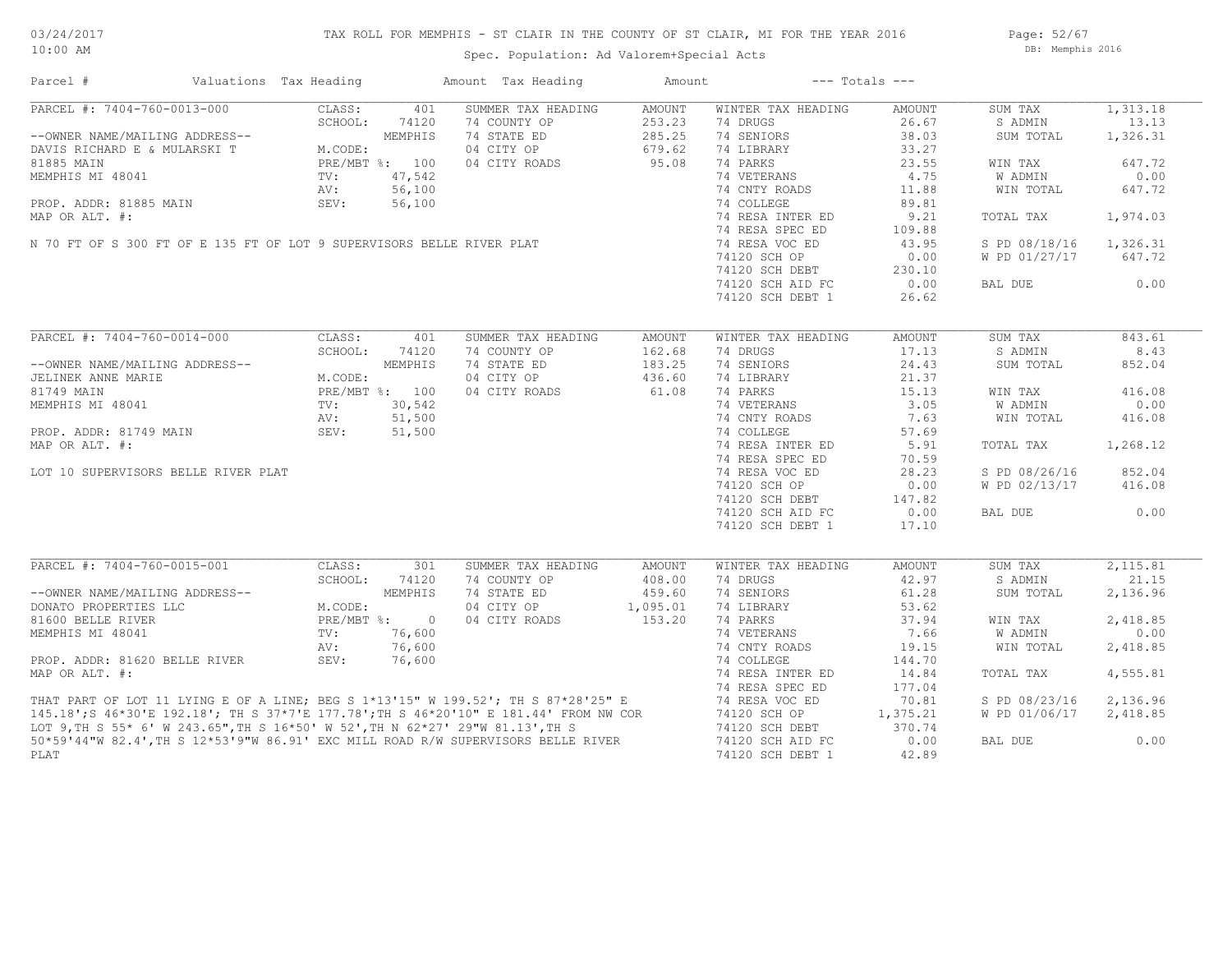Page: 53/67 DB: Memphis 2016

| Parcel #                                                                                                                                                                                                                             | Valuations Tax Heading                                                  |            |                | Amount Tax Heading | Amount | $---$ Totals $---$ |        |               |        |
|--------------------------------------------------------------------------------------------------------------------------------------------------------------------------------------------------------------------------------------|-------------------------------------------------------------------------|------------|----------------|--------------------|--------|--------------------|--------|---------------|--------|
| PARCEL #: 7404-760-0015-010                                                                                                                                                                                                          |                                                                         | CLASS:     | 703            | SUMMER TAX HEADING | AMOUNT | WINTER TAX HEADING | AMOUNT | SUM TAX       | 0.00   |
|                                                                                                                                                                                                                                      |                                                                         | SCHOOL:    | 74120          | 74 COUNTY OP       | 0.00   | 74 DRUGS           | 0.00   | S ADMIN       | 0.00   |
| --OWNER NAME/MAILING ADDRESS--                                                                                                                                                                                                       |                                                                         |            | MEMPHIS        | 74 STATE ED        | 0.00   | 74 SENIORS         | 0.00   | SUM TOTAL     | 0.00   |
| CITY OF MEMPHIS                                                                                                                                                                                                                      |                                                                         | M.CODE:    |                | 04 CITY OP         | 0.00   | 74 LIBRARY         | 0.00   |               |        |
| P                                                                                                                                                                                                                                    |                                                                         | PRE/MBT %: | $\Omega$       | 04 CITY ROADS      | 0.00   | 74 PARKS           | 0.00   | WIN TAX       | 0.00   |
| MEMPHIS MI 48041                                                                                                                                                                                                                     |                                                                         | TV:        | $\bigcirc$     |                    |        | 74 VETERANS        | 0.00   | W ADMIN       | 0.00   |
|                                                                                                                                                                                                                                      |                                                                         | AV:        | $\circ$        |                    |        | 74 CNTY ROADS      | 0.00   | WIN TOTAL     | 0.00   |
| PROP. ADDR: 81620 BELLE RIVER                                                                                                                                                                                                        |                                                                         | SEV:       | $\circ$        |                    |        | 74 COLLEGE         | 0.00   |               |        |
| MAP OR ALT. #:                                                                                                                                                                                                                       |                                                                         |            |                |                    |        | 74 RESA INTER ED   | 0.00   | TOTAL TAX     | 0.00   |
|                                                                                                                                                                                                                                      |                                                                         |            |                |                    |        | 74 RESA SPEC ED    | 0.00   |               |        |
| THAT PART OF LOT 11 LYING E OF A LINE; BEG S 1*13'15" W 199.52'; TH S 87*28'25" E<br>145.18';S 46*30'E 192.18'; TH S 37*7'E 177.78';TH S 46*20'10" E 181.44' FROM NW COR<br>LOT 9,TH S 55* 6' W 243.65",TH S 16*50' W 52',TH N 62*27 |                                                                         |            |                |                    |        | 74 RESA VOC ED     | 0.00   | BAL DUE       | 0.00   |
|                                                                                                                                                                                                                                      |                                                                         |            |                |                    |        | 74120 SCH OP       | 0.00   |               |        |
|                                                                                                                                                                                                                                      |                                                                         |            |                |                    |        | 74120 SCH DEBT     | 0.00   |               |        |
|                                                                                                                                                                                                                                      |                                                                         |            |                |                    |        | 74120 SCH AID FC   | 0.00   |               |        |
| PLAT                                                                                                                                                                                                                                 |                                                                         |            |                |                    |        | 74120 SCH DEBT 1   | 0.00   |               |        |
|                                                                                                                                                                                                                                      |                                                                         |            |                |                    |        |                    |        |               |        |
|                                                                                                                                                                                                                                      |                                                                         |            |                |                    |        |                    |        |               |        |
| PARCEL #: 7404-760-0015-100                                                                                                                                                                                                          |                                                                         | CLASS:     | 402            | SUMMER TAX HEADING | AMOUNT | WINTER TAX HEADING | AMOUNT | SUM TAX       | 66.28  |
|                                                                                                                                                                                                                                      |                                                                         | SCHOOL:    | 74120          | 74 COUNTY OP       | 12.78  | 74 DRUGS           | 1.34   | S ADMIN       | 0.66   |
| --OWNER NAME/MAILING ADDRESS--                                                                                                                                                                                                       |                                                                         |            | MEMPHIS        | 74 STATE ED        | 14.40  | 74 SENIORS         | 1.92   | SUM TOTAL     | 66.94  |
| MOSSOIAN GUY M                                                                                                                                                                                                                       |                                                                         | M.CODE:    |                | 04 CITY OP         | 34.30  | 74 LIBRARY         | 1.68   |               |        |
| 81650 BELLE RIVER                                                                                                                                                                                                                    |                                                                         |            | PRE/MBT %: 100 | 04 CITY ROADS      | 4.80   | 74 PARKS           | 1.18   | WIN TAX       | 32.65  |
| MEMPHIS MI 48041                                                                                                                                                                                                                     |                                                                         | TV:        | 2,400          |                    |        | 74 VETERANS        | 0.24   | W ADMIN       | 0.00   |
|                                                                                                                                                                                                                                      |                                                                         | AV:        | 2,400          |                    |        | 74 CNTY ROADS      | 0.60   | WIN TOTAL     | 32.65  |
| PROP. ADDR: VACANT BELLE RIVER                                                                                                                                                                                                       |                                                                         | SEV:       | 2,400          |                    |        | 74 COLLEGE         | 4.53   |               |        |
| MAP OR ALT. #:                                                                                                                                                                                                                       |                                                                         |            |                |                    |        | 74 RESA INTER ED   | 0.46   | TOTAL TAX     | 99.59  |
|                                                                                                                                                                                                                                      |                                                                         |            |                |                    |        | 74 RESA SPEC ED    | 5.54   |               |        |
|                                                                                                                                                                                                                                      |                                                                         |            |                |                    |        | 74 RESA VOC ED     | 2.21   | S PD 07/08/16 | 66.94  |
| THAT PART OF LOTS 11 & 12 BEG S 1* 13' 5" W199.52' & S 82* 28'25" E 145.18' FROM NW<br>COR LOT 9; TH S 46*30'E 192.18'; TH S 37*7' E 177.78'; TH S 46*20'10"E 181.44'; TH                                                            |                                                                         |            |                |                    |        | 74120 SCH OP       | 0.00   | W PD 12/19/16 | 32.65  |
|                                                                                                                                                                                                                                      |                                                                         |            |                |                    |        | 74120 SCH DEBT     | 11.61  |               |        |
| s 55*6' W 243.65',TH S 16*50" W 52',TH 12*53'9" W 86.91',TH N 36*57 1/2' W<br>32.75',TH N 12*27'29" E 67.5',TH N 16*50' E 78.65',TH N 37*17' W 237.8' TH N 55*10'                                                                    |                                                                         |            |                |                    |        |                    | 0.00   | BAL DUE       | 0.00   |
|                                                                                                                                                                                                                                      |                                                                         |            |                |                    |        | 74120 SCH AID FC   |        |               |        |
| W 267.65', TH N 55*3'53" E 235.29' TO BEG. SUPERVISORS BELLE RIVER PLAT                                                                                                                                                              |                                                                         |            |                |                    |        | 74120 SCH DEBT 1   | 1.34   |               |        |
|                                                                                                                                                                                                                                      |                                                                         |            |                |                    |        |                    |        |               |        |
| PARCEL #: 7404-760-0015-200                                                                                                                                                                                                          |                                                                         | CLASS:     | 202            | SUMMER TAX HEADING | AMOUNT | WINTER TAX HEADING | AMOUNT | SUM TAX       | 129.81 |
|                                                                                                                                                                                                                                      |                                                                         | SCHOOL:    | 74120          | 74 COUNTY OP       | 25.03  | 74 DRUGS           | 2.63   | S ADMIN       | 1.29   |
| --OWNER NAME/MAILING ADDRESS--                                                                                                                                                                                                       |                                                                         |            |                | 74 STATE ED        | 28.20  | 74 SENIORS         | 3.76   | S INTRST      | 7.79   |
| JAEHN ERIC & SHANA                                                                                                                                                                                                                   |                                                                         |            |                | 04 CITY OP         | 67.18  | 74 LIBRARY         | 3.29   | SUM TOTAL     | 138.89 |
| 81630 BELLE RIVER                                                                                                                                                                                                                    |                                                                         |            |                | 04 CITY ROADS 9.40 |        | 74 PARKS           | 2.32   |               |        |
| MEMPHIS MI 48041                                                                                                                                                                                                                     |                                                                         |            |                |                    |        | 74 VETERANS        | 0.47   | WIN TAX       | 63.99  |
|                                                                                                                                                                                                                                      |                                                                         |            |                |                    |        | 74 CNTY ROADS      | 1.17   | W ADMIN       | 0.00   |
|                                                                                                                                                                                                                                      |                                                                         |            |                |                    |        | 74 COLLEGE         | 8.87   | WIN TOTAL     | 63.99  |
|                                                                                                                                                                                                                                      |                                                                         |            |                |                    |        | 74 RESA INTER ED   | 0.91   |               |        |
|                                                                                                                                                                                                                                      | -- M.CODE:<br>PRE/MBT %: 100<br>TV: 4,700<br>AV: 4,70<br>PTVER SEV: 4,7 |            |                |                    |        | 74 RESA SPEC ED    | 10.86  | TOTAL TAX     | 202.88 |
|                                                                                                                                                                                                                                      |                                                                         |            |                |                    |        | 74 RESA VOC ED     | 4.34   |               |        |
| PROP. ADDR: VACANT BELLE RIVER<br>MAP OR ALT. #: 0<br>THAT PART OF LOTS 11 & 12 LYING S OF E & W 1/4 LINE & BELLE RIVER & LYING N & W OF<br>A LINE BEG S 1*13'15" W 199.52' & S 82*28'25" E 145.18' FROM NW COR LOT 9; TH 04 S       |                                                                         |            |                |                    |        | 74120 SCH OP       | 0.00   | BAL DUE       | 202.88 |
| 55 3' 53" W 488.61' SUPERVISORS BELLE RIVER PLAT                                                                                                                                                                                     |                                                                         |            |                |                    |        | 74120 SCH DEBT     | 22.74  |               |        |
|                                                                                                                                                                                                                                      |                                                                         |            |                |                    |        | 74120 SCH AID FC   | 0.00   |               |        |
|                                                                                                                                                                                                                                      |                                                                         |            |                |                    |        | 74120 SCH DEBT 1   | 2.63   |               |        |
|                                                                                                                                                                                                                                      |                                                                         |            |                |                    |        |                    |        |               |        |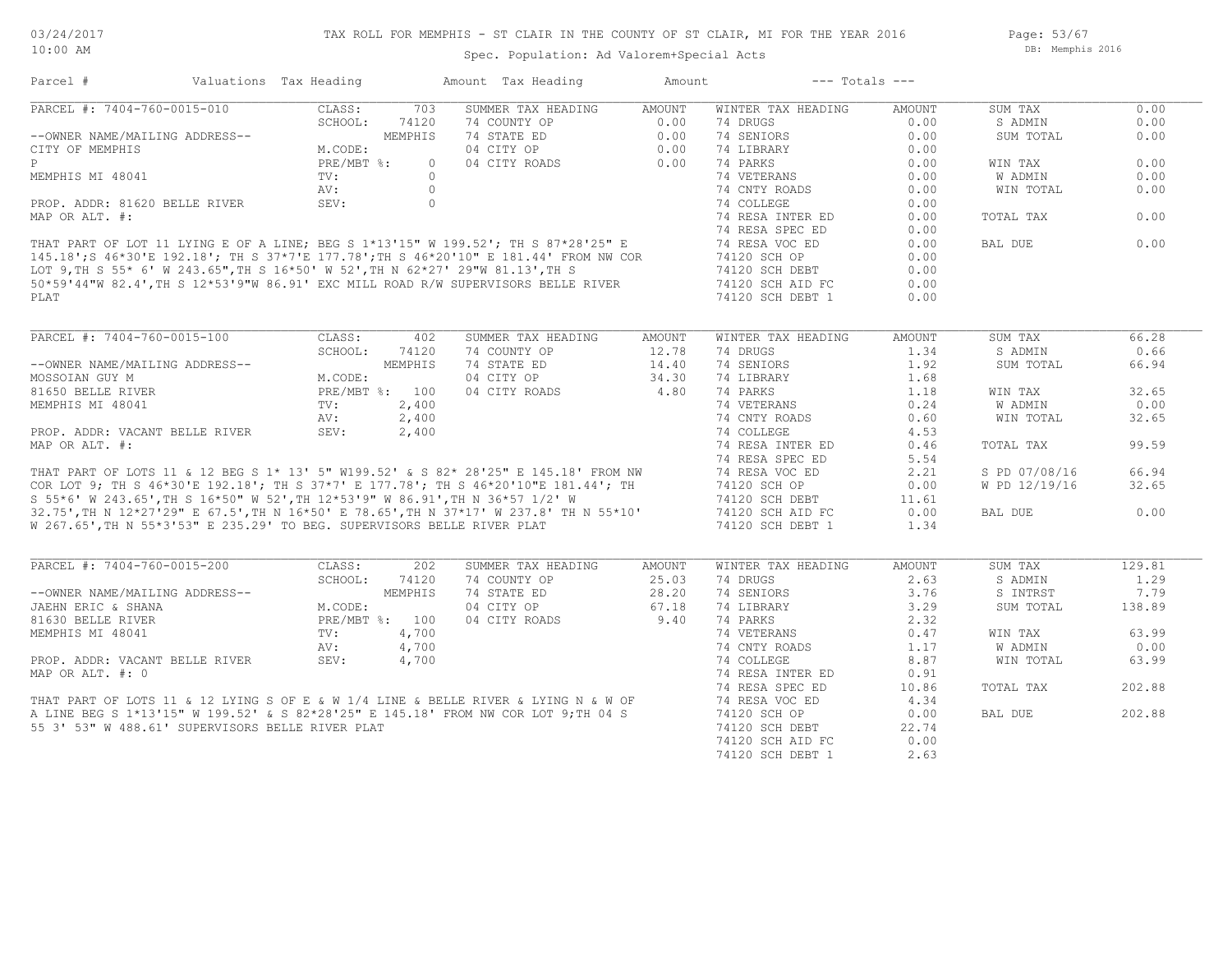| Parcel #                                                                   | Valuations Tax Heading |                | Amount Tax Heading                                                                  | Amount   |                    | $---$ Totals $---$ |               |          |
|----------------------------------------------------------------------------|------------------------|----------------|-------------------------------------------------------------------------------------|----------|--------------------|--------------------|---------------|----------|
| PARCEL #: 7404-760-0015-250                                                | CLASS:                 | 401            | SUMMER TAX HEADING                                                                  | AMOUNT   | WINTER TAX HEADING | AMOUNT             | SUM TAX       | 2,876.80 |
|                                                                            | SCHOOL:                | 74120          | 74 COUNTY OP                                                                        | 554.75   | 74 DRUGS           | 58.42              | S ADMIN       | 28.76    |
| --OWNER NAME/MAILING ADDRESS--                                             |                        | MEMPHIS        | 74 STATE ED                                                                         | 624.90   | 74 SENIORS         | 83.32              | SUM TOTAL     | 2,905.56 |
| MOSSOIAN GUY                                                               | M.CODE:                |                | 04 CITY OP                                                                          | 1,488.85 | 74 LIBRARY         | 72.90              |               |          |
| 81650 BELLE RIVER                                                          |                        | PRE/MBT %: 100 | 04 CITY ROADS                                                                       | 208.30   | 74 PARKS           | 51.59              | WIN TAX       | 1,418.99 |
| MEMPHIS MI 48041                                                           | $\text{TV}$ :          | 104,150        |                                                                                     |          | 74 VETERANS        | 10.41              | W ADMIN       | 0.00     |
|                                                                            | AV:                    | 112,300        |                                                                                     |          | 74 CNTY ROADS      | 26.03              | WIN TOTAL     | 1,418.99 |
| PROP. ADDR: 81650 BELLE RIVER                                              | SEV:                   | 112,300        |                                                                                     |          | 74 COLLEGE         | 196.74             |               |          |
| MAP OR ALT. #:                                                             |                        |                |                                                                                     |          | 74 RESA INTER ED   | 20.18              | TOTAL TAX     | 4,324.55 |
|                                                                            |                        |                |                                                                                     |          | 74 RESA SPEC ED    | 240.72             |               |          |
|                                                                            |                        |                | COMM AT THE N W COR OF LOT 9 (CONC MON) OF SAID PLAT; TH S 01*13'05"W 199.52' ALG   |          | 74 RESA VOC ED     | 96.28              | S PD 08/26/16 | 2,905.56 |
|                                                                            |                        |                | THE W LINE OF SAID LOT 9; TH S 82*28'25" E 145.18'; TH S 55*03'53" W 235.29' TO THE |          | 74120 SCH OP       | 0.00               | W PD 12/19/16 | 1,418.99 |
|                                                                            |                        |                | POB, TH ALG THE NLY & WLY SIDES OF A 50' WIDE DRIVE EASEMENT ON THE FOLL COUIRSE: S |          | 74120 SCH DEBT     | 504.08             |               |          |
|                                                                            |                        |                | 55*10' E 267.65', S 37*17' E 237.8' S 16*50 W 78.65',N 62*27'29" W 67.50'           |          | 74120 SCH AID FC   | 0.00               | BAL DUE       | 0.00     |
|                                                                            |                        |                | S50*59'44" 107.55' & S 12* 53'09" W 74.46' TO THE C.L. OF BELLE RIVER RD (66) TH N  |          | 74120 SCH DEBT 1   | 58.32              |               |          |
| 49* 23' W 210.00' ON A CHORD OF A 10*59'45" CE TO THE LEFT HAVING A ROD OF |                        |                |                                                                                     |          |                    |                    |               |          |
|                                                                            |                        |                | 521.07', TH 43*13'05" W 344.15' ON A CHORD OF A 10*10'00" CVE TO THE LEFT HAVING A  |          |                    |                    |               |          |
|                                                                            |                        |                | RAD OF 572.92', TH 55*03'53" E 253.12' TO THE POB. SAID PARCEL CONT.3.3 A A MORE OR |          |                    |                    |               |          |
|                                                                            |                        |                | LESS TO THE C.L. OF BELLE RIVER RD OR 2.9 A. TO THE ROW LINE OF SAID RD & RESERVING |          |                    |                    |               |          |
|                                                                            |                        |                | ALL EASEMENTS OF RECORD & HAVING FULL USE FOR INGRESS & EGRESS OF THE 50' WIDE      |          |                    |                    |               |          |
| DRIVE EASEMENT BEING PART OF LOTS 11 & 12 OF SUPERVISOR'S BELLE RIVER PLAT |                        |                |                                                                                     |          |                    |                    |               |          |
|                                                                            |                        |                |                                                                                     |          |                    |                    |               |          |
|                                                                            |                        |                |                                                                                     |          |                    |                    |               |          |
| PARCEL #: 7404-760-0015-500                                                | CLASS:                 | 402            | SUMMER TAX HEADING                                                                  | AMOUNT   | WINTER TAX HEADING | AMOUNT             | SUM TAX       | 1.61     |
|                                                                            | SCHOOL:                | 74120          | 74 COUNTY OP                                                                        | 0.31     | 74 DRUGS           | 0.03               | S ADMIN       | 0.01     |
| --OWNER NAME/MAILING ADDRESS--                                             |                        | MEMPHIS        | 74 STATE ED                                                                         | 0.35     | 74 SENIORS         | 0.04               | SUM TOTAL     | 1.62     |
| HAMMDAN SALEH                                                              | M.CODE:                |                | 04 CITY OP                                                                          | 0.84     | 74 LIBRARY         | 0.04               |               |          |
| 40253 SARA ROSE DR                                                         | PRE/MBT %:             | $\overline{0}$ | 04 CITY ROADS                                                                       | 0.11     | 74 PARKS           | 0.02               | WIN TAX       | 1.80     |
| CLINTON TWP MI 48038-4056                                                  | TV:                    | 59             |                                                                                     |          | 74 VETERANS        | 0.00               | W ADMIN       | 0.00     |
|                                                                            | AV:                    | 2,300          |                                                                                     |          | 74 CNTY ROADS      | 0.01               | WIN TOTAL     | 1.80     |
| PROP. ADDR: 81630 BELLE RIVER                                              | SEV:                   | 2,300          |                                                                                     |          | 74 COLLEGE         | 0.11               |               |          |
| MAP OR ALT. #:                                                             |                        |                |                                                                                     |          | 74 RESA INTER ED   | 0.01               | TOTAL TAX     | 3.42     |
|                                                                            |                        |                |                                                                                     |          | 74 RESA SPEC ED    | 0.13               |               |          |
|                                                                            |                        |                | THAT PART OF LOT 12 LYING N. OF BELLE RIVER & S. OF E&W 1/4 LINE SUPERVISORS BELLE  |          | 74 RESA VOC ED     | 0.05               | S PD 09/12/16 | 1.62     |
| RIVER PLAT                                                                 |                        |                |                                                                                     |          | 74120 SCH OP       | 1.05               | W PD 02/14/17 | 1.75     |
|                                                                            |                        |                |                                                                                     |          | 74120 SCH DEBT     | 0.28               |               |          |
|                                                                            |                        |                |                                                                                     |          | 74120 SCH AID FC   | 0.00               | BAL DUE       | 0.05     |
|                                                                            |                        |                |                                                                                     |          | 74120 SCH DEBT 1   | 0.03               |               |          |
|                                                                            |                        |                |                                                                                     |          |                    |                    |               |          |
|                                                                            |                        |                |                                                                                     |          |                    |                    |               |          |
| PARCEL #: 7404-999-0002-000                                                | CLASS:                 | 551            | SUMMER TAX HEADING                                                                  | AMOUNT   | WINTER TAX HEADING | AMOUNT             | SUM TAX       | 2,394.80 |
|                                                                            | SCHOOL:                | 74120          | 74 COUNTY OP                                                                        | 461.80   | 74 DRUGS           | 48.63              | S ADMIN       | 23.94    |
| --OWNER NAME/MAILING ADDRESS--                                             |                        | MEMPHIS        | 74 STATE ED                                                                         | 520.20   | 74 SENIORS         | 69.36              | SUM TOTAL     | 2,418.74 |
| DTE ELECTRIC COMPANY                                                       | M.CODE:                |                | 04 CITY OP                                                                          | 1,239.40 | 74 LIBRARY         | 60.69              |               |          |
| PROPERTY TAX DEPARTMENT                                                    |                        | PRE/MBT %: 0   | 04 CITY ROADS                                                                       | 173.40   | 74 PARKS           | 42.95              | WIN TAX       | 2,737.79 |
| P.O. BOX 33017                                                             | TV:                    | 86,700         |                                                                                     |          | 74 VETERANS        | 8.67               | W ADMIN       | 0.00     |
| DETROIT MI 48232                                                           | AV:                    | 86,700         |                                                                                     |          | 74 CNTY ROADS      | 21.67              | WIN TOTAL     | 2,737.79 |
|                                                                            | SEV:                   | 86,700         |                                                                                     |          | 74 COLLEGE         | 163.78             |               |          |
| PROP. ADDR: VARIOUS LOCATION                                               |                        |                |                                                                                     |          | 74 RESA INTER ED   | 16.80              | TOTAL TAX     | 5,156.53 |
| MAP OR ALT. #:                                                             |                        |                |                                                                                     |          | 74 RESA SPEC ED    | 200.38             |               |          |
|                                                                            |                        |                |                                                                                     |          | 74 RESA VOC ED     | 80.15              | S PD 08/11/16 | 2,418.74 |
| PERSONAL PROPERTY                                                          |                        |                |                                                                                     |          | 74120 SCH OP       | 1,556.54           | W PD 01/20/17 | 2,737.79 |
|                                                                            |                        |                |                                                                                     |          | 74120 SCH DEBT     | 419.62             |               |          |
|                                                                            |                        |                |                                                                                     |          | 74120 SCH AID FC   | 0.00               | BAL DUE       | 0.00     |
|                                                                            |                        |                |                                                                                     |          | 74120 SCH DEBT 1   | 48.55              |               |          |
|                                                                            |                        |                |                                                                                     |          |                    |                    |               |          |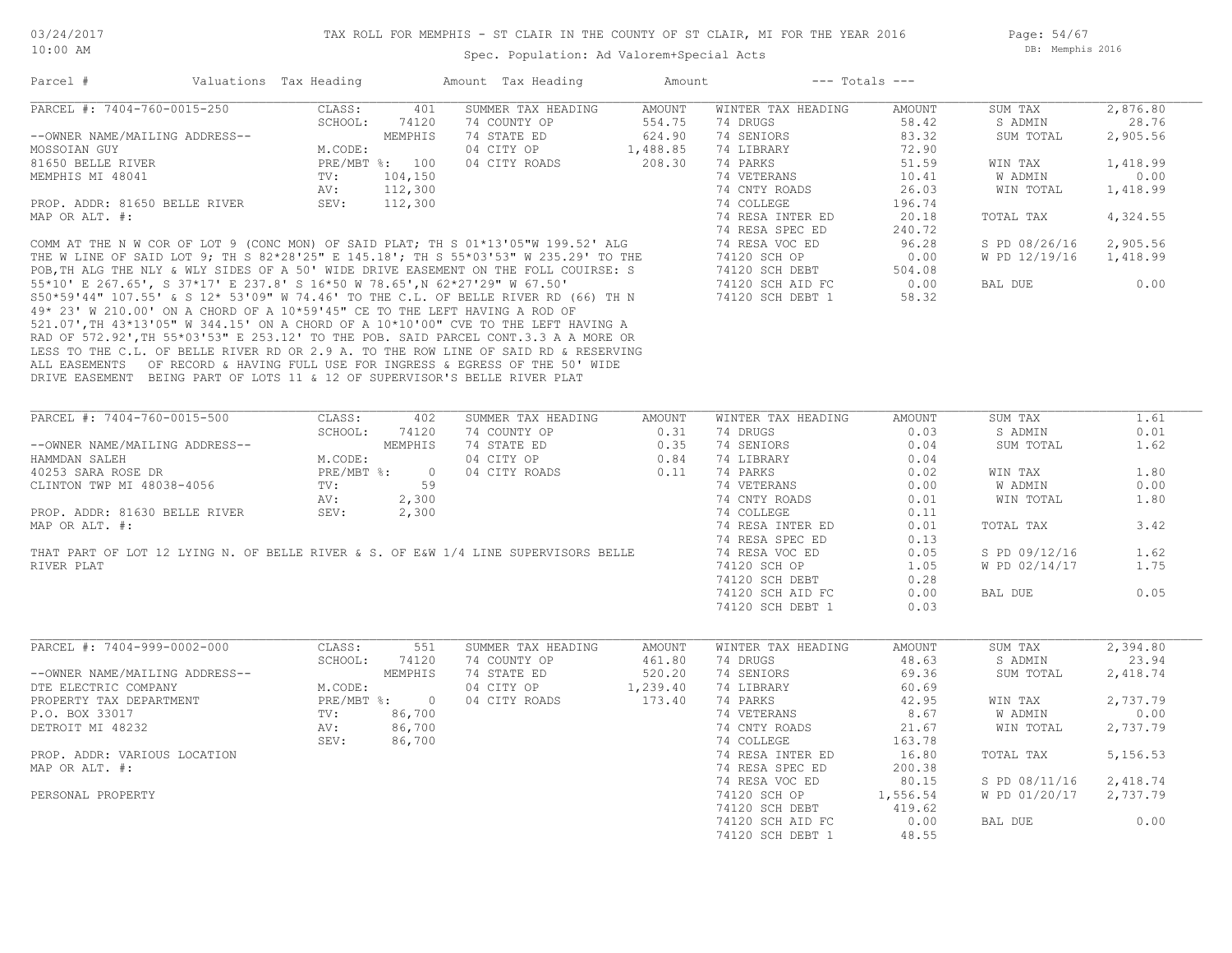# 03/24/2017

## TAX ROLL FOR MEMPHIS - ST CLAIR IN THE COUNTY OF ST CLAIR, MI FOR THE YEAR 2016

10:00 AM

## Spec. Population: Ad Valorem+Special Acts

Page: 55/67 DB: Memphis 2016

| Parcel #                            | Valuations Tax Heading   | Amount Tax Heading | Amount | $---$ Totals $---$ |        |               |          |
|-------------------------------------|--------------------------|--------------------|--------|--------------------|--------|---------------|----------|
| PARCEL #: 7404-999-0004-000         | CLASS:<br>252            | SUMMER TAX HEADING | AMOUNT | WINTER TAX HEADING | AMOUNT | SUM TAX       | 0.00     |
|                                     | SCHOOL:<br>74120         | 74 COUNTY OP       | 0.00   | 74 DRUGS           | 0.00   | S ADMIN       | 0.00     |
| --OWNER NAME/MAILING ADDRESS--      | MEMPHIS                  | 04 CITY OP         | 0.00   | 74 SENIORS         | 0.00   | SUM TOTAL     | 0.00     |
| GRACE ENGINEERING CORP              | M.CODE:                  | 04 CITY ROADS      | 0.00   | 74 LIBRARY         | 0.00   |               |          |
| LOUIS GRACE                         | PRE/MBT %: 100           |                    |        | 74 PARKS           | 0.00   | WIN TAX       | 0.00     |
| P.O. BOX 202                        | $\circ$<br>$\text{TV}$ : |                    |        | 74 VETERANS        | 0.00   | W ADMIN       | 0.00     |
| MEMPHIS MI 48041                    | $\circ$<br>AV:           |                    |        | 74 CNTY ROADS      | 0.00   | WIN TOTAL     | 0.00     |
|                                     | SEV:<br>$\circ$          |                    |        | 74 COLLEGE         | 0.00   |               |          |
| PROP. ADDR: 81620 BELLE RIVER       |                          |                    |        | 74 RESA INTER ED   | 0.00   | TOTAL TAX     | 0.00     |
| MAP OR ALT. #:                      |                          |                    |        | 74 RESA SPEC ED    | 0.00   |               |          |
|                                     |                          |                    |        | 74 RESA VOC ED     | 0.00   | BAL DUE       | 0.00     |
|                                     |                          |                    |        |                    | 0.00   |               |          |
| PERSONAL PROPERTY                   |                          |                    |        | 74120 SCH DEBT     |        |               |          |
|                                     |                          |                    |        | 74120 SCH AID FC   | 0.00   |               |          |
|                                     |                          |                    |        | 74120 SCH DEBT 1   | 0.00   |               |          |
| PARCEL #: 7404-999-0004-900         | CLASS:<br>251            | SUMMER TAX HEADING | AMOUNT | WINTER TAX HEADING | AMOUNT | SUM TAX       | 614.02   |
|                                     | SCHOOL:<br>74120         | 74 COUNTY OP       | 118.40 | 74 DRUGS           | 12.47  | S ADMIN       | 6.14     |
| --OWNER NAME/MAILING ADDRESS--      | MEMPHIS                  | 74 STATE ED        | 133.38 | 74 SENIORS         | 17.78  | SUM TOTAL     | 620.16   |
|                                     |                          |                    |        |                    |        |               |          |
| COMCAST CORPORATION                 | M.CODE:                  | 04 CITY OP         | 317.78 | 74 LIBRARY         | 15.56  |               |          |
| ONE COMCAST CENTER                  | PRE/MBT %: 100           | 04 CITY ROADS      | 44.46  | 74 PARKS           | 11.01  | WIN TAX       | 435.17   |
| ATTN: PROPERTY TAX DEPT, 32ND FLOOR | 22,230<br>$\text{TV}$ :  |                    |        | 74 VETERANS        | 2.22   | W ADMIN       | 0.00     |
| PHILADELPHIA PA 19103               | 22,230<br>AV:            |                    |        | 74 CNTY ROADS      | 5.55   | WIN TOTAL     | 435.17   |
|                                     | SEV:<br>22,230           |                    |        | 74 COLLEGE         | 41.99  |               |          |
| PROP. ADDR: VARIOUS LOCATION        |                          |                    |        | 74 RESA INTER ED   | 4.30   | TOTAL TAX     | 1,055.33 |
| MAP OR ALT. #:                      |                          |                    |        | 74 RESA SPEC ED    | 51.38  |               |          |
|                                     |                          |                    |        | 74 RESA VOC ED     | 20.55  | S PD 08/12/16 | 620.16   |
| PERSONAL PROPERTY                   |                          |                    |        | 74120 SCH OP       | 132.33 | W PD 01/17/17 | 435.17   |
|                                     |                          |                    |        | 74120 SCH DEBT     | 107.59 |               |          |
|                                     |                          |                    |        | 74120 SCH AID FC   | 0.00   | BAL DUE       | 0.00     |
|                                     |                          |                    |        | 74120 SCH DEBT 1   | 12.44  |               |          |
|                                     |                          |                    |        |                    |        |               |          |
| PARCEL #: 7404-999-0007-500         | CLASS:<br>251            | SUMMER TAX HEADING | AMOUNT | WINTER TAX HEADING | AMOUNT | SUM TAX       | 0.00     |
|                                     | SCHOOL:<br>74120         | 74 COUNTY OP       | 0.00   | 74 DRUGS           | 0.00   | S ADMIN       | 0.00     |
| --OWNER NAME/MAILING ADDRESS--      | MEMPHIS                  | 74 STATE ED        | 0.00   | 74 SENIORS         | 0.00   | SUM TOTAL     | 0.00     |
| MEMPHIS CAR WASH                    | M.CODE:                  | 04 CITY OP         | 0.00   | 74 LIBRARY         | 0.00   |               |          |
| J & JP MANAGEMENT INC               | PRE/MBT %: 100           | 04 CITY ROADS      | 0.00   | 74 PARKS           | 0.00   | WIN TAX       | 0.00     |
| PO BOX 146                          | TV:<br>$\circ$           |                    |        | 74 VETERANS        | 0.00   | W ADMIN       | 0.00     |
| EMMETT MI 48022                     | $\circ$<br>AV:           |                    |        | 74 CNTY ROADS      | 0.00   | WIN TOTAL     | 0.00     |
|                                     | SEV:<br>$\circ$          |                    |        | 74 COLLEGE         | 0.00   |               |          |
| PROP. ADDR: 81545 MAIN              |                          |                    |        | 74 RESA INTER ED   | 0.00   | TOTAL TAX     | 0.00     |
| MAP OR ALT. #:                      |                          |                    |        | 74 RESA SPEC ED    | 0.00   |               |          |
|                                     |                          |                    |        | 74 RESA VOC ED     | 0.00   | BAL DUE       | 0.00     |
| PERSONAL PROPERTY                   |                          |                    |        | 74120 SCH OP       | 0.00   |               |          |
|                                     |                          |                    |        | 74120 SCH DEBT     | 0.00   |               |          |
|                                     |                          |                    |        | 74120 SCH AID FC   | 0.00   |               |          |
|                                     |                          |                    |        |                    |        |               |          |
|                                     |                          |                    |        | 74120 SCH DEBT 1   | 0.00   |               |          |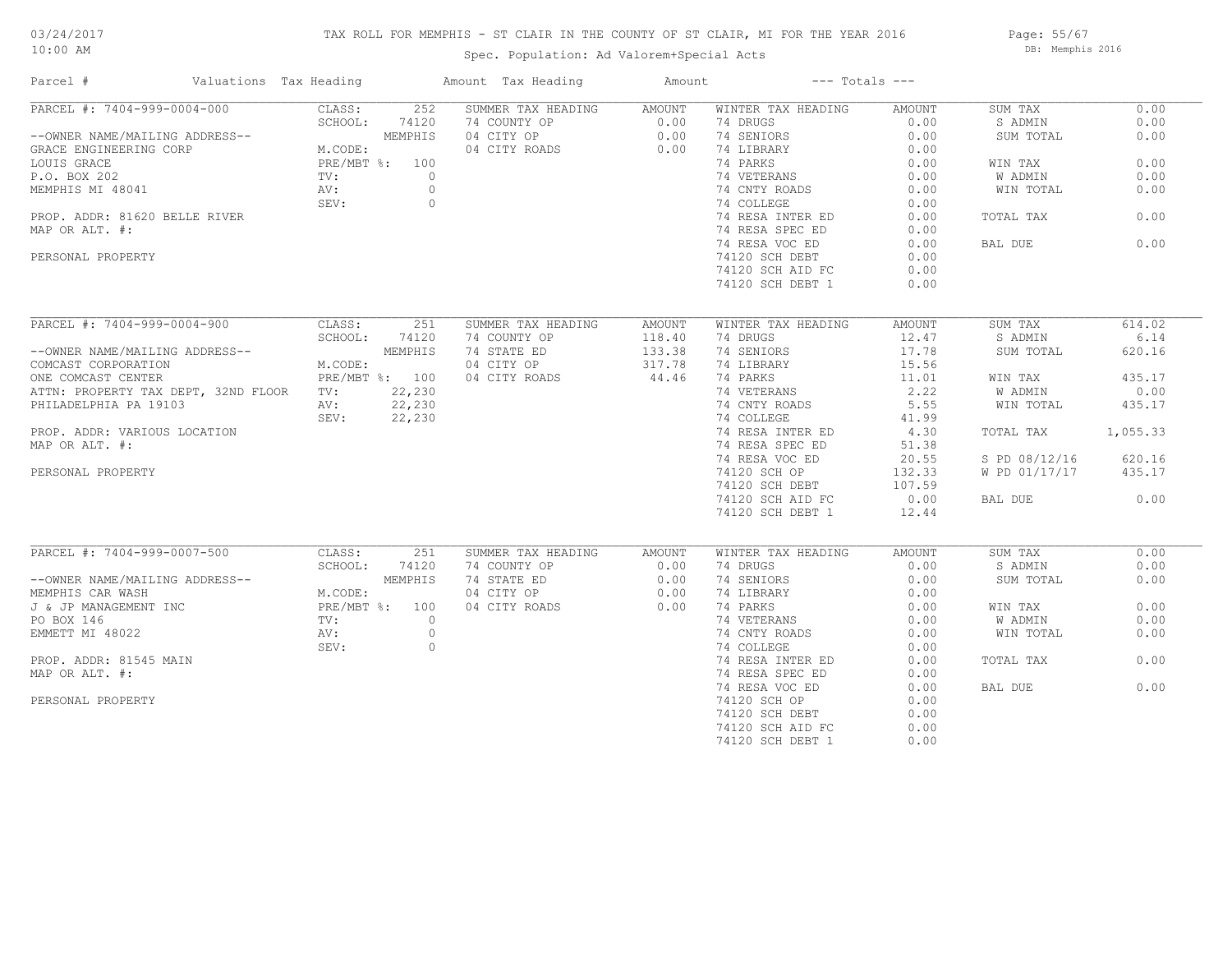# 03/24/2017

#### 10:00 AM

## TAX ROLL FOR MEMPHIS - ST CLAIR IN THE COUNTY OF ST CLAIR, MI FOR THE YEAR 2016

Spec. Population: Ad Valorem+Special Acts

Page: 56/67 DB: Memphis 2016

| Parcel #                                                                                                                                                                | Valuations Tax Heading |                                                                               | Amount Tax Heading               | Amount                                      | --- Totals ---     |        |                        |          |
|-------------------------------------------------------------------------------------------------------------------------------------------------------------------------|------------------------|-------------------------------------------------------------------------------|----------------------------------|---------------------------------------------|--------------------|--------|------------------------|----------|
| PARCEL #: 7404-999-0009-000                                                                                                                                             |                        | CLASS:                                                                        | 251<br>SUMMER TAX HEADING AMOUNT |                                             | WINTER TAX HEADING | AMOUNT | SUM TAX                | 0.00     |
|                                                                                                                                                                         |                        | SCHOOL:<br>74120                                                              | 74 COUNTY OP                     |                                             | 74 DRUGS           | 0.00   | S ADMIN                | 0.00     |
| --OWNER NAME/MAILING ADDRESS--<br>BOOMERS AT MEMPHIS HOTEL MACODE:<br>MANCHIK MICHAEL SR & THERESA PRE/MBT %: 100                                                       |                        |                                                                               | 74 STATE ED                      | $\begin{array}{c} 0.00 \\ 0.00 \end{array}$ | 74 SENIORS         | 0.00   | SUM TOTAL              | 0.00     |
|                                                                                                                                                                         |                        |                                                                               | 04 CITY OP                       | $0.00$<br>$0.00$                            | 74 LIBRARY         | 0.00   |                        |          |
|                                                                                                                                                                         |                        |                                                                               | 04 CITY ROADS                    |                                             | 74 PARKS           | 0.00   | WIN TAX                | 0.00     |
| 37682 30 MILE ROAD                                                                                                                                                      |                        | TV:                                                                           | $\circ$                          |                                             | 74 VETERANS        | 0.00   | W ADMIN                | 0.00     |
| LENOX MI 48050                                                                                                                                                          |                        | AV:                                                                           | $\circ$                          |                                             | 74 CNTY ROADS      | 0.00   | WIN TOTAL              | 0.00     |
|                                                                                                                                                                         |                        | SEV:                                                                          | $\circ$                          |                                             | 74 COLLEGE         | 0.00   |                        |          |
| PROP. ADDR: 35005 BORDMAN                                                                                                                                               |                        |                                                                               |                                  |                                             | 74 RESA INTER ED   | 0.00   | TOTAL TAX              | 0.00     |
| MAP OR ALT. #:                                                                                                                                                          |                        |                                                                               |                                  |                                             | 74 RESA SPEC ED    | 0.00   |                        |          |
|                                                                                                                                                                         |                        |                                                                               |                                  |                                             | 74 RESA VOC ED     | 0.00   | BAL DUE                | 0.00     |
| PERSONAL PROPERTY                                                                                                                                                       |                        |                                                                               |                                  |                                             | 74120 SCH OP       | 0.00   |                        |          |
|                                                                                                                                                                         |                        |                                                                               |                                  |                                             | 74120 SCH DEBT     | 0.00   |                        |          |
|                                                                                                                                                                         |                        |                                                                               |                                  |                                             | 74120 SCH AID FC   | 0.00   |                        |          |
|                                                                                                                                                                         |                        |                                                                               |                                  |                                             | 74120 SCH DEBT 1   | 0.00   |                        |          |
|                                                                                                                                                                         |                        |                                                                               |                                  |                                             |                    |        |                        |          |
| PARCEL #: 7404-999-0014-000                                                                                                                                             |                        | CLASS:<br>551                                                                 | SUMMER TAX HEADING               | AMOUNT                                      | WINTER TAX HEADING | AMOUNT | SUM TAX                | 1,223.64 |
|                                                                                                                                                                         |                        | SCHOOL:<br>74120                                                              | 74 COUNTY OP                     | 235.96                                      | 74 DRUGS           | 24.85  | S ADMIN                | 12.23    |
|                                                                                                                                                                         |                        |                                                                               | 74 STATE ED                      | 265.80                                      | 74 SENIORS         | 35.44  | SUM TOTAL              | 1,235.87 |
| --OWNER NAME/MAILING ADDRESS--<br>SEMCOENERGY GAS COMPANY M.CODE:<br>1411 3RD STREET PRE/MBT %: 0<br>PORT HURON MI 48060 TV: 44,300<br>N.CODE:<br>TV: 44,300<br>N.CODE: |                        |                                                                               | 04 CITY OP                       | 633.28                                      | 74 LIBRARY         | 31.01  |                        |          |
|                                                                                                                                                                         |                        |                                                                               |                                  | 88.60                                       | 74 PARKS           |        |                        | 1,398.87 |
|                                                                                                                                                                         |                        |                                                                               | 04 CITY ROADS                    |                                             |                    | 21.94  | WIN TAX                |          |
|                                                                                                                                                                         |                        |                                                                               |                                  |                                             | 74 VETERANS        | 4.43   | W ADMIN                | 0.00     |
|                                                                                                                                                                         |                        | AV: 44,300                                                                    |                                  |                                             | 74 CNTY ROADS      | 11.07  | WIN TOTAL              | 1,398.87 |
| PROP. ADDR: VARIOUS LOCATION SEV: 44,300                                                                                                                                |                        |                                                                               |                                  |                                             | 74 COLLEGE         | 83.68  |                        |          |
| MAP OR ALT. #:                                                                                                                                                          |                        |                                                                               |                                  |                                             | 74 RESA INTER ED   | 8.58   | TOTAL TAX              | 2,634.74 |
|                                                                                                                                                                         |                        |                                                                               |                                  |                                             | 74 RESA SPEC ED    | 102.39 |                        |          |
| PERSONAL PROPERTY                                                                                                                                                       |                        |                                                                               |                                  |                                             | 74 RESA VOC ED     | 40.95  | S PD 08/19/16 1,235.87 |          |
|                                                                                                                                                                         |                        |                                                                               |                                  |                                             | 74120 SCH OP       | 795.32 | W PD 02/01/17 1,398.87 |          |
|                                                                                                                                                                         |                        |                                                                               |                                  |                                             | 74120 SCH DEBT     | 214.41 |                        |          |
|                                                                                                                                                                         |                        |                                                                               |                                  |                                             | 74120 SCH AID FC   | 0.00   | BAL DUE                | 0.00     |
|                                                                                                                                                                         |                        |                                                                               |                                  |                                             | 74120 SCH DEBT 1   | 24.80  |                        |          |
|                                                                                                                                                                         |                        |                                                                               |                                  |                                             |                    |        |                        |          |
| PARCEL #: 7404-999-0017-000                                                                                                                                             |                        | CLASS:                                                                        | 251<br>SUMMER TAX HEADING        | AMOUNT                                      | WINTER TAX HEADING | AMOUNT | SUM TAX                | 82.85    |
|                                                                                                                                                                         |                        |                                                                               | 74 COUNTY OP                     | 15.97                                       | 74 DRUGS           | 1.68   | S ADMIN                | 0.82     |
| --OWNER NAME/MAILING ADDRESS--                                                                                                                                          |                        | SUHOOL: 7412<br>S-- MEMPHIA<br>M.CODE: MEMPHIA<br>PRE/MBT %: 100<br>TV: 3.000 | 74 STATE ED                      | 18.00                                       | 74 SENIORS         | 2.40   | S INTRST               | 4.97     |
| MOM'S COUNTRY KITCHEN                                                                                                                                                   |                        |                                                                               | 04 CITY OP                       | 42.88                                       | 74 LIBRARY         | 2.10   | SUM TOTAL              | 88.64    |
| P.O. BOX 529                                                                                                                                                            |                        |                                                                               | 04 CITY ROADS                    | 6.00                                        | 74 PARKS           | 1.48   |                        |          |
| MEMPHIS MI 48041                                                                                                                                                        |                        |                                                                               |                                  |                                             | 74 VETERANS        | 0.30   | WIN TAX                | 58.70    |
|                                                                                                                                                                         |                        |                                                                               |                                  |                                             | 74 CNTY ROADS      | 0.75   | W ADMIN                | 0.00     |
| PROP. ADDR: 81057 MAIN                                                                                                                                                  |                        | 3,000<br>SEV:                                                                 |                                  |                                             | 74 COLLEGE         | 5.66   | WIN TOTAL              | 58.70    |
| MAP OR ALT. #:                                                                                                                                                          |                        |                                                                               |                                  |                                             | 74 RESA INTER ED   | 0.58   |                        |          |
|                                                                                                                                                                         |                        |                                                                               |                                  |                                             | 74 RESA SPEC ED    | 6.93   | TOTAL TAX              | 147.34   |
| PERSONAL PROPERTY                                                                                                                                                       |                        |                                                                               |                                  |                                             | 74 RESA VOC ED     | 2.77   |                        |          |
|                                                                                                                                                                         |                        |                                                                               |                                  |                                             | 74120 SCH OP       | 17.85  | BAL DUE                | 147.34   |
|                                                                                                                                                                         |                        |                                                                               |                                  |                                             | 74120 SCH DEBT     | 14.52  |                        |          |
|                                                                                                                                                                         |                        |                                                                               |                                  |                                             | 74120 SCH AID FC   | 0.00   |                        |          |
|                                                                                                                                                                         |                        |                                                                               |                                  |                                             | 74120 SCH DEBT 1   | 1.68   |                        |          |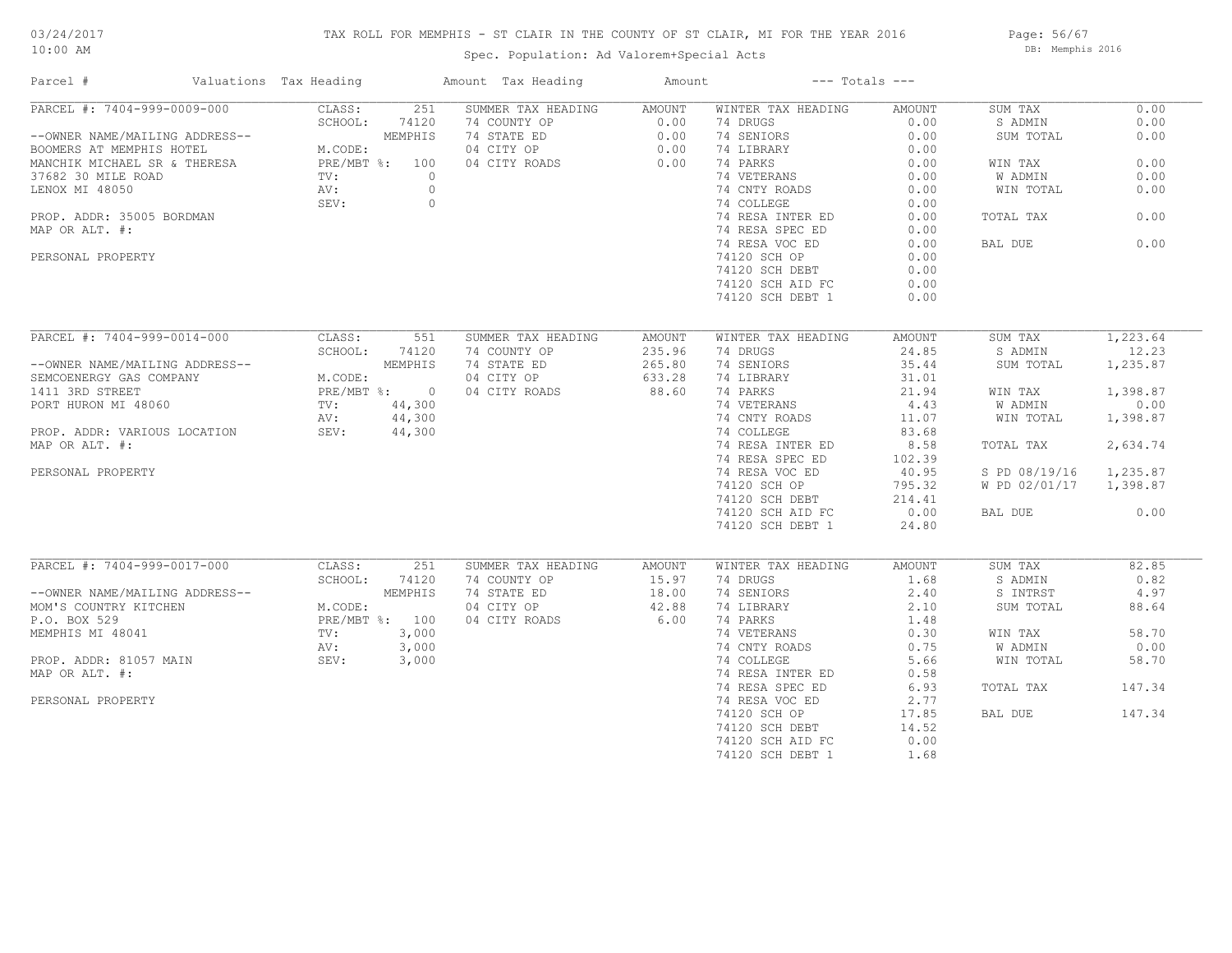## TAX ROLL FOR MEMPHIS - ST CLAIR IN THE COUNTY OF ST CLAIR, MI FOR THE YEAR 2016

Spec. Population: Ad Valorem+Special Acts

Page: 57/67 DB: Memphis 2016

| Parcel #                       | Valuations Tax Heading |         | Amount Tax Heading | Amount | $---$ Totals $---$ |        |           |      |
|--------------------------------|------------------------|---------|--------------------|--------|--------------------|--------|-----------|------|
| PARCEL #: 7404-999-0028-000    | CLASS:                 | 251     | SUMMER TAX HEADING | AMOUNT | WINTER TAX HEADING | AMOUNT | SUM TAX   | 0.00 |
|                                | SCHOOL:                | 74120   | 74 COUNTY OP       | 0.00   | 74 DRUGS           | 0.00   | S ADMIN   | 0.00 |
| --OWNER NAME/MAILING ADDRESS-- |                        | MEMPHIS | 74 STATE ED        | 0.00   | 74 SENIORS         | 0.00   | SUM TOTAL | 0.00 |
| BELLE RIVER LIQUIDATORS/AUCT   | M.CODE:                |         | 04 CITY OP         | 0.00   | 74 LIBRARY         | 0.00   |           |      |
| 81611 MAIN                     | PRE/MBT %: 100         |         | 04 CITY ROADS      | 0.00   | 74 PARKS           | 0.00   | WIN TAX   | 0.00 |
| MEMPHIS MI 48041               | TV:                    | $\circ$ |                    |        | 74 VETERANS        | 0.00   | W ADMIN   | 0.00 |
|                                | AV:                    | $\circ$ |                    |        | 74 CNTY ROADS      | 0.00   | WIN TOTAL | 0.00 |
| PROP. ADDR: 81611 MAIN         | SEV:                   | $\circ$ |                    |        | 74 COLLEGE         | 0.00   |           |      |
| MAP OR ALT. #:                 |                        |         |                    |        | 74 RESA INTER ED   | 0.00   | TOTAL TAX | 0.00 |
|                                |                        |         |                    |        | 74 RESA SPEC ED    |        |           |      |
|                                |                        |         |                    |        |                    | 0.00   |           |      |
| PERSONAL PROPERTY              |                        |         |                    |        | 74 RESA VOC ED     | 0.00   | BAL DUE   | 0.00 |
|                                |                        |         |                    |        | 74120 SCH OP       | 0.00   |           |      |
|                                |                        |         |                    |        | 74120 SCH DEBT     | 0.00   |           |      |
|                                |                        |         |                    |        | 74120 SCH AID FC   | 0.00   |           |      |
|                                |                        |         |                    |        | 74120 SCH DEBT 1   | 0.00   |           |      |
|                                |                        |         |                    |        |                    |        |           |      |
| PARCEL #: 7404-999-0031-000    | CLASS:                 | 251     | SUMMER TAX HEADING | AMOUNT | WINTER TAX HEADING | AMOUNT | SUM TAX   | 0.00 |
|                                | SCHOOL:                | 74120   | 74 COUNTY OP       | 0.00   | 74 DRUGS           | 0.00   | S ADMIN   | 0.00 |
| --OWNER NAME/MAILING ADDRESS-- |                        | MEMPHIS | 74 STATE ED        | 0.00   | 74 SENIORS         | 0.00   | SUM TOTAL | 0.00 |
| WOLVERINE SIGN WORKS           | M.CODE:                |         | 04 CITY OP         | 0.00   | 74 LIBRARY         | 0.00   |           |      |
| 923 BRADLEY ST.                | PRE/MBT %: 100         |         | 04 CITY ROADS      | 0.00   | 74 PARKS           | 0.00   | WIN TAX   | 0.00 |
| OWOSSO MI 48867                | $\text{TV}$ :          | $\circ$ |                    |        | 74 VETERANS        | 0.00   | W ADMIN   | 0.00 |
|                                |                        |         |                    |        |                    |        |           |      |
|                                | AV:                    | $\circ$ |                    |        | 74 CNTY ROADS      | 0.00   | WIN TOTAL | 0.00 |
| PROP. ADDR: 81560 MAIN         | SEV:                   | $\circ$ |                    |        | 74 COLLEGE         | 0.00   |           |      |
| MAP OR ALT. #:                 |                        |         |                    |        | 74 RESA INTER ED   | 0.00   | TOTAL TAX | 0.00 |
|                                |                        |         |                    |        | 74 RESA SPEC ED    | 0.00   |           |      |
| PERSONAL PROPERTY              |                        |         |                    |        | 74 RESA VOC ED     | 0.00   | BAL DUE   | 0.00 |
|                                |                        |         |                    |        | 74120 SCH OP       | 0.00   |           |      |
|                                |                        |         |                    |        | 74120 SCH DEBT     | 0.00   |           |      |
|                                |                        |         |                    |        | 74120 SCH AID FC   | 0.00   |           |      |
|                                |                        |         |                    |        | 74120 SCH DEBT 1   | 0.00   |           |      |
|                                |                        |         |                    |        |                    |        |           |      |
| PARCEL #: 7404-999-0035-000    | CLASS:                 | 251     | SUMMER TAX HEADING | AMOUNT | WINTER TAX HEADING | AMOUNT | SUM TAX   | 0.00 |
|                                | SCHOOL:                | 74120   | 74 COUNTY OP       | 0.00   | 74 DRUGS           | 0.00   | S ADMIN   | 0.00 |
| --OWNER NAME/MAILING ADDRESS-- |                        | MEMPHIS | 74 STATE ED        | 0.00   | 74 SENIORS         | 0.00   | SUM TOTAL | 0.00 |
|                                |                        |         |                    |        |                    |        |           |      |
| GRAYHAWK LEASING LLC           | M.CODE:                |         | 04 CITY OP         | 0.00   | 74 LIBRARY         | 0.00   |           |      |
| P.O. BOX 660634                | PRE/MBT %: 100         |         | 04 CITY ROADS      | 0.00   | 74 PARKS           | 0.00   | WIN TAX   | 0.00 |
| DALLAS TX 75266-0634           | TV:                    | $\circ$ |                    |        | 74 VETERANS        | 0.00   | W ADMIN   | 0.00 |
|                                | AV:                    | $\circ$ |                    |        | 74 CNTY ROADS      | 0.00   | WIN TOTAL | 0.00 |
| PROP. ADDR:                    | SEV:                   | $\circ$ |                    |        | 74 COLLEGE         | 0.00   |           |      |
| MAP OR ALT. #:                 |                        |         |                    |        | 74 RESA INTER ED   | 0.00   | TOTAL TAX | 0.00 |
|                                |                        |         |                    |        | 74 RESA SPEC ED    | 0.00   |           |      |
|                                |                        |         |                    |        | 74 RESA VOC ED     | 0.00   | BAL DUE   | 0.00 |
|                                |                        |         |                    |        | 74120 SCH OP       | 0.00   |           |      |
|                                |                        |         |                    |        | 74120 SCH DEBT     | 0.00   |           |      |
|                                |                        |         |                    |        | 74120 SCH AID FC   | 0.00   |           |      |
|                                |                        |         |                    |        | 74120 SCH DEBT 1   | 0.00   |           |      |
|                                |                        |         |                    |        |                    |        |           |      |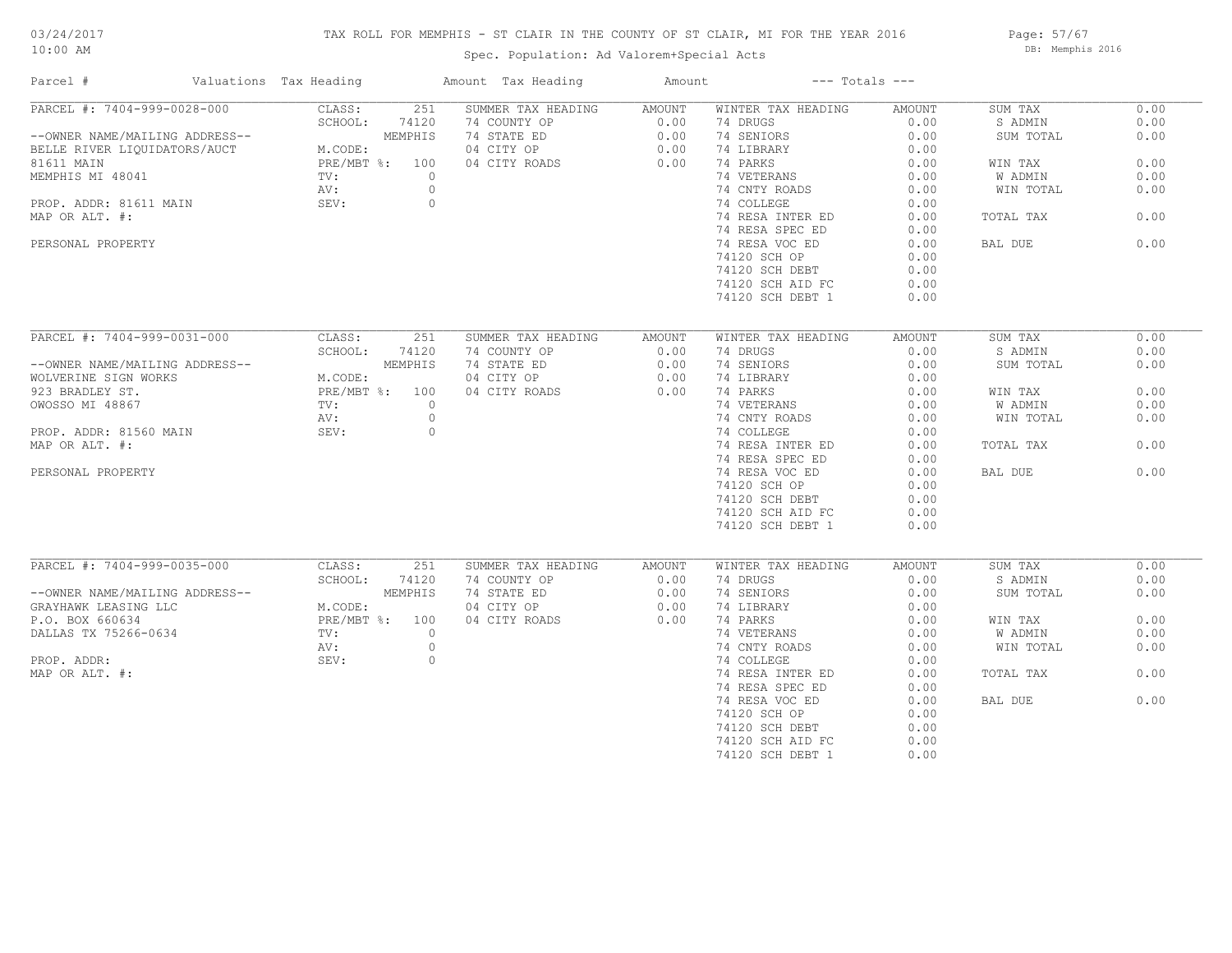# 03/24/2017

## TAX ROLL FOR MEMPHIS - ST CLAIR IN THE COUNTY OF ST CLAIR, MI FOR THE YEAR 2016

10:00 AM

## Spec. Population: Ad Valorem+Special Acts

Page: 58/67 DB: Memphis 2016

| Parcel #                       | Valuations Tax Heading |                | Amount Tax Heading                 | Amount         |                                | $---$ Totals $---$ |                    |              |
|--------------------------------|------------------------|----------------|------------------------------------|----------------|--------------------------------|--------------------|--------------------|--------------|
| PARCEL #: 7404-999-0035-005    | CLASS:                 | 251            | SUMMER TAX HEADING                 | <b>AMOUNT</b>  | WINTER TAX HEADING             | AMOUNT             | SUM TAX            | 0.00         |
|                                | SCHOOL:                | 74120          | 74 COUNTY OP                       | 0.00           | 74 DRUGS                       | 0.00               | S ADMIN            | 0.00         |
| --OWNER NAME/MAILING ADDRESS-- |                        | MEMPHIS        | 74 STATE ED                        | 0.00           | 74 SENIORS                     | 0.00               | SUM TOTAL          | 0.00         |
| ITG                            | M.CODE:                |                | 04 CITY OP                         | 0.00           | 74 LIBRARY                     | 0.00               |                    |              |
| 10 MEMORIAL BOULDEVARD         |                        | PRE/MBT %: 100 | 04 CITY ROADS                      | 0.00           | 74 PARKS                       | 0.00               | WIN TAX            | 0.00         |
| PROVIDENCE RI 02903            | TV:                    | $\circ$        |                                    |                | 74 VETERANS                    | 0.00               | W ADMIN            | 0.00         |
|                                | AV:                    | $\circ$        |                                    |                | 74 CNTY ROADS                  | 0.00               | WIN TOTAL          | 0.00         |
| PROP. ADDR:                    | SEV:                   | $\circ$        |                                    |                | 74 COLLEGE                     | 0.00               |                    |              |
| MAP OR ALT. #:                 |                        |                |                                    |                | 74 RESA INTER ED               | 0.00               | TOTAL TAX          | 0.00         |
|                                |                        |                |                                    |                | 74 RESA SPEC ED                | 0.00               |                    |              |
|                                |                        |                |                                    |                | 74 RESA VOC ED                 | 0.00               | BAL DUE            | 0.00         |
|                                |                        |                |                                    |                | 74120 SCH OP                   | 0.00               |                    |              |
|                                |                        |                |                                    |                | 74120 SCH DEBT                 | 0.00               |                    |              |
|                                |                        |                |                                    |                | 74120 SCH AID FC               | 0.00               |                    |              |
|                                |                        |                |                                    |                | 74120 SCH DEBT 1               | 0.00               |                    |              |
|                                |                        |                |                                    |                |                                |                    |                    |              |
| PARCEL #: 7404-999-0041-000    | CLASS:                 | 251            | SUMMER TAX HEADING                 | AMOUNT         | WINTER TAX HEADING             | AMOUNT             | SUM TAX            | 0.00         |
|                                | SCHOOL:                | 74120          | 74 COUNTY OP                       | 0.00           | 74 DRUGS                       | 0.00               | S ADMIN            | 0.00         |
| --OWNER NAME/MAILING ADDRESS-- |                        | MEMPHIS        | 74 STATE ED                        | 0.00           | 74 SENIORS                     | 0.00               | SUM TOTAL          | 0.00         |
| THE COCA-COLA COMPANY          | M.CODE:                |                | 04 CITY OP                         | 0.00           | 74 LIBRARY                     | 0.00               |                    |              |
|                                |                        | PRE/MBT %: 100 |                                    | 0.00           | 74 PARKS                       |                    |                    | 0.00         |
| ATTN: PROPERTY TAX DEPT        |                        |                | 04 CITY ROADS                      |                |                                | 0.00               | WIN TAX            |              |
| PO BOX 4440                    | TV:                    | $\circ$        |                                    |                | 74 VETERANS                    | 0.00               | W ADMIN            | 0.00         |
| BRANDON FL 33509-4440          | AV:                    | $\circ$        |                                    |                | 74 CNTY ROADS                  | 0.00               | WIN TOTAL          | 0.00         |
|                                | SEV:                   | $\circ$        |                                    |                | 74 COLLEGE                     | 0.00               |                    |              |
| PROP. ADDR: VARIOUS LOCATION   |                        |                |                                    |                | 74 RESA INTER ED               | 0.00               | TOTAL TAX          | 0.00         |
| MAP OR ALT. #:                 |                        |                |                                    |                | 74 RESA SPEC ED                | 0.00               |                    |              |
|                                |                        |                |                                    |                | 74 RESA VOC ED                 | 0.00               | BAL DUE            | 0.00         |
| PERSONAL PROPERTY              |                        |                |                                    |                | 74120 SCH OP                   | 0.00               |                    |              |
|                                |                        |                |                                    |                | 74120 SCH DEBT                 | 0.00               |                    |              |
|                                |                        |                |                                    |                | 74120 SCH AID FC               | 0.00               |                    |              |
|                                |                        |                |                                    |                | 74120 SCH DEBT 1               | 0.00               |                    |              |
|                                |                        |                |                                    |                |                                |                    |                    |              |
| PARCEL #: 7404-999-0044-000    | CLASS:<br>SCHOOL:      | 251            | SUMMER TAX HEADING<br>74 COUNTY OP | AMOUNT<br>1.59 | WINTER TAX HEADING<br>74 DRUGS | AMOUNT             | SUM TAX<br>S ADMIN | 8.27<br>0.08 |
|                                |                        | 74120          |                                    |                |                                | 0.16               |                    |              |
| --OWNER NAME/MAILING ADDRESS-- |                        | MEMPHIS        | 74 STATE ED                        | 1.80           | 74 SENIORS                     | 0.24               | SUM TOTAL          | 8.35         |
| LAMAR ADVERTISING OF SAGINAW   | M.CODE:                |                | 04 CITY OP                         | 4.28           | 74 LIBRARY                     | 0.21               |                    |              |
| P.O. BOX 66338                 |                        | PRE/MBT %: 100 | 04 CITY ROADS                      | 0.60           | 74 PARKS                       | 0.14               | WIN TAX            | 5.81         |
| BATON ROUGE LA 70896           | TV:                    | 300            |                                    |                | 74 VETERANS                    | 0.03               | W ADMIN            | 0.00         |
|                                | AV:                    | 300            |                                    |                | 74 CNTY ROADS                  | 0.07               | WIN TOTAL          | 5.81         |
| PROP. ADDR: 35005 BORDMAN      | SEV:                   | 300            |                                    |                | 74 COLLEGE                     | 0.56               |                    |              |
| MAP OR ALT. #:                 |                        |                |                                    |                | 74 RESA INTER ED               | 0.05               | TOTAL TAX          | 14.16        |
|                                |                        |                |                                    |                | 74 RESA SPEC ED                | 0.69               |                    |              |
| PERSONAL PROPERTY              |                        |                |                                    |                | 74 RESA VOC ED                 | 0.27               | S PD 08/29/16      | 8.35         |
|                                |                        |                |                                    |                | 74120 SCH OP                   | 1.78               | W PD 02/09/17      | 5.81         |
|                                |                        |                |                                    |                | 74120 SCH DEBT                 | 1.45               |                    |              |
|                                |                        |                |                                    |                | 74120 SCH AID FC               | 0.00               | BAL DUE            | 0.00         |
|                                |                        |                |                                    |                | 74120 SCH DEBT 1               | 0.16               |                    |              |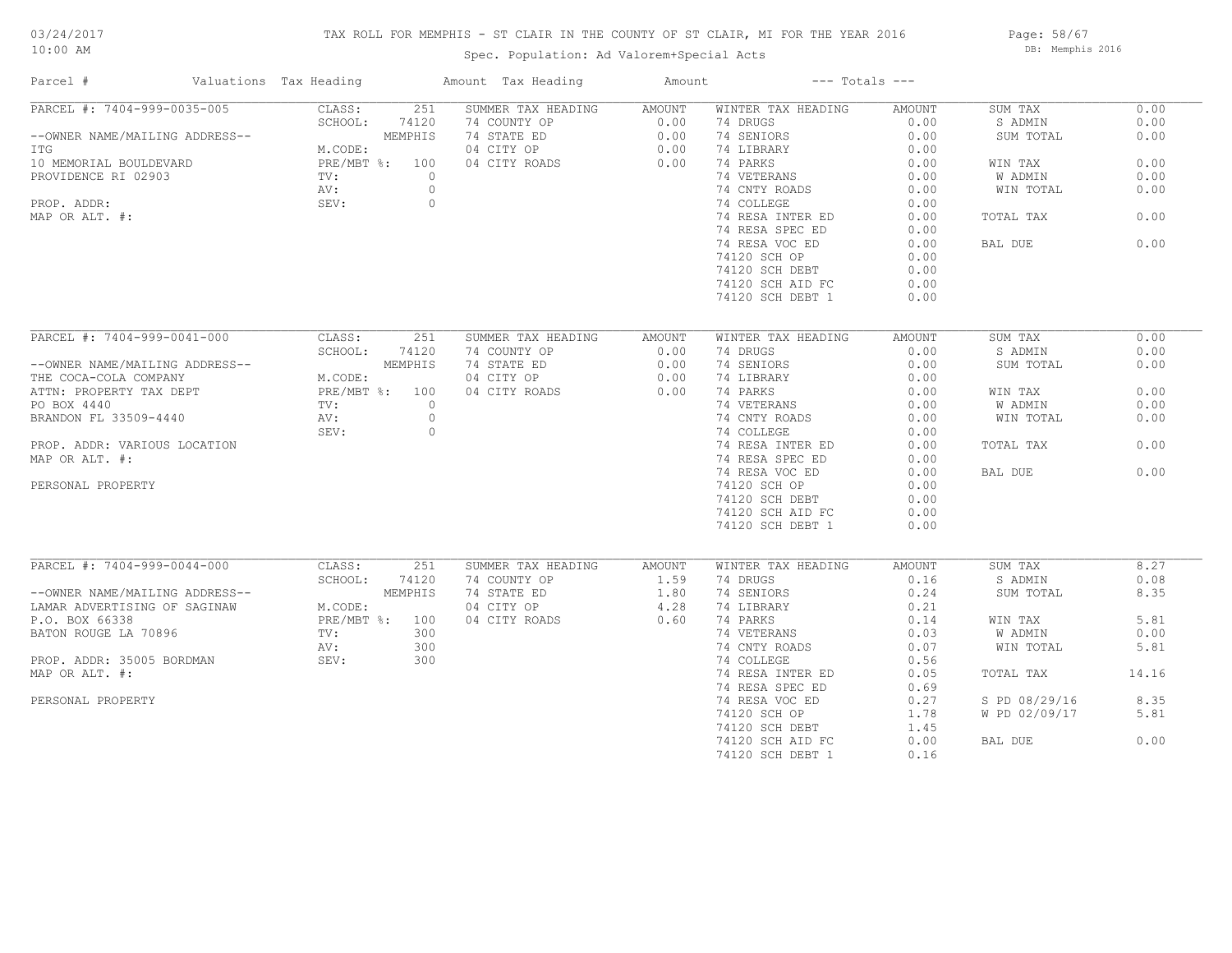## TAX ROLL FOR MEMPHIS - ST CLAIR IN THE COUNTY OF ST CLAIR, MI FOR THE YEAR 2016

Spec. Population: Ad Valorem+Special Acts

Page: 59/67 DB: Memphis 2016

| Parcel #                         | Valuations Tax Heading |                                 | Amount Tax Heading | Amount | $---$ Totals $---$ |        |           |      |
|----------------------------------|------------------------|---------------------------------|--------------------|--------|--------------------|--------|-----------|------|
| PARCEL #: 7404-999-0058-000      |                        | CLASS:<br>251                   | SUMMER TAX HEADING | AMOUNT | WINTER TAX HEADING | AMOUNT | SUM TAX   | 0.00 |
|                                  |                        | SCHOOL:<br>74120                | 74 COUNTY OP       | 0.00   | 74 DRUGS           | 0.00   | S ADMIN   | 0.00 |
| --OWNER NAME/MAILING ADDRESS--   |                        | MEMPHIS                         | 74 STATE ED        | 0.00   | 74 SENIORS         | 0.00   | SUM TOTAL | 0.00 |
| DISH NETWORK, LLC                |                        | M.CODE:                         | 04 CITY OP         | 0.00   | 74 LIBRARY         | 0.00   |           |      |
| P.O. BOX 6623                    |                        | PRE/MBT %: 100                  | 04 CITY ROADS      | 0.00   | 74 PARKS           | 0.00   | WIN TAX   | 0.00 |
| ENGLEWOOD CO 80155               |                        | $\text{TV}$ :<br>$\circ$        |                    |        | 74 VETERANS        | 0.00   | W ADMIN   | 0.00 |
|                                  |                        | $\circ$<br>AV:                  |                    |        | 74 CNTY ROADS      | 0.00   | WIN TOTAL | 0.00 |
| PROP. ADDR: P.O. BOX 6623        |                        | SEV:<br>$\circ$                 |                    |        | 74 COLLEGE         | 0.00   |           |      |
| MAP OR ALT. #:                   |                        |                                 |                    |        | 74 RESA INTER ED   | 0.00   | TOTAL TAX | 0.00 |
|                                  |                        |                                 |                    |        | 74 RESA SPEC ED    | 0.00   |           |      |
|                                  |                        |                                 |                    |        | 74 RESA VOC ED     | 0.00   | BAL DUE   | 0.00 |
|                                  |                        |                                 |                    |        | 74120 SCH OP       | 0.00   |           |      |
|                                  |                        |                                 |                    |        | 74120 SCH DEBT     | 0.00   |           |      |
|                                  |                        |                                 |                    |        | 74120 SCH AID FC   | 0.00   |           |      |
|                                  |                        |                                 |                    |        | 74120 SCH DEBT 1   | 0.00   |           |      |
|                                  |                        |                                 |                    |        |                    |        |           |      |
| PARCEL #: 7404-999-0059-000      |                        | CLASS:<br>251                   | SUMMER TAX HEADING | AMOUNT | WINTER TAX HEADING | AMOUNT | SUM TAX   | 0.00 |
|                                  |                        | SCHOOL:<br>74120                | 74 COUNTY OP       | 0.00   | 74 DRUGS           | 0.00   | S ADMIN   | 0.00 |
|                                  |                        |                                 |                    |        |                    |        |           |      |
| --OWNER NAME/MAILING ADDRESS--   |                        | MEMPHIS                         | 74 STATE ED        | 0.00   | 74 SENIORS         | 0.00   | SUM TOTAL | 0.00 |
| GORDON FOOD SERVICE, INC.        |                        | M.CODE:                         | 04 CITY OP         | 0.00   | 74 LIBRARY         | 0.00   |           |      |
| ADVANCED PROPERTY TAX COMPLIANCE |                        | PRE/MBT %: 100                  | 04 CITY ROADS      | 0.00   | 74 PARKS           | 0.00   | WIN TAX   | 0.00 |
| 1611 N. INTERSTATE35E STE230     |                        | $\overline{0}$<br>$\text{TV}$ : |                    |        | 74 VETERANS        | 0.00   | W ADMIN   | 0.00 |
| CARROLLTON TX 75006-8627         |                        | $\circ$<br>AV:                  |                    |        | 74 CNTY ROADS      | 0.00   | WIN TOTAL | 0.00 |
|                                  |                        | $\circ$<br>SEV:                 |                    |        | 74 COLLEGE         | 0.00   |           |      |
| PROP. ADDR:                      |                        |                                 |                    |        | 74 RESA INTER ED   | 0.00   | TOTAL TAX | 0.00 |
| MAP OR ALT. #:                   |                        |                                 |                    |        | 74 RESA SPEC ED    | 0.00   |           |      |
|                                  |                        |                                 |                    |        | 74 RESA VOC ED     | 0.00   | BAL DUE   | 0.00 |
|                                  |                        |                                 |                    |        | 74120 SCH OP       | 0.00   |           |      |
|                                  |                        |                                 |                    |        | 74120 SCH DEBT     | 0.00   |           |      |
|                                  |                        |                                 |                    |        | 74120 SCH AID FC   | 0.00   |           |      |
|                                  |                        |                                 |                    |        | 74120 SCH DEBT 1   | 0.00   |           |      |
|                                  |                        |                                 |                    |        |                    |        |           |      |
| PARCEL #: 7404-999-0060-001      |                        | CLASS:<br>251                   | SUMMER TAX HEADING | AMOUNT | WINTER TAX HEADING | AMOUNT | SUM TAX   | 0.00 |
|                                  |                        | SCHOOL:<br>74120                | 74 COUNTY OP       | 0.00   | 74 DRUGS           | 0.00   | S ADMIN   | 0.00 |
| --OWNER NAME/MAILING ADDRESS--   |                        | MEMPHIS                         | 74 STATE ED        | 0.00   | 74 SENIORS         | 0.00   | SUM TOTAL | 0.00 |
| HUGHES NETWORK SYSTEMS LLC       |                        | M.CODE:                         | 04 CITY OP         | 0.00   | 74 LIBRARY         | 0.00   |           |      |
| THOMSON REUTERS                  |                        | PRE/MBT %: 100                  | 04 CITY ROADS      | 0.00   | 74 PARKS           | 0.00   | WIN TAX   | 0.00 |
| P.O. BOX 56607                   |                        | TV:<br>$\circ$                  |                    |        | 74 VETERANS        | 0.00   | W ADMIN   | 0.00 |
| ATLANTA GA 30343                 |                        | $\circ$<br>AV:                  |                    |        | 74 CNTY ROADS      | 0.00   | WIN TOTAL | 0.00 |
|                                  |                        | SEV:<br>$\circ$                 |                    |        | 74 COLLEGE         | 0.00   |           |      |
| PROP. ADDR:                      |                        |                                 |                    |        | 74 RESA INTER ED   | 0.00   | TOTAL TAX | 0.00 |
| MAP OR ALT. #:                   |                        |                                 |                    |        | 74 RESA SPEC ED    | 0.00   |           |      |
|                                  |                        |                                 |                    |        | 74 RESA VOC ED     | 0.00   | BAL DUE   | 0.00 |
|                                  |                        |                                 |                    |        | 74120 SCH OP       | 0.00   |           |      |
|                                  |                        |                                 |                    |        | 74120 SCH DEBT     | 0.00   |           |      |
|                                  |                        |                                 |                    |        | 74120 SCH AID FC   | 0.00   |           |      |
|                                  |                        |                                 |                    |        | 74120 SCH DEBT 1   | 0.00   |           |      |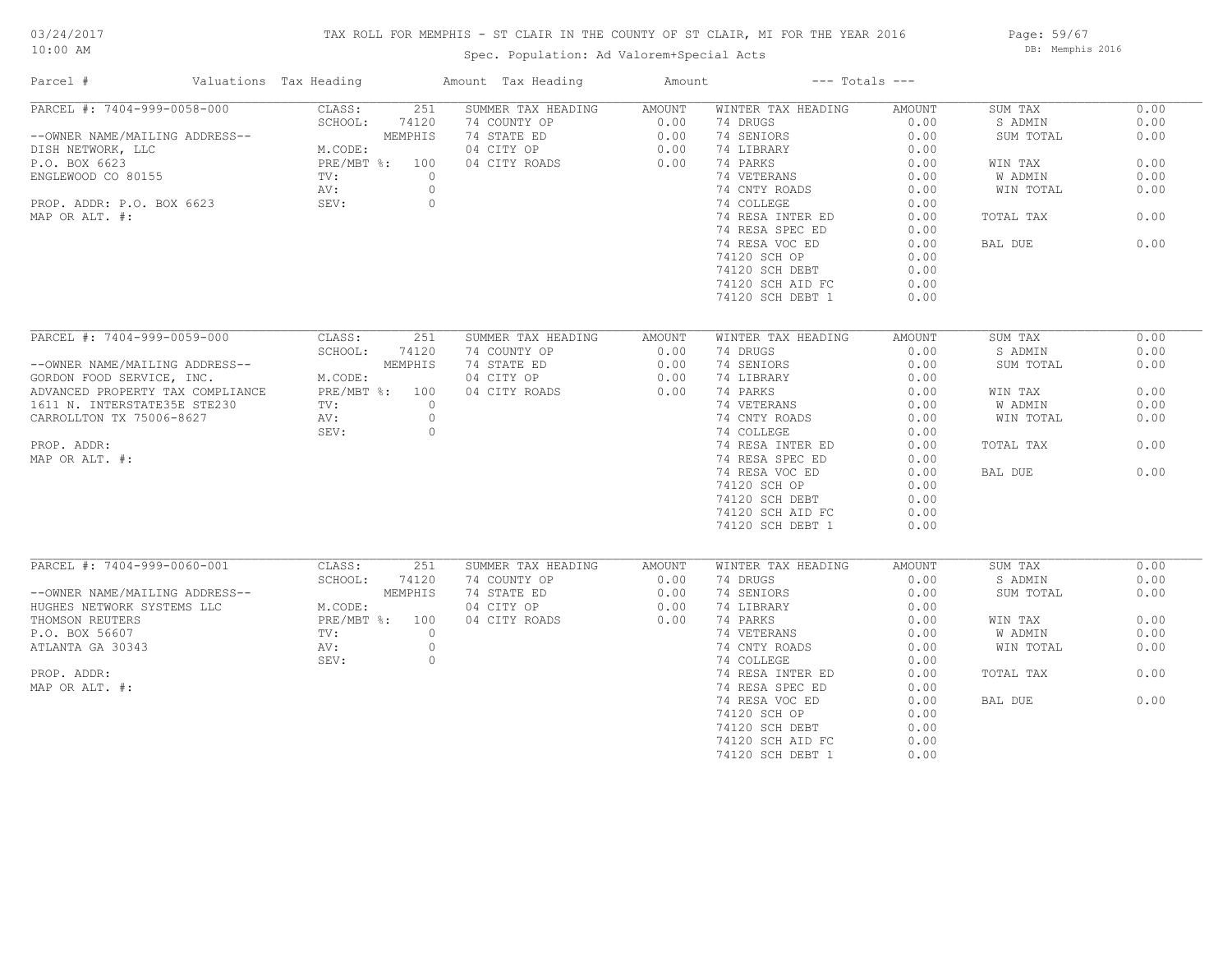## TAX ROLL FOR MEMPHIS - ST CLAIR IN THE COUNTY OF ST CLAIR, MI FOR THE YEAR 2016

Spec. Population: Ad Valorem+Special Acts

Page: 60/67 DB: Memphis 2016

| Parcel #                                                                                                                                                                                                                                           | Valuations Tax Heading |         | Amount Tax Heading                                                                       | Amount         | $---$ Totals $---$                       |        |               |        |
|----------------------------------------------------------------------------------------------------------------------------------------------------------------------------------------------------------------------------------------------------|------------------------|---------|------------------------------------------------------------------------------------------|----------------|------------------------------------------|--------|---------------|--------|
| PARCEL #: 7404-999-2108-160 CLASS: 351 SUMMER TAX HEADING AMOUNT                                                                                                                                                                                   |                        |         |                                                                                          |                | WINTER TAX HEADING                       | AMOUNT | SUM TAX       | 0.00   |
|                                                                                                                                                                                                                                                    |                        |         |                                                                                          |                | 74 DRUGS                                 | 0.00   | S ADMIN       | 0.00   |
| --OWNER NAME/MAILING ADDRESS--<br>DONATO ENTERPRISES INC.<br>MEMPHIS MI 48041<br>PRE/MBT %: 100<br>MEMPHIS MI 48041<br>PRE/MBT %: 100<br>PROP. ADDR: 81600 BELLE RIVER<br>PRE/MBT %: 0<br>PROP. ADDR: 81600 BELLE RIVER<br>PRE/MBT %: 0<br>PROP. A |                        |         | 74 COUNTY OP 0.00<br>04 CITY OP 0.00<br>04 CITY ROADS 0.00                               |                | 74 SENIORS                               | 0.00   | SUM TOTAL     | 0.00   |
|                                                                                                                                                                                                                                                    |                        |         |                                                                                          |                | 74 LIBRARY                               | 0.00   |               |        |
|                                                                                                                                                                                                                                                    |                        |         |                                                                                          |                | 74 PARKS                                 | 0.00   | WIN TAX       | 0.00   |
|                                                                                                                                                                                                                                                    |                        |         |                                                                                          |                |                                          |        | W ADMIN       | 0.00   |
|                                                                                                                                                                                                                                                    |                        |         |                                                                                          |                | 74 VETERANS 0.00<br>74 CNTY ROADS 0.00   |        | WIN TOTAL     | 0.00   |
|                                                                                                                                                                                                                                                    |                        |         |                                                                                          |                | 74 COLLEGE<br>74 RESA INTER ED<br>71     | 0.00   |               |        |
| MAP OR ALT. #:                                                                                                                                                                                                                                     |                        |         |                                                                                          |                |                                          | 0.00   | TOTAL TAX     | 0.00   |
|                                                                                                                                                                                                                                                    |                        |         |                                                                                          |                | 74 RESA SPEC ED                          | 0.00   |               |        |
| PERSONAL PROPERTY                                                                                                                                                                                                                                  |                        |         |                                                                                          |                | 74 RESA VOC ED                           | 0.00   | BAL DUE       | 0.00   |
|                                                                                                                                                                                                                                                    |                        |         |                                                                                          |                |                                          | 0.00   |               |        |
|                                                                                                                                                                                                                                                    |                        |         |                                                                                          |                | 74120 SCH DEBT<br>פונגרי היה הדת המ      |        |               |        |
|                                                                                                                                                                                                                                                    |                        |         |                                                                                          |                | 74120 SCH AID FC                         | 0.00   |               |        |
|                                                                                                                                                                                                                                                    |                        |         |                                                                                          |                | 74120 SCH DEBT 1                         | 0.00   |               |        |
| PARCEL #: 7404-999-2203-482 CLASS: 251                                                                                                                                                                                                             |                        |         | SUMMER TAX HEADING                                                                       | AMOUNT         | WINTER TAX HEADING                       | AMOUNT | SUM TAX       | 80.09  |
|                                                                                                                                                                                                                                                    | SCHOOL: 74120          |         | 74 COUNTY OP                                                                             | 15.44          | 74 DRUGS                                 | 1.62   | S ADMIN       | 0.80   |
| --OWNER NAME/MAILING ADDRESS--                                                                                                                                                                                                                     |                        | MEMPHIS | 74 STATE ED                                                                              | 15.44<br>17.40 | 74 SENIORS                               | 2.32   | SUM TOTAL     | 80.89  |
| MEMPHIS NOHLER PROPANE SOUTH LLC M.CODE:<br>KOHLER GARY PRE/MBT %: 100<br>P.O. BOX 41017 TV: 2,900<br>MEMPHIS MI 48041 AV: 2,900<br>PROP. ADDR: 34827 BORDMAN SEV: 2,900<br>MAR OR NIT "4827 BORDMAN                                               |                        |         |                                                                                          |                |                                          |        |               |        |
|                                                                                                                                                                                                                                                    |                        |         | 04 CITY OP 41.45<br>04 CITY ROADS 5.80                                                   |                | 74 LIBRARY 2.03<br>74 PARKS 1.43         |        |               |        |
|                                                                                                                                                                                                                                                    |                        |         |                                                                                          |                |                                          |        | WIN TAX       | 56.73  |
|                                                                                                                                                                                                                                                    |                        |         |                                                                                          |                | 74 VETERANS 0.29<br>74 CNTY ROADS 0.72   |        | W ADMIN       | 0.00   |
|                                                                                                                                                                                                                                                    |                        |         | $2,900$<br>2,900<br>2,900<br>2,900                                                       |                |                                          |        | WIN TOTAL     | 56.73  |
|                                                                                                                                                                                                                                                    |                        |         |                                                                                          |                | 74 COLLEGE 5.47<br>74 RESA INTER ED 0.56 |        |               |        |
|                                                                                                                                                                                                                                                    |                        |         |                                                                                          |                |                                          |        | TOTAL TAX     | 137.62 |
| MAP OR ALT. #:                                                                                                                                                                                                                                     |                        |         |                                                                                          |                | 74 RESA SPEC ED                          | 6.70   |               |        |
|                                                                                                                                                                                                                                                    |                        |         |                                                                                          |                | 74 RESA VOC ED                           | 2.68   | S PD 08/31/16 | 80.89  |
| PERSONAL PROPERTY                                                                                                                                                                                                                                  |                        |         |                                                                                          |                | 74120 SCH OP<br>74120 sch debt           | 17.26  | W PD 02/09/17 | 56.73  |
|                                                                                                                                                                                                                                                    |                        |         |                                                                                          |                | 74120 SCH DEBT                           | 14.03  |               |        |
|                                                                                                                                                                                                                                                    |                        |         |                                                                                          |                | 74120 SCH AID FC                         | 0.00   | BAL DUE       | 0.00   |
|                                                                                                                                                                                                                                                    |                        |         |                                                                                          |                | 74120 SCH DEBT 1                         | 1.62   |               |        |
|                                                                                                                                                                                                                                                    |                        |         |                                                                                          |                |                                          |        |               |        |
| PARCEL #: 7404-999-2203-506                                                                                                                                                                                                                        | CLASS:                 | 251     | SUMMER TAX HEADING AMOUNT                                                                |                | WINTER TAX HEADING                       | AMOUNT | SUM TAX       | 13.80  |
|                                                                                                                                                                                                                                                    |                        |         |                                                                                          |                | 74 DRUGS                                 | 0.28   | S ADMIN       | 0.13   |
|                                                                                                                                                                                                                                                    |                        |         |                                                                                          |                | 74 SENIORS<br>74 LIBRARY                 | 0.40   | S INTRST      | 0.83   |
| --OWNER NAME/MAILING ADDRESS--<br>CHUCK'S AUTO SURGEONS<br>P.O BOX 316<br>PRE/MBT %: 100<br>MEMPHIS MI 48041<br>PROP. ADDR: 35065 BORDMAN<br>MAP OR ALT. #: 500<br>MAP OR ALT. #: 500                                                              |                        |         | 74 COUNTY OP<br>74 STATE ED<br>74 STATE ED 3.00<br>04 CITY OP 7.14<br>04 CITY ROADS 1.00 |                |                                          | 0.35   | SUM TOTAL     | 14.76  |
|                                                                                                                                                                                                                                                    |                        |         |                                                                                          |                | 74 PARKS<br>74 VETERANS                  | 0.24   |               |        |
|                                                                                                                                                                                                                                                    |                        |         |                                                                                          |                |                                          | 0.05   | WIN TAX       | 9.75   |
|                                                                                                                                                                                                                                                    |                        |         |                                                                                          |                | 74 CNTY ROADS 0.12<br>74 COLLEGE 0.94    |        | W ADMIN       | 0.00   |
|                                                                                                                                                                                                                                                    |                        |         |                                                                                          |                |                                          |        | WIN TOTAL     | 9.75   |
| MAP OR ALT. #:                                                                                                                                                                                                                                     |                        |         |                                                                                          |                | 74 RESA INTER ED                         | 0.09   |               |        |
|                                                                                                                                                                                                                                                    |                        |         |                                                                                          |                | 74 RESA SPEC ED                          | 1.15   | TOTAL TAX     | 24.51  |
| PERSONAL PROPERTY                                                                                                                                                                                                                                  |                        |         |                                                                                          |                | 74 RESA VOC ED                           | 0.46   |               |        |
|                                                                                                                                                                                                                                                    |                        |         |                                                                                          |                | 74120 SCH OP                             | 2.97   | BAL DUE       | 24.51  |
|                                                                                                                                                                                                                                                    |                        |         |                                                                                          |                | 74120 SCH DEBT                           | 2.42   |               |        |
|                                                                                                                                                                                                                                                    |                        |         |                                                                                          |                | 74120 SCH AID FC                         | 0.00   |               |        |
|                                                                                                                                                                                                                                                    |                        |         |                                                                                          |                | 74120 SCH DEBT 1                         | 0.28   |               |        |
|                                                                                                                                                                                                                                                    |                        |         |                                                                                          |                |                                          |        |               |        |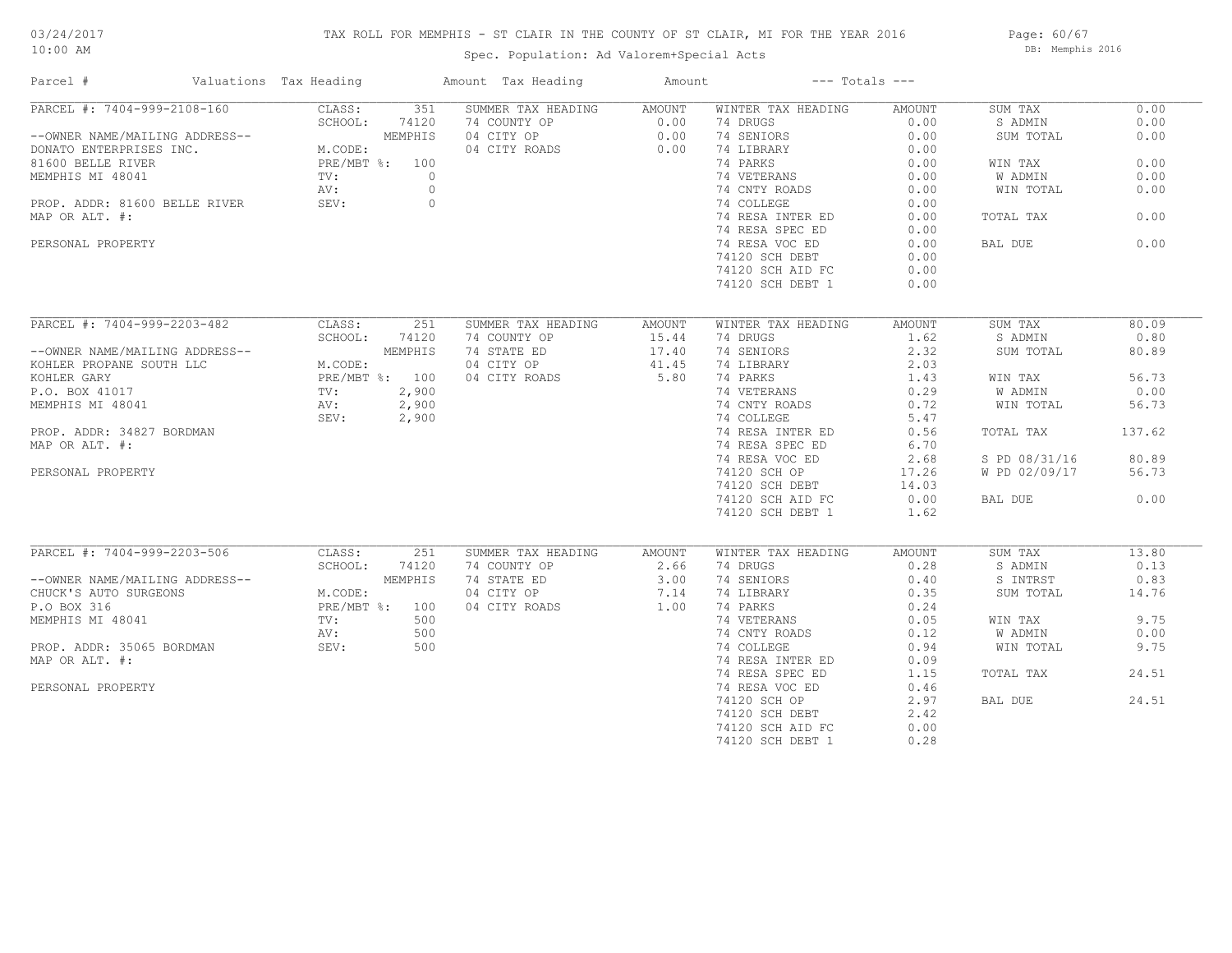# 03/24/2017

## 10:00 AM

## TAX ROLL FOR MEMPHIS - ST CLAIR IN THE COUNTY OF ST CLAIR, MI FOR THE YEAR 2016

Spec. Population: Ad Valorem+Special Acts

Page: 61/67 DB: Memphis 2016

| Parcel #                                                                  | Valuations Tax Heading                      |         | Amount Tax Heading        | Amount         |                    | $---$ Totals $---$ |               |      |
|---------------------------------------------------------------------------|---------------------------------------------|---------|---------------------------|----------------|--------------------|--------------------|---------------|------|
| PARCEL #: 7404-999-2208-139                                               | CLASS:                                      | 251     | SUMMER TAX HEADING AMOUNT |                | WINTER TAX HEADING | AMOUNT             | SUM TAX       | 0.00 |
|                                                                           | SCHOOL:                                     | 74120   | 74 COUNTY OP              | 0.00           | 74 DRUGS           | 0.00               | S ADMIN       | 0.00 |
| --OWNER NAME/MAILING ADDRESS--                                            |                                             | MEMPHIS | 74 STATE ED               | $0.00$<br>0.00 | 74 SENIORS         | 0.00               | SUM TOTAL     | 0.00 |
| COINMACH CORP.                                                            | M.CODE:                                     |         | 04 CITY OP                |                | 74 LIBRARY         | 0.00               |               |      |
| THOMSON REUTERS, INC<br>P.O.BOX 4900 DEPT 155<br>SCOTTSDALE AZ 85261-4900 | M.CODE.<br>PRE/MBT %: 100<br>TV: 0<br>AV: 0 |         | 04 CITY ROADS             | 0.00           | 74 PARKS           | 0.00               | WIN TAX       | 0.00 |
|                                                                           |                                             |         |                           |                | 74 VETERANS        | 0.00               | W ADMIN       | 0.00 |
|                                                                           |                                             |         |                           |                | 74 CNTY ROADS      | 0.00               | WIN TOTAL     | 0.00 |
|                                                                           | SEV:                                        | $\circ$ |                           |                | 74 COLLEGE         | 0.00               |               |      |
| PROP. ADDR: 81393 BELLE RIVER                                             |                                             |         |                           |                | 74 RESA INTER ED   | 0.00               | TOTAL TAX     | 0.00 |
| MAP OR ALT. #:                                                            |                                             |         |                           |                | 74 RESA SPEC ED    | 0.00               |               |      |
|                                                                           |                                             |         |                           |                | 74 RESA VOC ED     | 0.00               | BAL DUE       | 0.00 |
| PERSONAL PORPERTY                                                         |                                             |         |                           |                | 74120 SCH OP       | 0.00               |               |      |
|                                                                           |                                             |         |                           |                | 74120 SCH DEBT     | 0.00               |               |      |
|                                                                           |                                             |         |                           |                | 74120 SCH AID FC   | 0.00               |               |      |
|                                                                           |                                             |         |                           |                | 74120 SCH DEBT 1   | 0.00               |               |      |
|                                                                           |                                             |         |                           |                |                    |                    |               |      |
| PARCEL #: 7404-999-2503-504                                               | CLASS:                                      | 251     | SUMMER TAX HEADING        | AMOUNT         | WINTER TAX HEADING | AMOUNT             | SUM TAX       | 2.75 |
|                                                                           | SCHOOL:                                     | 74120   | 74 COUNTY OP              | 0.53           | 74 DRUGS           | 0.05               | S ADMIN       | 0.02 |
| --OWNER NAME/MAILING ADDRESS--                                            |                                             | MEMPHIS | 74 STATE ED               | 0.60           | 74 SENIORS         | 0.08               | S INTRST      | 0.17 |
| NIEDS REPAIR LLC                                                          | M.CODE:                                     |         | 04 CITY OP                | 1.42           | 74 LIBRARY         | 0.07               | SUM TOTAL     | 2.94 |
| P.O. BOX 84                                                               | PRE/MBT %: 100                              |         | 04 CITY ROADS             | 0.20           | 74 PARKS           | 0.04               |               |      |
| MEMPHIS MI 48041                                                          | TV:                                         | 100     |                           |                | 74 VETERANS        | 0.01               | WIN TAX       | 1.90 |
|                                                                           |                                             | 100     |                           |                | 74 CNTY ROADS      | 0.02               |               | 0.00 |
|                                                                           | AV:                                         |         |                           |                | 74 COLLEGE         |                    | W ADMIN       |      |
| PROP. ADDR: 35049 BORDMAN                                                 | SEV:                                        | 100     |                           |                |                    | 0.18               | WIN TOTAL     | 1.90 |
| MAP OR ALT. #:                                                            |                                             |         |                           |                | 74 RESA INTER ED   | 0.01               |               |      |
|                                                                           |                                             |         |                           |                | 74 RESA SPEC ED    | 0.23               | TOTAL TAX     | 4.84 |
| PERSONAL PROPERTY                                                         |                                             |         |                           |                | 74 RESA VOC ED     | 0.09               |               |      |
|                                                                           |                                             |         |                           |                | 74120 SCH OP       | 0.59               | BAL DUE       | 4.84 |
|                                                                           |                                             |         |                           |                | 74120 SCH DEBT     | 0.48               |               |      |
|                                                                           |                                             |         |                           |                | 74120 SCH AID FC   | 0.00               |               |      |
|                                                                           |                                             |         |                           |                | 74120 SCH DEBT 1   | 0.05               |               |      |
|                                                                           |                                             |         |                           |                |                    |                    |               |      |
| PARCEL #: 7404-999-2503-509                                               | CLASS:                                      | 251     | SUMMER TAX HEADING        | AMOUNT         | WINTER TAX HEADING | AMOUNT             | SUM TAX       | 5.51 |
|                                                                           | SCHOOL:                                     | 74120   | 74 COUNTY OP              | 1.06           | 74 DRUGS           | 0.11               | S ADMIN       | 0.05 |
| --OWNER NAME/MAILING ADDRESS--                                            |                                             | MEMPHIS | 74 STATE ED               | 1.20           | 74 SENIORS         | 0.16               | SUM TOTAL     | 5.56 |
| BANYAN TECHNOLOGIES                                                       | M.CODE:                                     |         | 04 CITY OP                | 2.85           | 74 LIBRARY         | 0.14               |               |      |
| P.O. BOX 637                                                              | PRE/MBT %: 100                              |         | 04 CITY ROADS             | 0.40           | 74 PARKS           | 0.09               | WIN TAX       | 3.87 |
| MEMPHIS MI 48041                                                          | TV:                                         | 200     |                           |                | 74 VETERANS        | 0.02               | W ADMIN       | 0.00 |
|                                                                           | AV:                                         | 200     |                           |                | 74 CNTY ROADS      | 0.05               | WIN TOTAL     | 3.87 |
| PROP. ADDR: 35093 BORDMAN                                                 | SEV:                                        | 200     |                           |                | 74 COLLEGE         | 0.37               |               |      |
| MAP OR ALT. #:                                                            |                                             |         |                           |                | 74 RESA INTER ED   | 0.03               | TOTAL TAX     | 9.43 |
|                                                                           |                                             |         |                           |                | 74 RESA SPEC ED    | 0.46               |               |      |
| PERSONAL PROPERTY                                                         |                                             |         |                           |                | 74 RESA VOC ED     | 0.18               | S PD 07/26/16 | 5.56 |
|                                                                           |                                             |         |                           |                | 74120 SCH OP       | 1.19               |               |      |
|                                                                           |                                             |         |                           |                | 74120 SCH DEBT     | 0.96               | BAL DUE       | 3.87 |
|                                                                           |                                             |         |                           |                | 74120 SCH AID FC   | 0.00               |               |      |
|                                                                           |                                             |         |                           |                | 74120 SCH DEBT 1   | 0.11               |               |      |
|                                                                           |                                             |         |                           |                |                    |                    |               |      |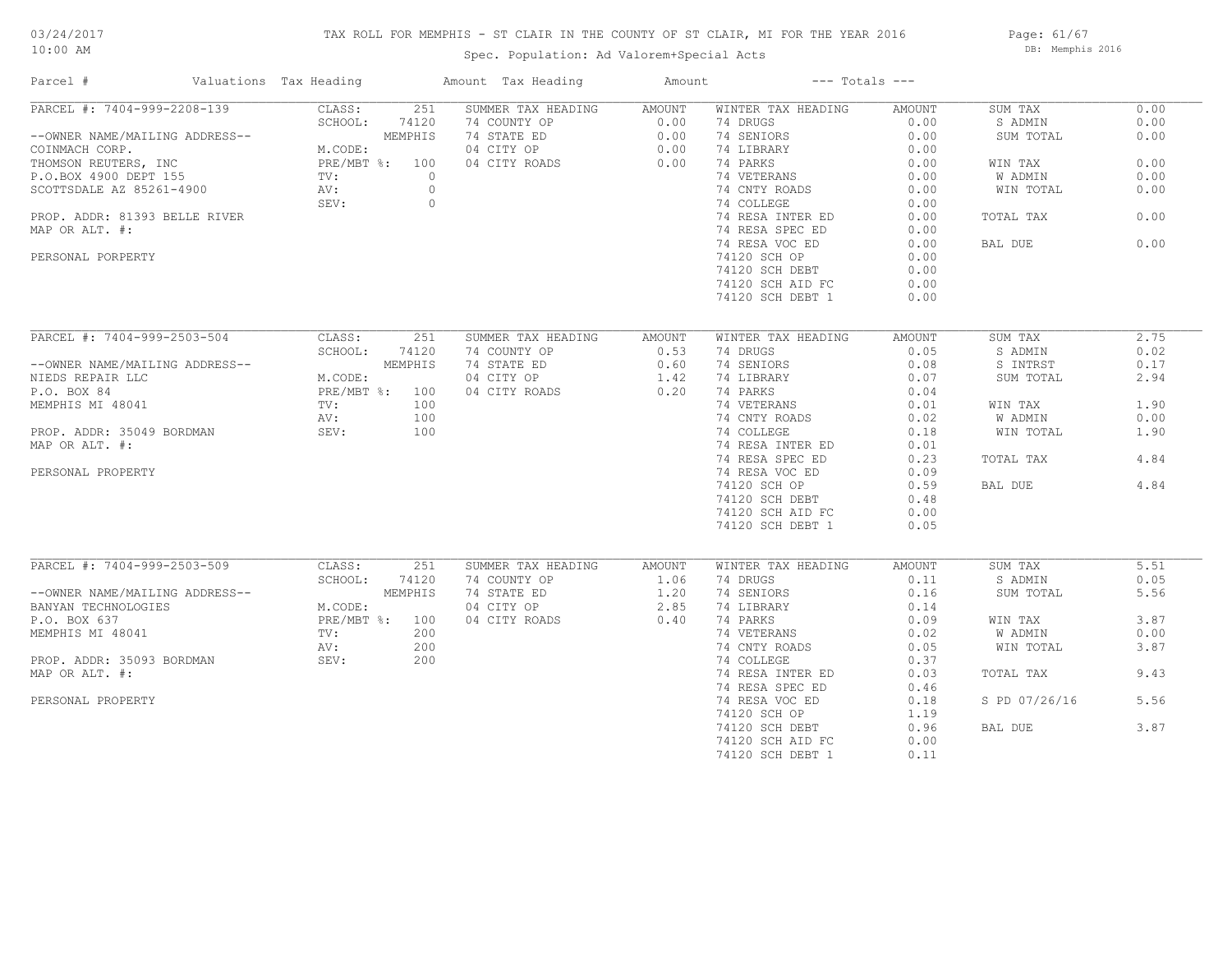## TAX ROLL FOR MEMPHIS - ST CLAIR IN THE COUNTY OF ST CLAIR, MI FOR THE YEAR 2016

Spec. Population: Ad Valorem+Special Acts

Page: 62/67 DB: Memphis 2016

| Parcel #                       | Valuations Tax Heading |                |          | Amount Tax Heading | Amount |                    | $---$ Totals $---$ |               |        |
|--------------------------------|------------------------|----------------|----------|--------------------|--------|--------------------|--------------------|---------------|--------|
| PARCEL #: 7404-999-2508-190    |                        | CLASS:         | 351      | SUMMER TAX HEADING | AMOUNT | WINTER TAX HEADING | AMOUNT             | SUM TAX       | 432.43 |
|                                |                        | SCHOOL:        | 74120    | 74 COUNTY OP       | 106.53 | 74 DRUGS           | 11.22              | S ADMIN       | 4.32   |
| --OWNER NAME/MAILING ADDRESS-- |                        |                | MEMPHIS  | 04 CITY OP         | 285.90 | 74 SENIORS         | 16.00              | SUM TOTAL     | 436.75 |
| JAMES CUCCIHARA                |                        | M.CODE:        |          | 04 CITY ROADS      | 40.00  | 74 LIBRARY         | 14.00              |               |        |
| 81900 MAIN                     |                        | PRE/MBT %: 100 |          |                    |        | 74 PARKS           | 9.90               | WIN TAX       | 272.48 |
| MEMPHIS MI 48041               |                        | $\text{TV}$ :  | 20,000   |                    |        | 74 VETERANS        | 2.00               | W ADMIN       | 0.00   |
|                                |                        | AV:            | 20,000   |                    |        | 74 CNTY ROADS      | 5.00               | WIN TOTAL     | 272.48 |
| PROP. ADDR: 81900 MAIN ST      |                        | SEV:           | 20,000   |                    |        | 74 COLLEGE         | 37.78              |               |        |
| MAP OR ALT. #:                 |                        |                |          |                    |        | 74 RESA INTER ED   | 3.87               | TOTAL TAX     | 709.23 |
|                                |                        |                |          |                    |        | 74 RESA SPEC ED    | 46.22              |               |        |
| PERSONAL PROPERTY              |                        |                |          |                    |        | 74 RESA VOC ED     | 18.49              | S PD 10/18/16 | 436.75 |
|                                |                        |                |          |                    |        | 74120 SCH DEBT     | 96.80              |               |        |
|                                |                        |                |          |                    |        | 74120 SCH AID FC   | 0.00               | BAL DUE       | 272.48 |
|                                |                        |                |          |                    |        |                    | 11.20              |               |        |
|                                |                        |                |          |                    |        | 74120 SCH DEBT 1   |                    |               |        |
| PARCEL #: 7404-999-2600-000    |                        | CLASS:         | 252      | SUMMER TAX HEADING | AMOUNT | WINTER TAX HEADING | AMOUNT             | SUM TAX       | 0.00   |
|                                |                        | SCHOOL:        | 74120    | 74 COUNTY OP       | 0.00   | 74 DRUGS           | 0.00               | S ADMIN       | 0.00   |
| --OWNER NAME/MAILING ADDRESS-- |                        |                | MEMPHIS  | 74 STATE ED        | 0.00   | 74 SENIORS         | 0.00               | SUM TOTAL     | 0.00   |
| DDI LEASING INC                |                        | M.CODE:        |          | 04 CITY OP         | 0.00   | 74 LIBRARY         | 0.00               |               |        |
| PO BOX 1305                    |                        | PRE/MBT %: 100 |          | 04 CITY ROADS      | 0.00   | 74 PARKS           | 0.00               | WIN TAX       | 0.00   |
|                                |                        |                | $\circ$  |                    |        |                    |                    |               |        |
| NORTHBROOK IL 60065-1305       |                        | TV:            |          |                    |        | 74 VETERANS        | 0.00               | W ADMIN       | 0.00   |
|                                |                        | AV:            | $\circ$  |                    |        | 74 CNTY ROADS      | 0.00               | WIN TOTAL     | 0.00   |
| PROP. ADDR: VARIOUS            |                        | SEV:           | $\circ$  |                    |        | 74 COLLEGE         | 0.00               |               |        |
| MAP OR ALT. #:                 |                        |                |          |                    |        | 74 RESA INTER ED   | 0.00               | TOTAL TAX     | 0.00   |
|                                |                        |                |          |                    |        | 74 RESA SPEC ED    | 0.00               |               |        |
|                                |                        |                |          |                    |        | 74 RESA VOC ED     | 0.00               | BAL DUE       | 0.00   |
|                                |                        |                |          |                    |        | 74120 SCH OP       | 0.00               |               |        |
|                                |                        |                |          |                    |        | 74120 SCH DEBT     | 0.00               |               |        |
|                                |                        |                |          |                    |        | 74120 SCH AID FC   | 0.00               |               |        |
|                                |                        |                |          |                    |        | 74120 SCH DEBT 1   | 0.00               |               |        |
|                                |                        |                |          |                    |        |                    |                    |               |        |
| PARCEL #: 7404-999-2700-000    |                        | CLASS:         | 251      | SUMMER TAX HEADING | AMOUNT | WINTER TAX HEADING | AMOUNT             | SUM TAX       | 0.00   |
|                                |                        | SCHOOL:        | 74120    | 74 COUNTY OP       | 0.00   | 74 DRUGS           | 0.00               | S ADMIN       | 0.00   |
| --OWNER NAME/MAILING ADDRESS-- |                        |                | MEMPHIS  | 74 STATE ED        | 0.00   | 74 SENIORS         | 0.00               | SUM TOTAL     | 0.00   |
| ADVANCED TREE EXPERTS          |                        | M.CODE:        |          | 04 CITY OP         | 0.00   | 74 LIBRARY         | 0.00               |               |        |
| 10811 ALPINE                   |                        | PRE/MBT %: 100 |          | 04 CITY ROADS      | 0.00   | 74 PARKS           | 0.00               | WIN TAX       | 0.00   |
| MEMPHIS MI 48041               |                        | TV:            | $\Omega$ |                    |        | 74 VETERANS        | 0.00               | W ADMIN       | 0.00   |
|                                |                        | AV:            | $\circ$  |                    |        | 74 CNTY ROADS      | 0.00               | WIN TOTAL     | 0.00   |
| PROP. ADDR: 81475 MAIN         |                        | SEV:           | $\circ$  |                    |        | 74 COLLEGE         | 0.00               |               |        |
| MAP OR ALT. #:                 |                        |                |          |                    |        | 74 RESA INTER ED   | 0.00               | TOTAL TAX     | 0.00   |
|                                |                        |                |          |                    |        | 74 RESA SPEC ED    | 0.00               |               |        |
|                                |                        |                |          |                    |        | 74 RESA VOC ED     | 0.00               | BAL DUE       | 0.00   |
|                                |                        |                |          |                    |        | 74120 SCH OP       | 0.00               |               |        |
|                                |                        |                |          |                    |        | 74120 SCH DEBT     | 0.00               |               |        |
|                                |                        |                |          |                    |        | 74120 SCH AID FC   | 0.00               |               |        |
|                                |                        |                |          |                    |        | 74120 SCH DEBT 1   | 0.00               |               |        |
|                                |                        |                |          |                    |        |                    |                    |               |        |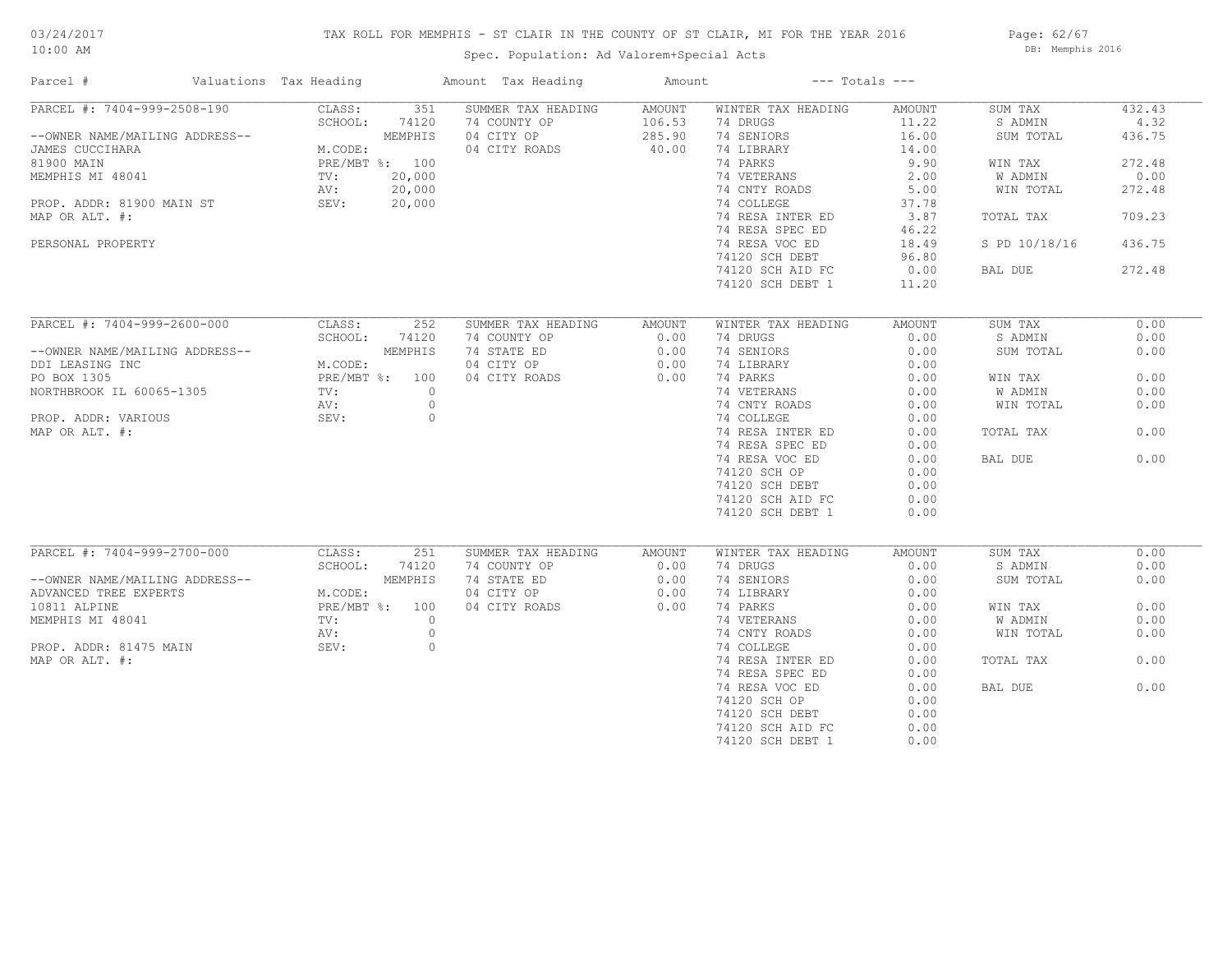## TAX ROLL FOR MEMPHIS - ST CLAIR IN THE COUNTY OF ST CLAIR, MI FOR THE YEAR 2016

Spec. Population: Ad Valorem+Special Acts

Page: 63/67 DB: Memphis 2016

| Parcel #                       | Valuations Tax Heading |         | Amount Tax Heading | Amount |                    | $---$ Totals $---$ |           |      |
|--------------------------------|------------------------|---------|--------------------|--------|--------------------|--------------------|-----------|------|
| PARCEL #: 7404-999-2800-000    | CLASS:                 | 251     | SUMMER TAX HEADING | AMOUNT | WINTER TAX HEADING | AMOUNT             | SUM TAX   | 0.00 |
|                                | SCHOOL:                | 74120   | 74 COUNTY OP       | 0.00   | 74 DRUGS           | 0.00               | S ADMIN   | 0.00 |
| --OWNER NAME/MAILING ADDRESS-- |                        | MEMPHIS | 74 STATE ED        | 0.00   | 74 SENIORS         | 0.00               | SUM TOTAL | 0.00 |
| SHELBY GENERATOR               | M.CODE:                |         | 04 CITY OP         | 0.00   | 74 LIBRARY         | 0.00               |           |      |
| 34833 BOARDMAN                 | $PRE/MBT$ %:           | 100     | 04 CITY ROADS      | 0.00   | 74 PARKS           | 0.00               | WIN TAX   | 0.00 |
| MEMPHIS MI 48041               | TV:                    |         |                    |        | 74 VETERANS        | 0.00               | W ADMIN   | 0.00 |
|                                | AV:                    |         |                    |        | 74 CNTY ROADS      | 0.00               | WIN TOTAL | 0.00 |
| PROP. ADDR: 34833 BOARDMAN     | SEV:                   |         |                    |        | 74 COLLEGE         | 0.00               |           |      |
| MAP OR ALT. #:                 |                        |         |                    |        | 74 RESA INTER ED   | 0.00               | TOTAL TAX | 0.00 |
|                                |                        |         |                    |        | 74 RESA SPEC ED    | 0.00               |           |      |
|                                |                        |         |                    |        | 74 RESA VOC ED     | 0.00               | BAL DUE   | 0.00 |
|                                |                        |         |                    |        | 74120 SCH OP       | 0.00               |           |      |
|                                |                        |         |                    |        | 74120 SCH DEBT     | 0.00               |           |      |
|                                |                        |         |                    |        | 74120 SCH AID FC   | 0.00               |           |      |
|                                |                        |         |                    |        | 74120 SCH DEBT 1   | 0.00               |           |      |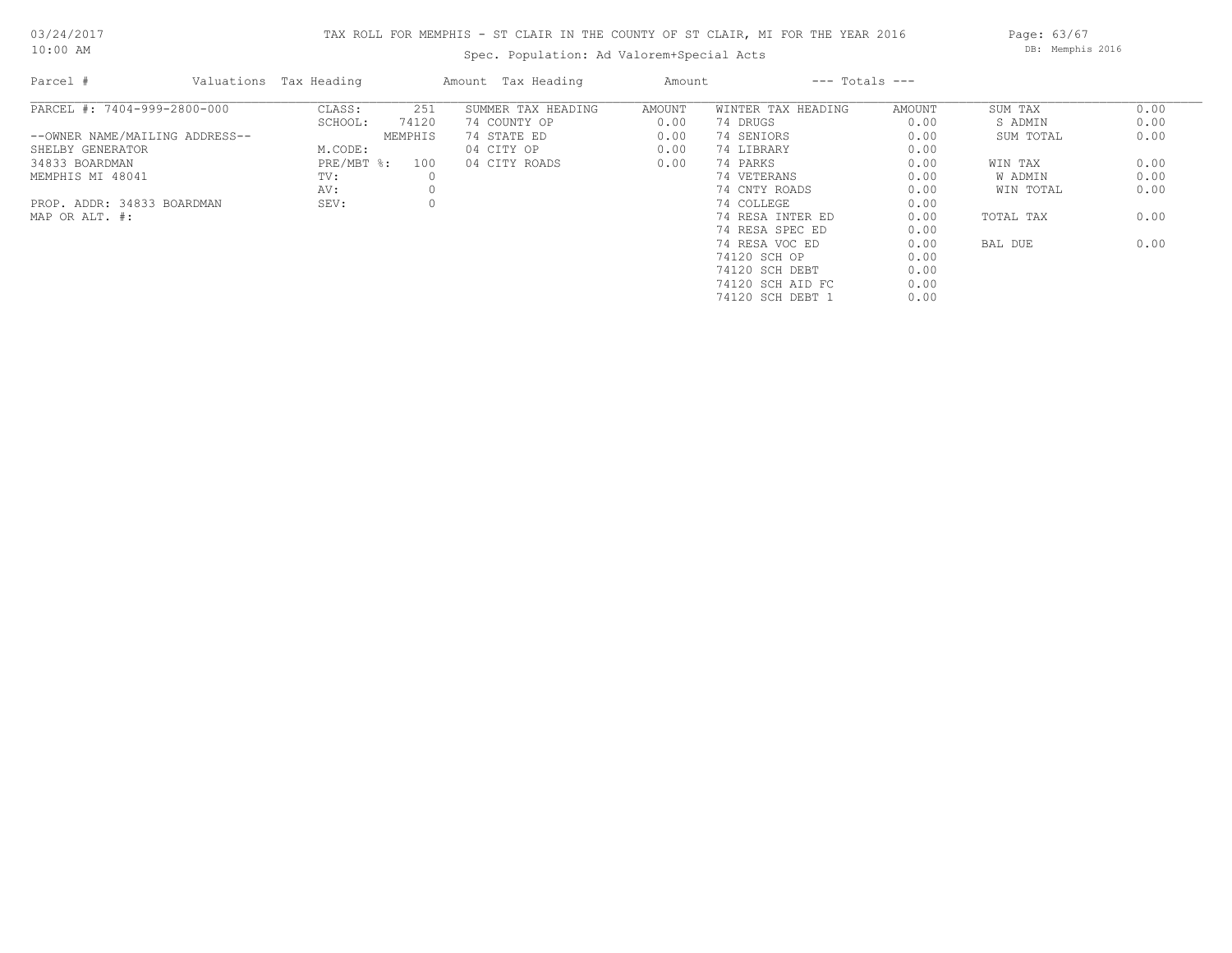Page: 64/67 DB: Memphis 2016

| TOTAL ALL DISTRICTS | REAL       | (BAL DUE)          | PERSONAL | (BAL DUE) | EXEMPT   | (BAL DUE) |
|---------------------|------------|--------------------|----------|-----------|----------|-----------|
| PARCEL COUNT        | 148        |                    | 26       |           | 12       |           |
| TAXABLE VALUE       | 6,330,338  |                    | 180,230  |           | $\Omega$ |           |
| ASSESSED VALUE      | 7,300,500  |                    | 180,230  |           | $\Omega$ |           |
| SEV VALUE           | 7,300,500  |                    | 180,230  |           | $\Omega$ |           |
| PRE/MBT TAXABLE     | 4,371,596  |                    | 49,230   |           | $\Omega$ |           |
| N PRE/MBT TAXABLE   | 1,958,742  |                    | 131,000  |           | $\Omega$ |           |
| S 74 COUNTY OP      | 33,717.74  | 1,784.85           | 959.94   | 19.16     | 0.00     | 0.00      |
| S 74 STATE ED       | 37,981.52  | 2,010.58           | 961.38   | 21.60     | 0.00     | 0.00      |
| S 04 CITY OP        | 90,493.32  | 4,790.31           | 2,576.38 | 51.44     | 0.00     | 0.00      |
| S 04 CITY ROADS     | 12,660.11  | 670.15             | 360.46   | 7.20      | 0.00     | 0.00      |
| W 74 DRUGS          | 3,550.62   | 360.85             | 101.07   | 13.34     | 0.00     | 0.00      |
| W 74 SENIORS        | 5,063.63   | 514.64             | 144.18   | 19.04     | 0.00     | 0.00      |
| W 74 LIBRARY        | 4,430.54   | 450.31             | 126.16   | 16.66     | 0.00     | 0.00      |
| W 74 PARKS          | 3,135.36   | 318.64             | 89.22    | 11.75     | 0.00     | 0.00      |
| W 74 VETERANS       | 632.41     | 64.25              | 18.02    | 2.38      | 0.00     | 0.00      |
| W 74 CNTY ROADS     | 1,581.89   | 160.76             | 45.02    | 5.94      | 0.00     | 0.00      |
| W 74 COLLEGE        | 11,957.87  | 1,215.38           | 340.41   | 44.93     | 0.00     | 0.00      |
| W 74 RESA INTER E   | 1,226.10   | 124.58             | 34.87    | 4.58      | 0.00     | 0.00      |
| W 74 RESA SPEC ED   | 14,630.60  | 1,487.03           | 416.53   | 54.99     | 0.00     | 0.00      |
| W 74 RESA VOC ED    | 5,851.71   | 594.76             | 166.59   | 21.99     | 0.00     | 0.00      |
| W 74120 SCH OP      | 35, 165.39 | 7,692.01           | 2,525.83 | 22.60     | 0.00     | 0.00      |
| W 74120 SCH DEBT    | 30,638.09  | 3, 114.10          | 872.28   | 115.18    | 0.00     | 0.00      |
| W 74120 SCH AID F   | 0.00       | 0.00               | 0.00     | 0.00      | 0.00     | 0.00      |
| W 74120 SCH DEBT    | 3,544.28   | 360.25             | 100.89   | 13.32     | 0.00     | 0.00      |
| * SP. ASSESSMENTS   | 487.20     | 117.60             | 0.00     | 0.00      | 0.00     | 0.00      |
| S ADMIN FEE         | 1,747.82   | 92.48              | 48.53    | 0.97      | 0.00     | 0.00      |
| INTEREST            | 562.40     | 562.40             | 5.97     | 5.97      | 0.00     | 0.00      |
| S TOTALS            | 177,650.11 | 10,028.37 4,912.66 |          | 106.34    | 0.00     | 0.00      |
| W TOTALS            | 121,408.49 | 16,457.56          | 4,981.07 | 346.70    | 0.00     | 0.00      |
| GRAND TOTALS        | 299,058.60 | 26,485.93          | 9,893.73 | 453.04    | 0.00     | 0.00      |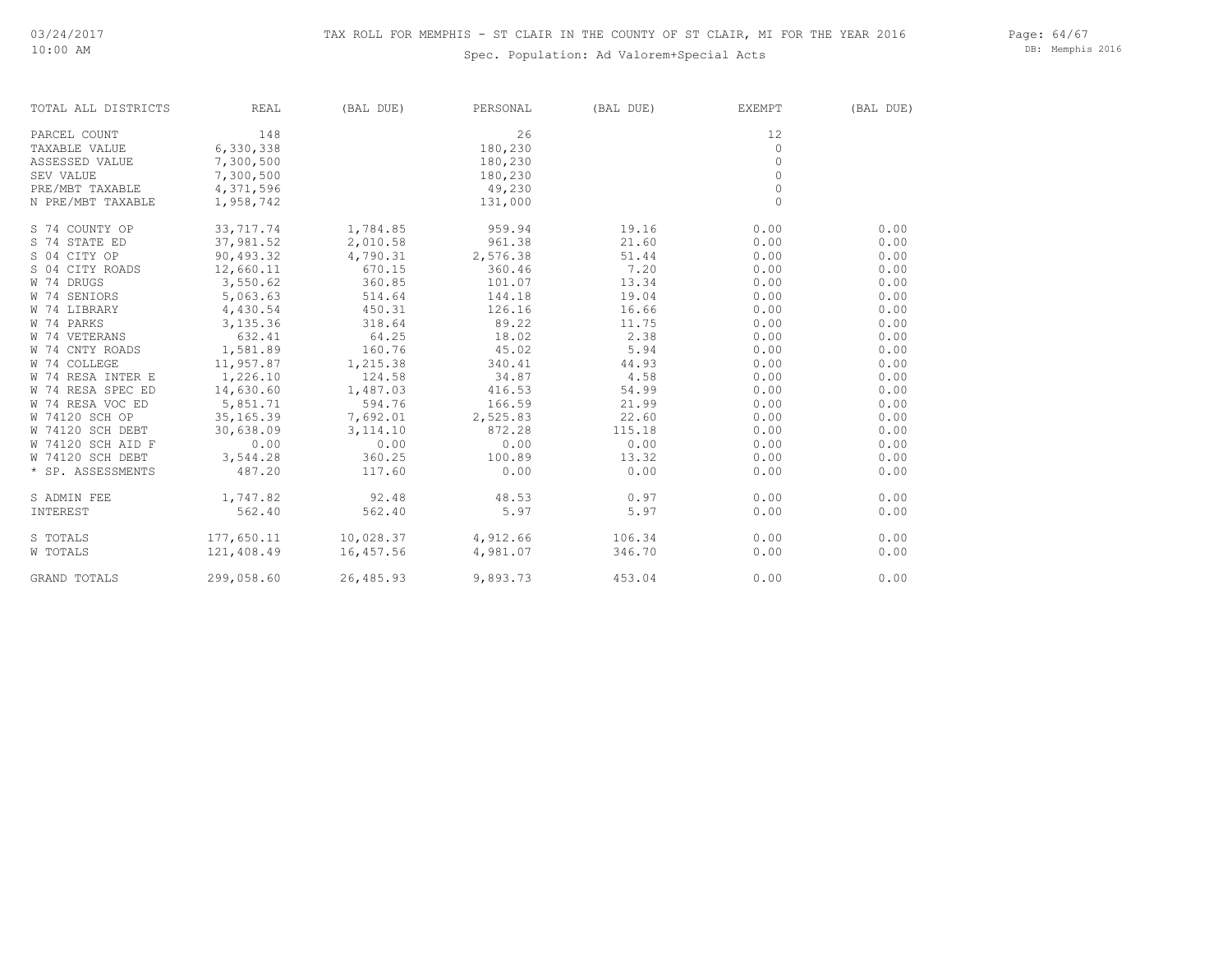DB: Memphis 2016

| TOTAL ALL DISTRICTS | LEASED LAND | (BAL DUE) | TOTAL      | (BAL DUE) |
|---------------------|-------------|-----------|------------|-----------|
| PARCEL COUNT        | 0           |           | 186        |           |
| TAXABLE VALUE       | $\circ$     |           | 6,510,568  |           |
| ASSESSED VALUE      | $\circ$     |           | 7,480,730  |           |
| SEV VALUE           | $\circ$     |           | 7,480,730  |           |
| PRE/MBT TAXABLE     | $\mathbb O$ |           | 4,420,826  |           |
| NON PRE/MBT TAXABLE | $\circ$     |           | 2,089,742  |           |
| S 74 COUNTY OP      | 0.00        | 0.00      | 34,677.68  | 1,804.01  |
| S 74 STATE ED       | 0.00        | 0.00      | 38,942.90  | 2,032.18  |
| S 04 CITY OP        | 0.00        | 0.00      | 93,069.70  | 4,841.75  |
| S 04 CITY ROADS     | 0.00        | 0.00      | 13,020.57  | 677.35    |
| W 74 DRUGS          | 0.00        | 0.00      | 3,651.69   | 374.19    |
| W 74 SENIORS        | 0.00        | 0.00      | 5,207.81   | 533.68    |
| W 74 LIBRARY        | 0.00        | 0.00      | 4,556.70   | 466.97    |
| W 74 PARKS          | 0.00        | 0.00      | 3,224.58   | 330.39    |
| W 74 VETERANS       | 0.00        | 0.00      | 650.43     | 66.63     |
| W 74 CNTY ROADS     | 0.00        | 0.00      | 1,626.91   | 166.70    |
| W 74 COLLEGE        | 0.00        | 0.00      | 12,298.28  | 1,260.31  |
| W 74 RESA INTER ED  | 0.00        | 0.00      | 1,260.97   | 129.16    |
| W 74 RESA SPEC ED   | 0.00        | 0.00      | 15,047.13  | 1,542.02  |
| W 74 RESA VOC ED    | 0.00        | 0.00      | 6,018.30   | 616.75    |
| W 74120 SCH OP      | 0.00        | 0.00      | 37,691.22  | 7,714.61  |
| W 74120 SCH DEBT    | 0.00        | 0.00      | 31,510.37  | 3,229.28  |
| W 74120 SCH AID FC  | 0.00        | 0.00      | 0.00       | 0.00      |
| W 74120 SCH DEBT 1  | 0.00        | 0.00      | 3,645.17   | 373.57    |
| * SP. ASSESSMENTS   | 0.00        | 0.00      | 487.20     | 117.60    |
| S ADMIN FEE         | 0.00        | 0.00      | 1,796.35   | 93.45     |
| INTEREST            | 0.00        | 0.00      | 568.37     | 568.37    |
| S TOTALS            | 0.00        | 0.00      | 182,562.77 | 10,134.71 |
| W TOTALS            | 0.00        | 0.00      | 126,389.56 | 16,804.26 |
| GRAND TOTALS        | 0.00        | 0.00      | 308,952.33 | 26,938.97 |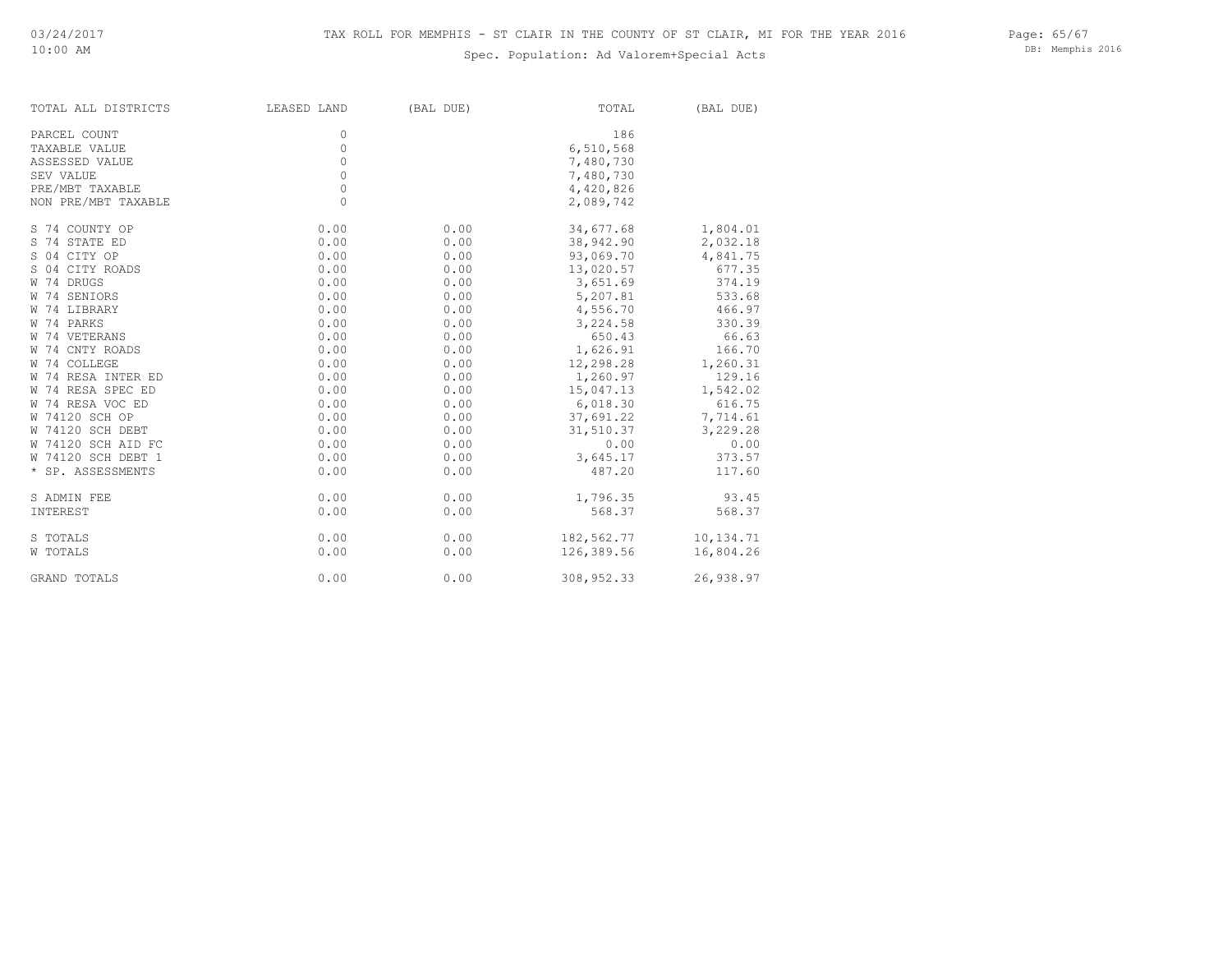DB: Memphis 2016

| SCHOOL DISTRICT 74120    | UNIT 04    | <b>REAL</b> | PERSONAL | EXEMPT  | LEASED LAND | TOTAL      |
|--------------------------|------------|-------------|----------|---------|-------------|------------|
| PARCEL COUNT             |            | 148         | 26       | 12      | 0           | 186        |
| TAXABLE VALUE            | 6,330,338  |             | 180,230  | $\circ$ | $\circ$     | 6,510,568  |
| ASSESSED VALUE           | 7,300,500  |             | 180,230  | $\circ$ | $\circ$     | 7,480,730  |
| SEV VALUE                | 7,300,500  |             | 180,230  | $\circ$ | $\circ$     | 7,480,730  |
| PRE/MBT TAXABLE          | 4,371,596  |             | 49,230   | $\circ$ | $\circ$     | 4,420,826  |
| NON PRE/MBT TAXABLE      | 1,958,742  |             | 131,000  | $\circ$ | $\circ$     | 2,089,742  |
| (S) 74 COUNTY OP         | 33,717.74  |             | 959.94   | 0.00    | 0.00        | 34,677.68  |
| (S) 74 STATE ED          | 37,981.52  |             | 961.38   | 0.00    | 0.00        | 38,942.90  |
| 04 CITY OP<br>(S)        | 90,493.32  |             | 2,576.38 | 0.00    | 0.00        | 93,069.70  |
| 04 CITY ROADS<br>(S)     | 12,660.11  |             | 360.46   | 0.00    | 0.00        | 13,020.57  |
| 74 DRUGS<br>(W)          | 3,550.62   |             | 101.07   | 0.00    | 0.00        | 3,651.69   |
| 74 SENIORS<br>(W)        | 5,063.63   |             | 144.18   | 0.00    | 0.00        | 5,207.81   |
| 74 LIBRARY<br>(W)        | 4,430.54   |             | 126.16   | 0.00    | 0.00        | 4,556.70   |
| 74 PARKS<br>(W)          | 3,135.36   |             | 89.22    | 0.00    | 0.00        | 3,224.58   |
| 74 VETERANS<br>(W)       |            | 632.41      | 18.02    | 0.00    | 0.00        | 650.43     |
| 74 CNTY ROADS<br>(W)     | 1,581.89   |             | 45.02    | 0.00    | 0.00        | 1,626.91   |
| 74 COLLEGE<br>(W)        | 11,957.87  |             | 340.41   | 0.00    | 0.00        | 12,298.28  |
| 74 RESA INTER ED<br>(W)  | 1,226.10   |             | 34.87    | 0.00    | 0.00        | 1,260.97   |
| 74 RESA SPEC ED<br>(W)   | 14,630.60  |             | 416.53   | 0.00    | 0.00        | 15,047.13  |
| 74 RESA VOC ED<br>(W)    | 5,851.71   |             | 166.59   | 0.00    | 0.00        | 6,018.30   |
| 74120 SCH OP<br>(W)      | 35, 165.39 |             | 2,525.83 | 0.00    | 0.00        | 37,691.22  |
| 74120 SCH DEBT<br>(W)    | 30,638.09  |             | 872.28   | 0.00    | 0.00        | 31,510.37  |
| 74120 SCH AID FC<br>(W)  |            | 0.00        | 0.00     | 0.00    | 0.00        | 0.00       |
| 74120 SCH DEBT 1<br>(W)  | 3,544.28   |             | 100.89   | 0.00    | 0.00        | 3,645.17   |
| SP. ASSESSMENTS<br>$(*)$ |            | 487.20      | 0.00     | 0.00    | 0.00        | 487.20     |
| (S) ADMIN FEE            | 1,747.82   |             | 48.53    | 0.00    | 0.00        | 1,796.35   |
| INTEREST                 |            | 562.40      | 5.97     | 0.00    | 0.00        | 568.37     |
| (S) TOTALS               | 177,650.11 |             | 4,912.66 | 0.00    | 0.00        | 182,562.77 |
| (W) TOTALS               | 121,408.49 |             | 4,981.07 | 0.00    | 0.00        | 126,389.56 |
| <b>GRAND TOTALS</b>      | 299,058.60 |             | 9,893.73 | 0.00    | 0.00        | 308,952.33 |